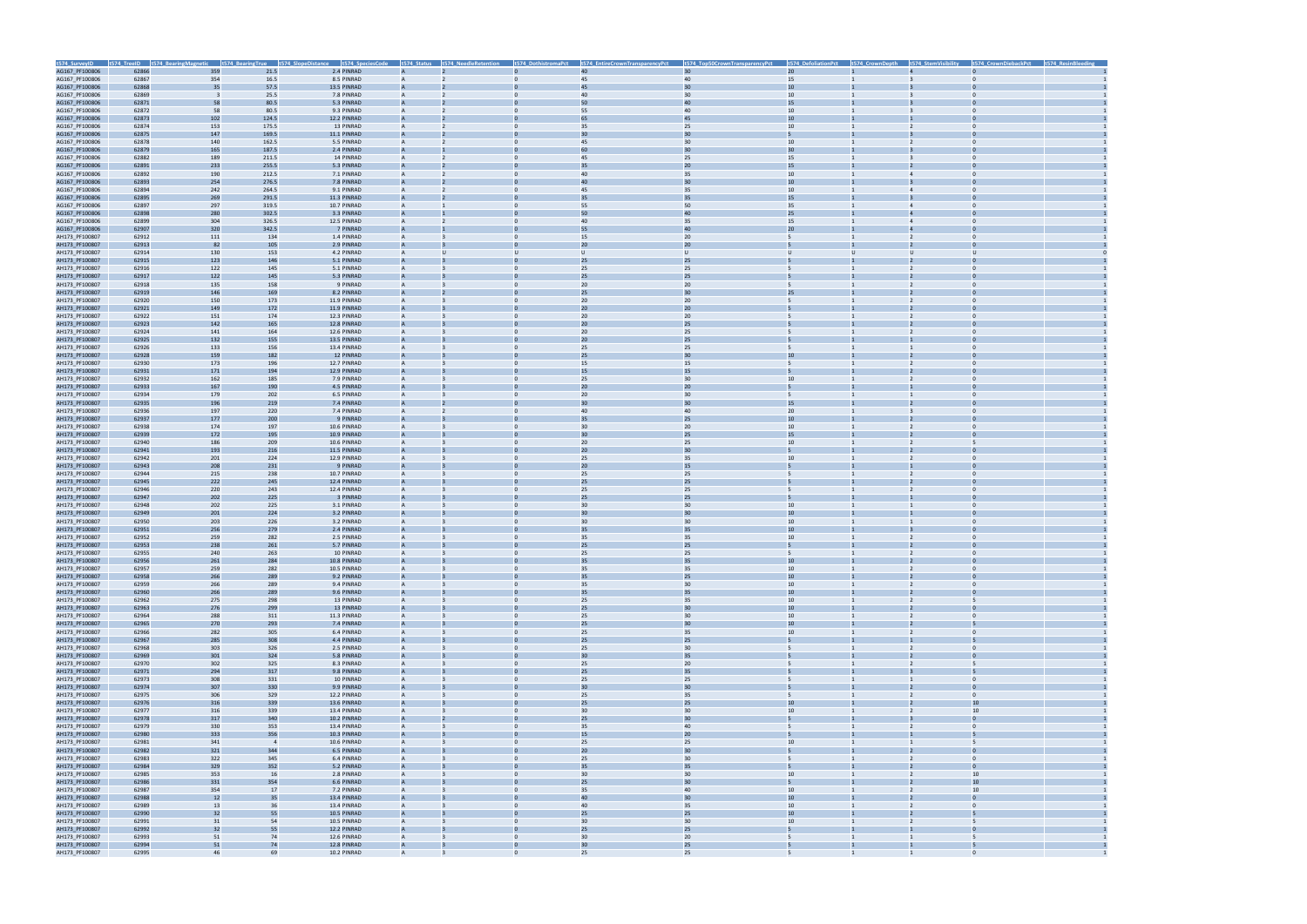

| AH173_PF100807 | 62996 | 45                      | 68  | 10.3 PINRAD |                |          |                |                | 30 |                  |                |                         |                |  |
|----------------|-------|-------------------------|-----|-------------|----------------|----------|----------------|----------------|----|------------------|----------------|-------------------------|----------------|--|
| AH173_PF100807 | 62997 | 44                      | 67  | 10.3 PINRAD |                |          |                | 35             | 35 | 10               |                |                         |                |  |
| AH173_PF100807 | 62998 | 44                      | 67  | 8.2 PINRAD  |                |          |                | 45             | 20 | 35               |                |                         |                |  |
| AH173_PF100807 | 62999 | 80                      | 103 | 13.2 PINRAD | $\overline{A}$ |          | $\Omega$       | 25             | 20 | 5.               |                |                         | $\Omega$       |  |
| AH173_PF100807 | 63000 | 70                      | 93  | 8.2 PINRAD  |                |          |                | 25             | 25 | 10               |                |                         |                |  |
|                |       |                         |     |             |                |          |                |                |    |                  |                |                         |                |  |
| AH173_PF100807 | 63001 | 70                      | 93  | 8 PINRAD    | $\overline{A}$ |          | $\mathbf{0}$   | 30             | 30 | 10               |                | 2                       | 5              |  |
| AH173_PF100807 | 63002 | 73                      | 96  | 10.2 PINRAD |                |          |                | 3 <sub>C</sub> | 30 |                  |                |                         |                |  |
| AH173_PF100807 | 63003 | 72                      | 95  | 10.3 PINRAD | $\overline{A}$ |          | $\Omega$       | 30             | 30 | $5^{\circ}$      |                |                         | $\Omega$       |  |
| AH173_PF100807 | 63004 | 71                      | 94  | 10.2 PINRAD |                |          |                | 35             | 30 |                  |                |                         |                |  |
| AH173_PF100807 | 63005 | 102                     | 125 | 13 PINRAD   | $\overline{A}$ |          | $\mathbf{0}$   | 40             | 35 | 5                |                | 2                       | $\mathbf 0$    |  |
| AH173_PF100807 | 63006 | 96                      | 119 | 10.3 PINRAD |                |          |                | 35             | 25 | $10\,$           |                |                         |                |  |
| AH173_PF100807 | 63007 | 98                      | 121 | 10.3 PINRAD |                |          |                | 35             | 30 | $10\,$           |                |                         |                |  |
|                | 63008 | 95                      | 118 | 10.3 PINRAD |                |          |                | 35             | 35 | 10               |                |                         |                |  |
| AH173_PF100807 |       |                         |     |             |                |          |                |                |    |                  |                |                         |                |  |
| AH173_PF100807 | 63009 | 95                      | 118 | 10.6 PINRAD | $\overline{A}$ |          | $\Omega$       | 35             | 35 | 10               |                | $\overline{1}$          | $\Omega$       |  |
| AL170_PF100808 | 63011 | 23                      | 46  | 2.9 PINRAD  |                |          |                | 45             | 40 | $\mathbf{0}$     |                |                         |                |  |
| AL170_PF100808 | 63015 | 13                      | 36  | 10.9 PINRAD | $\overline{A}$ |          | $\mathbf{0}$   | 35             | 35 | 5                |                | 2                       | $\bf{0}$       |  |
| AL170_PF100808 | 63018 | 350                     | 13  | 13.9 PINRAD |                |          |                | 35             | 30 | 10               |                |                         |                |  |
| AL170_PF100808 | 63022 | 353                     | 16  | 9.1 PINRAD  | $\overline{A}$ |          | $\Omega$       | 50             | 45 | $5^{\circ}$      |                |                         | $\Omega$       |  |
| AL170_PF100808 | 63023 | 354                     | 17  | 9.1 PINRAD  |                |          |                | 50             | 45 |                  |                |                         |                |  |
| AL170_PF100808 | 63025 | 337                     | 360 | 6.3 PINRAD  | $\overline{A}$ |          | $\mathbf{0}$   | 35             | 40 | 5                |                | 2                       | $\mathbf 0$    |  |
| AL170_PF100808 | 63027 | 325                     | 348 | 9.4 PINRAD  |                |          |                | 35             | 30 |                  |                |                         |                |  |
|                |       |                         |     |             |                |          |                |                |    |                  |                |                         |                |  |
| AL170_PF100808 | 63028 | 316                     | 339 | 12.8 PINRAD |                |          |                | 35             | 25 |                  |                |                         |                |  |
| AL170_PF100808 | 63030 | 292                     | 315 | 13.8 PINRAD |                |          |                | 35             | 30 |                  |                |                         |                |  |
| AL170_PF100808 | 63031 | 306                     | 329 | 12.2 PINRAD | $\overline{A}$ |          | $\Omega$       | 35             | 35 | 5                |                |                         | $\Omega$       |  |
| AL170_PF100808 | 63034 | 302                     | 325 | 8.6 PINRAD  |                |          |                | 35             | 30 |                  |                |                         |                |  |
| AL170_PF100808 | 63037 | 317                     | 340 | 4.6 PINRAD  | $\overline{A}$ |          | $\mathbf{0}$   | 40             | 40 | 5                |                | $\overline{2}$          | $\mathbf 0$    |  |
| AL170_PF100808 | 63038 | 283                     | 306 | 4.1 PINRAD  |                |          |                | 25             | 15 |                  |                |                         |                |  |
|                |       |                         |     |             | $\overline{A}$ |          | $\Omega$       |                |    | 5                |                |                         | $\Omega$       |  |
| AL170_PF100808 | 63039 | 285                     | 308 | 8.1 PINRAD  |                |          |                | 20             | 20 |                  |                |                         |                |  |
| AL170_PF100808 | 63042 | 271                     | 294 | 11.6 PINRAD |                |          |                |                | 30 |                  |                |                         |                |  |
| AL170_PF100808 | 63044 | 260                     | 283 | 11.4 PINRAD | $\overline{A}$ |          | $\mathbf{0}$   | 35             | 35 | 5                |                |                         | $\Omega$       |  |
| AL170_PF100808 | 63048 | 240                     | 263 | 14.3 PINRAD |                |          |                | 30             | 20 |                  |                |                         |                |  |
| AL170_PF100808 | 63049 | 249                     | 272 | 8.5 PINRAD  | $\overline{A}$ |          |                | 35             | 30 |                  |                |                         |                |  |
| AL170_PF100808 | 63051 | 231                     | 254 | 9.4 PINRAD  | $\overline{A}$ |          |                | 30             | 25 |                  |                |                         |                |  |
|                |       |                         |     | 4.6 PINRAD  | $\overline{A}$ |          | $\Omega$       |                |    |                  |                | 2                       |                |  |
| AL170_PF100808 | 63052 | 250                     | 273 |             |                |          |                | 25             | 20 |                  |                |                         |                |  |
| AL170_PF100808 | 63054 | 215                     | 238 | 7.6 PINRAD  |                |          |                | 25             | 20 |                  |                |                         |                |  |
| AL170_PF100808 | 63057 | 232                     | 255 | 14.2 PINRAD | $\overline{A}$ |          | $\mathbf{0}$   | 30             | 25 | 5                |                |                         | $\mathbf 0$    |  |
| AL170_PF100808 | 63062 | 193                     | 216 | 9.5 PINRAD  |                |          |                | 35             | 35 |                  |                |                         |                |  |
| AL170_PF100808 | 63063 | 183                     | 206 | 14.1 PINRAD | $\overline{A}$ |          | $\Omega$       | 30             | 30 | 5                |                |                         | $\Omega$       |  |
| AL170_PF100808 | 63064 | 174                     | 197 | 11.8 PINRAD |                |          |                |                |    |                  |                |                         |                |  |
|                |       |                         |     |             |                |          |                |                |    | 5                |                |                         | $\Omega$       |  |
| AL170_PF100808 | 63065 | 174                     | 197 | 11.9 PINRAD | $\overline{A}$ |          | $\mathbf{0}$   | 35             | 30 |                  |                |                         |                |  |
| AL170_PF100808 | 63066 | 174                     | 197 | 12 PINRAD   |                |          |                | 40             | 40 |                  |                |                         |                |  |
| AL170_PF100808 | 63070 | 186                     | 209 | 5.2 PINRAD  |                |          |                | 25             | 25 |                  |                |                         |                |  |
| AL170_PF100808 | 63071 | 190                     | 213 | 1 PINRAD    | $\overline{A}$ |          |                | 25             | 25 |                  |                |                         |                |  |
| AM165_PF100804 | 63402 | 57                      | 80  | 10.6 PINRAD | $\overline{A}$ |          | $\Omega$       | 35             | 30 | 5                |                | 2                       | $\Omega$       |  |
|                |       |                         | 87  | 10.5 PINRAD |                |          |                | 40             | 40 | 10               |                |                         |                |  |
| AM165_PF100804 | 63403 | 64                      |     |             |                |          |                |                |    |                  |                |                         |                |  |
| AM165_PF100804 | 63404 | 59                      | 82  | 11 PINRAD   | A              |          | $\mathbf{0}$   | 45             | 45 | 15               |                | $\overline{2}$          | $\mathbf 0$    |  |
| AM165_PF100804 | 63405 | 59                      | 82  | 11.1 PINRAD |                |          |                | 75             | 75 | 55               |                |                         |                |  |
| AM165_PF100804 | 63406 | 103                     | 126 | 13.6 PINRAD | $\overline{A}$ |          | $\Omega$       | 55             | 35 | 20               |                |                         | $\Omega$       |  |
| AM166_PF100805 | 63565 | 270                     | 293 | 2.1 PINRAD  |                |          |                |                | 50 |                  |                |                         |                |  |
| AM166_PF100805 | 63568 | 235                     | 258 | 3 PINRAD    | $\overline{A}$ |          | $\mathbf{0}$   | 50             | 45 | 5                |                | 2                       | $\mathbf 0$    |  |
|                |       |                         |     |             |                |          |                |                |    |                  |                |                         |                |  |
| AM166_PF100805 | 63570 | 219                     | 242 | 7.4 PINRAD  |                |          |                | 55             | 45 |                  |                |                         |                |  |
| AM166_PF100805 | 63572 | 235                     | 258 | 9.8 PINRAD  |                |          | $\mathbf{U}$   |                | U  | U                |                |                         |                |  |
| AM166_PF100805 | 63573 | 231                     | 254 | 13.4 PINRAD | $\overline{A}$ |          |                | 40             | 35 |                  |                |                         |                |  |
| AM166_PF100805 | 63574 | 241                     | 264 | 13.1 PINRAD | $\overline{A}$ |          | $\Omega$       | 50             | 45 | 5                |                | $\overline{3}$          | $\Omega$       |  |
| AM166_PF100805 | 63575 | 251                     | 274 | 13.9 PINRAD |                |          |                | 40             | 35 | 10               |                |                         |                |  |
| AM166_PF100805 | 63576 | 262                     | 285 | 13.1 PINRAD | A              |          | $\mathbf{0}$   | 35             | 30 | 5                |                | 3                       | $\Omega$       |  |
|                |       |                         |     | 10.1 PINRAD |                |          |                | 45             | 45 |                  |                |                         |                |  |
| AM166_PF100805 | 63578 | 277                     | 300 |             |                |          |                |                |    |                  |                |                         |                |  |
| AM166_PF100805 | 63580 | 260                     | 283 | 6.3 PINRAD  | $\overline{A}$ |          | $\Omega$       | 50             | 45 | 10 <sup>10</sup> |                | $\overline{4}$          | $\Omega$       |  |
| AM166_PF100805 | 63588 | 289                     | 312 | 7.9 PINRAD  |                |          |                | 45             | 45 |                  |                |                         |                |  |
| AM166_PF100805 | 63589 | 298                     | 321 | 9.3 PINRAD  | A              |          | $\mathbf{0}$   | 50             | 55 | 10               |                | $\overline{3}$          | $\overline{0}$ |  |
| AM166_PF100805 | 63590 | 287                     | 310 | 9.8 PINRAD  |                |          |                | 40             | 35 | 10 <sup>°</sup>  |                |                         | $\Omega$       |  |
| AM166_PF100805 | 63592 | 293                     | 316 | 11.9 PINRAD |                |          |                | 50             | 40 | 10               |                |                         | $\Omega$       |  |
|                |       |                         |     |             |                |          |                |                |    |                  |                |                         |                |  |
| AM166_PF100805 | 63598 | 309                     | 332 | 13.4 PINRAD |                |          |                |                |    |                  |                |                         |                |  |
| AM166_PF100805 | 63599 | 308                     | 331 | 13.4 PINRAD |                |          |                |                | 35 | 10               |                |                         |                |  |
| AM166_PF100805 | 63604 | 313                     |     |             |                |          |                | 40             | 40 | 10               |                |                         |                |  |
| AM166_PF100805 | 63605 |                         | 336 | 9.4 PINRAD  |                |          |                | 40             | 40 | 15               |                |                         |                |  |
| AM166_PF100805 | 63606 | 316                     | 339 | 11.6 PINRAD | $\overline{A}$ |          | $\mathbf{0}$   | 40             | 35 | 10 <sub>1</sub>  |                | $\overline{3}$          | $\overline{0}$ |  |
| AM166_PF100805 |       | 325                     | 348 | 10.8 PINRAD |                |          |                | 45             | 55 | 10               |                |                         |                |  |
|                | 63613 | 324                     | 347 | 8.2 PINRAD  | $\mathsf{A}$   |          | $\mathbf{0}$   | 50             | 40 | 15               |                | $\overline{3}$          | $\overline{0}$ |  |
|                |       |                         |     | 6.8 PINRAD  |                |          |                | 50             | 50 | 15               |                |                         |                |  |
| AM166_PF100805 | 63614 | 322                     | 345 |             | $\overline{A}$ |          | $\mathbf{0}$   |                |    |                  | $\mathbf{1}$   | $\overline{4}$          | $\overline{0}$ |  |
| AM166_PF100805 | 63617 | 331                     | 354 | 4.8 PINRAD  |                |          |                | 45             | 35 | 15               |                |                         |                |  |
| AM166_PF100805 | 63618 | 346                     |     | 4 PINRAD    | $\overline{A}$ |          |                | 55             | 50 | 20 <sub>2</sub>  |                | $\overline{4}$          | $\Omega$       |  |
| AM166_PF100805 | 63621 | $\overline{\mathbf{3}}$ | 26  | 3 PINRAD    | $\overline{A}$ |          | $\mathbf{0}$   | 50             | 50 | 15               |                | $\overline{4}$          | $\overline{0}$ |  |
| AM166_PF100805 | 63636 | 342                     |     | 9.8 PINRAD  | $\overline{A}$ |          |                | 45             | 40 | 10               |                | $\overline{4}$          | $\Omega$       |  |
| AM166_PF100805 | 63641 | 345                     |     | 12.6 PINRAD | $\mathsf{A}$   |          | $\mathbf{0}$   | 45             | 35 | 10               |                | $\overline{3}$          | $\Omega$       |  |
| AM166_PF100805 | 63643 | $\overline{2}$          | 25  | 12.5 PINRAD | $\overline{A}$ |          |                | 40             | 40 | 10 <sub>1</sub>  |                |                         | $\overline{0}$ |  |
|                | 63644 |                         | 34  | 11.3 PINRAD | $\overline{A}$ |          | $\overline{0}$ | 30             | 25 | 5                |                | $\overline{2}$          | $\overline{0}$ |  |
| AM166_PF100805 |       | 11                      |     |             |                |          |                |                |    |                  |                |                         | $\Omega$       |  |
| AM166_PF100805 | 63648 | 38                      | 61  | 6.7 PINRAD  | $\overline{A}$ |          |                | 35             | 35 |                  |                |                         |                |  |
| AM166_PF100805 | 63671 | 66                      | 89  | 6.9 PINRAD  | $\mathsf{A}$   |          | $\mathbf{0}$   | 40             | 35 | 5                |                | $\overline{3}$          | $\overline{0}$ |  |
| AM166_PF100805 | 63673 | 94                      | 117 | 11.3 PINRAD |                |          |                | 40             | 30 |                  |                |                         |                |  |
| AM166_PF100805 | 63674 | 92                      | 115 | 13.7 PINRAD | $\mathsf{A}$   |          | $\mathbf{0}$   | 45             | 40 | 15               | $\mathbf{1}$   | $\overline{3}$          | $\overline{0}$ |  |
| AM166_PF100805 | 63675 | 116                     | 139 | 9.5 PINRAD  | $\overline{A}$ |          |                | 40             | 50 | 10 <sup>°</sup>  |                |                         | $\Omega$       |  |
| AM166_PF100805 | 63686 | 118                     | 141 | 13.4 PINRAD | $\overline{A}$ |          | $\mathbf{0}$   | 50             | 35 | 15               |                |                         | $\overline{0}$ |  |
|                |       |                         |     |             | $\mathbf{A}$   |          |                | 40             |    |                  |                |                         | $\Omega$       |  |
| AM166_PF100805 | 63701 | 134                     | 157 | 10.6 PINRAD |                |          |                |                | 40 |                  |                |                         |                |  |
| AM166_PF100805 | 63702 | 143                     | 166 | 11.6 PINRAD | $\mathsf{A}$   |          | U              | 50             | 40 | 5                |                | $\overline{3}$          | $\Omega$       |  |
| AM166_PF100805 | 63703 | 178                     | 201 | 12.2 PINRAD | A              |          |                | 50             | 45 | 10 <sub>1</sub>  |                |                         | $\overline{0}$ |  |
| AM166_PF100805 | 63709 | 198                     | 221 | 13.6 PINRAD | $\overline{A}$ |          | $\mathbf{0}$   | 45             | 35 | 10               | $\mathbf{1}$   | $\overline{\mathbf{3}}$ | $\overline{0}$ |  |
| AM166_PF100805 | 63714 | 188                     | 211 | 4 PINRAD    | A              |          | $\Omega$       | 50             | 55 | $10\,$           |                | $\overline{4}$          | $\Omega$       |  |
| AN168_PF100808 | 63407 | - 5                     |     | 2.1 PINRAD  | $\overline{A}$ |          | $\overline{0}$ | 40             | 35 | 20               | $\mathbf{1}$   | $\overline{4}$          | $\Omega$       |  |
|                |       |                         |     |             |                |          |                |                |    |                  |                |                         |                |  |
| AN168_PF100808 | 63408 | 38                      | 36  | 3.3 PINRAD  |                |          |                | 45             | 35 | 25               |                |                         |                |  |
| AN168_PF100808 | 63409 | 48                      | 46  | 4.6 PINRAD  | $\mathsf{A}$   |          | $\mathbf{0}$   | 45             | 35 | 25               | $\mathbf{1}$   | $\overline{4}$          | $\overline{0}$ |  |
| AN168_PF100808 | 63410 | 62                      | 60  | 5.9 PINRAD  | $\overline{A}$ |          |                | 40             | 35 | 20 <sub>2</sub>  |                |                         | $\Omega$       |  |
| AN168_PF100808 | 63411 | 64                      | 62  | 8 PINRAD    | $\overline{A}$ |          | $\mathbf{0}$   | 40             | 30 | 25               |                |                         | $\overline{0}$ |  |
| AN168_PF100808 | 63412 | 68                      | 66  | 9.4 PINRAD  | $\overline{A}$ |          |                | 40             | 30 | 15               |                |                         | $\Omega$       |  |
|                |       |                         | 73  | 12.9 PINRAD | $\mathsf{A}$   |          | $\overline{0}$ | 40             |    | 15               |                | $\overline{3}$          | $\mathbf{0}$   |  |
| AN168_PF100808 | 63413 | 75                      |     |             |                |          |                |                | 35 |                  |                |                         |                |  |
| AN168_PF100808 | 63414 | 54                      | 52  | 13.7 PINRAD | $\overline{A}$ |          |                | 40             | 25 | 15               |                |                         | $\overline{0}$ |  |
| AN168_PF100808 | 63415 | 52                      | 50  | 12.4 PINRAD | $\overline{A}$ |          | $\mathbf{0}$   | 40             | 30 | 20               | $\mathbf{1}$   | $\overline{3}$          | $\overline{0}$ |  |
| AN168_PF100808 | 63416 | 46                      | 44  | 10.5 PINRAD | $\overline{A}$ |          | $\Omega$       | 40             | 25 | 15               |                |                         | $\overline{0}$ |  |
| AN168_PF100808 | 63419 | 41                      | 39  | 9.3 PINRAD  | $\mathsf{A}$   | $\Omega$ | $\mathbf{0}$   | 65             | 35 | 45               | $\overline{2}$ | $\overline{4}$          | $\Omega$       |  |
| AN168_PF100808 | 63421 | 35                      | 33  | 7.9 PINRAD  |                |          |                | 55             | 35 | 25               |                |                         |                |  |
| AN168_PF100808 | 63422 | 17                      | 15  | 7 PINRAD    | $\mathsf{A}$   |          | $\mathbf{0}$   | 50             | 45 | 20               | 1              | $\overline{\mathbf{3}}$ | $\overline{0}$ |  |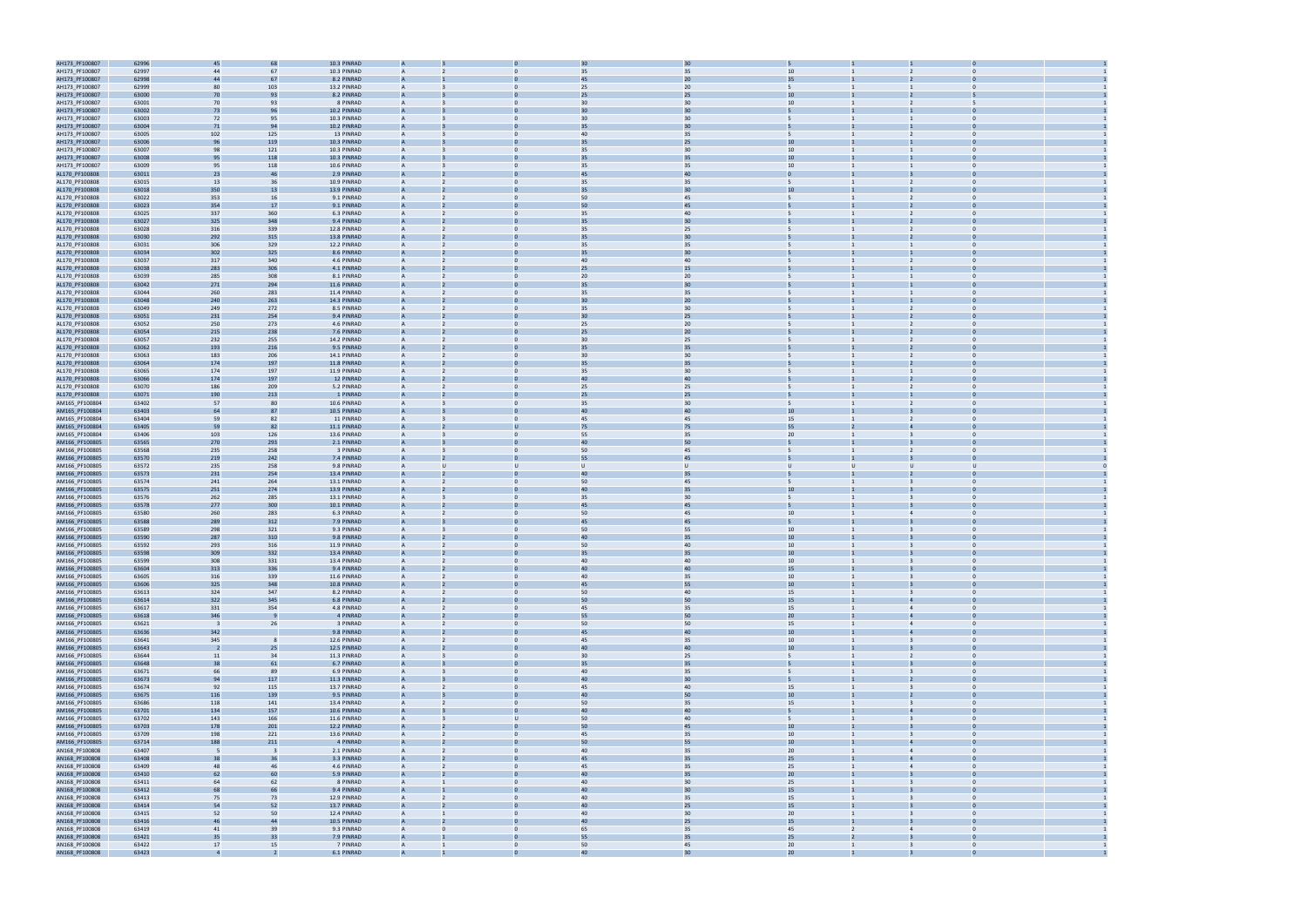

| AN168_PF100808                   | 63424 | 350            | 348   | 6.2 PINRAD  | A              |              | 55             | 35 | 30               |                |                                           |  |
|----------------------------------|-------|----------------|-------|-------------|----------------|--------------|----------------|----|------------------|----------------|-------------------------------------------|--|
| AN168_PF100808                   | 63425 | 23             | 21    | 0 PINRAD    |                |              |                |    |                  |                |                                           |  |
| AN168_PF100808                   | 63431 | 344            | 342   | 10.6 PINRAD | A              |              | 35             | 25 | 15               |                | $\mathbf 0$                               |  |
|                                  | 63432 | 352            | 350   | 11.8 PINRAD |                |              | 45             | 35 | 15               |                |                                           |  |
| AN168_PF100808                   |       |                |       |             |                |              |                |    |                  |                |                                           |  |
| AN168_PF100808                   | 63433 | $\overline{4}$ | - 2   | 10.8 PINRAD | A              |              | 45             | 35 | 15               |                | $\overline{\mathbf{3}}$                   |  |
| AN168_PF100808                   | 63434 | 15             | 13    | 11.1 PINRAD | $\mathsf{A}$   |              | 40             | 30 | 10 <sup>°</sup>  |                |                                           |  |
| AN168_PF100808                   | 63435 | 26             | 24    | 12.2 PINRAD | A              |              | 55             | 45 | 15               |                |                                           |  |
| AN168_PF100808                   | 63436 | 36             | 34    | 12.9 PINRAD |                |              | 50             | 40 | 15               |                |                                           |  |
| AN168_PF100808                   | 63438 | 330            | 328   | 11.3 PINRAD | A              | $\Omega$     | 40             | 35 | 25               |                | $\overline{3}$<br>$\Omega$                |  |
| AN168_PF100808                   | 63439 | 331            | 329   | 11.5 PINRAD |                |              |                | 30 | 15               |                |                                           |  |
| AN168_PF100808                   | 63440 | 332            | 330   | 11.3 PINRAD | A              | $\Omega$     | 80             | 65 | 65               |                | $\Omega$<br>$\overline{4}$                |  |
|                                  |       | 324            | 322   | 11.8 PINRAD |                |              | 60             | 40 | 65               |                |                                           |  |
| AN168_PF100808                   | 63441 |                |       |             |                |              |                |    |                  |                |                                           |  |
| AN168_PF100808                   | 63442 | 324            | 322   | 11.9 PINRAD | A              | $\Omega$     | 65             | 40 | 65               |                | $\Omega$                                  |  |
| AN168_PF100808                   | 63443 | 315            | 313   | 13.6 PINRAD |                |              | $\Delta$ r     | 30 | 15               |                |                                           |  |
| AN168_PF100808                   | 63444 | 331            | 329   | 6.1 PINRAD  | A              |              | 50             | 35 | 15               |                |                                           |  |
| AN168_PF100808                   | 63445 | 316            | 314   | 7.1 PINRAD  | A              |              | 45             | 35 | 15               |                |                                           |  |
| AN168_PF100808                   | 63446 | 306            | 304   | 8 PINRAD    | A              |              | 45             | 30 | 15               |                |                                           |  |
|                                  | 63447 |                | 296   | 10.8 PINRAD | A              |              | 45             | 30 | 15               |                |                                           |  |
| AN168_PF100808                   |       | 298            |       |             |                |              |                |    |                  |                |                                           |  |
| AN168_PF100808                   | 63449 | 289            | 287   | 12.7 PINRAD | A              | $\Omega$     | 40             | 30 | 10 <sup>10</sup> |                | $\Omega$                                  |  |
| AN168_PF100808                   | 63450 | 318            | 316   | 2.1 PINRAD  |                |              | 60             | 35 | 30               |                |                                           |  |
| AN168_PF100808                   | 63451 | 287            | 285   | 3.3 PINRAD  | A              | $\Omega$     | 45             | 30 | 15               |                | $\Omega$<br>$\overline{4}$                |  |
| AN168_PF100808                   | 63453 | 271            | 269   | 4.9 PINRAD  |                |              | 45             | 35 | 15               |                |                                           |  |
| AN168_PF100808                   | 63454 | 263            | 261   | 7.1 PINRAD  | A              |              | 45             | 30 | 15               |                | $\Omega$                                  |  |
| AN168_PF100808                   | 63455 | 261            | 259   | 8.6 PINRAD  |                |              |                | 30 | 20               |                |                                           |  |
| AN168_PF100808                   | 63456 | 258            | 256   | 10.1 PINRAD | A              |              | 40             | 30 | 15               |                |                                           |  |
|                                  |       |                |       |             |                |              |                | 40 |                  |                |                                           |  |
| AN168_PF100808                   | 63457 | 256            | 254   | 12.1 PINRAD | A              |              | 45             |    | 15               |                |                                           |  |
| AN168_PF100808                   | 63458 | 256            | 254   | 13.7 PINRAD |                |              | 50             | 40 | 20               |                |                                           |  |
| AN168_PF100808                   | 63461 | 234            | 232   | 13.6 PINRAD |                |              | 40             | 30 | 15               |                |                                           |  |
| AN168_PF100808                   | 63462 | 234            | 232   | 12 PINRAD   | A              | $\mathbf{0}$ | 45             | 30 | 20               |                | $\mathbf 0$                               |  |
| AN168_PF100808                   | 63469 | 226            | 224   | 10 PINRAD   | A              |              | 60             | 45 | 25               |                |                                           |  |
| AN168_PF100808                   | 63470 | 221            | 219   | 8 PINRAD    | A              | $\Omega$     | 40             | 30 | 15               |                | $\Omega$<br>$\overline{2}$                |  |
| AN168_PF100808                   | 63471 | 209            | 207   | 6.7 PINRAD  |                |              | 4 <sub>0</sub> | 25 | 15               |                |                                           |  |
| AN168_PF100808                   | 63472 | 199            | 197   | 5.1 PINRAD  | A              |              | 35             | 25 | 15               |                | $\Omega$                                  |  |
|                                  |       |                |       |             |                |              |                | 30 | 10               |                |                                           |  |
| AN168_PF100808                   | 63473 | 176            | 174   | 4.6 PINRAD  |                |              | 4 <sub>0</sub> |    |                  |                |                                           |  |
| AN168_PF100808                   | 63474 | 143            | 141   | 4.4 PINRAD  | A              |              | 45             | 40 | 15               |                | 3                                         |  |
| AN168_PF100808                   | 63475 | 158            | 156   | 9.5 PINRAD  | A              |              | 50             | 40 | 25               |                |                                           |  |
| AN168_PF100808                   | 63476 | 173            | 171   | 9.3 PINRAD  |                |              | 50             | 35 | 20               |                |                                           |  |
| AN168_PF100808                   | 63478 | 189            | 187   | 10 PINRAD   |                |              | 50             | 35 | 20 <sub>2</sub>  |                |                                           |  |
| AN168_PF100808                   | 63479 | 199            | 197   | 10.8 PINRAD | A              | $\mathbf{0}$ | 45             | 30 | 15               |                | $\overline{3}$<br>$\mathbf 0$             |  |
| AN168_PF100808                   | 63480 | 208            | 206   | 11.8 PINRAD |                |              | 45             | 30 | 15               |                |                                           |  |
|                                  |       |                |       |             | A              | $\Omega$     |                |    |                  |                | $\Omega$<br>$\overline{4}$                |  |
| AN168_PF100808                   | 63482 | 216            | 214   | 13.5 PINRAD |                |              | 55             | 35 | 25               |                |                                           |  |
| AN168_PF100808                   | 63483 | 218            | 216   | 13.4 PINRAD |                |              | 45             | 30 | 20               |                |                                           |  |
| AN168_PF100808                   | 63484 | 151            | 149   | 9.2 PINRAD  | A              | $\Omega$     | 55             | 45 | 20               |                | $\Omega$<br>$\mathbf{B}$                  |  |
| AN168_PF100808                   | 63485 | 150            | 148   | 9.6 PINRAD  |                |              | 50             | 45 | 20               |                |                                           |  |
| AN168_PF100808                   | 63486 | 136            | 134   | 10.5 PINRAD | A              |              | 50             | 40 | 15               |                | 3                                         |  |
| AN168_PF100808                   | 63488 | 128            | 126   | 11.4 PINRAD | A              |              | 45             | 35 | 15               |                |                                           |  |
| AN168_PF100808                   | 63489 | 123            | 121   | 13 PINRAD   |                |              | 40             | 30 | 15               |                |                                           |  |
| AN168_PF100808                   | 63490 | 118            | 116   | 14 PINRAD   |                |              | 40             | 30 | 15               |                |                                           |  |
| AN168_PF100808                   | 63492 | 95             | 93    | 13.8 PINRAD | A              | $\Omega$     | 50             | 35 | 20               |                | $\Omega$<br>$\overline{\mathbf{3}}$       |  |
| AN168_PF100808                   | 63493 | 97             | 95    | 11.9 PINRAD |                |              | 45             | 35 | 15               |                |                                           |  |
|                                  |       |                |       |             |                |              |                |    |                  |                |                                           |  |
| AN168_PF100808                   | 63494 | 100            | 98    | 9.5 PINRAD  | A              | $\Omega$     | 50             | 35 | 25               |                | $\Omega$<br>$\overline{2}$                |  |
| AN168_PF100808                   | 63495 | 111            | 109   | 7.1 PINRAD  |                |              | 45             | 40 | 10               |                |                                           |  |
| AN168_PF100808                   | 63496 | 119            | 117   | 6.2 PINRAD  | A              |              | 55             | 50 | 20               |                | $\Omega$                                  |  |
| AP163_PF100804                   | 63501 | 223            | 246   | 3.7 PINRAD  |                |              |                |    | 25               |                |                                           |  |
| AP163_PF100804                   | 63502 | 247            | 270   | 8.3 PINRAD  | A              |              | 85             | 80 | 20               |                | $\overline{4}$                            |  |
| AP163_PF100804                   | 63503 | 223            | 246   | 10.5 PINRAD | $\overline{A}$ |              | 70             | 60 | 15               |                |                                           |  |
|                                  |       |                |       |             |                |              | 65             | 50 | $10\,$           |                |                                           |  |
| AP163_PF100804                   | 63504 | 210            | 233   | 11.5 PINRAD |                |              |                |    |                  |                |                                           |  |
| AP163_PF100804                   | 63512 | 265            | 288   | 9.8 PINRAD  |                |              | 75             | 60 | 20 <sub>2</sub>  |                | 10                                        |  |
| AP163_PF100804                   | 63516 | 307            | 330   | 7 PINRAD    | A              | $\Omega$     | 60             | 40 | 10 <sup>10</sup> |                | $\Omega$                                  |  |
| AP163_PF100804                   | 63517 | 310            | 333   | 9.9 PINRAD  |                |              | 70             | 45 | 10               |                |                                           |  |
| AP163_PF100804                   | 63518 | 334            | 357   | 9.4 PINRAD  | A              | $\mathbf{0}$ | 80             | 70 | 20 <sub>2</sub>  |                | $\mathbf{0}$<br>$\overline{4}$            |  |
| AP163_PF100804                   | 63519 | 354            | 17    | 9.8 PINRAD  |                |              |                | 75 | 20 <sup>2</sup>  |                |                                           |  |
| AP163_PF100804                   | 63520 | 13             | 36    | 11.5 PINRAD |                |              |                | 75 | 20               |                | 10                                        |  |
| AP163_PF100804                   | 63521 | 39             | 62    | 12.9 PINRAD |                |              |                | 50 | 20               |                | 10                                        |  |
| AP163_PF100804                   | 63522 | 21             | 44    | 8.2 PINRAD  | $\overline{A}$ | $\mathbf{0}$ | 60             | 50 | 20               | $\overline{2}$ | 10<br>$\overline{4}$                      |  |
| AP163_PF100804                   | 63523 | 353            | 16    | 6.6 PINRAD  | A              |              | 80             | 65 | 20 <sub>2</sub>  |                | 5<br>$\overline{4}$                       |  |
|                                  |       |                |       |             |                |              |                |    |                  |                |                                           |  |
| AP163_PF100804                   | 63524 | 16             | 39    | 2.6 PINRAD  | $\overline{A}$ |              | 65             | 50 | 15               | $\overline{2}$ | $\overline{4}$<br>5                       |  |
| AP163_PF100804                   | 63527 | 78             | 101   | 8.9 PINRAD  | A              |              | 85             | 80 | 25               |                | 10<br>$\overline{4}$                      |  |
| AP163 PF100804                   | 63528 | 84             | 107   | 5.1 PINRAD  | $\mathsf{A}$   | $\mathbf{0}$ | 65             | 50 | 20               | $\overline{2}$ | 5<br>$\overline{4}$                       |  |
| AP163_PF100804                   | 63530 | 117            | 140   | 7.8 PINRAD  | А              |              | 50             | 40 | 10 <sub>1</sub>  |                | 5                                         |  |
| AP163_PF100804                   | 63531 | 102            | 125   | 13.7 PINRAD | $\overline{A}$ | $\mathbf{0}$ | 65             | 45 | 10               | $\overline{2}$ | $\overline{3}$<br>$\overline{0}$          |  |
| AP163_PF100804                   | 63532 | 124            | 147   | 10.6 PINRAD | $\overline{A}$ |              | 65             | 45 | 5 <sup>1</sup>   | $\overline{2}$ | $5\overline{5}$<br>$\overline{4}$         |  |
| AP163_PF100804                   | 63533 | 150            | 173   | 13.4 PINRAD | A              | $\mathbf{0}$ | 75             | 60 | 20               | 3              | 10<br>$\overline{4}$                      |  |
| AP163_PF100804                   | 63534 | 137            | 160   | 13 PINRAD   |                |              | 70             | 60 | 15 <sup>15</sup> |                | 10                                        |  |
| AP163_PF100804                   | 63535 | 188            | 211   | 11.8 PINRAD | $\overline{A}$ | $\mathbf{0}$ | 60             | 45 | 10               | $\overline{2}$ | 5<br>$\overline{\mathbf{3}}$              |  |
|                                  |       |                |       | 8.5 PINRAD  | $\overline{A}$ |              |                | 40 |                  |                | $\Omega$                                  |  |
| AP163_PF100804                   | 63536 | 194            | 217   |             |                |              | 60             |    | 10 <sup>10</sup> |                |                                           |  |
| AT158_PF100803                   | 63537 | 197            | 220   | 2.4 PINRAD  | A              | $\Omega$     | 75             | 40 | 40               | $\overline{2}$ | $\overline{3}$<br>$\Omega$                |  |
| AT158_PF100803                   | 63538 | 153            | 176   | 5.6 PINRAD  | $\mathsf{A}$   |              | 80             | 45 | 45               |                | $\mathbf 0$                               |  |
| AT158_PF100803                   | 63539 | 163            | 186   | 11.5 PINRAD | $\mathsf{A}$   | $\mathbf{0}$ | 80             | 40 | 40               | $\overline{3}$ | $\overline{3}$<br>$\overline{0}$          |  |
| AT158_PF100803                   | 63542 | 196            | 219   | 13.2 PINRAD | А              |              | 75             | 35 | 40               |                | $\Omega$<br>$\overline{4}$                |  |
| AT158_PF100803                   | 63543 | 210            | 233   | 7.5 PINRAD  | $\overline{A}$ | $\mathbf{0}$ | 75             | 35 | 40               | $\overline{2}$ | $\overline{3}$<br>$\overline{0}$          |  |
| AT158_PF100803                   | 63544 | 216            | 239   | 12.1 PINRAD | $\overline{A}$ |              | 80             | 40 | 45               |                | $\Omega$                                  |  |
| AT158_PF100803                   | 63545 | 228            | 251   | 14 PINRAD   | A              | $\mathbf{0}$ | 75             | 35 | 35               | $\overline{2}$ | $\overline{0}$<br>$\overline{4}$          |  |
| AT158_PF100803                   | 63546 | 239            | 262   | 9 PINRAD    |                |              | 70             | 35 | 35               |                |                                           |  |
| AT158_PF100803                   | 63547 | 257            | 280   | 4.9 PINRAD  | A              | $\mathbf{0}$ | 70             | 30 | 30               |                | $\overline{0}$<br>$\overline{\mathbf{3}}$ |  |
| AT158_PF100803                   | 63548 | 252            | 275   | 11.8 PINRAD | $\overline{A}$ |              | 60             | 35 | 20 <sub>2</sub>  |                | $\Omega$                                  |  |
|                                  |       |                |       |             | A              | $\Omega$     |                |    |                  |                | $\overline{4}$<br>$\Omega$                |  |
| AT158_PF100803                   | 63552 | 331            | 354   | 3.1 PINRAD  |                |              | 75             | 40 | 35               |                |                                           |  |
| AT158_PF100803                   | 63554 | - 1            | 24    | 7.5 PINRAD  | $\mathsf{A}$   |              | 75             | 35 | 40               |                | $\overline{3}$<br>$\mathbf 0$             |  |
| AT158_PF100803                   | 63555 | 19             | 42    | 11.5 PINRAD | $\mathsf{A}$   | $\mathbf{0}$ | 80             | 40 | 40               | $\overline{2}$ | $\overline{4}$<br>$\overline{0}$          |  |
| AT158_PF100803                   | 63556 | 36             | 59    | 13.7 PINRAD | A              |              | 80             | 45 | 40               |                | $\overline{4}$                            |  |
| AT158_PF100803                   | 63557 | 43             | 66    | 7.8 PINRAD  | $\overline{A}$ | $\mathbf{0}$ | 80             | 45 | 45               | $\overline{2}$ | $\overline{4}$<br>$\overline{0}$          |  |
| AT158_PF100803                   | 63558 | 53             | 76    | 2.7 PINRAD  | $\overline{A}$ |              | 70             | 35 | 40               |                | $\overline{3}$<br>$\Omega$                |  |
| AT158_PF100803                   | 63559 | 72             | 95    | 14 PINRAD   | $\overline{A}$ | $\mathbf{0}$ | 85             | 55 | 55               |                | $\overline{0}$<br>$\overline{4}$          |  |
| AT158_PF100803                   | 63560 | 82             | 105   | 10.5 PINRAD |                |              | 75             | 35 | 40               |                |                                           |  |
| AT158_PF100803                   | 63561 | 96             | 119   | 6.8 PINRAD  | $\overline{A}$ | $\mathbf{0}$ | 75             | 40 | 40               | $\overline{2}$ | $\Omega$<br>$\overline{4}$                |  |
| AT158_PF100803                   | 63562 | 109            | 132   | 12.1 PINRAD | $\overline{A}$ |              | 75             | 35 | 40               |                | $\overline{3}$<br>$\Omega$                |  |
| AT158_PF100803                   | 63563 | 122            | 145   | 9.4 PINRAD  |                | $\Omega$     | 75             | 35 | 40               |                | $\Omega$<br>$\overline{3}$                |  |
| AT158_PF100803                   | 63564 | 133            | 156   | 11.3 PINRAD | $\mathsf{A}$   |              | 80             | 50 | 45               |                |                                           |  |
| AW119_PF100725                   | 61288 | 154            | 175   | 13.1 PINRAD | $\overline{A}$ | $\mathbf{0}$ | 50             | 40 | 10               |                | $\overline{2}$<br>$\overline{0}$          |  |
|                                  |       |                |       |             |                |              | 70             |    |                  |                | $\overline{0}$                            |  |
| BA114_PF100727<br>BA114 PF100727 | 61953 | 303            | 324.5 | 1.5 PINRAD  |                |              |                | 50 |                  |                | $\overline{4}$                            |  |
|                                  | 61964 | 348            | 9.5   | 3.2 PINRAD  | $\Lambda$      |              | 75             | 60 | 20               | $\mathbf{H}$   | $\Omega$<br>$\Delta$                      |  |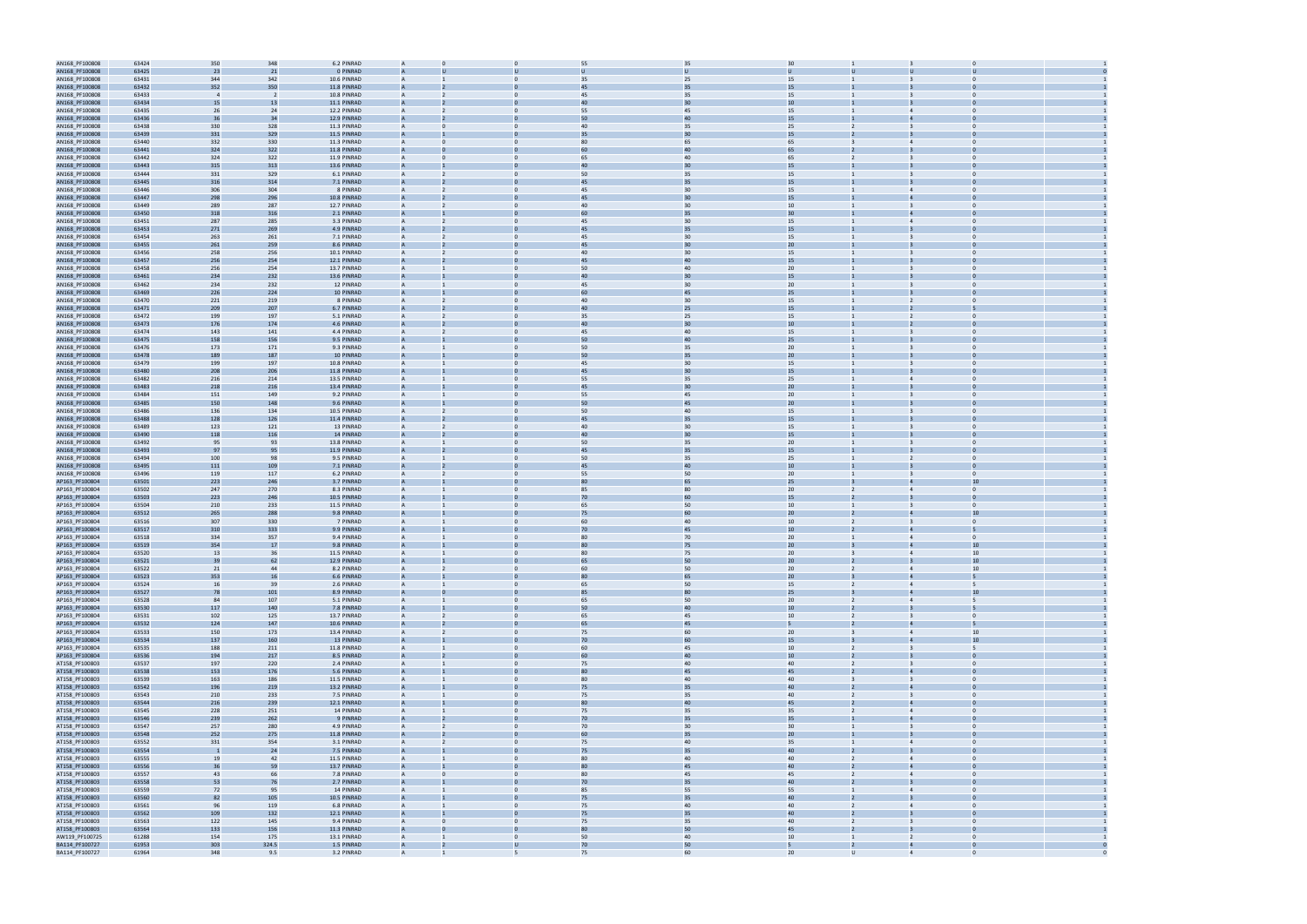

| BA114_PF100727                   | 61965          |                | 22.5         | 4.5 PINRAD                 |                |              |                | 45       | 35       | 15               |                |                         |                |  |
|----------------------------------|----------------|----------------|--------------|----------------------------|----------------|--------------|----------------|----------|----------|------------------|----------------|-------------------------|----------------|--|
| BA114_PF100727                   | 61966          |                | 27.5         | 6.8 PINRAD                 |                |              | 5              | 45       | 40       | 10               |                |                         |                |  |
| BA114_PF100727                   | 61967          |                | 28.5         | 8.7 PINRAD                 |                |              | 10             | 50       | 45       | 20               |                |                         |                |  |
| BA114_PF100727                   | 61968          | 10             | 31.5         | 13.2 PINRAD                | $\overline{A}$ |              | 5              | 45       | 45       | 10 <sup>10</sup> |                |                         | $\Omega$       |  |
| BA114_PF100727                   | 61969          | 353            | 14.5         | 9.3 PINRAD                 |                |              | 10             | 45       | 45       | 10               |                |                         |                |  |
|                                  | 61970          | 343            | 4.5          | 10.4 PINRAD                | $\overline{A}$ |              | 10             |          | 50       | 30 <sub>o</sub>  |                |                         | $\mathbf 0$    |  |
| BA114_PF100727                   |                |                |              |                            |                |              |                | 65       |          |                  |                | 3                       |                |  |
| BA114_PF100727                   | 61971          | 330            | 351.5        | 10.9 PINRAD                |                |              |                | 55       | 50       | 20               |                |                         |                |  |
| BA114_PF100727                   | 61972          | 323            | 344.5        | 9.6 PINRAD                 | $\overline{A}$ |              | 5              | 55       | 55       | 25               |                |                         | $\Omega$       |  |
| BA114_PF100727                   | 61973          | 309            | 330.5        | 8.1 PINRAD                 |                |              |                | 50       | 35       | 20               |                |                         |                |  |
| BA114_PF100727                   | 61974          | 292            | 313.5        | 7.3 PINRAD                 | $\overline{A}$ |              | 5              | 45       | 30       | 20               |                |                         | $\Omega$       |  |
| BA114_PF100727                   | 61975          | 301            | 322.5        | 12.8 PINRAD                |                |              |                | 45       | 35       | 20               |                |                         |                |  |
| BA114_PF100727                   | 61976          | 241            | 262.5        | 13.5 PINRAD                |                |              | 10             | 45       | 40       | 20               |                |                         |                |  |
| BA114_PF100727                   | 61977          | 248            | 269.5        | 11.6 PINRAD                |                |              |                | 45       | 25       | 10               |                |                         |                |  |
| BA114_PF100727                   | 61978          | 261            | 282.5        | 9.7 PINRAD                 | $\overline{A}$ |              | 5              | 45       | 30       | 10               |                | 2                       | $\Omega$       |  |
| BA114_PF100727                   | 61979          | 275            | 296.5        | 8.2 PINRAD                 |                |              | 10             | 65       | 40       | 35               |                |                         |                |  |
| BA114_PF100727                   | 61980          | 243            | 264.5        | 2.6 PINRAD                 | A              |              | 5              | 50       | 45       | 25               |                | 3                       | $\bf{0}$       |  |
|                                  |                |                |              | 4.5 PINRAD                 |                |              |                | 70       | 30       | 25               |                |                         |                |  |
| BA114_PF100727                   | 61981          | 222            | 243.5        |                            |                |              |                |          |          |                  |                |                         |                |  |
| BA114_PF100727                   | 61982          | 213            | 234.5        | 7 PINRAD                   | $\overline{A}$ |              | 5              | 60       | 45       | 25               |                |                         | $\Omega$       |  |
| BA114_PF100727                   | 61983          | 206            | 227.5        | 9.2 PINRAD                 |                |              |                |          | 40       | 25               |                |                         |                |  |
| BA114_PF100727                   | 61984          | 207            | 228.5        | 9.2 PINRAD                 | A              |              | 5              | 65       | 40       | 25               |                | $\overline{\mathbf{3}}$ | $\Omega$       |  |
| BA114_PF100727                   | 61985          | 207            | 228.5        | 9.3 PINRAD                 |                |              | 10             | 65       | 40       | 25               |                |                         |                |  |
| BA114_PF100727                   | 61986          | 205            | 226.5        | 11.5 PINRAD                |                |              |                | 50       | 45       | 15               |                |                         |                |  |
| BA114_PF100727                   | 61987          | 206            | 227.5        | 13.7 PINRAD                |                |              | 25             | 70       | 40       | 50               |                |                         |                |  |
| BA114_PF100727                   | 61988          | 186            | 207.5        | 13.4 PINRAD                | $\overline{A}$ |              | 5              | 50       | 30       | 20 <sub>2</sub>  |                | 2                       |                |  |
| BA114_PF100727                   | 61989          | 187            | 208.5        | 11.1 PINRAD                |                |              | 10             | 50       | 60       | 35               |                |                         |                |  |
| BA114_PF100727                   | 61990          | 177            | 198.5        | 8.7 PINRAD                 | $\overline{A}$ |              | 5              | 40       | 30       | 15               |                |                         | $\Omega$       |  |
| BA114_PF100727                   | 61991          | 177            | 198.5        | 6.5 PINRAD                 |                |              | 10             | 55       | 60       | 20               |                |                         |                |  |
|                                  |                |                |              |                            |                |              |                |          |          |                  |                |                         |                |  |
| BA114_PF100727                   | 61992          | 157            | 178.5        | 13.3 PINRAD                | $\overline{A}$ |              | 5              | 60       | 40       | 25               |                |                         | $\Omega$       |  |
| BA114_PF100727                   | 61993          | 156            | 177.5        | 13.5 PINRAD                |                |              |                |          | 40       | 25               |                |                         |                |  |
| BA114_PF100727                   | 61995          | 149            | 170.5        | 11.5 PINRAD                | $\overline{A}$ |              | 5              | 50       | 45       | 20 <sub>2</sub>  |                |                         | $\Omega$       |  |
| BA114_PF100727                   | 61996          | 129            | 150.5        | 9.9 PINRAD                 |                |              |                | 45       | 30       | 10               |                |                         |                |  |
| BA114_PF100727                   | 62003          | 94             | 115.5        | 9.7 PINRAD                 |                |              |                | 70       | 40       | 25               |                |                         |                |  |
| BA114_PF100727                   | 62004          | 82             | 103.5        | 10 PINRAD                  |                |              |                | 65       | 45       | 20               |                |                         |                |  |
| BA114_PF100727                   | 62011          | 71             | 92.5         | 11.5 PINRAD                | $\overline{A}$ |              | 10             | 80       | 60       | 30 <sup>°</sup>  |                |                         |                |  |
| BA114_PF100727                   | 62012          | 73             | 94.5         | 11.6 PINRAD                |                |              |                | 60       | 40       | 20 <sub>2</sub>  |                |                         |                |  |
| BA114_PF100727                   | 62015          | 72             | 93.5         | 12.3 PINRAD                | $\overline{A}$ |              | 10             | 70       | 50       | 20 <sub>2</sub>  |                |                         | $\Omega$       |  |
| BA114_PF100727                   | 62016          | 73             | 94.5         | 12.3 PINRAD                |                |              | 10             | 70       | 50       | 20               |                |                         |                |  |
|                                  |                | 48             |              | 10.5 PINRAD                | $\overline{A}$ |              | $\overline{5}$ |          |          |                  |                |                         | $\Omega$       |  |
| BA114_PF100727                   | 62023<br>62024 | 3 <sup>7</sup> | 69.5<br>58.5 | 8.6 PINRAD                 |                |              |                | 55       | 45       | 15<br>15         |                |                         |                |  |
| BA114_PF100727                   |                |                |              |                            |                |              |                |          |          |                  |                |                         |                |  |
| BA114_PF100727                   | 62025          | 45             | 66.5         | 6.8 PINRAD                 | $\overline{A}$ |              | 5              | 30       | 35       | 10 <sup>10</sup> |                |                         | $\Omega$       |  |
| BA114_PF100727                   | 62026          | 55             | 76.5         | 4.7 PINRAD                 |                |              |                | 35       | 35       | $10\,$           |                |                         |                |  |
| BA114_PF100727                   | 62027          | 84             | 105.5        | 2.8 PINRAD                 |                |              |                | 45       | 30       | 15               |                |                         |                |  |
| BA114_PF100727                   | 62028          | 132            | 153.5        | 2.6 PINRAD                 | $\overline{A}$ |              |                | 70       | 60       | 25               |                |                         |                |  |
| BA116_PF100724                   | 62029          | 266            | 287.5        | 4.4 PINRAD                 | $\overline{A}$ |              | $\Omega$       | 50       | 35       | 20 <sub>2</sub>  |                |                         |                |  |
| BA116_PF100724                   | 62030          | 264            | 285.5        | 8.6 PINRAD                 |                |              |                | 45       | 40       | 20 <sub>2</sub>  |                |                         |                |  |
| BA116_PF100724                   | 62031          | 270            | 291.5        | 11.9 PINRAD                | A              |              | $\mathbf{0}$   | 40       | 40       | 20 <sub>2</sub>  |                | $\mathbf{B}$            | $\mathbf 0$    |  |
| BA116_PF100724                   | 62035          | 273            | 294.5        | 14.8 PINRAD                |                |              |                |          |          | 80               |                |                         |                |  |
| BA116_PF100724                   | 62036          | 285            | 306.5        | 12.8 PINRAD                | $\overline{A}$ |              | $\Omega$       | 55       | 50       | 20               |                |                         | $\Omega$       |  |
|                                  |                |                |              |                            |                |              |                |          | 45       | 20               |                |                         |                |  |
| BA116_PF100724                   | 62037          | 305            | 326.5        | 11.2 PINRAD                |                |              |                |          |          |                  |                |                         |                |  |
| BA116_PF100724                   | 62038          | 304            | 325.5        | 7.1 PINRAD                 | $\overline{A}$ |              | $\mathbf{0}$   | 55       | 40       | 25               |                | $\overline{4}$          | $\Omega$       |  |
| BA116_PF100724                   | 62041          | 309            | 330.5        | 9.8 PINRAD                 |                |              |                | 65       | 45       | 25               |                |                         |                |  |
| BA116_PF100724                   | 62042          | 322            | 343.5        | 10.2 PINRAD                |                |              |                | 45       | 35       | 15               |                |                         |                |  |
| BA116_PF100724                   | 62043          | 332            | 353.5        | 10.9 PINRAD                |                |              |                |          |          | U                |                |                         |                |  |
| BA116_PF100724                   | 62044          | 325            | 346.5        | 13.6 PINRAD                | $\overline{A}$ |              | $\Omega$       | 95       | 90       | 80               |                |                         |                |  |
| BA116_PF100724                   | 62045          | 322            | 343.5        | 15.2 PINRAD                |                |              |                | 55       | 50       | 20 <sub>2</sub>  |                |                         |                |  |
| BA116_PF100724                   | 62046          | 335            | 356.5        | 7.5 PINRAD                 | A              |              | $\Omega$       | 60       | 35       | 20 <sub>2</sub>  |                | $\overline{4}$          | $\Omega$       |  |
| BA116_PF100724                   | 62048          | 347            | 8.5          | 5.3 PINRAD                 |                |              |                | 55       | 35       |                  |                |                         |                |  |
| BA116_PF100724                   | 62050          | 352            | 13.5         | 8.6 PINRAD                 | $\mathbf{A}$   |              | $\Omega$       | 60       | 45       | 15               |                |                         | $\Omega$       |  |
|                                  | 62051          | 340            | 1.5          | 10.9 PINRAD                |                |              |                |          | 35       | 20               |                |                         |                |  |
| BA116_PF100724                   |                |                |              |                            |                |              |                |          |          |                  |                |                         |                |  |
| BA116_PF100724                   | 62052          | 339            | 0.5          | 13.2 PINRAD                |                |              | $\mathbf{0}$   | 60       | 45       | 15               |                |                         | $\mathbf{0}$   |  |
| BA116_PF100724                   | 62054          | 359            | 20.5         | 11.4 PINRAD                |                |              |                | 50       | 55       | 10               |                |                         |                |  |
| BA116_PF100724                   | 62056          | 11             | 32.5         | 9.2 PINRAD                 |                |              |                | 65       | 60       | 15               |                | $\Delta$                | $\Omega$       |  |
| BA116_PF100724                   | 62058          |                | 31.5         | 12.1 PINRAD                |                |              |                |          | 45       | 15               |                |                         |                |  |
| BA116_PF100724                   | 62059          | 19             | 40.5         | 12.8 PINRAD                |                |              |                | 65       | 50       | 20               |                |                         |                |  |
| BA116_PF100724                   | 62060          | 18             | 39.5         | 6.2 PINRAD                 |                |              |                | 60       | 50       | 25               |                |                         |                |  |
| BA116_PF100724                   | 62061          | 36             | 57.5         | 6.3 PINRAD                 | $\mathsf{A}$   |              | $\overline{0}$ | 60       | 40       | 20               |                | $\overline{4}$          | $\overline{0}$ |  |
| BA116_PF100724                   | 62062          | 49             | 70.5         | 7.1 PINRAD                 |                |              |                | 60       | 40       | 20 <sub>2</sub>  |                | $\overline{4}$          |                |  |
| BA116_PF100724                   | 62063          | 28             | 49.5         | 12.5 PINRAD                | $\mathsf{A}$   |              | $\overline{0}$ | 60       | 45       | 20               | $\overline{1}$ | $\overline{4}$          | $\Omega$       |  |
| BA116_PF100724                   | 62065          | 34             | 55.5         | 15.2 PINRAD                |                |              |                | 45       | 40       | 10 <sup>°</sup>  |                |                         |                |  |
| BA116_PF100724                   | 62066          | 47             | 68.5         | 11 PINRAD                  | $\mathsf{A}$   |              | $\mathbf{0}$   | 60       | 45       | 15               | $\mathbf{1}$   | $\overline{4}$          | $\overline{0}$ |  |
| BA116_PF100724                   | 62068          | 68             | 89.5         | 10.2 PINRAD                |                |              |                | 80       | 70       | 35               |                | $\overline{4}$          | $\Omega$       |  |
|                                  |                | 76             |              | 11.7 PINRAD                | $\overline{A}$ |              | $\mathbf{0}$   | 60       | 40       |                  |                | $\overline{4}$          | $\overline{0}$ |  |
| BA116_PF100724                   | 62069          |                | 97.5         |                            | $\overline{A}$ |              |                |          |          | 15               |                |                         | $\Omega$       |  |
| BA116_PF100724                   | 62070          | 87             | 108.5        | 13.4 PINRAD                |                |              |                | 50       | 25       | 10 <sup>°</sup>  |                |                         |                |  |
| BA116_PF100724                   | 62071          | 116            | 137.5        | 13.5 PINRAD                | $\mathsf{A}$   |              | $\mathbf{0}$   | 55       | 45       | 15               |                | $\overline{4}$          | $\Omega$       |  |
| BA116_PF100724                   | 62073          | 114            | 135.5        | 9.9 PINRAD                 | $\overline{A}$ |              |                | 60       | 40       | 20 <sub>2</sub>  |                | $\overline{4}$          |                |  |
| BA116_PF100724                   | 62074          | 119            | 140.5        | 5 PINRAD                   | $\overline{A}$ |              | $\mathbf{0}$   | 50       | 40       | 10               | $\overline{1}$ | $\overline{\mathbf{3}}$ | $\overline{0}$ |  |
| BA116_PF100724                   | 62075          | 163            | 184.5        | 4.1 PINRAD                 | $\overline{A}$ |              | $\Omega$       | 55       | 45       | 10 <sub>10</sub> |                | $\overline{4}$          | $\Omega$       |  |
| BA116_PF100724                   | 62082          | 136            | 157.5        | 12 PINRAD                  | $\overline{A}$ |              | $\overline{0}$ | 55       | 40       | 15               |                | $\overline{3}$          | $\Omega$       |  |
| BA116_PF100724                   | 62083          | 148            | 169.5        | 9.3 PINRAD                 |                |              |                | 60       | 40       | 25               |                |                         |                |  |
| BA116_PF100724                   | 62084          | 150            | 171.5        | 13.4 PINRAD                | $\mathsf{A}$   |              | $\mathbf{0}$   | 70       | 55       | 30 <sup>°</sup>  | $\mathbf{1}$   | $\overline{4}$          | $\overline{0}$ |  |
| BA116_PF100724                   | 62085          | 164            | 185.5        | 9.4 PINRAD                 | $\overline{A}$ |              |                | 50       | 45       | 15               |                | $\overline{4}$          | $\Omega$       |  |
| BA116_PF100724                   | 62086          | 179            | 200.5        | 8.7 PINRAD                 | $\overline{A}$ |              | $\mathbf{0}$   | 80       | 65       | 45               |                | $\overline{4}$          | $\Omega$       |  |
| BA116_PF100724                   | 62087          | 184            | 205.5        | 11.2 PINRAD                | $\overline{A}$ |              |                | 85       | 65       | 45               |                | $\overline{4}$          | $\Omega$       |  |
| BA116_PF100724                   | 62088          | 188            | 209.5        | 14.3 PINRAD                | $\mathsf{A}$   |              | $\mathbf{0}$   | 55       | 50       | 20 <sub>2</sub>  |                | $\overline{4}$          |                |  |
|                                  | 62090          | 206            | 227.5        | 12 PINRAD                  | $\overline{A}$ |              |                | 60       | 60       | 20 <sub>2</sub>  |                | $\overline{4}$          | $\mathbf 0$    |  |
| BA116_PF100724                   |                |                |              |                            |                |              |                |          |          |                  |                |                         |                |  |
| BA116_PF100724                   | 62094          | 229            | 250.5        | 11.1 PINRAD                | $\overline{A}$ |              | $\mathbf{0}$   | 55       | 40       | 15               | $\mathbf{1}$   | $\overline{4}$          | $\overline{0}$ |  |
| BA116_PF100724                   | 62095          | 254            | 275.5        | 13.3 PINRAD                | $\overline{A}$ |              | $\Omega$       | 45       | 40       | $10\,$           |                | $\overline{4}$          | $\Omega$       |  |
| BA116_PF100724                   | 62096          | 235            | 256.5        | 7.3 PINRAD                 | $\overline{A}$ |              | $\overline{0}$ | 50       | 40       | 15               | $\mathbf{1}$   | $\overline{4}$          | $\Omega$       |  |
| BA116_PF100724                   | 62097          | 352            | 13.5         | 0.9 PINRAD                 |                |              |                | 50       | 40       | 15               |                |                         |                |  |
| BB118_PF100725                   | 61531          | 297            | 318.5        | 6.9 PINRAD                 | $\mathsf{A}$   |              | $\mathbf{0}$   | 55       | 35       | 25               | $\overline{2}$ | $\overline{3}$          | $\overline{0}$ |  |
| BB118_PF100725                   | 61532          | 268            | 289.5        | 11.7 PINRAD                | $\overline{A}$ |              |                | 50       | 35       | 20 <sub>2</sub>  | $\overline{2}$ |                         | U              |  |
| BK127_PF100607                   | 52523          | 296            | 319          | 3.4 PINRAD                 | $\overline{A}$ |              | $\mathbf{0}$   | 70       | 55       | 15               |                | $\overline{4}$          | $\Omega$       |  |
| BK127_PF100607                   | 52524          | 334            | 357          | 4.6 PINRAD                 | $\overline{A}$ |              |                | 65       | 45       | 15               |                | $\overline{4}$          | $\Omega$       |  |
| BK127_PF100607                   | 52525          | 18             | 41           | 8 PINRAD                   | $\mathsf{A}$   |              | $\overline{0}$ | 70       | 50       | 10 <sup>10</sup> | $\overline{2}$ | $\overline{4}$          | $\Omega$       |  |
| BK127_PF100607                   | 52526          | 29             | 52           | 12.9 PINRAD                | $\overline{A}$ |              |                | 70       | 50       | 10               | $\overline{2}$ | $\overline{3}$          | $\mathbf 0$    |  |
| BK127_PF100607                   | 52527          |                |              |                            | $\overline{A}$ |              | $\mathbf{0}$   | 80       |          | 30 <sup>°</sup>  | $\overline{2}$ |                         | $\overline{0}$ |  |
|                                  |                | 45             | 68           | 8.2 PINRAD                 | $\overline{A}$ |              |                |          | 65       | 10 <sub>10</sub> |                | $\overline{4}$          | $\Omega$       |  |
|                                  |                |                |              |                            |                |              | $\Omega$       | 70       | 45       |                  |                |                         |                |  |
| BK127_PF100607                   | 52528          | 72             | 95           | 6 PINRAD                   |                |              |                |          |          |                  |                |                         |                |  |
| BK127_PF100607                   | 52529          | 79             | 102          | 7.6 PINRAD                 | $\mathsf{A}$   |              | $\mathbf{0}$   | 65       | 50       | 15               | $\overline{2}$ | $\overline{4}$          | $\Omega$       |  |
| BK127_PF100607                   | 52530          | 60             | 83           | 11.5 PINRAD                |                |              |                | 75       | 50       | 20 <sub>2</sub>  |                |                         |                |  |
| BK127_PF100607<br>BK127 PF100607 | 52531<br>52532 | 66<br>123      | 89<br>146    | 12.7 PINRAD<br>12.9 PINRAD | $\overline{A}$ | $\mathbf{0}$ | $\mathbf{0}$   | 80<br>70 | 55<br>40 | 15<br>20         | $\overline{2}$ | $\overline{4}$          | $\overline{0}$ |  |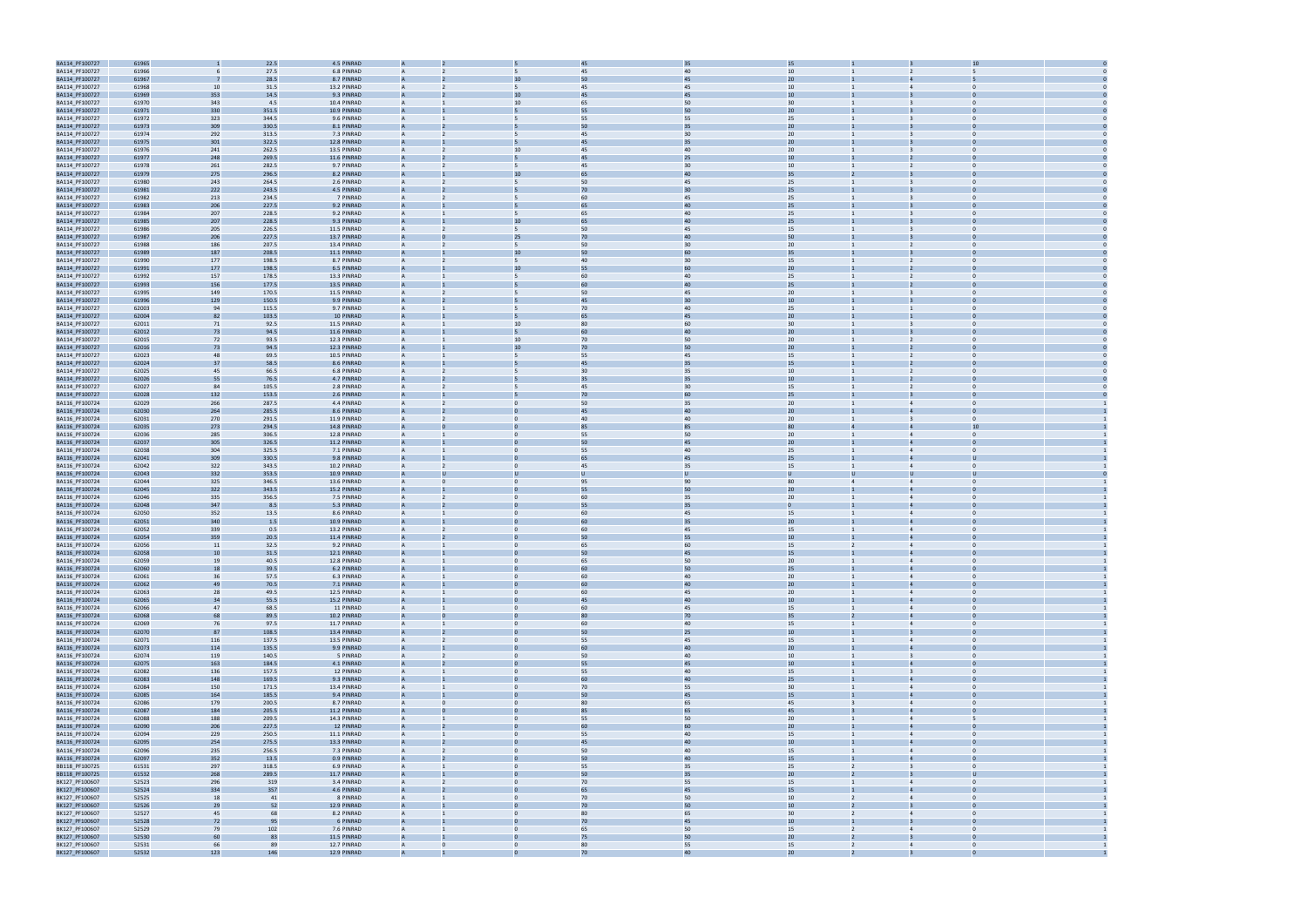| BK127_PF100607                   | 52533          | 137                      | 160 | 12.7 PINRAD | A              |              | 80 | 65 | 35                               |                                           |  |
|----------------------------------|----------------|--------------------------|-----|-------------|----------------|--------------|----|----|----------------------------------|-------------------------------------------|--|
| BK127_PF100607                   | 52534          | 137                      | 160 | 13.1 PINRAD |                |              | 75 | 50 | 20                               |                                           |  |
| BK127_PF100607                   | 52535          | 129                      | 152 | 5.6 PINRAD  | $\mathsf{A}$   |              | 65 | 50 | 15                               | $\Omega$                                  |  |
|                                  | 52536          |                          |     |             |                |              | 60 | 45 | 10                               |                                           |  |
| BK127_PF100607                   |                | 170                      | 193 | 4.2 PINRAD  |                |              |    |    |                                  |                                           |  |
| BK127_PF100607                   | 52537          | 188                      | 211 | 9.2 PINRAD  | A              |              | 65 | 40 | 10 <sup>1</sup>                  | 3                                         |  |
| BK127_PF100607                   | 52538          | 192                      | 215 | 12.4 PINRAD | A              |              |    | 50 | 15                               |                                           |  |
| BK127_PF100607                   | 52540          | 231                      | 254 | 4.8 PINRAD  |                |              | 65 | 50 | 15                               | $\overline{4}$                            |  |
| BM104_PF100524                   | 47462          | 82                       | 104 | 2.9 PINRAD  |                |              | 55 | 40 |                                  |                                           |  |
| BM104_PF100524                   | 47463          | 95                       | 117 | 5.7 PINRAD  | $\mathsf{A}$   | $\Omega$     | 65 | 40 | 10                               | $\overline{4}$                            |  |
| BM104_PF100524                   | 47466          | 85                       | 107 | 8.1 PINRAD  |                |              | 70 | 75 |                                  |                                           |  |
| BM104_PF100524                   | 47467          | 70                       | 92  | 9.2 PINRAD  | $\mathsf{A}$   | $\Omega$     | 65 | 65 | 5                                | $\overline{4}$<br>$\Omega$                |  |
|                                  | 47469          |                          | 98  | 10.9 PINRAD |                |              | 50 | 40 |                                  |                                           |  |
| BM104_PF100524                   |                | 76                       |     |             |                |              |    |    |                                  |                                           |  |
| BM104_PF100524                   | 47470          | 72                       | 94  | 12.9 PINRAD | $\mathsf{A}$   |              | 60 | 55 | $\mathbf{0}$                     | $\overline{4}$<br>$\Omega$                |  |
| BM104_PF100524                   | 47471          | 99                       | 121 | 12.7 PINRAD |                |              |    | 25 |                                  |                                           |  |
| BM104_PF100524                   | 47472          | 131                      | 153 | 12.6 PINRAD | $\mathsf{A}$   |              | 40 | 45 |                                  | $\overline{4}$                            |  |
| BM104_PF100524                   | 47475          | 148                      | 170 | 13.2 PINRAD | A              |              |    | 70 | 15                               |                                           |  |
| BM104_PF100524                   | 47476          | 149                      | 171 | 9.7 PINRAD  | A              |              | 65 | 60 |                                  |                                           |  |
| BM104_PF100524                   | 47477          | 139                      | 161 | 8.8 PINRAD  | A              |              |    | 55 |                                  |                                           |  |
| BM104_PF100524                   | 47478          | 186                      | 208 | 10 PINRAD   | $\mathsf{A}$   | $\Omega$     | 75 | 80 | $\overline{0}$                   | $\overline{4}$<br>$\Omega$                |  |
| BM104_PF100524                   | 47479          | 200                      | 222 | 12.6 PINRAD |                |              | 4( | 45 |                                  |                                           |  |
|                                  |                |                          |     |             |                | $\Omega$     |    |    |                                  | $\Omega$                                  |  |
| BM104_PF100524                   | 47480          | 229                      | 251 | 12.2 PINRAD | $\mathsf{A}$   |              | 40 | 30 | 15                               | $\overline{4}$                            |  |
| BM104_PF100524                   | 47481          | 221                      | 243 | 9.2 PINRAD  |                |              | 55 | 60 |                                  |                                           |  |
| BM104_PF100524                   | 47483          | 224                      | 246 | 6.1 PINRAD  | $\mathsf{A}$   |              | 35 | 40 |                                  | $\Omega$                                  |  |
| BM104_PF100524                   | 47484          | 185                      | 207 | 4.4 PINRAD  |                |              |    | 75 | 10                               |                                           |  |
| BM104_PF100524                   | 47485          | 183                      | 205 | 4.4 PINRAD  | A              |              | 75 | 75 | 10 <sup>1</sup>                  | $\overline{4}$                            |  |
| BM104_PF100524                   | 47487          | 155                      | 177 | 1.6 PINRAD  | A              |              |    | 60 | 10                               |                                           |  |
| BM104_PF100524                   | 47488          | 293                      | 315 | 4.8 PINRAD  |                |              | 50 | 45 | 5                                | $\overline{3}$                            |  |
| BM104_PF100524                   | 47489          | 330                      | 352 | 6.5 PINRAD  |                |              |    | 40 | 20 <sub>2</sub>                  | 1 <sup>1</sup>                            |  |
| BM104_PF100524                   | 47490          | 251                      | 273 | 8.9 PINRAD  | A              | $\mathbf{0}$ | 45 | 65 | 10                               | $\Omega$<br>3                             |  |
|                                  |                |                          |     |             |                |              |    |    |                                  |                                           |  |
| BM104_PF100524                   | 47491          | 285                      | 307 | 9.6 PINRAD  |                |              | 60 | 55 | 15                               |                                           |  |
| BM104_PF100524                   | 47492          | 268                      | 290 | 12.5 PINRAD | A              | $\Omega$     | 35 | 35 | 10 <sub>1</sub>                  | $\Omega$<br>$\overline{4}$                |  |
| BM104_PF100524                   | 47493          | 253                      | 275 | 12.6 PINRAD |                |              | 65 | 70 | 10                               |                                           |  |
| BM104_PF100524                   | 47494          | 280                      | 302 | 14.1 PINRAD | A              |              | 50 | 50 | 10 <sup>1</sup>                  | $\Omega$<br>$\overline{4}$                |  |
| BM104_PF100524                   | 47495          | 294                      | 316 | 12.8 PINRAD |                |              | 50 | 45 | 10                               |                                           |  |
| BM104_PF100524                   | 47496          | 306                      | 328 | 9 PINRAD    | A              |              | 45 | 40 | 20                               | $\overline{4}$                            |  |
| BM104_PF100524                   | 47497          | 326                      | 348 | 11.6 PINRAD | A              |              | 60 | 65 | 10 <sup>°</sup>                  | $\overline{a}$                            |  |
| BM104_PF100524                   | 47498          | 331                      | 353 | 8.4 PINRAD  |                |              | 45 | 30 | 10                               | $\overline{4}$                            |  |
| BM104_PF100524                   | 47499          | 350                      | 12  | 8.9 PINRAD  |                |              | 55 | 45 |                                  |                                           |  |
|                                  |                |                          |     |             |                |              |    |    |                                  |                                           |  |
| BM104_PF100524                   | 47500          | $\overline{\phantom{0}}$ | 27  | 10.5 PINRAD | A              | $\mathbf{0}$ | 60 | 50 | 10                               | $\Omega$<br>$\overline{4}$                |  |
| BM104_PF100524                   | 47501          | 342                      |     | 13.8 PINRAD |                |              | 60 | 40 |                                  |                                           |  |
| BM104_PF100524                   | 47502          | 16                       | 38  | 12.2 PINRAD | A              | $\Omega$     | 35 | 40 | 5                                | $\Omega$<br>$\overline{4}$                |  |
| BM104_PF100524                   | 47503          | 51                       | 73  | 14.1 PINRAD |                |              |    | 50 |                                  |                                           |  |
| BM104_PF100524                   | 47504          | 50                       | 72  | 10.9 PINRAD | A              |              | 45 | 55 |                                  | $\Omega$                                  |  |
| BM104_PF100524                   | 47505          | 42                       | 64  | 8.4 PINRAD  |                |              | 50 | 55 |                                  |                                           |  |
| BM104_PF100524                   | 47506          | 27                       | 4S  | 5.9 PINRAD  | A              |              | 65 | 65 |                                  | $\overline{4}$                            |  |
| BM104_PF100524                   | 47508          | -7                       | 29  | 6.1 PINRAD  | A              |              |    | 55 | 10                               |                                           |  |
|                                  |                |                          |     |             |                |              |    |    |                                  |                                           |  |
| BM104_PF100524                   | 47509          | 333                      | 355 | 4 PINRAD    |                |              | 65 | 45 |                                  |                                           |  |
| BN101_PF100520                   | 48009          | 87                       | 109 | 3 PINRAD    |                |              | 15 | 15 |                                  |                                           |  |
| BN101_PF100520                   | 48010          | 107                      | 129 | 5.4 PINRAD  | A              | $\Omega$     | 20 | 25 | $\mathbf{0}$                     | $\Omega$<br>2                             |  |
| BN101_PF100520                   | 48011          | 110                      | 132 | 8.8 PINRAD  |                |              | 4( | 35 |                                  |                                           |  |
| BN101_PF100520                   | 48012          | 115                      | 137 | 11.7 PINRAD | A              | $\Omega$     | 30 | 35 | $\Omega$                         | $\Omega$                                  |  |
| BN101_PF100520                   | 48013          | 128                      | 150 | 13.1 PINRAD |                |              | 15 | 20 |                                  |                                           |  |
| BN101_PF100520                   | 48016          | 141                      | 163 | 13 PINRAD   | A              |              | 20 | 15 | $\mathbf{0}$                     | $\Omega$                                  |  |
| BN101_PF100520                   | 48017          | 141                      | 163 | 11.7 PINRAD |                |              | 20 | 25 |                                  |                                           |  |
|                                  |                |                          |     |             |                |              |    |    |                                  |                                           |  |
| BN101_PF100520                   | 48018          | 145                      | 167 | 8.8 PINRAD  | A              |              | 35 | 30 | $\Omega$                         |                                           |  |
| BN101_PF100520                   | 48021          | 167                      | 189 | 11.1 PINRAD | A              |              | 20 | 30 |                                  |                                           |  |
| BN101_PF100520                   | 48022          | 179                      | 201 | 10.9 PINRAD |                |              | 20 | 25 |                                  |                                           |  |
| BN101_PF100520                   | 48023          | 192                      | 214 | 11.3 PINRAD |                |              | 20 | 25 |                                  |                                           |  |
| BN101_PF100520                   | 48024          | 201                      | 223 | 12.2 PINRAD | A              | $\Omega$     | 20 | 30 | $\mathbf{0}$                     | $\Omega$                                  |  |
| BN101_PF100520                   | 48028          | 245                      | 267 | 14.6 PINRAD |                |              |    | 25 |                                  |                                           |  |
| BN101_PF100520                   | 48037          | 191                      | 213 | 7.4 PINRAD  | A              | $\mathbf{0}$ | 20 | 20 | $\Omega$                         | $\overline{2}$<br>$\Omega$                |  |
|                                  | 48038          | 239                      | 261 | 5.8 PINRAD  |                |              | 50 | 20 |                                  |                                           |  |
| BN101_PF100520                   |                |                          |     |             |                |              |    |    |                                  |                                           |  |
| BN102_PF100520                   | 48044          | 339                      |     | 11.4 PINRAD |                |              |    | 60 | 15                               |                                           |  |
| BN102_PF100520                   | 48045          | 346                      |     | 8.9 PINRAD  |                |              |    | 45 | 10                               |                                           |  |
| BN102_PF100520                   | 48046          | 352                      | 14  | 13.2 PINRAD | $\overline{A}$ | $\Omega$     | 80 | 65 | 15                               | $\overline{4}$<br>5                       |  |
| BN102_PF100520                   | 48047          | 12                       | 34  | 6.1 PINRAD  | A              |              | 75 | 50 | 10                               | $\overline{4}$<br>$\Omega$                |  |
| BN102_PF100520                   | 48048          | 22                       | 44  | 9.4 PINRAD  | A              |              | 75 | 40 |                                  | $\overline{4}$<br>$\Omega$                |  |
| BN102_PF100520                   | 48049          | 31                       | 53  | 13.7 PINRAD | A              |              | 80 | 40 | 10 <sup>°</sup>                  | $\overline{4}$<br>$\mathbf 0$             |  |
| BN102_PF100520                   | 48050          | 52                       | 74  | 11.3 PINRAD | $\mathsf{A}$   | $\mathbf{0}$ | 70 | 35 | $\overline{0}$<br>$\overline{2}$ | $\overline{0}$<br>$\overline{4}$          |  |
| BN102_PF100520                   | 48051          | 93                       | 115 | 12.6 PINRAD | A              |              | 70 | 30 |                                  | $\Omega$<br>$\overline{4}$                |  |
| BN102_PF100520                   | 48052          | 102                      | 124 | 8.4 PINRAD  | $\overline{A}$ | $\mathbf{0}$ | 70 | 30 | 5 <sup>5</sup><br>$\overline{2}$ | $\overline{4}$<br>$\overline{0}$          |  |
| BN102_PF100520                   | 48053          | 88                       | 110 | 5.3 PINRAD  |                |              | 65 | 25 | $\overline{2}$                   | $\overline{z}$<br>$\Omega$                |  |
| BN102_PF100520                   | 48054          | 111                      | 133 | 4.1 PINRAD  | $\mathsf{A}$   | $\mathbf{0}$ | 70 | 30 | 5<br>$\overline{2}$              | $\overline{0}$<br>$\overline{3}$          |  |
| BN102_PF100520                   | 48055          | 111                      | 133 | 11.1 PINRAD |                |              | 80 | 45 | 10 <sup>°</sup>                  | $\Omega$                                  |  |
|                                  |                |                          |     |             |                |              |    |    |                                  |                                           |  |
| BN102_PF100520                   | 48056          | 127                      | 149 | 7.2 PINRAD  | $\overline{A}$ | $\Omega$     | 90 | 65 | 15<br>$\overline{3}$             | $\overline{0}$<br>$\overline{4}$          |  |
| BN102_PF100520                   | 48057          | 148                      | 170 | 11 PINRAD   | A              |              | 70 | 35 | 5                                | $\overline{4}$<br>$\Omega$                |  |
| BN102_PF100520                   | 48058          | 153                      | 175 | 7.7 PINRAD  | A              | $\Omega$     | 90 | 65 | 10 <sub>1</sub>                  | $\overline{4}$<br>$\Omega$                |  |
| BN102_PF100520                   | 48059          | 173                      | 195 | 4.5 PINRAD  | A              |              | 65 | 35 | 10 <sup>°</sup>                  | $\overline{4}$<br>$\mathbf 0$             |  |
| BN102_PF100520                   | 48060          | 161                      | 183 | 12.8 PINRAD | $\mathsf{A}$   | $\mathbf{0}$ | 90 | 70 | 15<br>$\overline{3}$             | $\overline{4}$<br>$\overline{0}$          |  |
| BN102_PF100520                   | 48061          | 172                      | 194 | 9.3 PINRAD  | A              |              | 70 | 40 | 10                               | $\overline{4}$                            |  |
| BN102_PF100520                   | 48062          | 183                      | 205 | 12 PINRAD   | $\overline{A}$ | $\mathbf{0}$ | 75 | 35 | 5 <sup>5</sup><br>$\overline{3}$ | $\overline{0}$<br>$\overline{4}$          |  |
| BN102_PF100520                   | 48063          | 201                      | 223 | 7.3 PINRAD  | A              |              | 65 | 35 | 5                                | $\overline{3}$<br>5                       |  |
| BN102_PF100520                   | 48064          | 212                      | 234 | 10.7 PINRAD | $\mathsf{A}$   | $\mathbf{0}$ | 70 | 40 | 5                                | $\overline{0}$<br>$\overline{4}$          |  |
|                                  |                |                          |     |             |                |              |    |    |                                  |                                           |  |
| BN102_PF100520                   | 48084          | 254                      | 276 | 6.6 PINRAD  |                |              | 65 | 35 | 10 <sup>°</sup>                  | $\Omega$                                  |  |
| BN102_PF100520                   | 48085          | 292                      | 314 | 3 PINRAD    | $\mathsf{A}$   | $\mathbf{0}$ | 65 | 30 | 10<br>$\overline{2}$             | $\overline{0}$<br>$\overline{\mathbf{3}}$ |  |
| BN102_PF100520                   | 48086          | 300                      | 322 | 11.2 PINRAD | A              |              | 65 | 35 | 10                               | $\overline{4}$<br>$\Omega$                |  |
| BN102_PF100520                   | 48087          | 318                      | 340 | 12.3 PINRAD |                | $\Omega$     | 75 | 50 | 5                                | $\overline{4}$<br>$\Omega$                |  |
| BN102_PF100520                   | 48088          | 324                      | 346 | 6.8 PINRAD  | A              |              | 70 | 40 |                                  | $\overline{4}$<br>$\mathbf 0$             |  |
| BN104_PF100524                   | 52422          | 212                      | 234 | 0.7 PINRAD  | $\mathsf{A}$   | $\mathbf{0}$ | 25 | 20 | $\overline{0}$                   | $\overline{4}$<br>$\overline{0}$          |  |
| BN104_PF100524                   | 52423          | 34                       | 56  | 5.9 PINRAD  | A              |              | 35 | 35 |                                  | $\Omega$<br>$\overline{4}$                |  |
|                                  | 52424          |                          |     | 12.2 PINRAD | $\overline{A}$ | $\mathbf{0}$ |    | 65 | $\overline{2}$                   | 10<br>$\overline{4}$                      |  |
| BN104_PF100524                   |                | 54                       | 76  |             |                |              | 75 |    | 15                               |                                           |  |
| BN104_PF100524                   | 52427          | 74                       | 96  | 8.2 PINRAD  |                |              | 80 | 65 | 15                               | $\overline{4}$<br>$\mathbf{U}$            |  |
| BN104_PF100524                   | 52429          | 114                      | 136 | 6.5 PINRAD  | $\mathsf{A}$   | $\mathbf{0}$ | 45 | 35 | 5                                | $\overline{0}$<br>$\overline{4}$          |  |
| BN104_PF100524                   | 52431          | 134                      | 156 | 11.3 PINRAD |                |              | 45 | 45 | 10 <sup>°</sup>                  | $\Omega$                                  |  |
| BN104_PF100524                   | 52432          | 148                      | 170 | 14.3 PINRAD | $\mathsf{A}$   | $\Omega$     | 55 | 40 | 5 <sup>5</sup>                   | $\Omega$<br>$\overline{4}$                |  |
| BN104_PF100524                   | 52433          | 159                      | 181 | 9.5 PINRAD  | A              |              | 55 | 55 | 5                                | $\overline{4}$<br>$\Omega$                |  |
| BN104_PF100524                   | 52434          | 167                      | 189 | 12.8 PINRAD |                |              | 75 | 75 | 25                               | $\overline{4}$<br>$\Omega$                |  |
| BN104_PF100524                   | 52436          | 180                      | 202 | 13.5 PINRAD |                |              | 65 | 50 | 5                                | $\overline{4}$                            |  |
| BN104_PF100524                   | 52450          | 112                      | 134 | 3.5 PINRAD  | $\mathsf{A}$   | $\mathbf{0}$ | 50 | 55 | 15                               | $\overline{\mathbf{3}}$<br>$\overline{0}$ |  |
|                                  |                |                          | 327 | 2.8 PINRAD  |                |              | 35 | 55 | 10 <sup>°</sup>                  | $\overline{0}$                            |  |
|                                  |                |                          |     |             |                |              |    |    |                                  |                                           |  |
| BN105_PF100522<br>BN105 PF100522 | 49381<br>49382 | 305<br>307               | 329 | 5.4 PINRAD  | $\Delta$       |              | 40 | 55 | $\Omega$                         | $\Omega$                                  |  |

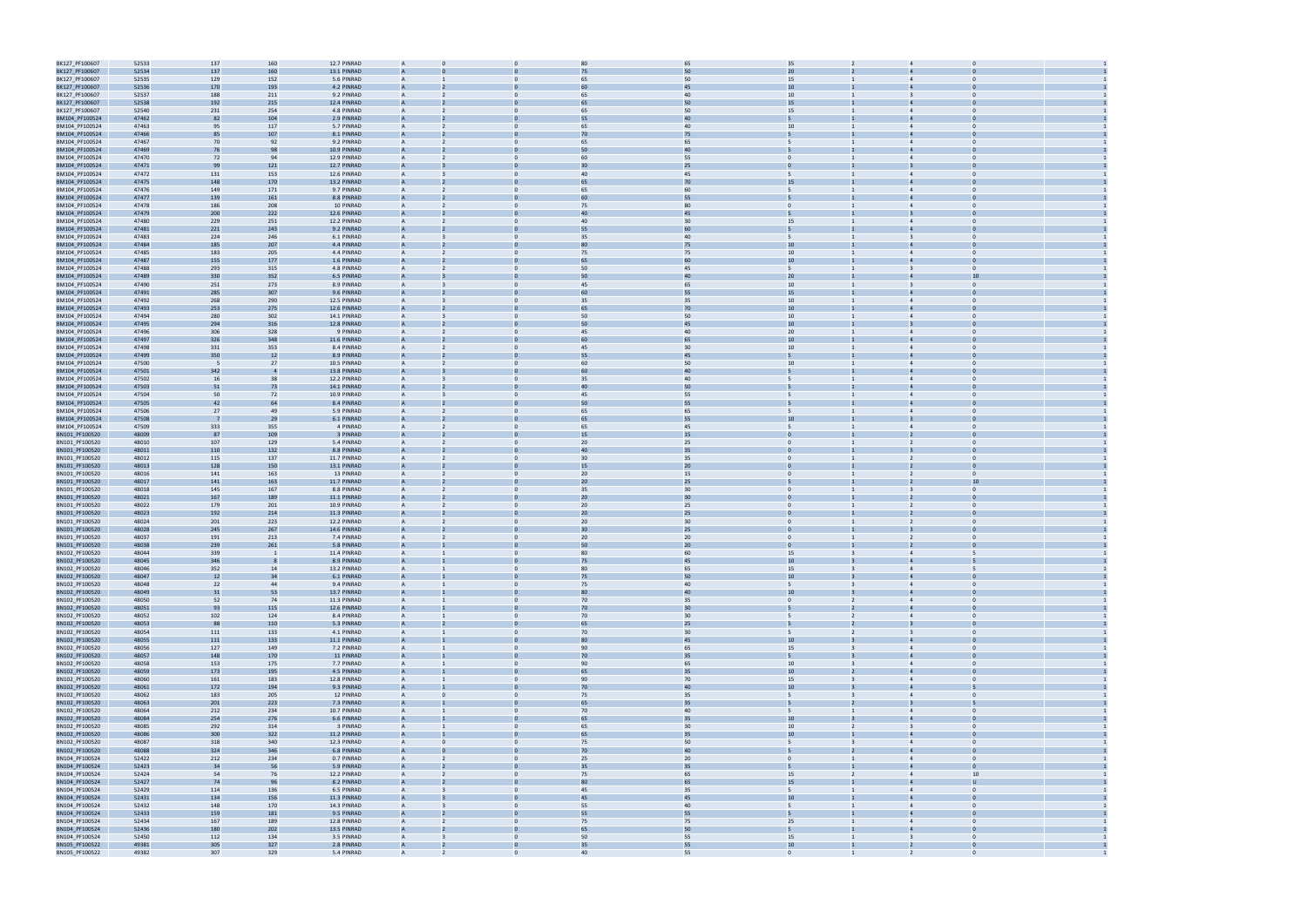

| BN105_PF100522                   | 49385          | 323        | 345            | 7.9 PINRAD                 |                   |                                | 4(             | 40       |                                                  |                                                                |  |
|----------------------------------|----------------|------------|----------------|----------------------------|-------------------|--------------------------------|----------------|----------|--------------------------------------------------|----------------------------------------------------------------|--|
| BN105_PF100522                   | 49386          | 324        | 346            | 10.1 PINRAD                |                   |                                | 35             | 35       |                                                  |                                                                |  |
| BN105_PF100522                   | 49389          | 324        | 346            | 13.1 PINRAD                |                   |                                | 35             | 20       |                                                  |                                                                |  |
| BN105_PF100522                   | 49390          | 352        | 14             | 13.4 PINRAD                | A                 | $\Omega$                       | 35             | 40       | $\Omega$                                         |                                                                |  |
| BN105_PF100522                   | 49391          | 353        | 15             | 10.7 PINRAD                |                   |                                | 50             | 60       |                                                  |                                                                |  |
| BN105_PF100522                   | 49393          | 356        | 18             | 8.1 PINRAD                 | A                 | $\mathbf{0}$                   | 35             | 45       | 5                                                | $\mathbf 0$<br>3                                               |  |
| BN105_PF100522                   | 49396          | -6         | 28             | 5.9 PINRAD                 |                   |                                | 45             | 50       |                                                  |                                                                |  |
| BN105_PF100522                   | 49398          | 19         | 41             | 4.2 PINRAD                 | A                 |                                | 45             | 55       | $\Omega$                                         | $\Omega$                                                       |  |
| BN105_PF100522                   | 49401          | 61         | 83             | 6.7 PINRAD                 |                   |                                | 25             | 25       |                                                  |                                                                |  |
| BN105_PF100522                   | 49403          | 45         | 67             | 7 PINRAD                   | $\mathsf{A}$      |                                | 50             | 40       | 5                                                | $\overline{2}$<br>$\Omega$                                     |  |
| BN105_PF100522                   | 49404          | 23         | 45             | 8.9 PINRAD                 |                   |                                | 55             | 60       |                                                  |                                                                |  |
| BN105_PF100522                   | 49406          | 17         | 39             | 10.9 PINRAD                |                   |                                | 40             | 50       |                                                  |                                                                |  |
| BN105_PF100522                   | 49407          | 14         | 36             | 12.8 PINRAD                |                   |                                | 55             | 55       |                                                  |                                                                |  |
| BN105_PF100522                   | 49408          | - 6        | 28             | 14.2 PINRAD                | A                 |                                | 40             | 30       | $\Omega$                                         | $\overline{3}$                                                 |  |
| BN105_PF100522                   | 49409          | 33         | 55             | 12.6 PINRAD                |                   |                                | 25             | 25       |                                                  |                                                                |  |
| BN105_PF100522                   | 49410          | 42         | 64             | 12.6 PINRAD                | А                 | $\mathbf{0}$                   | 35             | 45       | $\cup$                                           | $\mathbf 0$<br>$\overline{2}$                                  |  |
| BN105_PF100522                   | 49413          | 64         |                | 14.2 PINRAD                |                   |                                | 55             | 35       |                                                  |                                                                |  |
| BN105_PF100522                   | 49420          | 78         | 100            | 14 PINRAD                  | A                 |                                | 50             | 60       | $\Omega$                                         | υ                                                              |  |
| BN105_PF100522                   | 49421          | 81         | 103            | 14.6 PINRAD                |                   |                                |                | 60       |                                                  |                                                                |  |
| BN105_PF100522                   | 49422          | 52         | 74             | 10.3 PINRAD                | A                 |                                | 85             | 75       | 5                                                | $\Omega$<br>$\overline{4}$                                     |  |
| BN105_PF100522                   | 49423<br>49428 | 65         | 87<br>108      | 9.4 PINRAD<br>10.1 PINRAD  |                   |                                | $\overline{3}$ | 75<br>40 |                                                  |                                                                |  |
| BN105_PF100522<br>BN105_PF100522 | 49429          | 86<br>95   | 117            | 10.7 PINRAD                |                   |                                | 35             | 35       |                                                  |                                                                |  |
| BN105_PF100522                   | 49431          | 106        | 128            | 12.3 PINRAD                |                   |                                | 45             | 65       | $\Omega$                                         | $\overline{4}$                                                 |  |
| BN105_PF100522                   | 49432          | 117        | 139            | 13.6 PINRAD                |                   |                                | 40             | 60       |                                                  |                                                                |  |
| BN105_PF100522                   | 49433          | 129        | 151            | 11.9 PINRAD                | A                 | $\mathbf{0}$                   | 45             | 70       | $\mathbf{0}$                                     | $\Omega$                                                       |  |
| BN105_PF100522                   | 49434          | 148        | 170            | 14.6 PINRAD                |                   |                                | 25             | 35       |                                                  |                                                                |  |
| BN105_PF100522                   | 49436          | 113        | 135            | 8.6 PINRAD                 | A                 |                                | 35             | 40       | $\Omega$                                         | $\Omega$                                                       |  |
| BN105_PF100522                   | 49438          | 97         | 119            | 7.6 PINRAD                 |                   |                                |                | 55       |                                                  |                                                                |  |
| BN105_PF100522                   | 49440          | 78         | 100            | 6.8 PINRAD                 | $\mathsf{A}$      |                                | 35             | 45       | 5                                                | $\overline{2}$<br>$\Omega$                                     |  |
| BN105_PF100522                   | 49442          | 87         | 109            | 2.7 PINRAD                 |                   |                                | 25             | 35       |                                                  |                                                                |  |
| BN105_PF100522                   | 49443          | 115        | 137            | 3.5 PINRAD                 |                   |                                | 30             | 45       |                                                  |                                                                |  |
| BN105_PF100522                   | 49444          | 127        | 149            | 5.1 PINRAD                 |                   |                                | 45             | 70       |                                                  |                                                                |  |
| BN105_PF100522                   | 49446          | 138        | 160            | 7 PINRAD                   | A                 |                                | 55             | 70       | 10                                               | $\overline{4}$                                                 |  |
| BN105_PF100522                   | 49447          | 138        | 160            | 7 PINRAD                   |                   |                                | 55             | 75       | $10\,$                                           |                                                                |  |
| BN105_PF100522                   | 49449          | 157        | 179            | 12.9 PINRAD                | A                 | $\mathbf{0}$                   | 30             | 35       | $\overline{0}$                                   | $\overline{2}$<br>$\Omega$                                     |  |
| BN105_PF100522                   | 49450          | 155        | 177            | 14.3 PINRAD                |                   |                                | 4(             | 40       |                                                  |                                                                |  |
| BN105_PF100522                   | 49452          | 192        | 214            | 14.5 PINRAD                | $\mathsf{A}$      |                                | 35             | 40       | $\Omega$                                         | $\Omega$                                                       |  |
| BN105_PF100522                   | 49453          | 198        | 220            | 13.2 PINRAD                |                   |                                |                | 60       | 10                                               |                                                                |  |
| BN105_PF100522                   | 49454          | 200        | 222            | 11.1 PINRAD                | $\mathsf{A}$      |                                | 50             | 45       | $\mathbf{0}$                                     | $\overline{2}$<br>$\Omega$                                     |  |
| BN105_PF100522                   | 49455          | 213        | 235            | 10 PINRAD                  |                   |                                | 25             | 35       |                                                  |                                                                |  |
| BN105_PF100522                   | 49456          | 221        | 243            | 8.6 PINRAD                 |                   |                                | 50             | 75       | 15                                               |                                                                |  |
| BN105_PF100522                   | 49460          | 233        | 255            | 5.4 PINRAD                 |                   |                                | 40             | 35       |                                                  |                                                                |  |
| BN105_PF100522                   | 49461          | 233        | 255            | 5.4 PINRAD                 | A                 |                                | 40             | 35       | $\Omega$                                         |                                                                |  |
| BN105_PF100522                   | 49462          | 246        | 268            | 7.5 PINRAD                 |                   |                                | 75             | 65       |                                                  |                                                                |  |
| BN105_PF100522                   | 49463          | 259        | 281            | 7.4 PINRAD                 | A                 | $\mathbf{0}$                   | 70             | 65       | $\cup$                                           | $\mathbf 0$<br>$\overline{4}$                                  |  |
| BN105_PF100522                   | 49470          | 236        | 258            | 14.2 PINRAD                |                   |                                | 25             | 35       |                                                  |                                                                |  |
| BN105_PF100522                   | 49471          | 243        | 265            | 14.2 PINRAD                | A                 |                                | 30             | 40       | $\Omega$                                         | $\Omega$                                                       |  |
| BN105_PF100522                   | 49472<br>49473 | 251        | 273            | 13.9 PINRAD<br>14.5 PINRAD | $\mathsf{A}$      | $\Omega$                       | 40             | 45<br>50 | $\overline{0}$                                   | $\Omega$                                                       |  |
| BN105_PF100522<br>BN105_PF100522 | 49474          | 259<br>275 | 281<br>297     | 8.6 PINRAD                 |                   |                                | 45             | 45       |                                                  | 3                                                              |  |
| BN105_PF100522                   | 49475          | 282        | 304            | 9.9 PINRAD                 |                   |                                | 4(             | 40       |                                                  |                                                                |  |
| BN105_PF100522                   | 49478          | 297        | 319            | 12.5 PINRAD                |                   |                                | 45             | 35       |                                                  |                                                                |  |
| BN105_PF100522                   | 49480          | 299        | 321            | 14.1 PINRAD                | A                 |                                | 60             | 45       | $\Omega$                                         | $\overline{3}$                                                 |  |
| BN105_PF100522                   | 49481          | 195        | 217            | 3 PINRAD                   |                   |                                | 40             | 55       |                                                  |                                                                |  |
| BN105_PF100522                   | 49482          | 183        | 205            | 4.8 PINRAD                 | А                 | $\Omega$                       | 45             | 60       | $\overline{0}$                                   | 3<br>$\Omega$                                                  |  |
| BN8_PF100610                     | 54022          | 342        |                | 3.7 PINRAD                 |                   |                                |                | 30       |                                                  |                                                                |  |
| BN8_PF100610                     | 54023          | 349        | - 7            | 7.2 PINRAD                 | A                 | $\Omega$                       | 40             | 35       | $\Omega$                                         | $\Omega$                                                       |  |
| BN8_PF100610                     | 54024          | 22         | 40             | 5.7 PINRAD                 |                   |                                |                | 45       |                                                  |                                                                |  |
| BN8_PF100610                     | 54025          | 32         | 50             | 10.8 PINRAD                | A                 | $\Omega$                       | 45             | 35       | $\mathbf{0}$                                     | $\mathbf{0}$<br>$\overline{4}$                                 |  |
| BN8_PF100610                     | 54026          | 56         | 74             | 11.3 PINRAD                |                   |                                | 70             | 35       |                                                  |                                                                |  |
| BN8_PF100610                     | 54027          | 89         | 107            | 9.8 PINRAD                 |                   |                                | 45             | 30       | $\Omega$                                         | $\Delta$<br>$\Omega$                                           |  |
| BN8_PF100610                     | 54028          | 94         | 112            | 2.3 PINRAD                 |                   |                                | 75             | 55       |                                                  |                                                                |  |
| BN8_PF100610                     | 54029          | 117        | 135            | 11.7 PINRAD                |                   |                                | 75             | 55       |                                                  |                                                                |  |
| BN8_PF100610                     | 54030          | 126        | 144            | 8.3 PINRAD                 |                   |                                | 55             | 35       |                                                  |                                                                |  |
| BN8_PF100610                     | 54031          | 145        | 163            | 12.6 PINRAD                | $\mathsf{A}$      | $\mathbf{0}$                   | 75             | 60       | $\overline{0}$<br>$\overline{3}$                 | $\overline{4}$<br>$\overline{0}$                               |  |
| BN8_PF100610                     | 54032          | 155        | 173            | 6.4 PINRAD                 |                   |                                | 40             | 25       |                                                  | $\overline{4}$                                                 |  |
| BN8_PF100610                     | 54033          | 164        | 182            | 13.3 PINRAD                | $\mathsf{A}$      | $\mathbf{0}$                   | 40             | 30       | $\overline{0}$<br>$\overline{2}$                 | $\overline{4}$<br>$\Omega$                                     |  |
| BN8_PF100610                     | 54034          | 177        | 195            | 12.7 PINRAD                |                   |                                | 70             | 35       |                                                  |                                                                |  |
| BN8_PF100610<br>BN8_PF100610     | 54035<br>54036 | 180<br>195 | 198<br>213     | 7.4 PINRAD<br>2 PINRAD     | $\mathsf{A}$<br>A | $\mathbf{0}$                   | 65<br>40       | 35<br>25 | $\overline{0}$<br>$\overline{3}$<br>$\mathbf{0}$ | $\overline{0}$<br>$\overline{4}$<br>$\overline{4}$<br>$\Omega$ |  |
| BN8_PF100610                     | 54037          | 213        | 231            | 7.4 PINRAD                 | A                 | $\mathbf{0}$                   | 35             | $20\,$   | $\overline{0}$<br>$\overline{2}$                 | $\overline{4}$<br>$\Omega$                                     |  |
| BN8_PF100610                     | 54038          | 215        | 233            | 13.3 PINRAD                | A                 |                                | 50             | 30       | $\Omega$                                         | $\overline{4}$<br>$\Omega$                                     |  |
| BN8_PF100610                     | 54039          | 264        | 282            | 11.9 PINRAD                | $\mathsf{A}$      | $\mathbf{0}$                   | 35             | 20       | $\overline{0}$<br>$\overline{2}$                 | $\overline{4}$<br>$\Omega$                                     |  |
| BN8_PF100610                     | 54040          | 268        | 286            | 8.2 PINRAD                 | A                 |                                | 35             | $20\,$   | $\mathbf{0}$<br>$2^{\circ}$                      | $\overline{4}$                                                 |  |
| BN8_PF100610                     | 54041          | 295        | 313            | 13.5 PINRAD                | $\overline{A}$    | $\mathbf{0}$                   | 35             | 25       | $\overline{0}$<br>$\overline{2}$                 | $\overline{4}$<br>$\overline{0}$                               |  |
| BN8_PF100610                     | 54042          | 309        | 327            | 11 PINRAD                  | A                 |                                | 45             | $40\,$   | $\mathbf{0}$                                     | $\overline{4}$<br>$\Omega$                                     |  |
| BN8_PF100610                     | 54043          | 319        | 337            | 8 PINRAD                   | A                 | $\mathbf{0}$                   | 55             | 30       | $\overline{0}$<br>$\overline{2}$                 | $\overline{4}$<br>$\Omega$                                     |  |
| BN96_PF100605                    | 51893          | 124        | 145.5          | 10.5 PINRAD                |                   |                                | 35             | 25       | 15                                               |                                                                |  |
| BN96_PF100605                    | 51894          | 130        | 151.5          | 12.2 PINRAD                | $\mathsf{A}$      | $\mathbf{0}$                   | 60             | 35       | $10\,$<br>$\overline{2}$                         | $\overline{0}$<br>$\overline{\mathbf{3}}$                      |  |
| BN96_PF100605                    | 51897          | 149        | 170.5          | 12.7 PINRAD                | A                 |                                | 65             | 55       | 25                                               | $\overline{3}$<br>$\overline{0}$                               |  |
| BN96_PF100605                    | 51898          | 144        | 165.5          | 9 PINRAD                   | A                 | $\Omega$                       | 90             | 95       | 90<br>U                                          | 95<br>$\overline{4}$                                           |  |
| BN96_PF100605                    | 51899          | 149        | 170.5          | 7.2 PINRAD                 | A                 |                                | 35             | 30       | 15                                               | $\Omega$                                                       |  |
| BN96_PF100605                    | 51900          | 162        | 183.5          | 11 PINRAD                  | $\mathsf{A}$      | $\mathbf{0}$                   | 35             | 35       | 15                                               | $\Omega$<br>$\overline{4}$                                     |  |
| BN96_PF100605                    | 51901          | 190        | 211.5          | 12.8 PINRAD                | A                 | $\mathbf{0}$                   | 40             | 40       | 10                                               | $\overline{0}$<br>$\overline{3}$                               |  |
| BN96_PF100605                    | 51902          | 179        | 200.5          | 5.2 PINRAD                 | $\overline{A}$    | $\mathbf{0}$<br><sup>2</sup>   | 30             | 35       | 10                                               | $\overline{\mathbf{3}}$<br>$\overline{0}$                      |  |
| BN96_PF100605                    | 51903          | 206        | 227.5          | 3.9 PINRAD                 | A                 | $\Omega$                       | 45             | 35       | 20 <sub>2</sub>                                  |                                                                |  |
| BN96_PF100605                    | 51904          | 217        | 238.5          | 6 PINRAD                   | A                 | $\mathbf{0}$                   | 65             | 40       | 15                                               | $\overline{0}$<br>$\overline{4}$                               |  |
| BN96_PF100605                    | 51905          | 216        | 237.5          | 8.9 PINRAD                 |                   |                                | 65             | 40       | 55                                               |                                                                |  |
| BN96_PF100605                    | 51906          | 230        | 251.5          | 12.7 PINRAD                | $\mathsf{A}$      | $\mathbf{0}$                   | 70             | 35       | 25<br>$\overline{2}$                             | $\overline{4}$<br>$\overline{0}$                               |  |
| BN96_PF100605                    | 51907          | 242        | 263.5          | 6.6 PINRAD                 | A                 |                                | 65             | 35       | 15<br>$\overline{2}$                             | $\overline{3}$<br>$\Omega$                                     |  |
| BN96_PF100605                    | 51908          | 265        | 286.5          | 9.1 PINRAD                 | A                 |                                | 85             | 55       | 45                                               | $\overline{4}$<br>$\Omega$<br>$\Omega$                         |  |
| BN96_PF100605<br>BN96_PF100605   | 51909<br>51911 | 250<br>264 | 271.5<br>285.5 | 12.1 PINRAD<br>12.9 PINRAD | A<br>$\mathsf{A}$ | $\mathbf{0}$<br>$\overline{2}$ | 70<br>65       | 40<br>35 | 10 <sub>1</sub><br>15<br>$\overline{2}$          | $\overline{2}$<br>$\mathbf{0}$                                 |  |
| BN96_PF100605                    | 51912          | 285        | 306.5          | 14.1 PINRAD                | A                 |                                | 70             | 45       | 20<br>$\overline{2}$                             | $\overline{0}$<br>$\overline{3}$                               |  |
| BN96_PF100605                    | 51913          | 296        | 317.5          | 11.6 PINRAD                | $\overline{A}$    | $\mathbf{0}$                   | 70             | 40       | 30 <sup>°</sup><br>$\overline{2}$                | $\overline{0}$<br>$\overline{4}$                               |  |
| BN96_PF100605                    | 51914          | 290        | 311.5          | 7.6 PINRAD                 | A                 |                                | 75             | 45       | 25                                               | $\overline{4}$<br>$\Omega$                                     |  |
| BN96_PF100605                    | 51915          | 311        | 332.5          | 8.7 PINRAD                 | $\mathsf{A}$      | $\mathbf{0}$                   | 70             | 35       | 15<br>$\overline{2}$                             | $\overline{3}$<br>$\Omega$                                     |  |
| BN96_PF100605                    | 51916          | 326        | 347.5          | 10.3 PINRAD                |                   |                                | 80             | 50       | 15                                               |                                                                |  |
| BN96_PF100605                    | 51917          | 339        | 0.5            | 10.9 PINRAD                | $\mathsf{A}$      | $\mathbf{0}$<br>$\mathbf{1}$   | 70             | 40       | 20<br>$\overline{2}$                             | $\overline{0}$<br>$\overline{4}$                               |  |
|                                  | 51918          | 358        | 19.5           | 11.4 PINRAD                | $\Delta$          |                                | 75             | 45       | 15                                               |                                                                |  |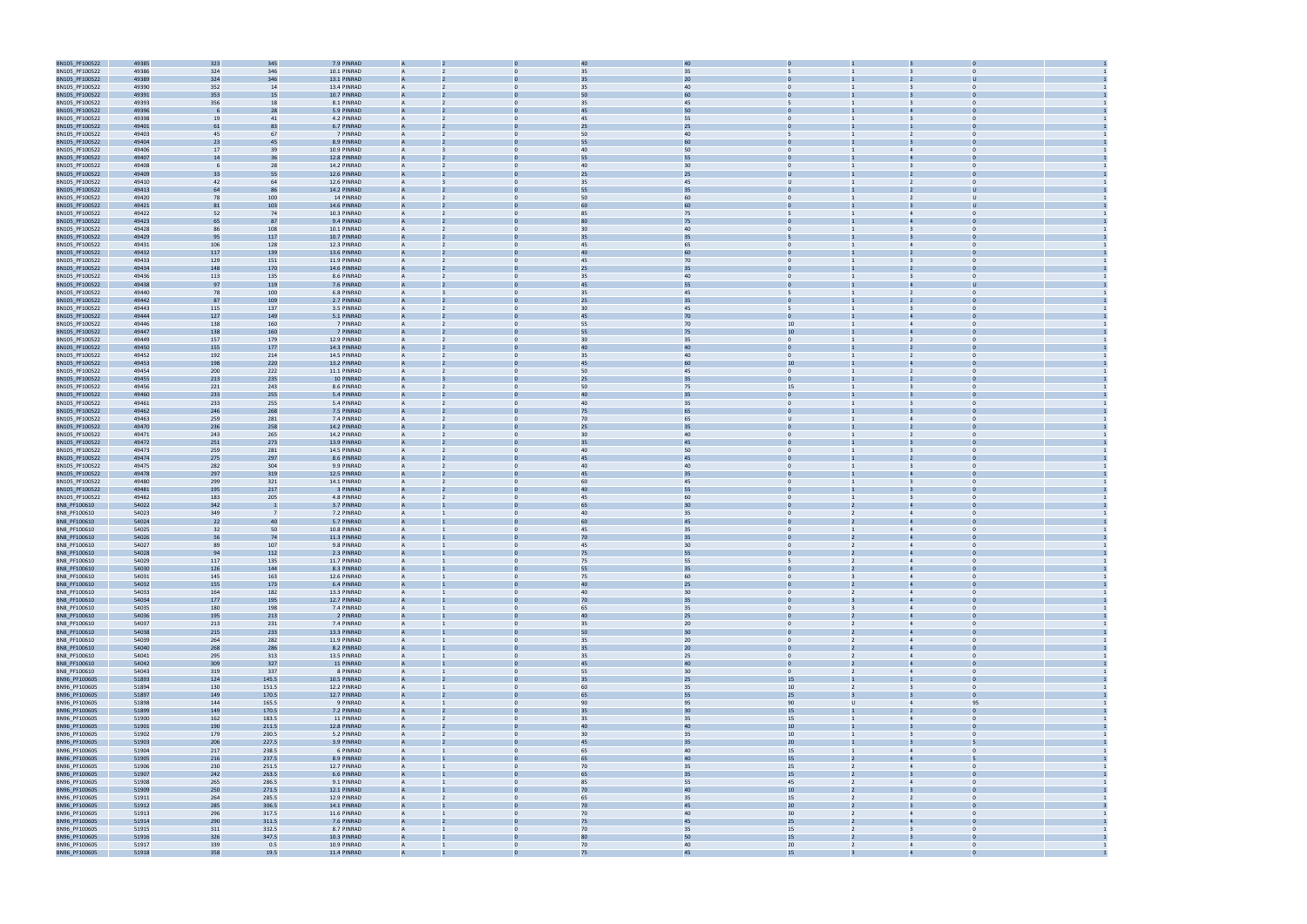| BN96_PF100605                    | 51919 | 351                     | 12.5  | 8.9 PINRAD  | A              |                | 60             | 35     | 10               |                         |                |  |
|----------------------------------|-------|-------------------------|-------|-------------|----------------|----------------|----------------|--------|------------------|-------------------------|----------------|--|
| BN96_PF100605                    | 51921 | 338                     | 359.5 | 6.3 PINRAD  |                |                |                | 45     | 20               |                         |                |  |
| BN96_PF100605                    | 51922 | 320                     | 341.5 | 4.2 PINRAD  | $\mathsf{A}$   |                | 65             | 35     | 15               |                         | $\Omega$       |  |
| BN96_PF100605                    | 51923 | 246                     | 267.5 | 2.7 PINRAD  |                |                |                | 30     | 10               |                         |                |  |
| BN96_PF100605                    | 51924 | -8                      | 29.5  | 8.5 PINRAD  | A              |                | 75             | 45     | 10 <sup>1</sup>  | $\overline{4}$          |                |  |
| BN96_PF100605                    | 51925 | 13                      | 34.5  | 11.4 PINRAD | A              |                | 75             | 50     |                  |                         |                |  |
|                                  |       |                         |       |             |                |                | 70             |        | 15               |                         |                |  |
| BN96_PF100605                    | 51926 |                         | 27.5  | 13.5 PINRAD |                |                |                | 45     | 15               |                         |                |  |
| BN96_PF100605                    | 51927 | 14                      | 35.5  | 13.8 PINRAD |                |                | 70             | 40     | 15               |                         |                |  |
| BN96_PF100605                    | 51928 | 26                      | 47.5  | 12.3 PINRAD | A              | $\Omega$       | 75             | 45     | 20               | $\overline{3}$          | $\Omega$       |  |
| BN96_PF100605                    | 51929 | 35                      | 56.5  | 12.8 PINRAD |                |                |                | 45     | 20 <sub>2</sub>  |                         |                |  |
| BN96_PF100605                    | 51930 | 40                      | 61.5  | 12.1 PINRAD | A              | $\Omega$       | 60             | 45     | 35               | $\overline{4}$          | $\Omega$       |  |
| BN96_PF100605                    | 51931 | 48                      | 69.5  | 9.9 PINRAD  |                |                | 50             | 35     |                  |                         |                |  |
| BN96_PF100605                    | 51932 | 60                      | 81.5  | 13.9 PINRAD | $\mathsf{A}$   |                | 55             | 45     | 20               |                         | $\Omega$       |  |
| BN96_PF100605                    | 51933 | 99                      | 120.5 | 12.9 PINRAD |                |                | 4(             | 35     |                  |                         |                |  |
| BN96_PF100605                    | 51934 | 100                     | 121.5 | 12.9 PINRAD | A              |                | 45             | 45     | 15               | $\overline{2}$          |                |  |
| BN96_PF100605                    | 51935 | 105                     | 126.5 | 13.9 PINRAD |                |                |                | 80     | 55               |                         |                |  |
| BN99_PF100604                    | 49751 | 134                     | 155.5 | 2 PINRAD    |                |                | 45             | 65     | $\mathbf{0}$     |                         |                |  |
| BN99_PF100604                    | 49752 | 136                     | 157.5 | 14.3 PINRAD |                |                | 40             | 65     |                  |                         |                |  |
| BN99_PF100604                    | 49757 | 135                     | 156.5 | 15.5 PINRAD | A              | $\Omega$       | 60             | 75     |                  | $\overline{4}$          | $\Omega$       |  |
| BN99_PF100604                    | 49761 |                         | 165.5 | 14.8 PINRAD |                |                | 55             | $70\,$ | 10               |                         |                |  |
|                                  |       | 144                     |       |             |                | $\Omega$       |                |        |                  | $\overline{3}$          | $\Omega$       |  |
| BN99_PF100604                    | 49762 | 147                     | 168.5 | 12.7 PINRAD | A              |                | 40             | 40     | 20               |                         |                |  |
| BN99_PF100604                    | 49763 | 161                     | 182.5 | 14.4 PINRAD |                |                | 45             | 55     | 10               |                         |                |  |
| BN99_PF100604                    | 49764 | 153                     | 174.5 | 15.4 PINRAD | $\mathsf{A}$   |                | 30             | 40     | 10 <sup>1</sup>  |                         | $\Omega$       |  |
| BN99_PF100604                    | 49765 | 167                     | 188.5 | 13.2 PINRAD |                |                | 4(             | 45     |                  |                         |                |  |
| BN99_PF100604                    | 49766 | 182                     | 203.5 | 12.5 PINRAD | A              |                | 50             | 75     | 10 <sup>1</sup>  | $\overline{4}$          |                |  |
| BN99_PF100604                    | 49767 | 206                     | 227.5 | 13.9 PINRAD |                |                | 40             | 30     |                  |                         |                |  |
| BN99_PF100604                    | 49768 | 190                     | 211.5 | 10.6 PINRAD |                |                | 35             | 35     | 5                | $\overline{3}$          |                |  |
| BN99_PF100604                    | 49769 | 217                     | 238.5 | 9.9 PINRAD  |                |                | 45             | 30     |                  |                         |                |  |
| BN99_PF100604                    | 49771 | 242                     | 263.5 | 10.3 PINRAD | A              | $\Omega$       | 40             | 55     | 10               |                         | $\mathbf 0$    |  |
| BN99_PF100604                    | 49772 | 233                     | 254.5 | 8.5 PINRAD  |                |                | 45             | 50     | 10               |                         |                |  |
| BN99_PF100604                    | 49773 | 255                     | 276.5 | 3.5 PINRAD  | A              | $\Omega$       | 45             | 55     | 15               | $\overline{4}$          | $\Omega$       |  |
| BN99_PF100604                    | 49774 | 285                     | 306.5 | 6.2 PINRAD  |                |                | 35             | 35     | 10               |                         |                |  |
| BN99_PF100604                    | 49775 | 292                     | 313.5 | 8.9 PINRAD  | A              |                | 40             | 45     | 10 <sup>1</sup>  | $\overline{4}$          | $\Omega$       |  |
| BN99_PF100604                    | 49776 | 267                     | 288.5 | 12.9 PINRAD |                |                | 60             | 55     |                  |                         |                |  |
| BN99_PF100604                    | 49778 | 289                     | 310.5 | 13 PINRAD   | A              |                | 40             | 50     | 5                | 3                       |                |  |
| BN99_PF100604                    | 49779 | 310                     | 331.5 | 13.1 PINRAD |                |                | 50             | 60     | $\mathbf{U}$     |                         |                |  |
| BN99_PF100604                    | 49780 | 320                     | 341.5 | 9.9 PINRAD  |                |                | 50             | 50     |                  | $\overline{4}$          |                |  |
| BN99_PF100604                    | 49781 | 336                     | 357.5 | 11.5 PINRAD |                |                | 35             | 40     |                  |                         |                |  |
|                                  |       |                         |       | 13.3 PINRAD | A              | $\mathbf{0}$   | 50             | 50     | 10               | 2                       | $\mathbf 0$    |  |
| BN99_PF100604                    | 49782 | 341                     | 2.5   |             |                |                | 5 <sub>0</sub> |        | 10               |                         |                |  |
| BN99_PF100604                    | 49784 | 356                     | 17.5  | 13.4 PINRAD |                |                |                | 55     |                  |                         |                |  |
| BN99_PF100604                    | 49786 | 247                     | 268.5 | 8.5 PINRAD  | A              | $\Omega$       | 40             | 50     | 10 <sup>1</sup>  | $\overline{4}$          | $\Omega$       |  |
| BN99_PF100604                    | 49787 | 321                     | 342.5 | 7.3 PINRAD  |                |                | 45             | 50     |                  |                         |                |  |
| BN99_PF100604                    | 49788 | 335                     | 356.5 | 4.7 PINRAD  | A              |                | 50             | 50     | 5                | $\overline{4}$          | $\Omega$       |  |
| BN99_PF100604                    | 49789 | $\overline{4}$          | 25.5  | 8 PINRAD    |                |                | 55             | 70     |                  |                         |                |  |
| BN99_PF100604                    | 49792 | 27                      | 48.5  | 15.2 PINRAD | A              |                | 40             | 50     | 10               | 3                       |                |  |
| BN99_PF100604                    | 49793 | 35                      | 56.5  | 15.6 PINRAD | A              |                | 40             | 50     | 15               |                         |                |  |
| BN99_PF100604                    | 49794 | 25                      | 46.5  | 10.1 PINRAD |                |                | 45             | 55     | 10               | $\Delta$                |                |  |
| BN99_PF100604                    | 49797 | 19                      | 40.5  | 6.9 PINRAD  |                |                | 45             | 40     | $\overline{0}$   |                         |                |  |
| BN99_PF100604                    | 49798 | $\overline{\mathbf{3}}$ | 24.5  | 2.8 PINRAD  | A              | $\Omega$       | 50             | 35     | $\overline{0}$   | $\overline{4}$          |                |  |
| BN99_PF100604                    | 49799 | 69                      | 90.5  | 3 PINRAD    |                |                | 4(             | 50     |                  |                         |                |  |
| BN99_PF100604                    | 49800 | 52                      | 73.5  | 6.9 PINRAD  | A              | $\Omega$       | 45             | 55     | 10               | $\overline{4}$          | $\Omega$       |  |
| BN99_PF100604                    | 49801 | 57                      | 78.5  | 10.1 PINRAD |                |                | 50             | 50     | 10               |                         |                |  |
| BN99_PF100604                    | 49802 | 41                      | 62.5  | 11 PINRAD   | A              |                | 45             | 40     | 10               | $\overline{4}$          | $\Omega$       |  |
| BN99_PF100604                    | 49803 | 48                      | 69.5  | 15.5 PINRAD |                |                | 4(             | 50     |                  |                         |                |  |
|                                  | 49804 | 74                      |       | 7.5 PINRAD  | A              |                | 45             |        | 10 <sup>1</sup>  |                         |                |  |
| BN99_PF100604                    |       |                         | 95.5  |             |                |                |                | 55     |                  |                         |                |  |
| BN99_PF100604                    | 49805 | 107                     | 128.5 | 5.2 PINRAD  | A              |                | 45             | 35     | 15               |                         |                |  |
| BN99_PF100604                    | 49806 | 119                     | 140.5 | 8.7 PINRAD  |                |                | 35             | 45     |                  |                         |                |  |
| BN99_PF100604                    | 49808 | 108                     | 129.5 | 4.5 PINRAD  |                |                | 70             | 65     | 15               |                         |                |  |
| BN99_PF100604                    | 49809 | 89                      | 110.5 | 9.4 PINRAD  | A              | $\Omega$       | 45             | 55     | $\overline{5}$   | $\overline{4}$          | $\Omega$       |  |
| BN99_PF100604                    | 49810 | 79                      | 100.5 | 12.3 PINRAD |                |                |                | 55     | 10               |                         |                |  |
| BN99_PF100604                    | 49817 | 79                      | 100.5 | 14.1 PINRAD | A              | $\mathbf{0}$   | 50             | 55     | 10 <sup>1</sup>  | 2                       | $\Omega$       |  |
| BN99_PF100604                    | 49821 | 77                      | 98.5  | 14.5 PINRAD |                |                | 55             | 60     | 10 <sup>10</sup> |                         |                |  |
| BN99_PF100604                    | 49823 | 75                      | 96.5  | 15.5 PINRAD |                |                | 60             | 65     | 10               |                         |                |  |
| BN99_PF100604                    | 49824 | 92                      | 113.5 | 14.8 PINRAD |                |                | 50             | 55     | 10               |                         |                |  |
| BN99_PF100604                    | 49825 | 91                      | 112.5 | 14 PINRAD   | $\mathsf{A}$   | $\overline{0}$ | 50             | 55     | 10               | $\overline{4}$          | $\Omega$       |  |
| BN99_PF100604                    | 49826 | 101                     | 122.5 | 14.9 PINRAD | A              |                | 55             | 50     | 5                | $\overline{4}$          | $\Omega$       |  |
| BN99_PF100604                    | 49828 | 110                     | 131.5 | 15.2 PINRAD | A              |                | 40             | 55     | 5                | $\overline{4}$          | $\Omega$       |  |
| BN99_PF100604                    | 49833 | 104                     | 125.5 | 11.8 PINRAD | A              |                | 65             | 75     | 10 <sup>°</sup>  | $\overline{4}$          | $\mathbf 0$    |  |
| BN99_PF100604                    | 49834 | 112                     | 133.5 | 12.1 PINRAD | $\mathsf{A}$   | $\mathbf{0}$   | 60             | 55     | 10               | $\overline{3}$          | $\overline{0}$ |  |
| BN99_PF100604                    | 49836 | 124                     | 145.5 | 11.5 PINRAD | A              |                | 55             | 60     | 15               |                         | $\Omega$       |  |
| BN99_PF100604                    | 49837 | 127                     | 148.5 | 14.4 PINRAD | A              | $\mathbf{0}$   | 55             | 55     | 5 <sup>5</sup>   | $\overline{\mathbf{3}}$ | $\overline{0}$ |  |
| BO102_PF100519                   | 49166 | 72                      | 94    | 10.8 PINRAD | A              |                | 50             | 45     |                  | $\overline{4}$          | $\Omega$       |  |
| BO102_PF100519                   | 49168 | 76                      | 98    | 7.9 PINRAD  | $\mathsf{A}$   | $\mathbf{0}$   | 65             | 65     | 5                | $\overline{4}$          | $\overline{0}$ |  |
| BO102_PF100519                   | 49170 | 78                      | 100   | 4.7 PINRAD  |                |                | 70             | 75     |                  |                         | $\Omega$       |  |
| BO102_PF100519                   | 49171 | 108                     | 130   | 3.1 PINRAD  | $\overline{A}$ | $\Omega$       | 55             | 60     | $\overline{0}$   | $\overline{4}$          | $\Omega$       |  |
| BO102_PF100519                   | 49173 | 157                     | 179   | 4.4 PINRAD  | A              |                | 45             | 35     | $\Omega$         | $\overline{4}$          | $\Omega$       |  |
| BO102_PF100519                   | 49174 | 140                     | 162   | 5.4 PINRAD  | A              | $\Omega$       | 55             | 40     | $\overline{0}$   | $\overline{4}$          | $\Omega$       |  |
| BO102_PF100519                   | 49175 | 140                     | 162   | 5.3 PINRAD  | A              |                | 60             | 55     | $\mathbf{0}$     | $\overline{4}$          | $\mathbf 0$    |  |
| BO102_PF100519                   | 49181 | 133                     | 155   | 8.2 PINRAD  | $\mathsf{A}$   | $\mathbf{0}$   | 60             | 50     | 5 <sup>5</sup>   | $\overline{4}$          | $\overline{0}$ |  |
| BO102_PF100519                   | 49182 | 121                     | 143   | 11.1 PINRAD | A              |                | 55             | 50     |                  | $\overline{4}$          | U              |  |
| BO102_PF100519                   | 49183 | 122                     | 144   | 11.1 PINRAD | $\overline{A}$ | $\mathbf{0}$   | 75             | 70     | $\overline{0}$   | $\overline{4}$          | $\cup$         |  |
|                                  |       | 93                      |       | 8.3 PINRAD  | A              |                | 55             | 50     | $\Omega$         | $\overline{4}$          | $\Omega$       |  |
| BO102_PF100519                   | 49184 |                         | 115   | 12.3 PINRAD | $\mathsf{A}$   | $\mathbf{0}$   |                | 40     | $\overline{0}$   | $\overline{4}$          | $\overline{0}$ |  |
| BO102_PF100519                   | 49188 | 98                      | 120   |             |                |                | 45             |        |                  |                         |                |  |
| BO102_PF100519                   | 49189 | 114                     | 136   | 14.5 PINRAD |                |                | 50             | 40     |                  |                         |                |  |
| BO102_PF100519                   | 49190 | 133                     | 155   | 14 PINRAD   | $\mathsf{A}$   | $\Omega$       | 50             | 50     | $\overline{0}$   | $\overline{4}$          | $\overline{0}$ |  |
| BO102_PF100519                   | 49192 | 148                     | 170   | 11.7 PINRAD | A              |                | 60             | 50     | $\Omega$         | $\overline{4}$          | π              |  |
| BO102_PF100519                   | 49198 | 153                     | 175   | 9 PINRAD    | A              | $\Omega$       | 50             | 45     | $\overline{0}$   | $\overline{4}$          | $\Omega$       |  |
| BO102_PF100519                   | 49202 | 168                     | 190   | 7.5 PINRAD  | A              |                | 40             | 35     |                  | $\overline{4}$          | $\mathbf 0$    |  |
| BO102_PF100519                   |       | 160                     | 182   | 13.1 PINRAD | $\mathsf{A}$   | $\mathbf{0}$   | 45             | 50     | $\overline{0}$   | $\overline{4}$          | $\overline{0}$ |  |
| BO102_PF100519                   | 49203 |                         | 190   | 11.3 PINRAD | A              |                | 40             | 45     |                  | $\overline{4}$          |                |  |
|                                  | 49204 | 168                     |       |             | $\overline{A}$ | $\mathbf{0}$   | 45             | 40     | 5 <sup>5</sup>   | $\overline{4}$          | $\overline{0}$ |  |
| BO102_PF100519                   | 49205 | 185                     | 207   | 11.6 PINRAD |                |                | 40             |        |                  |                         |                |  |
| BO102_PF100519                   | 49206 | 193                     | 215   | 7.8 PINRAD  | A              |                |                | 35     |                  | $\overline{4}$          | U              |  |
| BO102_PF100519                   | 49210 | 198                     | 220   | 13.8 PINRAD | $\mathsf{A}$   | $\mathbf{0}$   | 40             | 45     | $\overline{0}$   | $\overline{4}$          | $\overline{0}$ |  |
| BO102_PF100519                   | 49212 | 213                     | 235   | 11.7 PINRAD |                |                | 45             | 45     |                  |                         |                |  |
| BO102_PF100519                   | 49214 | 225                     | 247   | 14.5 PINRAD | $\overline{A}$ | $\mathbf{0}$   | 45             | 35     | 5                | $\overline{4}$          | $\Omega$       |  |
| BO102_PF100519                   | 49215 | 232                     | 254   | 12.3 PINRAD | A              |                | 40             | 40     | $\overline{0}$   | $\overline{4}$          | π              |  |
| BO102_PF100519                   | 49217 | 233                     | 255   | 9.3 PINRAD  |                |                | 35             | 40     |                  | $\overline{4}$          | U              |  |
| BO102_PF100519                   | 49222 | 253                     | 275   | 12.5 PINRAD | A              |                | 45             | 40     |                  | $\overline{4}$          |                |  |
|                                  | 49223 | 264                     | 286   | 10.8 PINRAD | $\mathsf{A}$   | $\mathbf{0}$   | 35             | 30     | $\overline{0}$   | $\overline{3}$          | $\overline{0}$ |  |
| BO102_PF100519<br>BO102_PF100519 | 49225 | 283                     | 305   | 9.8 PINRAD  | А              |                | 35             | 35     |                  | $\overline{4}$          | $\overline{0}$ |  |

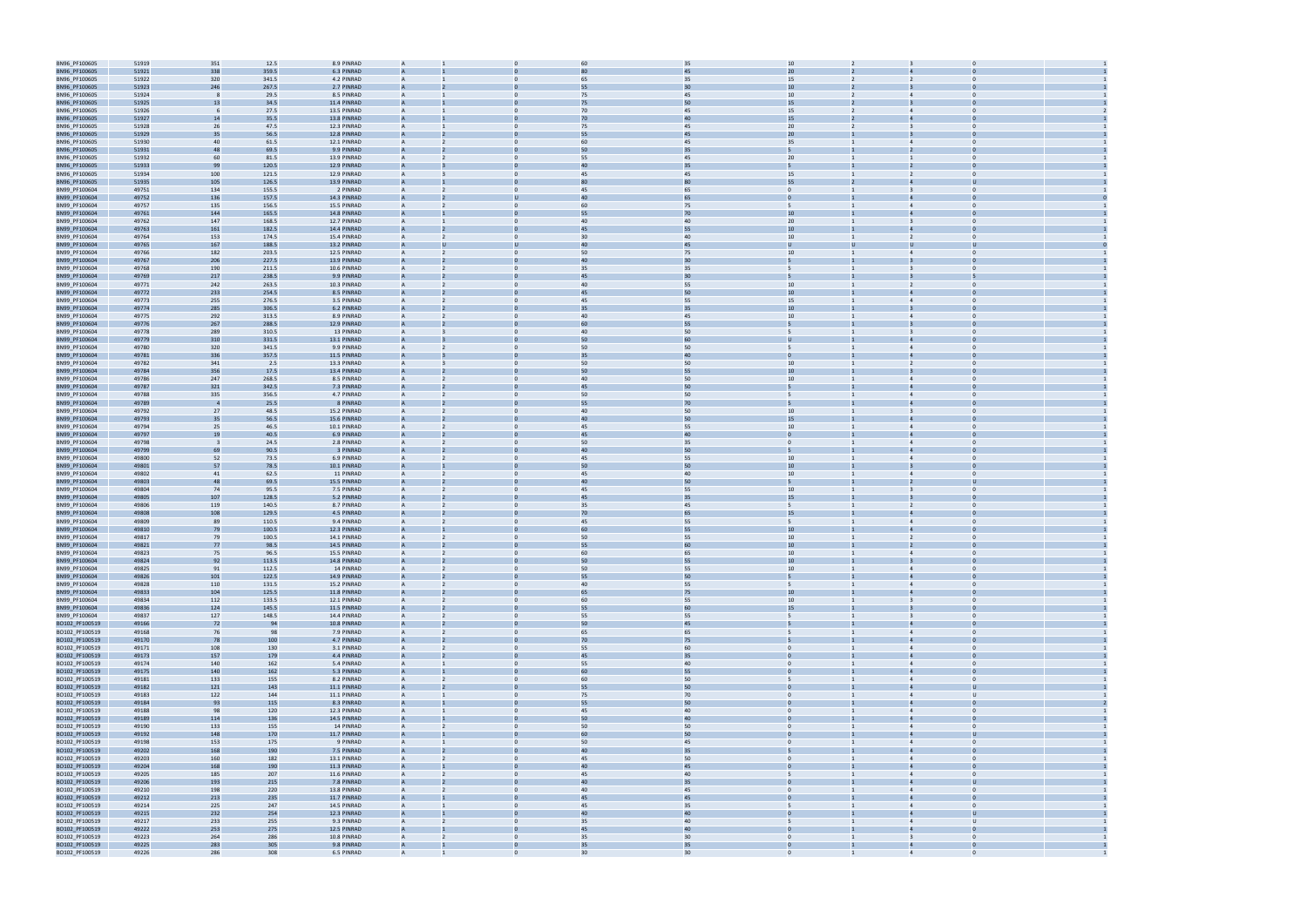

| BO102_PF100519 | 49231 | 312                     | 334          | 10.3 PINRAD |                                  |                                    | 40 |                                  |                |                |  |
|----------------|-------|-------------------------|--------------|-------------|----------------------------------|------------------------------------|----|----------------------------------|----------------|----------------|--|
| BO102_PF100519 | 49232 | 312                     | 334          | 6.5 PINRAD  |                                  | 35                                 | 35 |                                  |                |                |  |
| BO102_PF100519 | 49235 | 227                     | 249          | 5.3 PINRAD  |                                  | 40                                 | 55 |                                  |                |                |  |
| BO102_PF100519 | 49236 | 214                     | 236          | 8.2 PINRAD  | A                                | 40                                 | 35 |                                  |                |                |  |
|                |       |                         |              |             |                                  |                                    |    |                                  |                |                |  |
| BO102_PF100519 | 49239 | 247                     | 269          | 2.9 PINRAD  |                                  | 3C                                 | 40 |                                  |                |                |  |
| BO102_PF100519 | 49240 | 331                     | 353          | 1.9 PINRAD  | A                                | 35<br>0                            | 45 |                                  | $\overline{4}$ | $\Omega$       |  |
| BO102_PF100519 | 49242 |                         | 31           | 4.3 PINRAD  | A                                | 45                                 | 40 |                                  |                |                |  |
| BO102_PF100519 | 49246 | 332                     | 354          | 7.3 PINRAD  | A                                | 45                                 | 40 |                                  |                | 10             |  |
| BO102_PF100519 | 49247 | 338                     |              | 11.3 PINRAD |                                  |                                    | 35 |                                  |                |                |  |
| BO102_PF100519 | 49248 | 348                     | 10           | 9.6 PINRAD  | $\mathsf{A}$                     | 35<br>0                            | 45 |                                  | $\overline{4}$ | $\Omega$       |  |
| BO102_PF100519 | 49249 | 335                     | 357          | 13.2 PINRAD |                                  |                                    | 30 |                                  |                |                |  |
| BO102_PF100519 | 49250 | 354                     | 16           | 12 PINRAD   |                                  | 3C                                 | 30 |                                  |                |                |  |
| BO102_PF100519 | 49251 | 356                     | 18           | 14.3 PINRAD |                                  | 40                                 | 40 |                                  |                |                |  |
|                |       |                         |              |             |                                  |                                    |    |                                  |                |                |  |
| BO102_PF100519 | 49253 | 16                      | 38           | 13.5 PINRAD | A                                | 35                                 | 35 |                                  |                |                |  |
| BO102_PF100519 | 49257 | 12                      | 34           | 7.3 PINRAD  | A                                | 4C                                 | 40 |                                  |                |                |  |
| BO102_PF100519 | 49270 | 42                      | 64           | 8.8 PINRAD  | A                                | 3 <sub>C</sub><br>0                | 35 |                                  | $\overline{3}$ |                |  |
| BO102_PF100519 | 49271 | 35                      | 57           | 12 PINRAD   | A                                | 35                                 | 35 |                                  |                |                |  |
| BO102_PF100519 | 49272 | 56                      | 78           | 12.8 PINRAD | A                                | 35                                 | 45 |                                  |                |                |  |
| BO103_PF100531 | 53917 | 149                     | 171          | 14.2 PINRAD |                                  |                                    | 30 |                                  |                |                |  |
| BO103_PF100531 | 53918 | 148                     | 170          | 13.9 PINRAD | $\mathsf{A}$                     | 0<br>80                            | 70 | 25                               | $\overline{4}$ |                |  |
| BO103_PF100531 | 53919 | 194                     | 216          | 13 PINRAD   |                                  | 50                                 | 45 | 10                               |                |                |  |
|                |       |                         |              |             |                                  |                                    |    |                                  |                |                |  |
| BO103_PF100531 | 53920 | 180                     | 202          | 10.6 PINRAD |                                  | 45                                 | 45 | 15                               |                |                |  |
| BO103_PF100531 | 53921 | 153                     | 175          | 9.3 PINRAD  | A                                | 50                                 | 45 | 10                               |                |                |  |
| BO103_PF100531 | 53922 | 171                     | 193          | 0 PINRAD    | A                                | Ü<br>U                             | U  | $\mathbf{U}$<br>U                | $\mathbf{U}$   |                |  |
| BO103_PF100531 | 53923 | 171                     | 193          | 12.9 PINRAD | A                                | 65                                 | 55 | 10                               |                |                |  |
| BO103_PF100531 | 53924 | 209                     | 231          | 6.3 PINRAD  | A                                | 75<br>0                            | 60 | 15                               | $\overline{4}$ |                |  |
| BO103_PF100531 | 53925 | 224                     | 246          | 11.4 PINRAD |                                  | 50                                 | 45 | 10                               |                |                |  |
| BO103_PF100531 | 53926 | 259                     | 281          | 11.9 PINRAD | A                                | 55                                 | 40 | 15                               |                |                |  |
| BO103_PF100531 | 53927 | 264                     | 286          | 7.7 PINRAD  |                                  |                                    | 40 | 10                               |                |                |  |
|                |       |                         |              |             |                                  |                                    |    |                                  |                |                |  |
| BO103_PF100531 | 53928 | 281                     | 303          | 3.7 PINRAD  | A                                | 65<br>0                            | 40 | 10                               | $\overline{4}$ |                |  |
| BO103_PF100531 | 53929 | 334                     | 356          | 6.5 PINRAD  |                                  | 70                                 | 45 | $10\,$                           |                |                |  |
| BO103_PF100531 | 53930 | 309                     | 331          | 8 PINRAD    |                                  | 75                                 | 55 | 15                               |                |                |  |
| BO103_PF100531 | 53931 | 292                     | 314          | 10.9 PINRAD |                                  | 60                                 | 40 | 10                               |                |                |  |
| BO103_PF100531 | 53932 | 319                     | 341          | 12.5 PINRAD | A                                | 65                                 | 45 | 10                               | $\overline{4}$ |                |  |
| BO103_PF100531 | 53933 | 339                     | - 1          | 11.3 PINRAD | A                                | 65                                 | 45 | 10 <sup>°</sup>                  |                |                |  |
| BO103_PF100531 | 53934 | $\overline{1}$          | 23           | 13 PINRAD   | A                                | 70<br>0                            | 50 | 20                               | $\overline{4}$ |                |  |
|                | 53935 | 30                      | 52           | 11.2 PINRAD |                                  | 60                                 | 45 | 10                               |                |                |  |
| BO103_PF100531 |       |                         |              |             |                                  |                                    |    |                                  |                |                |  |
| BO103_PF100531 | 53936 | 14                      | 36           | 7.8 PINRAD  | A                                | 65                                 | 50 | 15                               |                |                |  |
| BO103_PF100531 | 53937 | 19                      | 41           | 2.7 PINRAD  |                                  | 55                                 | 45 | 10                               |                |                |  |
| BO103_PF100531 | 53938 | 51                      | 73           | 7.5 PINRAD  | A                                | 0<br>45                            | 35 | 10                               | $\overline{4}$ |                |  |
| BO103_PF100531 | 53939 | 55                      | 77           | 13.1 PINRAD | A                                | 60                                 | 50 | 15                               |                |                |  |
| BO103_PF100531 | 53940 | 85                      | 107          | 12.9 PINRAD |                                  | 50                                 | 35 | 10                               |                |                |  |
| BO103_PF100531 | 53941 | 98                      | 120          | 8.5 PINRAD  | A                                | 55                                 | 40 | 10                               |                |                |  |
| BO103_PF100531 | 53942 | 120                     | 142          | 12.6 PINRAD | A                                | 45                                 | 40 | 10                               |                |                |  |
|                |       |                         |              | 10.8 PINRAD |                                  | 55                                 | 45 |                                  |                |                |  |
| BO103_PF100531 | 53943 | 135                     | 157          |             |                                  |                                    |    | $10\,$                           |                |                |  |
| BO104_PF100525 | 49061 | 12                      | 34           | 3 PINRAD    | A                                | 55<br>0                            | 45 | 10                               | $\overline{4}$ |                |  |
| BO104_PF100525 | 49064 |                         | 30           | 8.3 PINRAD  |                                  | 65                                 | 65 | 20                               |                |                |  |
| BO104_PF100525 | 49074 | 31                      | 53           | 11.7 PINRAD | A                                | 55<br>0                            | 35 | 5                                | $\overline{4}$ | $\Omega$       |  |
| BO104_PF100525 | 49075 | 53                      | 75           | 12.4 PINRAD |                                  |                                    | 40 | 10                               |                |                |  |
| BO104_PF100525 | 49077 | 45                      | 67           | 8.1 PINRAD  | A                                | 50<br>0                            | 50 | 10                               | $\overline{4}$ |                |  |
| BO104_PF100525 | 49080 | 92                      | 114          | 3.9 PINRAD  |                                  |                                    | 35 | 10                               |                |                |  |
| BO104_PF100525 | 49088 | 80                      | 102          | 9.6 PINRAD  |                                  | 40                                 | 30 | 10                               |                |                |  |
|                |       |                         |              | 11.3 PINRAD | A                                | 45                                 | 35 | 10                               |                |                |  |
| BO104_PF100525 | 49089 | 92                      | 114          |             |                                  |                                    |    |                                  |                |                |  |
| BO104_PF100525 | 49093 | 118                     | 140          | 8.4 PINRAD  | A                                | 60                                 | 40 | 15                               |                |                |  |
| BO104_PF100525 | 49098 | 127                     | 149          | 13.4 PINRAD |                                  | 50                                 | 35 | 15                               |                |                |  |
| BO104_PF100525 | 49099 | 147                     | 169          | 10.9 PINRAD | A                                | 40<br>0                            | 35 | 10                               | $\overline{4}$ |                |  |
| BO104_PF100525 | 49113 | 149                     | 171          | 8.4 PINRAD  |                                  |                                    | 25 |                                  |                |                |  |
| BO104_PF100525 | 49114 | 175                     | 197          | 9.9 PINRAD  | A                                | 45<br>0                            | 40 | $10\,$                           |                | $\Omega$       |  |
| BO104_PF100525 | 49115 | 182                     | 204          | 12.7 PINRAD |                                  |                                    | 30 | 10                               |                |                |  |
| BO104_PF100525 | 49118 | 207                     | 229          | 10.3 PINRAD | A                                | 0<br>40                            | 30 | 20                               | 3              | $\Omega$       |  |
| BO104_PF100525 | 49120 | 220                     | 242          | 10.8 PINRAD |                                  | 35                                 | 30 | 10                               |                |                |  |
|                |       |                         |              |             | A                                |                                    |    |                                  |                |                |  |
| BO104_PF100525 | 49131 | 215                     | 237          | 6 PINRAD    | A                                | 30                                 | 30 | 10                               |                | $\mathbf{u}$   |  |
| BO104_PF100525 | 49136 | 237                     | 259          | 7.1 PINRAD  |                                  |                                    | 40 | 15                               |                |                |  |
| BO104_PF100525 | 49137 | 238                     | 260          | 6.2 PINRAD  |                                  | 40                                 | 30 | 10                               |                |                |  |
| BO104_PF100525 | 49138 | 269                     | 291          | 13.8 PINRAD | $\mathsf{A}$                     | 45                                 | 35 | 20                               |                |                |  |
| BO104_PF100525 | 49139 | 286                     | 308          | 11.9 PINRAD | A<br>2                           | 45<br>$\overline{0}$               | 50 | 15                               | $\overline{3}$ | $\overline{0}$ |  |
| BO104_PF100525 | 49143 | 318                     | 340          | 7.8 PINRAD  | $\overline{A}$                   | 55                                 | 50 | 20 <sub>2</sub>                  | $\overline{4}$ |                |  |
| BO104_PF100525 | 49144 | 328                     | 350          | 6.3 PINRAD  | $\mathsf{A}$<br>$\overline{2}$   | 40<br>$\mathbf{0}$                 | 25 | 10                               | $\overline{3}$ | $\overline{0}$ |  |
| BO104_PF100525 | 49155 | 308                     | 330          | 13.4 PINRAD | $\overline{A}$                   | 35                                 | 35 | 10 <sup>10</sup>                 |                |                |  |
|                |       | 331                     |              | 13.4 PINRAD |                                  | 50<br>$\mathbf{0}$                 |    | 15                               | $\overline{4}$ | $\overline{0}$ |  |
| BO104_PF100525 | 49162 |                         | 353          |             | A                                |                                    | 50 |                                  |                |                |  |
| BO118_PF100607 | 52473 | 12                      | 35           | 13.6 PINRAD | A                                | 70<br>$\Omega$                     | 30 | 10 <sup>10</sup>                 | $\overline{4}$ | $\Omega$       |  |
| BO118_PF100607 | 52476 | 52                      | 75           | 11.5 PINRAD | $\overline{A}$                   | $\overline{0}$<br>75               | 35 | 15                               | $\overline{3}$ | $\Omega$       |  |
| BO118_PF100607 | 52477 | 46                      | 69           | 5.8 PINRAD  | $\overline{A}$                   | $\Omega$<br>75                     | 35 | 10 <sup>10</sup>                 | $\overline{4}$ | $\Omega$       |  |
| BO6_PF100610   | 54059 | 82                      | 100          | 12.3 PINRAD | $\mathsf{A}$<br>$\cup$           | U<br>$\cup$                        | U. | $\cup$<br>U                      | $\cup$         | $\cup$         |  |
| BO6_PF100610   | 54070 | 152                     | 170          | 12.6 PINRAD | $\mathsf{A}$                     | U<br>U                             | U  | $\cup$<br>U                      | $\cup$         | U              |  |
| BO6_PF100610   | 54080 | 163                     | 181          | 12.7 PINRAD | $\overline{A}$<br>U              | U<br>$\cup$                        | U  | $\cup$<br>U                      | $\cup$         | U              |  |
| BO9_PF100611   | 53947 | 351                     | $\mathbf{S}$ | 11.7 PINRAD | A                                | $\overline{0}$<br>45               | 65 |                                  | $\overline{4}$ | $\Omega$       |  |
| BO9_PF100611   | 53949 | 359                     | 17           | 6.3 PINRAD  | $\mathsf{A}$<br>$\overline{2}$   | 30<br>$\overline{0}$               | 25 | $\overline{0}$                   | $\overline{4}$ | $\Omega$       |  |
| BO9_PF100611   | 53950 | 14                      | 32           | 11.3 PINRAD | $\overline{A}$                   | 35                                 | 30 |                                  |                |                |  |
|                |       |                         |              |             |                                  |                                    |    |                                  |                |                |  |
| BO9_PF100611   | 53951 | 20                      | 38           | 13.9 PINRAD | A                                | 45<br>$\mathbf{0}$                 | 35 | $\overline{0}$<br>$\mathbf{1}$   | $\overline{4}$ | $\overline{0}$ |  |
| BO9_PF100611   | 53952 | 32                      | 50           | 11.9 PINRAD | $\overline{A}$                   | 40<br>$\Omega$                     | 70 |                                  | $\overline{4}$ |                |  |
| BO9_PF100611   | 53953 | 27                      | 45           | 8.8 PINRAD  | $\overline{A}$                   | $\overline{0}$<br>35               | 30 | $\mathbf{0}$                     | $\overline{4}$ | $\Omega$       |  |
| BO9_PF100611   | 53954 | 25                      | 43           | 4.1 PINRAD  | $\mathsf{A}$                     | 35<br>$\Omega$                     | 30 |                                  | $\overline{4}$ |                |  |
| BO9_PF100611   | 53956 | $\overline{\mathbf{2}}$ | 20           | 1.9 PINRAD  | $\mathsf{A}$                     | $\overline{0}$<br>55               | 50 | $\mathbf{0}$                     | $\overline{4}$ | $\Omega$       |  |
| BO9_PF100611   | 53957 | 54                      | 72           | 6.9 PINRAD  | A                                | 20<br>0                            | 25 |                                  | $\overline{4}$ |                |  |
| BO9_PF100611   | 53958 | 54                      | 72           | 10.1 PINRAD | $\overline{A}$                   | 25<br>$\overline{0}$               | 30 | $\overline{0}$                   | $\overline{4}$ | $\overline{0}$ |  |
| BO9_PF100611   | 53960 | 51                      | 69           | 12.4 PINRAD | A                                | $\overline{0}$<br>35               | 55 |                                  | $\overline{4}$ | $\Omega$       |  |
|                |       |                         |              |             |                                  |                                    |    |                                  | $\overline{4}$ | $\Omega$       |  |
| BO9_PF100611   | 53961 | 70                      | 88           | 13.1 PINRAD | $\mathsf{A}$<br>$\overline{2}$   | U<br>35                            | 60 | $\overline{0}$                   |                |                |  |
| BO9_PF100611   | 53963 | 77                      | 95           | 3.9 PINRAD  | A                                | 20                                 | 15 |                                  |                |                |  |
| BO9_PF100611   | 53964 | 94                      | 112          | 2.2 PINRAD  | A                                | 55<br>$\mathbf{0}$                 | 30 | $\overline{0}$<br>$\mathbf{1}$   | $\overline{4}$ | $\overline{0}$ |  |
| BO9_PF100611   | 53965 | 156                     | 174          | 6.2 PINRAD  | $\overline{A}$                   | 15<br>$\Omega$                     | 15 |                                  | $\overline{4}$ |                |  |
| BO9_PF100611   | 53966 | 130                     | 148          | 5.6 PINRAD  | $\overline{A}$                   | $\overline{0}$<br>20               | 25 | $\mathbf{0}$                     | $\overline{4}$ | $\Omega$       |  |
| BO9_PF100611   | 53967 | 103                     | 121          | 6.3 PINRAD  | $\overline{A}$                   | 25<br>$\Omega$                     | 40 |                                  | $\overline{4}$ |                |  |
| BO9_PF100611   | 53968 | 89                      | 107          | 8.3 PINRAD  | $\mathsf{A}$                     | $\overline{0}$<br>55               | 40 | $\mathbf{0}$                     | $\overline{4}$ | $\Omega$       |  |
| BO9_PF100611   | 53969 | 77                      | 95           | 10.9 PINRAD | A                                | 15<br>0                            | 20 |                                  | $\overline{4}$ |                |  |
|                |       |                         |              |             |                                  |                                    |    |                                  |                |                |  |
| BO9_PF100611   | 53972 | 93                      | 111          | 12.2 PINRAD | $\overline{A}$<br>$\overline{2}$ | 25<br>$\overline{0}$               | 35 | $\overline{0}$                   | $\overline{4}$ | $\overline{0}$ |  |
| BO9_PF100611   | 53973 | 99                      | 117          | 10.4 PINRAD | A                                | $\Omega$<br>55                     | 75 |                                  | $\overline{4}$ |                |  |
| BO9_PF100611   | 53974 | 118                     | 136          | 9.9 PINRAD  | $\mathsf{A}$<br>$\overline{2}$   | $\overline{0}$<br>15               | 20 | $\overline{0}$                   | $\overline{4}$ | $\Omega$       |  |
| BO9_PF100611   | 53975 | 133                     | 151          | 9.3 PINRAD  |                                  | 20                                 | 25 |                                  |                |                |  |
| BO9_PF100611   | 53976 | 150                     | 168          | 9.6 PINRAD  | $\mathsf{A}$<br>2                | 10 <sup>10</sup><br>$\overline{0}$ | 10 | $\overline{0}$<br>$\overline{1}$ | $\overline{4}$ | $\overline{0}$ |  |
| BO9 PF100611   | 53977 | 164                     | 182          | 11.1 PINRAD | $\Delta$                         | 45                                 | 70 |                                  |                |                |  |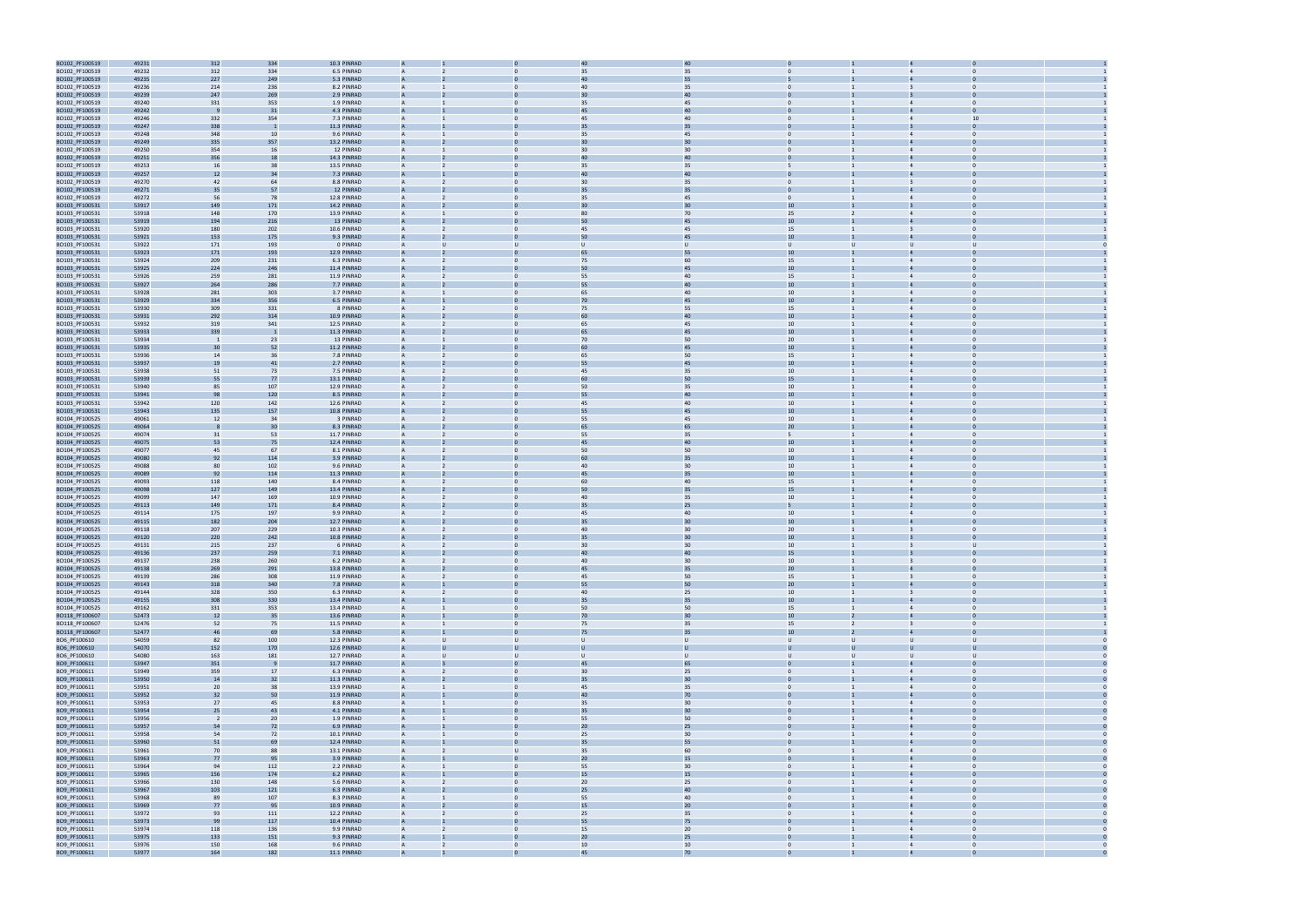| BO9_PF100611                     | 53978          | 143            | 161                      | 12.6 PINRAD                | $\overline{A}$                 |                | 2C             | 40       |                  |                         |                                  |  |
|----------------------------------|----------------|----------------|--------------------------|----------------------------|--------------------------------|----------------|----------------|----------|------------------|-------------------------|----------------------------------|--|
| BO9_PF100611                     | 53981          | 170            | 188                      | 12.8 PINRAD                |                                |                | 1 <sup>c</sup> | 10       |                  |                         |                                  |  |
| BO9_PF100611                     | 53982          | 184            | 202                      | 10.5 PINRAD                | A                              | 0              | 15             | 20       |                  |                         | $\Omega$                         |  |
| BO9_PF100611                     | 53983          | 196            | 214                      | 11.8 PINRAD                |                                |                |                | 20       |                  |                         |                                  |  |
|                                  |                |                |                          |                            |                                |                |                |          |                  |                         |                                  |  |
| BO9_PF100611                     | 53989          | 210            | 228                      | 8.1 PINRAD                 | $\mathsf{A}$                   | 0              | 15             | 30       |                  |                         | $\overline{4}$                   |  |
| BO9_PF100611                     | 53990          | 206            | 224                      | 6.2 PINRAD                 |                                |                | 2C             | 25       |                  |                         |                                  |  |
| BO9_PF100611                     | 53991          | 202            | 220                      | 3.6 PINRAD                 |                                |                | 3C             | 40       |                  |                         |                                  |  |
| BO9_PF100611                     | 53992          | 174            | 192                      | 1.6 PINRAD                 | A                              |                | 15             | 20       |                  |                         |                                  |  |
| BO9_PF100611                     | 53993          | 238            | 256                      | 4.4 PINRAD                 | A                              |                | 55             | 50       |                  |                         |                                  |  |
| BO9_PF100611                     | 53994          | 230            | 248                      | 7.1 PINRAD                 | A                              |                | 15             | 25       |                  |                         |                                  |  |
| BO9_PF100611                     | 53996          | 253            | 271                      | 8.8 PINRAD                 | A                              | 0              | 20             | 15       | $\mathbf{0}$     |                         | $\overline{4}$                   |  |
| BO9_PF100611                     | 53997          | 271            | 289                      | 2.1 PINRAD                 | A                              |                | 1 <sup>c</sup> | 15       |                  |                         |                                  |  |
| BO9_PF100611                     | 53998          | 337            | 355                      | 4.9 PINRAD                 | A                              |                | 35             | 55       |                  |                         |                                  |  |
|                                  |                |                |                          |                            |                                |                |                |          |                  |                         |                                  |  |
| BO9_PF100611                     | 53999          | 307            | 325                      | 4.9 PINRAD                 |                                |                | 15             | 25       |                  |                         |                                  |  |
| BO9_PF100611                     | 54000          | 266            | 284                      | 7.1 PINRAD                 | $\mathsf{A}$                   | 0              | 20             | 25       |                  |                         | $\Omega$<br>$\overline{4}$       |  |
| BO9_PF100611                     | 54001          | 253            | 271                      | 12.6 PINRAD                |                                |                | 70             | 65       |                  |                         |                                  |  |
| BO9_PF100611                     | 54002          | 263            | 281                      | 13.1 PINRAD                |                                |                | 25             | 20       |                  |                         |                                  |  |
| BO9_PF100611                     | 54003          | 270            | 288                      | 11.2 PINRAD                |                                |                | 15             | 20       |                  |                         |                                  |  |
| BO9_PF100611                     | 54015          | 286            | 304                      | 9.4 PINRAD                 | A                              |                | 25             | 35       |                  |                         |                                  |  |
| BO9_PF100611                     | 54016          | 305            | 323                      | 8.2 PINRAD                 | A                              |                | 2C             | 25       |                  |                         |                                  |  |
| BO9_PF100611                     | 54017          | 327            | 345                      | 8.1 PINRAD                 | A                              | 0              | 30             | 55       | $\mathbf{0}$     |                         | $\overline{4}$                   |  |
| BO9_PF100611                     | 54019          | 320            | 338                      | 12.5 PINRAD                | A                              |                | 15             | 15       |                  |                         |                                  |  |
|                                  |                |                |                          | 12.4 PINRAD                | A                              |                | 45             | 35       |                  |                         |                                  |  |
| BO9_PF100611                     | 54020          | 313            | 331                      |                            |                                |                |                |          |                  |                         |                                  |  |
| BO9_PF100611                     | 54021          | 298            | 316                      | 13.2 PINRAD                |                                |                | 15             | 10       |                  |                         |                                  |  |
| BO99_PF100604                    | 52081          | 17             | 39                       | 11.8 PINRAD                | A                              | 0              | 65             | 45       | 15               |                         | $\overline{3}$<br>$\Omega$       |  |
| BO99_PF100604                    | 52082          | 12             | 34                       | 12.9 PINRAD                |                                |                | 65             | 45       | $10\,$           |                         |                                  |  |
| BO99_PF100604                    | 52084          | 36             | 58                       | 13.6 PINRAD                |                                |                | 75             | 55       | 10               |                         |                                  |  |
| BO99_PF100604                    | 52085          | 35             | 57                       | 9.1 PINRAD                 |                                |                | 7 <sup>c</sup> | 50       | 15               |                         |                                  |  |
| BO99_PF100604                    | 52087          | 55             | 77                       | 8.8 PINRAD                 | A                              |                | 70             | 55       | 25               |                         |                                  |  |
| BO99_PF100604                    | 52088          | 57             | 79                       | 12.6 PINRAD                | A                              |                | 7 <sub>C</sub> | 50       | 30 <sub>2</sub>  |                         |                                  |  |
| BO99_PF100604                    | 52089          | 72             | 94                       | 13.6 PINRAD                | A                              | 0              | 80             | 60       | 40               |                         | $\overline{4}$                   |  |
| BO99_PF100604                    | 52090          | 92             | 114                      | 14.4 PINRAD                |                                |                | 65             | 45       | 15               |                         |                                  |  |
|                                  |                |                |                          |                            |                                |                |                |          |                  |                         |                                  |  |
| BO99_PF100604                    | 52091          | 101            | 123                      | 14.5 PINRAD                | A                              | 0              | 75             | 40       | 10               |                         | $\Omega$<br>$\Delta$             |  |
| BO99_PF100604                    | 52092          | 110            | 132                      | 11.9 PINRAD                |                                |                | 65             | 55       | 20               |                         |                                  |  |
| BO99_PF100604                    | 52093          | 85             | 107                      | 9.5 PINRAD                 | A                              | 0              | 55             | 35       | 10               |                         | $\Omega$<br>3                    |  |
| BO99_PF100604                    | 52129          | 173            | 195                      | 13.2 PINRAD                |                                |                | 75             | 55       | 25               |                         |                                  |  |
| BO99_PF100604                    | 52196          | 252            | 274                      | 7.4 PINRAD                 |                                |                | 75             | 55       | 15               |                         |                                  |  |
| BO99_PF100604                    | 52197          | 237            | 259                      | 14.6 PINRAD                |                                |                | 65             | 50       | 15               |                         |                                  |  |
| BO99_PF100604                    | 52198          | 251            | 273                      | 12.9 PINRAD                | A                              |                | 65             | 45       | 10               |                         |                                  |  |
|                                  |                |                |                          | 14.8 PINRAD                |                                |                | 8C             | 65       |                  |                         |                                  |  |
| BO99_PF100604                    | 52199          | 252            | 274                      |                            | A                              |                |                |          | 25               |                         |                                  |  |
| BO99_PF100604                    | 52201          | 264            | 286                      | 13.5 PINRAD                | A                              | 0              | U              | U        | $\cup$           | U                       | U                                |  |
| BO99_PF100604                    | 52202          | 272            | 294                      | 14.2 PINRAD                |                                |                |                | 55       | 10               |                         |                                  |  |
| BO99_PF100604                    | 52204          | 289            | 311                      | 10 PINRAD                  | A                              | 0              | 80             | 50       | 20               |                         | $\Omega$                         |  |
| BO99_PF100604                    | 52205          | 292            | 314                      | 10.2 PINRAD                |                                |                |                | 45       | 15               |                         |                                  |  |
| BO99_PF100604                    | 52206          | 294            | 316                      | 9.8 PINRAD                 | A                              | 0              | 60             | 55       | 15               |                         |                                  |  |
| BO99_PF100604                    | 52207          | 296            | 318                      | 8.6 PINRAD                 | A                              |                | 65             | 45       | 15               |                         |                                  |  |
| BP10_PF100609                    | 52569          | 345            | $\overline{\phantom{a}}$ | 12.1 PINRAD                |                                |                | 55             | 35       |                  |                         |                                  |  |
|                                  |                |                |                          |                            |                                |                |                | 30       |                  |                         |                                  |  |
| BP10_PF100609                    | 52571          | $\overline{2}$ | 21                       | 9.3 PINRAD                 | A                              |                | 50             |          |                  |                         |                                  |  |
| BP10_PF100609                    | 52572          | 10             | 29                       | 4.9 PINRAD                 | A                              |                | 55             | 30       |                  |                         |                                  |  |
| BP10_PF100609                    | 52573          | 54             | 73                       | 13.6 PINRAD                |                                |                | 45             | 30       |                  |                         |                                  |  |
| BP10_PF100609                    | 52574          | 59             | 78                       | 4.2 PINRAD                 | A                              | 0              | 40             | 25       |                  |                         | $\overline{a}$                   |  |
| BP10_PF100609                    | 52575          | 82             | 101                      | 9.5 PINRAD                 |                                |                | 35             | 20       |                  |                         |                                  |  |
| BP10_PF100609                    | 52576          | 102            | 121                      | 6 PINRAD                   | A                              | 0              | 40             | 25       |                  |                         | $\Omega$<br>$\overline{4}$       |  |
| BP10_PF100609                    | 52577          | 133            | 152                      | 13.1 PINRAD                |                                |                |                | 35       |                  |                         |                                  |  |
| BP10_PF100609                    | 52578          | 136            | 155                      | 8.6 PINRAD                 | A                              | 0              | 45             | 35       | $\Omega$         |                         |                                  |  |
| BP10_PF100609                    | 52579          | 151            | 170                      | 4.7 PINRAD                 |                                |                | 55             | 30       |                  |                         |                                  |  |
|                                  |                |                |                          |                            |                                |                | 3C             |          |                  |                         |                                  |  |
| BP10_PF100609                    | 52580          | 155            | 174                      | 13.6 PINRAD                |                                |                |                | 25       |                  |                         |                                  |  |
| BP10_PF100609                    | 52581          | 187            | 206                      | 12.4 PINRAD                |                                |                | 35             | 15       |                  |                         |                                  |  |
| BP10_PF100609                    | 52582          | 195            | 214                      | 8.1 PINRAD                 |                                |                | 35             | 15       |                  |                         | $\overline{3}$                   |  |
| BP10_PF100609                    | 52583          | 226            | 245                      | 6.2 PINRAD                 |                                |                | 25             | 10       |                  |                         |                                  |  |
| BP10_PF100609                    | 52584          | 252            | 271                      | 9.5 PINRAD                 | A                              | 0              | 20             | 10       | $\Omega$         |                         | $\overline{3}$<br>$\Omega$       |  |
| BP10_PF100609                    | 52587          | 285            | 304                      | 13.8 PINRAD                |                                |                | Зſ             | 15       |                  |                         |                                  |  |
| BP10_PF100609                    | 52588          | 290            | 309                      | 8.3 PINRAD                 |                                |                | 25             | 10       |                  |                         |                                  |  |
| BP10_PF100609                    | 52589          | 324            | 343                      | 7.1 PINRAD                 |                                |                |                | 30       |                  |                         |                                  |  |
|                                  |                | 14             |                          |                            |                                |                |                | 30       |                  |                         |                                  |  |
| BQ103_PF100521                   | 48092          |                | 36                       | 4.5 PINRAD                 | $\overline{A}$                 | $\mathbf{0}$   | 65             |          | 15               | 2                       | $\overline{4}$<br>$\mathbf{0}$   |  |
| BQ103_PF100521                   | 48093          | 31             | 53                       | 6 PINRAD                   | $\mathsf{A}$                   | <sup>n</sup>   | 70             | 35       | 10 <sup>°</sup>  |                         | $\overline{4}$                   |  |
| BQ103_PF100521                   | 48094          | 10             | 32                       | 8.5 PINRAD                 | A                              | $\Omega$       | 70             | 40       | 15               |                         | $\overline{4}$<br>$\Omega$       |  |
| BQ103_PF100521                   | 48095          | $\overline{4}$ | 26                       | 13 PINRAD                  | $\mathsf{A}$                   | $\Omega$       | 65             | 30       | 20 <sub>2</sub>  |                         | $\overline{4}$<br>$\Omega$       |  |
| BQ103_PF100521                   | 48096          | 14             | 36                       | 14.1 PINRAD                | $\mathsf{A}$                   | $\mathbf{0}$   | 60             | 25       | 10               | $\overline{2}$          | $\overline{4}$<br>$\Omega$       |  |
| BQ103_PF100521                   | 48097          | 29             | 51                       | 11.8 PINRAD                | A                              | 0              | 60             | 25       | 10 <sup>10</sup> |                         | $\overline{4}$                   |  |
| BQ103_PF100521                   | 48098          | 54             | 76                       | 13.1 PINRAD                | $\mathsf{A}$                   | $\mathbf{0}$   | 65             | 35       | 5                | $\overline{2}$          | $\overline{4}$<br>$\mathbf{0}$   |  |
| BQ103_PF100521                   | 48099          | 80             | 102                      | 9.2 PINRAD                 | $\overline{A}$                 |                | 75             | 40       | 15               |                         | $\overline{4}$                   |  |
| BQ103_PF100521                   | 48100          | 101            | 123                      | 13.4 PINRAD                | $\mathsf{A}$                   | $\overline{0}$ | 65             | 30       | 5                | $\overline{2}$          | $\overline{4}$<br>$\Omega$       |  |
| BQ103_PF100521                   | 48101          | 113            | 135                      | 8.8 PINRAD                 | $\mathsf{A}$                   |                | 65             | 35       | 10 <sup>°</sup>  |                         |                                  |  |
| BQ103_PF100521                   | 48102          | 99             | 121                      | 3.2 PINRAD                 | $\overline{A}$<br>$\mathbf{0}$ | $\mathbf{0}$   | 80             | 45       | 25               | $\overline{3}$          | $\overline{0}$<br>$\overline{4}$ |  |
|                                  |                |                |                          |                            |                                | $\Omega$       |                | 40       |                  |                         | $\overline{4}$                   |  |
| BQ103_PF100521                   | 48103          | 131            | 153                      | 11.7 PINRAD                | $\overline{A}$                 |                | 70             |          | 15               |                         |                                  |  |
| BQ103_PF100521                   | 48104          | 147            | 169                      | 13.7 PINRAD                | $\overline{A}$                 | 0              | 65             | 30       | 10               |                         | $\overline{4}$<br>$\Omega$       |  |
| BQ103_PF100521                   | 48105          | 148            | 170                      | 9.8 PINRAD                 | $\mathsf{A}$                   |                | 65             | 35       | 15               |                         | $\overline{4}$                   |  |
| BQ103_PF100521                   | 48106          | 147            | 169                      | 15.5 PINRAD                | $\mathsf{A}$                   | 0              | 65             | 30       | 10               |                         | $\overline{4}$<br>$\Omega$       |  |
| BQ103_PF100521                   | 48107          | 182            | 204                      | 15 PINRAD                  | A                              | 0              | 65             | 30       | 10 <sup>10</sup> |                         | $\overline{4}$                   |  |
| BQ103_PF100521                   | 48108          | 177            | 199                      | 11.6 PINRAD                | $\mathsf{A}$                   | $\overline{0}$ | 70             | 35       | 10               | $\overline{3}$          | $\overline{0}$<br>$\overline{4}$ |  |
| BQ103_PF100521                   |                |                |                          |                            | A                              | $\Omega$       | 65             | 35       | 15               |                         | $\overline{4}$<br>$\Omega$       |  |
| BQ103_PF100521                   |                |                |                          |                            |                                | $\overline{0}$ | 65             | 30       |                  |                         |                                  |  |
|                                  | 48109          | 180            | 202                      | 8 PINRAD                   |                                |                |                |          |                  |                         |                                  |  |
| BQ103_PF100521                   | 48110          | 154            | 176                      | 4.4 PINRAD                 | $\mathsf{A}$                   |                |                |          | 10               |                         | $\Omega$<br>$\overline{4}$       |  |
|                                  | 48111          | 251            | 273                      | 2.6 PINRAD                 | $\mathsf{A}$                   |                | 60             | 25       |                  |                         |                                  |  |
| BQ103_PF100521                   | 48112          | 216            | 238                      | 5.4 PINRAD                 | $\overline{A}$                 | $\mathbf{0}$   | 70             | 40       | 20               | $\overline{2}$          | $\overline{0}$<br>$\overline{4}$ |  |
| BQ103_PF100521                   | 48113          | 211            | 233                      | 10 PINRAD                  | $\mathsf{A}$                   | $\Omega$       | 65             | 35       | 10 <sup>°</sup>  |                         | $\overline{4}$                   |  |
| BQ103_PF100521                   | 48114          | 200            | 222                      | 12.4 PINRAD                | $\overline{A}$                 | 0              | 70             | 40       | 15               |                         | $\overline{4}$<br>$\Omega$       |  |
| BQ103_PF100521                   | 48115          | 209            | 231                      | 15.2 PINRAD                | $\mathsf{A}$                   |                | 60             | 25       |                  |                         | $\overline{4}$                   |  |
|                                  |                |                |                          | 15.3 PINRAD                | $\mathsf{A}$                   | 0              | 65             |          | 10               |                         | $\overline{4}$<br>$\Omega$       |  |
| BQ103_PF100521                   | 48116          | 215            | 237                      |                            | A                              | 0              | 65             | 35       |                  |                         | $\overline{4}$                   |  |
| BQ103_PF100521                   | 48117          | 229            | 251                      | 15.1 PINRAD                |                                |                |                | 35       | 10 <sup>10</sup> |                         |                                  |  |
| BQ103_PF100521                   | 48118          | 233            | 255                      | 10.2 PINRAD                | $\mathsf{A}$                   | $\overline{0}$ | 65             | 35       | 10               | $\overline{\mathbf{3}}$ | $\overline{0}$<br>$\overline{4}$ |  |
| BQ103_PF100521                   | 48119          | 260            | 282                      | 12 PINRAD                  | A                              | $\Omega$       | 70             | 40       | 15               |                         | $\overline{4}$<br>$\Omega$       |  |
| BQ103_PF100521                   | 48120          | 260            | 282                      | 8.8 PINRAD                 | $\mathsf{A}$                   | $\overline{0}$ | 60             | 30       | 10               |                         | $\Omega$<br>$\overline{4}$       |  |
| BQ103_PF100521                   | 48121          | 300            | 322                      | 8.3 PINRAD                 | A                              |                |                | 55       | 25               |                         |                                  |  |
| BQ103_PF100521                   | 48122          | 283            | 305                      | 10.6 PINRAD                | $\overline{A}$                 | $\mathbf{0}$   | 65             | 30       | 10               | $\overline{3}$          | $\overline{0}$<br>$\overline{4}$ |  |
| BQ103_PF100521                   | 48123          | 277            | 299                      | 15.1 PINRAD                | $\mathsf{A}$                   | $\Omega$       | 90             | 75       | 30 <sub>o</sub>  |                         | $\overline{4}$                   |  |
| BQ103_PF100521                   | 48124          | 294            | 316                      | 15.4 PINRAD                | A                              | 0              | 65             | 25       | 10               |                         | $\overline{4}$<br>$\Omega$       |  |
|                                  |                |                |                          |                            | $\mathsf{A}$                   | $\Omega$       | 75             | 40       |                  |                         | $\overline{4}$                   |  |
| BQ103_PF100521                   | 48125          | 301            | 323                      | 11.4 PINRAD                | A                              | $\mathbf{0}$   |                |          | 20 <sub>2</sub>  |                         | $\overline{4}$<br>$\Omega$       |  |
| BQ103_PF100521<br>BQ103_PF100521 | 48126<br>48127 | 316<br>326     | 338<br>348               | 10.3 PINRAD<br>14.3 PINRAD | $\mathsf{A}$                   | 0              | 65<br>75       | 35<br>40 | 15<br>15         |                         | $\overline{4}$<br>$\bf{0}$       |  |

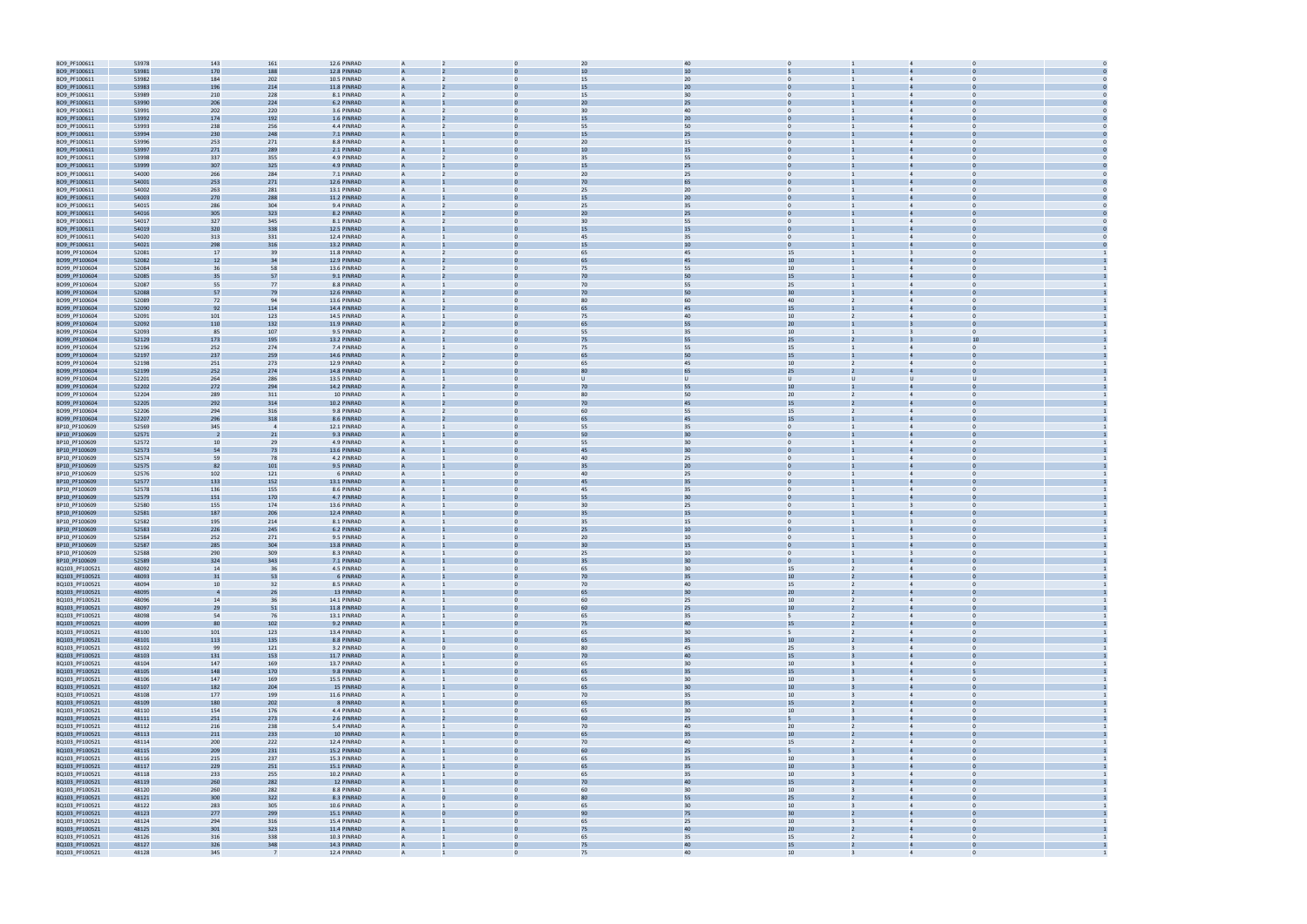

| BQ103_PF100521                   | 48129          | 342        |                | 7.6 PINRAD                 |                   |                |                                  |                      | 35       |                               |                                                                   |  |
|----------------------------------|----------------|------------|----------------|----------------------------|-------------------|----------------|----------------------------------|----------------------|----------|-------------------------------|-------------------------------------------------------------------|--|
| BQ103_PF100521                   | 48130          | 318        | 340            | 5.2 PINRAD                 |                   |                |                                  | 60                   | 25       |                               |                                                                   |  |
| BQ12_PF100609                    | 52590          | 353        | 12             | 6.9 PINRAD                 |                   |                |                                  | 75                   | 55       | 10                            |                                                                   |  |
| BQ12_PF100609                    | 52591          | 37         | 56             | 12.1 PINRAD                | $\mathsf{A}$      |                | $\Omega$                         | 65                   | 35       | 10                            |                                                                   |  |
| BQ12_PF100609                    | 52592          | 54         | 73             | 3.6 PINRAD                 | A                 |                |                                  | 65                   | 35       |                               |                                                                   |  |
| BQ12_PF100609<br>BQ12_PF100609   | 52593<br>52594 | 83<br>119  | 102<br>138     | 8.2 PINRAD<br>9 PINRAD     | A                 |                | $\mathbf{0}$                     | 70<br>65             | 35<br>30 | $\mathbf{0}$                  | $\overline{4}$                                                    |  |
| BQ12_PF100609                    | 52595          | 144        | 163            | 10.1 PINRAD                | $\mathsf{A}$      |                | $\Omega$                         | 55                   | 25       | $\Omega$                      | $\Omega$                                                          |  |
| BQ12_PF100609                    | 52596          | 174        | 193            | 8.4 PINRAD                 |                   |                |                                  |                      | 35       |                               |                                                                   |  |
| BQ12_PF100609                    | 52597          | 205        | 224            | 9.3 PINRAD                 | $\mathsf{A}$      |                | $\Omega$                         | 55                   | 25       | $\mathbf{0}$                  | $\Omega$<br>$\overline{4}$                                        |  |
| BQ12_PF100609                    | 52598          | 225        | 244            | 12.2 PINRAD                |                   |                |                                  |                      | 55       | 15                            |                                                                   |  |
| BQ12_PF100609                    | 52599          | 241        | 260            | 4.9 PINRAD                 |                   |                |                                  | 60                   | 35       | 10                            |                                                                   |  |
| BQ12_PF100609                    | 52600          | 264        | 283            | 9.6 PINRAD                 |                   |                |                                  | 55                   | 30       |                               |                                                                   |  |
| BQ12_PF100609                    | 52601          | 293        | 312            | 9.2 PINRAD                 | A                 |                | $\Omega$                         | 70                   | 35       | $5^{\circ}$                   | $\overline{4}$                                                    |  |
| BR102_PF100606                   | 50718          | 116        | 138            | 4.3 PINRAD                 | A                 |                |                                  | 65                   | 35       | 25                            |                                                                   |  |
| BR102_PF100606                   | 50722          | 154        | 176            | 13.7 PINRAD                | A                 |                | $\mathbf{0}$                     | 65<br>7 <sub>0</sub> | 40       | 20<br>20                      | $\overline{4}$                                                    |  |
| BR102_PF100606<br>BR102_PF100606 | 50724<br>50725 | 175<br>186 | 197<br>208     | 12.9 PINRAD<br>8.8 PINRAD  | $\mathsf{A}$      |                | $\Omega$                         | 70                   | 35<br>25 | 10 <sup>10</sup>              | $\Omega$                                                          |  |
| BR102_PF100606                   | 50726          | 199        | 221            | 6.7 PINRAD                 |                   |                |                                  |                      | 45       | 25                            |                                                                   |  |
| BR102_PF100606                   | 50733          | 239        | 261            | 9.5 PINRAD                 | $\mathsf{A}$      |                | $\Omega$                         | 80                   | 50       | 15                            | $\overline{4}$                                                    |  |
| BR102_PF100606                   | 50734          | 251        | 273            | 13.2 PINRAD                |                   |                |                                  | 75                   | 40       | $10\,$                        |                                                                   |  |
| BR102_PF100606                   | 50735          | 253        | 275            | 8.6 PINRAD                 |                   |                |                                  | 75                   | 45       | 20                            |                                                                   |  |
| BR102_PF100606                   | 50736          | 268        | 290            | 7.1 PINRAD                 |                   |                |                                  | 6 <sup>5</sup>       | 35       | 15                            |                                                                   |  |
| BR102_PF100606                   | 50737          | 281        | 303            | 12.9 PINRAD                |                   |                | $\Omega$                         | 75                   | 40       | 20                            | $\overline{4}$                                                    |  |
| BR102_PF100606                   | 50738          | 348        | 10             | 7.2 PINRAD                 | A                 |                |                                  | 75                   | 35       | 15                            |                                                                   |  |
| BR102_PF100606                   | 50739          | 351        | 13             | 10.2 PINRAD                | A                 |                | $\mathbf{0}$                     | 70                   | 35<br>40 | 15                            | $\overline{a}$                                                    |  |
| BR102_PF100606                   | 50753          | 15         | 37             | 14.2 PINRAD<br>14.2 PINRAD | $\mathsf{A}$      |                | $\Omega$                         | 65                   |          | 25                            | $\Omega$                                                          |  |
| BR102_PF100606<br>BR102_PF100606 | 50754<br>50755 | 85<br>85   | 107<br>107     | 10.4 PINRAD                |                   |                |                                  |                      | 35       | 20<br>20                      |                                                                   |  |
| BT100_PF100526                   | 48131          | 300        | 322            | 1.6 PINRAD                 | $\mathsf{A}$      |                | 0                                | 85                   | 70       | 35                            | $\overline{4}$                                                    |  |
| BT100_PF100526                   | 48132          | 272        | 294            | 4.6 PINRAD                 |                   |                |                                  |                      | 60       | 10                            |                                                                   |  |
| BT100_PF100526                   | 48133          | 249        | 271            | 6.5 PINRAD                 |                   |                |                                  | 95                   | 95       | 80                            |                                                                   |  |
| BT100_PF100526                   | 48134          | 249        | 271            | 6.6 PINRAD                 | A                 |                |                                  |                      | 65       | 30                            |                                                                   |  |
| BT100_PF100526                   | 48135          | 250        | 272            | 7.3 PINRAD                 | A                 |                |                                  | 70                   | 40       | 20                            |                                                                   |  |
| BT100_PF100526                   | 48136          | 299        | 321            | 9.9 PINRAD                 |                   |                |                                  | 55                   | 35       | $10\,$                        |                                                                   |  |
| BT100_PF100526                   | 48137          | 319        | 341            | 10.9 PINRAD                | $\mathsf{A}$      |                | $\mathbf{0}$                     | 50                   | 40       | 10                            | $\overline{4}$<br>$\Omega$                                        |  |
| BT100_PF100526                   | 48138          | 302        | 324            | 14 PINRAD                  |                   |                |                                  | 45                   | 50       | 10                            | $\Omega$                                                          |  |
| BT100_PF100526<br>BT100_PF100526 | 48139<br>48145 | 326<br>344 | 348            | 14.7 PINRAD<br>11.4 PINRAD | $\mathsf{A}$      |                | $\Omega$                         | 40                   | 35       | 15<br>20                      | $\overline{4}$                                                    |  |
| BT100_PF100526                   | 48146          | 357        | 19             | 12.5 PINRAD                | $\mathsf{A}$      |                | $\Omega$                         | 90                   | 80       | 35                            | $\Omega$<br>$\overline{4}$                                        |  |
| BT100_PF100526                   | 48147          | 305        | 327            | 5.8 PINRAD                 |                   |                |                                  | 75                   | 35       | 20 <sub>2</sub>               |                                                                   |  |
| BT100_PF100526                   | 48149          | 23         | 45             | 12.1 PINRAD                |                   |                |                                  | 65                   | 40       | 15                            |                                                                   |  |
| BT100_PF100526                   | 48150          | 45         | 67             | 13.2 PINRAD                | A                 |                |                                  | 70                   | 45       | 15                            |                                                                   |  |
| BT100_PF100526                   | 48157          | 52         | 74             | 9.1 PINRAD                 | $\mathsf{A}$      |                | $\Omega$                         | 70                   | 50       | 20                            |                                                                   |  |
| BT100_PF100526                   | 48158          | 21         | 43             | 3.3 PINRAD                 |                   |                |                                  | 60                   | 30       | $10\,$                        |                                                                   |  |
| BT100_PF100526                   | 48159          | 126        | 148            | 1.5 PINRAD                 | A                 |                | $\mathbf{0}$                     | 65                   | 40       | 15                            | $\Omega$<br>$\overline{4}$                                        |  |
| BT100_PF100526                   | 48162          | 86         | 108            | 5.5 PINRAD                 |                   |                | $\Omega$                         |                      | 45       | 10                            | $\Omega$                                                          |  |
| BT100_PF100526<br>BT100_PF100526 | 48163<br>48164 | 82<br>77   | 104<br>99      | 9.5 PINRAD<br>13.5 PINRAD  | $\mathsf{A}$      |                |                                  | 65                   | 45<br>40 | $10\,$<br>10                  |                                                                   |  |
| BT100_PF100526                   | 48167          | 105        | 127            | 10.6 PINRAD                | $\mathsf{A}$      |                | $\Omega$                         | 65                   | 40       | 15                            | $\Omega$<br>$\overline{4}$                                        |  |
| BT100_PF100526                   | 48168          | 116        | 138            | 14.1 PINRAD                |                   |                |                                  | 55                   | 30       | 10                            |                                                                   |  |
| BT100_PF100526                   | 48169          | 121        | 143            | 12.4 PINRAD                |                   |                |                                  | 95                   | 90       | 80                            |                                                                   |  |
| BT100_PF100526                   | 48171          | 139        | 161            | 14.5 PINRAD                | A                 |                |                                  | 65                   | 40       | 10                            |                                                                   |  |
| BT100_PF100526                   | 48173          | 145        | 167            | 9.5 PINRAD                 | A                 |                | $\Omega$                         | 65                   | 35       |                               |                                                                   |  |
| BT100_PF100526                   | 48175          | 132        | 154            | 6.8 PINRAD                 |                   |                |                                  | 70                   | 45       | 35                            |                                                                   |  |
| BT100_PF100526                   | 48176          | 151        | 173            | 5.7 PINRAD                 | А                 |                | 0                                | 70                   | 40       | 15                            | $\overline{4}$                                                    |  |
| BT100_PF100526                   | 48177          | 193        | 215            | 6.3 PINRAD                 |                   |                |                                  |                      | 40       | 10                            |                                                                   |  |
| BT100_PF100526                   | 48178          | 183        | 205            | 10 PINRAD<br>14.7 PINRAD   | A                 |                | $\Omega$                         | 65                   | 40<br>35 | 15<br>20                      | $\Omega$                                                          |  |
| BT100_PF100526<br>BT100_PF100526 | 48182<br>48183 | 203<br>214 | 225<br>236     | 3.8 PINRAD                 | $\mathsf{A}$      |                | 0                                | 60                   | 30       | 10                            | $\overline{3}$<br>$\mathbf 0$                                     |  |
| BT100_PF100526                   | 48184          | 241        | 263            | 9.6 PINRAD                 | А                 |                |                                  | 65                   | 40       | 20 <sub>2</sub>               |                                                                   |  |
| BU104_PF100602                   | 52602          | 216        | 238.5          | 4.1 PINRAD                 | A                 |                |                                  | 25                   | 40       | 20                            | $\overline{3}$<br>$\Omega$                                        |  |
| BU104_PF100602                   | 52603          | 217        | 239.5          | 6.8 PINRAD                 |                   |                |                                  |                      | 45       | 15                            |                                                                   |  |
| BU104_PF100602                   | 52604          | 216        | 238.5          | 8.8 PINRAD                 |                   |                |                                  | 45                   | 50       | 15                            |                                                                   |  |
| BU104_PF100602                   | 52609          | 188        | 210.5          | 13.6 PINRAD                | $\overline{A}$    |                |                                  | 40                   | 30       | 5                             |                                                                   |  |
| BU104_PF100602                   | 52611          | 193        | 215.5          | 13.8 PINRAD                | $\mathsf{A}$      |                | $\mathbf{0}$                     | 35                   | 40       | 15                            | $\mathbf{0}$<br>$\overline{\mathbf{3}}$                           |  |
| BU104_PF100602                   | 52612          | 194        | 216.5          | 11.8 PINRAD                |                   |                |                                  | 75                   | 60       | 15                            | $\overline{4}$<br>$\Omega$                                        |  |
| BU104_PF100602<br>BU104_PF100602 | 52622<br>52623 | 242<br>234 | 264.5<br>256.5 | 10.8 PINRAD<br>14.2 PINRAD | Α                 |                | $\mathbf{0}$                     | 45<br>70             | 50<br>65 | 25<br>25                      | $\overline{2}$                                                    |  |
| BU104_PF100602                   | 52630          | 272        | 294.5          | 11.7 PINRAD                | $\overline{A}$    |                | $\mathbf{0}$                     | 50                   | 60       | 20                            | $\overline{0}$<br>$\overline{4}$                                  |  |
| BU104_PF100602                   | 52631          | 273        | 295.5          | 14.2 PINRAD                | A                 |                | $\Omega$                         | 50                   | 45       | 20                            | $\overline{4}$                                                    |  |
| BU104_PF100602                   | 52632          | 288        | 310.5          | 10.7 PINRAD                | $\overline{A}$    |                | $\overline{0}$                   | 50                   | 55       | 20                            | $\overline{4}$<br>$\Omega$                                        |  |
| BU104_PF100602                   | 52633          | 298        | 320.5          | 9.9 PINRAD                 | A                 |                |                                  | 50                   | 55       | 25                            | $\overline{4}$<br>$\Omega$                                        |  |
| BU104_PF100602                   | 52635          | 316        | 338.5          | 8.5 PINRAD                 | $\mathsf{A}$      | $\overline{2}$ | $\mathbf{0}$                     | 40                   | 50       | 20                            | $\overline{4}$<br>$\Omega$                                        |  |
| BU104_PF100602                   | 52636          | 319        | 341.5          | 13.1 PINRAD                | A                 |                | $\mathbf{0}$                     | 45                   | 50       | 10                            | $\overline{4}$                                                    |  |
| BU104_PF100602<br>BU104_PF100602 | 52637<br>52639 | 328<br>339 | 350.5<br>1.5   | 12.6 PINRAD<br>13.4 PINRAD | $\mathsf{A}$<br>A | $\overline{2}$ | $\overline{0}$<br>$\overline{0}$ | 40<br>35             | 35<br>35 | 10<br>$10$                    | $\overline{0}$<br>$\overline{4}$<br>$\overline{3}$                |  |
| BU104_PF100602                   | 52640          | 355        | 17.5           | 9.9 PINRAD                 | A                 |                | $\mathbf{0}$                     | 40                   | 35       | 5 <sup>5</sup>                | $\Omega$<br>$\overline{4}$                                        |  |
| BV100_PF100526                   | 49060          | 18         | 40.5           | 10.9 PINRAD                |                   |                |                                  | 4(                   |          | 35                            |                                                                   |  |
| BW19_PF100615                    | 54426          | 352        | 11             | 4.3 PINRAD                 | $\mathsf{A}$      |                | $\overline{0}$                   | 85                   | 70       | 15<br>$\overline{4}$          | $\overline{0}$<br>$\overline{4}$                                  |  |
| BW19_PF100615                    | 54438          | 358        | 17             | 12.8 PINRAD                | A                 |                | $\Omega$                         | 70                   | 50       | 15                            | $\overline{4}$                                                    |  |
| BW19_PF100615                    | 54439          | 31         | 50             | 10.7 PINRAD                | $\overline{A}$    |                | $\overline{0}$                   | 85                   | 65       | 15                            | $\overline{4}$<br>$\Omega$                                        |  |
| BW19_PF100615                    | 54486          | 36         | 55             | 6.3 PINRAD                 | $\mathsf{A}$      |                | $\Omega$                         | 85                   | 65       | 20                            | $\overline{a}$<br>$\Omega$                                        |  |
| BW19_PF100615                    | 54487          | 54         | 73             | 9.2 PINRAD                 | $\mathsf{A}$      |                | $\overline{0}$                   | 80                   | 65       | 20                            | $\Omega$<br>$\overline{3}$                                        |  |
| BW19_PF100615                    | 54488          | 63         | 82             | 12.7 PINRAD                | A                 |                | $\mathbf{0}$                     | 75                   | 60       | 20 <sub>2</sub>               | $\overline{4}$                                                    |  |
| BW19_PF100615                    | 54489          | 84         | 103            | 14.6 PINRAD                | $\overline{A}$    | $\overline{2}$ | U<br>$\overline{0}$              | 50<br>90             | 35       | 15<br>$\overline{3}$<br>35    | $\overline{\mathbf{3}}$<br>$\overline{0}$<br>10<br>$\overline{4}$ |  |
| BW19_PF100615<br>BW19_PF100615   | 54490<br>54491 | 83<br>83   | 102<br>102     | 10.2 PINRAD<br>6.3 PINRAD  | A<br>A            | $\Omega$       | $\mathbf{0}$                     | 90                   | 80<br>70 | 15                            | $\overline{4}$<br>$\Omega$                                        |  |
| BW19_PF100615                    | 54492          | 85         | 104            | 2.3 PINRAD                 |                   |                |                                  | 80                   | 65       | 10                            |                                                                   |  |
| BW19_PF100615                    | 54493          | 139        | 158            | 6.8 PINRAD                 | $\overline{A}$    |                | $\mathbf{0}$                     | 65                   | 55       | 25<br>$\overline{\mathbf{3}}$ | $\overline{0}$<br>$\overline{4}$                                  |  |
| BW19_PF100615                    | 54550          | 212        | 231            | 7.6 PINRAD                 | $\overline{A}$    |                | $\Omega$                         | 70                   | 55       | 15                            | $\Omega$                                                          |  |
| BW19_PF100615                    | 54551          | 231        | 250            | 12.2 PINRAD                | $\mathsf{A}$      |                | $\mathbf{0}$                     | 70                   | 55       | 15                            | $\Omega$                                                          |  |
| BW19_PF100615                    | 54552          | 256        | 275            | 11.2 PINRAD                | A                 |                |                                  | 65                   | 45       | 20 <sub>2</sub>               | $\overline{4}$<br>$\Omega$                                        |  |
| BW19_PF100615                    | 54553          | 250        | 269            | 5.6 PINRAD                 | $\mathsf{A}$      |                | $\overline{0}$                   | 70                   | 55       | 30                            | $\Omega$<br>$\overline{4}$                                        |  |
| BW19_PF100615                    | 54554          | 276        | 295            | 11.5 PINRAD                | A                 |                | $\mathbf{0}$                     | 75                   | 55       | 15                            | $\overline{4}$                                                    |  |
| BW19_PF100615                    | 54555          | 309        | 328            | 10.5 PINRAD                | $\mathsf{A}$      | $\overline{2}$ | $\overline{0}$                   | 70                   | 50       | 10<br>$\overline{3}$          | $\overline{\mathbf{3}}$<br>U                                      |  |
| BW19_PF100615                    | 54556          | 328        | 347            | 8.7 PINRAD                 | A                 |                | $\overline{0}$                   | 85                   | 65       | 20<br>4                       | $\overline{4}$<br>$\Omega$<br>$\Omega$                            |  |
| BW19_PF100615<br>BX22_PF100612   | 54557<br>55556 | 330<br>356 | 349<br>16      | 13.2 PINRAD<br>7.1 PINRAD  | A                 | $\Omega$       | $\mathbf{0}$                     | 85<br>70             | 70<br>40 | 25<br>$\overline{4}$<br>15    | $\overline{4}$<br>10                                              |  |
| BX22_PF100612                    | 55557          | 14         | 34             | 12.1 PINRAD                | $\mathsf{A}$      | 1              | $\overline{0}$                   | 80                   | 60       | 30<br>$\overline{\mathbf{3}}$ | 5<br>$\overline{4}$                                               |  |
| BX22 PF100612                    | 55558          | 30         | 50             | 7.4 PINRAD                 | $\overline{A}$    |                |                                  | 65                   | 45       | 15                            |                                                                   |  |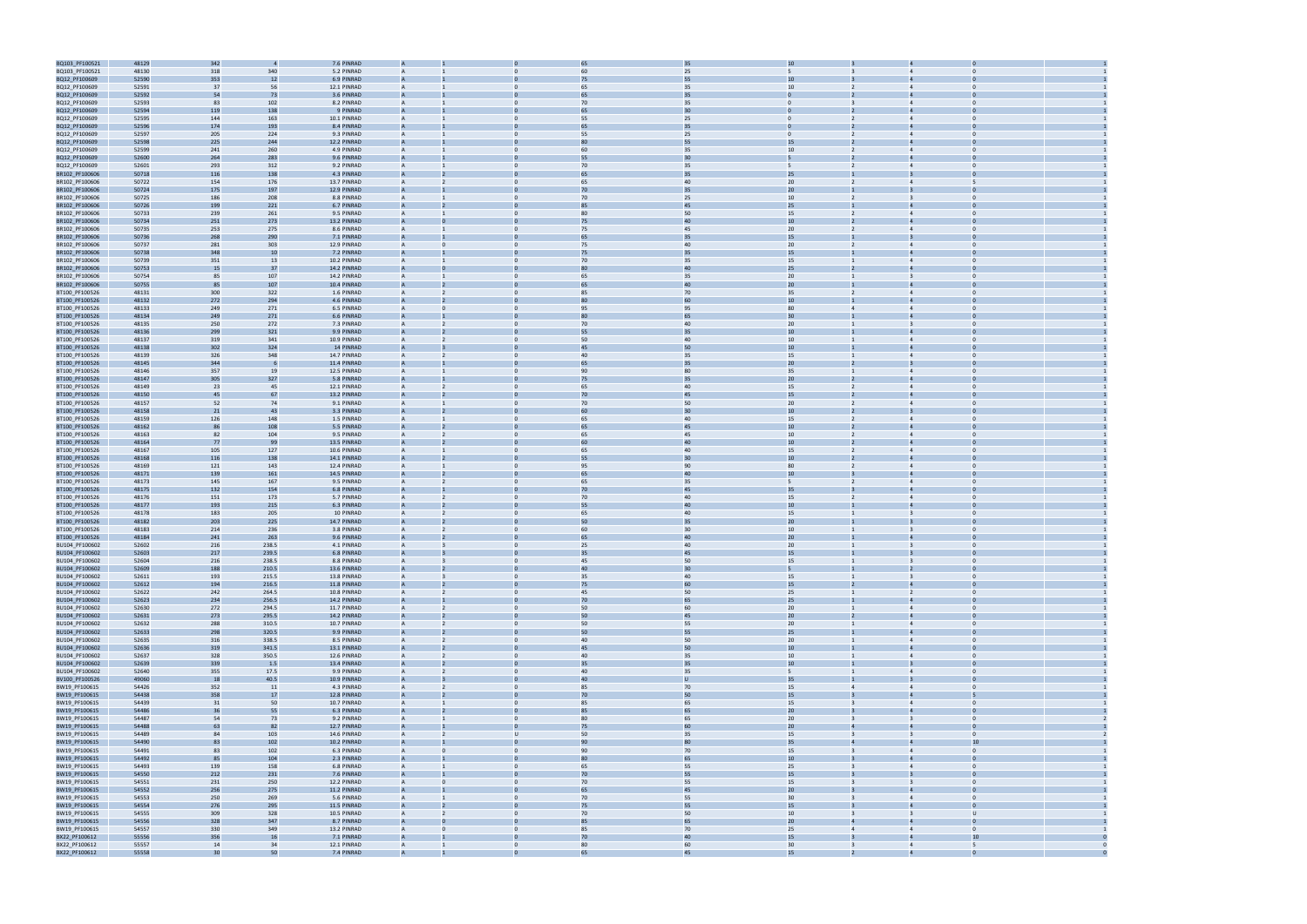

| BX22_PF100612                  | 55559          | 32         | 52             | 12.8 PINRAD              |                |              | 70             | 45           | 40                                 |                |                                     |  |
|--------------------------------|----------------|------------|----------------|--------------------------|----------------|--------------|----------------|--------------|------------------------------------|----------------|-------------------------------------|--|
| BX22_PF100612                  | 55560          | 63         | 83             | 7.3 PINRAD               |                |              |                | 45           | 25                                 |                |                                     |  |
| BX22_PF100612                  | 55561          | 127        | 147            | 8.1 PINRAD               | A              |              | 65             | 45           | 25                                 |                |                                     |  |
|                                |                |            |                |                          |                |              |                | 50           | 15                                 |                |                                     |  |
| BX22_PF100612                  | 55563          | 135        | 155            | 3.1 PINRAD               |                |              |                |              |                                    |                |                                     |  |
| BX22_PF100612                  | 55564          | 136        | 156            | 11.1 PINRAD              | A              |              | 75             | 55           | 25                                 |                | 15<br>$\overline{4}$                |  |
| BX22_PF100612                  | 55565          | 147        | 167            | 14.3 PINRAD              | $\overline{A}$ |              |                | 65           | 30                                 |                | $\Delta$                            |  |
| BX22_PF100612                  | 55566          | 153        | 173            | 11.2 PINRAD              |                |              | 85             | 65           | 30                                 |                |                                     |  |
| BX22_PF100612                  | 55567          | 180        | 200            | 10 PINRAD                |                |              | 75             | 60           | 25                                 |                |                                     |  |
| BX22_PF100612                  | 55568          | 192        | 212            | 12 PINRAD                | A              |              | 75             | 60           | 25                                 |                |                                     |  |
| BX22_PF100612                  | 55569          | 212        | 232            | 8.1 PINRAD               |                |              |                | 60           | 30                                 |                |                                     |  |
| BX22_PF100612                  | 55570          | 212        | 232            | 12.8 PINRAD              | A              | $\Omega$     | 85             | 65           | 30                                 |                | $\overline{4}$                      |  |
|                                | 55571          |            |                | 10.4 PINRAD              |                |              |                | 60           | 25                                 |                |                                     |  |
| BX22_PF100612                  |                | 232        | 252            |                          |                |              |                |              |                                    |                |                                     |  |
| BX22_PF100612                  | 55572          | 240        | 260            | 3.3 PINRAD               | A              |              | 70             | 55           | 20                                 |                | $\overline{4}$                      |  |
| BX22_PF100612                  | 55573          | 264        | 284            | 7 PINRAD                 |                |              |                |              | 20                                 |                |                                     |  |
| BX22_PF100612                  | 55574          | 262        | 282            | 13.3 PINRAD              | A              |              | 80             | 60           | 15                                 |                | $\overline{4}$                      |  |
| BX22_PF100612                  | 55575          | 278        | 298            | 10 PINRAD                | A              |              | 75             | 55           | 15                                 |                |                                     |  |
| BX22_PF100612                  | 55576          | 284        | 304            | 13.6 PINRAD              |                |              | 60             | 50           | 10                                 |                |                                     |  |
| BX22_PF100612                  | 55578          | 302        | 322            | 12.7 PINRAD              |                |              |                | 60           | 15                                 |                |                                     |  |
| BX22_PF100612                  | 55579          | 318        | 338            | 9.2 PINRAD               | A              |              | 80             | 65           | 15                                 |                |                                     |  |
|                                |                |            |                | 13.6 PINRAD              |                |              | 7 <sub>0</sub> | 45           | 30                                 |                |                                     |  |
| BX22_PF100612                  | 55580          | 328        | 348            |                          |                |              |                |              |                                    |                |                                     |  |
| BY101_PF100531                 | 55894          | 230        | 252.5          | 2 PINRAD                 | A              | $\Omega$     | 60             | 50           | $10\,$                             |                | $\overline{4}$<br>$\Omega$          |  |
| BY101_PF100531                 | 55897          | 255        | 277.5          | 3.2 PINRAD               |                |              | 50             | 40           | 10                                 |                |                                     |  |
| BY101_PF100531                 | 55899          | 218        | 240.5          | 4.8 PINRAD               | A              |              | 65             | 55           | 20                                 |                |                                     |  |
| BY101_PF100531                 | 55907          | 205        | 227.5          | 10 PINRAD                |                |              | 70             |              | 20                                 |                |                                     |  |
| BY101_PF100531                 | 55908          | 216        | 238.5          | 11.5 PINRAD              | A              |              | 75             | 60           | 20                                 |                | $\overline{4}$                      |  |
| BY101_PF100531                 | 55911          | 228        | 250.5          | 10.6 PINRAD              |                |              | 55             | 45           | $10\,$                             |                |                                     |  |
| BY101_PF100531                 | 55921          | 240        | 262.5          | 14.2 PINRAD              |                |              | 60             | 45           | 15                                 |                |                                     |  |
|                                |                |            |                |                          |                |              |                | 40           | 10                                 |                |                                     |  |
| BY101_PF100531                 | 55924          | 244        | 266.5          | 11.3 PINRAD              |                |              |                |              |                                    |                |                                     |  |
| BY101_PF100531                 | 55925          | 259        | 281.5          | 13.6 PINRAD              | A              | $\Omega$     | 60             | 40           | 10 <sup>10</sup>                   |                |                                     |  |
| BY101_PF100531                 | 55927          | 265        | 287.5          | 10.8 PINRAD              |                |              | 60             | 55           | 20 <sub>2</sub>                    |                |                                     |  |
| BY101_PF100531                 | 55929          | 261        | 283.5          | 7.3 PINRAD               | A              | $\mathbf{U}$ | U              | $\mathbf{U}$ | $\cup$<br>U                        |                | $\mathbf{U}$                        |  |
| BY101_PF100531                 | 55930          | 278        | 300.5          | 7.5 PINRAD               |                |              |                | 55           | 20 <sub>2</sub>                    |                |                                     |  |
| BY101_PF100531                 | 55931          | 280        | 302.5          | 10.5 PINRAD              | A              |              | 80             | 80           | 25                                 |                |                                     |  |
| BY101_PF100531                 | 55932          | 277        | 299.5          | 14.1 PINRAD              |                |              | 60             | 50           | 20                                 |                |                                     |  |
|                                |                |            |                |                          |                |              | 60             |              |                                    |                |                                     |  |
| BY101_PF100531                 | 55933          | 290        | 312.5          | 12.4 PINRAD              | A              |              |                | 45           | 20                                 |                | $\overline{4}$                      |  |
| BY101_PF100531                 | 55935          | 295        | 317.5          | 9.6 PINRAD               |                |              | 70             | 55           | 20 <sub>2</sub>                    |                | $\Delta$                            |  |
| BY101_PF100531                 | 55936          | 296        | 318.5          | 9.5 PINRAD               |                |              | 75             | 55           | 20                                 |                |                                     |  |
| BY101_PF100531                 | 55940          | 308        | 330.5          | 7.5 PINRAD               |                |              | 75             | 65           | 25                                 |                |                                     |  |
| BY101_PF100531                 | 55941          | 319        | 341.5          | 7 PINRAD                 | A              | $\mathbf{0}$ | 70             | 65           | 25                                 |                | $\overline{4}$                      |  |
| BY101_PF100531                 | 55942          | 327        | 349.5          | 10.6 PINRAD              |                |              | 65             | 55           | 20 <sub>2</sub>                    |                |                                     |  |
| BY101_PF100531                 | 55951          | 331        | 353.5          | 6.5 PINRAD               | A              | $\Omega$     | 65             | 70           | 25                                 |                | $\overline{4}$                      |  |
|                                |                |            |                |                          |                |              |                |              |                                    |                |                                     |  |
| BY101_PF100531                 | 55952          | 346        | 8.5            | 7.4 PINRAD               |                |              |                | 65           | 20                                 |                |                                     |  |
| BY101_PF100531                 | 55953          | 354        | 16.5           | 5.9 PINRAD               |                |              | 60             | 55           | 20                                 |                |                                     |  |
| BY101_PF100531                 | 55954          | 346        | 8.5            | 3.2 PINRAD               |                |              | 60             | 55           | 20                                 |                |                                     |  |
| BY101_PF100531                 | 55955          | 351        | 13.5           | 11.8 PINRAD              | A              |              | 60             | 45           | 15                                 |                | $\overline{4}$                      |  |
| BY101_PF100531                 | 55963          | . F        | 27.5           | 9.2 PINRAD               | A              |              | 75             | 80           | 25                                 |                | $\Delta$                            |  |
| BY101_PF100531                 | 55964          |            | 28.5           | 10.8 PINRAD              |                |              | 80             | 80           | 25                                 |                | $\Delta$                            |  |
| BY101_PF100531                 | 55967          | 24         | 46.5           | 9 PINRAD                 |                |              |                | 75           | 20 <sub>2</sub>                    |                |                                     |  |
| BY101_PF100531                 | 55971          | 28         | 50.5           | 14.3 PINRAD              | A              |              | 65             | 55           | 20                                 |                |                                     |  |
|                                |                |            |                |                          |                |              | 60             |              |                                    |                |                                     |  |
| BY101_PF100531                 | 55972          | 51         | 73.5           | 13.2 PINRAD              |                |              |                | 55           | 15                                 |                |                                     |  |
| BY101_PF100531                 | 55975          | 60         | 82.5           | 13.3 PINRAD              | A              | $\Omega$     | 90             | 80           | 30                                 |                | $\overline{4}$                      |  |
| BY101_PF100531                 | 55980          | 55         | 77.5           | 10.9 PINRAD              |                |              | 75             | 70           | 30                                 |                |                                     |  |
| BY101_PF100531                 | 55981          | 77         | 99.5           | 11.5 PINRAD              | A              |              | 65             | 60           | 20                                 |                |                                     |  |
| BY101_PF100531                 | 55986          | 80         | 102.5          | 8 PINRAD                 |                |              | 70             | 65           | 25                                 |                |                                     |  |
| BY101_PF100531                 | 55989          | 83         | 105.5          | 4.5 PINRAD               | A              |              | 55             | 50           | 10                                 |                |                                     |  |
| BY101_PF100531                 | 55990          | 42         | 64.5           | 6.6 PINRAD               |                |              | 55             | 40           | 10 <sup>°</sup>                    |                |                                     |  |
|                                |                |            |                | 2 PINRAD                 |                |              | 75             | 65           | 15                                 |                | $\Delta$                            |  |
| BY101_PF100531                 | 55999          | 104        | 126.5          |                          |                |              |                |              |                                    |                |                                     |  |
| BY101_PF100531                 | 56000          | 165        | 187.5          | 5.8 PINRAD               |                |              | 70             | 55           | 10                                 |                |                                     |  |
| BY101_PF100531                 | 56008          | 124        | 146.5          | 6.7 PINRAD               | A              |              | 65             | 50           | 15                                 |                |                                     |  |
| BY101_PF100531                 | 56009          | 111        | 133.5          | 5.8 PINRAD               |                |              |                | 35           | 10                                 |                |                                     |  |
| BY101_PF100531                 | 56011          | 110        | 132.5          | 9.5 PINRAD               | A              | $\Omega$     | 70             | 60           | 20                                 |                | $\overline{4}$<br>$\Omega$          |  |
| BY101_PF100531                 | 56018          | 134        | 156.5          | 14.2 PINRAD              |                |              |                | 50           | 25                                 |                |                                     |  |
| BY101_PF100531                 | 56022          | 151        | 173.5          | 12.6 PINRAD              |                |              | 55             | 65           | 35                                 |                |                                     |  |
| BY101_PF100531                 | 56033          | 175        | 197.5          | 13.6 PINRAD              |                |              |                |              | 50                                 |                |                                     |  |
| BY23_PF100613                  | 54744          | 342        | $\overline{1}$ | 11.3 PINRAD              | $\overline{A}$ | $\Omega$     | 90             | 80           | 30 <sup>°</sup><br>$\overline{4}$  |                | 15<br>$\overline{4}$                |  |
| BY23_PF100613                  | 54774          | 11         | 30             | 4.1 PINRAD               | A              |              | 90             | 80           | 25                                 |                | 15<br>$\overline{4}$                |  |
|                                |                |            |                |                          |                |              |                |              |                                    |                |                                     |  |
| BY23_PF100613                  | 54775          | 26         | 45             | 11.1 PINRAD              | A              |              | 90             | 85           | 25                                 |                | 10<br>$\overline{4}$                |  |
| BY23_PF100613                  | 54776          | 30         | 49             | 14.1 PINRAD              | A              |              | 90             | 80           | 25                                 |                | 15<br>$\overline{a}$                |  |
| BY23_PF100613                  | 54785          | 38         | 57             | 11.5 PINRAD              | $\mathsf{A}$   | $\mathbf{0}$ | 80             | 75           | 30                                 |                | 25<br>$\overline{4}$                |  |
| BY23_PF100613                  | 54788          | 41         | 60             | 7.4 PINRAD               | А              |              | 85             | 80           | 20 <sub>2</sub>                    | 4              | 15<br>$\overline{4}$                |  |
| BY23_PF100613                  | 54790          | 52         | 71             | 4.9 PINRAD               | $\overline{A}$ | $\mathbf{0}$ | 75             | 65           | 10<br>$\overline{3}$               |                | 15<br>$\overline{4}$                |  |
| BY23_PF100613                  | 54878          | 90         | 109            | 10.6 PINRAD              | $\overline{A}$ |              | 85             | 75           | 15                                 |                | 15<br>$\overline{4}$                |  |
| BY23_PF100613                  | 54879          | 101        | 120            | 13.6 PINRAD              | $\overline{A}$ | $\mathbf{0}$ | 80             | 75           | 15<br>$\overline{4}$               |                | 10<br>$\overline{4}$                |  |
| BY23_PF100613                  | 54880          | 145        | 164            | 12.6 PINRAD              |                |              | 85             | 75           | 20 <sub>2</sub>                    |                | 15                                  |  |
| BY23_PF100613                  | 55088          | 155        | 174            | 7.4 PINRAD               | $\overline{A}$ | $\Omega$     | 95             | 85           | 35<br>$\overline{4}$               |                | 35<br>$\overline{4}$                |  |
|                                |                |            |                |                          |                |              |                |              |                                    |                |                                     |  |
| BY23_PF100613                  | 55089          | 180        | 199            | 4.5 PINRAD               | $\overline{A}$ |              | U              | 80           | 70                                 | $\overline{4}$ | 15<br>$\overline{4}$                |  |
| BY23_PF100613                  | 55091          | 180        | 199            | 13.5 PINRAD              | A              |              | 85             | 65           | 15                                 |                | 15<br>$\overline{a}$                |  |
| BY23_PF100613                  | 55093          | 190        | 209            | 11.9 PINRAD              |                |              | 95             | 90           | 35                                 |                | 15<br>$\overline{a}$                |  |
| BY23_PF100613                  | 55095          | 230        | 249            | 11.1 PINRAD              | $\mathsf{A}$   | $\mathbf{0}$ | 85             | 75           | 45<br>$\overline{4}$               |                | 15<br>$\overline{4}$                |  |
| BY23_PF100613                  | 55096          | 260        | 279            | 9.3 PINRAD               | А              |              | 85             | 75           | 30 <sub>2</sub>                    |                | 15<br>$\overline{4}$                |  |
| BY23_PF100613                  | 55097          | 277        | 296            | 12.9 PINRAD              | $\overline{A}$ | $\mathbf{0}$ | 95             | 90           | 30<br>$\overline{4}$               |                | 20<br>$\overline{4}$                |  |
| BY23_PF100613                  | 55098          | 285        | 304            | 11.9 PINRAD              |                |              | 90             | 75           | 25                                 |                | 15<br>$\overline{4}$                |  |
|                                |                |            |                |                          |                |              |                |              | $\overline{4}$                     |                | 10<br>$\overline{a}$                |  |
| BY23_PF100613                  | 55100          | 295        | 314            | 6.1 PINRAD               | A              | $\mathbf{0}$ | 80             | 70           | 20                                 |                |                                     |  |
| BY23_PF100613                  | 55102          | 338        | 357            | 10.9 PINRAD              |                |              | 95             | 90           | 45                                 |                | 25                                  |  |
| BZ102_PF100603                 | 51847          | 235        | 258            | 14 PINRAD                | $\overline{A}$ | $\Omega$     | 50             | 45           | 25                                 |                | $\Omega$<br>$\overline{\mathbf{3}}$ |  |
| BZ102_PF100603                 | 51848          | 273        | 296            | 13.7 PINRAD              | $\overline{A}$ |              | 60             | 45           | 20 <sub>2</sub>                    |                | $\overline{4}$                      |  |
| BZ19_PF100610                  | 54115          | 347        |                | 6.6 PINRAD               |                |              | 70             | 55           | 20                                 |                | 15<br>$\overline{4}$                |  |
| BZ19_PF100610                  | 54118          | 353        | 12             | 12 PINRAD                | A              |              | 70             | 50           | 20 <sup>°</sup>                    |                | 5<br>$\overline{a}$                 |  |
| BZ19_PF100610                  | 54123          | 40         | 59             | 6.2 PINRAD               | $\mathsf{A}$   | $\mathbf{0}$ | 60             | 30           | 15                                 |                | $\overline{4}$<br>5                 |  |
| BZ19_PF100610                  | 54125          | 37         | 56             | 12.7 PINRAD              | A              |              | 65             | 35           | 20 <sub>2</sub>                    |                | 10<br>$\overline{4}$                |  |
| BZ19_PF100610                  | 54126          | 50         | 69             | 12.4 PINRAD              | $\overline{A}$ | $\mathbf{0}$ | 75             | 40           | 15<br>$\overline{\mathbf{3}}$      |                | 5<br>$\overline{4}$                 |  |
|                                |                |            |                |                          |                |              |                |              |                                    |                |                                     |  |
| BZ19_PF100610                  |                | 76         | 95             | 13.8 PINRAD              |                |              | 75             | 45           | 25                                 |                | $\overline{4}$                      |  |
| BZ19_PF100610                  | 54129          |            | 112            | 7.7 PINRAD               | A              | $\mathbf{0}$ | 85             | 60           | 30 <sup>°</sup>                    |                | $\mathbf{0}$<br>$\overline{4}$      |  |
|                                | 54130          | 93         |                |                          |                |              | 75             | 50           | 25                                 |                |                                     |  |
| BZ19_PF100610                  | 54131          | 100        | 119            | 3.6 PINRAD               |                |              |                |              |                                    |                |                                     |  |
| BZ19_PF100610                  | 54132          | 110        | 129            | 10.9 PINRAD              | $\overline{A}$ | $\Omega$     | 70             | 45           | 30 <sup>°</sup>                    |                | 10<br>$\overline{4}$                |  |
| BZ19_PF100610                  | 54133          | 126        | 145            | 7.8 PINRAD               | $\overline{A}$ |              | 70             | 45           | 25                                 |                | $\overline{4}$                      |  |
|                                |                |            |                |                          |                |              |                |              |                                    |                | $\overline{4}$                      |  |
| BZ19_PF100610                  | 54135          | 153        | 172            | 4.8 PINRAD               |                |              | 70             | 40           | 20                                 |                | $\overline{4}$                      |  |
| BZ19_PF100610                  | 54136          | 163        | 182            | 13.3 PINRAD              |                |              | 75             | 45           | 15                                 |                |                                     |  |
| BZ19_PF100610                  | 54137          | 173        | 192            | 9.6 PINRAD               | $\overline{A}$ | $\mathbf{0}$ | 65             | 35           | 15                                 |                | $\overline{4}$<br>$\Omega$          |  |
| BZ19_PF100610<br>BZ19 PF100610 | 54139<br>54140 | 205<br>207 | 224<br>226     | 1.1 PINRAD<br>5.3 PINRAD | $\Lambda$      |              | 75<br>85       | 45<br>70     | 20 <sub>2</sub><br>30 <sup>°</sup> |                | $\overline{4}$<br>$\Delta$          |  |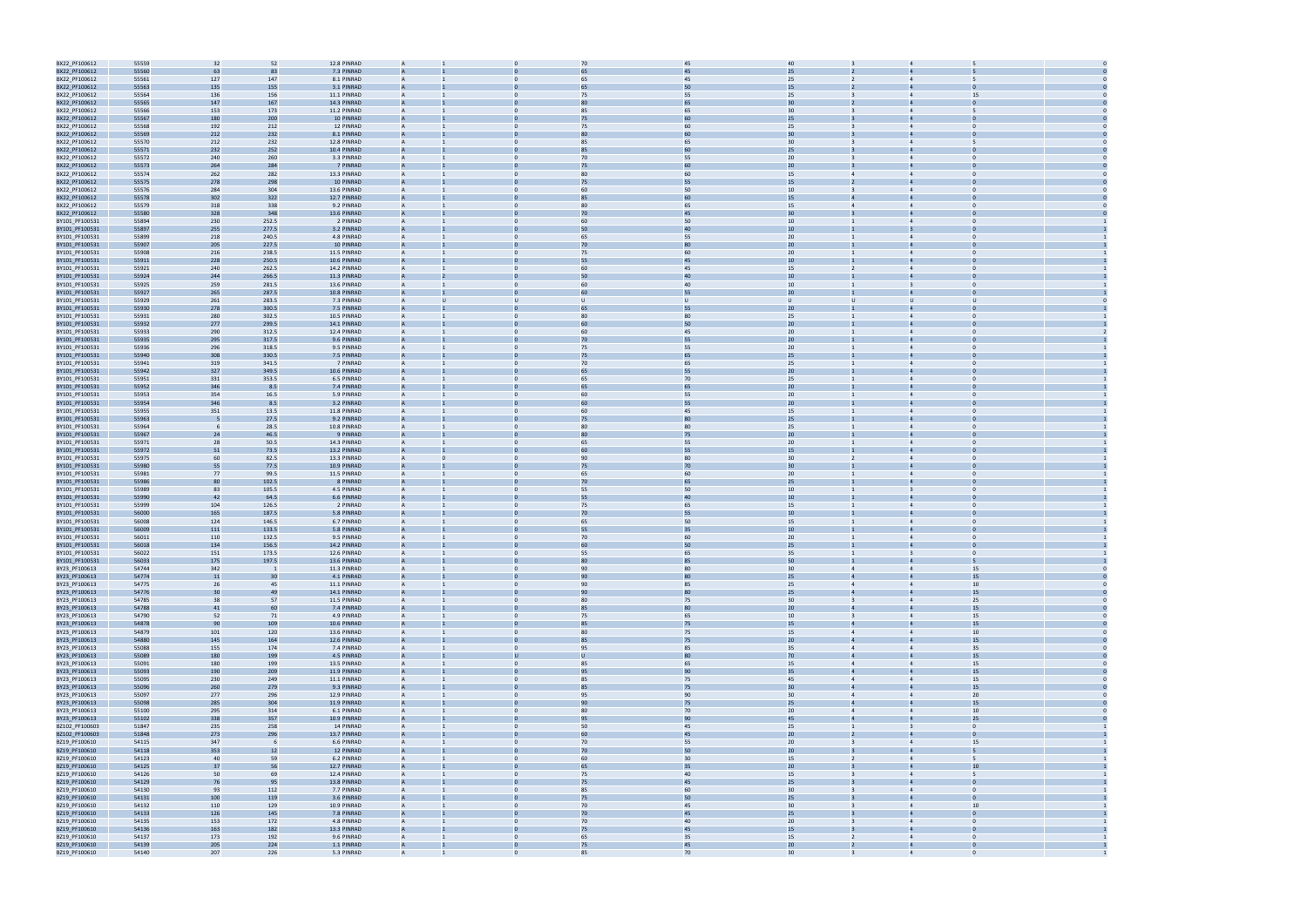

| BZ19_PF100610 | 54141 | 205 | 224 | 9.1 PINRAD  |                |                | 50              | 40     | 40              |                |                                  |              |  |
|---------------|-------|-----|-----|-------------|----------------|----------------|-----------------|--------|-----------------|----------------|----------------------------------|--------------|--|
| BZ19_PF100610 | 54151 | 268 | 287 | 9.8 PINRAD  |                |                | 75              | 55     | 20 <sub>2</sub> |                |                                  |              |  |
|               |       |     |     |             |                |                |                 |        |                 |                |                                  |              |  |
| BZ19_PF100610 | 54152 | 285 | 304 | 13.8 PINRAD |                |                |                 | 40     | 10              |                |                                  |              |  |
| BZ19_PF100610 | 54155 | 318 | 337 | 9.5 PINRAD  | A              | $\mathbf{0}$   | 80              | 45     | 20              |                | $\overline{4}$<br>$\Omega$       |              |  |
| BZ19_PF100610 | 54156 | 336 | 355 | 13.4 PINRAD |                |                | 90              | 65     | 40              |                |                                  |              |  |
| BZ22_PF100612 | 55505 | 22  | 41  | 8.8 PINRAD  | A              | $\Omega$       | 70              | 50     | 25              |                | $\Omega$<br>$\overline{4}$       |              |  |
| BZ22_PF100612 | 55506 | 57  | 76  | 13.8 PINRAD |                |                |                 | 45     | 15              |                |                                  |              |  |
|               |       |     |     |             |                |                |                 |        |                 |                |                                  |              |  |
| BZ22_PF100612 | 55537 | 135 | 154 | 12.4 PINRAD | A              | $\Omega$       | 75              | 50     | 25              |                | $\overline{4}$                   | $\Omega$     |  |
| BZ22_PF100612 | 55538 | 146 | 165 | 9.8 PINRAD  |                |                |                 | 35     | 15              |                |                                  |              |  |
| BZ22_PF100612 | 55539 | 164 | 183 | 10.9 PINRAD | A              |                | 80              | 55     | 25              |                | $\overline{4}$                   |              |  |
| BZ22_PF100612 | 55540 | 204 | 223 | 9.5 PINRAD  | $\overline{A}$ |                | 55              | 25     | 15              |                |                                  |              |  |
|               |       |     |     | 3.8 PINRAD  |                |                | 50              |        |                 |                |                                  | 10           |  |
| BZ22_PF100612 | 55541 | 288 | 307 |             |                |                |                 | 40     | 30 <sub>o</sub> |                |                                  |              |  |
| CA17_PF100608 | 54157 | - 2 | 21  | 10.5 PINRAD |                |                | 60              | 40     | 25 <sub>2</sub> |                |                                  |              |  |
| CA17_PF100608 | 54161 | 20  | 39  | 10.3 PINRAD | A              |                | 70              | 55     | 20 <sub>2</sub> |                | $\overline{4}$                   | 10           |  |
| CA17_PF100608 | 54163 | 38  | 57  | 5.5 PINRAD  |                |                |                 | 50     | 20              |                |                                  | 10           |  |
| CA17_PF100608 | 54164 | 47  | 66  | 12.5 PINRAD | A              | $\Omega$       | 75              | 60     | 30 <sub>o</sub> | $\overline{2}$ | $\overline{4}$                   | 10           |  |
|               |       |     |     |             |                |                |                 | 45     |                 |                |                                  |              |  |
| CA17_PF100608 | 54166 | 63  | 82  | 12.6 PINRAD |                |                | 70              |        | 20              |                |                                  |              |  |
| CA17_PF100608 | 54167 | 72  | 91  | 5.1 PINRAD  | A              |                | 50              | 30     | 15              |                | $\overline{4}$                   | 10           |  |
| CA17_PF100608 | 54180 | 84  | 103 | 8.6 PINRAD  |                |                |                 |        | 20              |                |                                  |              |  |
| CA17_PF100608 | 54181 | 98  | 117 | 2.2 PINRAD  | A              |                | 60              | 40     | 25              |                | $\overline{4}$                   |              |  |
| CA17_PF100608 | 54248 | 213 | 232 | 3.7 PINRAD  | $\overline{A}$ |                |                 | 40     | 20 <sub>2</sub> |                |                                  | 10           |  |
|               |       |     |     |             |                |                |                 |        |                 |                |                                  |              |  |
| CA17_PF100608 | 54249 | 211 | 230 | 10.7 PINRAD |                |                | 60              | 45     | 20 <sub>2</sub> |                |                                  | 10           |  |
| CA17_PF100608 | 54262 | 248 | 267 | 13.3 PINRAD |                |                |                 | 35     | 15              |                |                                  |              |  |
| CA17_PF100608 | 54278 | 272 | 291 | 7 PINRAD    | A              | $\Omega$       | 60              | 45     | 20 <sub>2</sub> |                | $\overline{4}$                   |              |  |
| CA17_PF100608 | 54279 | 280 | 299 | 12.7 PINRAD |                |                | 85              | 75     | 35              |                |                                  | 20           |  |
| CA17_PF100608 | 54280 | 290 | 309 | 8.4 PINRAD  | A              | $\Omega$       | 65              | 45     | 25              | $\overline{2}$ | $\overline{4}$                   | 10           |  |
|               |       |     |     |             |                |                |                 |        |                 |                |                                  | 10           |  |
| CA17_PF100608 | 54307 | 311 | 330 | 12.6 PINRAD |                |                | 50              | 35     | 20              |                |                                  |              |  |
| CA17_PF100608 | 54308 | 321 | 340 | 8.1 PINRAD  | A              |                | 65              | 45     | 20 <sub>2</sub> |                |                                  | 10           |  |
| CA20_PF100610 | 54310 | 349 |     | 9.3 PINRAD  |                |                |                 | 75     | 30              |                |                                  |              |  |
| CA20_PF100610 | 54311 | 358 | 18  | 13.2 PINRAD | A              |                | 85              | 70     | 35              |                | $\overline{4}$                   | 15           |  |
| CA20_PF100610 | 54312 | 360 | 20  | 6.4 PINRAD  |                |                |                 | 70     | 35              |                |                                  | 20           |  |
|               |       |     |     |             |                |                | 90              |        |                 |                |                                  | 10           |  |
| CA20_PF100610 | 54313 | 31  | 51  | 9.9 PINRAD  |                |                |                 | 80     | 30 <sub>o</sub> |                |                                  |              |  |
| CA20_PF100610 | 54314 | 37  | 57  | 6.5 PINRAD  |                |                | 70              | 55     | 20 <sub>2</sub> |                |                                  | 10           |  |
| CA20_PF100610 | 54315 | 43  | 63  | 13.5 PINRAD | A              | $\mathbf{0}$   | 75              | 45     | 30 <sub>o</sub> |                | $\overline{4}$                   |              |  |
| CA20_PF100610 | 54316 | 63  | 83  | 7.9 PINRAD  |                |                | 85              | $70\,$ | 45              |                |                                  |              |  |
| CA20_PF100610 | 54319 | 82  | 102 | 5.8 PINRAD  | A              | $\Omega$       | 80              | 65     | 30 <sub>o</sub> |                | 5<br>$\overline{4}$              |              |  |
|               | 54320 |     |     | 1.8 PINRAD  |                |                |                 | 65     | 25              |                |                                  |              |  |
| CA20_PF100610 |       | 92  | 112 |             |                |                |                 |        |                 |                |                                  |              |  |
| CA20_PF100610 | 54321 | 106 | 126 | 13 PINRAD   | A              |                | 70              | 55     | 25              |                |                                  |              |  |
| CA20_PF100610 | 54322 | 118 | 138 | 9.8 PINRAD  |                |                |                 | 65     | 35              |                |                                  |              |  |
| CA20_PF100610 | 54323 | 120 | 140 | 14 PINRAD   | A              |                | 85              | 55     | 30 <sup>°</sup> |                | $\overline{4}$                   |              |  |
| CA20_PF100610 | 54324 | 145 | 165 | 12.9 PINRAD | $\overline{A}$ |                | 70              | 55     | 45              |                |                                  |              |  |
|               |       |     |     |             |                |                | 80              |        |                 |                |                                  |              |  |
| CA20_PF100610 | 54326 | 150 | 170 | 8.3 PINRAD  |                |                |                 | 60     | 45              |                |                                  |              |  |
| CA20_PF100610 | 54327 | 167 | 187 | 5.6 PINRAD  |                |                | 80              | 60     | 30 <sub>o</sub> |                |                                  |              |  |
| CA20_PF100610 | 54334 | 205 | 225 | 9 PINRAD    | A              | $\mathbf{0}$   | 75              | 60     | 25              |                | $\Omega$                         |              |  |
| CA20_PF100610 | 54336 | 220 | 240 | 4.4 PINRAD  |                |                | 90              | 80     | 50              |                |                                  |              |  |
| CA20_PF100610 | 54339 | 227 | 247 | 10.9 PINRAD | A              | $\Omega$       | 85              | 60     | 30 <sub>o</sub> |                | $\overline{4}$                   |              |  |
|               |       |     |     |             |                |                |                 |        |                 |                |                                  |              |  |
| CA20_PF100610 | 54340 | 263 | 283 | 9.9 PINRAD  |                |                | 70              |        | 20              |                |                                  |              |  |
| CA20_PF100610 | 54341 | 266 | 286 | 14.1 PINRAD | A              | $\Omega$       | 85              | 60     | 35              |                | $\Omega$<br>$\overline{4}$       |              |  |
| CA20_PF100610 | 54342 | 284 | 304 | 13.3 PINRAD |                |                |                 | 65     | 35              |                |                                  | 10           |  |
| CA20_PF100610 | 54344 | 307 | 327 | 10.1 PINRAD | A              |                | 90              | 70     | 35              | 4              | $\overline{4}$                   | 10           |  |
| CA20_PF100610 | 54347 | 316 | 336 | 2.6 PINRAD  | $\overline{A}$ |                |                 | 65     | 30              |                |                                  |              |  |
|               |       |     |     |             |                |                |                 |        |                 |                |                                  |              |  |
| CA20_PF100610 | 54348 | 325 | 345 | 11.3 PINRAD |                |                | 80              | 65     | 40              |                |                                  |              |  |
| CA21_PF100611 | 54349 | 341 |     | 13.9 PINRAD |                |                | 85              | 70     | 40              |                |                                  |              |  |
| CA21_PF100611 | 54350 | 11  | 31  | 11.5 PINRAD | A              |                | 60              | 40     | 15              |                | $\overline{4}$<br>$\Omega$       |              |  |
| CA21_PF100611 | 54351 | 28  | 48  | 6.6 PINRAD  |                |                | 75              | 50     | 30              |                |                                  |              |  |
| CA21_PF100611 | 54352 | 30  | 50  | 2.2 PINRAD  | A              | $\Omega$       | 75              | 60     | 25              |                | $\overline{4}$                   |              |  |
|               |       |     |     |             |                |                |                 |        |                 |                |                                  |              |  |
| CA21_PF100611 | 54354 | 48  | 68  | 11.5 PINRAD |                |                | 90              | 70     | 35              |                |                                  |              |  |
| CA21_PF100611 | 54357 | 73  | 93  | 11.3 PINRAD | A              |                | 80              | 50     | 20              |                |                                  |              |  |
| CA21_PF100611 | 54358 | 98  | 118 | 8.3 PINRAD  |                |                |                 |        | 40              |                |                                  |              |  |
| CA21_PF100611 | 54359 | 116 | 136 | 11.2 PINRAD | A              |                | 70              | 45     | 20 <sub>2</sub> |                | $\Omega$<br>$\overline{4}$       |              |  |
| CA21_PF100611 | 54364 | 123 | 143 | 3.4 PINRAD  | A              |                | 85              | 75     | 35              | $\overline{a}$ |                                  | 10           |  |
|               |       |     |     |             |                |                |                 |        |                 |                |                                  |              |  |
| CA21_PF100611 | 54365 | 148 | 168 | 9.3 PINRAD  |                |                | 80              | 55     | 25              |                |                                  |              |  |
| CA21_PF100611 | 54366 | 151 | 171 | 13.7 PINRAD |                |                |                 |        | 25              |                |                                  |              |  |
| CA21_PF100611 | 54367 | 191 | 211 | 12.6 PINRAD |                |                | 60              | 45     | 15              |                |                                  |              |  |
| CA21_PF100611 | 54368 | -5  | 25  | 3 PINRAD    |                |                | 75              | 50     | 35              |                |                                  |              |  |
| CA21_PF100611 | 54369 | 206 | 226 | 7 PINRAD    | $\overline{A}$ | $\mathbf{0}$   | 75              | 55     | 25              | $\overline{3}$ | $\overline{4}$<br>$\overline{0}$ |              |  |
|               |       |     |     |             |                |                |                 |        |                 |                |                                  | 10           |  |
| CA21_PF100611 | 54372 | 252 | 272 | 9.7 PINRAD  |                |                | 90              | 70     | 40              |                |                                  |              |  |
| CA21_PF100611 | 54373 | 269 | 289 | 4.4 PINRAD  | A              | $\mathbf{0}$   | 90              | 80     | 40              | $\overline{4}$ | $\overline{4}$                   | 5            |  |
| CA21_PF100611 | 54374 | 271 | 291 | 8.3 PINRAD  |                |                | 85              | 60     | 30              | 4              |                                  |              |  |
| CA21_PF100611 | 54375 | 271 | 291 | 12.9 PINRAD | $\overline{A}$ | $\Omega$       | 80              | 60     | 30 <sup>°</sup> | $\overline{4}$ | $\Omega$<br>$\overline{4}$       |              |  |
| CA21_PF100611 | 54376 | 293 | 313 | 10.5 PINRAD | A              |                | 65              | 50     | 20 <sub>2</sub> |                | $\overline{4}$<br>$\Omega$       |              |  |
| CA21_PF100611 | 54377 | 294 | 314 | 12.8 PINRAD | $\overline{A}$ | $\Omega$       | 70              | 55     | 25              |                | $\overline{4}$<br>5              |              |  |
| CA21_PF100611 | 54378 | 327 | 347 | 7.4 PINRAD  | A              |                | 65              | 45     | 20 <sup>°</sup> |                | $\overline{0}$<br>$\overline{4}$ |              |  |
| CA21_PF100611 |       | 328 | 348 | 12.4 PINRAD | $\mathsf{A}$   | $\mathbf{0}$   |                 | 50     | 25              | $\overline{3}$ | $\overline{0}$<br>$\overline{4}$ |              |  |
|               | 54379 |     |     |             |                |                | 75              |        |                 |                |                                  |              |  |
| CB32_PF100614 | 55103 | 42  | 62  | 8.7 PINRAD  | А              |                | 80              | 60     | 25              |                | $\overline{4}$                   |              |  |
| CB32_PF100614 | 55104 | 42  | 62  | 13.5 PINRAD | $\overline{A}$ | $\mathbf{0}$   | 80              | 60     | 20              | $\overline{3}$ | $\overline{4}$<br>$\overline{0}$ |              |  |
| CB32_PF100614 | 55105 | 81  | 101 | 10.7 PINRAD | $\overline{A}$ |                | 85              | 65     | 15              |                | $\overline{3}$<br>$\Omega$       |              |  |
| CB32_PF100614 | 55106 | 103 | 123 | 7.5 PINRAD  | A              | $\mathbf{0}$   | 85              | 70     | 20              | $\overline{3}$ | $\overline{0}$<br>$\overline{4}$ |              |  |
| CB32_PF100614 | 55107 | 123 | 143 | 13.3 PINRAD |                |                | 65              | 40     | 20 <sub>2</sub> |                |                                  |              |  |
|               |       |     |     |             |                |                |                 |        |                 |                |                                  |              |  |
| CB32_PF100614 | 55108 | 145 | 165 | 6 PINRAD    | A              | $\mathbf{0}$   | 90              | 75     | 60              | $\overline{4}$ | $\overline{0}$<br>$\overline{4}$ |              |  |
| CB32_PF100614 | 55109 | 160 | 180 | 10.8 PINRAD | $\overline{A}$ |                | 85              | 70     | 15              | $\overline{4}$ | $\overline{4}$<br>$\Omega$       |              |  |
| CB32_PF100614 | 55111 | 183 | 203 | 6.3 PINRAD  |                | $\Omega$       | 70              | 45     | 15              | $\overline{3}$ | $\overline{4}$                   | $\mathbf{0}$ |  |
| CB32_PF100614 | 55112 | 190 | 210 | 12.3 PINRAD |                |                | 70              | 40     | 15              |                | $\overline{4}$<br>5              |              |  |
| CB32_PF100614 | 55113 | 222 | 242 | 2 PINRAD    | $\mathsf{A}$   | $\mathbf{0}$   | 80              | 60     | 10              | $\overline{2}$ | $\overline{\mathbf{3}}$          | 15           |  |
|               |       |     |     |             |                |                |                 |        |                 |                |                                  | 10           |  |
| CB32_PF100614 | 55114 | 256 | 276 | 6.3 PINRAD  | А              |                | 75              | 60     | 15              |                | $\overline{4}$                   |              |  |
| CB32_PF100614 | 55115 | 297 | 317 | 12.9 PINRAD | $\overline{A}$ | $\mathbf{0}$   | 75              | 60     | 20              | $\overline{3}$ | $\overline{0}$<br>$\overline{4}$ |              |  |
| CB32_PF100614 | 55116 | 315 | 335 | 7.1 PINRAD  |                |                | 75              | 50     | 35 <sub>2</sub> |                | $\overline{4}$                   | $\mathbf{U}$ |  |
| CD77_PF100724 | 59984 | 346 |     | 7.5 PINRAD  | A              | $\mathbf{0}$   | 85              | 80     | 10              |                | $\overline{0}$<br>$\overline{4}$ |              |  |
| CD77_PF100724 | 59985 |     | 23  | 1.3 PINRAD  |                |                | 45              | 20     |                 |                |                                  |              |  |
| CD77_PF100724 | 59986 | - 5 | 27  | 11.6 PINRAD | A              | $\mathbf{0}$   | 55              | 30     | $\overline{0}$  |                | $\overline{0}$<br>$\overline{4}$ |              |  |
|               |       |     |     |             |                |                |                 |        |                 |                |                                  |              |  |
| CD77_PF100724 | 59987 | 27  | 49  | 6.1 PINRAD  | $\overline{A}$ |                | 55              | 20     | $\overline{0}$  |                | $\overline{4}$<br>$\Omega$       |              |  |
| CD77_PF100724 | 59988 | 33  | 55  | 11 PINRAD   |                |                | 35              | 15     | $\overline{0}$  |                | $\overline{4}$<br>$\Omega$       |              |  |
| CD77_PF100724 | 59989 | 55  | 77  | 12.3 PINRAD |                |                | 35              | 20     | $\mathbf{0}$    |                | $\overline{4}$<br>$\Omega$       |              |  |
| CD77_PF100724 | 59990 | 66  | 88  | 8.2 PINRAD  | $\mathsf{A}$   | $\mathbf{0}$   | 30 <sup>°</sup> | 15     | $\overline{0}$  |                | $\overline{4}$<br>$\overline{0}$ |              |  |
| CD77_PF100724 | 59991 | 132 | 154 | 12.9 PINRAD | A              |                | 35              | $10\,$ |                 |                | $\overline{4}$                   |              |  |
|               |       |     |     |             |                |                |                 |        |                 |                |                                  |              |  |
| CD77_PF100724 | 59992 | 141 | 163 | 9.2 PINRAD  | $\overline{A}$ | $\overline{0}$ | 35              | 20     | $\overline{0}$  |                | $\overline{4}$<br>$\overline{0}$ |              |  |
| CD77_PF100724 | 59993 | 163 | 185 | 12.7 PINRAD |                |                | 60              | 35     |                 |                | $\overline{4}$                   |              |  |
| CD77_PF100724 | 59994 | 168 | 190 | 7 PINRAD    | $\overline{A}$ | $\mathbf{0}$   | 55              | 25     | $\overline{0}$  |                | $\overline{4}$                   | $\Omega$     |  |
| CD77_PF100724 | 59995 | 184 | 206 | 12 PINRAD   |                |                | 75              | 70     | 10              |                |                                  |              |  |
| CD77_PF100724 | 59996 | 204 | 226 | 6.8 PINRAD  | A              | $\Omega$       | 45              | 20     | $\overline{0}$  | $\overline{1}$ | $\overline{4}$<br>$\Omega$       |              |  |
| CD77 PF100724 | 59998 | 229 | 251 | 12.2 PINRAD | $\Delta$       |                | 45              | 15     |                 |                | $\overline{a}$                   |              |  |
|               |       |     |     |             |                |                |                 |        |                 |                |                                  |              |  |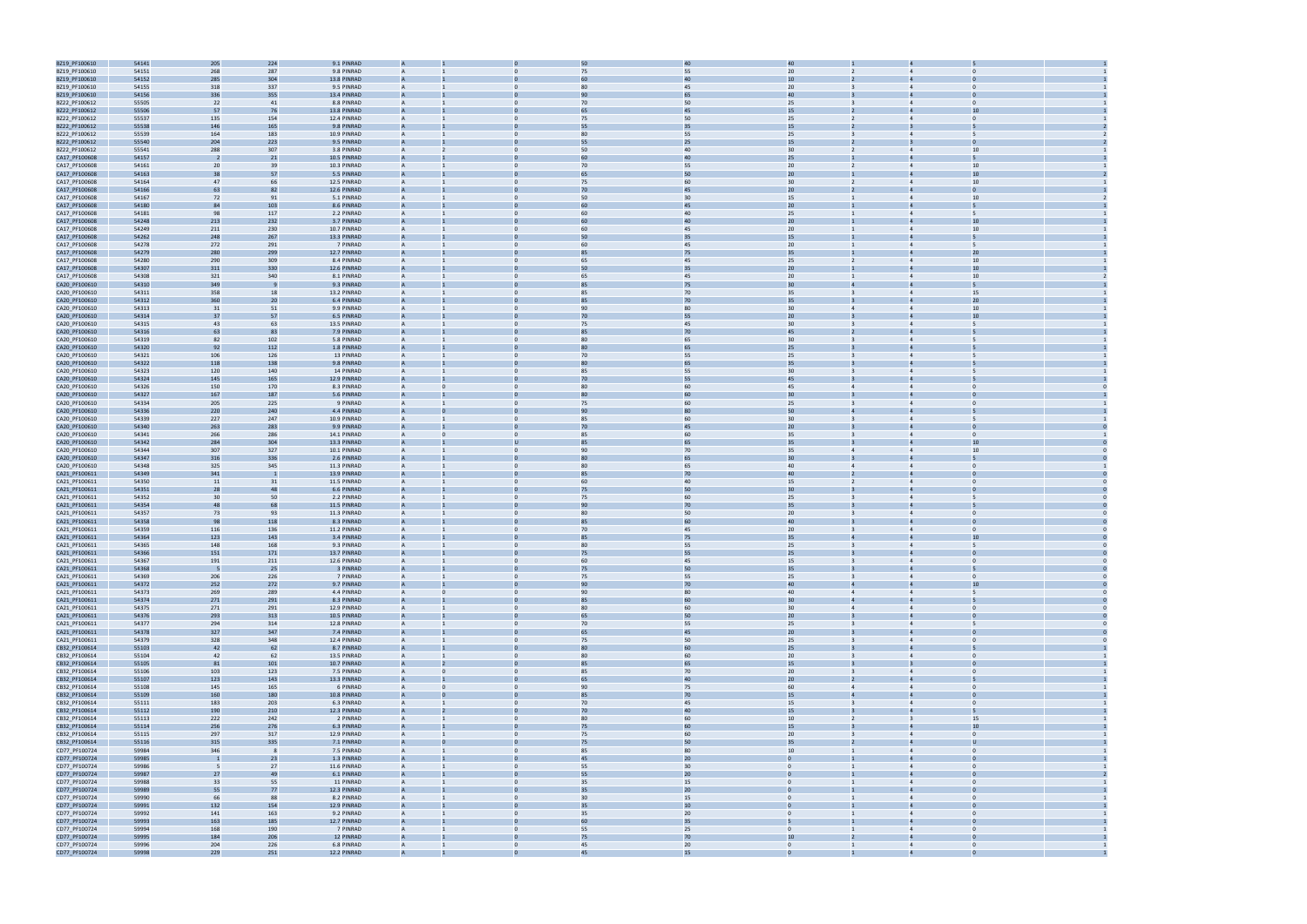| CD77_PF100724                  | 59999          | 248                      | 270            | 11.7 PINRAD              | $\overline{A}$ |                | 40             | 15       |                  |                |                                  |                |  |
|--------------------------------|----------------|--------------------------|----------------|--------------------------|----------------|----------------|----------------|----------|------------------|----------------|----------------------------------|----------------|--|
| CD77_PF100724                  | 60001          | 305                      | 327            | 5.3 PINRAD               |                |                | 4 <sup>5</sup> | 25       |                  |                |                                  |                |  |
| CE22_PF100616                  | 55341          | 344                      | 3.5            | 10.5 PINRAD              | $\overline{A}$ | $\mathbf 0$    | 20             | 10       | $\mathbf{0}$     |                | $\mathbf 0$                      |                |  |
| CE22_PF100616                  | 55351          | 354                      | 13.5           | 7.4 PINRAD               |                |                | 45             | 35       |                  |                |                                  |                |  |
|                                |                |                          |                |                          |                |                |                |          |                  |                |                                  |                |  |
| CE22_PF100616                  | 55353          | 357                      | 16.5           | 13.7 PINRAD              | $\overline{A}$ | $\Omega$       | 45             | 30       | 10               |                | $\overline{3}$                   |                |  |
| CE22_PF100616                  | 55354          |                          | 26.5           | 9.6 PINRAD               | $\overline{A}$ |                | 45             | 30       | 10               |                |                                  |                |  |
| CE22_PF100616                  | 55355          |                          | 27.5           | 12.5 PINRAD              | $\overline{A}$ |                | 50             | 20       | 15               |                |                                  |                |  |
| CE22_PF100616                  | 55362          | 35                       | 54.5           | 13 PINRAD                |                |                | 40             | 25       | 5                |                |                                  |                |  |
| CE22_PF100616                  | 55363          | 34                       | 53.5           | 10 PINRAD                | $\overline{A}$ | $\mathbf{0}$   | 50             | 30       | 20               |                | $\Omega$<br>$\overline{4}$       |                |  |
| CE22_PF100616                  | 55364          | 33                       | 52.5           | 7.3 PINRAD               |                |                | 60             | 45       | 20               |                |                                  |                |  |
| CE22_PF100616                  | 55365          | 24                       | 43.5           | 4.9 PINRAD               | $\overline{A}$ | $\Omega$       | 45             | 30       | 10 <sub>1</sub>  | $\overline{2}$ | $\overline{4}$<br>$\mathbf{u}$   |                |  |
|                                |                |                          |                |                          |                |                |                |          |                  |                |                                  |                |  |
| CE22_PF100616                  | 55366          | 37                       | 56.5           | 2.4 PINRAD               |                |                |                | 25       | 10 <sup>10</sup> |                |                                  |                |  |
| CE22_PF100616                  | 55376          | 51                       | 70.5           | 11.5 PINRAD              | $\overline{A}$ | $\Omega$       | 65             | 40       | 30 <sup>°</sup>  |                | $\overline{4}$                   |                |  |
| CE22_PF100616                  | 55377          | 56                       | 75.5           | 9 PINRAD                 |                |                |                | 35       | 20               |                |                                  |                |  |
| CE22_PF100616                  | 55378          | 67                       | 86.5           | 6.7 PINRAD               | $\overline{A}$ | $\Omega$       | 65             | 30       | 15               |                | $\overline{4}$                   |                |  |
| CE22_PF100616                  | 55390          | 91                       | 110.5          | 10.9 PINRAD              | $\overline{A}$ |                | 40             | 25       | $10\,$           |                |                                  |                |  |
|                                | 55392          |                          | 114.5          | 6 PINRAD                 | $\overline{A}$ |                | 35             | 25       | 10 <sup>10</sup> |                |                                  |                |  |
| CE22_PF100616                  |                | 95                       |                |                          |                |                |                |          |                  |                |                                  |                |  |
| CE22_PF100616                  | 55395          | 114                      | 133.5          | 11.1 PINRAD              | $\overline{A}$ |                | 50             | 35       | 25 <sub>2</sub>  |                |                                  |                |  |
| CE22_PF100616                  | 55396          | 129                      | 148.5          | 6.8 PINRAD               | $\overline{A}$ | $\mathbf{0}$   | 40             | 30       | 15               |                | $\overline{4}$<br>$\Omega$       |                |  |
| CE22_PF100616                  | 55397          | 126                      | 145.5          | 12.9 PINRAD              |                |                | 60             | 35       | 30               |                |                                  |                |  |
| CE22_PF100616                  | 55398          | 137                      | 156.5          | 13.6 PINRAD              | $\overline{A}$ | $\Omega$       | 45             | 30       | 10 <sup>10</sup> |                | 5<br>$\overline{4}$              |                |  |
| CE22_PF100616                  | 55421          | 148                      | 167.5          | 1.1 PINRAD               |                |                | 65             | 45       | 10               |                |                                  |                |  |
| CE22_PF100616                  | 55423          | 161                      | 180.5          | 12.5 PINRAD              | $\overline{A}$ | $\Omega$       | 45             | 30       | 10 <sup>10</sup> |                | $\Omega$                         |                |  |
|                                |                |                          |                |                          |                |                |                |          |                  |                |                                  |                |  |
| CE22_PF100616                  | 55424          | 183                      | 202.5          | 12 PINRAD                |                |                |                | 20       |                  |                |                                  |                |  |
| CE22_PF100616                  | 55425          | 183                      | 202.5          | 9.3 PINRAD               | $\overline{A}$ | $\Omega$       | 40             | 20       | $5^{\circ}$      |                |                                  |                |  |
| CE22_PF100616                  | 55426          | 180                      | 199.5          | 6.3 PINRAD               |                |                | 60             | 30       | 20               |                |                                  |                |  |
| CE22_PF100616                  | 55427          | 182                      | 201.5          | 3.4 PINRAD               |                |                | 35             | 20       | 5                |                | $\overline{3}$<br>$\Omega$       |                |  |
| CE22_PF100616                  | 55449          | 207                      | 226.5          | 9.7 PINRAD               |                |                | 45             | 30       | 15               |                |                                  |                |  |
| CE22_PF100616                  | 55450          | 210                      | 229.5          | 12.6 PINRAD              | $\overline{A}$ | $\mathbf{0}$   | 40             | 25       | 10               |                | $\overline{4}$<br>$\mathbf 0$    |                |  |
| CE22_PF100616                  | 55452          | 216                      | 235.5          | 7.4 PINRAD               |                |                | 35             | 15       |                  |                |                                  |                |  |
|                                |                |                          |                |                          |                |                |                |          |                  |                |                                  |                |  |
| CE22_PF100616                  | 55456          | 230                      | 249.5          | 13.3 PINRAD              | $\overline{A}$ | $\mathbf{0}$   | 25             | 15       | 5                |                | $\Omega$<br>2                    |                |  |
| CE22_PF100616                  | 55457          | 243                      | 262.5          | 11 PINRAD                |                |                | 25             | 15       |                  |                |                                  |                |  |
| CE22_PF100616                  | 55458          | 244                      | 263.5          | 14.3 PINRAD              | $\overline{A}$ | $\Omega$       | 25             | 15       | 5.               |                | $\Omega$                         |                |  |
| CE22_PF100616                  | 55459          | 253                      | 272.5          | 8 PINRAD                 |                |                | 25             | 15       |                  |                |                                  |                |  |
| CE22_PF100616                  | 55460          | 270                      | 289.5          | 12 PINRAD                | $\overline{A}$ |                | 20             | 15       | 5                |                | $\Omega$<br><sup>2</sup>         |                |  |
| CE22_PF100616                  | 55461          | 279                      | 298.5          | 8 PINRAD                 |                |                | 30             | 15       | 5                |                |                                  |                |  |
|                                | 55462          | 286                      | 305.5          | 3.7 PINRAD               |                |                | 35             | 20       |                  |                |                                  |                |  |
| CE22_PF100616                  |                |                          |                |                          |                |                |                |          | 10               |                |                                  |                |  |
| CE22_PF100616                  | 55463          | 299                      | 318.5          | 13.7 PINRAD              |                |                | 30             | 20       | 15               |                |                                  |                |  |
| CE22_PF100616                  | 55464          | 311                      | 330.5          | 14 PINRAD                | $\overline{A}$ | U              | 20             | 15       | 10               |                | U<br>$\overline{\mathbf{3}}$     |                |  |
| CE22_PF100616                  | 55468          | 331                      | 350.5          | 9 PINRAD                 |                |                | 40             | 25       | 10               |                |                                  |                |  |
| CE22_PF100616                  | 55469          | 330                      | 349.5          | 4.7 PINRAD               | $\overline{A}$ | $\mathbf{0}$   | 35             | 25       | 10               |                | $\Omega$<br>$\overline{3}$       |                |  |
| CG35_PF100617                  | 55315          | 342                      |                | 9.7 PINRAD               |                |                |                | 60       | 15               |                |                                  |                |  |
| CG35_PF100617                  | 55318          | 32                       | 52             | 12.5 PINRAD              | $\overline{A}$ | U              | 80             | 65       | 10               |                | $\Omega$                         |                |  |
|                                | 55320          | 49                       | 69             | 5.3 PINRAD               |                |                |                | 65       | 20               |                |                                  |                |  |
| CG35_PF100617                  |                |                          |                |                          |                |                |                |          |                  |                |                                  |                |  |
| CG35_PF100617                  | 55322          | 110                      | 130            | 13.7 PINRAD              | $\overline{A}$ |                | 85             | 75       | 20 <sub>2</sub>  |                | $\overline{4}$                   |                |  |
| CG35_PF100617                  | 55324          | 133                      | 153            | 9.6 PINRAD               |                |                | 75             | 55       | 10               |                |                                  |                |  |
| CG35_PF100617                  | 55325          | 153                      | 173            | 11.3 PINRAD              |                |                | 75             | 45       | $\Omega$         |                |                                  |                |  |
| CG35_PF100617                  | 55326          | 165                      | 185            | 2.2 PINRAD               |                |                | 75             | 55       | $\mathbf{0}$     |                |                                  |                |  |
| CG35_PF100617                  | 55327          | 189                      | 209            | 5.5 PINRAD               | $\overline{A}$ | $\mathbf{0}$   | 65             | 55       | 10               |                | $\overline{4}$<br>$\Omega$       |                |  |
| CG35_PF100617                  | 55338          | 287                      | 307            | 10.4 PINRAD              |                |                | 70             | 60       |                  |                |                                  |                |  |
| CG35_PF100617                  | 55339          | 315                      | 335            | 3.5 PINRAD               | $\overline{A}$ | $\Omega$       | 75             | 65       | 5                |                | $\Omega$<br>$\overline{4}$       |                |  |
|                                |                |                          |                |                          |                |                |                |          |                  |                |                                  |                |  |
| CG36_PF100616                  | 55269          |                          | 25             | 4.5 PINRAD               |                |                | 55             | 35       |                  |                |                                  |                |  |
| CG36_PF100616                  | 55270          | 14                       | 34             | 10.7 PINRAD              | $\overline{A}$ | $\Omega$       | 60             | 35       | $\mathbf{0}$     |                | $\Omega$<br>$\overline{4}$       |                |  |
| CG36_PF100616                  | 55273          | 57                       | 77             | 14.1 PINRAD              |                |                | 45             | 25       |                  |                |                                  |                |  |
| CG36_PF100616                  | 55277          | 108                      | 128            | 5 PINRAD                 | $\overline{A}$ |                | 45             | 25       | $\Omega$         |                | $\overline{4}$                   |                |  |
| CG36_PF100616                  | 55278          | 133                      | 153            | 10.5 PINRAD              |                |                | 25             | 15       |                  |                |                                  |                |  |
| CG36_PF100616                  | 55279          | 161                      | 181            | 4.6 PINRAD               |                |                | 35             | 20       |                  | $\Delta$       |                                  |                |  |
|                                | 55280          |                          |                | 12.3 PINRAD              |                |                | 30             | 10       |                  |                |                                  |                |  |
| CG36_PF100616                  |                | 180                      | 200            |                          |                |                |                |          |                  |                |                                  |                |  |
| CG36_PF100616                  | 55281          | 200                      | 220            | 7.4 PINRAD               | $\overline{A}$ | $\mathbf{0}$   | 35             | 20       | $\mathbf{0}$     |                | $\Omega$<br>$\overline{4}$       |                |  |
| CG36_PF100616                  | 55287          | 213                      | 233            | 11.3 PINRAD              |                |                | 35             | 20       | 10               |                |                                  |                |  |
| CG36_PF100616                  | 55290          | 235                      | 255            | 6.9 PINRAD               | A              | $\mathbf{0}$   | 35             | 25       | $\Omega$         |                | $\overline{4}$                   | $\Omega$       |  |
| CG36_PF100616                  | 55291          | 237                      | 257            | 11.2 PINRAD              |                |                | 25             | 10       |                  |                |                                  |                |  |
| CG36_PF100616                  | 55295          | 265                      | 285            | 10.9 PINRAD              |                |                | 35             | 20       |                  |                |                                  |                |  |
| CG36_PF100616                  | 55304          | 286                      | 306            | 7.9 PINRAD               |                |                | 25             | 15       |                  |                |                                  |                |  |
| CG36_PF100616                  | 55310          | 317                      | 337            | 1.4 PINRAD               | $\overline{A}$ | $\mathbf{0}$   | 25             | $10\,$   | $\mathbf{0}$     | $\mathbf{1}$   | $\overline{4}$                   | $\Omega$       |  |
|                                |                |                          |                |                          |                |                |                |          |                  |                |                                  |                |  |
| CG36_PF100616                  | 55311          | 328                      | 348            | 12.3 PINRAD              | $\overline{A}$ |                | 45             | 30       | $\overline{0}$   |                | $\overline{4}$<br>$\Omega$       |                |  |
| CG37_PF100811                  | 64739          | 341                      | $\overline{2}$ | 13.2 PINRAD              | $\overline{A}$ | $\Omega$       | 30             | 15       | $\overline{0}$   | $\overline{2}$ | $\overline{4}$<br>$\Omega$       |                |  |
| CG37_PF100811                  | 64740          | 345                      |                | 6.4 PINRAD               | $\overline{A}$ |                | 35             | 30       | $\overline{0}$   | $\overline{2}$ | $\overline{0}$                   |                |  |
| CG37_PF100811                  | 64742          | $\overline{\phantom{0}}$ | 22             | 11.2 PINRAD              | $\overline{A}$ | $\mathbf{0}$   | 35             | 20       | $\overline{0}$   | $\overline{2}$ | $\overline{0}$<br>$\overline{4}$ |                |  |
| CG37_PF100811                  | 64743          | 16                       | 37             | 11.1 PINRAD              | A              |                | 55             | 25       | $\mathbf{0}$     |                | $\Omega$<br>$\overline{4}$       |                |  |
| CG37_PF100811                  | 64747          | 24                       | 45             | 8.3 PINRAD               | $\overline{A}$ | $\mathbf{0}$   | 55             | 25       | $\overline{0}$   | $\overline{2}$ | $\overline{4}$<br>$\overline{0}$ |                |  |
| CG37_PF100811                  | 64748          | 34                       | 55             | 11.3 PINRAD              | $\overline{A}$ | $\mathbf{U}$   | U              | <b>U</b> | $\cup$           | $\mathbf{U}$   | $\mathbf{U}$                     | $\mathbf{U}$   |  |
| CG37_PF100811                  | 64749          | 61                       | 82             | 8.2 PINRAD               | $\mathsf{A}$   | $\overline{0}$ | 70             | 45       | $\overline{0}$   | $\overline{3}$ | $\overline{0}$<br>$\overline{4}$ |                |  |
| CG37_PF100811                  | 64750          | 62                       | 83             | 12.2 PINRAD              |                |                | 65             | 40       | $\Omega$         |                | $\Omega$                         |                |  |
|                                |                |                          |                |                          |                |                |                |          |                  | $\overline{2}$ | $\overline{0}$                   |                |  |
| CG37_PF100811                  | 64751          | 80                       | 101            | 14 PINRAD                | $\overline{A}$ | $\mathbf{0}$   | 60             | 30       | $\mathbf{0}$     |                | $\overline{4}$                   |                |  |
| CG37_PF100811                  | 64752          | 81                       | 102            | 6.7 PINRAD               | $\overline{A}$ |                | 45             | 25       | $\overline{0}$   | $\overline{2}$ | $\overline{4}$<br>$\Omega$       |                |  |
| CG37_PF100811                  | 64753          | 101                      | 122            | 14.2 PINRAD              | $\overline{A}$ | $\mathbf{0}$   | 40             | 15       | $\mathbf{0}$     | $\overline{2}$ | $\overline{4}$<br>$\Omega$       |                |  |
| CG37_PF100811                  | 64754          | 105                      | 126            | 10 PINRAD                | $\overline{A}$ |                | 45             | 25       | $\overline{0}$   | $\overline{2}$ | $\mathbf 0$                      |                |  |
| CG37_PF100811                  | 64756          | 115                      | 136            | 5.4 PINRAD               | $\mathsf{A}$   | $\mathbf{0}$   | 65             | 35       | $\overline{0}$   | $\overline{2}$ | $\overline{0}$<br>$\overline{4}$ |                |  |
| CG37_PF100811                  | 64757          | 126                      | 147            | 11.8 PINRAD              | $\overline{A}$ |                | 55             | 35       | $\mathbf{0}$     |                | $\Omega$<br>$\overline{4}$       |                |  |
| CG37_PF100811                  | 64758          |                          |                | 2.9 PINRAD               | $\overline{A}$ | $\mathbf{0}$   | 55             | 35       | $\overline{0}$   | $\overline{2}$ | $\overline{4}$                   |                |  |
| CG37_PF100811                  |                |                          |                |                          |                |                |                |          |                  |                |                                  |                |  |
|                                |                | 139                      | 160            |                          |                |                |                |          |                  |                |                                  | $\overline{0}$ |  |
| CG37_PF100811                  | 64761          | 150                      | 171            | 14.4 PINRAD              | $\overline{A}$ |                | 55             | 35       | $\mathbf{0}$     | $2^{\circ}$    | $\overline{4}$<br>$\Omega$       |                |  |
| CG37_PF100811                  | 64762          | 155                      | 176            | 8.9 PINRAD               | $\mathsf{A}$   | $\overline{0}$ | 50             | 30       | $\overline{0}$   | $\overline{2}$ | $\overline{0}$<br>$\overline{4}$ |                |  |
| CG37_PF100811                  | 64763          | 173                      | 194            | 13.8 PINRAD              |                |                | 45             | 25       | $\Omega$         |                |                                  |                |  |
| CG37_PF100811                  | 64764          | 177                      | 198            | 7.6 PINRAD               | $\overline{A}$ | $\overline{0}$ | 55             | 25       | $\mathbf{0}$     | $\overline{2}$ | $\overline{0}$<br>$\overline{4}$ |                |  |
|                                | 64765          | 201                      | 222            | 10.9 PINRAD              | $\overline{A}$ |                | 45             | 20       | $\overline{0}$   | $\overline{2}$ | $\overline{4}$<br>$\Omega$       |                |  |
|                                |                |                          |                | 8.4 PINRAD               | $\overline{A}$ | $\Omega$       |                |          | $\mathbf{0}$     | $\overline{2}$ | $\overline{4}$<br>$\Omega$       |                |  |
| CG37_PF100811                  | 64766          | 204                      | 225            |                          |                |                | 55             | 35       | $\mathbf{0}$     | $\overline{2}$ | $\overline{4}$<br>$\mathbf 0$    |                |  |
| CG37_PF100811                  | 64767          | 218                      | 239            | 11.5 PINRAD              |                |                | 55             | 35       |                  |                |                                  |                |  |
| CG37_PF100811                  | 64775          | 234                      | 255            | 7.2 PINRAD               | $\mathsf{A}$   | $\mathbf{0}$   | 45             | 25       | $\overline{0}$   | $\overline{2}$ | $\overline{4}$<br>$\overline{0}$ |                |  |
| CG37_PF100811                  | 64776          | 252                      | 273            | 11.3 PINRAD              | A              |                | 40             | 25       | $\mathbf{0}$     |                | $\Omega$<br>$\overline{4}$       |                |  |
| CG37_PF100811                  | 64777          | 253                      | 274            | 5.4 PINRAD               | $\overline{A}$ | $\mathbf{0}$   | 40             | 20       | $\overline{0}$   | $\overline{2}$ | $\overline{4}$<br>$\overline{0}$ |                |  |
| CG37_PF100811                  | 64780          | 265                      | 286            | 14.5 PINRAD              | $\overline{A}$ |                | 55             | 25       | $\overline{0}$   | $\overline{2}$ | $\overline{4}$<br>$\Omega$       |                |  |
| CG37_PF100811                  | 64781          | 277                      | 298            | 13.6 PINRAD              | $\mathsf{A}$   | $\mathbf{0}$   | 45             | 35       | $\overline{0}$   | $\overline{2}$ | $\overline{0}$<br>$\overline{4}$ |                |  |
| CG37_PF100811                  | 64782          | 279                      | 300            | 8.1 PINRAD               |                |                | 45             | 20       |                  |                |                                  |                |  |
| CG37_PF100811                  | 64783          | 296                      | 317            | 13.9 PINRAD              | $\overline{A}$ | $\mathbf{0}$   | 45             | 20       | $\mathbf{0}$     | $\overline{2}$ | $\Omega$<br>$\overline{4}$       |                |  |
| CG37_PF100811                  | 64784          | 297                      | 318            | 9.6 PINRAD               | $\overline{A}$ |                | 45             | 25       | $\mathbf{0}$     |                | $\overline{4}$<br>$\Omega$       |                |  |
|                                |                |                          |                | 1 PINRAD                 |                | $\Omega$       | 45             |          | $\overline{0}$   | $\overline{2}$ | $\overline{4}$<br>$\Omega$       |                |  |
| CG37_PF100811                  | 64785          | 322                      | 343            | 4.5 PINRAD               |                |                | 40             | 20<br>20 | $\mathbf{0}$     |                | $\overline{4}$                   |                |  |
| CG37_PF100811                  | 64786          | 323                      | 344            |                          | $\mathsf{A}$   | $\mathbf{0}$   |                |          |                  | $\overline{2}$ | $\overline{4}$<br>$\overline{0}$ |                |  |
| CG37_PF100811                  | 64787          | 329                      | 350            | 10.5 PINRAD              |                |                | 55             | 25       | $\overline{0}$   |                |                                  |                |  |
| CG38_PF100617<br>CG38 PF100617 | 55582<br>55583 | 344<br>350               | 4.5<br>10.5    | 6.8 PINRAD<br>9.7 PINRAD | $\Delta$       | $\Omega$       | 35<br>35       | 25<br>25 | 10<br>10         |                | $\overline{0}$<br>$\Omega$       |                |  |

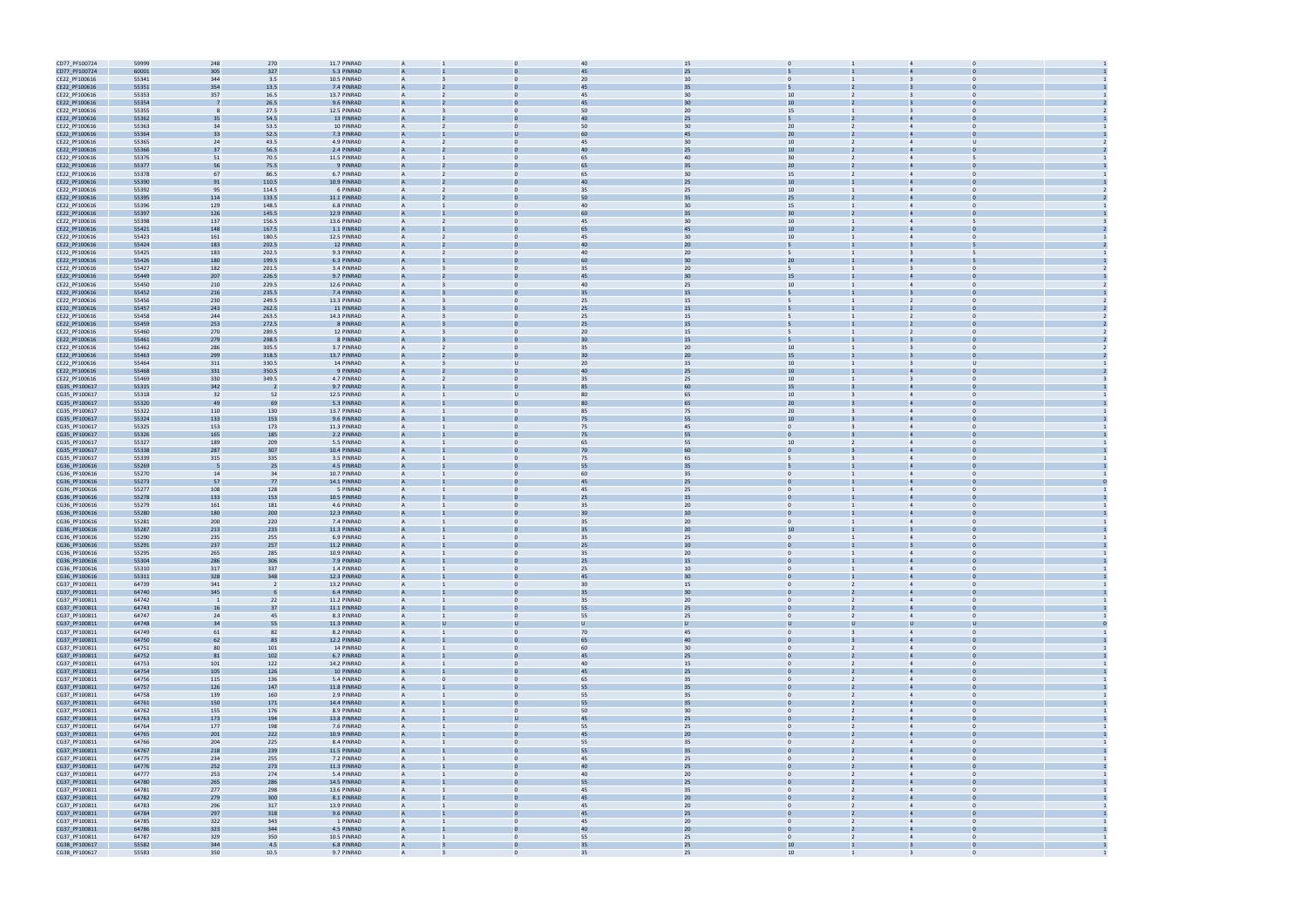

| CG38_PF100617 | 55584 |     | 22.5           | 6.7 PINRAD  |                |                  |                |        |                                  |   |                                  |  |
|---------------|-------|-----|----------------|-------------|----------------|------------------|----------------|--------|----------------------------------|---|----------------------------------|--|
|               |       |     |                |             |                |                  | 40             |        |                                  |   |                                  |  |
| CG38_PF100617 | 55587 | 30  | 50.5           | 12.9 PINRAD |                |                  |                | 30     |                                  |   |                                  |  |
| CG38_PF100617 | 55588 | 30  | 50.5           | 12.6 PINRAD |                |                  | 60             | 50     |                                  |   |                                  |  |
| CG38_PF100617 | 55591 | 105 | 125.5          | 10.8 PINRAD | A              |                  | 25             | 20     |                                  |   |                                  |  |
| CG38_PF100617 | 55592 | 107 | 127.5          | 6.2 PINRAD  | $\overline{A}$ |                  | 25             | 20     |                                  |   |                                  |  |
| CG38_PF100617 | 55594 | 108 | 128.5          | 13.6 PINRAD | A              |                  | 30             | 25     | 10 <sup>10</sup>                 |   | $\bf{0}$                         |  |
|               |       |     |                |             |                |                  |                |        |                                  |   |                                  |  |
| CG38_PF100617 | 55599 | 124 | 144.5          | 2.6 PINRAD  |                |                  |                | 35     |                                  |   |                                  |  |
| CG38_PF100617 | 55600 | 140 | 160.5          | 3.8 PINRAD  | $\overline{A}$ | $\Omega$         | 30             | 25     | 5                                |   | $\Omega$<br>$\overline{4}$       |  |
| CG38_PF100617 | 55601 | 169 | 189.5          | 7.3 PINRAD  |                |                  |                | 25     |                                  |   |                                  |  |
| CG38_PF100617 | 55602 | 198 | 218.5          | 4.1 PINRAD  | A              | $\Omega$         | 30             | 25     | 5                                |   | $\overline{4}$<br>$\Omega$       |  |
|               |       |     |                |             |                |                  |                |        |                                  |   |                                  |  |
| CG38_PF100617 | 55603 | 210 | 230.5          | 5.7 PINRAD  |                |                  | 4 <sup>c</sup> | 25     |                                  |   |                                  |  |
| CG38_PF100617 | 55604 | 199 | 219.5          | 13.1 PINRAD |                |                  | 3C             | 25     |                                  |   | $\overline{4}$                   |  |
| CG38_PF100617 | 55605 | 210 | 230.5          | 10.1 PINRAD |                |                  |                |        |                                  |   |                                  |  |
| CG38_PF100617 | 55616 | 227 | 247.5          | 13.6 PINRAD |                |                  | 30             | 25     |                                  |   | $\overline{4}$                   |  |
|               |       |     |                |             |                |                  |                |        |                                  |   |                                  |  |
| CG38_PF100617 | 55617 | 230 | 250.5          | 8.9 PINRAD  |                |                  | 4 <sub>0</sub> | 25     |                                  |   |                                  |  |
| CG38_PF100617 | 55619 | 257 | 277.5          | 11.3 PINRAD | A              |                  | 45             | 30     |                                  |   | $\overline{4}$<br>$\bf{0}$       |  |
| CG38_PF100617 | 55620 | 244 | 264.5          | 9.1 PINRAD  |                |                  | 35             | 30     |                                  |   |                                  |  |
| CG38_PF100617 | 55621 | 270 | 290.5          | 7.9 PINRAD  | A              |                  | 60             | 30     |                                  |   | $\Omega$<br>$\overline{4}$       |  |
|               |       |     |                |             |                |                  |                | 30     |                                  |   |                                  |  |
| CG38_PF100617 | 55622 | 272 | 292.5          | 10.3 PINRAD |                |                  |                |        |                                  |   |                                  |  |
| CG38_PF100617 | 55623 | 273 | 293.5          | 13.8 PINRAD | A              |                  | 35             | 30     |                                  |   | $\Omega$                         |  |
| CG38_PF100617 | 55625 | 290 | 310.5          | 4 PINRAD    |                |                  | 3!             | 30     |                                  |   |                                  |  |
| CG38_PF100617 | 55626 | 289 | 309.5          | 3 PINRAD    |                |                  | 60             | 50     |                                  |   |                                  |  |
| CG38_PF100617 | 55630 | 292 | 312.5          | 9.2 PINRAD  |                |                  |                | 30     |                                  |   |                                  |  |
|               |       |     |                |             |                |                  |                |        |                                  |   |                                  |  |
| CG38_PF100617 | 55636 | 313 | 333.5          | 7.9 PINRAD  |                |                  | 35             | 30     |                                  |   | $\overline{4}$                   |  |
| CG38_PF100617 | 55637 | 314 | 334.5          | 7.8 PINRAD  |                |                  | 50             | 30     |                                  |   |                                  |  |
| CG38_PF100617 | 55638 | 326 | 346.5          | 9.6 PINRAD  |                |                  | 35             | 30     | 5                                |   | $\overline{4}$                   |  |
| CG38_PF100617 | 55639 | 332 | 352.5          | 13.4 PINRAD |                |                  | 35             | 30     |                                  |   |                                  |  |
|               | 59795 | 343 | - 5            | 10.9 PINRAD | A              |                  | 55             | 30     | 10 <sup>10</sup>                 |   |                                  |  |
| CG72_PF100725 |       |     |                |             |                |                  |                |        |                                  |   |                                  |  |
| CG72_PF100725 | 59796 |     | 27             | 10.2 PINRAD |                |                  | 90             |        | 10                               |   |                                  |  |
| CG72_PF100725 | 59797 | 33  | 55             | 12.1 PINRAD | A              | $\Omega$         | 55             | 30     | 10                               |   | $\overline{4}$<br>$\Omega$       |  |
| CG72_PF100725 | 59798 | 39  | 61             | 13.2 PINRAD |                |                  | 45             | 25     |                                  |   |                                  |  |
| CG72_PF100725 | 59800 | 84  | 106            | 6.2 PINRAD  |                |                  | 45             | 25     | $\Omega$                         |   |                                  |  |
|               | 59801 | 298 | 320            | 2.2 PINRAD  |                |                  | 45             | 25     |                                  |   |                                  |  |
| CG72_PF100725 |       |     |                |             |                |                  |                |        |                                  |   |                                  |  |
| CG72_PF100725 | 59802 | 323 | 345            | 13.6 PINRAD |                |                  | 55             | 30     |                                  |   | $\overline{4}$                   |  |
| CG75_PF100726 | 59920 | 20  | 42             | 7.7 PINRAD  | A              |                  | 80             | 65     | 10                               |   |                                  |  |
| CG75_PF100726 | 59921 | 38  | 60             | 14.5 PINRAD | A              |                  | 75             | 60     | 10 <sup>10</sup>                 |   | $\overline{4}$                   |  |
| CG75_PF100726 | 59922 | 75  | 97             | 9.9 PINRAD  |                |                  | 75             | 45     | 10                               |   |                                  |  |
|               |       |     |                |             |                |                  |                |        |                                  |   |                                  |  |
| CG75_PF100726 | 59923 | 87  | 109            | 8.2 PINRAD  | A              | $\mathbf{0}$     | 75             | 40     | 5                                |   | $\Omega$<br>$\overline{4}$       |  |
| CH32_PF100615 | 55205 | 341 |                | 13.2 PINRAD |                |                  |                |        |                                  |   |                                  |  |
| CH32_PF100615 | 55227 | 103 | 123            | 7.9 PINRAD  | A              | $\mathbf{U}$     |                | $\cup$ | $\cup$                           |   | υ                                |  |
| CH32_PF100615 | 55228 | 80  | 100            | 6.9 PINRAD  |                |                  |                |        | U                                |   |                                  |  |
|               |       |     |                |             |                |                  |                |        |                                  |   |                                  |  |
| CH32_PF100615 | 55236 | 115 | 135            | 11.1 PINRAD |                | $\mathbf{U}$     |                |        | $\cup$                           |   | υ                                |  |
| CH32_PF100615 | 55237 | 125 | 145            | 10.4 PINRAD |                |                  |                |        | $\mathbf{U}$                     |   |                                  |  |
| CH32_PF100615 | 55239 | 164 | 184            | 10.6 PINRAD |                |                  |                |        | $\cup$                           |   |                                  |  |
| CH32_PF100615 | 55244 | 164 | 184            | 5.7 PINRAD  | $\overline{A}$ |                  |                |        | U                                |   |                                  |  |
| CH32_PF100615 | 55260 | 256 | 276            | 7.7 PINRAD  | A              |                  |                |        | $\cup$                           |   | U                                |  |
|               |       |     |                |             |                |                  |                |        |                                  |   |                                  |  |
| CH32_PF100615 | 55262 | 251 | 271            | 12.9 PINRAD |                |                  |                |        | U                                |   |                                  |  |
| CH32_PF100615 | 55266 | 332 | 352            | 8.2 PINRAD  | A              | U                | U              | $\cup$ | $\cup$<br>U                      |   | U                                |  |
| CH34_PF100608 | 55117 | 359 | 1 <sup>c</sup> | 2.8 PINRAD  |                |                  |                | 35     |                                  |   |                                  |  |
| CH34_PF100608 | 55118 | 348 |                | 5.8 PINRAD  | A              | $\Omega$         | 65             | 35     | $\mathbf{0}$<br>$\overline{2}$   |   | $\overline{4}$<br>$\Omega$       |  |
|               | 55119 | 345 |                | 7.6 PINRAD  |                |                  |                | 80     |                                  |   |                                  |  |
| CH34_PF100608 |       |     |                |             |                |                  |                |        |                                  |   |                                  |  |
| CH34_PF100608 | 55120 | 346 |                | 9.8 PINRAD  |                |                  | 80             | 55     | $\mathbf{0}$                     |   |                                  |  |
| CH34_PF100608 | 55121 | 346 |                | 13.6 PINRAD |                |                  | 75             | 60     |                                  |   |                                  |  |
| CH34_PF100608 | 55122 |     | 23             | 12.1 PINRAD | A              |                  | 85             | 75     | $\Omega$                         |   | $\overline{4}$                   |  |
| CH34_PF100608 | 55123 |     | 26             | 12.1 PINRAD |                |                  |                | 40     | $\mathbf{0}$                     |   |                                  |  |
|               |       |     |                |             |                |                  |                |        |                                  |   |                                  |  |
| CH34_PF100608 | 55124 | 17  | 37             | 9.6 PINRAD  | A              |                  | 75             | 45     | $\mathbf{0}$                     |   | $\overline{4}$<br>$\Omega$       |  |
| CH34_PF100608 | 55125 | 29  | 49             | 7.3 PINRAD  |                |                  |                | 45     |                                  |   |                                  |  |
| CH34_PF100608 | 55126 | 30  | 50             | 7.3 PINRAD  | A              | $\cup$           | 80             | 45     | $\mathbf{0}$                     |   | $\overline{4}$<br>$\Omega$       |  |
| CH34_PF100608 | 55127 | 59  | 79             | 5.8 PINRAD  |                |                  | 75             | 40     |                                  |   |                                  |  |
| CH34_PF100608 | 55128 | 67  | 87             | 9.3 PINRAD  | A              | $\Omega$         | 75             | 55     | $\mathbf{0}$                     |   | $\overline{4}$<br>$\mathbf{0}$   |  |
|               |       |     |                |             |                |                  |                |        |                                  |   |                                  |  |
| CH34_PF100608 | 55129 | 49  | 69             | 10.2 PINRAD |                |                  | 70             | 40     |                                  |   |                                  |  |
| CH34_PF100608 | 55131 | 33  | 53             | 11.9 PINRAD | A              |                  | 90             | 75     | $\Omega$                         |   | $\Omega$<br>$\overline{4}$       |  |
| CH34_PF100608 | 55132 | 23  | 43             | 13.9 PINRAD |                |                  |                | 70     |                                  |   |                                  |  |
| CH34_PF100608 | 55133 | 52  | 72             | 14.6 PINRAD |                |                  | 80             | 55     | $\Omega$                         |   |                                  |  |
| CH34_PF100608 | 55134 | 64  | 84             | 13.8 PINRAD |                |                  | 80             | 55     | $\overline{0}$                   |   |                                  |  |
|               |       |     |                |             |                |                  |                |        |                                  |   |                                  |  |
| CH34_PF100608 | 55135 | 77  | 97             | 14.2 PINRAD | A              | $\mathbf{0}$     | 75             | 45     | $\overline{0}$<br>$\overline{2}$ |   | $\overline{4}$<br>$\overline{0}$ |  |
| CH34_PF100608 | 55136 | 96  | 116            | 14.5 PINRAD | $\overline{A}$ |                  | 75             | 40     | $\mathbf{0}$                     |   | $\overline{0}$                   |  |
| CH34_PF100608 | 55137 | 103 | 123            | 12.4 PINRAD | A              | $\cup$<br>$\cup$ | $\cup$         | $\cup$ | $\cup$                           | U | U<br>$\cup$                      |  |
| CH34_PF100608 | 55138 | 118 | 138            | 13 PINRAD   | A              |                  | 75             | 40     | $\overline{0}$                   |   | $\Omega$                         |  |
| CH34_PF100608 | 55139 | 107 | 127            | 11.6 PINRAD | $\overline{A}$ | $\mathbf{0}$     | 75             | 45     | $\overline{0}$<br>$\overline{2}$ |   | $\overline{4}$<br>$\overline{0}$ |  |
|               |       |     |                |             |                | $\Omega$         |                | 40     | $\mathbf{0}$<br>$2^{\circ}$      |   | $\overline{4}$<br>$\mathbf 0$    |  |
| CH34_PF100608 | 55140 | 99  | 119            | 10.2 PINRAD | A              |                  | 70             |        |                                  |   |                                  |  |
| CH34_PF100608 | 55141 | 84  | 104            | 8.9 PINRAD  | A              | $\mathbf{0}$     | 75             | 45     | $\overline{0}$<br>$\overline{2}$ |   | $\overline{0}$<br>$\overline{4}$ |  |
| CH34_PF100608 | 55142 | 95  | 115            | 5.7 PINRAD  | $\overline{A}$ |                  | 70             | 30     | $\overline{0}$                   |   | $\overline{a}$<br>$\Omega$       |  |
| CH34_PF100608 | 55143 | 120 | 140            | 7.2 PINRAD  | A              | $\Omega$         | 60             | 30     | $\overline{0}$<br>$\overline{2}$ |   | $\overline{4}$<br>$\Omega$       |  |
| CH34_PF100608 | 55144 | 135 | 155            | 9.4 PINRAD  | A              |                  | 55             | 35     | $\overline{0}$<br>$\overline{2}$ |   | $\overline{4}$<br>$\mathbf 0$    |  |
|               |       |     |                |             |                |                  |                |        |                                  |   |                                  |  |
| CH34_PF100608 | 55145 | 142 | 162            | 11.5 PINRAD | A              | $\mathbf{0}$     | 45             | 30     | $\overline{0}$<br>$\overline{2}$ |   | $\overline{4}$<br>$\overline{0}$ |  |
| CH34_PF100608 | 55146 | 158 | 178            | 8.4 PINRAD  | $\overline{A}$ | $\Omega$         | 35             | $20\,$ | $\mathbf{0}$<br>$2^{\circ}$      |   | $\overline{0}$<br>$\overline{4}$ |  |
| CH34_PF100608 | 55147 | 148 | 168            | 5.8 PINRAD  | A              | $\overline{0}$   | 55             | 35     | $\overline{0}$<br>$\overline{2}$ |   | $\overline{0}$<br>$\overline{4}$ |  |
| CH34_PF100608 | 55148 | 136 | 156            | 3.1 PINRAD  | A              |                  | 60             | 30     | $\overline{0}$                   |   |                                  |  |
| CH34_PF100608 | 55149 | 83  | 103            | 2 PINRAD    | $\overline{A}$ | $\mathbf{0}$     | 55             | 35     | $\overline{0}$<br>$\overline{2}$ |   | $\overline{4}$<br>U              |  |
|               |       |     |                |             | $\overline{A}$ |                  | 55             | 35     | $\mathbf{0}$                     |   | $\overline{a}$<br>$\Omega$       |  |
| CH34_PF100608 | 55150 | 165 | 185            | 11.1 PINRAD |                |                  |                |        |                                  |   |                                  |  |
| CH34_PF100608 | 55160 | 170 | 190            | 13.9 PINRAD | A              | $\mathbf{0}$     | 55             | 25     | $\overline{0}$                   |   | $\overline{0}$<br>$\overline{4}$ |  |
| CH34_PF100608 | 55161 | 177 | 197            | 13.8 PINRAD | $\overline{A}$ |                  | 55             | 35     | $\Omega$                         |   | $\overline{4}$                   |  |
| CH34_PF100608 | 55162 | 183 | 203            | 13.2 PINRAD | A              | $\Omega$         | 75             | 55     | $\overline{0}$                   |   | $\overline{4}$<br>$\Omega$       |  |
| CH34_PF100608 | 55165 | 189 | 209            | 12.1 PINRAD | A              |                  | 40             | 15     | $\mathbf{0}$                     |   | $\overline{4}$<br>$\Omega$       |  |
|               |       |     |                |             |                |                  |                |        |                                  |   |                                  |  |
| CH34_PF100608 | 55172 | 204 | 224            | 5.4 PINRAD  | A              | $\mathbf{0}$     | 35             | 15     | $\overline{0}$                   |   | $\overline{4}$<br>$\overline{0}$ |  |
| CH34_PF100608 | 55173 | 203 | 223            | 3.6 PINRAD  | $\overline{A}$ |                  | 55             | 30     | $\mathbf{0}$                     |   | $\overline{4}$<br>$\overline{0}$ |  |
| CH34_PF100608 | 55174 | 238 | 258            | 6.1 PINRAD  | $\overline{A}$ | $\overline{0}$   | 45             | 20     | $\overline{0}$                   |   | $\overline{4}$<br>$\overline{0}$ |  |
| CH34_PF100608 | 55175 | 216 | 236            | 7.8 PINRAD  |                |                  | 45             | 20     |                                  |   |                                  |  |
|               |       |     |                |             |                |                  |                |        |                                  |   | $\overline{0}$                   |  |
| CH34_PF100608 | 55177 | 203 | 223            | 9.6 PINRAD  | $\overline{A}$ | $\mathbf{0}$     | 35             | 15     | $\overline{0}$<br>$\mathbf{1}$   |   | $\overline{4}$                   |  |
| CH34_PF100608 | 55178 | 214 | 234            | 13.7 PINRAD |                |                  | 30             | 15     | $\overline{0}$                   |   | $\overline{a}$<br>$\Omega$       |  |
| CH34_PF100608 | 55187 | 251 | 271            | 10.4 PINRAD | A              | $\mathbf{0}$     | 35             | 25     | $10$                             |   | $\overline{0}$<br>$\overline{4}$ |  |
| CH34_PF100608 | 55190 | 264 | 284            | 14.2 PINRAD | $\overline{A}$ |                  | 35             | 10     | $\Omega$                         |   | $\Omega$                         |  |
| CH34_PF100608 | 55191 | 267 | 287            | 10.2 PINRAD | A              | $\Omega$         | 30             | 15     | $\overline{0}$                   |   | $\overline{3}$<br>$\mathbf{U}$   |  |
|               |       |     |                |             |                |                  |                |        |                                  |   |                                  |  |
| CH34_PF100608 | 55192 | 284 | 304            | 11.8 PINRAD | A              |                  | 40             | 15     | $\overline{0}$                   |   | $\overline{4}$<br>$\mathbf 0$    |  |
| CH34_PF100608 | 55193 | 317 | 337            | 13.6 PINRAD | $\overline{A}$ | $\mathbf{0}$     | 60             | 35     | 15                               |   | $\overline{4}$<br>$\overline{0}$ |  |
| CH34_PF100608 | 55194 | 306 | 326            | 10.9 PINRAD | $\overline{A}$ |                  | 50             | 30     | $\mathbf{0}$                     |   | $\overline{4}$                   |  |
| CH34_PF100608 | 55195 | 295 | 315            | 9 PINRAD    | A              | $\overline{0}$   | 80             | 65     | 15                               |   | $\overline{4}$<br>$\overline{0}$ |  |
| CH34_PF100608 | 55196 | 275 | 295            | 6.6 PINRAD  |                |                  | 65             | 40     | $10\,$                           |   |                                  |  |
|               |       |     |                |             |                |                  |                |        |                                  |   |                                  |  |
| CH34_PF100608 | 55197 | 304 | 324            | 7.9 PINRAD  | $\overline{A}$ | $\mathbf{0}$     | 90             | 80     | 20<br>$\mathbf{1}$               |   | $\overline{4}$<br>$\overline{0}$ |  |
| CH34 PF100608 | 55198 | 262 | 282            | 2.4 PINRAD  |                |                  |                | 75     | 20                               |   |                                  |  |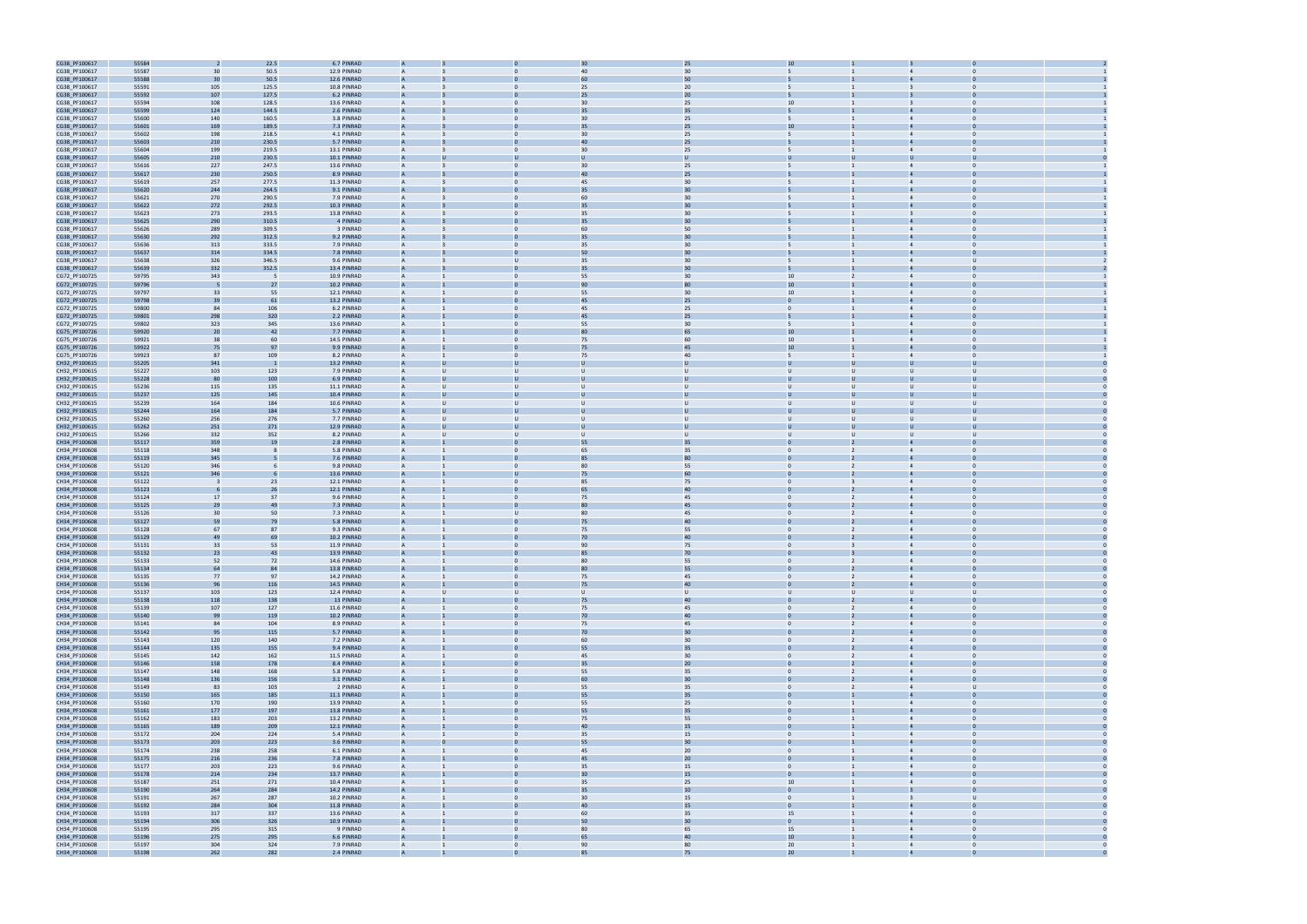| CH34_PF100608                  | 55199          | 315        | 335        | 6.4 PINRAD                 | $\overline{A}$                                   |                                | 35<br>55             |                                |                                                  |                                  |  |
|--------------------------------|----------------|------------|------------|----------------------------|--------------------------------------------------|--------------------------------|----------------------|--------------------------------|--------------------------------------------------|----------------------------------|--|
| CH34_PF100608                  | 55201          | 323        | 343        | 9 PINRAD                   |                                                  |                                |                      |                                |                                                  |                                  |  |
| CH34_PF100608                  | 55202          | 330        | 350        | 12.9 PINRAD                | $\overline{A}$                                   | $\Omega$                       | 35<br>55             | 5                              |                                                  | $\Omega$                         |  |
| CI81_PF100724                  | 59974          | 144        | 167        | 11.9 PINRAD                |                                                  |                                | 35                   | 10                             |                                                  |                                  |  |
| CI81_PF100724                  | 59975          | 148        | 171        | 2.5 PINRAD                 | A                                                | $\Omega$                       | 35<br>55             | 5                              | $\overline{4}$                                   |                                  |  |
| CI81_PF100724                  | 59976          | 168        | 191        | 7.4 PINRAD                 | $\overline{A}$                                   |                                | 20<br>45             |                                |                                                  |                                  |  |
|                                |                |            |            |                            |                                                  |                                |                      |                                |                                                  |                                  |  |
| CI81_PF100724                  | 59977          | 234        | 257        | 11.4 PINRAD                | $\overline{A}$                                   |                                | 20<br>45             | $\mathbf{0}$                   |                                                  |                                  |  |
| CI81_PF100724                  | 59978          | 239        | 262        | 7.1 PINRAD                 | $\overline{A}$                                   |                                | 15<br>40             |                                |                                                  |                                  |  |
| CM85_PF100722                  | 61197          | 339        |            | 6.2 PINRAD                 | $\overline{A}$                                   | $\mathbf{0}$                   | 20<br>35             | $\mathbf{0}$                   |                                                  |                                  |  |
| CM85_PF100722                  | 61198          | 359        | 22         | 9.4 PINRAD                 |                                                  |                                | 30<br>55             |                                |                                                  |                                  |  |
| CM85_PF100722                  | 61199          | 26         | 49         | 7 PINRAD                   | $\overline{A}$                                   | $\Omega$                       | 55<br>30             | $\mathbf{0}$                   | $\mathbf{1}$<br>$\overline{4}$                   | $\Omega$                         |  |
| CM85_PF100722                  | 61200          | 29         | 52         | 11.1 PINRAD                |                                                  |                                | 35<br>45             |                                |                                                  |                                  |  |
| CM85_PF100722                  | 61203          | 29         | 52         | 2.3 PINRAD                 | $\overline{A}$                                   | $\Omega$                       | 55<br>30             | $\mathbf{0}$                   |                                                  |                                  |  |
| CM85_PF100722                  | 61204          | 52         |            | 10 PINRAD                  |                                                  |                                |                      |                                |                                                  |                                  |  |
| CM85_PF100722                  | 61211          | 76         | 99         | 11.2 PINRAD                | $\overline{A}$                                   | $\Omega$                       | 30<br>55             | $\mathbf{0}$                   | $\mathbf{1}$<br>$\overline{4}$                   |                                  |  |
| CM85_PF100722                  | 61212          | 80         | 103        | 7.5 PINRAD                 | $\overline{A}$                                   |                                | 25<br>40             | $\Omega$                       |                                                  |                                  |  |
| CM85_PF100722                  | 61213          | 105        | 128        | 10.7 PINRAD                | $\overline{A}$                                   |                                | 25<br>45             | $\mathbf{0}$                   |                                                  |                                  |  |
| CM85_PF100722                  | 61214          | 111        | 134        | 3.9 PINRAD                 |                                                  |                                | 25<br>40             |                                |                                                  |                                  |  |
| CM85_PF100722                  | 61215          | 125        | 148        | 8.9 PINRAD                 | $\overline{A}$                                   | $\mathbf{0}$                   | 25<br>40             | $\mathbf{0}$                   |                                                  | $\Omega$                         |  |
| CM85_PF100722                  | 61216          | 149        | 172        | 12.8 PINRAD                | $\overline{A}$                                   |                                | 30<br>55             |                                |                                                  |                                  |  |
| CM85_PF100722                  | 61217          | 155        | 178        | 8.6 PINRAD                 | $\overline{A}$                                   | $\mathbf{0}$                   | 45<br>20             | $\mathbf{0}$                   | $\overline{4}$                                   | $\Omega$                         |  |
| CM85_PF100722                  | 61218          | 176        | 199        | 4.5 PINRAD                 |                                                  |                                | 25<br>40             |                                |                                                  |                                  |  |
| CM85_PF100722                  | 61222          | 179        | 202        | 11.9 PINRAD                | $\overline{A}$                                   | $\Omega$                       | 55<br>30             | $\mathbf{0}$                   |                                                  | $\Omega$                         |  |
| CM85_PF100722                  | 61223          | 202        | 225        | 8.9 PINRAD                 |                                                  |                                | 25<br>50             |                                |                                                  |                                  |  |
| CM85_PF100722                  | 61231          | 220        | 243        | 12 PINRAD                  | $\overline{A}$                                   | $\Omega$                       | 55<br>75             | 10                             | $\overline{4}$                                   |                                  |  |
| CM85_PF100722                  | 61232          | 233        | 256        | 12.6 PINRAD                | $\overline{A}$                                   |                                | 25<br>45             | $\Omega$                       |                                                  |                                  |  |
| CM85_PF100722                  | 61233          | 236        | 259        | 8.3 PINRAD                 | $\overline{A}$                                   |                                | 15<br>35             | 0                              |                                                  |                                  |  |
| CM85_PF100722                  | 61234          | 250        | 273        | 3 PINRAD                   |                                                  |                                | 25<br>55             |                                |                                                  |                                  |  |
| CM85_PF100722                  | 61240          | 274        | 297        | 11.7 PINRAD                | $\overline{A}$                                   | $\mathbf{0}$                   | 20<br>45             | $\mathbf{0}$                   |                                                  | $\Omega$                         |  |
| CM85_PF100722                  | 61241          | 302        | 325        | 10.5 PINRAD                |                                                  |                                | 25<br>45             |                                |                                                  |                                  |  |
| CM85_PF100722                  | 61242          | 304        | 327        | 12.9 PINRAD                | A                                                | $\Omega$                       | 45<br>25             | $\mathbf{0}$                   | $\mathbf{1}$<br>$\overline{4}$                   | $\Omega$                         |  |
| CM85_PF100722                  | 61243          | 329        | 352        | 10.6 PINRAD                |                                                  |                                | 15                   |                                |                                                  |                                  |  |
| CM91_PF100721                  | 60706          | 15         | 38         | 3.8 PINRAD                 | $\overline{A}$                                   | $\Omega$                       | 25<br>45             | $\mathbf{0}$                   |                                                  | $\Omega$                         |  |
| CM91_PF100721                  | 60707          | 31         | 54         | 13.7 PINRAD                |                                                  |                                | 45                   | 10                             |                                                  |                                  |  |
| CM91_PF100721                  | 60708          | 33         | 56         | 2.1 PINRAD                 | $\overline{A}$                                   | $\Omega$                       | 30<br>55             | $\mathbf{0}$                   | 1<br>$\overline{4}$                              |                                  |  |
| CM91_PF100721                  |                | 33         |            | 10.2 PINRAD                | $\overline{A}$                                   |                                | 25                   | $\Omega$                       |                                                  |                                  |  |
|                                | 60709          |            | 56         |                            |                                                  |                                | 55                   |                                |                                                  |                                  |  |
| CM91_PF100721                  | 60710          | 37         | 60         | 11.7 PINRAD                | $\overline{A}$                                   |                                | 45<br>65             | $\mathbf{0}$                   |                                                  |                                  |  |
| CM91_PF100721                  | 60721<br>60723 | 47         | 70         | 12.8 PINRAD                | $\overline{A}$                                   |                                | 75                   | $\mathbf{0}$                   |                                                  |                                  |  |
| CM91_PF100721                  |                | 49         | 72         | 7.5 PINRAD                 | $\overline{A}$                                   | $\mathbf{0}$                   | 20<br>35             |                                |                                                  | $\Omega$                         |  |
| CM91_PF100721                  | 60724          | 61         | 84         | 9.8 PINRAD                 | $\overline{A}$                                   |                                | 15                   |                                |                                                  |                                  |  |
| CM91_PF100721                  | 60727          | 77         | 100        | 12.6 PINRAD                | $\overline{A}$                                   | $\Omega$                       | 35<br>15             | $\mathbf{0}$                   | $\mathbf{1}$<br>$\overline{4}$                   | $\Omega$                         |  |
| CM91_PF100721                  | 60728          | 93         | 116        | 5.7 PINRAD                 | $\overline{A}$                                   |                                | 20                   |                                |                                                  |                                  |  |
| CM91_PF100721                  | 60729          | 94         | 117        | 8.3 PINRAD                 | $\overline{A}$                                   | $\Omega$                       | 25<br>40             | $\mathbf{0}$                   |                                                  |                                  |  |
| CM91_PF100721                  | 60730          | 98         | 121        | 13.1 PINRAD                |                                                  |                                | 25                   |                                |                                                  |                                  |  |
| CM91_PF100721                  | 60731          | 107        | 130        | 8.9 PINRAD                 | $\overline{A}$                                   | $\Omega$                       | 20<br>40             | $\mathbf{0}$                   | $\overline{4}$                                   |                                  |  |
| CM91_PF100721                  | 60732          | 115        | 138        | 6.5 PINRAD                 | $\overline{A}$                                   |                                | 25<br>40             | $\Omega$                       |                                                  |                                  |  |
| CM91_PF100721                  | 60734          | 132        | 155        | 8 PINRAD                   | $\overline{A}$                                   |                                | 15<br>40             | $\Omega$                       |                                                  |                                  |  |
| CM91_PF100721                  | 60735          | 132        | 155        | 12.1 PINRAD                | $\overline{A}$                                   |                                | 30<br>55             | 0                              |                                                  |                                  |  |
| CM91_PF100721                  | 60736          | 148        | 171        | 2.6 PINRAD                 | $\overline{A}$                                   | $\mathbf{0}$                   | 20<br>55             | $\mathbf{0}$                   |                                                  | $\Omega$                         |  |
| CM91_PF100721                  | 60737          | 150        | 173        | 12.4 PINRAD                |                                                  |                                | 35<br>55             |                                |                                                  |                                  |  |
| CM91_PF100721                  | 60738          | 163        | 186        | 5 PINRAD                   | $\overline{A}$                                   | $\Omega$                       | 25<br>45             | $\mathbf{0}$                   | $\overline{4}$                                   | $\Omega$                         |  |
| CM91_PF100721                  | 60739          | 167        | 190        | 10.3 PINRAD                |                                                  |                                | 30                   |                                |                                                  |                                  |  |
| CM91_PF100721                  | 60741          | 188        | 211        | 11.7 PINRAD                | $\overline{A}$                                   | $\Omega$                       | 35<br>15             | $\mathbf{0}$                   |                                                  | $\Omega$                         |  |
| CM91_PF100721                  | 60742          | 189        | 212        | 9.2 PINRAD                 |                                                  |                                | 25                   |                                |                                                  |                                  |  |
| CM91_PF100721                  | 60743          | 200        | 223        | 13.6 PINRAD                | $\overline{A}$                                   | $\Omega$                       | 20<br>35             | $\mathbf{0}$                   | $\overline{4}$                                   |                                  |  |
| CM91_PF100721                  | 60744          | 210        | 233        | 4.1 PINRAD                 | $\overline{A}$                                   |                                | 25<br>40             | $\Omega$                       |                                                  |                                  |  |
| CM91_PF100721                  | 60745          | 214        | 237        | 9.3 PINRAD                 |                                                  |                                | 25<br>45             | $\Omega$                       |                                                  |                                  |  |
| CM91_PF100721                  | 60746          | 228        | 251        | 12.8 PINRAD                |                                                  |                                | 15<br>40             |                                |                                                  |                                  |  |
| CM91_PF100721                  | 60747          | 237        | 260        | 11.3 PINRAD                | $\overline{A}$                                   | $\mathbf{0}$                   | 15<br>30             | $\mathbf{0}$                   |                                                  | $\Omega$                         |  |
| CM91_PF100721                  | 60751          | 245        | 268        | 6.3 PINRAD                 |                                                  |                                | 55<br>25             |                                |                                                  |                                  |  |
| CM91_PF100721                  | 60752          | 254        | 277        | 13.8 PINRAD                | $\overline{A}$                                   | $\Omega$                       | 55<br>35             | $\mathbf{0}$                   | $\mathbf{1}$<br>$\overline{4}$                   | $\Omega$                         |  |
| CM91_PF100721                  | 60753          | 262        | 285        | 9.1 PINRAD                 |                                                  |                                | 25                   |                                |                                                  |                                  |  |
| CM91_PF100721                  | 60754          | 273        | 296        | 12.5 PINRAD                |                                                  |                                | 55<br>30             |                                |                                                  |                                  |  |
| CM91_PF100721                  | 60755          | 282        | 305        | 13.1 PINRAD                |                                                  |                                | 15<br>45             |                                |                                                  |                                  |  |
| CM91_PF100721                  | 60756          | 291        | 314        | 9.7 PINRAD                 | A                                                | $\mathbf{0}$                   | 25<br>45             | $\overline{0}$                 |                                                  | $\Omega$                         |  |
| CM91_PF100721                  | 60757          | 292        | 315        | 6.3 PINRAD                 | $\overline{A}$                                   | $\Omega$                       |                      |                                | $\mathbf{1}$<br>$\overline{4}$                   |                                  |  |
| CM91_PF100721                  | 60758          | 300        | 323        | 3.1 PINRAD                 | $\overline{A}$                                   |                                | 20<br>40             | $\mathbf{0}$                   |                                                  | $\Omega$                         |  |
| CM91_PF100721                  | 60759          | 303        | 326        |                            |                                                  | $\Omega$                       | 35<br>15             | $\mathbf{0}$                   | $\mathbf{1}$<br>$\overline{4}$                   | $\Omega$                         |  |
| CM91_PF100721                  | 60769          |            |            | 10.9 PINRAD                | $\overline{A}$                                   | $\overline{0}$                 | 25<br>35             | $\overline{0}$                 | $\mathbf{1}$                                     | $\overline{0}$                   |  |
| CM91_PF100721                  | 60770          | 320        | 343        | 11.7 PINRAD                | $\mathsf{A}$                                     | $\mathbf{0}$                   | 20<br>35             | $\mathbf{0}$                   | $\mathbf{1}$<br>$\overline{4}$                   | $\overline{0}$                   |  |
| CM91_PF100721                  |                | 320        | 343        | 4.8 PINRAD                 | $\overline{A}$                                   | $\overline{0}$                 | 35<br>15             | $\mathbf 0$                    |                                                  | $\overline{0}$                   |  |
|                                | 60771          | 334        | 357        | 9.1 PINRAD                 | A                                                | $\overline{0}$                 | 20<br>35             | $\mathbf{0}$                   | $\mathbf{1}$<br>$\overline{4}$                   | $\overline{0}$                   |  |
| CN46_PF100810                  | 64603          | 339        |            | 10.9 PINRAD                | $\overline{A}$                                   | $\Omega$                       | 35<br>25             | $\Omega$                       |                                                  | $\Omega$                         |  |
| CN46_PF100810                  | 64604          | 342        |            | 13.7 PINRAD                | $\overline{A}$                                   | $\mathbf{0}$                   | 20<br>10             | $\mathbf{0}$                   | $\mathbf{1}$<br>$\overline{4}$                   | $\overline{0}$                   |  |
| CN46_PF100810                  | 64609          | 354        | 15         | 8.1 PINRAD                 | $\overline{A}$                                   |                                | 55<br>40             | 10 <sup>10</sup>               |                                                  | $\Omega$                         |  |
| CN46_PF100810                  | 64610          | 358        | 19         | 11.9 PINRAD                | $\overline{A}$                                   | $\mathbf{0}$                   | 20<br>$10\,$         | $\mathbf{0}$                   | $\overline{1}$<br>$\overline{4}$                 | $\overline{0}$                   |  |
| CN46_PF100810                  | 64614          | -5         | 26         | 12.4 PINRAD                | $\overline{A}$                                   | $\Omega$                       | 50<br>55             | 5                              | $\overline{4}$                                   | $\Omega$                         |  |
| CN46_PF100810                  | 64615          | 13         | 34         | 5.9 PINRAD                 | $\overline{A}$                                   | $\mathbf{0}$                   | 35<br>20             | $\overline{0}$                 | $\mathbf{1}$<br>$\overline{4}$                   | $\Omega$                         |  |
| CN46_PF100810                  | 64616          | 32         | 53         | 4.9 PINRAD                 | $\overline{A}$                                   |                                | 30<br>15             | $\mathbf{0}$                   | $\overline{4}$                                   | $\mathbf 0$                      |  |
| CN46_PF100810                  | 64620          | 55         | 76         | 5.1 PINRAD                 | $\mathsf{A}$<br>$\overline{2}$                   | $\mathbf{0}$                   | 20<br>15             | $\mathbf{0}$                   | $\mathbf{1}$<br>$\overline{4}$                   | $\overline{0}$                   |  |
| CN46_PF100810                  | 64621          | 33         | 54         | 7.5 PINRAD                 | A                                                | $\overline{0}$                 | 25<br>20             | $\mathbf 0$                    | $\overline{4}$                                   | $\Omega$                         |  |
|                                |                |            |            |                            | $\overline{A}$<br>$\overline{2}$                 | $\mathbf{0}$                   |                      | $\mathbf{0}$                   | $\mathbf{1}$<br>$\overline{4}$                   | $\overline{0}$                   |  |
| CN46_PF100810<br>CN46_PF100810 | 64622<br>64623 | 25<br>21   | 46<br>42   | 10.3 PINRAD<br>13.1 PINRAD | $\overline{A}$                                   | $\Omega$                       | 25<br>15<br>10<br>25 | $\overline{0}$                 | $\overline{4}$                                   | $\Omega$                         |  |
| CN46_PF100810                  | 64626          | 34         | 55         | 12.4 PINRAD                | $\mathsf{A}$<br>$\overline{2}$                   | $\mathbf{0}$                   | 15<br>35             | $\mathbf{0}$                   | $\mathbf{1}$<br>$\overline{4}$                   | $\overline{0}$                   |  |
| CN46_PF100810                  | 64628          | 39         | 60         | 11.4 PINRAD                | $\overline{A}$                                   |                                | 30<br>20             | $\Omega$                       |                                                  | $\Omega$                         |  |
|                                |                | 49         |            | 9.1 PINRAD                 | $\overline{A}$                                   | $\mathbf{0}$                   | 25                   | $\mathbf{0}$                   | $\mathbf{1}$<br>$\overline{4}$                   | $\overline{0}$                   |  |
| CN46_PF100810                  | 64629          |            | 70         |                            | $\overline{A}$                                   | $\Omega$                       | 15                   |                                | $\overline{4}$                                   | $\Omega$                         |  |
| CN46_PF100810                  | 64631          | 83         | 104        | 9.9 PINRAD                 | $\overline{A}$                                   | $\Omega$                       | 35<br>20             | $\mathbf{0}$                   | $\overline{4}$                                   | $\Omega$                         |  |
| CN46_PF100810                  | 64633          | 69         | 90         | 10.8 PINRAD                | $\overline{A}$                                   |                                | 25<br>10             | $\overline{0}$<br>$\mathbf{0}$ |                                                  | $\Omega$                         |  |
| CN46_PF100810                  | 64634          | 55         | 76         | 13.1 PINRAD                | $\overline{2}$                                   |                                | 10<br>25             |                                |                                                  |                                  |  |
| CN46_PF100810                  | 64636          | 48         | 69         | 14.5 PINRAD                | $\mathsf{A}$                                     | $\mathbf{0}$                   | 25<br>10             | $\mathbf{0}$                   | $\mathbf{1}$<br>$\overline{4}$                   | $\overline{0}$                   |  |
| CN46_PF100810                  | 64637          | 117        | 138        | 2.5 PINRAD                 | A                                                | $\overline{0}$                 | 25<br>10             | $\mathbf 0$                    | $\overline{4}$                                   | $\overline{0}$                   |  |
| CN46_PF100810                  | 64638          | 157        | 178        | 3.2 PINRAD                 | $\overline{A}$                                   | $\mathbf{0}$<br>$\Omega$       | 20<br>10             | $\mathbf{0}$                   | $\mathbf{1}$<br>$\overline{4}$                   | $\overline{0}$<br>$\Omega$       |  |
| CN46_PF100810                  | 64642          | 87         | 108        | 13.6 PINRAD                | $\overline{A}$                                   |                                | 15<br>35             | $\overline{0}$                 | $\overline{4}$                                   |                                  |  |
| CN46_PF100810                  | 64643          | 103        | 124        | 13.8 PINRAD                | $\overline{A}$                                   | $\mathbf{0}$                   | 25<br>10             | $\mathbf{0}$                   | $\mathbf{1}$                                     | $\overline{0}$<br>$\Omega$       |  |
| CN46_PF100810                  | 64645          | 120        | 141        | 14.4 PINRAD                |                                                  |                                | 25<br>10             | 0                              |                                                  |                                  |  |
| CN46_PF100810                  | 64646          | 140        | 161        | 14.6 PINRAD                | $\overline{A}$<br>$\overline{2}$                 | $\overline{0}$                 | 30<br>15             | $\mathbf{0}$                   | $\overline{4}$<br>$\mathbf{1}$                   | $\overline{0}$                   |  |
| CN46_PF100810                  | 64650          | 157        | 178        | 12.6 PINRAD                | $\overline{A}$                                   | $\Omega$                       | 25<br>15             | $\overline{0}$                 | $\overline{a}$                                   | $\Omega$                         |  |
| CN46_PF100810                  | 64651          | 140        | 161        | 10.8 PINRAD                | $\overline{A}$                                   | $\Omega$                       | 20<br>$10\,$         | $\overline{0}$                 | $\mathbf{1}$<br>$\overline{4}$                   | $\Omega$                         |  |
| CN46_PF100810                  | 64652          | 126        | 147        | 9 PINRAD                   | $\overline{A}$                                   | $\Omega$                       | 10<br>15             | $\mathbf{0}$                   | 1                                                | $\Omega$                         |  |
| CN46_PF100810<br>CN46_PF100810 | 64653<br>64657 | 101<br>157 | 122<br>178 | 8.7 PINRAD<br>7.7 PINRAD   | $\mathsf{A}$<br>$\overline{2}$<br>$\overline{A}$ | $\mathbf{0}$<br>$\overline{0}$ | 15<br>25<br>20<br>10 | $\mathbf{0}$<br>$\mathbf{0}$   | $\mathbf{1}$<br>$\overline{4}$<br>$\overline{4}$ | $\overline{0}$<br>$\overline{0}$ |  |

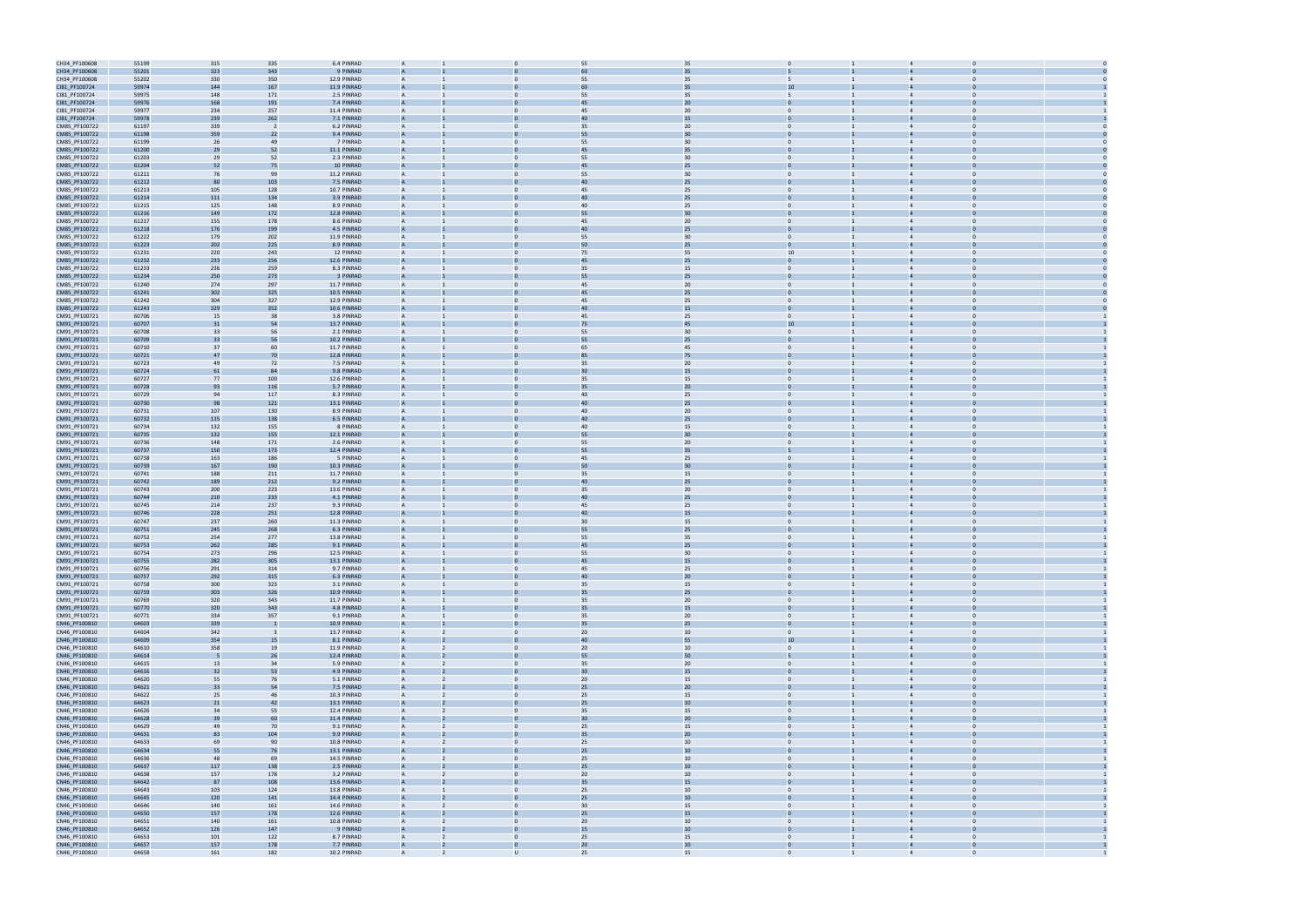

|                                | 64660          | 185                      | 206            | 13.6 PINRAD                                  |                  | 25              | 15              |                 |                |                         |                |  |
|--------------------------------|----------------|--------------------------|----------------|----------------------------------------------|------------------|-----------------|-----------------|-----------------|----------------|-------------------------|----------------|--|
| CN46_PF100810<br>CN46_PF100810 | 64661          | 182                      | 203            | 11.4 PINRAD                                  |                  | 30              | 20              |                 |                |                         |                |  |
| CN46_PF100810                  | 64664          | 186                      | 207            | 8.6 PINRAD                                   |                  | 30              | 15              |                 |                |                         |                |  |
| CN46_PF100810                  | 64667          | 190                      | 211            | 6 PINRAD<br>A                                |                  | 35              | 30              |                 |                | $\overline{4}$          |                |  |
| CN46_PF100810                  | 64669          | 209                      | 230            | 3.2 PINRAD<br>A                              |                  | 20              | 10              |                 |                |                         |                |  |
|                                | 64673          |                          | 229            | 6 PINRAD<br>A                                |                  |                 |                 | $\mathbf{0}$    |                | $\overline{4}$          |                |  |
| CN46_PF100810                  |                | 208                      |                |                                              |                  | 25              | 10              |                 |                |                         | $\bf{0}$       |  |
| CN46_PF100810                  | 64675          | 203                      | 224            | 14.2 PINRAD                                  |                  | 20              | 10              |                 |                |                         |                |  |
| CN46_PF100810                  | 64677          | 210                      | 231            | 11 PINRAD<br>$\overline{A}$                  | $\Omega$         | 25              | 15              | $\Omega$        |                | $\overline{4}$          | $\Omega$       |  |
| CN46_PF100810                  | 64678          | 220                      | 241            | 8.8 PINRAD                                   |                  |                 | 20              |                 |                |                         |                |  |
| CN46_PF100810                  | 64681          | 233                      | 254            | 7.8 PINRAD<br>A                              | $\Omega$         | 25              | 10              | $\mathbf{0}$    |                | $\overline{4}$          | $\Omega$       |  |
| CN46_PF100810                  | 64689          | 242                      | 263            | 12.9 PINRAD                                  |                  | 25              | 10              |                 |                |                         |                |  |
| CN46_PF100810                  | 64690          | 226                      | 247            | 2 PINRAD                                     |                  | 20              | 10              | $\Omega$        |                | $\overline{4}$          |                |  |
| CN46_PF100810                  | 64696          | 274                      | 295            | 13.9 PINRAD                                  |                  | 30              | 15              |                 |                |                         |                |  |
| CN46_PF100810                  | 64697          | 278                      | 299            | 10 PINRAD                                    |                  | 25              | 10              |                 |                | $\overline{4}$          |                |  |
| CN46_PF100810                  | 64698          | 302                      | 323            | 13.9 PINRAD<br>$\overline{A}$                |                  | 25              | 10              |                 |                |                         |                |  |
| CN46_PF100810                  | 64699          | 85                       | 106            | 14.3 PINRAD<br>A                             | $\Omega$         | 25              | 15              | $\mathbf{0}$    |                | $\overline{4}$          |                |  |
| CN46_PF100810                  | 64702          | 332                      | 353            | 13.7 PINRAD                                  |                  | 25              | 15              |                 |                |                         |                |  |
| CN46_PF100810                  | 64704          | 325                      | 346            | 12.2 PINRAD<br>A                             | $\Omega$         | 30              | 20              | $\Omega$        |                | $\overline{4}$          | $\Omega$       |  |
|                                |                |                          |                |                                              |                  |                 |                 |                 |                |                         |                |  |
| CN46_PF100810                  | 64708          | 305                      | 326            | 10.6 PINRAD                                  |                  | 25              | 10              |                 |                |                         |                |  |
| CN46_PF100810                  | 64718          | 271                      | 292            | 6.5 PINRAD<br>A                              | $\Omega$         | 25              | 10              | $\mathbf{0}$    |                | $\overline{4}$          | $\Omega$       |  |
| CN46_PF100810                  | 64722          | 285                      | 306            | 6.4 PINRAD                                   |                  | 25              | 15              |                 |                |                         |                |  |
| CN46_PF100810                  | 64730          | 340                      | $\blacksquare$ | 10.8 PINRAD                                  |                  | 25              | 10              | $\Omega$        |                |                         |                |  |
| CN46_PF100810                  | 64732          | 333                      | 354            | 8.1 PINRAD                                   |                  | 2C              | 10              |                 |                |                         |                |  |
| CN46_PF100810                  | 64735          | 312                      | 333            | 4.8 PINRAD<br>A                              |                  | 25              | 20              | $\Omega$        |                | $\overline{4}$          |                |  |
| CN46_PF100810                  | 64736          | 277                      | 298            | 1.7 PINRAD<br>A                              |                  | 25              | 15              | $\mathbf{0}$    |                |                         |                |  |
| CN81_PF100723                  | 60872          | 329                      | 352            | 10.3 PINRAD                                  |                  | 40              | 25              | $\mathbf{0}$    |                | $\overline{4}$          | $\bf{0}$       |  |
| CN81_PF100723                  | 60977          | 117                      | 140            | 6.4 PINRAD                                   |                  | 45              | 30              |                 |                |                         |                |  |
| CN81_PF100723                  | 61034          | 128                      | 151            | 12.6 PINRAD<br>A                             |                  | 40              | 20              | $\Omega$        |                | $\overline{4}$          | $\Omega$       |  |
| CN81_PF100723                  | 61039          | 142                      | 165            | 11.6 PINRAD                                  |                  | 45              | 30              |                 |                |                         |                |  |
| CN81_PF100723                  | 61040          | 143                      | 166            | 11.8 PINRAD<br>A                             | $\Omega$         | 45              | 30              | $\overline{0}$  |                | $\overline{4}$          | $\Omega$       |  |
| CN81_PF100723                  | 61041          | 146                      | 169            | 8.6 PINRAD                                   |                  | 4 <sub>0</sub>  | 25              |                 |                |                         |                |  |
| CN81_PF100723                  | 61042          | 150                      | 173            | 5.3 PINRAD                                   |                  | 3C              | 15              | $\Omega$        |                |                         |                |  |
| CN81_PF100723                  | 61061          | 157                      | 180            | 12.6 PINRAD                                  |                  | 40              | 25              |                 |                |                         |                |  |
| CN81_PF100723                  | 61062          | 160                      | 183            | 12.4 PINRAD                                  |                  | 40              | 30              | $\Omega$        |                | $\overline{4}$          |                |  |
| CN81_PF100723                  | 61067          | 166                      | 189            | 8.6 PINRAD<br>A                              |                  | 40              | 20              | $\mathbf{0}$    |                |                         |                |  |
|                                |                |                          |                |                                              |                  |                 |                 |                 |                |                         |                |  |
| CN81_PF100723                  | 61068          | 176                      | 199            | 4.8 PINRAD                                   |                  | 30              | 15              | $\mathbf{0}$    |                | $\overline{4}$          | $\Omega$       |  |
| CN81_PF100723                  | 61069          | 184                      | 207            | 11.5 PINRAD                                  |                  | $\overline{30}$ | 15              |                 |                |                         |                |  |
| CN81_PF100723                  | 61070          | 200                      | 223            | 5.2 PINRAD<br>A                              | $\Omega$         | 30 <sup>°</sup> | 15              | $\overline{0}$  |                | $\overline{4}$          | $\Omega$       |  |
| CN81_PF100723                  | 61071          | 203                      | 226            | 4.6 PINRAD                                   |                  | $\overline{30}$ | 15              |                 |                |                         |                |  |
| CN81_PF100723                  | 61072          | 207                      | 230            | 14.6 PINRAD<br>A                             | $\Omega$         | 30              | 15              | $\mathbf{0}$    |                | $\overline{4}$          | $\Omega$       |  |
| CN81_PF100723                  | 61073          | 238                      | 261            | 12.2 PINRAD                                  |                  | 25              | 15              |                 |                |                         |                |  |
| CQ101_PF100809                 | 62672          | 114                      | 138            | 13.2 PINRAD                                  |                  | 35              | 35              | 20              |                |                         | $\Omega$       |  |
| CQ101_PF100809                 | 62673          | 145                      | 169            | 7.8 PINRAD                                   |                  | 40              | 30              | 25              |                |                         | 20             |  |
| CQ101_PF100809                 | 62674          | 178                      | 202            | 10.2 PINRAD                                  |                  | 50              | 35              | 20 <sub>2</sub> |                | $\overline{3}$          |                |  |
| CQ101_PF100809                 | 62675          | 211                      | 235            | 6.5 PINRAD                                   |                  | 60              | 40              | 40              |                |                         | 20             |  |
| CQ101_PF100809                 | 62676          | 229                      | 253            | 11.2 PINRAD<br>A                             |                  | 60              | 40              | 40              |                |                         |                |  |
| CQ67_PF100727                  | 60061          | 45                       | 67             | 0.6 PINRAD                                   |                  | 85              | 80              | 15              |                |                         |                |  |
| CQ67_PF100727                  | 60062          | 45                       | 67             | 5.3 PINRAD<br>A                              | $\mathbf{0}$     | 90              | 85              | 20              | $\overline{4}$ | $\overline{4}$          | $\Omega$       |  |
| CQ67_PF100727                  | 60063          | 52                       | 74             | 12.2 PINRAD                                  |                  | 75              | 55              | 10              |                |                         |                |  |
|                                |                | 109                      |                | 6.6 PINRAD<br>A                              | $\mathbf{0}$     | 75              | 65              |                 |                | $\overline{4}$          | $\Omega$       |  |
| CQ67_PF100727                  | 60065          |                          | 131<br>150     |                                              |                  |                 | 80              | 10<br>20        |                |                         |                |  |
| CQ67_PF100727                  | 60066          | 128                      |                | 9.2 PINRAD                                   |                  |                 |                 |                 |                |                         |                |  |
| CQ67_PF100727                  | 60067          | 138                      | 160            | 13.7 PINRAD                                  |                  | 75              | 60              | 10              |                |                         | $\Omega$       |  |
|                                |                |                          |                |                                              |                  |                 |                 |                 |                |                         |                |  |
| CR39_PF100817                  | 65341          | 347                      |                | 10.1 PINRAD                                  |                  | 25              | 10              |                 |                |                         |                |  |
| CR39_PF100817                  | 65342          | $\overline{\phantom{0}}$ | 22             | 4.8 PINRAD<br>A                              |                  | 20              | 15              |                 |                | $\overline{4}$          |                |  |
| CR39_PF100817                  | 65343          |                          | 24             | 11.5 PINRAD<br>$\overline{A}$                |                  | 15              | 10              | $\mathbf{0}$    |                |                         |                |  |
| CR39_PF100817                  | 65345          | 23                       | 44             | 13.4 PINRAD<br>A                             | $\Omega$         | 20              | 10              | $\mathbf{0}$    |                |                         | $\mathbf 0$    |  |
| CR39_PF100817                  | 65346          | 25                       | 46             | 10.8 PINRAD                                  |                  |                 |                 |                 |                |                         |                |  |
| CR39_PF100817                  | 65347          | 25                       | 46             | 8.9 PINRAD<br>A                              | $\mathbf{0}$     | 15              | 10              |                 |                | $\overline{4}$          | $\Omega$       |  |
| CR39_PF100817                  | 65348          | 49                       | 7 <sup>0</sup> | 11.4 PINRAD                                  |                  |                 |                 |                 |                |                         |                |  |
| CR39_PF100817                  | 65349          | 52                       | 73             | 10 PINRAD<br>A                               | $\Omega$         | 20              | 10              | $\overline{5}$  |                | $\overline{4}$          | $\mathbf{0}$   |  |
|                                | 65350          | 57                       | 78             | 8.7 PINRAD                                   |                  | 20              | 10              |                 |                |                         |                |  |
| CR39_PF100817                  |                | 65                       | 86             | A                                            |                  | 20 <sub>2</sub> | 10              | $\Omega$        |                | $\overline{4}$          | $\Omega$       |  |
| CR39_PF100817                  | 65351          |                          |                | 12.7 PINRAD                                  |                  | 25              |                 |                 |                |                         |                |  |
| CR39_PF100817                  | 65353          | 89                       | 110            | 8.4 PINRAD                                   |                  |                 | 10              | $\Omega$        |                |                         |                |  |
| CR39_PF100817                  | 65354          | 103                      | 124            | 8.2 PINRAD                                   |                  | 25              | 10              | $\overline{0}$  |                |                         |                |  |
| CR39_PF100817                  | 65355          | 106                      | 127            | 12.2 PINRAD                                  |                  | 20 <sub>2</sub> | $10\,$          |                 |                |                         |                |  |
| CR39_PF100817                  | 65357          | 129                      | 150            | 12.4 PINRAD<br>A                             | $\mathbf{0}$     | 25              | 15              | $\overline{0}$  |                | $\overline{3}$          | $\overline{0}$ |  |
| CR39_PF100817                  | 65358          | 136                      | 157            | 13 PINRAD<br>$\overline{A}$                  |                  | 20 <sub>2</sub> | 10              | $\mathbf{0}$    |                |                         | $\overline{0}$ |  |
| CR39_PF100817                  | 65359          | 141                      | 162            | 10.2 PINRAD<br>A                             | $\cup$<br>$\cup$ | $\cup$          | $\cup$          | $\cup$          | U              | $\cup$                  | U              |  |
| CR39_PF100817                  | 65367          | 211                      | 232            | 8.6 PINRAD<br>A                              |                  | 20              | 10              | $\overline{0}$  |                |                         | $\Omega$       |  |
| CR39_PF100817                  | 65368          | 222                      | 243            | 7.4 PINRAD<br>$\overline{A}$                 | $\mathbf{0}$     | 20              | $10\,$          | $\overline{0}$  | $\mathbf{1}$   | $\overline{4}$          | $\overline{0}$ |  |
| CR39_PF100817                  | 65374          | 249                      | 270            | 6.4 PINRAD<br>A                              | $\Omega$         | 25              | 15              | $\mathbf{0}$    |                | $\overline{3}$          | $\mathbf 0$    |  |
| CR39_PF100817                  | 65377          | 268                      | 289            | 12.9 PINRAD<br>A                             | $\mathbf{0}$     | 25              | $10\,$          | $\overline{0}$  |                | $\overline{4}$          | $\overline{0}$ |  |
| CR70_PF100713                  | 61430          | 360                      | 23             | 12.4 PINRAD<br>$\overline{A}$                |                  | 55              | 35              | 10 <sup>°</sup> |                | $\overline{a}$          | $\Omega$       |  |
| CR70_PF100713                  | 61431          | 28                       | 51             | 9.4 PINRAD<br>A                              | $\Omega$         | 35              | 10              | $\overline{0}$  |                | $\overline{4}$          | $\Omega$       |  |
| CR70_PF100713                  | 61432          | 65                       | 88             | 9.4 PINRAD<br>A                              |                  | 30              | 10 <sup>°</sup> | $\overline{0}$  |                | $\overline{4}$          | $\mathbf 0$    |  |
| CR70_PF100713                  | 61433          | 76                       | 99             | 10.7 PINRAD<br>A                             | $\mathbf{0}$     | 35              | 10              | $\overline{0}$  | $\overline{1}$ | $\overline{4}$          | $\overline{0}$ |  |
| CR70_PF100713                  | 61434          | 100                      | 123            | 13.7 PINRAD<br>$\overline{A}$                |                  | 35              | $10\,$          | $\mathbf{0}$    |                | $\overline{4}$          | $\overline{0}$ |  |
| CR70_PF100713                  | 61435          | 111                      | 134            | 4.4 PINRAD<br>A                              | $\overline{0}$   | 30 <sup>°</sup> | 10              | $\overline{0}$  |                | $\overline{4}$          | $\overline{0}$ |  |
| CR70_PF100713                  | 61436          | 124                      | 147            | 10.9 PINRAD<br>A                             |                  | 35              | $20\,$          |                 |                |                         |                |  |
| CR70_PF100713                  | 61437          | 312                      | 335            | 5.2 PINRAD<br>$\overline{A}$                 | $\mathbf{0}$     | 35              | 15              | $\overline{0}$  | $\mathbf{1}$   | $\overline{4}$          | $\overline{0}$ |  |
| CR70_PF100713                  | 61438          | 321                      | 344            | 12.3 PINRAD<br>$\overline{A}$                |                  | 45              | 25              | $\overline{5}$  |                | $\overline{a}$          | $\Omega$       |  |
| CR70_PF100713                  | 61439          | 322                      | 345            | 10.7 PINRAD<br>A                             | $\mathbf{0}$     | 45              | 35              | $10$            |                | $\overline{4}$          | 10             |  |
| CR75_PF100720                  | 60235          | 353                      | 16             | 4.2 PINRAD                                   |                  | 55              | 30              | 15              |                | $\overline{4}$          | $\Omega$       |  |
| CR75_PF100720                  | 60237          | 14                       | 37             | 7.5 PINRAD<br>A                              | $\Omega$         | 55              | 30              | $\overline{0}$  |                | $\overline{4}$          | $\Omega$       |  |
|                                | 60238          | 17                       | 40             | 7.6 PINRAD<br>A                              |                  | 55              | 35              | $\overline{0}$  |                | $\overline{4}$          | $\Omega$       |  |
| CR75_PF100720                  |                |                          |                | $\overline{A}$                               | $\mathbf{0}$     | 45              |                 | $\overline{0}$  |                | $\overline{\mathbf{3}}$ | $\overline{0}$ |  |
| CR75_PF100720                  | 60239          | 20                       | 43             | 12 PINRAD<br>$\overline{A}$                  |                  |                 | 25              | $\mathbf{0}$    |                | $\overline{4}$          | $\overline{0}$ |  |
| CR75_PF100720                  | 60240          | 37                       | 60             | 11.8 PINRAD<br>$\mathsf{A}$                  |                  | 55              | 30              |                 |                |                         | $\overline{0}$ |  |
| CR75_PF100720                  | 60241          | 44                       | 67             | 12.9 PINRAD                                  | $\mathbf{0}$     | 55              | 25              | $\overline{0}$  |                | $\overline{4}$          |                |  |
| CR75_PF100720                  | 60242          | 44                       | 67             | 8.7 PINRAD                                   |                  | 60              | 35              |                 |                |                         |                |  |
| CR75_PF100720                  | 60243          | 52                       | 75             | 4.5 PINRAD<br>$\overline{A}$                 | $\mathbf{0}$     | 45              | 25              | 5 <sup>5</sup>  | $\mathbf{1}$   | $\overline{4}$          | $\overline{0}$ |  |
| CR75_PF100720                  | 60244          | 68                       | 91             | 12.9 PINRAD                                  |                  | 55              | 35              | $\overline{0}$  |                | $\overline{4}$          |                |  |
| CR75_PF100720                  | 60246          | 99                       | 122            | 7.8 PINRAD<br>A                              | $\mathbf{0}$     | 60              | 30              | $\overline{0}$  |                | $\overline{4}$          | $\overline{0}$ |  |
| CR75_PF100720                  | 60247          | 100                      | 123            | 5.8 PINRAD<br>$\overline{A}$                 |                  | 60              | 40              | 10 <sup>°</sup> |                | $\Delta$                |                |  |
| CR75_PF100720                  | 60248          | 103                      | 126            | 9.6 PINRAD<br>A                              | $\Omega$         | 55              | 30              | $\overline{0}$  |                | $\overline{4}$          | $\Omega$       |  |
| CR75_PF100720                  | 60249          | 120                      | 143            | 12.8 PINRAD<br>A                             |                  | 50              | 25              | $\overline{0}$  |                | $\overline{4}$          | $\Omega$       |  |
| CR75_PF100720                  | 60250          | 124                      | 147            | 9.2 PINRAD<br>$\overline{A}$                 | $\mathbf{0}$     | 95              | 90              | 15              |                | $\overline{4}$          | $\overline{0}$ |  |
| CR75_PF100720                  | 60251          | 330                      | 353            | 11.4 PINRAD<br>$\overline{A}$                |                  | 55              | 35              | $10\,$          |                | $\overline{4}$          |                |  |
| CR75_PF100720                  | 60252          | 338                      | - 1            | 10 PINRAD<br>A                               | $\mathbf{0}$     | 55              | 25              | 10              |                | $\overline{4}$          | U              |  |
| CS39_PF100816                  | 65167          | 12                       | 33             | 6.7 PINRAD                                   |                  | 40              | 25              |                 |                |                         |                |  |
| CS39_PF100816<br>CS39 PF100816 | 65168<br>65169 | 28<br>51                 | 49<br>72       | 11.4 PINRAD<br>$\overline{A}$<br>11.4 PINRAD | $\mathbf{0}$     | 35              | 20<br>10        | $\overline{0}$  | $\mathbf{1}$   | $\overline{4}$          | $\overline{0}$ |  |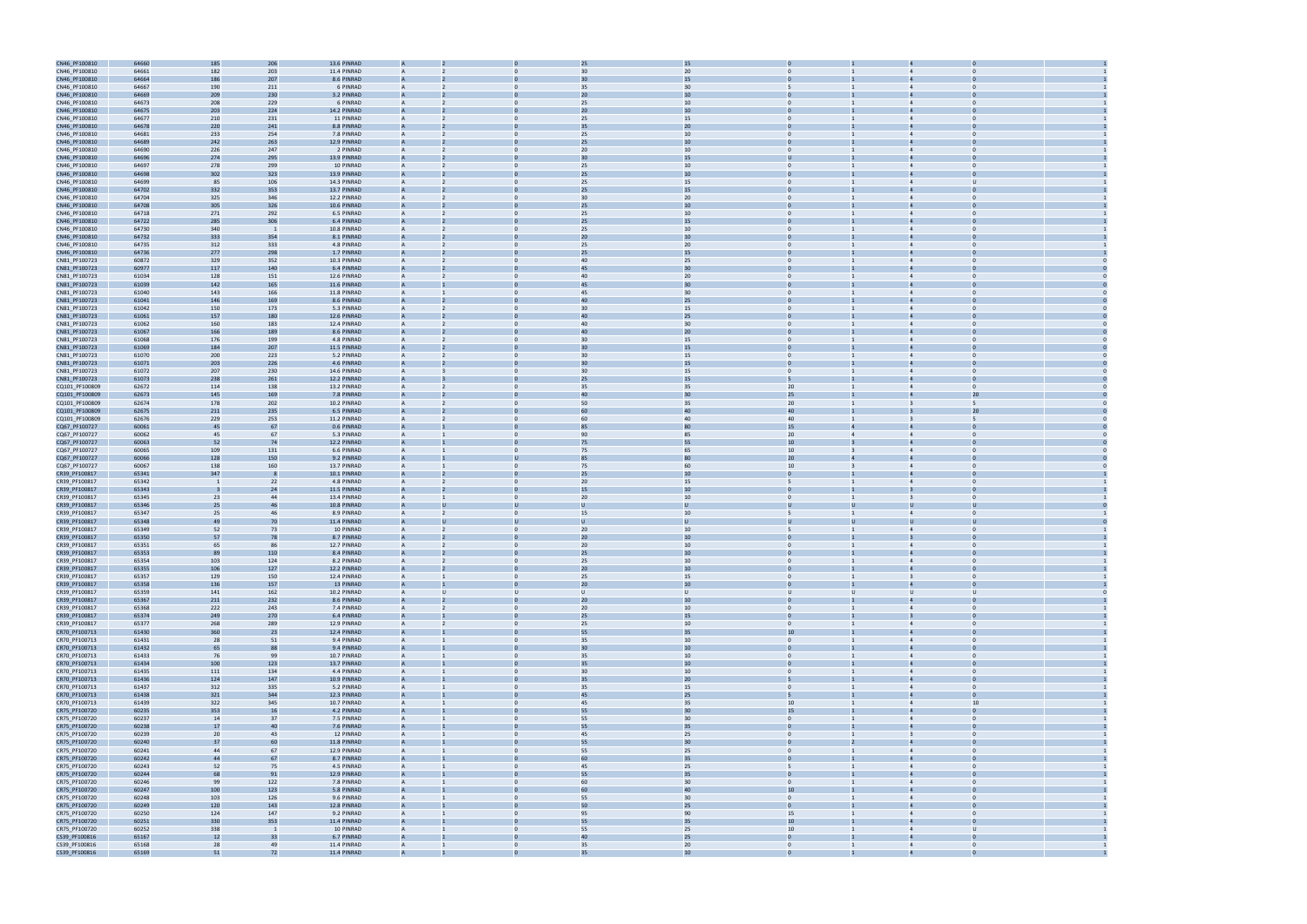| CS39_PF100816                  | 65170          | 53             | 74       | 4.4 PINRAD                 | $\overline{A}$ |                | 45             | 25       |                          |                |                                  |                            |  |
|--------------------------------|----------------|----------------|----------|----------------------------|----------------|----------------|----------------|----------|--------------------------|----------------|----------------------------------|----------------------------|--|
|                                |                |                | 95       | 7.6 PINRAD                 |                |                |                | 20       |                          |                |                                  |                            |  |
| CS39_PF100816                  | 65176          | 74             |          |                            |                |                | 35             |          |                          |                |                                  |                            |  |
| CS39_PF100816                  | 65177          | 89             | 110      | 8.7 PINRAD                 | $\overline{A}$ | $\mathbf{0}$   | 35             | 15       | $\mathbf{0}$             |                | $\overline{4}$                   | $\Omega$                   |  |
| CS39_PF100816                  | 65178          | 105            | 126      | 14 PINRAD                  |                |                |                | 15       |                          |                |                                  |                            |  |
| CS39_PF100816                  | 65180          | 105            | 126      | 7.9 PINRAD                 | $\overline{A}$ | $\Omega$       | 30             | 10       | $\Omega$                 |                | $\overline{4}$                   |                            |  |
|                                |                |                |          |                            |                |                |                |          |                          |                |                                  |                            |  |
| CS39_PF100816                  | 65181          | 112            | 133      | 4.8 PINRAD                 | $\overline{A}$ |                | 35             | 10       | $\Omega$                 |                |                                  |                            |  |
| CS39_PF100816                  | 65182          | 126            | 147      | 13.6 PINRAD                | $\overline{A}$ |                | 30             | 15       | $\Omega$                 |                | $\overline{4}$                   |                            |  |
| CS39_PF100816                  | 65183          | 140            | 161      | 10.1 PINRAD                |                |                | 30             | 10       |                          |                |                                  |                            |  |
| CS39_PF100816                  | 65184          | 158            | 179      | 12.9 PINRAD                | $\mathsf{A}$   | $\mathbf{0}$   | 35             | 15       | $\mathbf{0}$             |                | $\overline{4}$                   | $\Omega$                   |  |
|                                |                |                |          |                            |                |                |                |          |                          |                |                                  |                            |  |
| CS39_PF100816                  | 65185          | 160            | 181      | 6.3 PINRAD                 |                |                | 35             | 15       |                          |                |                                  |                            |  |
| CS39_PF100816                  | 65187          | 177            | 198      | 1.4 PINRAD                 | $\overline{A}$ | $\Omega$       | 35             | 15       | $\overline{0}$           |                | $\overline{4}$                   | $\Omega$                   |  |
| CS39_PF100816                  | 65188          | 179            | 200      | 10.8 PINRAD                |                |                |                | 10       |                          |                |                                  |                            |  |
|                                |                |                |          |                            |                |                |                |          |                          |                |                                  |                            |  |
| CS39_PF100816                  | 65189          | 197            | 218      | 10.5 PINRAD                | $\mathsf{A}$   | $\Omega$       | 35             | 15       | $\overline{0}$           |                | $\overline{4}$                   | $\Omega$                   |  |
| CS39_PF100816                  | 65190          | 207            | 228      | 6.9 PINRAD                 |                |                |                | 20       |                          |                |                                  |                            |  |
| CS39_PF100816                  | 65191          | 214            | 235      | 10.6 PINRAD                | $\overline{A}$ | $\Omega$       | 65             | 35       | $\Omega$                 |                | $\overline{4}$                   |                            |  |
| CS39_PF100816                  | 65195          | 234            | 255      | 9.7 PINRAD                 | $\overline{A}$ |                | 30             | 10       | $\Omega$                 |                |                                  |                            |  |
|                                |                |                |          |                            |                |                |                |          |                          |                |                                  |                            |  |
| CS39_PF100816                  | 65197          | 244            | 265      | 4.6 PINRAD                 | $\overline{A}$ |                | 80             | 70       | 10 <sup>10</sup>         |                |                                  |                            |  |
| CS39_PF100816                  | 65198          | 255            | 276      | 13.5 PINRAD                | $\overline{A}$ |                | 35             | 20       | $\Omega$                 |                |                                  |                            |  |
| CS39_PF100816                  | 65200          | 265            | 286      | 6.5 PINRAD                 | $\mathsf{A}$   | $\mathbf{0}$   | 35             | 15       | $\mathbf{0}$             |                | $\overline{4}$                   | $\Omega$                   |  |
|                                |                |                |          |                            |                |                | 30             |          |                          |                |                                  |                            |  |
| CS39_PF100816                  | 65201          | 274            | 295      | 10.7 PINRAD                |                |                |                | 15       |                          |                |                                  |                            |  |
| CS39_PF100816                  | 65202          | 280            | 301      | 13.5 PINRAD                | $\overline{A}$ | $\Omega$       | 35             | 15       | $\mathbf{0}$             |                | $\overline{4}$                   | $\Omega$                   |  |
| CS39_PF100816                  | 65204          | 304            | 325      | 6.9 PINRAD                 |                |                | 55             | 30       |                          |                |                                  |                            |  |
| CS39_PF100816                  | 65205          | 318            | 339      | 3.5 PINRAD                 | $\overline{A}$ | $\Omega$       | 30             | 15       | $\mathbf{0}$             |                |                                  | $\Omega$                   |  |
|                                |                |                |          |                            |                |                |                |          |                          |                |                                  |                            |  |
| CS39_PF100816                  | 65206          | 322            | 343      | 10.4 PINRAD                |                |                |                | 15       |                          |                |                                  |                            |  |
| CS39_PF100816                  | 65208          | 337            | 358      | 10.8 PINRAD                | $\overline{A}$ | $\Omega$       | 35             | 20       | $\Omega$                 |                | $\overline{4}$                   |                            |  |
| CS62_PF100716                  | 58664          | 292            | 314      | 7.4 PINRAD                 | $\overline{A}$ |                |                |          | U                        |                |                                  |                            |  |
| CT57_PF100816                  | 64180          | 16             | 38       | 9.3 PINRAD                 |                |                | 20             | 15       | 5                        |                | 2                                |                            |  |
|                                |                |                |          |                            |                |                |                |          |                          |                |                                  |                            |  |
| CT57_PF100816                  | 64182          |                | 27       | 5.3 PINRAD                 |                |                | 25             | 20       |                          |                |                                  |                            |  |
| CT57_PF100816                  | 64185          | 41             | 63       | 12.5 PINRAD                | $\overline{A}$ | $\mathbf{0}$   | 30             | 25       | 10 <sup>10</sup>         |                | $\overline{4}$                   | $\mathbf 0$                |  |
| CT57_PF100816                  | 64186          | 50             | 72       | 9.7 PINRAD                 |                |                | 25             | 25       |                          |                |                                  |                            |  |
| CT57_PF100816                  | 64190          | 82             | 104      | 3.9 PINRAD                 | $\overline{A}$ | $\Omega$       | 70             | 60       | 30 <sub>o</sub>          |                | $\overline{4}$                   | 10                         |  |
|                                |                |                |          |                            |                |                |                |          |                          |                |                                  |                            |  |
| CT57_PF100816                  | 64191          | 133            | 155      | 2.1 PINRAD                 |                |                | 30             | 30       | 10                       |                |                                  |                            |  |
| CT57_PF100816                  | 64192          | 152            | 174      | 7.4 PINRAD                 | $\overline{A}$ | $\Omega$       | 60             | 40       | $5^{\circ}$              |                | $\overline{4}$                   | $\Omega$                   |  |
| CT57_PF100816                  | 64195          | 124            | 146      | 6.7 PINRAD                 |                |                | 35             | 25       |                          |                |                                  |                            |  |
|                                | 64196          |                |          | 5.4 PINRAD                 | $\overline{A}$ | $\Omega$       |                | 20       | 10                       |                | $\overline{4}$                   | $\Omega$                   |  |
| CT57_PF100816                  |                | 111            | 133      |                            |                |                | 35             |          |                          |                |                                  |                            |  |
| CT57_PF100816                  | 64201          | 92             | 114      | 8.2 PINRAD                 |                |                | 30             | 30       | 15                       |                |                                  |                            |  |
| CT57_PF100816                  | 64202          | 97             | 119      | 10 PINRAD                  |                |                | 30             | 30       | 15                       |                |                                  |                            |  |
| CT57_PF100816                  | 64203          | 62             | 84       | 12.8 PINRAD                |                |                | 30             | 30       | 15                       |                |                                  |                            |  |
| CT57_PF100816                  | 64204          | 78             | 100      | 11.2 PINRAD                | $\overline{A}$ | $\mathbf{0}$   | 30             | 30       | 15                       |                | $\overline{3}$                   | $\mathbf 0$                |  |
|                                |                |                |          |                            |                |                |                |          |                          |                |                                  |                            |  |
| CT57_PF100816                  | 64208          | 108            | 130      | 12.7 PINRAD                |                |                | 35             | 35       | 10                       |                |                                  |                            |  |
| CT57_PF100816                  | 64209          | 125            | 147      | 11.8 PINRAD                | $\overline{A}$ | $\Omega$       | 25             | 25       | 5                        |                | 2                                | $\Omega$                   |  |
| CT57_PF100816                  | 64212          | 134            | 156      | 10.6 PINRAD                |                |                |                | 25       |                          |                |                                  |                            |  |
| CT57_PF100816                  | 64213          | 141            | 163      | 12.3 PINRAD                | $\overline{A}$ | $\Omega$       | 25             | 25       | 5                        |                | $\mathbf{B}$                     | 5                          |  |
|                                |                |                |          |                            |                |                |                |          |                          |                |                                  |                            |  |
| CT57_PF100816                  | 64216          | 153            | 175      | 13.8 PINRAD                |                |                | 3 <sub>C</sub> | 25       | 15                       |                |                                  |                            |  |
| CT57_PF100816                  | 64217          | 178            | 200      | 13.6 PINRAD                | $\overline{A}$ | $\Omega$       | 25             | 25       | 10 <sup>10</sup>         |                | $\overline{3}$                   | $\Omega$                   |  |
| CT57_PF100816                  | 64219          | 171            | 193      | 10.7 PINRAD                | $\overline{A}$ |                | 30             | 25       |                          |                |                                  | 15                         |  |
| CT57_PF100816                  | 64223          | 180            | 202      | 4.4 PINRAD                 |                |                | 25             | 20       |                          |                |                                  |                            |  |
|                                |                |                |          |                            |                |                |                |          |                          |                |                                  |                            |  |
| CT57_PF100816                  | 64226          | 203            | 225      | 8 PINRAD                   |                |                | 40             | 30       | 5                        |                |                                  |                            |  |
| CT57_PF100816                  | 64227          | 203            | 225      | 11.5 PINRAD                | $\overline{A}$ | $\mathbf{0}$   | 30             | 25       | 20                       |                | $\overline{4}$                   | 10                         |  |
| CT57_PF100816                  | 64237          | 227            | 249      | 6.3 PINRAD                 |                |                | 35             | 25       | $10\,$                   |                |                                  |                            |  |
| CT57_PF100816                  | 64238          | 232            | 254      | 8.1 PINRAD                 | $\overline{A}$ | $\Omega$       | 25             | 25       | 10 <sub>1</sub>          |                | $\overline{4}$                   | $\Omega$                   |  |
|                                |                |                |          |                            |                |                |                |          |                          |                |                                  |                            |  |
| CT57_PF100816                  | 64239          | 237            | 259      | 13.6 PINRAD                |                |                | 35             | 30       | 20                       |                |                                  |                            |  |
| CT57_PF100816                  | 64251          | 252            | 274      | 11 PINRAD                  | $\overline{A}$ | $\Omega$       | 30             | 30       | 10 <sup>10</sup>         |                |                                  | $\Omega$                   |  |
| CT57_PF100816                  | 64252          | 258            | 280      | 8.8 PINRAD                 |                |                |                | 25       | 10                       |                |                                  |                            |  |
| CT57_PF100816                  | 64254          | 281            | 303      | 13.2 PINRAD                | $\overline{A}$ | $\Omega$       | 25             | 25       | 5                        |                |                                  |                            |  |
|                                |                |                |          |                            |                |                |                |          |                          |                |                                  |                            |  |
| CT57_PF100816                  | 64257          | 299            | 321      | 13.6 PINRAD                |                |                | 30             | 25       | 5                        |                |                                  |                            |  |
| CT57_PF100816                  | 64261          | 325            | 347      | 13.1 PINRAD                |                |                | 25             | 25       | $10\,$                   |                |                                  |                            |  |
| CT57_PF100816                  | 64263          | 335            | 357      | 9.1 PINRAD                 |                |                | 35             | 30       | 15                       |                |                                  |                            |  |
| CT57_PF100816                  | 64269          | 305            | 327      | 7.8 PINRAD                 | $\overline{A}$ | $\mathbf{0}$   | 55             | 45       | 45                       |                |                                  | 15                         |  |
|                                |                |                |          |                            |                |                |                |          |                          |                |                                  |                            |  |
| CT57_PF100816                  | 64270          | 274            | 296      | 8.3 PINRAD                 |                |                | 45             | 35       | 30                       |                |                                  | 15                         |  |
| CT57_PF100816                  | 64272          | 257            | 279      | 3.5 PINRAD                 | $\overline{A}$ | $\mathbf{0}$   | 25             | 25       | 5                        | $\mathbf{1}$   | $\overline{3}$                   | $\overline{0}$             |  |
| CT57_PF100816                  | 64273          | 323            | 345      | 2.9 PINRAD                 |                |                | 25             | 25       |                          |                |                                  |                            |  |
|                                |                |                |          | 9.5 PINRAD                 |                |                | 35             |          |                          |                |                                  |                            |  |
| CT58_PF100714                  | 58809          | 345            |          |                            |                |                |                | 25       |                          |                |                                  |                            |  |
| CT58_PF100714                  | 58811          | 10             |          | 10.2 PINRAD                |                |                |                | 35       |                          |                |                                  |                            |  |
| CT58_PF100714                  | 58812          | 41             | 63       | 10.4 PINRAD                | $\overline{A}$ | $\mathbf{0}$   | 45             | 30       | $\mathbf{0}$             | $\overline{2}$ | $\overline{4}$                   | $\Omega$                   |  |
| CT58_PF100714                  | 58813          | 55             | 77       | 3.1 PINRAD                 | $\overline{A}$ |                | 45             | 25       | $\overline{0}$           | $\overline{2}$ | $\overline{4}$                   | $\Omega$                   |  |
| CT58_PF100714                  | 58814          | 61             | 83       | 12.3 PINRAD                | $\overline{A}$ | $\Omega$       | 55             | 30       | $\overline{0}$           | $\overline{2}$ | $\overline{4}$                   | $\Omega$                   |  |
|                                |                |                |          |                            |                |                |                |          |                          |                |                                  |                            |  |
| CT58_PF100714                  | 58815          | 81             | 103      | 10.8 PINRAD                | $\overline{A}$ |                | 45             | 25       | $\overline{0}$           | $\overline{2}$ |                                  | $\overline{0}$             |  |
| CT58_PF100714                  | 58816          | 81             | 103      | 6.8 PINRAD                 | $\overline{A}$ | $\mathbf{0}$   | 55             | 30       | $\overline{0}$           | $\overline{2}$ | $\overline{4}$                   | $\overline{0}$             |  |
| CT58_PF100714                  | 58819          | 109            | 131      | 11.9 PINRAD                | A              |                | 45             | 25       | $\mathbf{0}$             |                | $\overline{4}$                   | $\Omega$                   |  |
| CT58_PF100714                  | 58820          | 128            | 150      | 8.6 PINRAD                 | $\overline{A}$ | U              | 45             | 25       | $\overline{0}$           | $\overline{2}$ | $\overline{4}$                   | $\overline{0}$             |  |
| CT58_PF100714                  | 58821          | 145            | 167      | 3.6 PINRAD                 | $\overline{A}$ | $\Omega$       | 35             | 15       | $\Omega$                 | $\overline{2}$ | $\overline{z}$                   | $\Omega$                   |  |
|                                |                |                |          |                            |                |                |                |          |                          |                |                                  |                            |  |
| CT58_PF100714                  | 58822          | 150            | 172      | 13.5 PINRAD                | $\mathsf{A}$   | $\overline{0}$ | 40             | 25       | $\overline{0}$           | $\mathbf{1}$   | $\overline{4}$                   | $\overline{0}$             |  |
| CT58_PF100714                  | 58823          | 163            | 185      | 6.8 PINRAD                 |                |                | 40             | 15       | $\mathbf{0}$             |                |                                  | $\Omega$                   |  |
| CT58_PF100714                  | 58825          | 194            | 216      | 8.1 PINRAD                 | $\overline{A}$ | $\mathbf{0}$   | 40             | 25       | $\mathbf{0}$             | $\overline{2}$ | $\overline{4}$                   | $\overline{0}$             |  |
| CT58_PF100714                  | 58827          | 239            | 261      | 6.8 PINRAD                 | $\overline{A}$ |                | 55             | 40       | $\mathbf{0}$             | $\overline{2}$ | $\overline{4}$                   | $\Omega$                   |  |
|                                |                |                |          |                            |                | $\Omega$       |                |          |                          | $\overline{2}$ | $\overline{4}$                   | $\Omega$                   |  |
| CT58_PF100714                  | 58828          | 259            | 281      | 10.6 PINRAD                | $\overline{A}$ |                | 85             | 80       | 10 <sub>1</sub>          |                |                                  |                            |  |
| CT58_PF100714                  | 58829          | 265            | 287      | 6.4 PINRAD                 | $\overline{A}$ |                | 65             | 30       | $\overline{0}$           | $\overline{2}$ |                                  | $\mathbf 0$                |  |
| CT58_PF100714                  | 58830          | 265            | 287      | 2.4 PINRAD                 | $\mathsf{A}$   | $\mathbf{0}$   | 55             | 30       | $\overline{0}$           | $\overline{2}$ | $\overline{4}$                   | $\overline{0}$             |  |
| CT58_PF100714                  |                |                |          |                            |                |                | 55             | 25       | $\mathbf{0}$             |                |                                  |                            |  |
| CT58_PF100714                  |                |                |          |                            | A              |                |                |          |                          |                | $\overline{4}$                   | $\Omega$                   |  |
|                                | 58831          | 286            | 308      | 11.6 PINRAD                |                |                |                |          |                          |                |                                  |                            |  |
| CT58_PF100714                  | 58832          | 310            | 332      | 8.5 PINRAD                 | $\overline{A}$ | $\mathbf{0}$   | 40             | 20       | $\overline{0}$           | $\overline{2}$ | $\overline{4}$                   | $\overline{0}$             |  |
| CT59_PF100714                  | 58833          | 330            | 352      | 12.5 PINRAD                | $\overline{A}$ |                | 45             | 25       | $\mathbf{0}$             | $2^{\circ}$    |                                  | $\Omega$                   |  |
| CT59_PF100714                  | 58670          | 339            |          | 10 PINRAD                  | $\mathsf{A}$   | $\overline{0}$ | 55             | 30       | $\overline{0}$           | $\overline{2}$ | $\overline{4}$                   | $\overline{0}$             |  |
|                                |                |                |          | 2.1 PINRAD                 |                |                | 65             | 45       | 10 <sup>10</sup>         |                |                                  | $\Omega$                   |  |
|                                | 58671          | 344            |          |                            |                |                |                |          |                          |                |                                  |                            |  |
| CT59_PF100714                  | 58673          | 21             | 43       | 9.5 PINRAD                 | $\overline{A}$ | $\mathbf{0}$   | 70             | 55       | 5                        | $\overline{2}$ | $\overline{4}$                   | $\overline{0}$             |  |
| CT59_PF100714                  | 58675          | 44             | 66       | 8.2 PINRAD                 | $\overline{A}$ |                | 85             | 80       | 20                       | $\overline{4}$ | $\overline{4}$                   | $\Omega$                   |  |
| CT59_PF100714                  | 58676          | 68             | 90       | 11 PINRAD                  | $\overline{A}$ | $\Omega$       | 75             | 65       | 10 <sub>1</sub>          | $\overline{3}$ | $\overline{4}$                   | $\Omega$                   |  |
| CT59_PF100714                  | 58677          | 77             | 99       | 13.8 PINRAD                | $\overline{A}$ |                | 70             | 60       | 10 <sup>10</sup>         | 2              | $\overline{4}$                   | $\mathbf 0$                |  |
|                                |                |                |          |                            | $\mathsf{A}$   | $\mathbf{0}$   |                |          |                          | $\overline{3}$ | $\overline{4}$                   | $\overline{0}$             |  |
| CT59_PF100714                  | 58678          | 90             | 112      | 11.1 PINRAD                |                |                | 80             | 65       | 10                       |                |                                  |                            |  |
| CT59_PF100714                  | 58679          | 104            | 126      | 12.3 PINRAD                | A              |                | 65             | 40       | 5                        |                | $\overline{4}$                   |                            |  |
| CT59_PF100714                  | 58797          | 172            | 194      | 11.6 PINRAD                | $\overline{A}$ | $\mathbf{0}$   | 75             | 70       | 15                       | $\overline{2}$ | $\overline{4}$                   | $\overline{0}$             |  |
| CT59_PF100714                  | 58799          | 206            | 228      | 10.5 PINRAD                | $\overline{A}$ |                | 60             | 45       | $\overline{0}$           |                | $\overline{4}$                   | $\Omega$                   |  |
|                                |                | 234            |          | 12.8 PINRAD                | $\mathsf{A}$   | $\mathbf{0}$   | 70             |          | $\overline{0}$           | $\overline{3}$ | $\overline{4}$                   | $\overline{0}$             |  |
| CT59_PF100714                  | 58802          |                | 256      |                            |                |                |                | 45       |                          | 4              |                                  |                            |  |
| CT59_PF100714                  | 58805          | 271            | 293      | 4.2 PINRAD                 |                |                | 80             | 70       | 10                       |                |                                  |                            |  |
| CT59_PF100714                  | 58806          | 285            | 307      | 7.6 PINRAD                 | $\mathsf{A}$   | $\mathbf{0}$   | 65             | 30       | $\mathbf{0}$             | $\overline{3}$ | $\overline{4}$                   | $\Omega$                   |  |
| CT59_PF100714                  | 58808          | 322            | 344      | 12.7 PINRAD                | $\overline{A}$ |                | 55             | 30       | $\overline{0}$           |                | $\overline{4}$                   | $\Omega$                   |  |
| CT60_PF100714                  | 58523          | $\overline{7}$ | 29       | 5.5 PINRAD                 |                | $\Omega$       | 65             | 45       | $\overline{0}$           | $\overline{2}$ | $\overline{4}$                   | $\Omega$                   |  |
|                                |                |                | 30       |                            |                |                |                |          | $\mathbf{0}$             |                | $\overline{4}$                   |                            |  |
| CT60_PF100714                  | 58524          |                |          | 12.9 PINRAD                |                |                | 65             | 40       |                          |                |                                  |                            |  |
| CT60_PF100714                  | 58525          | 23             | 45       | 9.3 PINRAD                 | $\mathsf{A}$   | $\mathbf{0}$   | 55             | 35       | $\overline{0}$           | $\overline{2}$ | $\overline{4}$                   | $\overline{0}$             |  |
| CT60_PF100714<br>CT60 PF100714 | 58526<br>58527 | 36<br>63       | 58<br>85 | 11.7 PINRAD<br>12.3 PINRAD | $\Lambda$      | $\Omega$       | 55<br>75       | 40<br>65 | $\mathbf{0}$<br>$\Omega$ |                | $\overline{4}$<br>$\overline{4}$ | $\overline{0}$<br>$\Omega$ |  |

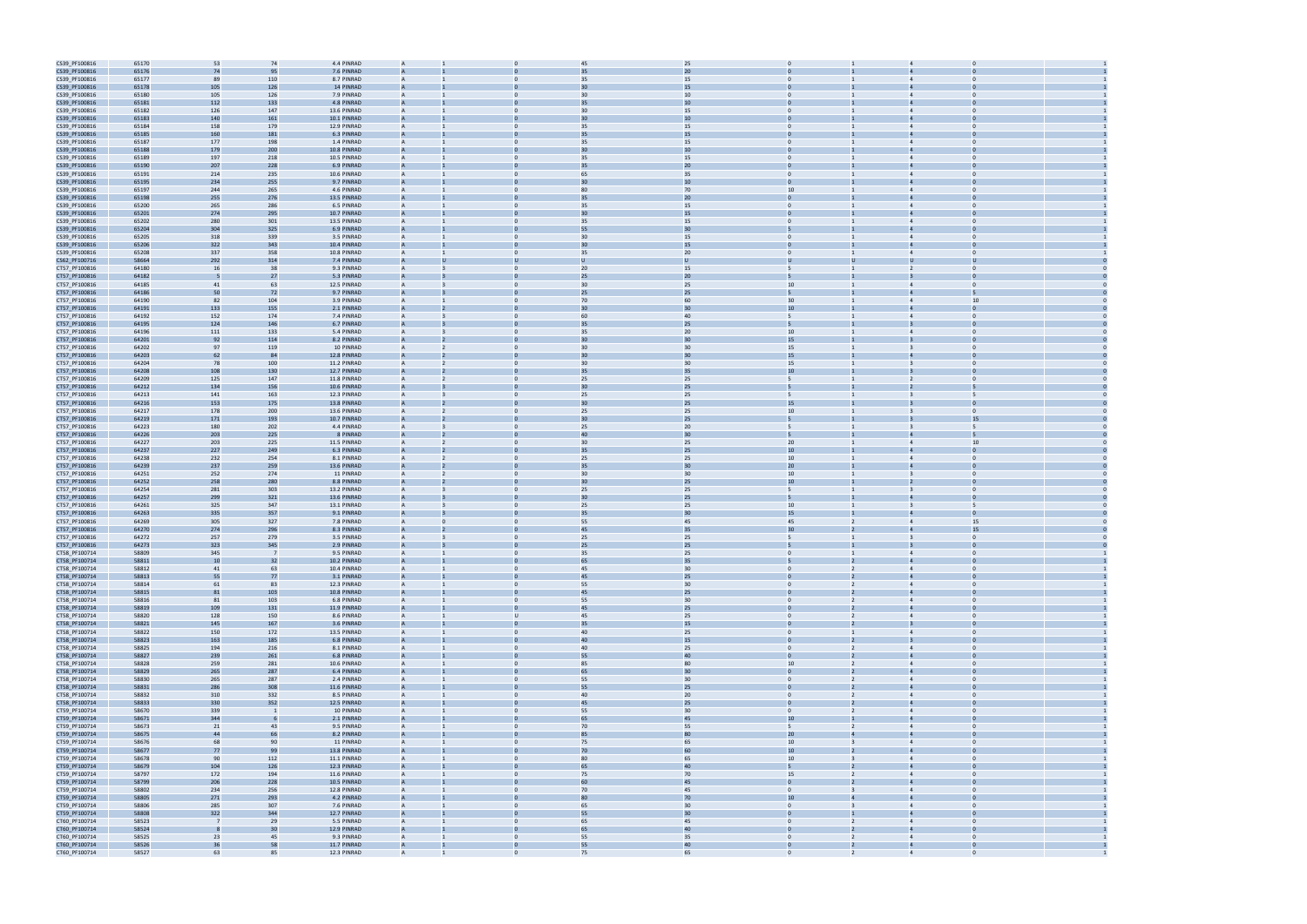

| CT60_PF100714                  | 58532          | 74                       | 96             | 8.8 PINRAD                 |                          |                              | 75              | 50                    |                                  |                         |                                           |  |
|--------------------------------|----------------|--------------------------|----------------|----------------------------|--------------------------|------------------------------|-----------------|-----------------------|----------------------------------|-------------------------|-------------------------------------------|--|
| CT60_PF100714                  | 58533          | 80                       | 102            | 2.9 PINRAD                 |                          |                              | 60              | 40                    |                                  |                         |                                           |  |
| CT60_PF100714                  | 58535          | 87                       | 109            | 13.6 PINRAD                |                          |                              | 80              | 70                    |                                  |                         |                                           |  |
| CT60_PF100714                  | 58536          | 104                      | 126            | 11.7 PINRAD                | A                        |                              | 75              | 55                    | $\Omega$                         |                         |                                           |  |
| CT60_PF100714                  | 58537          | 106                      | 128            | 7.4 PINRAD                 |                          |                              | 70              | 45                    |                                  |                         |                                           |  |
|                                |                |                          |                | 13.7 PINRAD                | A                        | $\mathbf{0}$                 |                 | 60                    | 10                               |                         | $\mathbf 0$                               |  |
| CT60_PF100714                  | 58538          | 113                      | 135            |                            |                          |                              | 75              |                       |                                  | $\overline{4}$          |                                           |  |
| CT60_PF100714                  | 58539          | 128                      | 150            | 11.6 PINRAD                |                          |                              | 75              | 55                    |                                  |                         |                                           |  |
| CT60_PF100714                  | 58541          | 142                      | 164            | 8.1 PINRAD                 | A                        |                              | 70              | 35                    | $\Omega$                         |                         | $\Omega$                                  |  |
| CT60_PF100714                  | 58546          | 164                      | 186            | 10 PINRAD                  |                          |                              | 70              | 45                    |                                  |                         |                                           |  |
| CT60_PF100714                  | 58547          | 176                      | 198            | 14 PINRAD                  | $\mathsf{A}$             |                              | 80              | 65                    | 10                               |                         | $\Omega$                                  |  |
| CT60_PF100714                  | 58548          | 190                      | 212            | 9.3 PINRAD                 |                          |                              | 70              | 40                    |                                  |                         |                                           |  |
| CT60_PF100714                  | 58549          | 196                      | 218            | 1.3 PINRAD                 |                          |                              | 65              | 40                    |                                  |                         |                                           |  |
| CT60_PF100714                  | 58550          | 197                      | 219            | 13.1 PINRAD                |                          |                              | 55              | 25                    |                                  |                         |                                           |  |
| CT60_PF100714                  | 58551          | 219                      | 241            | 5.1 PINRAD                 | A                        |                              | 75              | 60                    | 10 <sup>1</sup>                  |                         |                                           |  |
| CT60_PF100714                  | 58552          | 220                      | 242            | 9.8 PINRAD                 |                          |                              | 65              | 35                    |                                  |                         |                                           |  |
| CT60_PF100714                  | 58553          | 246                      | 268            | 11.1 PINRAD                | A                        | $\mathbf 0$                  | 65              | 30                    | $\overline{0}$                   | $\overline{4}$          | $\Omega$                                  |  |
| CT60_PF100714                  | 58554          | 250                      | 272            | 8 PINRAD                   |                          |                              | 70              | 45                    |                                  |                         |                                           |  |
| CT60_PF100714                  | 58555          | 270                      | 292            | 14.4 PINRAD                | A                        |                              | 75              | 55                    | 5                                |                         | $\Omega$                                  |  |
| CT60_PF100714                  | 58556          | 275                      | 297            | 4 PINRAD                   |                          |                              | 70              | 45                    |                                  |                         |                                           |  |
| CT60_PF100714                  | 58557          | 280                      | 302            | 8.7 PINRAD                 | A                        |                              | 75              | 55                    | 5                                |                         | $\Omega$                                  |  |
| CT60_PF100714                  | 58560          | 280                      | 302            | 12.8 PINRAD                |                          |                              |                 | 30                    |                                  |                         |                                           |  |
| CT60_PF100714                  | 58562          | 313                      | 335            | 14.3 PINRAD                |                          |                              | 75              | 65                    | 10                               |                         |                                           |  |
|                                | 58563          | 319                      | 341            | 7.8 PINRAD                 |                          |                              | 75              | 55                    | 10                               |                         |                                           |  |
| CT60_PF100714                  |                |                          |                |                            | A                        |                              |                 |                       |                                  | $\overline{4}$          |                                           |  |
| CT60_PF100714                  | 58565          | 332                      | 354            | 12.8 PINRAD                |                          |                              | 70              | 55                    |                                  |                         |                                           |  |
| CT98_PF100808                  | 62677          | 337                      |                | 8 PINRAD                   |                          |                              | 35              | 30                    |                                  |                         |                                           |  |
| CT98_PF100808                  | 62678          | $\overline{\phantom{a}}$ | 27             | 6.3 PINRAD                 | A                        | $\mathbf{0}$                 | 45              | 35                    | $\overline{0}$                   | $\overline{4}$          | $\mathbf 0$                               |  |
| CT98_PF100808                  | 62679          | 29                       | 53             | 10.9 PINRAD                |                          |                              |                 | 25                    |                                  |                         |                                           |  |
| CT98_PF100808                  | 62680          | 41                       | 65             | 12.3 PINRAD                | A                        |                              | 70              | 65                    | $\Omega$                         | $\overline{4}$          | $\Omega$                                  |  |
| CT98_PF100808                  | 62697          | 48                       | 72             | 12.9 PINRAD                |                          |                              |                 | 40                    | 20                               |                         |                                           |  |
| CT98_PF100808                  | 62698          | 64                       | 88             | 10.6 PINRAD                | $\mathsf{A}$             |                              | 40              | 40                    | 20                               | $\overline{4}$          | $\Omega$                                  |  |
| CT98_PF100808                  | 62699          | 77                       | 101            | 13.8 PINRAD                |                          |                              | $\overline{30}$ | 30                    | 15                               |                         |                                           |  |
| CT98_PF100808                  | 62700          | 119                      | 143            | 6.1 PINRAD                 |                          |                              | 50              | 50                    | 30                               |                         |                                           |  |
| CT98_PF100808                  | 62701          | 119                      | 143            | 9.7 PINRAD                 |                          |                              | $\overline{3}$  | 30                    | 15                               |                         |                                           |  |
| CT98_PF100808                  | 62702          | 134                      | 158            | 9.4 PINRAD                 |                          |                              | 30              | 30                    | 15                               | $\overline{4}$          | 10                                        |  |
| CT98_PF100808                  | 62703          | 152                      | 176            | 10.7 PINRAD                |                          |                              | 25              | 25                    | 15                               |                         |                                           |  |
| CT98_PF100808                  | 62738          | 174                      | 198            | 1.9 PINRAD                 | A                        | $\Omega$                     | 40              | 35                    | 30 <sub>o</sub>                  | $\overline{4}$          | 5                                         |  |
| CT98_PF100808                  | 62739          | 189                      | 213            | 8.5 PINRAD                 |                          |                              | 4(              | 35                    | 25                               |                         |                                           |  |
| CT98_PF100808                  | 62740          | 226                      | 250            | 5.4 PINRAD                 | $\mathsf{A}$             |                              | 25              | 25                    | 20 <sub>2</sub>                  | $\overline{4}$          |                                           |  |
| CT98_PF100808                  | 62741          | 240                      | 264            | 12.4 PINRAD                |                          |                              |                 | 35                    | 25                               |                         |                                           |  |
| CT98_PF100808                  | 62771          | 264                      | 288            | 12.4 PINRAD                | $\mathsf{A}$             |                              | 30              | 25                    | 15                               | $\overline{4}$          |                                           |  |
| CT98_PF100808                  | 62772          | 270                      | 294            | 5.2 PINRAD                 |                          |                              | 35              | 35                    | 20 <sub>2</sub>                  |                         |                                           |  |
| CT98_PF100808                  | 62773          | 310                      | 334            | 12.2 PINRAD                |                          |                              | 40              | 40                    | 25                               |                         | 10                                        |  |
| CT98_PF100808                  | 62774          | 315                      | 339            | 10.5 PINRAD                |                          |                              | 40              | 35                    | 20 <sub>2</sub>                  |                         | 10                                        |  |
| CU60_PF100603                  | 53655          | 344                      |                | 10.7 PINRAD                | A                        |                              | 80              | 40                    | 10 <sup>10</sup>                 |                         |                                           |  |
|                                |                |                          |                |                            |                          |                              |                 | 40                    |                                  |                         |                                           |  |
| CU60_PF100603                  | 53656          | 46                       | 68             | 9.1 PINRAD                 |                          |                              | 70              |                       |                                  |                         |                                           |  |
| CU60_PF100603                  | 53663          | 80                       | 102            | 13.7 PINRAD                | A                        | $\Omega$                     | 80              | 45                    | $\overline{0}$                   | $\overline{4}$          | $\mathbf 0$                               |  |
| CU60_PF100603                  | 53666          | 97                       | 119            | 1.8 PINRAD                 |                          |                              |                 | 35                    |                                  |                         |                                           |  |
| CU60_PF100603                  | 53668          | 108                      | 130            | 11.4 PINRAD                | A                        |                              | 75              | 60                    | 5                                |                         | $\Omega$                                  |  |
| CU60_PF100603                  | 53669          | ${\bf 141}$              | 163            | 11.7 PINRAD                |                          |                              | 75              | 55                    | 10                               |                         |                                           |  |
| CU60_PF100603                  | 53670          | 157                      | 179            | 5.3 PINRAD                 | $\mathsf{A}$             |                              | 70              | 40                    | 10                               | $\overline{4}$          | $\Omega$                                  |  |
| CU60_PF100603                  | 53674          | 170                      | 192            | 13.4 PINRAD                |                          |                              | 75              | 55                    | 10                               |                         |                                           |  |
| CU60_PF100603                  | 53675          | 186                      | 208            | 9.2 PINRAD                 |                          |                              | 75              | 45                    |                                  |                         |                                           |  |
| CU60_PF100603                  | 53679          | 210                      | 232            | 13.3 PINRAD                |                          |                              | 80              | 55                    | $\Omega$                         |                         |                                           |  |
| CU60_PF100603                  | 53680          | 227                      | 249            | 6.8 PINRAD                 | A                        |                              | 70              | 45                    | 10                               |                         |                                           |  |
| CU60_PF100603                  | 53681          | 285                      | 307            | 10 PINRAD                  |                          |                              | 75              | 35                    | 10                               |                         |                                           |  |
| CU60_PF100603                  | 53682          | 293                      | 315            | 6.4 PINRAD                 | А                        |                              | 90              | 80                    | 20                               | $\overline{4}$          | $\Omega$                                  |  |
| CU60_PF100603                  | 53683          | 320                      | 342            | 13.7 PINRAD                |                          |                              |                 | 60                    | 10                               |                         |                                           |  |
| CU61_PF100604                  | 53832          | 168                      | 190            | 4.9 PINRAD                 | A                        |                              | 50              | 20                    | $\Omega$                         |                         | $\Omega$                                  |  |
| CU69_PF100713                  | 59050          | 338                      |                | 1.7 PINRAD                 |                          |                              |                 | 15                    |                                  |                         |                                           |  |
| CU69_PF100713                  | 59051          | 344                      | - 7            | 12.7 PINRAD                | A                        |                              | 35              | 15                    | $\mathbf{0}$                     |                         | $\mathbf{0}$                              |  |
| CU69_PF100713                  | 59052          | 357                      | 20             | 3.8 PINRAD                 |                          |                              | 35              | 15                    |                                  |                         |                                           |  |
| CU69_PF100713                  | 59053          | $\overline{7}$           | 3 <sup>c</sup> | 7.9 PINRAD                 |                          |                              | 30              | 15                    |                                  | $\overline{3}$          | $\Omega$                                  |  |
|                                |                |                          |                |                            |                          |                              |                 | 10                    |                                  |                         |                                           |  |
| CU69_PF100713                  | 59054          | 31                       | 54             | 12.1 PINRAD                |                          |                              |                 |                       |                                  |                         |                                           |  |
| CU69_PF100713                  | 59055          | 35                       | 58             | 9.6 PINRAD                 |                          |                              | 30              | 15                    |                                  |                         |                                           |  |
| CU69_PF100713                  | 59056          | 51                       | 74             | 13.3 PINRAD                |                          |                              | 35              | $10\,$                |                                  |                         |                                           |  |
| CU69_PF100713                  | 59057          | 84                       | 107            | 13.2 PINRAD                | $\mathsf{A}$             | $\mathbf{0}$                 | 35              | 20                    | $\overline{0}$                   |                         | $\overline{4}$<br>$\mathbf{0}$            |  |
| CU69_PF100713                  | 59058          | 101                      | 124            | 8.3 PINRAD                 |                          |                              | 30              | 10                    |                                  | $\overline{4}$          |                                           |  |
| CU69_PF100713                  | 59059          | 109                      | 132            | 13 PINRAD                  | Α                        | $\mathbf{0}$                 | 30              | 10                    | $\overline{0}$                   |                         | $\overline{4}$<br>$\Omega$                |  |
| CU69_PF100713                  | 59060          | 133                      | 156            | 9 PINRAD                   |                          |                              | 35              | 20                    |                                  |                         |                                           |  |
| CU69_PF100713                  | 59061          | 153                      | 176            | 11.3 PINRAD                | $\mathsf{A}$             | $\mathbf{0}$                 | 30              | $10\,$                | $\overline{0}$                   |                         | $\overline{0}$<br>$\overline{4}$          |  |
| CU69_PF100713                  | 59062          | 157                      | 180            | 4.5 PINRAD                 | A                        |                              | 25              | 10                    | $\overline{0}$                   | $\overline{4}$          | $\Omega$                                  |  |
| CU69_PF100713                  | 59063          | 180                      | 203            | 11.8 PINRAD                | A                        | $\overline{0}$               | 30              | 15                    | $\overline{0}$                   |                         | $\overline{4}$<br>$\Omega$                |  |
| CU69_PF100713                  | 59064          | 205                      | 228            | 5.1 PINRAD                 | A                        |                              | 30              | 15                    | $\Omega$                         |                         | $\overline{4}$<br>$\Omega$                |  |
| CU69_PF100713                  | 59065          | 237                      | 260            | 10.2 PINRAD                | $\mathsf{A}$             | $\mathbf{0}$                 | 35              | 20                    | $\overline{0}$                   |                         | $\overline{4}$<br>$\Omega$                |  |
| CU69_PF100713                  | 59066          | 247                      | 270            | 8.3 PINRAD                 | A                        |                              | 30              | 15                    | $\overline{0}$                   |                         | $\overline{4}$                            |  |
| CU69_PF100713                  | 59067          | 259                      | 282            | 13 PINRAD                  | $\overline{A}$           | $\mathbf{0}$                 | 30              | 15                    | $\overline{0}$                   |                         | $\overline{4}$<br>$\overline{0}$          |  |
| CU69_PF100713                  | 59068          | 270                      | 293            | 12.2 PINRAD                | A                        |                              | 40              | $20\,$                | $\mathbf{0}$                     |                         | $\overline{4}$<br>$\Omega$                |  |
| CU69_PF100713                  | 59070          | 277                      | 300            | 6.4 PINRAD                 | A                        | $\mathbf{0}$                 | 45              | 30                    | $\overline{0}$<br>$\overline{2}$ | $\overline{4}$          | $\Omega$                                  |  |
| CU69_PF100713                  |                |                          |                |                            |                          |                              | 35              | 15                    |                                  |                         |                                           |  |
| CV58_PF100604                  | 59071          | 298                      | 321            | 6.7 PINRAD                 |                          | $\mathbf{0}$                 | 30              |                       |                                  |                         |                                           |  |
|                                | 53878          | 355                      | 17             | 3.4 PINRAD                 | $\mathsf{A}$             |                              |                 | $20\,$                | $\overline{0}$<br>$\mathbf{1}$   |                         | $\overline{\mathbf{3}}$<br>$\overline{0}$ |  |
| CV58_PF100604                  | 53879          | 358                      | 20             | 11.4 PINRAD                | A                        | ū                            | 35              | 25                    | $\overline{0}$                   | $\overline{4}$          | $\Omega$                                  |  |
| CV58_PF100604                  | 53881          | 39                       | 61             | 10 PINRAD                  | A                        |                              | 25              | $10\,$                | $\mathbf{0}$                     |                         | $\overline{2}$<br>$\Omega$                |  |
| CV58_PF100604                  | 53882          | 65                       | 87             | 11.7 PINRAD                | A                        |                              | 25              | 10                    | $\Omega$                         |                         | $\Omega$                                  |  |
| CV58_PF100604                  | 53883          | 75                       | 97             | 13.4 PINRAD                | $\mathsf{A}$             | U                            | 35              | 30                    | 10                               |                         | $\Omega$<br>$\cup$                        |  |
| CV58_PF100604                  | 53890          | 75                       | 97             | 3.1 PINRAD                 | A                        | $\mathbf{0}$                 | 55              | 45                    | $\mathbf{0}$                     | $\overline{4}$          | $\overline{0}$                            |  |
|                                |                |                          |                |                            | $\overline{A}$           | $\mathbf{0}$<br>2            |                 |                       |                                  | $\overline{\mathbf{3}}$ | $\overline{0}$                            |  |
| CV58_PF100604                  | 53891          | 100                      | 122            | 11.7 PINRAD                | A                        | $\overline{0}$               | 35              | 10                    | $\overline{0}$<br>$\mathbf{0}$   | $\overline{4}$          | $\Omega$                                  |  |
| CV58_PF100604                  | 53892          | 131                      | 153            | 10.9 PINRAD                | A                        |                              | 55              | 30                    | $\overline{0}$                   |                         | $\overline{2}$<br>$\overline{0}$          |  |
| CV58_PF100604                  | 53893          | 143                      | 165            | 7.1 PINRAD                 |                          | 10                           | 30<br>90        | 10                    |                                  |                         |                                           |  |
| CV58_PF100604                  | 53895          | 164                      | 186            | 12.5 PINRAD                | $\mathsf{A}$             | 10 <sup>°</sup>              |                 | 85                    | 20 <sub>2</sub>                  |                         | $\overline{0}$                            |  |
| CV58_PF100604                  | 53898          | 164                      | 186            | 4.5 PINRAD                 |                          | 20 <sub>2</sub>              | 85              | 55                    | 10<br>$\overline{2}$             |                         | $\overline{4}$                            |  |
| CV58_PF100604                  | 53899          | 190                      | 212            | 9.6 PINRAD                 | A                        | 20 <sub>2</sub>              | 35              | 15                    | $\overline{0}$                   | $\overline{3}$          | $\Omega$                                  |  |
| CV58_PF100604                  | 53900          | 228                      | 250            | 2.3 PINRAD                 | A                        | 5                            | 45              | 15                    | $\mathbf{0}$                     | $\overline{4}$          | $\Omega$                                  |  |
| CV58_PF100604                  | 53904          | 250                      | 272            | 10.2 PINRAD                | A                        | 25                           | 45              | 15                    | $\Omega$                         |                         | $\overline{4}$<br>$\Omega$                |  |
| CV58_PF100604                  | 53905          | 272                      | 294            | 3.9 PINRAD                 | $\mathsf{A}$             | $\overline{0}$               | 20              | 5                     | $\overline{0}$                   |                         | $\overline{2}$<br>$\Omega$                |  |
| CV58_PF100604                  | 53906          | 286                      | 308            | 7.9 PINRAD                 | A                        | $\mathbf{0}$                 | 45              | 15                    | $\mathbf{0}$                     |                         | $\overline{0}$<br>$\overline{\mathbf{3}}$ |  |
| CV58_PF100604                  | 53914          | 328                      | 350            | 7.1 PINRAD                 | $\overline{A}$           | 5                            | 45              | 15                    | $\overline{0}$                   | $\overline{3}$          | $\overline{0}$                            |  |
| CV58_PF100604                  | 53915          | 326                      | 348            | 11.5 PINRAD                | A                        | 25                           | 75              | 45                    | $\mathbf{0}$                     | $\overline{4}$          | $\Omega$                                  |  |
| CV61_PF100603                  | 52747          | 349                      | 11.5           | 4.8 PINRAD                 | $\mathsf{A}$             | $\overline{0}$               | 55              | 20                    | 10<br>$\overline{2}$             | $\overline{4}$          | $\Omega$                                  |  |
| CV61_PF100603                  | 52752          | 348                      | 10.5           | 12.3 PINRAD                |                          |                              | 75              | 30                    | 15                               |                         |                                           |  |
| CV61_PF100603<br>CV61 PF100603 | 52753<br>52756 | 11<br>37                 | 33.5<br>59.5   | 10.1 PINRAD<br>11.8 PINRAD | $\mathsf{A}$<br>$\Delta$ | $\mathbf{0}$<br>$\mathbf{1}$ | 50<br>60        | 30 <sup>°</sup><br>30 | 20<br>$\overline{2}$<br>15       |                         | $\overline{\mathbf{3}}$<br>5              |  |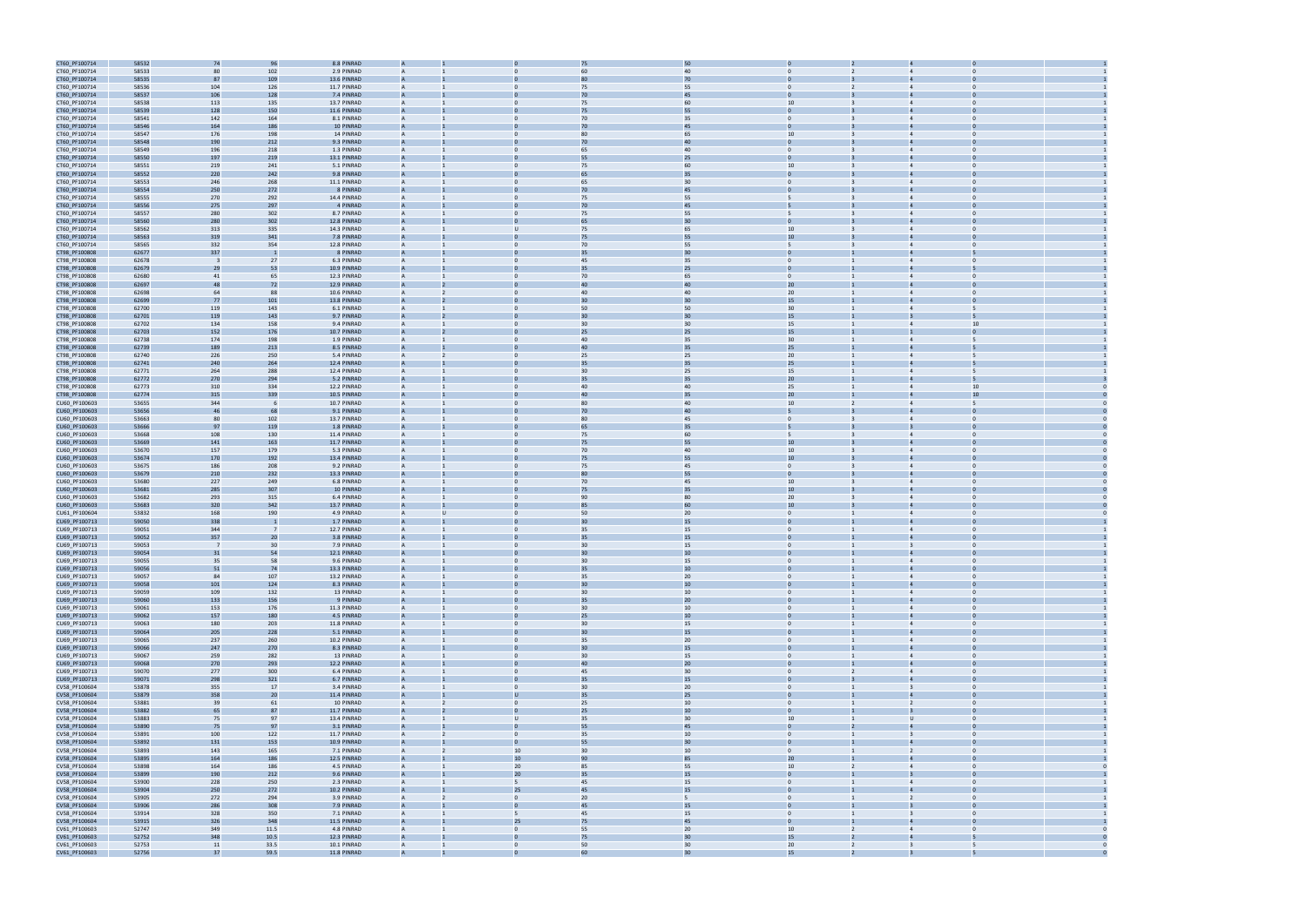| CV61_PF100603 | 52760 | 55             | 77.5           | 4.6 PINRAD  | $\overline{A}$ |                 | 60               | 20       | 10                               |                                |  |
|---------------|-------|----------------|----------------|-------------|----------------|-----------------|------------------|----------|----------------------------------|--------------------------------|--|
| CV61_PF100603 | 52762 | 61             | 83.5           | 13.8 PINRAD |                |                 | 50               | 20       |                                  |                                |  |
| CV61_PF100603 | 52763 | 86             | 108.5          | 9.7 PINRAD  | $\overline{A}$ | $\Omega$        | 60               | 40       | 20                               | 5                              |  |
|               |       |                |                |             |                |                 |                  | 45       | 15                               |                                |  |
| CV61_PF100603 | 52767 | 102            | 124.5          | 13.8 PINRAD |                |                 |                  |          |                                  |                                |  |
| CV61_PF100603 | 52768 | 126            | 148.5          | 13.2 PINRAD | A              | $\mathbf{0}$    | 75               | 45       | 10 <sup>1</sup>                  | $\Omega$                       |  |
| CV61_PF100603 | 52769 | 137            | 159.5          | 7.9 PINRAD  |                |                 | 45               | 35       | $10\,$                           |                                |  |
| CV61_PF100603 | 52771 | 142            | 164.5          | 14 PINRAD   |                |                 | 70               | 40       | 15                               | 10                             |  |
| CV61_PF100603 | 52792 | 180            | 202.5          | 3.2 PINRAD  |                |                 |                  | 40       | 15                               |                                |  |
| CV61_PF100603 | 52793 | 184            | 206.5          | 10.8 PINRAD |                | $\Omega$        | 60               | 40       | 20                               | 10                             |  |
| CV61_PF100603 | 52794 | 214            | 236.5          | 8.5 PINRAD  |                |                 |                  | 55       | 15                               |                                |  |
|               |       | 240            |                | 10.9 PINRAD |                |                 | 70               |          |                                  | $\mathbf{0}$<br>$\overline{4}$ |  |
| CV61_PF100603 | 52798 |                | 262.5          |             | A              | $\mathbf{0}$    |                  | 35       | 20                               |                                |  |
| CV61_PF100603 | 52799 | 247            | 269.5          | 8.3 PINRAD  |                |                 |                  | 30       | 15                               |                                |  |
| CV61_PF100603 | 52811 | 278            | 300.5          | 4.8 PINRAD  | $\overline{A}$ | $\Omega$        | 65               | 25       | 10 <sup>10</sup>                 | $\Omega$                       |  |
| CV61_PF100603 | 52812 | 277            | 299.5          | 10.1 PINRAD |                |                 |                  |          | 10                               |                                |  |
| CV61_PF100603 | 52813 | 308            | 330.5          | 13.3 PINRAD | A              | $\Omega$        | 50               | 30       | 10                               | $\Omega$                       |  |
| CV61_PF100603 | 52814 | 320            | 342.5          | 8.3 PINRAD  |                |                 |                  | 45       | $10\,$                           |                                |  |
|               |       |                |                |             |                |                 |                  |          |                                  |                                |  |
| CV62_PF100602 | 52815 | 354            | 16.5           | 5.6 PINRAD  |                |                 | 80               | 65       | 15                               |                                |  |
| CV62_PF100602 | 52820 | 26             | 48.5           | 12.8 PINRAD |                |                 | 75               | 35       |                                  |                                |  |
| CV62_PF100602 | 52823 | 99             | 121.5          | 1.5 PINRAD  | $\overline{A}$ |                 | 85               | 45       | 15                               | $\overline{4}$                 |  |
| CV62_PF100602 | 52825 | 89             | 111.5          | 10.9 PINRAD |                |                 |                  | 45       | 20 <sub>2</sub>                  |                                |  |
| CV62_PF100602 | 52828 | 117            | 139.5          | 9.8 PINRAD  | A              | $\mathbf 0$     | 80               | 50       | 25                               | 20<br>$\overline{4}$           |  |
| CV62_PF100602 | 52829 | 132            | 154.5          | 12.6 PINRAD |                |                 |                  | 45       | 30                               |                                |  |
|               |       |                |                |             |                |                 |                  |          |                                  |                                |  |
| CV62_PF100602 | 52832 | 157            | 179.5          | 7.6 PINRAD  | $\overline{A}$ | $\Omega$        | 80               | 40       | 20 <sub>2</sub>                  | 15<br>$\Delta$                 |  |
| CV62_PF100602 | 52833 | 187            | 209.5          | 12.9 PINRAD |                |                 |                  |          | 25                               | 2 <sub>0</sub>                 |  |
| CV62_PF100602 | 52836 | 190            | 212.5          | 6.3 PINRAD  | $\overline{A}$ | $\mathbf{0}$    | 75               | 60       | 20                               | 20<br>$\overline{4}$           |  |
| CV62_PF100602 | 52845 | 260            | 282.5          | 6.7 PINRAD  |                |                 | 70               | 35       | 20                               | 15                             |  |
| CV62_PF100602 | 52846 | 257            | 279.5          | 12.5 PINRAD |                |                 | 70               | 35       | 20 <sub>2</sub>                  | 15                             |  |
| CV62_PF100602 | 52847 | 282            | 304.5          | 9.9 PINRAD  |                |                 |                  | 60       | 20                               | 15                             |  |
|               |       |                |                |             |                |                 |                  |          |                                  |                                |  |
| CV62_PF100602 | 52848 | 313            | 335.5          | 8.5 PINRAD  | $\mathbf{A}$   | $\Omega$        | 80               | 60       | 20 <sub>2</sub>                  | 20                             |  |
| CV62_PF100602 | 52852 | 321            | 343.5          | 1.4 PINRAD  |                |                 | 65               | 25       | 15                               | 10                             |  |
| CV69_PF100715 | 59133 | 338            |                | 4.8 PINRAD  | A              | $\mathbf{0}$    | 30               | 20       | $\overline{0}$                   | $\Omega$<br>$\overline{4}$     |  |
| CV69_PF100715 | 59134 | 346            |                | 6.7 PINRAD  |                |                 | 4 <sub>0</sub>   | 35       |                                  |                                |  |
| CV69_PF100715 | 59135 | 355            | 18             | 10.1 PINRAD | $\overline{A}$ | $\Omega$        | 35               | 25       | $\Omega$                         |                                |  |
| CV69_PF100715 | 59136 | 356            | 1 <sup>g</sup> | 13.4 PINRAD |                |                 |                  | 20       |                                  |                                |  |
|               |       |                |                |             |                |                 |                  |          |                                  |                                |  |
| CV69_PF100715 | 59140 | 20             | 43             | 10.8 PINRAD | $\mathbf{A}$   | $\Omega$        | 30               | 15       | $\mathbf{0}$                     | $\overline{4}$                 |  |
| CV69_PF100715 | 59141 | 25             | 48             | 8.8 PINRAD  |                |                 | 55               | 45       |                                  |                                |  |
| CV69_PF100715 | 59153 | 31             | 54             | 6.2 PINRAD  |                |                 | 35               | 15       |                                  |                                |  |
| CV69_PF100715 | 59154 | 40             | 63             | 4.5 PINRAD  |                |                 | 30               | 20       |                                  |                                |  |
| CV69_PF100715 | 59155 | 59             | 82             | 3.3 PINRAD  | $\mathbf{A}$   | $\Omega$        | 25               | 15       | $\Omega$                         | $\overline{4}$                 |  |
| CV69_PF100715 | 59156 | 58             | 81             | 9.2 PINRAD  |                |                 | 30               | 20       |                                  |                                |  |
|               |       |                |                |             |                |                 |                  |          |                                  |                                |  |
| CV69_PF100715 | 59157 | 47             | 70             | 10.2 PINRAD | A              | $\mathbf 0$     | 55               | 50       | $\mathbf{0}$                     | $\overline{4}$                 |  |
| CV69_PF100715 | 59158 | 38             | 61             | 12 PINRAD   |                |                 | 45               | 35       |                                  |                                |  |
| CV69_PF100715 | 59159 | 53             | 76             | 13.9 PINRAD | $\overline{A}$ | $\Omega$        | 35               | 15       | $\Omega$                         | $\overline{4}$                 |  |
| CV69_PF100715 | 59160 | 62             | 85             | 13.1 PINRAD |                |                 |                  | 20       |                                  |                                |  |
| CV69_PF100715 | 59161 | 69             | 92             | 12.9 PINRAD | $\overline{A}$ | $\mathbf{0}$    | 35               | 15       | $\mathbf{0}$                     | $\overline{4}$                 |  |
| CV69_PF100715 | 59163 | 113            | 136            | 13.3 PINRAD |                |                 | 55               | 35       |                                  |                                |  |
|               |       |                |                |             |                |                 |                  |          |                                  |                                |  |
| CV69_PF100715 | 59164 | 110            | 133            | 12.6 PINRAD |                |                 | 45               | 20       |                                  |                                |  |
| CV69_PF100715 | 59165 | 98             | 121            | 9.4 PINRAD  |                |                 | 35               | 15       |                                  |                                |  |
| CV69_PF100715 | 59166 | 84             | 107            | 8.5 PINRAD  | $\overline{A}$ |                 | 30               | 20       | $\Omega$                         |                                |  |
| CV69_PF100715 | 59167 | 68             | 91             | 8.5 PINRAD  |                |                 | 25               | 10       |                                  |                                |  |
| CV69_PF100715 | 59168 | 84             | 107            | 4 PINRAD    | A              | $\Omega$        | 30               | 15       | $\overline{0}$                   | $\overline{4}$                 |  |
|               |       |                |                | 5.1 PINRAD  |                |                 |                  | 10       |                                  |                                |  |
| CV69_PF100715 | 59169 | 104            | 127            |             |                |                 | 25               |          |                                  |                                |  |
| CV69_PF100715 | 59170 | 117            | 140            | 7.1 PINRAD  | $\overline{A}$ | $\Omega$        | 25               | 10       | $\Omega$                         |                                |  |
| CV69_PF100715 | 59171 | 122            | 145            | 9.1 PINRAD  |                |                 |                  | 15       |                                  |                                |  |
| CV69_PF100715 | 59172 | 124            | 147            | 10.9 PINRAD | $\overline{A}$ | $\Omega$        | 35               | 20       | $\mathbf{0}$                     | $\overline{4}$                 |  |
| CV69_PF100715 | 59173 | 134            | 157            | 12.3 PINRAD |                |                 | 35               | 20       |                                  |                                |  |
| CV69_PF100715 | 59175 | 156            | 179            | 10.9 PINRAD |                |                 | 30               | 20       |                                  |                                |  |
|               |       |                |                |             |                |                 |                  | 20       |                                  |                                |  |
| CV69_PF100715 | 59176 | 152            | 175            | 8.2 PINRAD  |                |                 | 35               |          |                                  |                                |  |
| CV69_PF100715 | 59177 | 158            | 181            | 5.9 PINRAD  |                |                 | 30               | 15       | $\Omega$                         |                                |  |
| CV69_PF100715 | 59178 | 167            | 190            | 3.9 PINRAD  |                |                 | 25               | 10       |                                  |                                |  |
| CV69_PF100715 | 59179 | 184            | 207            | 1.5 PINRAD  |                | $\mathbf{0}$    | 20               | 10       | $\overline{0}$                   | $\overline{4}$                 |  |
| CV69_PF100715 | 59190 | 176            | 199            | 7.9 PINRAD  |                |                 | 35               | 15       |                                  |                                |  |
| CV69_PF100715 |       | 186            |                |             |                |                 |                  | 10       |                                  |                                |  |
|               | 59197 |                | 209            | 7.1 PINRAD  |                |                 | 25               |          |                                  |                                |  |
| CV69_PF100715 | 59198 | 230            | 253            | 6.8 PINRAD  |                |                 | 25               | 10       |                                  |                                |  |
| CV69_PF100715 | 59199 | 231            | 254            | 7 PINRAD    | $\overline{A}$ | $\mathbf{0}$    | 25               | $10$     | $\mathbf{0}$                     | $\overline{4}$<br>$\mathbf{0}$ |  |
| CV69_PF100715 | 59200 | 223            | 246            | 6.4 PINRAD  |                |                 | 25               | 10       | $\overline{0}$                   | $\overline{4}$                 |  |
| CV69_PF100715 | 59225 | 212            | 235            | 10.6 PINRAD | $\overline{A}$ | $\Omega$        | 55               | 25       | $\overline{0}$                   | $\overline{4}$<br>$\Omega$     |  |
| CV69_PF100715 | 59226 | 201            | 224            | 14.2 PINRAD | $\overline{A}$ |                 | 25               | 10       | $\Omega$                         | $\overline{4}$<br>$\Omega$     |  |
| CV69_PF100715 | 59227 | 215            | 238            | 13.2 PINRAD | $\mathsf{A}$   | $\mathbf{0}$    | 65               | 55       | $\mathbf{0}$                     | $\overline{4}$<br>$\mathbf{U}$ |  |
| CV69_PF100715 | 59228 | 222            | 245            | 10.6 PINRAD | $\mathsf{A}$   |                 | 75               | 55       | $\mathbf{0}$                     | $\overline{4}$                 |  |
| CV69_PF100715 | 59234 | 288            | 311            | 13.7 PINRAD | $\mathsf{A}$   | $\mathbf{0}$    | $\mathbf{0}$     | 10       | $\overline{0}$                   | $\overline{4}$<br>$\mathbf{0}$ |  |
|               |       |                |                |             |                | $\Omega$        |                  |          |                                  | $\overline{4}$                 |  |
| CV69_PF100715 | 59235 | 257            | 280            | 10.5 PINRAD | $\overline{A}$ |                 | 25               | 10       | $\overline{0}$                   |                                |  |
| CV69_PF100715 | 59236 | 272            | 295            | 10.6 PINRAD | $\mathsf{A}$   | $\mathbf{0}$    | 25               | 10       | $\mathbf{0}$                     | $\overline{4}$<br>$\Omega$     |  |
| CV69_PF100715 | 59237 | 284            | 307            | 10.9 PINRAD |                |                 | 25               | 10       |                                  |                                |  |
| CV69_PF100715 | 59238 | 298            | 321            | 11.1 PINRAD | $\mathsf{A}$   | $\mathbf{0}$    | 20               | 15       | $\overline{0}$<br>$\mathbf{1}$   | $\mathbf{0}$<br>$\overline{4}$ |  |
| CV69_PF100715 | 59239 | 310            | 333            | 13.2 PINRAD | $\overline{A}$ | $\Omega$        | 25               | $10$     | $\overline{0}$                   | $\overline{4}$                 |  |
| CV69_PF100715 | 59240 | 335            | 358            | 14 PINRAD   | $\overline{A}$ | $\mathbf{0}$    | 30               | 15       | $\overline{0}$                   | $\overline{4}$<br>$\Omega$     |  |
| CV69_PF100715 | 59241 | 310            | 333            | 7.5 PINRAD  | $\overline{A}$ |                 | 40               | 20       | $\Omega$                         | $\overline{4}$<br>$\Omega$     |  |
|               |       |                |                |             |                |                 |                  |          |                                  |                                |  |
| CV69_PF100715 | 59242 | 297            | 320            | 6.7 PINRAD  | $\mathsf{A}$   | $\overline{0}$  | 35               | 15       | $\mathbf{0}$                     | $\Omega$<br>$\overline{4}$     |  |
| CV69_PF100715 | 59243 | 283            | 306            | 5.8 PINRAD  | $\overline{A}$ |                 | 30               | 10       | $\overline{0}$                   | $\overline{4}$                 |  |
| CV69_PF100715 | 59244 | 260            | 283            | 5.6 PINRAD  | $\overline{A}$ | $\mathbf{0}$    | 15               | 10       | $\overline{0}$<br>$\overline{1}$ | $\mathbf{0}$<br>$\overline{4}$ |  |
| CV69_PF100715 | 59250 | 295            | 318            | 1.1 PINRAD  | A              | $\Omega$        | 25               | $10\,$   | $\mathbf{0}$                     | $\overline{4}$<br>$\Omega$     |  |
| CV69_PF100715 | 59251 | 333            | 356            | 2.9 PINRAD  | $\overline{A}$ | $\mathbf{0}$    | 25               | 15       | $\mathbf{0}$                     | $\overline{4}$<br>$\Omega$     |  |
| CW54_PF100813 | 64902 | 83             | 105            | 11.7 PINRAD |                |                 | 55               | 50       | 10 <sup>°</sup>                  |                                |  |
|               |       |                |                |             |                |                 |                  |          |                                  |                                |  |
| CW54_PF100813 | 64910 | 120            | 142            | 5.9 PINRAD  | $\mathsf{A}$   | $\mathbf{0}$    | 55               | 35       | 5 <sup>5</sup>                   | $\mathbf{0}$<br>$\overline{4}$ |  |
| CW54_PF100813 | 64917 | 163            | 185            | 9.8 PINRAD  | $\overline{A}$ | $\Omega$        | 50               | 25       | $\overline{0}$                   | $\overline{4}$                 |  |
| CW54_PF100813 | 64919 | 170            | 192            | 6.2 PINRAD  | $\overline{A}$ | U               | 55               | 30       | $\overline{0}$                   | $\overline{4}$<br>$\Omega$     |  |
| CW54_PF100813 | 64920 | 182            | 204            | 12 PINRAD   | $\overline{A}$ | $\Omega$        | 55               | 35       | $\Omega$                         | $\overline{a}$                 |  |
| CW54_PF100813 | 64924 | 197            | 219            | 9.5 PINRAD  | $\mathsf{A}$   | $\overline{0}$  | 45               | 25       | $\mathbf{0}$                     | $\overline{4}$<br>$\Omega$     |  |
| CW56_PF100724 | 59737 | 355            | 17             | 13 PINRAD   | $\overline{A}$ | $\mathbf 0$     | 15               | 10       | $\overline{0}$                   | $\overline{2}$                 |  |
|               |       |                |                |             |                |                 |                  |          |                                  |                                |  |
| CW56_PF100724 | 59738 | 356            | 18             | 13.1 PINRAD | $\mathsf{A}$   | $\mathbf{0}$    | 15               | 10       | $\mathbf{0}$                     | $\overline{2}$<br>$\mathbf{0}$ |  |
| CW56_PF100724 | 59739 |                | 30             | 12 PINRAD   | $\overline{A}$ | 15              | $20\,$           | 15       | $\overline{0}$                   | $\overline{2}$<br>$\Omega$     |  |
| CW56_PF100724 | 59740 | 19             | 41             | 12.4 PINRAD | $\mathsf{A}$   | $10$            | 20               | 20       | $\mathbf{0}$                     | $\Omega$<br>$\overline{3}$     |  |
| CW56_PF100724 | 59741 | 33             | 55             | 11.6 PINRAD |                | 60              | 60               | 50       | 15                               |                                |  |
| CW56_PF100724 | 59742 | 40             | 62             | 12.5 PINRAD | $\mathsf{A}$   | 30 <sup>°</sup> | 40               | 20       | 5                                | $\mathbf{0}$<br>$\overline{2}$ |  |
| CW56_PF100724 | 59743 | 54             | 76             | 13.8 PINRAD |                | $5\overline{5}$ | 15               | 10       | $\mathbf{0}$                     |                                |  |
| CW56_PF100724 | 59744 | 58             | 80             | 9.1 PINRAD  | $\overline{A}$ | $\mathbf{0}$    | 10               | 5        | $\overline{0}$                   | $\Omega$<br>$\overline{2}$     |  |
|               |       |                |                | 8 PINRAD    | $\overline{A}$ | 40              | 20               |          | $\Omega$                         |                                |  |
| CW56_PF100724 | 59745 | 43             | 65             |             |                |                 |                  | 15       |                                  |                                |  |
| CW56_PF100724 | 59746 | 25             | 47             | 7.2 PINRAD  | $\mathsf{A}$   | 25              | 20               | 15       | $\mathbf{0}$                     | $\Omega$<br>$\overline{2}$     |  |
| CW56_PF100724 | 59747 | $\overline{2}$ | 24             | 7.4 PINRAD  |                | U.              | 10 <sup>10</sup> | 10       | $\mathbf{0}$                     | $\overline{2}$<br>$\mathbf{0}$ |  |
| CW56 PF100724 | 59748 | 348            | 10             | 8.6 PINRAD  |                | 10              |                  | $\Omega$ | $\Omega$                         |                                |  |

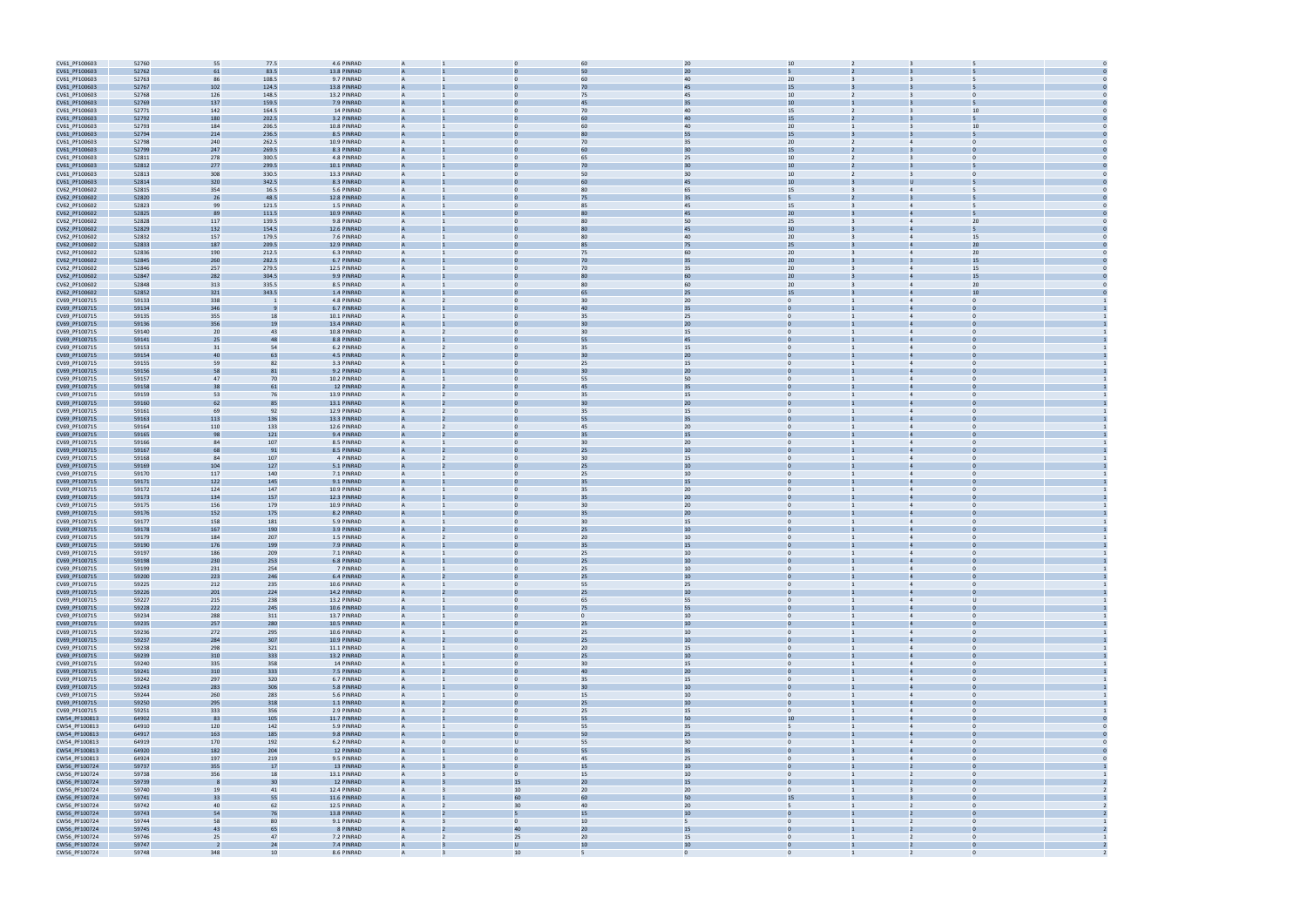

| CW56_PF100724                  | 59750          | 20         | 42             | 2 PINRAD    |                | 15             |   | 20             | 15 |                  |                |                |                |  |
|--------------------------------|----------------|------------|----------------|-------------|----------------|----------------|---|----------------|----|------------------|----------------|----------------|----------------|--|
| CW56_PF100724                  | 59751          | 72         | 94             | 10.5 PINRAD |                | 5              |   | 15             | 10 |                  |                |                |                |  |
| CW56_PF100724                  | 59752          | 76         | 98             | 12.8 PINRAD |                | 50             |   | 40             | 25 |                  |                |                |                |  |
|                                |                |            |                |             |                |                |   |                |    |                  |                |                |                |  |
| CW56_PF100724                  | 59753          | 74         | 96             | 3.1 PINRAD  | $\overline{A}$ | 15             |   | 15             | 10 |                  |                | $\overline{2}$ |                |  |
| CW56_PF100724                  | 59754          | 89         | $111\,$        | 5.2 PINRAD  | $\mathbf{A}$   |                |   | 20             | 15 |                  |                |                |                |  |
| CW56_PF100724                  | 59755          | 94         | 116            | 7.5 PINRAD  | A              | $\mathbf{0}$   |   | 10             | 10 | $\mathbf{0}$     |                |                | $\bf{0}$       |  |
| CW56_PF100724                  | 59756          | 100        | 122            | 10.3 PINRAD |                |                |   | 20             | 15 |                  |                |                |                |  |
| CW56_PF100724                  | 59757          | 104        | 126            | 12.4 PINRAD | $\mathsf{A}$   | 20             |   | 15             | 10 | $\overline{0}$   |                |                | $\Omega$       |  |
| CW56_PF100724                  | 59758          | 128        | 150            | 13.8 PINRAD |                | 50             |   |                |    |                  |                |                |                |  |
| CW56_PF100724                  | 59759          | 136        | 158            | 10.7 PINRAD | $\overline{A}$ | 25             |   | 55             | 30 | 10               |                |                | $\Omega$       |  |
|                                | 59761          | 157        | 179            | 5.2 PINRAD  |                |                |   | 15             |    |                  |                |                |                |  |
| CW56_PF100724                  |                |            |                |             |                |                |   |                |    |                  |                |                |                |  |
| CW56_PF100724                  | 59762          | 164        | 186            | 11 PINRAD   |                |                |   | 20             |    |                  |                |                |                |  |
| CW56_PF100724                  | 59763          | 157        | 179            | 13.2 PINRAD |                |                |   | 1 <sup>c</sup> |    |                  |                |                |                |  |
| CW56_PF100724                  | 59764          | 191        | 213            | 13.1 PINRAD | $\overline{A}$ |                |   | 55             | 20 |                  |                |                |                |  |
| CW56_PF100724                  | 59765          | 198        | 220            | 13.1 PINRAD |                |                |   | 20             |    |                  |                |                |                |  |
| CW56_PF100724                  | 59766          | 209        | 231            | 13.3 PINRAD | $\overline{A}$ | $\mathbf{0}$   |   | 30             | 10 | $\mathbf{0}$     |                |                | $\bf{0}$       |  |
| CW56_PF100724                  | 59767          | 215        | 237            | 13.9 PINRAD |                | 40             |   | 75             | 60 | 10               |                |                |                |  |
| CW56_PF100724                  | 59768          | 223        | 245            | 9.9 PINRAD  | $\overline{A}$ | $\Omega$       |   | 15             | 10 | $\Omega$         |                |                | $\Omega$       |  |
|                                |                |            |                |             |                |                |   |                |    |                  |                |                |                |  |
| CW56_PF100724                  | 59769          | 210        | 232            | 9.3 PINRAD  |                |                |   |                |    |                  |                |                |                |  |
| CW56_PF100724                  | 59770          | 202        | 224            | 7.6 PINRAD  | $\overline{A}$ | $\mathbf{0}$   |   | 30             | 10 | $\mathbf{0}$     |                |                | $\Omega$       |  |
| CW56_PF100724                  | 59771          | 201        | 223            | 7.9 PINRAD  |                |                |   |                | 10 |                  |                |                |                |  |
| CW56_PF100724                  | 59772          | 185        | 207            | 8.2 PINRAD  |                | $\Omega$       |   | 10             | 5  |                  |                |                |                |  |
| CW56_PF100724                  | 59773          | 172        | 194            | 9.5 PINRAD  |                |                |   | 25             | 10 |                  |                |                |                |  |
| CW56_PF100724                  | 59774          | 172        | 194            | 3.9 PINRAD  | $\overline{A}$ | 15             |   | 35             | 20 |                  |                | $\overline{2}$ |                |  |
|                                |                |            | 194            | 4.1 PINRAD  |                | 15             |   | 35             |    |                  |                |                |                |  |
| CW56_PF100724                  | 59775          | 172        |                |             |                |                |   |                | 20 |                  |                |                |                |  |
| CW56_PF100724                  | 59776          | 242        | 264            | 12.5 PINRAD |                | 15             |   | 50             | 20 | 5                |                | 3              | $\bf{0}$       |  |
| CW56_PF100724                  | 59777          | 246        | 268            | 13.9 PINRAD |                |                |   | 20             | 10 |                  |                |                |                |  |
| CW56_PF100724                  | 59778          | 269        | 291            | 12.7 PINRAD | $\overline{A}$ | 20             |   | 20             | 10 | $\Omega$         |                |                | $\Omega$       |  |
| CW56_PF100724                  | 59779          | 266        | 288            | 10.1 PINRAD |                |                |   |                |    |                  |                |                |                |  |
| CW56_PF100724                  | 59780          | 265        | 287            | 9.9 PINRAD  | $\overline{A}$ | $\mathbf{0}$   |   | 10             | 5  | $\mathbf{0}$     |                | 2              | $\Omega$       |  |
| CW56_PF100724                  | 59781          | 264        | 286            | 8.4 PINRAD  |                | 45             |   | 3 <sub>C</sub> |    |                  |                |                |                |  |
| CW56_PF100724                  | 59782          | 257        | 279            | 5.8 PINRAD  |                |                |   | 10             |    |                  |                |                |                |  |
|                                |                |            |                |             |                |                |   |                |    |                  |                |                |                |  |
| CW56_PF100724                  | 59783          | 337        | 359            | 3.2 PINRAD  |                |                |   |                |    |                  |                |                |                |  |
| CW56_PF100724                  | 59784          | 333        | 355            | 3.2 PINRAD  |                | $\Omega$       |   | 10             | 5  | $\Omega$         |                | $\overline{2}$ |                |  |
| CW56_PF100724                  | 59785          | 299        | 321            | 6.9 PINRAD  |                |                |   | 10             |    |                  |                |                |                |  |
| CW56_PF100724                  | 59786          | 297        | 319            | 7.2 PINRAD  |                |                |   | 10             |    | $\mathbf{0}$     |                | 2              | $\bf{0}$       |  |
| CW56_PF100724                  | 59787          | 293        | 315            | 9.3 PINRAD  |                |                |   |                |    |                  |                |                |                |  |
| CW56_PF100724                  | 59788          | 291        | 313            | 11.6 PINRAD | $\overline{A}$ | $\Omega$       | 5 |                |    | $\Omega$         |                |                | $\Omega$       |  |
| CW56_PF100724                  | 59789          | 292        | 314            | 11.6 PINRAD |                |                |   |                |    |                  |                |                |                |  |
| CW56_PF100724                  | 59791          | 335        | 357            | 12.2 PINRAD | $\overline{A}$ | $\Omega$       |   |                | 5  | $\mathbf{0}$     |                | 2              | $\Omega$       |  |
|                                |                |            |                |             |                |                |   |                |    |                  |                |                |                |  |
| CW56_PF100724                  | 59792          | 336        | 358            | 12.9 PINRAD |                |                |   |                |    |                  |                |                |                |  |
| CW56_PF100724                  | 59793          | 337        | 359            | 12.5 PINRAD |                |                |   |                |    | $\mathbf{0}$     |                |                | $\Omega$       |  |
| CW56_PF100724                  | 59794          | 335        | 357            | 10.5 PINRAD |                |                |   |                |    |                  |                |                |                |  |
| CW60_PF100601                  | 52853          | 351        | 14             | 6.9 PINRAD  |                |                |   | 80             | 55 | 15               |                | $\overline{4}$ |                |  |
| CW60_PF100601                  | 52870          | 37         | 60             | 14.2 PINRAD |                |                |   | 55             | 30 | $\mathbf{0}$     |                |                |                |  |
| CW60_PF100601                  | 52871          | 65         | 88             | 9 PINRAD    |                |                |   | 55             | 40 | $\mathbf{0}$     |                | $\overline{4}$ | $\Omega$       |  |
| CW60_PF100601                  | 52875          | 93         | 116            | 3.1 PINRAD  |                |                |   | 90             | 75 | 10               |                |                |                |  |
| CW60_PF100601                  | 52880          | 110        | 133            | 11.2 PINRAD | $\overline{A}$ | $\mathbf{0}$   |   | 80             | 45 | 10 <sup>10</sup> |                | $\overline{4}$ |                |  |
|                                |                |            |                |             |                |                |   |                |    |                  |                |                |                |  |
| CW60_PF100601                  | 52888          | 144        | 167            | 10.2 PINRAD |                |                |   |                | 45 | 10               |                |                |                |  |
| CW60_PF100601                  | 52889          | 162        | 185            | 7.9 PINRAD  | $\overline{A}$ | $\mathbf{0}$   |   | 70             | 20 | $\mathbf{0}$     | $\overline{2}$ | $\overline{4}$ |                |  |
| CW60_PF100601                  | 52892          | 189        | 212            | 12.6 PINRAD |                |                |   | 55             | 25 | 10               |                |                |                |  |
| CW60_PF100601                  | 52902          | 213        | 236            | 11.4 PINRAD |                |                |   | 90             | 70 | 20 <sub>2</sub>  |                |                | $\Omega$       |  |
| CW60_PF100601                  | 52905          | 223        | 246            | 5.9 PINRAD  |                |                |   |                | 40 | 10               |                |                |                |  |
| CW60_PF100601                  | 52908          | 250        | 273            | 12 PINRAD   | $\overline{A}$ |                |   | 85             | 35 | 10 <sup>10</sup> |                | $\overline{4}$ |                |  |
| CW60_PF100601                  | 52909          | 260        | 283            | 1.9 PINRAD  |                |                |   |                | 45 | 10 <sup>10</sup> |                |                |                |  |
|                                |                |            |                |             |                |                |   |                |    |                  |                |                |                |  |
| CW60_PF100601                  | 52927          | 277        | 300            | 14.6 PINRAD |                | $\Omega$       |   | 85             | 55 | 10 <sup>10</sup> | $\overline{2}$ | $\overline{4}$ | $\Omega$       |  |
| CW60_PF100601                  | 52932          | 317        | 340            | 9.2 PINRAD  |                |                |   |                | 50 | 10               |                |                |                |  |
| CW60_PF100601                  | 52933          | 324        | 347            | 14 PINRAD   | $\overline{A}$ | $\Omega$       |   | 75             | 55 | 5                |                | $\overline{4}$ | $\Omega$       |  |
| CW62_PF100601                  | 52946          | 357        | 20             | 3.8 PINRAD  |                |                |   |                | 40 |                  |                |                |                |  |
| CW62_PF100601                  | 52947          | 358        | 21             | 14 PINRAD   | $\overline{A}$ | $\Omega$       |   | 60             | 35 | $\overline{0}$   |                | $\overline{4}$ | $\mathbf{0}$   |  |
| CW62_PF100601                  | 52948          | 11         | 34             | 9.2 PINRAD  |                |                |   | 55             | 30 |                  |                |                |                |  |
| CW62_PF100601                  | 52949          | 12         | 35             | 14.4 PINRAD | $\mathsf{A}$   | $\Omega$       |   | 60             | 40 | $\Omega$         | $\overline{2}$ | $\overline{4}$ | $\Omega$       |  |
|                                |                |            |                |             |                |                |   |                |    |                  |                |                |                |  |
| CW62_PF100601                  | 52950          | 35         | 58             | 9.1 PINRAD  |                |                |   |                | 60 | 20               |                |                |                |  |
| CW62_PF100601                  | 53154          | 74         | 97             | 13.5 PINRAD |                |                |   | 80             | 45 | 10 <sup>10</sup> |                |                |                |  |
| CW62_PF100601                  | 53155          | 77         | 100            | 7.8 PINRAD  |                |                |   | 55             | 30 | 5                |                |                |                |  |
| CW62_PF100601                  | 53156          | 78         | 101            | 11 PINRAD   | $\overline{A}$ | $\mathbf{0}$   |   | 80             | 40 | 10               | $\overline{2}$ | $\overline{3}$ | $\overline{0}$ |  |
| CW62_PF100601                  | 53157          | 115        | 138            | 2.6 PINRAD  | $\overline{A}$ |                |   | 45             | 25 | $\overline{0}$   |                |                | $\overline{0}$ |  |
| CW62_PF100601                  | 53230          | 122        | 145            | 14.3 PINRAD | A              | $\overline{0}$ |   | 55             | 30 | $\overline{0}$   | $\mathbf{1}$   | $\overline{3}$ | $\overline{0}$ |  |
| CW62_PF100601                  | 53231          | 131        | 154            | 6.8 PINRAD  |                |                |   | 55             | 30 | $\mathbf{0}$     |                |                |                |  |
| CW62_PF100601                  | 53232          | 135        | 158            | 14.7 PINRAD | $\mathsf{A}$   | $\overline{0}$ |   | 55             | 35 | $\overline{0}$   | $\mathbf{1}$   | $\overline{3}$ | $\overline{0}$ |  |
|                                | 53295          | 153        | 176            | 8.9 PINRAD  |                | $\mathbf 0$    |   | 80             | 45 |                  | $\overline{2}$ | $\overline{4}$ | $\overline{0}$ |  |
| CW62_PF100601                  |                |            |                |             | A              |                |   |                |    | 15               |                |                |                |  |
| CW62_PF100601                  | 53312          | 180        | 203            | 6.1 PINRAD  | $\mathsf{A}$   | $\mathbf{0}$   |   | 80             | 60 | 15               | $\overline{2}$ | $\overline{4}$ | $\overline{0}$ |  |
| CW62_PF100601                  | 53448          | 223        | 246            | 6.2 PINRAD  |                |                |   | 55             | 30 | $\Omega$         |                |                | $\Omega$       |  |
| CW62_PF100601                  | 53450          | 224        | 247            | 12.2 PINRAD | $\overline{A}$ | $\overline{0}$ |   | 75             | 35 | $\Omega$         |                | $\overline{4}$ | $\Omega$       |  |
| CW62_PF100601                  | 53451          | 245        | 268            | 8.2 PINRAD  | $\overline{A}$ | $\mathbf 0$    |   | 60             | 35 | $\overline{0}$   |                | $\overline{3}$ | $\mathbf 0$    |  |
| CW62_PF100601                  | 53452          | 275        | 298            | 10 PINRAD   | $\overline{A}$ | $\overline{0}$ |   | 60             | 35 | $\overline{0}$   | 1              | $\overline{3}$ | $\overline{0}$ |  |
| CW62_PF100601                  | 53453          | 297        | 320            | 5 PINRAD    | $\overline{A}$ | $\overline{0}$ |   | 55             | 25 | $\mathbf{0}$     |                |                | $\overline{0}$ |  |
| CW62_PF100601                  | 53454          | 310        | 333            | 14.4 PINRAD | A              | $\mathbf{0}$   |   | 55             | 25 | $\overline{0}$   | $\mathbf{1}$   | $\overline{3}$ | $\overline{0}$ |  |
|                                |                |            |                |             |                |                |   |                |    |                  |                |                |                |  |
| CW62_PF100601                  | 53455          | 327        | 350            | 7.9 PINRAD  |                |                |   | 60             | 35 | $\mathbf{0}$     |                |                |                |  |
| CW68_PF100812                  | 65087          | 339        | $\overline{2}$ | 9.6 PINRAD  | $\mathsf{A}$   | $\overline{0}$ |   | 65             | 35 | 10               | $\overline{3}$ | $\overline{4}$ | $\overline{0}$ |  |
| CW68_PF100812                  | 65091          | 19         | 42             | 8 PINRAD    |                |                |   | 70             | 50 |                  |                |                |                |  |
| CW68_PF100812                  | 65095          | 35         | 58             | 10.7 PINRAD | $\overline{A}$ | $\mathbf{0}$   |   | 70             | 35 | 5                | 3              | $\overline{4}$ | $\overline{0}$ |  |
| CW68_PF100812                  | 65096          | 42         | 65             | 13.3 PINRAD |                |                |   | 65             | 40 |                  |                |                |                |  |
| CW68_PF100812                  | 65097          | 50         | 73             | 1.2 PINRAD  | $\overline{A}$ | $\Omega$       |   | 70             | 45 | $\Omega$         |                | $\overline{4}$ | $\Omega$       |  |
| CW68_PF100812                  | 65102          | 73         | 96             | 11.5 PINRAD | $\overline{A}$ |                |   | 70             | 40 | 5                |                | $\overline{4}$ |                |  |
| CW68_PF100812                  | 65105          | 95         | 118            | 6.2 PINRAD  | $\overline{A}$ | $\overline{0}$ |   | 55             | 35 | 10               | $\overline{3}$ | $\overline{4}$ | $\overline{0}$ |  |
|                                |                |            |                |             |                |                |   |                |    |                  |                |                |                |  |
| CW68_PF100812                  | 65115          | 107        | 130            | 10.1 PINRAD |                |                |   | 75             | 55 | 10 <sub>10</sub> |                | $\overline{4}$ | $\overline{0}$ |  |
| CW68_PF100812                  | 65117          | 128        | 151            | 4.1 PINRAD  | $\mathsf{A}$   | $\mathbf{0}$   |   | 40             | 15 | $\overline{0}$   | $\overline{2}$ | $\overline{4}$ | $\overline{0}$ |  |
| CW68_PF100812                  | 65118          | 129        | 152            | 11.3 PINRAD |                |                |   | 70             | 55 | 10 <sub>1</sub>  |                |                |                |  |
| CW68_PF100812                  | 65119          | 143        | 166            | 8 PINRAD    | $\mathsf{A}$   | $\mathbf{0}$   |   | 75             | 55 | 10               | $\overline{2}$ | $\overline{4}$ | $\overline{0}$ |  |
| CW68_PF100812                  | 65120          | 164        | 187            | 13.5 PINRAD |                |                |   | 65             | 40 | 10 <sup>°</sup>  |                |                |                |  |
| CW68_PF100812                  | 65121          | 169        | 192            | 9.2 PINRAD  | $\overline{A}$ | $\mathbf{0}$   |   | 75             | 55 | 10 <sup>10</sup> |                | $\overline{4}$ | $\mathbf{0}$   |  |
| CW68_PF100812                  | 65126          | 188        | 211            | 7.1 PINRAD  |                |                |   | 55             | 25 | $\Omega$         |                |                |                |  |
| CW68_PF100812                  | 65127          | 190        | 213            | 11.5 PINRAD | $\overline{A}$ | $\Omega$       |   | 55             | 25 | $\Omega$         |                | $\overline{4}$ | $\Omega$       |  |
| CW68_PF100812                  | 65130          | 231        | 254            | 13.6 PINRAD | $\overline{A}$ |                |   | 60             | 55 | $\overline{0}$   |                | $\overline{4}$ | $\Omega$       |  |
| CW68_PF100812                  | 65132          | 231        | 254            | 8.2 PINRAD  | $\overline{A}$ | $\mathbf{0}$   |   | 70             | 55 | 10               | $\overline{3}$ | $\overline{4}$ | $\overline{0}$ |  |
| CW68_PF100812                  | 65134          | 247        | 270            | 13.6 PINRAD | $\overline{A}$ |                |   | 60             | 40 | 5                |                | $\overline{4}$ |                |  |
| CW68_PF100812                  | 65135          | 263        | 286            | 8.2 PINRAD  | $\mathsf{A}$   | $\mathbf{0}$   |   | 65             | 45 | $\overline{0}$   | $\overline{3}$ | $\overline{4}$ | $\overline{0}$ |  |
|                                |                |            |                |             |                |                |   |                |    |                  |                |                |                |  |
| CW68_PF100812                  | 65136          | 274        | 297            | 4.9 PINRAD  |                |                |   | 65             | 40 |                  |                |                |                |  |
|                                |                |            |                | 13.6 PINRAD | $\mathsf{A}$   | $\mathbf{0}$   |   | 65             | 40 | $\overline{0}$   | $\overline{3}$ | $\overline{4}$ | $\overline{0}$ |  |
| CW68_PF100812<br>CW68 PF100812 | 65142<br>65145 | 282<br>286 | 305<br>309     | 7.7 PINRAD  |                |                |   | 55             | 25 |                  |                |                |                |  |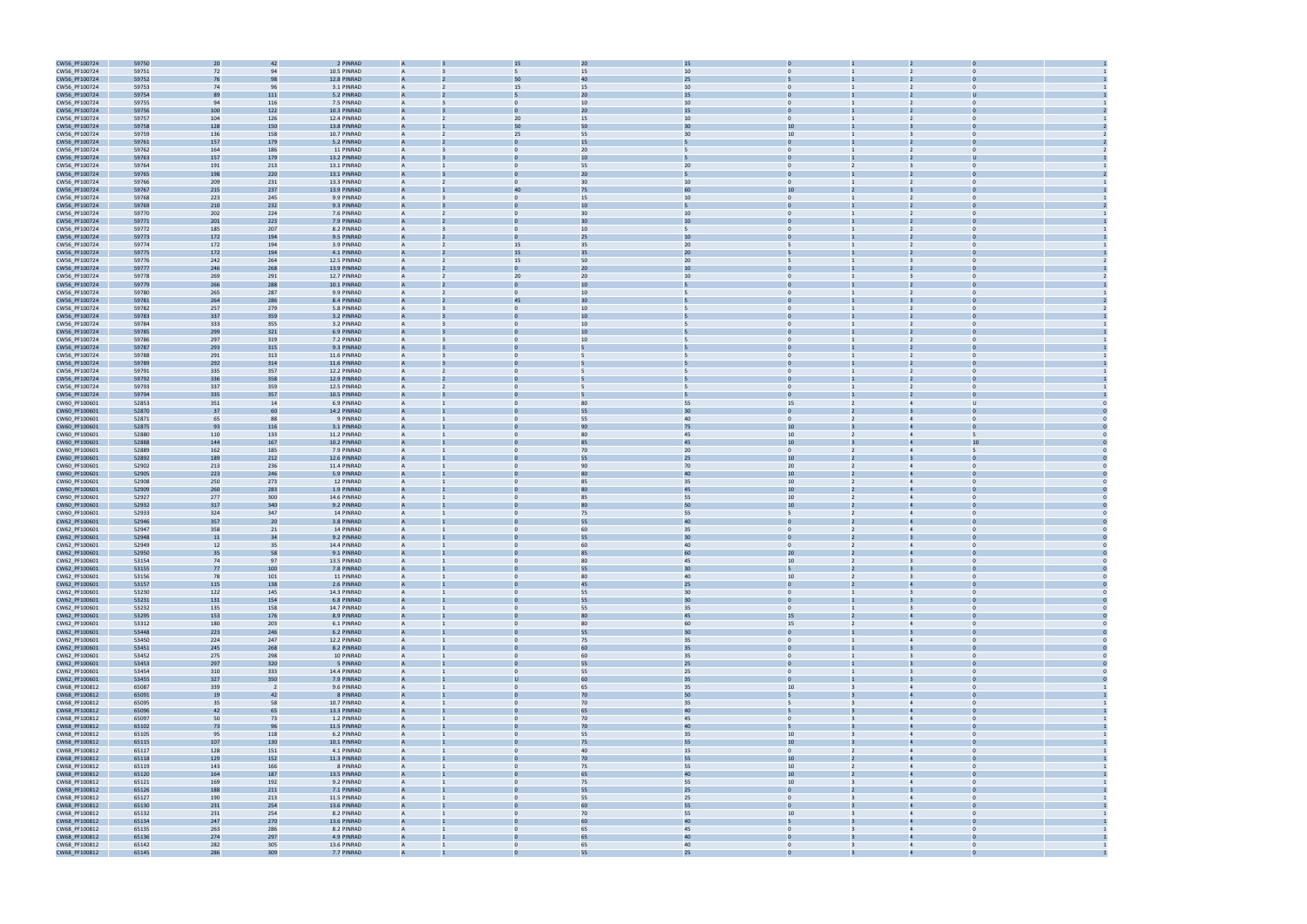| CW68_PF100812                  | 65148          | 324            | 347            | 7 PINRAD               | $\overline{A}$ |                      | 80             | 65           | 15                         |                         |                                  |                            |  |
|--------------------------------|----------------|----------------|----------------|------------------------|----------------|----------------------|----------------|--------------|----------------------------|-------------------------|----------------------------------|----------------------------|--|
| CW96_PF100810                  | 62778          | 336            |                | 14.7 PINRAD            |                |                      |                | 20           |                            |                         |                                  |                            |  |
| CW96_PF100810                  | 62793          |                | 32             | 11.1 PINRAD            | $\overline{A}$ | $\Omega$             | 55             | 25           | 20 <sub>2</sub>            |                         |                                  | 10                         |  |
|                                |                |                |                | 6.9 PINRAD             |                |                      |                | 40           | 30                         |                         |                                  | 15                         |  |
| CW96_PF100810                  | 62794          |                | 29             |                        |                |                      |                |              |                            |                         |                                  |                            |  |
| CW96_PF100810                  | 62795          | 40             | 64             | 10.9 PINRAD            | $\overline{A}$ | $\Omega$             | 60             | 40           | 15                         |                         | $\overline{\mathbf{3}}$          |                            |  |
| CW96_PF100810                  | 62802          | 48             | 72             | 14.6 PINRAD            | $\overline{A}$ |                      | 60             | 30           | 15                         |                         |                                  |                            |  |
| CW96_PF100810                  | 62803          | 55             | 79             | 5 PINRAD               | $\overline{A}$ |                      | 50             | 20           | 15                         |                         |                                  |                            |  |
| CW96_PF100810                  | 62812          | 98             | 122            | 11.1 PINRAD            | $\overline{A}$ |                      | 60             | 50           | 20 <sub>2</sub>            |                         |                                  | 10                         |  |
| CW96_PF100810                  | 62813          | 106            | 130            | 6 PINRAD               | $\mathsf{A}$   | $\mathbf{0}$         | 50             | 25           | 20 <sub>2</sub>            |                         | $\overline{\mathbf{3}}$          | 15                         |  |
| CW96_PF100810                  | 62814          | 134            | 158            | 10.3 PINRAD            |                |                      | 70             | 55           | 25                         |                         |                                  | 50                         |  |
| CW96_PF100810                  | 62836          | 160            | 184            | 14.4 PINRAD            | $\overline{A}$ | $\Omega$             | 40             | 30           | 15                         |                         | $\overline{4}$                   | 10                         |  |
|                                |                |                | 195            | 7.7 PINRAD             |                |                      | 45             | 15           | 10                         |                         |                                  |                            |  |
| CW96_PF100810                  | 62837          | 171            |                |                        |                |                      |                |              |                            |                         |                                  |                            |  |
| CW96_PF100810                  | 62838          | 190            | 214            | 5.2 PINRAD             | $\overline{A}$ | $\Omega$             | 65             | 25           | 15                         |                         |                                  | 10                         |  |
| CW96_PF100810                  | 62839          | 196            | 220            | 11.3 PINRAD            |                |                      |                | 25           | 15                         |                         |                                  | 25                         |  |
| CW96_PF100810                  | 62840          | 211            | 235            | 13.1 PINRAD            | $\overline{A}$ | $\Omega$             | 55             | 25           | 15                         |                         |                                  |                            |  |
| CW96_PF100810                  | 62857          | 238            | 262            | 10.3 PINRAD            | $\overline{A}$ |                      | 75             | 45           | 25                         |                         |                                  | 10                         |  |
| CW96_PF100810                  | 62858          | 237            | 261            | 5.2 PINRAD             | $\overline{A}$ |                      | 50             | 40           | 35 <sub>5</sub>            |                         |                                  |                            |  |
| CW96_PF100810                  | 62859          | 262            | 286            | 13.2 PINRAD            | $\overline{A}$ |                      | 70             | 45           | 25 <sub>2</sub>            |                         |                                  | 15                         |  |
|                                |                |                |                |                        |                |                      |                |              |                            |                         |                                  |                            |  |
| CW96_PF100810                  | 62862          | 274            | 298            | 8.4 PINRAD             | $\mathsf{A}$   | $\mathbf{0}$         | 60             | 25           | 15                         |                         |                                  |                            |  |
| CW96_PF100810                  | 62863          | 294            | 318            | 13.1 PINRAD            |                |                      | 60             | 30           | 15                         |                         |                                  |                            |  |
| CW96_PF100810                  | 62864          | 294            | 318            | 5.3 PINRAD             | $\overline{A}$ | $\Omega$             | 60             | 30           | 20 <sub>2</sub>            | $\overline{3}$          | $\overline{4}$                   | 10                         |  |
| CW96_PF100810                  | 62865          | 326            | 350            | 8 PINRAD               |                |                      |                | 60           | 15                         |                         |                                  | 15                         |  |
| CX50_PF100719                  | 58834          | 345            | $\overline{7}$ | 5.9 PINRAD             | $\overline{A}$ | $\Omega$             | 65             | 45           | 15                         |                         |                                  | $\Omega$                   |  |
| CX50_PF100719                  | 58835          |                | $\overline{3}$ | 7.9 PINRAD             |                |                      | 90             | 75           | 20                         |                         |                                  |                            |  |
| CX50_PF100719                  | 58836          | 22             | 44             | 10.5 PINRAD            | $\overline{A}$ | $\Omega$             | 85             | 65           | 15                         | $\overline{2}$          | $\overline{4}$                   | $\Omega$                   |  |
|                                | 58837          | 26             | 48             | 8 PINRAD               | $\overline{A}$ |                      | 85             |              |                            |                         |                                  |                            |  |
| CX50_PF100719                  |                |                |                |                        |                |                      |                | 75           | 20 <sub>2</sub>            |                         |                                  |                            |  |
| CX50_PF100719                  | 58838          | 29             | 51             | 9.2 PINRAD             |                |                      | 85             | 75           | 20 <sub>2</sub>            |                         |                                  |                            |  |
| CX50_PF100719                  | 58839          | 39             | 61             | 7.8 PINRAD             |                |                      |                | 75           | 20 <sub>2</sub>            |                         |                                  |                            |  |
| CX50_PF100719                  | 58840          | 44             | 66             | 5.7 PINRAD             | $\overline{A}$ | $\mathbf{0}$         | 90             | 75           | 20 <sub>2</sub>            |                         |                                  | $\Omega$                   |  |
| CX50_PF100719                  | 58841          | 48             | 70             | 6.2 PINRAD             |                |                      | 85             | 75           | 20 <sub>2</sub>            |                         |                                  |                            |  |
| CX50_PF100719                  | 58844          | 57             | 79             | 6.2 PINRAD             | $\overline{A}$ | $\mathbf{0}$         | 90             | 85           | 20 <sub>2</sub>            | 3                       | $\overline{4}$                   | $\Omega$                   |  |
| CX50_PF100719                  | 58845          | 58             | 80             | 10.2 PINRAD            |                |                      | 85             | 80           | 15                         |                         |                                  |                            |  |
| CX50_PF100719                  | 58848          | 66             | 88             | 13.1 PINRAD            | $\overline{A}$ | $\Omega$             | 85             | 75           | 15                         |                         |                                  | $\Omega$                   |  |
|                                |                |                |                |                        |                |                      |                |              | 20                         |                         |                                  |                            |  |
| CX50_PF100719                  | 58849          | 68             | 90             | 10.3 PINRAD            |                |                      |                | 75           |                            |                         |                                  |                            |  |
| CX50_PF100719                  | 58851          | 77             | 99             | 8.6 PINRAD             | $\overline{A}$ | $\Omega$             | 85             | 75           | 10 <sup>10</sup>           |                         | $\overline{4}$                   |                            |  |
| CX50_PF100719                  | 58852          | 80             | 102            | 10.3 PINRAD            | $\overline{A}$ |                      |                | 75           | 10 <sup>°</sup>            |                         |                                  |                            |  |
| CX50_PF100719                  | 58853          | 82             | 104            | 12.4 PINRAD            |                |                      | 80             | 70           | 10                         |                         | $\overline{4}$                   |                            |  |
| CX50_PF100719                  | 58854          | 98             | 120            | 11 PINRAD              |                |                      | 85             | 75           | 10                         |                         |                                  |                            |  |
| CX50_PF100719                  | 58855          | 100            | 122            | 10.6 PINRAD            | $\overline{A}$ | $\mathbf{0}$         | 85             | 70           | 10 <sup>10</sup>           |                         | $\overline{4}$                   | υ                          |  |
| CX50_PF100719                  | 58857          | 104            | 126            | 10.2 PINRAD            |                |                      |                | 70           | $10\,$                     |                         |                                  |                            |  |
|                                |                |                |                |                        | $\overline{A}$ | $\Omega$             | 80             |              |                            |                         | $\overline{4}$                   | $\Omega$                   |  |
| CX50_PF100719                  | 58858          | 107            | 129            | 11.8 PINRAD            |                |                      |                | 70           | 10 <sub>1</sub>            |                         |                                  |                            |  |
| CX50_PF100719                  | 58859          | 110            | 132            | 12.2 PINRAD            |                |                      |                | 75           | 15                         |                         |                                  |                            |  |
| CX50_PF100719                  | 58860          | 110            | 132            | 11.1 PINRAD            | $\overline{A}$ | $\Omega$             | 80             | 70           | 10                         |                         |                                  | $\Omega$                   |  |
| CX50_PF100719                  | 58862          | 170            | 192            | 8.7 PINRAD             |                |                      |                | 55           |                            |                         |                                  |                            |  |
| CX50_PF100719                  | 58863          | 172            | 194            | 9.9 PINRAD             | $\overline{A}$ | $\Omega$             | 65             | 50           | 5                          |                         | $\overline{4}$                   |                            |  |
| CX50_PF100719                  | 58864          | 221            | 243            | 12.4 PINRAD            | $\overline{A}$ |                      | 75             | 65           | 10                         |                         |                                  |                            |  |
| CX50_PF100719                  | 58865          | 222            | 244            | 11.7 PINRAD            |                |                      | 75             | 65           | $10\,$                     |                         |                                  |                            |  |
| CX50_PF100719                  | 58866          | 225            | 247            | 11.3 PINRAD            |                |                      | 75             | 60           | 10                         |                         |                                  |                            |  |
| CX50_PF100719                  | 58867          | 225            | 247            | 10.4 PINRAD            | $\overline{A}$ | $\mathbf{0}$         | 60             | 55           | 10 <sup>10</sup>           |                         | $\overline{4}$                   | $\Omega$                   |  |
| CX50_PF100719                  | 58868          | 228            | 250            | 10.1 PINRAD            |                |                      |                |              | U                          |                         |                                  |                            |  |
|                                |                |                |                |                        |                |                      |                |              |                            |                         |                                  | $\mathbf{u}$               |  |
| CX50_PF100719                  | 58869          | 227            | 249            | 9.6 PINRAD             | $\overline{A}$ | $\mathbf{U}$<br>U    | $\mathbf{U}$   | $\cup$       | $\cup$                     | U                       |                                  |                            |  |
| CX50_PF100719                  | 58873          | 282            | 304            | 3.1 PINRAD             |                |                      | 6 <sup>5</sup> | 45           | 15                         |                         |                                  |                            |  |
| CX55_PF100809                  | 64331          | 350            | 12             | 4.7 PINRAD             | $\overline{A}$ | $\Omega$             | 55             | 45           | $\mathbf{0}$               | $\overline{2}$          |                                  |                            |  |
| CX55_PF100809                  | 64341          | 350            | 12             | 13.4 PINRAD            |                |                      |                | 40           |                            |                         |                                  |                            |  |
| CX55_PF100809                  | 64349          |                | 25             | 13.6 PINRAD            | $\overline{A}$ | $\Omega$             | 75             | 45           | 10 <sup>10</sup>           |                         | $\overline{4}$                   |                            |  |
| CX55_PF100809                  | 64352          | 21             | 43             | 9.3 PINRAD             | $\overline{A}$ |                      | 65             | 40           | 10                         |                         |                                  |                            |  |
| CX55_PF100809                  | 64367          | 41             | 63             | 11.9 PINRAD            |                |                      | 40             | 20           | $\Omega$                   |                         | $\Delta$                         |                            |  |
|                                | 64368          | 48             | 70             | 4.6 PINRAD             |                |                      | 55             | 30           | $\mathbf{0}$               |                         |                                  |                            |  |
| CX55_PF100809                  |                |                |                |                        |                |                      |                |              |                            |                         |                                  |                            |  |
| CX55_PF100809                  | 64369          | 49             | 71             | 9.7 PINRAD             | $\overline{A}$ | $\mathbf{0}$         | 65             | 45           | 10 <sup>10</sup>           |                         |                                  | $\Omega$                   |  |
| CX55_PF100809                  | 64370          | 65             | 87             | 7.8 PINRAD             |                |                      | 60             | 35           |                            |                         |                                  |                            |  |
| CX55_PF100809                  | 64376          | 71             | 93             | 10.9 PINRAD            | A              | $\mathbf{0}$         | 55             | 25           | $\Omega$                   | $\overline{2}$          | $\overline{4}$                   | $\Omega$                   |  |
| CX55_PF100809                  | 64378          | 84             | 106            | 9.6 PINRAD             |                |                      |                | 45           |                            |                         |                                  |                            |  |
| CX55_PF100809                  | 64396          | 105            | 127            | 7.9 PINRAD             |                |                      | 55             | 35           |                            |                         |                                  |                            |  |
| CX55_PF100809                  | 64397          | 112            | 134            | 12.4 PINRAD            |                |                      |                | 30           |                            |                         |                                  |                            |  |
| CX55_PF100809                  | 64398          | 135            | 157            | 4 PINRAD               | $\overline{A}$ | $\cup$               | 60             | 40           | $\mathbf{0}$               | $\overline{2}$          | $\overline{4}$                   | $\Omega$                   |  |
|                                |                | 167            |                | 13 PINRAD              | $\overline{A}$ | $\Omega$             |                | 45           | $\mathbf{0}$               |                         | $\overline{4}$                   | $\Omega$                   |  |
| CX55_PF100809                  | 64413          |                | 189            |                        |                |                      | 65             |              |                            |                         |                                  |                            |  |
| CX55_PF100809                  | 64418          | 180            | 202            | 13.5 PINRAD            | $\overline{A}$ | $\Omega$             | 80             | 70           | 10                         |                         | $\overline{4}$                   | $\Omega$                   |  |
| CX55_PF100809                  | 64419          | 187            | 209            | 13.4 PINRAD            | $\overline{A}$ | $\Omega$             | 45             | 25           | $\mathbf{0}$               |                         | $\overline{4}$                   | $\overline{0}$             |  |
| CX55_PF100809                  | 64420          | 195            | 217            | 10 PINRAD              | $\overline{A}$ | $\mathbf{0}$         | 75             | 60           | 10                         | $\overline{3}$          | $\overline{4}$                   | $\overline{0}$             |  |
| CX55_PF100809                  | 64440          | 205            | 227            | 4.2 PINRAD             | A              |                      | 60             | 35           | $\overline{0}$             |                         | $\overline{4}$                   | $\overline{0}$             |  |
| CX55_PF100809                  | 64441          | 223            | 245            | 9.2 PINRAD             | $\overline{A}$ | $\mathbf{0}$         | 65             | 40           | 10                         | $\overline{\mathbf{3}}$ | $\overline{4}$                   | $\overline{0}$             |  |
| CX55_PF100809                  | 64507          | 238            | 260            | 1.4 PINRAD             | $\overline{A}$ | $\Omega$             | 75             | 65           | 10 <sup>°</sup>            | $\overline{2}$          | $\overline{a}$                   | $\Omega$                   |  |
| CX55_PF100809                  | 64510          | 275            | 297            | 10.4 PINRAD            | $\mathsf{A}$   | $\overline{0}$       | 65             | 45           | 5                          | $\overline{2}$          | $\overline{4}$                   | $\overline{0}$             |  |
| CX55_PF100809                  | 64512          | 286            | 308            | 12.3 PINRAD            |                |                      | 85             | 75           | 15                         |                         |                                  | $\Omega$                   |  |
| CX55_PF100809                  | 64516          | 292            | 314            | 9.1 PINRAD             | $\mathsf{A}$   | $\mathbf{0}$         | 60             | 40           | 10                         | $\overline{3}$          | $\overline{4}$                   | $\overline{0}$             |  |
|                                |                |                |                |                        |                |                      |                |              |                            |                         |                                  |                            |  |
| CX55_PF100809                  | 64517          | 293            | 315            | 4.1 PINRAD             | $\overline{A}$ |                      | 90             | 80           | 20 <sub>2</sub>            | $\overline{4}$          | $\overline{4}$                   | $\Omega$                   |  |
| CX55_PF100809                  | 64525          | 313            | 335            | 9.3 PINRAD             | $\overline{A}$ | $\mathbf{0}$         | 65             | 45           | $\mathbf{0}$               |                         | $\overline{4}$                   | $\Omega$                   |  |
| CX55_PF100809                  | 64526          | 316            | 338            | 5.5 PINRAD             | $\overline{A}$ |                      | 50             | 30           | $\overline{0}$             | $\overline{2}$          | $\overline{4}$                   | $\mathbf 0$                |  |
| CX55_PF100809                  | 64527          | 327            | 349            | 8.4 PINRAD             | $\mathsf{A}$   | $\mathbf{0}$         | 55             | 30           | $\overline{0}$             | $\overline{2}$          | $\overline{4}$                   | $\overline{0}$             |  |
| CX55_PF100809                  | 64529          | 329            | 351            | 11.8 PINRAD            | A              |                      | 75             | 55           | $10\,$                     |                         | $\overline{4}$                   | $\Omega$                   |  |
| CX56_PF100809                  | 64305          |                |                | 8.6 PINRAD             | $\overline{A}$ | $\mathbf{0}$         | 60             | 45           | $\overline{0}$             | $\overline{2}$          | $\overline{4}$                   | $\overline{0}$             |  |
| CX56_PF100809                  |                |                | $\overline{2}$ |                        |                | $\Omega$             |                |              |                            |                         |                                  |                            |  |
| CX56_PF100809                  |                | 340            |                |                        | $\overline{A}$ |                      |                |              | $\mathbf{0}$               | $2^{\circ}$             | $\overline{4}$                   | $\Omega$                   |  |
| CX56_PF100809                  | 64306          | 340            |                | 12.1 PINRAD            |                |                      | 75             | 60           |                            |                         |                                  |                            |  |
| CX56_PF100809                  | 64307          | $\overline{1}$ | 23             | 10 PINRAD              | $\mathsf{A}$   | $\overline{0}$       | 75             | 60           | $\overline{0}$             | $\overline{2}$          | $\overline{4}$                   | $\overline{0}$             |  |
|                                | 64308          |                | 30             | 7.3 PINRAD             |                |                      | 55             | 40           | $\Omega$                   |                         |                                  | $\Omega$                   |  |
|                                | 64309          | 13             | 35             | 11.4 PINRAD            | $\overline{A}$ | $\overline{0}$       | 70             | 45           | $\overline{0}$             | $\overline{2}$          | $\overline{4}$                   | $\overline{0}$             |  |
| CX56_PF100809                  | 64313          | 28             | 50             | 11 PINRAD              | $\overline{A}$ |                      | 75             | 55           | $\mathbf{0}$               | $\overline{2}$          | $\overline{4}$                   | $\Omega$                   |  |
| CX56_PF100809                  | 64315          | 32             | 54             | 8.1 PINRAD             | $\overline{A}$ | $\Omega$             | 85             | 70           | $\mathbf{0}$               | $\overline{2}$          | $\overline{4}$                   | $\Omega$                   |  |
| CX56_PF100809                  | 64316          | 41             | 63             | 12.8 PINRAD            | $\overline{A}$ |                      | 75             | 55           | $\overline{0}$             | $\overline{2}$          | $\overline{4}$                   | $\mathbf 0$                |  |
| CX56_PF100809                  | 64317          | 47             | 69             | 9.5 PINRAD             | $\mathsf{A}$   | $\mathbf{0}$         | 60             | 45           | $\overline{0}$             | $\overline{2}$          | $\overline{4}$                   | $\overline{0}$             |  |
| CX56_PF100809                  | 64318          | 58             | 80             | 10.9 PINRAD            | A              |                      | 85             | 75           | $\mathbf{0}$               |                         | $\overline{4}$                   | $\Omega$                   |  |
| CX56_PF100809                  | 64319          | 63             | 85             | 13 PINRAD              | $\overline{A}$ | $\mathbf{0}$         | 55             | 50           | $\overline{0}$             | $\overline{2}$          | $\overline{4}$                   | $\overline{0}$             |  |
| CX56_PF100809                  | 64320          | 78             | 100            | 12.5 PINRAD            | $\overline{A}$ |                      | 35             | 25           | $\mathbf{0}$               | $2^{\circ}$             | $\overline{4}$                   | $\Omega$                   |  |
|                                |                | 87             |                | 9.7 PINRAD             | $\mathsf{A}$   | $\overline{0}$       | 85             | 80           |                            | $\overline{2}$          | $\overline{4}$                   | $\overline{0}$             |  |
| CX56_PF100809                  | 64321          |                | 109            |                        |                |                      |                | 80           | 10                         |                         |                                  | $\Omega$                   |  |
| CX56_PF100809                  | 64322          | 114            | 136            | 8.2 PINRAD             |                |                      | 90             |              | 10 <sup>1</sup>            |                         |                                  |                            |  |
| CX56_PF100809                  | 64323          | 129            | 151            | 8.9 PINRAD             | $\overline{A}$ | $\mathbf{0}$         | 65             | 40           | 5                          | $\overline{2}$          | $\overline{4}$                   | $\overline{0}$             |  |
| CX56_PF100809                  | 64324          | 252            | 274            | 11.9 PINRAD            | $\overline{A}$ | $\mathbf{U}$         | U              | $\mathbf{U}$ | $\cup$                     | U                       | $\cup$                           | π                          |  |
| CX56_PF100809                  | 64325          | 278            | 300            | 3.3 PINRAD             | $\overline{A}$ | $\mathbf{0}$         | 55             | 35           | $\overline{0}$             | $\overline{2}$          | $\overline{4}$                   | $\Omega$                   |  |
| CX56_PF100809                  | 64327          | 308            | 330            | 13.7 PINRAD            |                |                      |                | U            | U                          | U                       | $\cup$                           |                            |  |
| CX56_PF100809                  | 64328          | 314            | 336            | 6.3 PINRAD             | $\mathsf{A}$   | $\mathbf{0}$         | 40             | 20           | $\overline{0}$             |                         | $\overline{4}$                   | $\overline{0}$             |  |
| CX56_PF100809<br>CX66 PF100728 | 64329<br>61195 | 323<br>274     | 345<br>297     | 8.6 PINRAD<br>9 PINRAD | $\Lambda$      | $\Omega$<br>$\Omega$ | 55<br>35       | 25<br>15     | $\overline{0}$<br>$\Omega$ |                         | $\overline{4}$<br>$\overline{4}$ | $\overline{0}$<br>$\Omega$ |  |

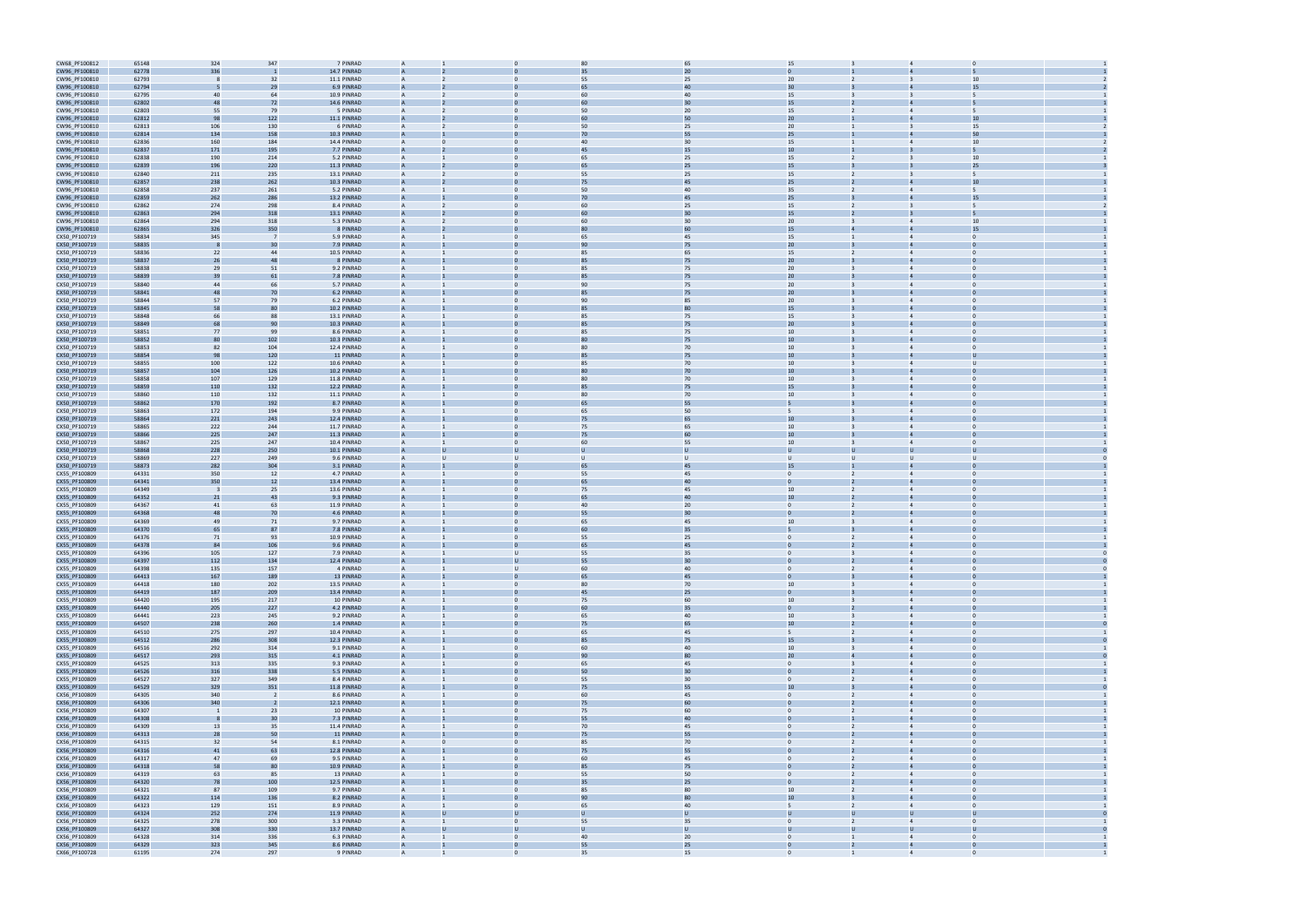

| CX68_PF100817                  | 64140          | 347            | 9.5                      | 1.5 PINRAD                |                |              | 25       | 20       |                                           |                |                                  |              |  |
|--------------------------------|----------------|----------------|--------------------------|---------------------------|----------------|--------------|----------|----------|-------------------------------------------|----------------|----------------------------------|--------------|--|
| CX68_PF100817                  | 64141          | 348            | 10.5                     | 12.5 PINRAD               |                |              | 15       | 20       |                                           |                |                                  |              |  |
| CX68_PF100817                  | 64142          | 355            | 17.5                     | 10.9 PINRAD               |                |              | 30       | 25       |                                           |                |                                  |              |  |
| CX68_PF100817                  | 64143          |                | 31.5                     | 10.6 PINRAD               | A              |              |          | 5        | $\Omega$                                  |                |                                  |              |  |
| CX68_PF100817                  | 64144          | 22             | 44.5                     | 9.3 PINRAD                |                |              | 15       |          |                                           |                |                                  |              |  |
| CX68_PF100817                  | 64145          | 23             | 45.5                     | 9.3 PINRAD                | A              | $\mathbf{0}$ | 15       | 5        | 5                                         | $\overline{2}$ | $\mathbf 0$                      |              |  |
|                                |                |                |                          |                           |                |              | 2C       |          |                                           |                |                                  |              |  |
| CX68_PF100817                  | 64146          | 44             | 66.5                     | 8.7 PINRAD                |                |              |          | 15       |                                           |                |                                  |              |  |
| CX68_PF100817                  | 64147          | 58             | 80.5                     | 9.1 PINRAD                | A              |              | 10       | 5        |                                           |                | $\Omega$                         |              |  |
| CX68_PF100817                  | 64148          | 45             | 67.5                     | 12.8 PINRAD               |                |              | 20       | 15       |                                           |                |                                  |              |  |
| CX68_PF100817                  | 64149          | 46             | 68.5                     | 12.8 PINRAD               | A              |              | 20       | 15       | 5                                         | 3              | $\Omega$                         |              |  |
| CX68_PF100817                  | 64150          | 58             | 80.5                     | 13.4 PINRAD               |                |              | 15       | 15       |                                           |                |                                  |              |  |
| CX68_PF100817                  | 64151          | 73             | 95.5                     | 9.1 PINRAD                |                |              | 15       | 25       |                                           |                |                                  |              |  |
| CX68_PF100817                  | 64152          | 84             | 106.5                    | 10.2 PINRAD               |                |              | 15       | 20       |                                           |                |                                  |              |  |
| CX68_PF100817                  | 64153          | 92             | 114.5                    | 11.8 PINRAD               | A              | $\Omega$     | 25       | 20       |                                           | $\overline{2}$ | $\Omega$                         |              |  |
| CX68_PF100817                  | 64154          | 100            | 122.5                    | 13.7 PINRAD               |                |              |          | 10       |                                           |                |                                  |              |  |
| CX68_PF100817                  | 64155          | 131            | 153.5                    | 11.8 PINRAD               | A              | $\mathbf{0}$ | 20       | 10       | 5                                         | $\overline{2}$ | $\mathbf 0$                      |              |  |
| CX68_PF100817                  | 64156          | 125            | 147.5                    | 8.1 PINRAD                |                |              | 15       | 10       |                                           |                |                                  |              |  |
| CX68_PF100817                  | 64157          | 118            | 140.5                    | 4.9 PINRAD                | A              | 20           | 35       | 30       | 15                                        |                | $\Omega$                         |              |  |
| CX68_PF100817                  | 64158          | 85             | 107.5                    | 2.3 PINRAD                |                |              | 20       | 15       |                                           |                |                                  |              |  |
| CX68_PF100817                  | 64159          | 159            | 181.5                    | 8.2 PINRAD                | A              | $\Omega$     | 10       | 10       | 5                                         |                | $\Omega$                         |              |  |
| CX68_PF100817                  | 64160          | 154            | 176.5                    | 10.6 PINRAD               |                |              | 15       | 15       |                                           |                |                                  |              |  |
| CX68_PF100817                  | 64161          | 149            | 171.5                    | 13 PINRAD                 |                |              | 10       | 10       |                                           |                |                                  |              |  |
| CX68_PF100817                  | 64162          | 188            | 210.5                    | 10.4 PINRAD               |                |              | 15       | 15       |                                           |                |                                  |              |  |
| CX68_PF100817                  | 64163          | 199            | 221.5                    | 9.3 PINRAD                |                |              | 15       | 15       |                                           |                |                                  |              |  |
| CX68_PF100817                  | 64164          | 224            | 246.5                    | 8.8 PINRAD                |                |              | 10       | 10       |                                           |                |                                  |              |  |
| CX68_PF100817                  | 64165          | 239            | 261.5                    | 9.5 PINRAD                | A              | $\mathbf{0}$ | 25       | 20       | 15                                        |                | $\bf{0}$                         |              |  |
| CX68_PF100817                  | 64166          | 250            | 272.5                    | 1.9 PINRAD                |                |              | 15       | 15       |                                           |                |                                  |              |  |
| CX68_PF100817                  | 64167          | 173            | 195.5                    | 6.1 PINRAD                | A              | 20           | 35       | 20       | 15                                        |                | 5                                |              |  |
| CX68_PF100817                  | 64168          | 193            | 215.5                    | 4.6 PINRAD                |                |              |          | 10       |                                           |                |                                  |              |  |
| CX68_PF100817                  | 64169          | 232            | 254.5                    | 4.4 PINRAD                | A              | $\mathbf{0}$ | 10       | 5        | 5                                         |                | $\mathbf 0$                      |              |  |
| CX68_PF100817                  | 64170          | 277            | 299.5                    | 7.2 PINRAD                |                |              | 2C       | 20       | 10                                        |                |                                  |              |  |
| CX68_PF100817                  | 64171          | 285            | 307.5                    | 9.4 PINRAD                |                |              | 30       | 20       | 10                                        |                |                                  |              |  |
|                                |                |                |                          |                           |                | 10           | 20       |          |                                           |                |                                  |              |  |
| CX68_PF100817                  | 64172          | 292            | 314.5                    | 11.7 PINRAD               |                |              |          | 15       |                                           |                |                                  |              |  |
| CX68_PF100817                  | 64173          | 314            | 336.5                    | 11.7 PINRAD               |                |              | 10       | 10       |                                           |                |                                  |              |  |
| CX68_PF100817                  | 64174          | 318            | 340.5                    | 9.9 PINRAD                |                |              | 20       | 15       |                                           |                |                                  |              |  |
| CX68_PF100817                  | 64175          | 317            | 339.5                    | 6.4 PINRAD                | A              | $\mathbf{0}$ | 20       | 15       | 5                                         |                | $\mathbf 0$                      |              |  |
| CX68_PF100817                  | 64176          | 317            | 339.5                    | 4.4 PINRAD                |                |              | 2C       | 15       |                                           |                |                                  |              |  |
| CY63_PF100716                  | 58948          | 346            | $\overline{\phantom{a}}$ | 1.3 PINRAD                | A              |              | 65       | 55       | 10                                        |                | $\Omega$                         |              |  |
| CY63_PF100716                  | 58949          | 359            | 22                       | 5.9 PINRAD                |                |              |          |          |                                           |                |                                  |              |  |
| CY63_PF100716                  | 58950          | $\overline{7}$ | 30                       | 11.4 PINRAD               | A              | $\Omega$     | 70       | 45       | 10 <sup>10</sup>                          | $\overline{4}$ | $\Omega$                         |              |  |
| CY63_PF100716                  | 58952          | 91             | 114                      | 8.9 PINRAD                |                | 10           | 65       | 35       |                                           |                |                                  |              |  |
| CY63_PF100716                  | 58953          | 152            | 175                      | 9.2 PINRAD                |                |              | 55       | 30       |                                           |                |                                  |              |  |
| CY63_PF100716                  | 58954          | 213            | 236                      | 6.5 PINRAD                |                |              | 50       | 25       |                                           |                |                                  |              |  |
| CY63_PF100716                  | 58955          | 241            | 264                      | 11.9 PINRAD               | A              |              | 55       | 25       | $\Omega$                                  |                |                                  |              |  |
| CY63_PF100716                  | 58956          | 272            | 295                      | 2.9 PINRAD                |                |              | 55       | 25       |                                           |                |                                  |              |  |
| CY63_PF100716                  | 58957          | 283            | 306                      | 9.4 PINRAD                | A              | $\Omega$     | 50       | 25       | $\overline{0}$                            | $\overline{4}$ | $\mathbf 0$                      |              |  |
| CY63_PF100716                  | 58958          | 313            | 336                      | 11.3 PINRAD               |                |              | 55       | 25       |                                           |                |                                  |              |  |
| CY63_PF100716                  | 58959          | 326            | 349                      | 10.1 PINRAD               | A              |              | 55       | 30       | $\Omega$                                  |                | $\Omega$                         |              |  |
| CY64_PF100716                  | 61119          | 354            | 17                       | 12.8 PINRAD               |                |              |          | 90       | 25                                        |                |                                  |              |  |
| CY64_PF100716                  | 61120          | 46             | 69                       | 9 PINRAD                  | A              | $\Omega$     | 65       | 35       | 10                                        | $\overline{4}$ | $\Omega$                         |              |  |
| CY64_PF100716                  | 61121          | 69             | 92                       | 13.7 PINRAD               |                |              | 60       | 45       |                                           |                |                                  |              |  |
| CY64_PF100716                  | 61122          | 99             | 122                      | 9 PINRAD                  |                |              | 65       | 55       | 10                                        |                |                                  |              |  |
| CY64_PF100716                  | 61123          | 148            | 171                      | 11.5 PINRAD               |                |              | 60       | 30       | 10                                        |                |                                  |              |  |
| CY64_PF100716                  | 61124          | 190            | 213                      | 11.1 PINRAD               |                | $\Omega$     | 75       | 55       | 10 <sup>10</sup>                          |                |                                  |              |  |
| CY64_PF100716                  | 61125          | 196            | 219                      | 6.1 PINRAD                |                |              | 60       | 45       | 10                                        |                |                                  |              |  |
| CY64_PF100716                  | 61126          | 234            | 257                      | 6.9 PINRAD                | A              | $\Omega$     | 60       | 40       | 10 <sup>10</sup>                          | $\overline{4}$ | $\Omega$                         |              |  |
| CY64_PF100716                  | 61127          | 240            | 263                      | 13.1 PINRAD               |                |              |          | 35       |                                           |                |                                  |              |  |
|                                |                |                |                          |                           | A              |              |          |          | $\Omega$                                  |                | $\Omega$                         |              |  |
| CY64_PF100716                  | 61128          | 272            | 295                      | 2.5 PINRAD                |                | $\Omega$     | 55       | 35<br>45 |                                           |                |                                  |              |  |
| CY64_PF100716                  | 61129          | 288            | 311<br>331               | 10.6 PINRAD               |                | $\Omega$     | 60       |          | $\mathbf{0}$                              |                |                                  |              |  |
| CY64_PF100716                  | 61130          |                |                          | 6.9 PINRAD                |                |              |          |          |                                           |                |                                  |              |  |
| CY64_PF100716                  | 61131          | 308            |                          |                           |                |              |          | 45       |                                           |                |                                  | $\mathbf{0}$ |  |
| CY65_PF100812                  |                | 329            | 352                      | 10 PINRAD                 |                |              | 80       | 55       |                                           |                |                                  |              |  |
| CY65_PF100812                  | 64789          | 338            | 0.5                      | 3.4 PINRAD                |                |              | 70       | 60       |                                           | $\Delta$       | $\Omega$                         |              |  |
| CY65_PF100812                  | 64790          | 351            | 13.5                     | 12.9 PINRAD               |                |              | 70       | 55       |                                           |                |                                  |              |  |
|                                | 64791          | $\overline{1}$ | 23.5                     | 7.7 PINRAD                |                |              | 75       | 65       | 10                                        |                |                                  |              |  |
| CY65_PF100812                  | 64792          | 11             | 33.5                     | 11.8 PINRAD               |                |              | 85       | 80       | 15                                        |                |                                  |              |  |
| CY65_PF100812                  | 64793          | 28             | 50.5                     | 12.5 PINRAD               | $\overline{A}$ | $\mathbf{0}$ | 75       | 55       | 5 <sup>5</sup><br>$\overline{3}$          |                | $\overline{4}$<br>$\overline{0}$ |              |  |
| CY65_PF100812                  | 64795          | 27             | 49.5                     | 6.6 PINRAD                |                |              | 8C       | 65       | 10 <sup>°</sup>                           | $\overline{4}$ |                                  |              |  |
| CY65_PF100812                  | 64796          | 28             | 50.5                     | 2.6 PINRAD                | A              | $\mathbf{0}$ | 70       | 55       | $\overline{0}$<br>$\overline{3}$          |                | $\overline{4}$<br>$\Omega$       |              |  |
| CY65_PF100812                  | 64797          | 43             | 65.5                     | 8.2 PINRAD                |                |              | 70       | 45       |                                           |                |                                  |              |  |
| CY65_PF100812                  | 64798          | 61             | 83.5                     | 4.1 PINRAD                | $\overline{A}$ | $\mathbf{0}$ | 65       | 35       | $\overline{0}$<br>$\overline{3}$          |                | $\overline{0}$<br>$\overline{4}$ |              |  |
| CY65_PF100812                  | 64799          | 63             | 85.5                     | 10.9 PINRAD               | A              |              | 55       | 25       | $\mathbf{0}$                              | $\overline{4}$ | $\Omega$                         |              |  |
| CY65_PF100812                  | 64800          | 69             | 91.5                     | 13 PINRAD                 |                | $\mathbf{0}$ | 70       | 55       | 10                                        | $\overline{4}$ | $\Omega$                         |              |  |
| CY65_PF100812                  | 64801          | 76             | 98.5                     | 6.7 PINRAD                | $\mathsf{A}$   |              | 75       | 55       |                                           | $\overline{4}$ | $\Omega$                         |              |  |
| CY65_PF100812                  | 64802          | 87             | 109.5                    | 12.6 PINRAD               | A              | $\mathbf{0}$ | 55       | 35       | $\overline{0}$<br>$\overline{2}$          |                | $\overline{4}$                   | $\Omega$     |  |
| CY65_PF100812                  | 64803          | 105            | 127.5                    | 13.1 PINRAD               | A              |              | 80       | 65       | 10                                        | $\overline{4}$ |                                  |              |  |
| CY65_PF100812                  | 64804          | 104            | 126.5                    | 7.9 PINRAD                | $\overline{A}$ | $\mathbf{0}$ | 70       | 45       | $\overline{0}$<br>$\overline{\mathbf{3}}$ |                | $\overline{4}$<br>$\overline{0}$ |              |  |
| CY65_PF100812                  | 64805          | 108            | 130.5                    | 5.4 PINRAD                | $\overline{A}$ |              | 65       | 35       | $\mathbf{0}$                              | $\overline{4}$ | $\Omega$                         |              |  |
| CY65_PF100812                  | 64806          | 116            | 138.5                    | 2.6 PINRAD                | $\mathsf{A}$   | $\mathbf{0}$ | 65       | 35       | $\overline{0}$<br>$\mathbf{B}$            |                | $\overline{4}$<br>$\Omega$       |              |  |
| CY65_PF100812                  | 64807          | 126            | 148.5                    | 9.8 PINRAD                |                |              | 65       | 35       |                                           |                |                                  |              |  |
| CY65_PF100812                  | 64808          | 126            | 148.5                    | 12.4 PINRAD               | $\overline{A}$ | $\mathbf{0}$ | 55       | 30       | $\overline{0}$<br>$\overline{2}$          |                | $\overline{0}$<br>$\overline{4}$ |              |  |
| CY65_PF100812                  | 64810          | 138            | 160.5                    | 7.9 PINRAD                | $\overline{A}$ |              | 45       | 25       | $\overline{0}$                            | $\overline{4}$ | $\Omega$                         |              |  |
| CY65_PF100812                  | 64812          | 156            | 178.5                    | 13.3 PINRAD               | A              |              | 55       | 25       | $\mathbf{0}$                              | $\overline{4}$ | $\Omega$                         |              |  |
| CY65_PF100812                  | 64813          | 160            | 182.5                    | 5.2 PINRAD                | $\mathsf{A}$   |              | 55       | 30       | $\Omega$                                  | $\overline{4}$ | $\Omega$                         |              |  |
| CY65_PF100812                  | 64814          | 180            | 202.5                    | 1.5 PINRAD                | A              | $\mathbf{0}$ | 75       | 60       | $\mathbf{0}$                              | $\overline{4}$ |                                  | $\Omega$     |  |
| CY65_PF100812                  | 64815          | 189            | 211.5                    | 10.4 PINRAD               | A              |              | 60       | 35       | $\overline{0}$                            | $\overline{4}$ |                                  |              |  |
| CY65_PF100812                  | 64816          | 193            | 215.5                    | 13.4 PINRAD               | $\overline{A}$ | $\mathbf{0}$ | 60       | 35       | $\overline{0}$<br>$\overline{3}$          |                | $\overline{4}$<br>$\overline{0}$ |              |  |
| CY65_PF100812                  | 64817          | 201            | 223.5                    | 6.4 PINRAD                | $\overline{A}$ |              | 55       | 30       | $\mathbf{0}$                              | $\overline{4}$ | $\Omega$                         |              |  |
| CY65_PF100812                  | 64818          | 208            | 230.5                    | 10.4 PINRAD               | $\overline{A}$ | $\mathbf{0}$ | 65       | 35       | $\overline{0}$<br>$\overline{3}$          |                | $\overline{4}$<br>$\Omega$       |              |  |
| CY65_PF100812                  | 64820          | 232            | 254.5                    | 13.1 PINRAD               |                |              | 55       | 25       |                                           |                |                                  |              |  |
| CY65_PF100812                  | 64821          | 245            | 267.5                    | 9.3 PINRAD                | $\overline{A}$ | $\mathbf{0}$ | 55       | 25       | $\overline{0}$<br>$\overline{2}$          |                | $\overline{0}$<br>$\overline{4}$ |              |  |
|                                | 64822          |                |                          | 12.5 PINRAD               | $\overline{A}$ |              | 60       | 25       | $\overline{0}$                            | $\overline{a}$ | $\Omega$                         |              |  |
| CY65_PF100812                  |                | 250            | 272.5                    | 2.3 PINRAD                | A              |              | 55       |          | $\mathbf{0}$                              | $\overline{4}$ | $\Omega$                         |              |  |
| CY65_PF100812                  | 64823          | 250            | 272.5                    | 7.6 PINRAD                | $\mathsf{A}$   |              | 60       | 25<br>25 | $\Omega$                                  | $\overline{4}$ | $\Omega$                         |              |  |
| CY65_PF100812                  | 64824<br>64825 | 269            | 291.5                    | 10.5 PINRAD               | A              | $\mathbf{0}$ | 75       | 65       | 10                                        | $\overline{4}$ |                                  | $\Omega$     |  |
| CY65_PF100812                  |                | 270            | 292.5                    |                           | A              |              | 65       |          | $\mathbf{0}$                              | $\overline{4}$ |                                  |              |  |
| CY65_PF100812                  | 64826          | 272            | 294.5                    | 13.7 PINRAD               | $\overline{A}$ | $\mathbf{0}$ |          | 35       | $\overline{0}$<br>$\overline{3}$          |                | $\overline{4}$<br>$\overline{0}$ |              |  |
| CY65_PF100812                  | 64827          | 289            | 311.5                    | 12.8 PINRAD               | $\overline{A}$ |              | 65<br>55 | 35       | $\mathbf{0}$                              | $\overline{4}$ | $\Omega$                         |              |  |
| CY65_PF100812                  | 64828          | 293            | 315.5                    | 9.8 PINRAD                | $\mathsf{A}$   | $\mathbf{0}$ |          | 25       | $\overline{0}$<br>$\overline{3}$          | $\overline{4}$ | $\Omega$                         |              |  |
| CY65_PF100812                  | 64830          | 298            | 320.5                    | 7.4 PINRAD                |                |              | 35       | 20       |                                           |                |                                  |              |  |
| CY65_PF100812<br>CY65_PF100812 | 64831<br>64832 | 311<br>316     | 333.5<br>338.5           | 4.7 PINRAD<br>13.2 PINRAD | $\overline{A}$ | $\mathbf{0}$ | 60<br>70 | 30<br>45 | $\overline{0}$<br>$\overline{3}$          |                | $\overline{0}$<br>$\overline{4}$ |              |  |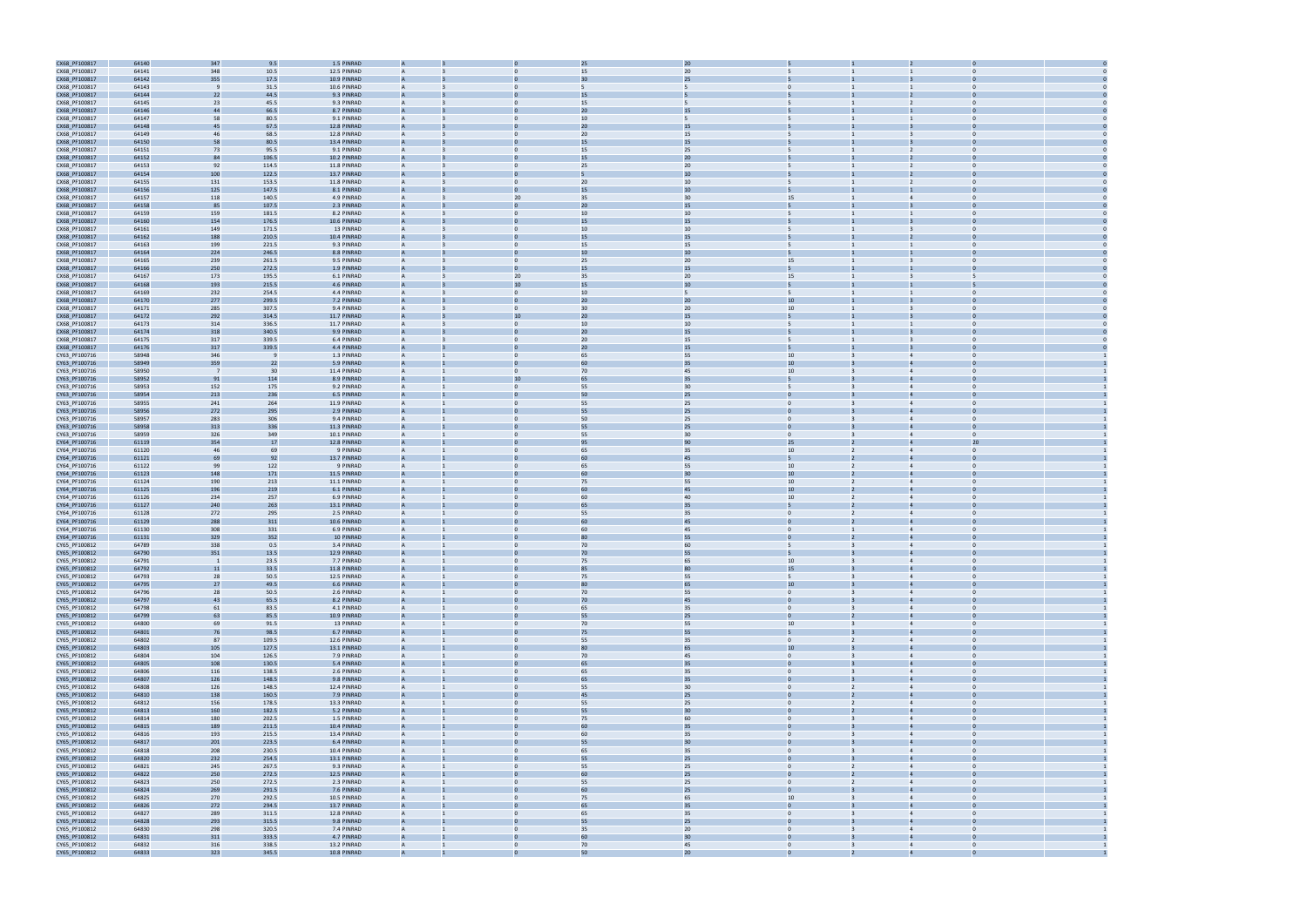| CY65_PF100812                  | 64834          | 334        | 356.5        | 8.9 PINRAD                | $\overline{A}$ |          |                         | 55<br>20             | $\Omega$                 |                       |                                  |                         |                |  |
|--------------------------------|----------------|------------|--------------|---------------------------|----------------|----------|-------------------------|----------------------|--------------------------|-----------------------|----------------------------------|-------------------------|----------------|--|
| CY68_PF100521                  | 49041          | 353        | 16           | 2.7 PINRAD                |                |          |                         |                      |                          | 10                    |                                  |                         |                |  |
| CY68_PF100521                  | 49042          | 15         | 38           | 6.2 PINRAD                | $\mathsf{A}$   |          | $\mathbf{0}$            | 35<br>70             |                          | 15                    |                                  |                         | 10             |  |
| CY68_PF100521                  | 49043          | 41         | 64           | 12.2 PINRAD               |                |          |                         | 50                   |                          | 25                    |                                  |                         |                |  |
| CY68_PF100521                  | 49044          | 50         | 73           | 7 PINRAD                  | $\overline{A}$ |          | $\Omega$                | 90<br>85             | 5                        |                       | $\overline{a}$<br>$\Delta$       |                         |                |  |
| CY68_PF100521                  | 49045          | 74         | 97           | 1.1 PINRAD                | $\overline{A}$ |          |                         | 90<br>85             |                          | 10                    |                                  |                         |                |  |
| CY68_PF100521                  | 49046          | 78         | 101          | 11.7 PINRAD               | $\overline{A}$ |          |                         | 45<br>60             |                          |                       |                                  |                         | 10             |  |
| CY68_PF100521                  | 49047          | 94         | 117          | 12.8 PINRAD               |                |          |                         | 85<br>90             |                          | 15                    |                                  |                         |                |  |
| CY68_PF100521                  | 49048          | 113        | 136          | 11.1 PINRAD               | $\mathsf{A}$   |          | $\mathbf{0}$            | 20<br>45             | $\mathbf{0}$             |                       |                                  |                         | $\Omega$       |  |
| CY68_PF100521                  | 49049          | 112        | 135          | 7 PINRAD                  |                |          |                         | 90                   | 15                       |                       |                                  |                         | 10             |  |
| CY68_PF100521                  | 49051          | 164        | 187          | 8.8 PINRAD                | $\mathsf{A}$   |          | $\Omega$                | 65<br>35             | $\mathbf{0}$             |                       | $\overline{2}$                   | $\overline{4}$          |                |  |
| CY68_PF100521                  | 49052          | 212        | 235          | 7.8 PINRAD                |                |          |                         | 55                   |                          |                       |                                  |                         |                |  |
| CY68_PF100521                  | 49053          | 215        | 238          | 11.7 PINRAD               | $\mathsf{A}$   |          | $\Omega$                | 55<br>40             |                          | 15                    | $\overline{2}$<br>$\overline{4}$ |                         | $\Omega$       |  |
| CY68_PF100521                  | 49054          | 235        | 258          | 9.4 PINRAD                |                |          |                         | 45                   |                          |                       |                                  |                         |                |  |
| CY68_PF100521                  | 49055          | 260        | 283          | 13.6 PINRAD               | $\mathsf{A}$   |          | $\Omega$                | 30<br>45             |                          | 15                    |                                  |                         | 10             |  |
| CY68_PF100521                  | 49056          | 273        | 296          | 10.8 PINRAD               | $\overline{A}$ |          | 95                      | 95                   |                          | 95                    |                                  |                         |                |  |
| CY68_PF100521                  | 49057          | 296        | 319          | 12.5 PINRAD               | $\overline{A}$ |          |                         | 85<br>90             |                          | 60                    |                                  |                         |                |  |
| CY68_PF100521                  | 49058          | 314        | 337          | 8.5 PINRAD                | $\overline{A}$ |          |                         | 55<br>75             |                          | 10 <sup>10</sup>      |                                  |                         |                |  |
| CY68_PF100521                  | 49059          | 337        | 360          | 10 PINRAD                 | $\mathsf{A}$   |          | $\mathbf{0}$            | 75<br>85             |                          | 25                    |                                  |                         | $\Omega$       |  |
| CZ65_PF100520                  | 49495          | 33         | 56           | 13.1 PINRAD               |                |          |                         | 60                   |                          | 15                    |                                  |                         | 10             |  |
| CZ65_PF100520                  | 49496          | 46         | 69           | 6.5 PINRAD                | $\overline{A}$ |          | $\mathbf{0}$            | 45<br>25             | $\mathbf{0}$             |                       | $\mathbf{1}$                     |                         | $\Omega$       |  |
| CZ65_PF100520                  | 49508          | 92         | 115          | 1.7 PINRAD                |                |          |                         | 35<br>75             | $\Omega$                 |                       |                                  |                         |                |  |
| CZ65_PF100520                  | 49509          | 101        | 124          | 6 PINRAD                  | $\overline{A}$ |          | $\Omega$                | 65<br>80             |                          | 10 <sup>10</sup>      |                                  |                         | 10             |  |
| CZ65_PF100520                  | 49510          | 101        | 124          | 11.9 PINRAD               |                |          |                         |                      |                          |                       |                                  |                         |                |  |
| CZ65_PF100520                  | 49511          | 103        | 126          | 7.8 PINRAD                | $\mathsf{A}$   |          | $\Omega$                | 55<br>80             | $\Omega$                 |                       | $\overline{4}$                   |                         |                |  |
| CZ65_PF100520                  | 49524          | 162        | 185          | 8.8 PINRAD                |                |          |                         | 45<br>75             | $\Omega$                 |                       |                                  |                         |                |  |
| CZ65_PF100520                  | 49528          | 182        | 205          | 13.2 PINRAD               |                |          |                         | 35<br>75             | $\mathbf{0}$             |                       |                                  |                         |                |  |
| CZ65_PF100520                  | 49529          | 198        | 221          | 10.5 PINRAD               |                |          |                         | 45<br>70             |                          |                       |                                  |                         |                |  |
| CZ65_PF100520                  | 49530          | 233        | 256          | 9.7 PINRAD                | $\mathsf{A}$   |          | $\mathbf{0}$            | 45<br>70             | $\mathbf{0}$             |                       |                                  |                         | $\mathbf 0$    |  |
| CZ65_PF100520                  | 49531          | 246        | 269          | 13.9 PINRAD               |                |          |                         | 30<br>65             |                          |                       |                                  |                         | 10             |  |
| CZ65_PF100520                  | 49536          | 282        | 305          | 11.8 PINRAD               | $\overline{A}$ |          | $\mathbf{0}$            | 75<br>45             |                          | 10 <sup>10</sup>      | 3<br>$\overline{4}$              |                         | $\Omega$       |  |
| CZ65_PF100520                  | 49537          | 285        | 308          | 5.8 PINRAD                |                |          |                         | 40<br>75             |                          | 10                    |                                  |                         |                |  |
| CZ65_PF100520                  | 49539          | 304        | 327          | 11.2 PINRAD               | $\overline{A}$ |          | $\Omega$                | 55<br>65             | $\mathbf{0}$             |                       |                                  |                         | 10             |  |
| CZ65_PF100520                  | 49540          | 308        | 331          | 2.1 PINRAD                |                |          |                         | 40                   |                          |                       |                                  |                         | 20             |  |
| CZ65_PF100520                  | 49543          | 324        | 347          | 13.5 PINRAD               | $\overline{A}$ |          | $\Omega$                | 55<br>80             |                          | 20 <sub>2</sub>       | $\Delta$                         |                         | $\Omega$       |  |
| CZ66_PF100513                  | 50656          | 351        | 13           | 7.1 PINRAD                |                |          |                         | 40<br>70             |                          | 10                    |                                  |                         |                |  |
| CZ66_PF100513                  | 50657          | 10         | 32           | 3.9 PINRAD                |                |          |                         | 20<br>35             |                          | 10 <sup>10</sup>      |                                  |                         |                |  |
| CZ66_PF100513                  | 50658          | 50         | 72           | 11.9 PINRAD               |                |          |                         | 30<br>50             |                          | 10                    |                                  |                         |                |  |
| CZ66_PF100513                  | 50659          | 61         | 83           | 5.8 PINRAD                | $\mathsf{A}$   |          | $\mathbf{0}$            | 30<br>50             |                          | 10 <sup>10</sup>      |                                  |                         | $\mathbf 0$    |  |
| CZ66_PF100513                  | 50660          | 72         | 94           | 7.8 PINRAD                |                |          |                         | 40<br>90             |                          |                       |                                  |                         |                |  |
| CZ66_PF100513                  | 50661          | 93         | 115          | 8.3 PINRAD                | $\overline{A}$ |          | $\mathbf{U}$            | 55<br>15             | 5                        |                       | $\overline{2}$<br>$\overline{4}$ |                         | 10             |  |
| CZ66_PF100513                  | 50662          | 96         | 118          | 12.6 PINRAD               |                |          |                         | 40                   | 35                       |                       |                                  |                         |                |  |
| CZ66_PF100513                  | 50663          | 130        | 152          | 7.4 PINRAD                | $\overline{A}$ |          | $\Omega$                | 60<br>50             |                          | 40                    |                                  |                         | $\Omega$       |  |
| CZ66_PF100513                  | 50664          | 130        | 152          | 12.8 PINRAD               |                |          |                         | 45                   |                          | 30                    |                                  |                         |                |  |
| CZ66_PF100513                  | 50665          | 148        | 170          | 5 PINRAD                  | $\overline{A}$ |          | $\Omega$                | 30<br>60             | 5                        |                       |                                  |                         |                |  |
| CZ66_PF100513                  | 50666          | 152        | 174          | 8.2 PINRAD                | $\overline{A}$ |          |                         | 50<br>30             |                          | 15                    |                                  |                         |                |  |
| CZ66_PF100513                  | 50667          | 152        | 174          | 12.8 PINRAD               |                |          |                         | 20<br>45             |                          | 25                    |                                  |                         |                |  |
| CZ66_PF100513                  | 50668          | 175        | 197          | 9.9 PINRAD                |                |          |                         | 35<br>65             | 5                        |                       |                                  |                         |                |  |
| CZ66_PF100513                  | 50669          | 218        | 240          | 11 PINRAD                 | $\mathsf{A}$   |          | $\mathbf{0}$            | 20<br>45             |                          | 25                    |                                  |                         | $\Omega$       |  |
| CZ66_PF100513                  | 50670          | 249        | 271          | 7.7 PINRAD                |                |          |                         | 20<br>55             |                          |                       |                                  |                         |                |  |
| CZ66_PF100513                  | 50671          | 272        | 294          | 8.4 PINRAD                | $\overline{A}$ |          | $\Omega$                | 95<br>60             |                          | 40                    | $\overline{4}$<br>4              |                         | $\Omega$       |  |
| CZ66_PF100513                  | 50672          | 274        | 296          | 12.5 PINRAD               |                |          |                         | 25                   |                          | 15                    |                                  |                         |                |  |
| CZ66_PF100513                  | 50673          | 289        | 311          | 10.3 PINRAD               | $\overline{A}$ |          | $\Omega$                | 60<br>15             | $\mathbf{0}$             |                       | $\overline{a}$                   |                         | $\Omega$       |  |
| CZ66_PF100513                  | 50675          | 295        | 317          | 6 PINRAD                  |                |          |                         | 30                   |                          | 10                    |                                  |                         |                |  |
| CZ66_PF100513                  | 50676          | 298        | 320          | 13.3 PINRAD               | $\overline{A}$ |          | $\Omega$                | 35<br>65             | 5                        |                       |                                  |                         |                |  |
| CZ66_PF100513                  | 50677          | 309        | 331          | 8.4 PINRAD                | $\overline{A}$ |          |                         | 60<br>95             | 5                        |                       |                                  |                         |                |  |
| CZ67_PF100510                  | 52285          | 347        |              | 9.3 PINRAD                |                |          | 80                      | 60                   |                          | 30                    |                                  |                         | 10             |  |
| CZ67_PF100510                  | 52286          |            | 31           | 5.1 PINRAD                |                |          |                         | 45<br>95             |                          | 90                    |                                  |                         | 75             |  |
| CZ67_PF100510                  | 52287          | 20         | 42           | 11.9 PINRAD               | A              |          | $\mathbf{0}$            | 40<br>90             |                          | 30 <sup>°</sup>       |                                  |                         | 15             |  |
| CZ67_PF100510                  | 52288          | 47         | <b>69</b>    | 5.9 PINRAD                |                |          |                         | 40                   |                          | 20                    |                                  |                         | 15             |  |
| CZ67_PF100510                  | 52289          | 133        | 155          | 4.4 PINRAD                | A              |          | $\mathbf{0}$            | 40<br>35             |                          | 25                    | $\overline{2}$                   |                         | 5<br>10        |  |
| CZ67_PF100510                  | 52290          | 137        | 159          | 9.7 PINRAD                |                |          |                         | 25                   |                          | 10 <sup>1</sup>       |                                  |                         |                |  |
| CZ67_PF100510                  | 52291<br>52292 | 172        | 194          | 13.5 PINRAD<br>5.6 PINRAD |                |          |                         | 45<br>30<br>40       |                          | 10<br>10              |                                  |                         |                |  |
| CZ67_PF100510<br>CZ67_PF100510 | 52294          | 174<br>210 | 196<br>232   | 13 PINRAD                 | $\overline{A}$ | $\Omega$ | $\mathbf{0}$            | 65<br>30             | $\mathbf{0}$             |                       | 3                                | $\overline{3}$          | $\overline{0}$ |  |
|                                |                |            |              | 4.5 PINRAD                | $\overline{A}$ |          | $\Omega$                | 45                   |                          |                       |                                  |                         |                |  |
| CZ67_PF100510<br>CZ67_PF100510 | 52296<br>52297 | 252<br>255 | 274<br>277   | 11 PINRAD                 | $\overline{A}$ |          | $\Omega$                | 65<br>95<br>85       |                          | 20 <sub>2</sub><br>50 | $\overline{4}$                   | $\overline{4}$          | 25<br>70       |  |
|                                | 52298          | 266        | 288          | 8 PINRAD                  | $\overline{A}$ |          | $\mathbf 0$             | 50<br>75             |                          | 15                    |                                  |                         | 10             |  |
| CZ67_PF100510<br>CZ67_PF100510 | 52299          | 274        | 296          | 11.6 PINRAD               | $\mathsf{A}$   |          | $\mathbf{0}$            | 65<br>30             |                          | 10 <sup>10</sup>      | $\overline{2}$                   | $\overline{3}$          | 10             |  |
| CZ67_PF100510                  | 52305          | 332        | 354          | 11.2 PINRAD               | A              |          | $\mathbf 0$             | 70<br>50             |                          | 60                    |                                  | $\overline{4}$          | 10             |  |
| CZ75_PF100808                  | 62641          | 343        | 6            | 12.9 PINRAD               | $\mathsf{A}$   |          | $\mathbf{0}$            | 45<br>15             |                          | 20                    | $\mathbf{1}$                     | $\overline{2}$          | $10$           |  |
| CZ75_PF100808                  | 62642          | 19         | 42           | 9.6 PINRAD                | $\overline{A}$ |          | $\Omega$                | 40<br>20             |                          | 15                    |                                  | $\overline{z}$          | 10             |  |
| CZ75_PF100808                  | 62643          | 50         | 73           | 8.7 PINRAD                | $\mathsf{A}$   | $\Omega$ | $\mathbf{0}$            | 50<br>80             |                          | 40                    | 3                                | $\overline{4}$          | 20             |  |
| CZ75_PF100808                  | 62644          | 61         | 84           | 13.3 PINRAD               |                |          |                         | 40                   | 5                        |                       |                                  |                         | $\overline{0}$ |  |
| CZ75_PF100808                  | 62645          | 62         | 85           | 2.7 PINRAD                | $\overline{A}$ |          | U                       | 60<br>25             |                          | 10                    | $\mathbf{1}$                     | $\overline{\mathbf{3}}$ | 15             |  |
| CZ75_PF100808                  | 62646          | 79         | 102          | 13.1 PINRAD               | $\overline{A}$ |          | $\Omega$                | 50<br>30             |                          | 25                    |                                  | $\overline{4}$          | 5              |  |
| CZ75_PF100808                  | 62650          | 104        | 127          | 8 PINRAD                  | $\mathsf{A}$   |          | $\overline{0}$          | 35<br>25             |                          | 20 <sub>2</sub>       | $\mathbf{1}$                     | $\overline{3}$          | 10             |  |
| CZ75_PF100808                  | 62655          | 121        | 144          | 10.9 PINRAD               | $\mathsf{A}$   |          | $\mathbf 0$             | 45<br>35             |                          | 20 <sub>2</sub>       |                                  |                         | 10             |  |
| CZ75_PF100808                  | 62656          | 148        | 171          | 8.1 PINRAD                | $\mathsf{A}$   | 2        | $\mathbf{0}$            | 55<br>20             |                          | 15                    | $\overline{2}$                   | $\overline{3}$          | 5              |  |
| CZ75_PF100808                  | 62657          | 148        | 171          | 12.8 PINRAD               | A              |          | $\mathbf 0$             | 70<br>30             |                          | 25                    |                                  | $\overline{4}$          | $\mathbf 0$    |  |
| CZ75_PF100808                  | 62658          | 174        | 197          | 11.7 PINRAD               | $\overline{A}$ |          | $\mathbf{0}$            | 60<br>30             |                          | 15                    | $\mathbf{1}$                     | $\overline{3}$          | 5              |  |
| CZ75_PF100808                  | 62659          | 200        | 223          | 13.1 PINRAD               | A              |          | $\Omega$                | 70<br>50             | U                        |                       |                                  |                         | 10             |  |
| CZ75_PF100808                  | 62663          | 219        | 242          | 10.6 PINRAD               | $\mathsf{A}$   |          | $\mathbf{0}$            | 35<br>65             | 25                       |                       | $\overline{3}$                   | $\overline{4}$          | 10             |  |
| CZ75_PF100808                  | 62664          | 240        | 263          | 7.6 PINRAD                |                |          |                         | 45<br>25             |                          | 15                    |                                  |                         | 5              |  |
| CZ75_PF100808                  | 62665          | 267        | 290          | 12 PINRAD                 | $\overline{A}$ |          | $\mathbf{0}$            | 60<br>30             |                          | 20<br>$\overline{2}$  |                                  | $\overline{4}$          | 15             |  |
| CZ75_PF100808                  | 62666          | 280        | 303          | 2.3 PINRAD                | $\overline{A}$ |          | $\Omega$                | 50<br>15             |                          | 10 <sup>°</sup>       |                                  | $\overline{3}$          | 20             |  |
| CZ75_PF100808                  | 62667          | 285        | 308          | 12.8 PINRAD               | $\overline{A}$ |          | $\mathbf{0}$            | 20<br>45             |                          | 15                    | $\overline{2}$                   | $\overline{4}$          | 10             |  |
| CZ75_PF100808                  | 62668          | 312        | 335          | 5.7 PINRAD                | $\mathsf{A}$   |          | $\mathbf 0$             | 65<br>35             |                          | 25                    |                                  | $\overline{4}$          | 5              |  |
| CZ75_PF100808                  | 62669          | 312        | 335          | 11.5 PINRAD               | $\mathsf{A}$   |          | $\mathbf{0}$            | 30<br>65             | 25                       | $\overline{2}$        |                                  | $\overline{\mathbf{3}}$ | 10             |  |
| CZ75_PF100808                  | 62670          | 334        | 357          | 9.3 PINRAD                | A              |          | 45<br>$\mathbf 0$       | 15                   | U                        |                       |                                  |                         | 5              |  |
| DA61_PF100510                  | 48365          | 339        | 1.5          | 2 PINRAD                  | $\overline{A}$ |          | $\mathbf{0}$            | 20<br>20             | $\overline{0}$           |                       | $\mathbf{1}$                     | $\mathbf{1}$            | $\overline{0}$ |  |
| DA61_PF100510                  | 48366          | 27         | 49.5         | 4.8 PINRAD                | A              |          | $\Omega$                | 25<br>30             | $\overline{0}$           |                       |                                  | $\overline{2}$          | $\Omega$       |  |
| DA61_PF100510                  | 48367          | 39         | 61.5         | 6.8 PINRAD                | $\mathsf{A}$   |          | $\mathbf{0}$            | 20<br>20             | $\overline{0}$           |                       | $\mathbf{1}$                     | $\overline{2}$          | $\overline{0}$ |  |
| DA61_PF100510                  | 48368          | 48         | 70.5         | 9.3 PINRAD                |                |          |                         | 25<br>25             | $\Omega$                 |                       |                                  |                         | $\Omega$       |  |
| DA61_PF100510                  | 48369          | 47         | 69.5         | 9.4 PINRAD                | $\mathsf{A}$   |          | $\mathbf{0}$            | 25<br>25             | $\mathbf{0}$             |                       | $\mathbf{1}$                     | $\mathbf{1}$            | $\overline{0}$ |  |
| DA61_PF100510                  | 48370          | 46         | 68.5         | 9.5 PINRAD                | $\overline{A}$ |          | $\Omega$                | 25<br>25             | $\overline{0}$           |                       |                                  |                         | $\Omega$       |  |
| DA61_PF100510                  | 48371          | 49         | 71.5         | 12.3 PINRAD               | $\overline{A}$ |          | $\mathbf{0}$            | 25<br>30             | $\mathbf{0}$             |                       |                                  | $\overline{2}$          | $\Omega$       |  |
| DA61_PF100510                  |                | 29         | 51.5         | 11.1 PINRAD               |                |          | $\Omega$                | 40<br>30             | $\mathbf{0}$             |                       |                                  | $\overline{4}$          | $\Omega$       |  |
|                                | 48372          |            |              |                           |                |          |                         |                      |                          |                       |                                  |                         |                |  |
| DA61_PF100510                  | 48373          | 23         | 45.5         | 8.3 PINRAD                | $\mathsf{A}$   |          | $\mathbf{0}$            | 30<br>30             | $\mathbf{0}$             |                       |                                  | $\overline{2}$          | $\overline{0}$ |  |
| DA61_PF100510<br>DA61 PF100510 | 48374<br>48375 | 22<br>10   | 44.5<br>32.5 | 8.5 PINRAD<br>6.2 PINRAD  | A<br>$\Lambda$ |          | $\mathbf 0$<br>$\Omega$ | 30<br>30<br>20<br>25 | $\mathbf{0}$<br>$\Omega$ |                       |                                  | $\Omega$                | $\overline{0}$ |  |

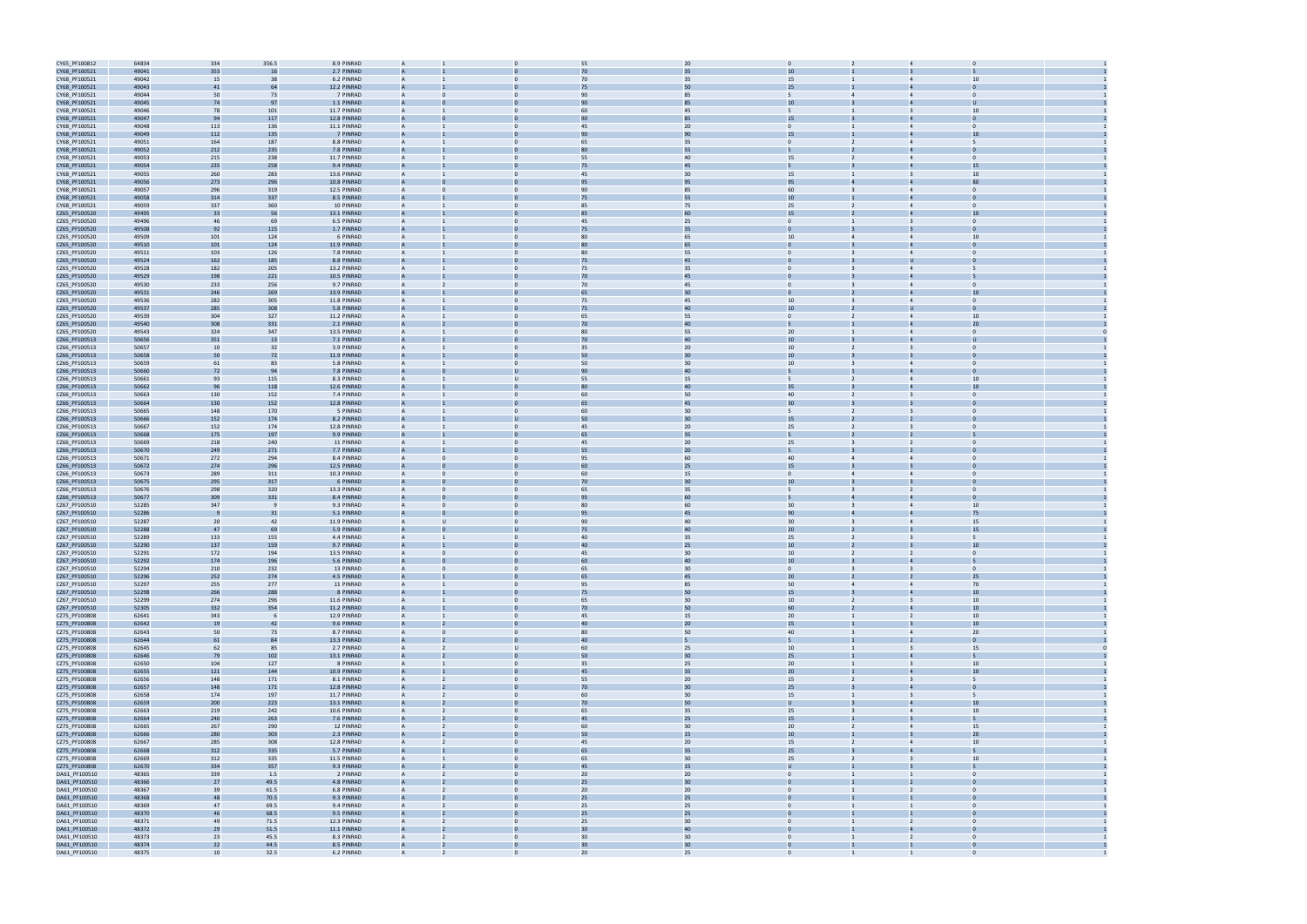

| DA61_PF100510                  | 48376 | 345            | 7.5      | 4.6 PINRAD  |                |                |                 | 25       |                  |                |                |                |  |
|--------------------------------|-------|----------------|----------|-------------|----------------|----------------|-----------------|----------|------------------|----------------|----------------|----------------|--|
| DA61_PF100510                  | 48377 | 345            | 7.5      | 4.9 PINRAD  |                |                | 20              | 25       |                  |                |                |                |  |
| DA61_PF100510                  | 48378 | 347            | 9.5      | 8 PINRAD    |                |                | 30              | 45       |                  |                |                |                |  |
| DA61_PF100510                  | 48379 |                | 23.5     | 9.3 PINRAD  | $\overline{A}$ |                | 30              | 40       |                  |                | $\overline{2}$ |                |  |
|                                | 48380 |                |          | 9.5 PINRAD  | $\mathbf{A}$   |                | 30              | 40       |                  |                |                |                |  |
| DA61_PF100510                  |       |                | 24.5     |             |                |                |                 |          |                  |                |                |                |  |
| DA61_PF100510                  | 48381 | 10             | 32.5     | 10.9 PINRAD | $\overline{A}$ | $\mathbf{0}$   | 15              | 20       | $\mathbf{0}$     |                |                |                |  |
| DA61_PF100510                  | 48382 | 14             | 36.5     | 13.3 PINRAD |                |                |                 | 15       |                  |                |                |                |  |
| DA61_PF100510                  | 48383 | $\overline{2}$ | 24.5     | 13.7 PINRAD | $\overline{A}$ | 5              | 25              | 25       | $\Omega$         |                | $\overline{2}$ | $\Omega$       |  |
| DA61_PF100510                  | 48384 | 349            | $11.5\,$ | 11.3 PINRAD |                |                |                 | 20       |                  |                |                |                |  |
| DA61_PF100510                  | 48385 | 349            | 11.5     | 11.5 PINRAD | $\overline{A}$ | 5              | 15              | 20       | $\mathbf{0}$     |                |                | $\Omega$       |  |
| DA61_PF100510                  | 48386 | 112            | 134.5    | 2 PINRAD    |                |                | 10              | 15       |                  |                |                |                |  |
| DA61_PF100510                  | 48387 | 114            | 136.5    | 1.8 PINRAD  | A              |                | 15              | 20       | $\Omega$         |                |                |                |  |
| DA61_PF100510                  | 48388 | 76             | 98.5     | 5 PINRAD    |                |                | 15              | 25       |                  |                |                |                |  |
|                                |       |                |          |             |                |                |                 |          |                  |                |                |                |  |
| DA61_PF100510                  | 48389 | 73             | 95.5     | 7.5 PINRAD  | $\overline{A}$ |                | 20              | 20       |                  |                | $\overline{2}$ |                |  |
| DA61_PF100510                  | 48390 | 68             | 90.5     | 10 PINRAD   |                |                | 25              | 25       |                  |                |                |                |  |
| DA61_PF100510                  | 48391 | 69             | 91.5     | 10.1 PINRAD | $\overline{A}$ | $\mathbf{0}$   | 25              | 25       | $\mathbf{0}$     |                |                | $\bf{0}$       |  |
| DA61_PF100510                  | 48392 | 66             | 88.5     | 12.3 PINRAD |                |                | 20              | 25       |                  |                |                |                |  |
| DA61_PF100510                  | 48393 | 84             | 106.5    | 11.6 PINRAD | $\overline{A}$ | $\Omega$       | 10              | 10       | $\Omega$         |                |                | $\Omega$       |  |
| DA61_PF100510                  | 48394 | 93             | 115.5    | 9.3 PINRAD  |                |                |                 | 20       |                  |                |                |                |  |
| DA61_PF100510                  | 48395 | 101            | 123.5    | 6.7 PINRAD  | $\overline{A}$ | $\Omega$       | 15              | 20       | $\mathbf{0}$     |                |                | $\Omega$       |  |
| DA61_PF100510                  | 48396 | 119            | 141.5    | 4.7 PINRAD  |                |                | 20              | 20       |                  |                |                |                |  |
| DA61_PF100510                  | 48397 | 120            | 142.5    | 4.7 PINRAD  |                |                | 20              | 20       | $\Omega$         |                |                |                |  |
| DA61_PF100510                  | 48398 | 128            | 150.5    | 8 PINRAD    |                |                | 10              | 15       |                  |                |                |                |  |
|                                |       |                |          |             | $\overline{A}$ | $\Omega$       | 15              |          | $\Omega$         |                | $\overline{2}$ |                |  |
| DA61_PF100510                  | 48399 | 109            | 131.5    | 9.4 PINRAD  |                |                |                 | 20       |                  |                |                |                |  |
| DA61_PF100510                  | 48400 | 104            | 126.5    | 11.8 PINRAD |                |                | 35              | 30       |                  |                |                |                |  |
| DA61_PF100510                  | 48401 | 120            | 142.5    | 13.1 PINRAD |                | $\mathbf 0$    | 15              | 25       | $\mathbf{0}$     |                |                | $\bf{0}$       |  |
| DA61_PF100510                  | 48402 | 131            | 153.5    | 11.5 PINRAD |                |                | 15              | 15       |                  |                |                |                |  |
| DA61_PF100510                  | 48403 | 140            | 162.5    | 13.7 PINRAD | $\overline{A}$ | $\Omega$       | 10              | 15       | $\Omega$         |                |                | $\Omega$       |  |
| DA61_PF100510                  | 48404 | 152            | 174.5    | 13 PINRAD   |                |                | 15              | 25       |                  |                |                |                |  |
| DA61_PF100510                  | 48405 | 167            | 189.5    | 12.7 PINRAD | $\overline{A}$ | $\mathbf{0}$   | 15              | 20       | $\mathbf{0}$     |                |                | $\Omega$       |  |
| DA61_PF100510                  | 48407 | 154            | 176.5    | 10.2 PINRAD |                |                | 20              | 25       |                  |                |                |                |  |
| DA61_PF100510                  | 48408 | 142            | 164.5    | 10.7 PINRAD |                |                | 15              | 15       | $\mathbf{0}$     |                |                |                |  |
| DA61_PF100510                  | 48409 | 146            | 168.5    | 7.2 PINRAD  |                |                | 20              | 20       |                  |                |                |                |  |
| DA61_PF100510                  | 48410 | 146            | 168.5    | 7.1 PINRAD  | $\overline{A}$ | $\Omega$       | 20              | 20       | $\Omega$         |                | $\overline{1}$ | $\Omega$       |  |
|                                |       |                |          |             |                |                |                 |          |                  |                |                |                |  |
| DA61_PF100510                  | 48411 | 170            | 192.5    | 7.3 PINRAD  | $\overline{A}$ |                | 20              | 40       |                  |                |                |                |  |
| DA61_PF100510                  | 48412 | 155            | 177.5    | 4.2 PINRAD  |                |                | 15              | 20       | $\mathbf{0}$     |                |                |                |  |
| DA61_PF100510                  | 48413 | 205            | 227.5    | 2.1 PINRAD  |                |                | 10              | 15       |                  |                |                |                |  |
| DA61_PF100510                  | 48414 | 281            | 303.5    | 2.7 PINRAD  | $\overline{A}$ | $\Omega$       | 15              | 20       | $\mathbf{0}$     |                |                | $\Omega$       |  |
| DA61_PF100510                  | 48415 | 255            | 277.5    | 4.9 PINRAD  |                |                |                 | 15       |                  |                |                |                |  |
| DA61_PF100510                  | 48416 | 252            | 274.5    | 13.4 PINRAD | $\overline{A}$ | $\mathbf{0}$   | 20              | 20       | $\mathbf{0}$     |                |                | $\Omega$       |  |
| DA61_PF100510                  | 48417 | 250            | 272.5    | 13.3 PINRAD |                |                | 20              | 20       |                  |                |                |                |  |
| DA61_PF100510                  | 48418 | 274            | 296.5    | 9.3 PINRAD  |                |                | 30              | 15       | $\mathbf{0}$     |                |                | $\Omega$       |  |
| DA61_PF100510                  | 48420 | 279            | 301.5    | 11.8 PINRAD |                |                | 10              | 15       |                  |                |                |                |  |
| DA61_PF100510                  | 48421 | 298            | 320.5    | 11.4 PINRAD | $\overline{A}$ | $\Omega$       | 15              | 20       | $\Omega$         |                | 2              |                |  |
|                                |       |                |          |             |                |                |                 |          |                  |                |                |                |  |
| DA61_PF100510                  | 48422 | 303            | 325.5    | 13.6 PINRAD |                |                | 25              | 20       | $\mathbf{0}$     |                |                |                |  |
| DA61_PF100510                  | 48423 | 303            | 325.5    | 5.2 PINRAD  | $\overline{A}$ | $\mathbf 0$    | 10              | 15       | $\cup$           |                |                | υ              |  |
| DA62_PF100511                  | 57963 | 337            | 359      | 9.8 PINRAD  |                |                |                 | 50       | 25               |                |                |                |  |
| DA62_PF100511                  | 58070 | 339            | - 2      | 13.8 PINRAD | $\overline{A}$ | U              |                 | U        | U                | U              | $\cup$         | υ              |  |
| DA62_PF100511                  | 57964 | 343            |          | 8.5 PINRAD  |                |                |                 |          | 50               |                |                |                |  |
| DA62_PF100511                  | 57960 | 347            |          | 10.5 PINRAD | $\overline{A}$ | $\mathbf{0}$   | 90              | 80       | 50               |                | $\overline{4}$ | υ              |  |
|                                |       |                |          |             |                |                |                 |          |                  |                |                |                |  |
|                                |       |                |          |             |                |                |                 |          |                  |                |                |                |  |
| DA62_PF100511                  | 57969 |                | 23       | 13 PINRAD   |                |                | 55              | 30       | 10               |                |                |                |  |
| DA62_PF100511                  | 57970 | $\overline{2}$ | 24       | 10.6 PINRAD |                |                | 60              | 25       | 5                |                |                | $\Omega$       |  |
| DA62_PF100511                  | 57978 | 16             | 38       | 13.5 PINRAD |                |                | 75              | 25       | 10               |                |                |                |  |
| DA62_PF100511                  | 57973 | 24             | 46       | 5.3 PINRAD  | $\overline{A}$ | $\Omega$       | 65              | 25       | 10 <sup>10</sup> |                | $\overline{4}$ |                |  |
| DA62_PF100511                  | 57980 | 34             | 56       | 9.8 PINRAD  |                |                | 70              | 25       | 10 <sup>10</sup> |                |                |                |  |
| DA62_PF100511                  | 57982 | 36             | 58       | 13.7 PINRAD | $\mathsf{A}$   | $\Omega$       | 80              | 45       | 10 <sup>10</sup> |                | $\overline{4}$ | $\bf{0}$       |  |
|                                |       | 54             | 77       | 11.8 PINRAD |                |                |                 | 40       | 10               |                |                |                |  |
| DA62_PF100511                  | 57983 |                |          |             | $\overline{A}$ | $\mathbf{0}$   | 75              |          |                  |                | $\overline{4}$ | 20             |  |
| DA62_PF100511                  | 57987 | 61             | 84<br>86 | 2.6 PINRAD  |                |                |                 | 40<br>40 | 25<br>10         |                |                |                |  |
| DA62_PF100511                  | 57984 | 64             |          | 8.1 PINRAD  |                |                |                 |          |                  |                |                |                |  |
| DA62_PF100511                  | 57985 | 71             | 95       | 13.3 PINRAD | $\overline{A}$ | $\Omega$       | 85              | 40       | 5                |                | $\overline{4}$ | $\mathbf{0}$   |  |
| DA62_PF100511                  | 57986 | 82             | 104      | 6.3 PINRAD  |                |                | 60              | 30       | 15               |                |                | 15             |  |
| DA62_PF100511                  | 57994 | 94             | 116      | 9.3 PINRAD  | $\mathsf{A}$   | $\Omega$       | 80              | 45       | 25               |                | $\overline{4}$ | $\mathbf{U}$   |  |
| DA62_PF100511                  | 58002 | 133            | 155      | 11.5 PINRAD |                |                | 75              | 55       | 30               |                |                |                |  |
| DA62_PF100511                  | 58016 | 147            | 169      | 9 PINRAD    |                |                | 75              | 35       | 15               |                |                |                |  |
| DA62_PF100511                  | 58019 | 154            | 176      | 7.6 PINRAD  |                |                | 80              | 55       | 50               |                |                |                |  |
| DA62_PF100511                  | 58020 | 157            | 181      | 8.5 PINRAD  | $\overline{A}$ | $\mathbf{0}$   | 90              | 75       | 50               | $\overline{2}$ | $\overline{4}$ | 5              |  |
| DA62_PF100511                  | 58039 | 171            | 193      | 6.5 PINRAD  | $\overline{A}$ |                | 70              | 45       | 55               |                |                | 10             |  |
| DA62_PF100511                  | 58040 | 181            | 203      | 8 PINRAD    | A              | $\mathbf{0}$   | 65              | 30       | 15               | $\overline{2}$ | $\overline{4}$ | 5              |  |
| DA62_PF100511                  | 58041 | 175            | 198      | 7.1 PINRAD  | $\overline{A}$ |                | 95              | 80       | 70               |                |                | $\Omega$       |  |
|                                | 58062 | 222            | 244      | 14.2 PINRAD | $\mathsf{A}$   | $\overline{0}$ | 85              | 75       | 30 <sup>°</sup>  | $\mathbf{1}$   | $\overline{4}$ | $\overline{0}$ |  |
| DA62_PF100511<br>DA62_PF100511 | 58065 | 230            | 252      | 11.6 PINRAD | $\overline{A}$ | $\mathbf 0$    | 85              | 75       | 30 <sub>2</sub>  |                | $\overline{4}$ | $\mathbf 0$    |  |
|                                |       |                |          |             | $\mathsf{A}$   | $\mathbf{0}$   |                 |          |                  | $\mathbf{1}$   | $\overline{4}$ |                |  |
| DA62_PF100511                  | 58066 | 232            | 255      | 4.5 PINRAD  |                |                | 80<br>80        | 65<br>80 | 35               |                |                | 20             |  |
| DA62_PF100511                  | 57920 | 278            | 300      | 4.2 PINRAD  |                | $\Omega$       |                 |          | 60               |                | $\overline{4}$ | 20<br>5        |  |
| DA62_PF100511                  | 57921 | 271            | 293      | 5.5 PINRAD  | $\overline{A}$ |                | 65              | 60       | 20               | $\overline{2}$ |                |                |  |
| DA62_PF100511                  | 57922 | 261            | 286      | 6.6 PINRAD  | $\overline{A}$ | $\mathbf 0$    | 70              | 25       | 10               | $\overline{2}$ | $\overline{4}$ | U              |  |
| DA62_PF100511                  | 57937 | 284            | 306      | 5.7 PINRAD  | $\overline{A}$ | $\overline{0}$ | 75              | 70       | 25               | $\overline{2}$ | $\overline{4}$ | 20             |  |
| DA62_PF100511                  | 57938 | 287            | 309      | 7.2 PINRAD  | $\overline{A}$ | $\overline{0}$ | 85              | 95       | 50               | 2 <sup>2</sup> | $\overline{4}$ | 10             |  |
| DA62_PF100511                  | 57939 | 294            | 316      | 8.4 PINRAD  | A              | $\mathbf{0}$   | 85              | 95       | 50               | $\overline{3}$ | $\overline{4}$ | 10             |  |
| DA62_PF100511                  | 57943 | 306            | 328      | 9.2 PINRAD  |                |                | 45              | 20       | 10 <sub>1</sub>  |                |                | 5              |  |
| DA62_PF100511                  | 57949 | 327            | 349      | 10.5 PINRAD | $\mathsf{A}$   | $\overline{0}$ | 80              | 70       | 35               | $\mathbf{1}$   | $\overline{4}$ | 5              |  |
| DA62_PF100511                  | 57958 | 325            | 347      | 13.2 PINRAD |                |                | 55              | 35       | 10 <sup>°</sup>  |                | $\overline{a}$ | 10             |  |
|                                | 48231 |                | 16       | 4.1 PINRAD  | $\overline{A}$ | $\mathbf{0}$   | 70              |          | 20               |                | $\overline{3}$ | $\overline{0}$ |  |
| DA63_PF100517                  |       | 353            |          |             |                |                |                 | 45       | $\Omega$         |                |                | $\Omega$       |  |
| DA63_PF100517                  | 48232 | 354            | 17       | 9.4 PINRAD  |                |                | 25              | 10       |                  |                |                |                |  |
| DA63_PF100517                  | 48233 | 14             | 37       | 12.3 PINRAD | $\overline{A}$ | $\Omega$       | 40              | 20       | $\Omega$         |                | $\overline{2}$ | $\Omega$       |  |
| DA63_PF100517                  | 48234 | 33             | 56       | 1.3 PINRAD  | $\overline{A}$ | $\Omega$       | 20              | 15       | $\mathbf{0}$     |                | $\overline{2}$ | $\mathbf 0$    |  |
| DA63_PF100517                  | 48235 | 34             | 57       | 8.4 PINRAD  | $\overline{A}$ | $\mathbf{0}$   | 35              | 20       | $\overline{0}$   |                | $\overline{2}$ | $\overline{0}$ |  |
| DA63_PF100517                  | 48236 | 35             | 58       | 13.9 PINRAD |                | $\overline{0}$ | 65              | $40\,$   | $10\,$           |                | $\overline{3}$ | $\overline{0}$ |  |
| DA63_PF100517                  | 48237 | 46             | 69       | 12.4 PINRAD | $\mathsf{A}$   | $\cup$         | 80              | 60       | $\overline{0}$   |                | $\overline{4}$ | 5              |  |
| DA63_PF100517                  | 48238 | 49             | 72       | 6.4 PINRAD  |                |                | 35              | 20       |                  |                |                |                |  |
| DA63_PF100517                  | 48239 | 78             | 101      | 9.7 PINRAD  | $\mathsf{A}$   | $\mathbf{0}$   | 75              | 45       | $\overline{0}$   | $\mathbf{1}$   | $\overline{4}$ | $\overline{0}$ |  |
|                                | 48240 | 101            | 124      | 4.8 PINRAD  |                | $\Omega$       | 35              | 15       | U                |                | $\overline{a}$ |                |  |
| DA63_PF100517                  |       |                |          |             | $\overline{A}$ |                |                 |          |                  |                | $\overline{4}$ | $\overline{0}$ |  |
| DA63_PF100517                  | 48241 | 110            | 133      | 11.8 PINRAD |                | 10             | 35              | 15       | $\mathbf{0}$     |                |                |                |  |
| DA63_PF100517                  | 48242 | 133            | 156      | 10.7 PINRAD |                |                | 55              | 10       |                  |                |                |                |  |
| DA63_PF100517                  | 48243 | 140            | 163      | 12.9 PINRAD | $\overline{A}$ | $\Omega$       | 35              | 10       | $\Omega$         |                | $\overline{3}$ | $\Omega$       |  |
| DA63_PF100517                  | 48244 | 165            | 188      | 11.9 PINRAD | $\overline{A}$ |                | 15              | 10       | $\overline{0}$   |                |                | $\Omega$       |  |
| DA63_PF100517                  | 48245 | 175            | 198      | 4.2 PINRAD  | $\overline{A}$ | $\mathbf{0}$   | 15              | 10       | $\mathbf{0}$     |                | $\overline{2}$ | $\overline{0}$ |  |
| DA63_PF100517                  | 48246 | 187            | 210      | 12.9 PINRAD | $\overline{A}$ |                | 25              | $10\,$   | $\overline{0}$   |                |                |                |  |
| DA63_PF100517                  | 48247 | 197            | 220      | 6.6 PINRAD  | $\mathsf{A}$   | $\mathbf{0}$   | 20 <sub>2</sub> | 5        | $\overline{0}$   |                | $\overline{2}$ | $\overline{0}$ |  |
| DA63_PF100517                  | 48248 | 209            | 232      | 12.6 PINRAD |                |                | 25              | 15       |                  |                |                |                |  |
| DA63_PF100517                  | 48249 | 237            | 260      | 3.6 PINRAD  | $\mathsf{A}$   | $\mathbf{0}$   | 25              | 15       | $\overline{0}$   | $\mathbf{1}$   | $\overline{3}$ | $\overline{0}$ |  |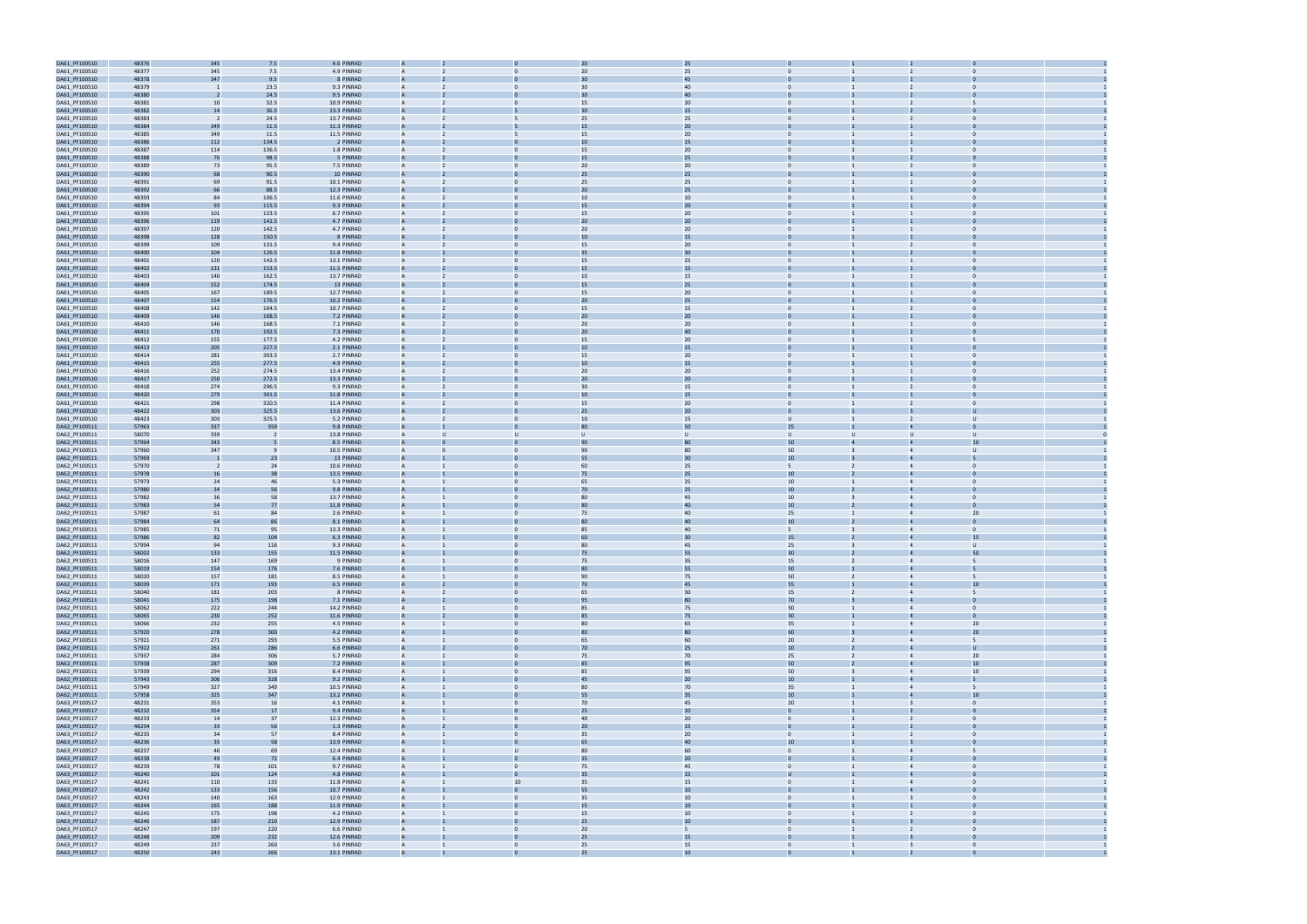

| DA63_PF100517                  | 48251          | 244                      | 267        | 7.6 PINRAD                 | A              |                  | 20              | 10           |                |                                                    |    |  |
|--------------------------------|----------------|--------------------------|------------|----------------------------|----------------|------------------|-----------------|--------------|----------------|----------------------------------------------------|----|--|
| DA63_PF100517                  | 48252          | 259                      | 282        | 7.9 PINRAD                 |                |                  |                 | 10           |                |                                                    |    |  |
|                                |                |                          |            |                            |                |                  |                 |              |                |                                                    |    |  |
| DA63_PF100517                  | 48253          | 263                      | 286        | 12.8 PINRAD                | A              |                  | 15              | 10           | $\mathbf{0}$   | $\mathbf 0$                                        |    |  |
| DA63_PF100517                  | 48254          | 292                      | 315        | 10.4 PINRAD                |                |                  | 20              | 10           |                |                                                    |    |  |
| DA63_PF100517                  | 48255          | 299                      | 322        | 4.8 PINRAD                 | $\mathsf{A}$   |                  | 10              | 5            | $\Omega$       |                                                    |    |  |
| DA63_PF100517                  | 48256          | 304                      | 327        | 13.3 PINRAD                | $\mathsf{A}$   |                  | 20              | 10           |                |                                                    |    |  |
|                                |                |                          |            |                            |                |                  |                 |              |                |                                                    |    |  |
| DA63_PF100517                  | 48257          | 310                      | 333        | 6.5 PINRAD                 |                |                  | 15              | 15           |                |                                                    |    |  |
| DA63_PF100517                  | 48258          | 324                      | 347        | 10.8 PINRAD                |                |                  | 20              | 10           |                |                                                    |    |  |
| DA63_PF100517                  | 48259          | 332                      | 355        | 13.6 PINRAD                | A              | $\mathbf{0}$     | 40              | 15           | $\mathbf{0}$   | $\Omega$                                           |    |  |
| DA64_PF100512                  | 56043          | 55                       | 78         | 1.7 PINRAD                 |                | 10               | 25              | 30           |                |                                                    |    |  |
|                                |                |                          |            |                            |                |                  |                 |              | $\Omega$       | $\Omega$                                           |    |  |
| DA64_PF100512                  | 56044          | 342                      |            | 2 PINRAD                   | A              | 10               | 25              | 35           |                | $\mathbf{B}$                                       |    |  |
| DA64_PF100512                  | 56045          | 344                      |            | 6.8 PINRAD                 |                | 10               | 20              | 20           |                |                                                    |    |  |
| DA64_PF100512                  | 56046          | - 5                      | 28         | 5.8 PINRAD                 | A              | 10               | 35              | 30           | $\mathbf{0}$   | $\overline{4}$<br>$\Omega$                         |    |  |
| DA64_PF100512                  | 56047          | 29                       | 52         | 5.6 PINRAD                 |                | 10               |                 | 40           |                |                                                    |    |  |
| DA64_PF100512                  | 56048          | 30                       | 53         | 5.6 PINRAD                 | A              | 15               | 60              | 40           | $\Omega$       | $\overline{4}$                                     |    |  |
|                                |                |                          |            |                            |                |                  |                 |              |                |                                                    |    |  |
| DA64_PF100512                  | 56049          | 50                       | 73         | 6.6 PINRAD                 |                | 10               | 15              | 15           |                |                                                    |    |  |
| DA64_PF100512                  | 56050          | 63                       | 86         | 8.1 PINRAD                 |                | 15               | 40              | 10           | $\Omega$       |                                                    |    |  |
| DA64_PF100512                  | 56052          | 65                       |            | 13.4 PINRAD                |                | 10               | 15              | 15           |                |                                                    |    |  |
| DA64_PF100512                  | 56053          | 55                       | 78         | 11.6 PINRAD                | A              | 10 <sup>1</sup>  | 25              | 15           | $\mathbf{0}$   | $\Omega$                                           |    |  |
|                                |                |                          | 67         |                            |                | 10               |                 |              |                |                                                    |    |  |
| DA64_PF100512                  | 56054          | 44                       |            | 9.6 PINRAD                 |                |                  | 15              | 15           |                |                                                    |    |  |
| DA64_PF100512                  | 56056          | 27                       | 50         | 8.8 PINRAD                 | A              | 10               | 20              | 15           | $\Omega$       | $\Omega$<br>$\overline{4}$                         |    |  |
| DA64_PF100512                  | 56057          |                          | 31         | 8.4 PINRAD                 |                | 20               | 25              | 15           |                |                                                    |    |  |
| DA64_PF100512                  | 56058          | 352                      | 15         | 9.9 PINRAD                 | A              | 10               | 15              | 20           | $\Omega$       |                                                    |    |  |
| DA64_PF100512                  | 56059          | 353                      | 16         | 9.9 PINRAD                 |                | 10               |                 | 20           |                |                                                    |    |  |
|                                |                |                          |            |                            |                |                  | 30              |              | $\Omega$       |                                                    |    |  |
| DA64_PF100512                  | 56060          | 336                      | 359        | 11.4 PINRAD                | A              | 15               |                 | 15           |                | $\overline{4}$                                     |    |  |
| DA64_PF100512                  | 56062          | 78                       | 101        | 12.5 PINRAD                |                | 10               | 20              | 15           |                |                                                    |    |  |
| DA64_PF100512                  | 56063          | 79                       | 102        | 12.5 PINRAD                |                | 10               | 20              | 15           | $\Omega$       |                                                    |    |  |
| DA64_PF100512                  | 56064          | 72                       | 95         | 9.8 PINRAD                 |                | 15               | 35              | 10           |                |                                                    |    |  |
| DA64_PF100512                  | 56065          | 86                       | 109        | 3.9 PINRAD                 | A              | 10 <sup>1</sup>  | 20              | 15           | $\mathbf{0}$   | $\Omega$<br>$\overline{4}$                         |    |  |
|                                |                |                          |            |                            |                |                  |                 |              |                |                                                    |    |  |
| DA64_PF100512                  | 56066          | 98                       | 121        | 6.2 PINRAD                 |                | 10               | 25              | 25           |                |                                                    |    |  |
| DA64_PF100512                  | 56067          | 99                       | 122        | 8.7 PINRAD                 | A              | 15               | 30 <sup>°</sup> | 20           | $\Omega$       | $\overline{4}$                                     |    |  |
| DA64_PF100512                  | 56068          | 100                      | 123        | 11.2 PINRAD                |                | 10               | 20              | 30           |                |                                                    |    |  |
| DA64_PF100512                  | 56069          | 102                      | 125        | 13.5 PINRAD                | A              | 10               | 25              | 20           | $\Omega$       | $\Omega$                                           |    |  |
|                                | 56070          |                          |            | 13.1 PINRAD                |                | 10               | 2C              | 30           |                |                                                    |    |  |
| DA64_PF100512                  |                | 118                      | 141        |                            |                |                  |                 |              |                |                                                    |    |  |
| DA64_PF100512                  | 56071          | 120                      | 143        | 10.1 PINRAD                | A              | 10               | 15              | 20           | $\Omega$       | $\mathbf{B}$                                       |    |  |
| DA64_PF100512                  | 56072          | 128                      | 151        | 7.1 PINRAD                 | $\overline{A}$ | 10               | 20              | 30           |                |                                                    |    |  |
| DA64_PF100512                  | 56073          | 138                      | 161        | 4.9 PINRAD                 |                | 10               | 25              | 15           |                |                                                    |    |  |
| DA64_PF100512                  | 56074          | 140                      | 163        | 4.5 PINRAD                 |                | 10               | 30              | 15           |                |                                                    |    |  |
|                                |                |                          |            |                            |                |                  |                 |              |                |                                                    |    |  |
| DA64_PF100512                  | 56077          | 149                      | 172        | 10.1 PINRAD                | A              | 10 <sup>1</sup>  | 15              | 20           | $\mathbf{0}$   | $\overline{3}$<br>$\mathbf 0$                      |    |  |
| DA64_PF100512                  | 56078          | 142                      | 165        | 11.9 PINRAD                |                | 10               | 2C              | 30           |                |                                                    |    |  |
| DA64_PF100512                  | 56079          | 160                      | 183        | 12.8 PINRAD                | A              | 10               | 15              | 10           | $\Omega$       | $\Omega$<br>$\overline{4}$                         |    |  |
| DA64_PF100512                  | 56080          | 161                      | 184        | 13 PINRAD                  |                | 10               | 1 <sup>5</sup>  | 10           |                |                                                    |    |  |
|                                |                |                          |            |                            |                |                  |                 |              |                |                                                    |    |  |
| DA64_PF100512                  | 56081          | 168                      | 191        | 11.3 PINRAD                | A              | 10               | 25              | 15           | $\mathbf{0}$   | $\Omega$<br>$\overline{4}$                         |    |  |
| DA64_PF100512                  | 56082          | 181                      | 204        | 10.1 PINRAD                |                | 10               | 15              | 15           |                |                                                    |    |  |
| DA64_PF100512                  | 56083          | 195                      | 218        | 9.6 PINRAD                 | A              | 10               | 25              | 20           | $\Omega$       | $\overline{4}$                                     |    |  |
| DA64_PF100512                  | 56084          | 196                      | 219        | 9.8 PINRAD                 | $\overline{A}$ | 10               | 25              | 20           |                |                                                    |    |  |
| DA64_PF100512                  | 56085          | 209                      | 232        | 10.5 PINRAD                |                | 10               | 20              |              |                |                                                    |    |  |
|                                |                |                          |            |                            |                |                  |                 | 15           |                |                                                    |    |  |
| DA64_PF100512                  | 56086          | 209                      | 232        | 10.1 PINRAD                |                | 10               | 20              | 15           |                |                                                    |    |  |
| DA64_PF100512                  | 56087          | 223                      | 246        | 11.5 PINRAD                | A              | 10 <sup>1</sup>  | 25              | 15           | $\mathbf{0}$   | $\overline{4}$<br>$\Omega$                         |    |  |
| DA64_PF100512                  | 56088          | 233                      | 256        | 13.4 PINRAD                |                | 15               | 20              | 15           |                |                                                    |    |  |
| DA64_PF100512                  | 56089          | 232                      | 255        | 13.7 PINRAD                | A              | 15               | 20              | 15           | $\Omega$       | $\Omega$                                           |    |  |
|                                | 56090          | 237                      | 260        | 9.6 PINRAD                 |                | 10               | 1 <sup>5</sup>  | 15           |                |                                                    |    |  |
| DA64_PF100512                  |                |                          |            |                            |                |                  |                 |              |                |                                                    |    |  |
| DA64_PF100512                  | 56091          | 241                      | 264        | 9 PINRAD                   | A              | 10               | 20              | 15           | $\mathbf{0}$   | $\Omega$                                           |    |  |
| DA64_PF100512                  | 56092          | 225                      | 248        | 9 PINRAD                   |                |                  | 20              | 15           |                |                                                    |    |  |
| DA64_PF100512                  | 56093          | 224                      | 247        | 8.8 PINRAD                 | A              | $\mathbf{U}$     | 20              | 15           | $\Omega$       | $\overline{4}$                                     |    |  |
| DA64_PF100512                  | 56094          | 212                      | 235        | 7.4 PINRAD                 |                |                  | 15              | 25           |                |                                                    |    |  |
|                                |                |                          |            |                            |                |                  |                 |              |                |                                                    |    |  |
| DA64_PF100512                  | 56095          | 192                      | 215        | 7.3 PINRAD                 |                | 10               | 35              | 15           |                | $\Delta$                                           |    |  |
| DA64_PF100512                  | 56096          | 175                      | 198        | 7.8 PINRAD                 |                | 10               | 15              | 10           |                |                                                    |    |  |
| DA64_PF100512                  | 56097          | 160                      | 183        | 8.4 PINRAD                 | A              | 10 <sup>1</sup>  | 15              | 20           | $\mathbf{0}$   | $\Omega$                                           |    |  |
| DA64_PF100512                  | 56098          | 172                      | 195        | 2.8 PINRAD                 |                | 10               | 25              | 20           |                |                                                    |    |  |
| DA64_PF100512                  | 56099          | 224                      | 247        | 3 PINRAD                   | A              | 10               | 15              | 20           | $\Omega$       | $\Omega$                                           |    |  |
|                                |                |                          |            |                            |                |                  |                 |              |                |                                                    |    |  |
| DA64_PF100512                  | 56100          | 248                      | 271        | 11.4 PINRAD                |                | 15 <sup>15</sup> | 50              | 35           |                |                                                    |    |  |
| DA64_PF100512                  | 56102          | 254                      | 277        | 13.2 PINRAD                |                | 10               | 20              | 25           |                |                                                    |    |  |
| DA64_PF100512                  | 56103          | 255                      | 278        | 13 PINRAD                  |                | 10               | 20              | 25           |                |                                                    |    |  |
| DA64_PF100512                  | 56104          | 276                      | 299        | 13.3 PINRAD                | $\overline{A}$ | $\mathbf{0}$     | 25              | 30           | $\Omega$       | $\overline{3}$<br>$\Omega$                         |    |  |
| DA64_PF100512                  | 56105          | 271                      | 294        | 10.2 PINRAD                | $\overline{A}$ | $\Omega$         | 15              | 25           | $\overline{0}$ | $\Omega$                                           |    |  |
|                                |                |                          |            |                            |                |                  |                 |              |                |                                                    |    |  |
| DA64_PF100512                  | 56106          | 268                      | 291        | 7.6 PINRAD                 | $\overline{A}$ | 10 <sup>1</sup>  | 30 <sup>°</sup> | 20           | $\overline{0}$ | $\overline{4}$<br>$\Omega$                         |    |  |
| DA64_PF100512                  | 56107          | 257                      | 280        | 5 PINRAD                   | A              | U.               | 15              | 20           | $\mathbf{0}$   | $\overline{0}$<br>$\overline{4}$                   |    |  |
| DA64_PF100512                  | 56108          | 315                      | 338        | 3.5 PINRAD                 | $\mathsf{A}$   | 10 <sup>1</sup>  | 20              | 15           | $\overline{0}$ | $\overline{0}$<br>$\overline{4}$                   |    |  |
| DA64_PF100512                  | 56109          | 302                      | 325        | 5.6 PINRAD                 | A              | 20 <sub>2</sub>  | 30              | $20\,$       |                | $\Omega$<br>$\overline{4}$                         |    |  |
| DA64_PF100512                  | 56110          | 297                      | 320        | 7.4 PINRAD                 | $\overline{A}$ | 10               | 35              | 20           | $\overline{0}$ | $\overline{4}$<br>$\overline{0}$                   |    |  |
|                                |                |                          | 316        | 9.8 PINRAD                 | $\overline{A}$ | 15               | 25              | 15           | $\Omega$       | $\overline{4}$<br>$\Omega$                         |    |  |
| DA64_PF100512                  | 56111          | 293                      |            |                            |                |                  |                 |              |                |                                                    |    |  |
| DA64_PF100512                  | 56112          | 292                      | 315        | 12.1 PINRAD                | A              | 10 <sup>1</sup>  | 20              | 35           | $\overline{0}$ | 5<br>$\overline{3}$                                |    |  |
| DA64_PF100512                  | 56114          | 320                      | 343        | 10.1 PINRAD                |                | 10 <sup>°</sup>  | 30 <sub>2</sub> | 20           |                | $\Omega$                                           |    |  |
| DA64_PF100512                  | 56115          | 331                      | 354        | 8.1 PINRAD                 | $\overline{A}$ | $\overline{0}$   | 15              | 15           | $\overline{0}$ | $\overline{0}$<br>$\overline{\mathbf{3}}$          |    |  |
| DA64_PF100512                  | 56116          | 327                      | 350        | 13.4 PINRAD                | $\overline{A}$ | 10 <sup>10</sup> | 20 <sub>2</sub> | 25           | $\overline{0}$ | $\Omega$<br>$\overline{4}$                         |    |  |
| DA65_PF100511                  |                |                          |            |                            | A              | $\mathbf{0}$     |                 |              | $\overline{0}$ | $\overline{4}$<br>$\Omega$                         |    |  |
|                                | 48261          | 345                      |            | 3.5 PINRAD                 |                |                  | 45              | 55           |                |                                                    |    |  |
| DA65_PF100511                  | 48262          | 355                      | 18         | 5.7 PINRAD                 |                | 10 <sup>10</sup> | 25              | 15           | $\mathbf{0}$   | $\overline{4}$<br>$\mathbf 0$                      |    |  |
| DA65_PF100511                  | 48263          | 355                      | 18         | 9.2 PINRAD                 | A              | $\overline{0}$   | 45              | 20           | $\overline{0}$ | $\cup$<br>$\overline{0}$                           |    |  |
| DA65_PF100511                  | 48264          | 359                      | 22         | 11.5 PINRAD                | А              | $\overline{0}$   | 25              | $20\,$       |                | $\overline{4}$<br>$\Omega$                         |    |  |
| DA65_PF100511                  | 48265          | $\overline{\phantom{0}}$ | 25         | 13.5 PINRAD                | $\overline{A}$ | 10 <sup>1</sup>  | 15              | 10           | $\overline{0}$ | $\overline{0}$<br>$\overline{3}$                   |    |  |
|                                |                |                          | 46         |                            |                | 10 <sup>°</sup>  |                 |              | $\overline{0}$ | $\overline{3}$<br>$\Omega$                         |    |  |
| DA65_PF100511                  | 48266          | 23                       |            | 13.2 PINRAD                |                |                  | 35              | 15           |                |                                                    |    |  |
| DA65_PF100511                  | 48267          | 33                       | 56         | 10.6 PINRAD                | A              | $\overline{0}$   | 60              | 45           | $\overline{0}$ | $\overline{0}$<br>$\overline{4}$                   |    |  |
| DA65_PF100511                  | 48268          | 33                       | 56         | 7.8 PINRAD                 |                |                  | 35              | 25           |                |                                                    |    |  |
| DA65_PF100511                  | 48269          | 55                       | 78         | 11.6 PINRAD                | A              | $\mathbf{0}$     | 65              | 55           | $\overline{0}$ | $\overline{0}$<br>$\overline{4}$                   |    |  |
| DA65_PF100511                  | 48270          | 60                       | 83         | 3.6 PINRAD                 | $\overline{A}$ | 10               | 20 <sub>2</sub> | 25           | $\Omega$       | $\overline{4}$<br>$\Omega$                         |    |  |
|                                |                |                          |            |                            |                |                  |                 |              |                |                                                    |    |  |
| DA65_PF100511                  | 48271          | 65                       | 88         | 8.1 PINRAD                 |                | 15               | 65              | 40           | $\overline{0}$ | $\overline{4}$<br>$\Omega$                         |    |  |
| DA65_PF100511                  | 48272          | 93                       | 116        | 7.9 PINRAD                 |                | $\overline{0}$   | 45              | 85           | $\Omega$       | $\overline{4}$<br>$\mathbf 0$                      |    |  |
| DA65_PF100511                  | 48275          | 109                      | 132        | 11.8 PINRAD                | $\overline{A}$ | $\mathbf{0}$     | 20              | 30           | $\overline{0}$ | $\overline{4}$<br>$\overline{0}$                   |    |  |
| DA65_PF100511                  | 48277          | 111                      | 134        | 8.2 PINRAD                 | A              | 10 <sup>10</sup> | 15              | $10\,$       |                | $\Omega$                                           |    |  |
|                                | 48278          | 120                      | 143        | 3.2 PINRAD                 | $\overline{A}$ | $\mathbf{0}$     | 15              | 20           | $\overline{0}$ | $\overline{4}$<br>$\overline{0}$                   |    |  |
| DA65_PF100511                  |                |                          |            |                            |                |                  |                 |              |                |                                                    |    |  |
| DA65_PF100511                  | 48279          | 129                      | 152        | 9.1 PINRAD                 |                | 15               | 30              | 20           | $\Omega$       | $\overline{4}$<br>$\Omega$                         |    |  |
| DA65_PF100511                  | 48280          | 128                      | 151        | 12.5 PINRAD                | A              | $\mathbf{0}$     | 15              | 25           | $\overline{0}$ | $\overline{0}$<br>$\overline{4}$                   |    |  |
| DA65_PF100511                  | 48281          | 139                      | 162        | 9.9 PINRAD                 |                |                  | 65              | 35           |                |                                                    |    |  |
| DA65_PF100511                  | 48282          | 150                      | 173        | 11.3 PINRAD                | $\overline{A}$ | $\mathbf{0}$     | 30 <sub>o</sub> | 25           | $\overline{0}$ | $\Omega$<br>$\overline{4}$                         |    |  |
|                                | 48283          |                          |            | 13.3 PINRAD                | $\overline{A}$ |                  |                 |              |                | $\overline{4}$<br>$\Omega$                         |    |  |
| DA65_PF100511                  |                | 157                      | 180        |                            |                | 15               | 25              | 25           | $\overline{0}$ |                                                    |    |  |
| DA65_PF100511                  |                |                          | 190        | 8.6 PINRAD                 |                | 10               | 40              | 35           | $\overline{0}$ | $\overline{4}$<br>$\Omega$                         |    |  |
|                                | 48289          | 167                      |            |                            |                |                  |                 |              |                |                                                    |    |  |
| DA65_PF100511                  | 48290          | 171                      | 194        | 11.2 PINRAD                |                | 15               | 50              | 40           | $\Omega$       | $\overline{4}$                                     |    |  |
|                                |                |                          |            |                            | $\overline{A}$ | $\overline{0}$   |                 |              | $\overline{0}$ | $\overline{\mathbf{3}}$<br>$\overline{0}$          |    |  |
| DA65_PF100511                  | 48292          | 177                      | 200        | 13.4 PINRAD                |                |                  | 15              | 15           |                |                                                    |    |  |
| DA65_PF100511<br>DA65 PF100511 | 48293<br>48294 | 199<br>208               | 222<br>231 | 13.8 PINRAD<br>10.4 PINRAD | $\Lambda$      | 10               | 35<br>65        | $20\,$<br>50 | $\Omega$       | $\overline{4}$<br>$\overline{0}$<br>$\overline{4}$ | 10 |  |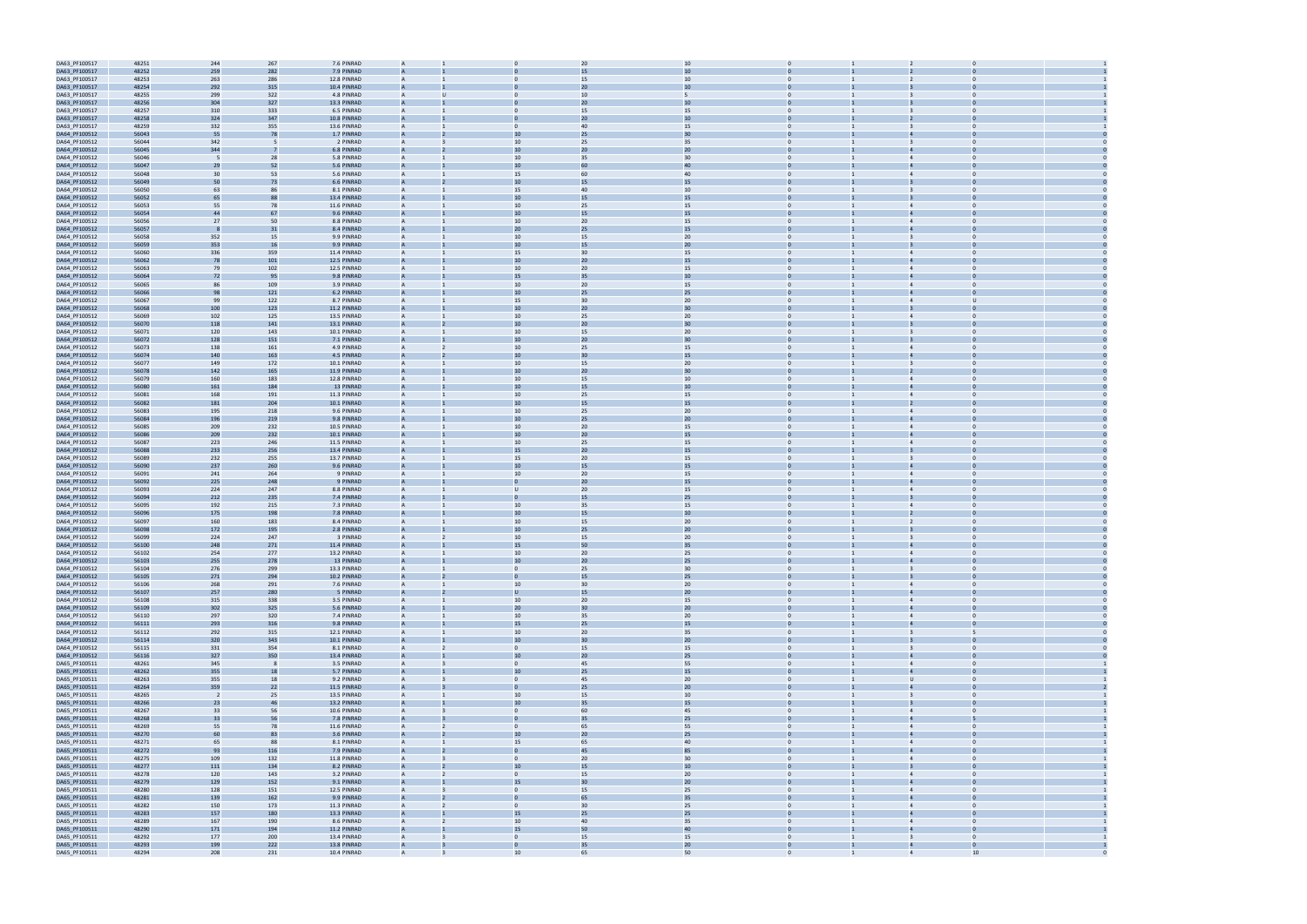

| DA65_PF100511<br>DA65_PF100511<br>DA65_PF100511 | 48295          | 209        | 232            | 7.9 PINRAD               |                | 15                         |                 | 10                 |                                |                |                |  |
|-------------------------------------------------|----------------|------------|----------------|--------------------------|----------------|----------------------------|-----------------|--------------------|--------------------------------|----------------|----------------|--|
|                                                 | 48296          | 223        | 246            | 5.9 PINRAD               |                | $\Omega$                   | 30              | $\cup$             | 25                             |                |                |  |
|                                                 | 48297          | 229        | 252            | 13.1 PINRAD              |                | 10                         | 20              | 15                 |                                |                |                |  |
| DA65_PF100511                                   | 48298          | 230        | 253            | 13.1 PINRAD              | A              | 10                         | 20              | 15                 |                                |                |                |  |
| DA65_PF100511                                   | 48299          | 236        | 259            | 10.3 PINRAD              |                | 10                         | 30              | 25                 |                                |                |                |  |
|                                                 |                |            |                |                          |                |                            |                 |                    | $\overline{0}$                 |                |                |  |
| DA65_PF100511                                   | 48301          | 244        | 267            | 9.1 PINRAD               | A              | 0                          | 45              | 35                 |                                | $\overline{4}$ | $\mathbf 0$    |  |
| DA65_PF100511                                   | 48302          | 237        | 260            | 3.1 PINRAD               |                | 10                         | 55              | 40                 |                                |                |                |  |
| DA65_PF100511                                   | 48303          | 239        | 262            | 3.1 PINRAD               | A              | 10                         | 55              | 40                 | $\mathbf{U}$                   |                | $\Omega$       |  |
| DA65_PF100511                                   | 48304          | 247        | 270            | 3.1 PINRAD               |                | 10                         | 55              | 40                 |                                |                |                |  |
| DA65_PF100511                                   | 48305          | 260        | 283            | 13.5 PINRAD              | $\mathsf{A}$   | $\mathbf{0}$               | 20              | 25                 | $\mathbf{0}$                   |                | $\Omega$       |  |
| DA65_PF100511                                   | 48306          | 268        | 291            | 7.8 PINRAD               |                | 15                         | 25              | 20                 |                                |                |                |  |
| DA65_PF100511                                   | 48307          | 271        | 294            | 12.9 PINRAD              |                | 15                         | 20              | 10                 |                                |                |                |  |
| DA65_PF100511                                   | 48308          | 272        | 295            | 13 PINRAD                |                | 15                         | 20              | 10                 |                                |                |                |  |
| DA65_PF100511                                   | 48310          | 285        | 308            | 6.9 PINRAD               | A              | $\mathbf{0}$               | 20              | 20                 | $\Omega$                       |                |                |  |
| DA65_PF100511                                   | 48311          | 286        | 309            | 12.2 PINRAD              |                |                            | 40              | 25                 |                                |                |                |  |
| DA65_PF100511                                   | 48312          | 297        | 320            | 12.6 PINRAD              | A              | $\mathbf{0}$               | U               | 15                 | $\mathbf{0}$                   | $\overline{4}$ | $\Omega$       |  |
|                                                 |                |            |                |                          |                |                            | $\overline{2}$  | 10                 |                                |                |                |  |
| DA65_PF100511                                   | 48313          | 308        | 331            | 13.2 PINRAD              |                |                            |                 |                    |                                |                |                |  |
| DA65_PF100511                                   | 48314          | 308        | 331            | 7.8 PINRAD               | A              | 10                         | 15              | 10                 | $\Omega$                       |                | $\Omega$       |  |
| DA65_PF100511                                   | 48315          | 308        | 331            | 2.8 PINRAD               |                |                            | 20              | 15                 |                                |                |                |  |
| DA65_PF100511                                   | 48318          | 318        | 341            | 8.6 PINRAD               | A              | $\Omega$                   | 15              | 20                 | $\mathbf{0}$                   |                | $\Omega$       |  |
| DA65_PF100511                                   | 48319          | 335        | 358            | 12.1 PINRAD              |                |                            | 15              | 10                 |                                |                |                |  |
| DA66_PF100512                                   | 48320          | 344        |                | 2.3 PINRAD               |                | U                          | 20              | 15                 | 25                             |                | 10             |  |
| DA66_PF100512                                   | 48321          | 346        |                | 7.9 PINRAD               |                | 25                         | $\overline{3}$  | 20                 | 10                             |                | 10             |  |
| DA66_PF100512                                   | 48322          | 345        |                | 11.6 PINRAD              |                | 15                         | 15              | 5                  | $\Omega$                       | 2              | $\Omega$       |  |
| DA66_PF100512                                   | 48323          | 348        | 11             | 13.8 PINRAD              |                | 10                         | 30              | 20                 |                                |                |                |  |
| DA66_PF100512                                   | 48324          | 357        | 20             | 12.7 PINRAD              | A              | $\mathbf{0}$               | 25              | 5                  | $\overline{0}$                 |                | $\mathbf 0$    |  |
| DA66_PF100512                                   | 48325          | -7         | 30             | 12.4 PINRAD              |                |                            | $\overline{2}$  | 20                 | 10                             |                | 10             |  |
| DA66_PF100512                                   | 48326          | 18         | 41             | 11.6 PINRAD              | A              | 10                         | 15              | 15                 | $\Omega$                       |                | 10             |  |
| DA66_PF100512                                   | 48327          | 20         | 43             | 11.5 PINRAD              |                |                            |                 | 25                 |                                |                |                |  |
| DA66_PF100512                                   |                |            |                |                          |                | $\Omega$                   | 30              |                    |                                |                | $\Omega$       |  |
|                                                 | 48328          | 23         | 46             | 7.6 PINRAD               | $\mathsf{A}$   |                            |                 | 20                 | 5                              |                |                |  |
| DA66_PF100512                                   | 48331          | 60         | 83             | 2.4 PINRAD               |                | 25                         | 10              |                    | 10                             |                |                |  |
| DA66_PF100512                                   | 48332          | 61         | 84             | 11 PINRAD                |                | $\mathbf{U}$               | 70              | 30                 | 25                             |                |                |  |
| DA66_PF100512                                   | 48333          | 63         |                | 9.8 PINRAD               |                |                            | 50              | 50                 |                                |                |                |  |
| DA66_PF100512                                   | 48334          | 70         | 93             | 11.5 PINRAD              |                | U                          | 20              | 20                 | 10                             | $\overline{4}$ |                |  |
| DA66_PF100512                                   | 48335          | 78         | 101            | 13.3 PINRAD              |                |                            | 50              | 60                 |                                |                |                |  |
| DA66_PF100512                                   | 48336          | 81         | 104            | 4.8 PINRAD               | A              | U                          | 55              | 50                 | 5                              | $\overline{4}$ | $\Omega$       |  |
| DA66_PF100512                                   | 48337          | 92         | 115            | 6.3 PINRAD               |                |                            | 20              |                    |                                |                |                |  |
| DA66_PF100512                                   | 48338          | 99         | 122            | 8.6 PINRAD               | $\mathsf{A}$   | $\mathbf{U}$               | 10              | 5                  | $\Omega$                       |                |                |  |
| DA66_PF100512                                   | 48339          | 102        | 125            | 11.5 PINRAD              |                |                            |                 |                    | 10                             |                |                |  |
| DA66_PF100512                                   | 48340          | 102        | 125            | 13.8 PINRAD              | $\mathsf{A}$   | U                          | 25              | 20                 | 5                              |                | $\Omega$       |  |
|                                                 |                |            | 150            |                          |                |                            | 45              | 25                 | 10                             |                |                |  |
| DA66_PF100512                                   | 48341          | 127        |                | 11.7 PINRAD              |                |                            |                 |                    |                                |                |                |  |
| DA66_PF100512                                   | 48342          | 131        | 154            | 9.5 PINRAD               |                | U                          | 15              | 10                 | 20                             |                |                |  |
| DA66_PF100512                                   | 48343          | 139        | 162            | 6.9 PINRAD               |                |                            | 60              | 20                 |                                |                |                |  |
| DA66_PF100512                                   | 48344          | 175        | 198            | 9.3 PINRAD               | A              | U                          | 35              | 40                 | $\Omega$                       |                | $\Omega$       |  |
| DA66_PF100512                                   | 48345          | 180        | 203            | 12.4 PINRAD              |                |                            | 15              | 20                 |                                |                |                |  |
| DA66_PF100512                                   | 48347          | 189        | 212            | 8.4 PINRAD               | A              | U                          | 10              | 10                 | $\overline{0}$                 | $\overline{2}$ | 10             |  |
| DA66_PF100512                                   | 48348          | 191        | 214            | 8.5 PINRAD               |                |                            | 15              | 10                 |                                |                | 10             |  |
| DA66_PF100512                                   | 48351          | 199        | 222            | 13 PINRAD                | A              | U                          | 15              | 20                 |                                |                | 10             |  |
| DA66_PF100512                                   | 48352          | 211        | 234            | 13.7 PINRAD              |                |                            | 55              | 75                 |                                |                | 10             |  |
| DA66_PF100512                                   | 48353          | 211        | 234            | 8.7 PINRAD               | $\mathsf{A}$   | U                          | 25              | 15                 | 5                              |                | $\Omega$       |  |
| DA66_PF100512                                   | 48354          | 210        | 233            | 8.5 PINRAD               |                |                            | 25              | 15                 |                                |                |                |  |
|                                                 |                |            |                |                          |                |                            |                 |                    |                                |                |                |  |
| DA66_PF100512                                   | 48355          | 212        | 235            | 3.4 PINRAD               |                | U                          | $\overline{3}$  | 20                 | 10                             |                |                |  |
| DA66_PF100512                                   | 48356          | 225        | 248            | 9.3 PINRAD               |                |                            | 30              | 20                 |                                |                | 10             |  |
| DA66_PF100512                                   | 48357          | 238        | 261            | 10.8 PINRAD              |                | U                          | 30              | 15                 | $\Omega$                       | $\overline{2}$ | $\Omega$       |  |
| DA66_PF100512                                   | 48361          | 296        | 319            | 9.1 PINRAD               |                | 10                         | 25              | 15                 | 10                             |                | 10             |  |
| DA66_PF100512                                   |                |            |                |                          |                | U                          | 25              | 20                 | 5                              | $\overline{4}$ | $\mathbf 0$    |  |
|                                                 |                |            |                | 6.9 PINRAD               | А              |                            |                 |                    |                                |                |                |  |
|                                                 | 48362          | 303        | 326            |                          |                |                            |                 |                    |                                |                |                |  |
| DA66_PF100512                                   | 48363          | 317        | 340            | 3.9 PINRAD               |                |                            | 15              | 10                 |                                |                |                |  |
| DA66_PF100512                                   | 48364          | 334        | 357            | 9.3 PINRAD               | A              | $\mathbf{U}$               | 20 <sub>2</sub> | 5                  | 10                             |                | 10             |  |
| DB57_PF100722                                   | 59252          | 350        | 12.5           | 9.6 PINRAD               |                |                            |                 | 10                 |                                |                |                |  |
| DB57_PF100722                                   | 59254          | 359        | 21.5           | 4.9 PINRAD               | А              |                            | 10              | 5                  | $\mathbf{0}$                   |                | $\mathbf{0}$   |  |
| DB57_PF100722                                   | 59255          | 359        | 21.5           | 5 PINRAD                 |                |                            | 10              |                    |                                |                |                |  |
| DB57_PF100722                                   | 59256          | 5          | 27.5           | 13.6 PINRAD              |                |                            | 10              |                    |                                |                | $\Omega$       |  |
| DB57_PF100722                                   | 59257          | 10         | 32.5           | 9.2 PINRAD               |                |                            |                 |                    |                                |                |                |  |
| DB57_PF100722                                   | 59258          | 16         | 38.5           | 13.3 PINRAD              |                |                            |                 | 5                  |                                |                |                |  |
| DB57_PF100722                                   | 59259          | 28         | 50.5           | 13.5 PINRAD              |                |                            | 10              | 15                 |                                |                |                |  |
| DB57_PF100722                                   | 59260          | 40         | 62.5           | 10.8 PINRAD              | $\mathsf{A}$   | $\mathbf{0}$               | 10              | 5                  | $\overline{0}$                 | $\overline{2}$ | $\overline{0}$ |  |
| DB57_PF100722                                   | 59261          | 40         | 62.5           | 10.9 PINRAD              |                |                            | 10              |                    |                                |                | $\Omega$       |  |
| DB57_PF100722                                   | 59262          | 41         | 63.5           | 11.1 PINRAD              | $\mathsf{A}$   | $\mathbf{0}$               | 15              | 10                 | $\overline{0}$                 | $\overline{2}$ | $\overline{0}$ |  |
| DB57_PF100722                                   | 59263          | 47         | 69.5           | 10.2 PINRAD              |                |                            |                 |                    |                                |                |                |  |
| DB57_PF100722                                   | 59264          | 50         | 72.5           | 2 PINRAD                 | $\mathsf{A}$   | $\mathbf{0}$               | 10              | 5 <sup>5</sup>     | $\overline{0}$                 | $\overline{2}$ | $\overline{0}$ |  |
| DB57_PF100722                                   | 59266          | 60         | 82.5           | 11.6 PINRAD              | A              |                            |                 |                    | $\overline{0}$                 |                | $\Omega$       |  |
|                                                 |                |            |                |                          | A              | $\Omega$                   | 5               | 5                  | $\overline{0}$                 | $\overline{2}$ | $\overline{0}$ |  |
| DB57_PF100722                                   | 59267          | 75         | 97.5           | 8.9 PINRAD               | A              |                            | 10              |                    | $\Omega$                       |                | $\Omega$       |  |
| DB57_PF100722                                   | 59268          | 86         | 108.5          | 11.2 PINRAD              | $\mathsf{A}$   | $\mathbf{0}$               |                 | 5                  | $\Omega$                       | $\overline{2}$ | $\Omega$       |  |
| DB57_PF100722                                   | 59269          | 88         | 110.5          | 10.9 PINRAD              |                |                            | 10              |                    |                                |                |                |  |
| DB57_PF100722                                   | 59270          | 94         | 116.5          | 13.3 PINRAD              | A              |                            |                 |                    |                                | <sup>2</sup>   | $\overline{0}$ |  |
| DB57_PF100722                                   | 59271          | 95         | 117.5          | 13 PINRAD                | $\overline{A}$ | $\mathbf{0}$               | 5               | 5                  | $\overline{0}$                 | $\overline{2}$ | $\overline{0}$ |  |
| DB57_PF100722                                   | 59272          | 87         | 109.5          | 4.3 PINRAD               | A              |                            |                 |                    |                                | $\overline{2}$ | $\Omega$       |  |
| DB57_PF100722                                   | 59273          | 96         | 118.5          | 7.1 PINRAD               | A              | $\mathbf{0}$               | 5               | 5                  | $\overline{0}$                 | $\overline{2}$ | $\overline{0}$ |  |
| DB57_PF100722                                   | 59277          | 104        | 126.5          | 9.9 PINRAD               |                |                            | 20              | 15                 |                                |                |                |  |
| DB57_PF100722                                   | 59278          | 106        | 128.5          | 10.1 PINRAD              | $\overline{A}$ | $\mathbf{0}$               | 20 <sub>2</sub> | 15                 | $\overline{0}$                 | $\overline{3}$ | $\overline{0}$ |  |
| DB57_PF100722                                   | 59279          | 117        | 139.5          | 12.7 PINRAD              | A              |                            |                 |                    | $\overline{0}$                 |                | $\Omega$       |  |
| DB57_PF100722                                   | 59280          | 128        | 150.5          | 6.9 PINRAD               | A              |                            | $\overline{0}$  | $\mathbf{0}$       | $\overline{0}$                 |                | $\Omega$       |  |
| DB57_PF100722                                   | 59281          | 128        | 150.5          | 10.2 PINRAD              | A              |                            | 10              |                    | $\Omega$                       |                | $\Omega$       |  |
| DB57_PF100722                                   | 59282          | 126        | 148.5          | 13.5 PINRAD              | $\mathsf{A}$   | $\mathbf{0}$               | 10              | 5                  | $\overline{0}$                 | $\overline{2}$ | $\Omega$       |  |
|                                                 |                |            |                |                          | A              |                            |                 |                    | $\overline{0}$                 | $\overline{2}$ | $\overline{0}$ |  |
| DB57_PF100722                                   | 59283          | 142        | 164.5          | 4 PINRAD                 | $\overline{A}$ | $\mathbf{0}$<br>2          | 5               |                    |                                |                | $\overline{0}$ |  |
| DB57_PF100722                                   | 59284          | 142        | 164.5          | 3.8 PINRAD               |                |                            |                 | 5                  | $\overline{0}$                 | $\overline{2}$ | $\Omega$       |  |
| DB57_PF100722                                   | 59285          | 146        | 168.5          | 10.5 PINRAD              | A              |                            | 10              | 10                 | $\overline{0}$                 | $\overline{2}$ |                |  |
| DB57_PF100722                                   | 59286          | 146        | 168.5          | 10.6 PINRAD              | A              | $\mathbf{0}$               | 10              | 10                 | $\overline{0}$                 | $\overline{2}$ | $\overline{0}$ |  |
| DB57_PF100722                                   | 59287          | 147        | 169.5          | 10.6 PINRAD              |                |                            | 10              | 10                 |                                |                |                |  |
| DB57_PF100722                                   | 59288          | 148        | 170.5          | 12.9 PINRAD              | $\overline{A}$ | $\mathbf{0}$               | 5               | 5                  | $\overline{0}$<br>$\mathbf{1}$ | $\overline{2}$ | $\overline{0}$ |  |
| DB57_PF100722                                   | 59289          | 154        | 176.5          | 9.6 PINRAD               | A              | $\Omega$                   |                 |                    | $\overline{0}$                 | $\overline{2}$ | $\Omega$       |  |
| DB57_PF100722                                   | 59290          | 170        | 192.5          | 10.1 PINRAD              | A              | 25                         | 30              | 10                 | $\overline{0}$                 | $\overline{2}$ | $\Omega$       |  |
| DB57_PF100722                                   | 59291          | 171        | 193.5          | 10.3 PINRAD              | A              | 30                         | 25              | 10                 | $\Omega$                       |                | $\Omega$       |  |
| DB57_PF100722                                   | 59292          | 180        | 202.5          | 9.5 PINRAD               | $\mathsf{A}$   | 10                         | 15              | $\mathbf{0}$       | $\overline{0}$                 | $\mathbf{1}$   | $\overline{0}$ |  |
| DB57_PF100722                                   | 59293          | 181        | 203.5          | 11 PINRAD                | A              | $\overline{0}$             |                 |                    | $\overline{0}$                 |                | $\overline{0}$ |  |
| DB57_PF100722                                   | 59294          | 181        | 203.5          | 11.1 PINRAD              | $\overline{A}$ | $\mathbf{0}$               | $\mathbf{0}$    | $\mathbf{0}$       | $\overline{0}$                 | $\mathbf{1}$   | $\overline{0}$ |  |
|                                                 |                |            |                |                          | A              | $\Omega$                   | 10              |                    | $\overline{0}$                 |                | $\Omega$       |  |
| DB57_PF100722                                   | 59295          | 192        | 214.5          | 2 PINRAD                 | Α              | $\mathbf{0}$               | $\overline{0}$  | 10<br>$\mathbf{0}$ | $\overline{0}$                 | $\overline{1}$ | $\Omega$       |  |
| DB57_PF100722                                   | 59296          | 199        | 221.5          | 10.5 PINRAD              |                |                            | 20              |                    |                                |                |                |  |
| DB57_PF100722<br>DB57_PF100722                  | 59297<br>59298 | 207<br>212 | 229.5<br>234.5 | 6.1 PINRAD<br>9.1 PINRAD | $\mathsf{A}$   | 95<br>10<br>$\overline{2}$ | 25              | 10<br>15           | $\overline{0}$<br>$\mathbf{1}$ | $\overline{2}$ | $\overline{0}$ |  |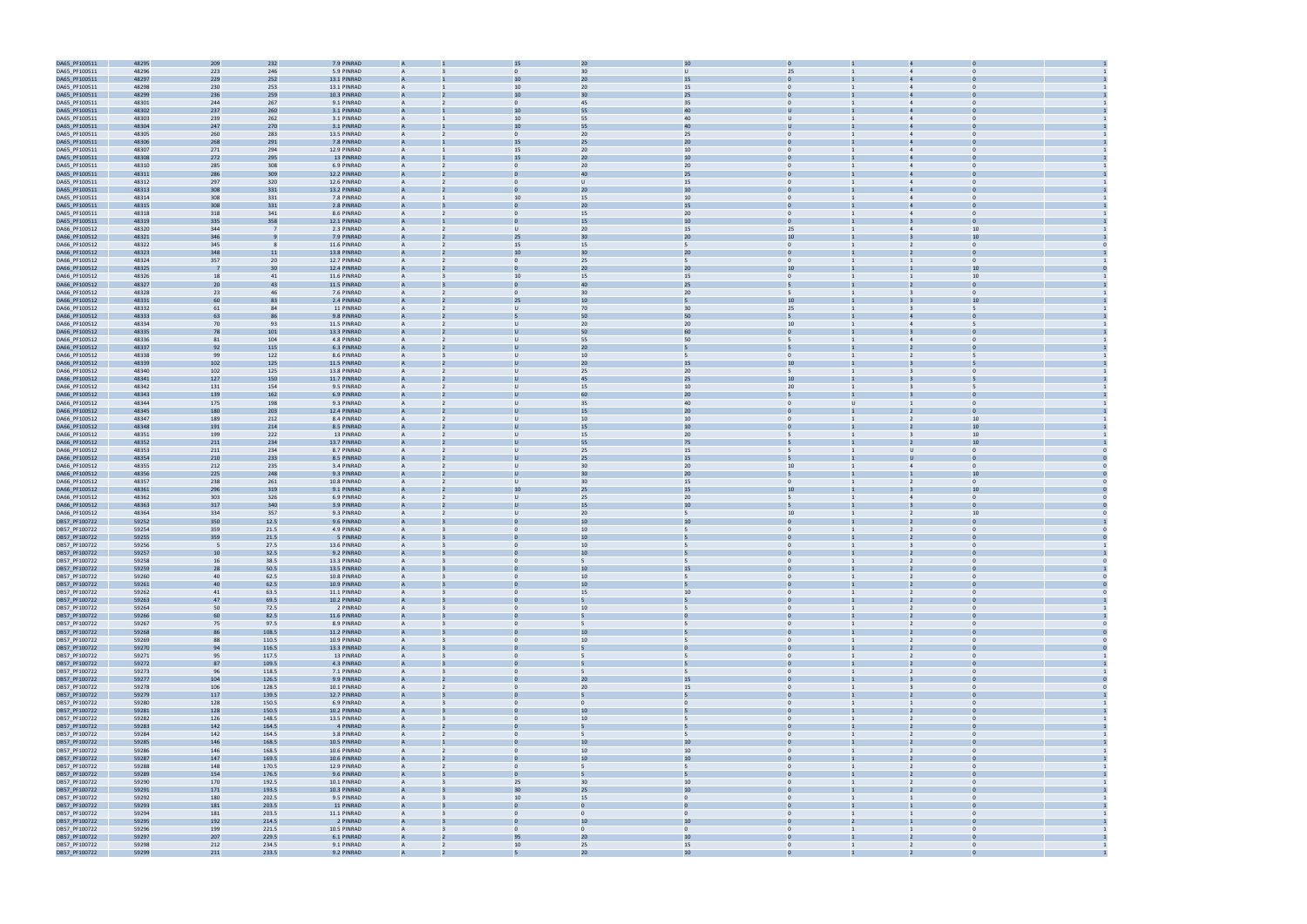| DB57_PF100722 |                |                          | 232.5 | 11.5 PINRAD | A              |                                | 20              |              |                      |                                  |  |
|---------------|----------------|--------------------------|-------|-------------|----------------|--------------------------------|-----------------|--------------|----------------------|----------------------------------|--|
|               | 59300<br>59301 | 210<br>223               | 245.5 | 11.1 PINRAD |                |                                |                 |              |                      |                                  |  |
| DB57_PF100722 |                |                          |       |             |                |                                |                 |              |                      |                                  |  |
| DB57_PF100722 | 59302          | 240                      | 262.5 | 11.4 PINRAD | $\mathsf{A}$   |                                | 15              |              | $\mathbf{0}$         | $\mathbf 0$                      |  |
| DB57_PF100722 | 59303          | 240                      | 262.5 | 4 PINRAD    |                |                                |                 |              |                      |                                  |  |
| DB57_PF100722 | 59305          | 274                      | 296.5 | 11.3 PINRAD | A              |                                |                 | 10           | $\Omega$             |                                  |  |
| DB57_PF100722 | 59306          | 277                      | 299.5 | 8.2 PINRAD  |                |                                |                 | 15           |                      |                                  |  |
|               |                |                          |       | 8.4 PINRAD  |                |                                |                 |              |                      |                                  |  |
| DB57_PF100722 | 59307          | 279                      | 301.5 |             |                |                                |                 |              |                      |                                  |  |
| DB57_PF100722 | 59308          | 286                      | 308.5 | 5.9 PINRAD  |                |                                |                 |              |                      |                                  |  |
| DB57_PF100722 | 59310          | 298                      | 320.5 | 11.6 PINRAD | A              |                                | 0               | $\mathbf{0}$ | $\mathbf{0}$         | $\Omega$                         |  |
| DB57_PF100722 | 59311          | 303                      | 325.5 | 9.8 PINRAD  |                |                                | 1 <sub>0</sub>  |              |                      |                                  |  |
|               |                |                          |       |             | A              | $\Omega$                       |                 |              | $\Omega$             | $\Omega$                         |  |
| DB57_PF100722 | 59312          | 309                      | 331.5 | 2.6 PINRAD  |                |                                |                 |              |                      |                                  |  |
| DB57_PF100722 | 59317          | 322                      | 344.5 | 12.9 PINRAD |                |                                |                 |              |                      |                                  |  |
| DB57_PF100722 | 59318          | 326                      | 348.5 | 6.1 PINRAD  | $\mathsf{A}$   |                                | 15              | $\Omega$     | $\Omega$             | $\Omega$<br>$\overline{2}$       |  |
| DB57_PF100722 | 59319          | 335                      | 357.5 | 10.2 PINRAD |                |                                |                 |              |                      |                                  |  |
| DB61_PF100507 | 58075          | 344                      | 6.5   | 12.1 PINRAD | $\mathsf{A}$   | 40                             | 30              | 20           |                      | <b>U</b>                         |  |
|               |                |                          |       |             |                |                                |                 |              |                      |                                  |  |
| DB61_PF100507 | 58076          | 350                      | 12.5  | 9.7 PINRAD  |                |                                | 1 <sub>1</sub>  | 15           |                      |                                  |  |
| DB61_PF100507 | 58077          | $\overline{\mathbf{3}}$  | 25.5  | 7.8 PINRAD  |                |                                | 10              | 15           | 15                   |                                  |  |
| DB61_PF100507 | 58078          | -7                       | 29.5  | 5.2 PINRAD  |                |                                |                 | 50           | 10                   |                                  |  |
| DB61_PF100507 | 58079          | 350                      | 12.5  | 13.7 PINRAD | A              | 10                             | 15              | 35           | $\overline{0}$       | $\Omega$                         |  |
|               |                |                          |       |             |                |                                |                 |              |                      |                                  |  |
| DB61_PF100507 | 58080          | 351                      | 13.5  | 13.7 PINRAD |                | U                              | 10              | $20\,$       |                      |                                  |  |
| DB61_PF100507 | 58081          | 353                      | 15.5  | 13.8 PINRAD | A              | $\cup$                         | 20              | 15           | $\Omega$             | $\Omega$                         |  |
| DB61_PF100507 | 58082          | $\overline{4}$           | 26.5  | 11.2 PINRAD |                | 10                             | 35              | 45           |                      |                                  |  |
| DB61_PF100507 | 58083          | 10                       | 32.5  | 9.4 PINRAD  | $\mathsf{A}$   | 10                             | 10              | 15           | $\mathbf{0}$         | $\Omega$                         |  |
| DB61_PF100507 | 58085          | 71                       | 93.5  | 2.5 PINRAD  |                |                                |                 |              |                      |                                  |  |
|               |                |                          |       |             |                |                                |                 |              |                      |                                  |  |
| DB61_PF100507 | 58086          | 18                       | 40.5  | 7.4 PINRAD  | A              | $\Omega$                       | 40              | 50           | $\Omega$             | $\overline{2}$                   |  |
| DB61_PF100507 | 58087          | 35                       | 57.5  | 3.3 PINRAD  |                |                                | 25              | 35           |                      |                                  |  |
| DB61_PF100507 | 58088          | 71                       | 93.5  | 2.5 PINRAD  |                | $\Omega$                       | 25              | 35           | $\Omega$             | $\overline{2}$                   |  |
| DB61_PF100507 | 58090          | 71                       | 93.5  | 6.5 PINRAD  |                | 10                             | 30              | 35           |                      |                                  |  |
|               |                |                          |       |             |                |                                |                 |              |                      |                                  |  |
| DB61_PF100507 | 58091          | 50                       | 72.5  | 7 PINRAD    | A              | 15                             | 25              | 30           | $\overline{0}$       | $\overline{3}$<br>$\mathbf 0$    |  |
| DB61_PF100507 | 58092          | 40                       | 62.5  | 8.1 PINRAD  |                | 20 <sub>2</sub>                | 25              | 15           |                      |                                  |  |
| DB61_PF100507 | 58093          | 35                       | 57.5  | 9.9 PINRAD  | A              | 10                             | 10              | 15           | $\Omega$             | $\Omega$                         |  |
| DB61_PF100507 | 58094          | 15                       | 37.5  | 13.3 PINRAD |                | 10                             | 35              | 30           |                      |                                  |  |
|               |                |                          |       |             | A              |                                | 35              |              | $\Omega$             | $\Omega$                         |  |
| DB61_PF100507 | 58095          | 15                       | 37.5  | 13.6 PINRAD |                | 10                             |                 | 25           |                      |                                  |  |
| DB61_PF100507 | 58096          | 48                       | 70.5  | 12.1 PINRAD |                | 10                             |                 | 10           |                      |                                  |  |
| DB61_PF100507 | 58097          | 55                       | 77.5  | 11.1 PINRAD | A              | 5                              | 10              | 15           | $\Omega$             |                                  |  |
| DB61_PF100507 | 58098          | 56                       | 78.5  | 11.1 PINRAD |                |                                | 10              | 15           |                      |                                  |  |
| DB61_PF100507 | 58099          | 66                       | 88.5  | 10.9 PINRAD |                |                                | 15              | 15           |                      |                                  |  |
|               |                |                          |       |             |                |                                |                 |              |                      |                                  |  |
| DB61_PF100507 | 58100          | 66                       | 88.5  | 10.5 PINRAD |                |                                | 15              | 15           |                      |                                  |  |
| DB61_PF100507 | 58101          | 66                       | 88.5  | 11.3 PINRAD | A              | 5                              | 10              | 15           | $\mathbf{0}$         | $\mathbf 0$                      |  |
| DB61_PF100507 | 58102          | 66                       | 88.5  | 11.4 PINRAD |                |                                | 15              | $10\,$       |                      |                                  |  |
| DB61_PF100507 | 58103          | 68                       | 90.5  | 11 PINRAD   | A              | 5                              | 15              | 15           | $\Omega$             | $\Omega$                         |  |
|               |                |                          |       |             |                |                                |                 |              |                      |                                  |  |
| DB61_PF100507 | 58104          | 69                       | 91.5  | 10.7 PINRAD |                |                                | 15              | 15           |                      |                                  |  |
| DB61_PF100507 | 58106          | 108                      | 130.5 | 3.8 PINRAD  | A              | 5                              | 10              | 15           | 10                   | $\Omega$                         |  |
| DB61_PF100507 | 58107          | 130                      | 152.5 | 5.5 PINRAD  |                |                                | 10              | 10           |                      |                                  |  |
| DB61_PF100507 | 58111          | 139                      | 161.5 | 8.2 PINRAD  | A              | 5                              | 25              | 25           | $\Omega$             | 2                                |  |
|               |                |                          |       |             | A              |                                | 30              |              |                      |                                  |  |
| DB61_PF100507 | 58112          | 137                      | 159.5 | 8 PINRAD    |                |                                |                 | 30           |                      |                                  |  |
| DB61_PF100507 | 58114          | 139                      | 161.5 | 10.8 PINRAD |                |                                | 25              | 25           |                      |                                  |  |
| DB61_PF100507 | 58118          | 146                      | 168.5 | 13.5 PINRAD |                |                                | 35              | 25           |                      |                                  |  |
| DB61_PF100507 | 58119          | 146                      | 168.5 | 13.7 PINRAD | A              | 5                              | 30              | 25           | 5                    | $\Omega$<br>2                    |  |
| DB61_PF100507 | 58123          | 126                      | 148.5 | 12.6 PINRAD |                |                                | 15              | 15           |                      |                                  |  |
|               |                |                          |       |             |                |                                |                 |              |                      |                                  |  |
| DB61_PF100507 | 58125          | 118                      | 140.5 | 10.2 PINRAD | $\mathsf{A}$   | 5                              | 15              | 20           | 5                    | $\Omega$                         |  |
| DB61_PF100507 | 58128          | 110                      | 132.5 | 8.7 PINRAD  |                |                                | 4 <sup>5</sup>  | 40           | 20                   |                                  |  |
| DB61_PF100507 | 58129          | 110                      | 132.5 | 8.7 PINRAD  | A              | 10                             | 40              | 35           | 15                   | $\Omega$                         |  |
| DB61_PF100507 | 58130          | 91                       | 113.5 | 7.5 PINRAD  |                |                                | 10              | 15           |                      |                                  |  |
|               |                |                          |       |             |                | 5                              |                 |              |                      |                                  |  |
| DB61_PF100507 | 58132          | 78                       | 100.5 | 10.7 PINRAD | A              |                                | 35              | 30           |                      |                                  |  |
| DB61_PF100507 | 58133          | 99                       | 121.5 | 11.2 PINRAD |                |                                | 15              | 30           | 10                   |                                  |  |
| DB61_PF100507 | 58135          | 107                      | 129.5 | 12.1 PINRAD |                |                                | 40              | 25           |                      |                                  |  |
| DB61_PF100507 | 58137          | 115                      | 137.5 | 13.8 PINRAD |                |                                | 15              | 15           |                      |                                  |  |
|               |                |                          | 221.5 |             |                |                                |                 |              |                      | $\Omega$                         |  |
| DB61_PF100507 | 58138          | 199                      |       | 2 PINRAD    | A              | 10                             | 15              | 20           |                      |                                  |  |
| DB61_PF100507 | 58140          |                          |       |             |                |                                |                 |              |                      |                                  |  |
| DB61_PF100507 | 58142          | 173                      | 195.5 | 3.8 PINRAD  |                |                                | 25              | 45           |                      |                                  |  |
| DB61_PF100507 |                | 166                      | 188.5 | 6.3 PINRAD  | A              | 5                              | 25              | 25           | 5                    | $\Omega$                         |  |
|               |                |                          |       |             |                |                                | 15              |              |                      |                                  |  |
| DB61_PF100507 | 58143          | 156                      | 178.5 | 9.7 PINRAD  |                |                                |                 | 15           |                      |                                  |  |
| DB61_PF100507 | 58144          | 160                      | 182.5 | 11.9 PINRAD |                |                                |                 | 20           |                      |                                  |  |
|               | 58145          | 175                      | 197.5 | 10.7 PINRAD |                |                                | 20              | 15           |                      |                                  |  |
| DB61_PF100507 | 58146          | 178                      | 200.5 | 8.2 PINRAD  | $\overline{A}$ | 5                              | 20 <sub>2</sub> | 20           | 5                    | $\mathbf{1}$<br>$\Omega$         |  |
| DB61_PF100507 | 58147          | 178                      | 200.5 | 8 PINRAD    | A              | 5                              | 20 <sub>2</sub> | 20           |                      | $\Omega$                         |  |
|               |                |                          |       |             | A              | 5                              |                 |              |                      | $\overline{1}$<br>$\Omega$       |  |
| DB61_PF100507 | 58148          | 185                      | 207.5 | 6.2 PINRAD  |                |                                | 15              | 20           |                      |                                  |  |
| DB61_PF100507 | 58149          | 223                      | 245.5 | 7.5 PINRAD  | A              | 10 <sup>10</sup>               | 15              | 15           |                      | $\overline{0}$<br>U              |  |
| DB61 PF100507 | 58150          | 212                      | 234.5 | 8.1 PINRAD  | $\mathsf{A}$   | 5 <sub>1</sub>                 | 25              | 30           | 5 <sup>5</sup>       | $\overline{0}$<br>$\mathbf{1}$   |  |
| DB61_PF100507 | 58151          | 203                      | 225.5 | 10.1 PINRAD | A              | 5                              | 25              | $20\,$       |                      | $\overline{0}$                   |  |
| DB61_PF100507 | 58153          | 191                      | 213.5 | 11.6 PINRAD | $\overline{A}$ | 5<br><sup>2</sup>              | 25              | 20           | $\overline{0}$       | $\overline{0}$<br>$\mathbf{1}$   |  |
| DB61_PF100507 | 58154          | 190                      | 212.5 | 13.3 PINRAD | A              | $\mathbf{U}$                   | 30              | 40           | 10                   | $\overline{4}$<br>$\Omega$       |  |
|               |                |                          |       |             | $\mathsf{A}$   | 5                              |                 |              |                      | U<br>$\mathbf{1}$                |  |
| DB61_PF100507 | 58156          | 213                      | 235.5 | 11.7 PINRAD |                |                                | 20 <sub>2</sub> | 15           | 5 <sup>5</sup>       |                                  |  |
| DB61_PF100507 | 58161          | 242                      | 264.5 | 8.7 PINRAD  |                |                                | 15              | 10           |                      | $\Omega$                         |  |
| DB61_PF100507 | 58162          | 229                      | 251.5 | 13.6 PINRAD | $\overline{A}$ | 10                             | 10              | 10           | 5 <sup>5</sup>       | $\overline{0}$<br>$\mathbf{1}$   |  |
| DB61_PF100507 | 58163          | 239                      | 261.5 | 13.2 PINRAD | A              | 5                              | 10              | 10           |                      | $\Omega$                         |  |
| DB61_PF100507 | 58164          | 260                      | 282.5 | 12.6 PINRAD | A              | 5                              | 20 <sub>2</sub> | 25           | 5                    | $\overline{2}$<br>$\Omega$       |  |
|               |                |                          |       |             |                |                                |                 |              |                      |                                  |  |
| DB61_PF100507 | 58165          | 265                      | 287.5 | 12.9 PINRAD | A              | 5                              | 20 <sub>2</sub> | 20           | $\mathbf{0}$         | $\mathbf 0$                      |  |
| DB61_PF100507 | 58166          | 300                      | 322.5 | 13.2 PINRAD | $\mathsf{A}$   | 5                              | 20 <sub>2</sub> | 15           | 5 <sup>5</sup>       | $\overline{0}$<br>$\overline{2}$ |  |
| DB61_PF100507 | 58167          | 292                      | 314.5 | 11.5 PINRAD | A              |                                | 20              | 15           |                      | $\Omega$                         |  |
| DB61_PF100507 | 58168          | 292                      | 314.5 | 11.4 PINRAD | $\overline{A}$ | $\mathbf{0}$                   | 20 <sub>2</sub> | 15           | $\overline{0}$       | $\overline{1}$<br>$\overline{0}$ |  |
|               |                |                          |       | 10 PINRAD   | A              | 5                              | 30              | 40           | $\overline{0}$       | $\overline{4}$<br>$\Omega$       |  |
| DB61_PF100507 | 58169          | 279                      | 301.5 |             |                |                                |                 |              |                      |                                  |  |
| DB61_PF100507 | 58170          | 265                      | 287.5 | 8.6 PINRAD  | $\mathsf{A}$   | 5                              | 10              | 10           | $\overline{0}$       | $\overline{0}$<br>$\mathbf{1}$   |  |
| DB61_PF100507 | 58171          | 264                      | 286.5 | 8.8 PINRAD  |                |                                | 15              | 15           |                      | $\Omega$                         |  |
| DB61_PF100507 | 58172          | 255                      | 277.5 | 8.7 PINRAD  | $\mathsf{A}$   | 5                              | 45              | 45           | 5 <sup>5</sup>       | $\overline{4}$<br>5              |  |
|               |                |                          |       | 6.4 PINRAD  | A              | 15                             | 15              | 15           |                      | $\Omega$                         |  |
| DB61_PF100507 | 58173          | 255                      | 277.5 |             |                |                                |                 |              |                      | $\Omega$                         |  |
| DB61_PF100507 | 58174          | 272                      | 294.5 | 7 PINRAD    | A              | $\mathbf{0}$                   | 25              | $20\,$       | 5                    | $\overline{2}$                   |  |
| DB61_PF100507 | 58175          | 275                      | 297.5 | 7.1 PINRAD  | A              |                                | 30 <sub>2</sub> | 25           |                      | $\overline{2}$<br>$\mathbf 0$    |  |
| DB61_PF100507 | 58176          | 283                      | 305.5 | 8.3 PINRAD  | $\mathsf{A}$   | 5                              | 20              | 20           | 5 <sup>5</sup>       | $\mathbf{1}$<br>$\overline{0}$   |  |
| DB61_PF100507 | 58177          | 295                      | 317.5 | 9.2 PINRAD  | A              |                                | 15              | $20\,$       |                      | $\Omega$                         |  |
|               |                |                          |       |             | $\overline{A}$ | 5<br>2                         |                 |              |                      | U<br>$\mathbf{1}$                |  |
| DB61_PF100507 | 58178          | 305                      | 327.5 | 10.4 PINRAD |                |                                | 10              | 15           | 5 <sup>5</sup>       |                                  |  |
| DB61_PF100507 | 58180          | 312                      | 334.5 | 12.2 PINRAD | A              | 5                              | 30              | 20           |                      | $\overline{2}$<br>5              |  |
| DB61_PF100507 | 58181          | 313                      | 335.5 | 12.1 PINRAD | $\mathsf{A}$   | 5                              | 25              | 20           | $\overline{0}$       | $\overline{0}$<br>$\overline{2}$ |  |
| DB61_PF100507 | 58182          | 328                      | 350.5 | 11.9 PINRAD |                |                                | 10              |              |                      | $\Omega$                         |  |
|               |                |                          |       | 6.4 PINRAD  | $\overline{A}$ | $\mathbf{0}$                   | 25              |              | 5 <sup>5</sup>       | $\Omega$<br>$\mathbf{1}$         |  |
| DB61_PF100507 | 58183          | 306                      | 328.5 |             |                |                                |                 | 25           |                      |                                  |  |
| DB61_PF100507 | 58184          | 320                      | 342.5 | 5.9 PINRAD  | A              |                                | 10              | 10           | 5                    | $\Omega$                         |  |
| DB61_PF100507 | 58185          | 331                      | 353.5 | 7 PINRAD    | A              | 5                              | 10              | 15           |                      | $\Omega$<br>$\overline{1}$       |  |
| DB62_PF100505 | 58929          | 338                      |       | 1.8 PINRAD  | A              | U                              | 65              | 35           | 25                   | $\overline{4}$<br>$\Omega$       |  |
| DB62_PF100505 | 58930          | $\overline{\phantom{0}}$ | 25    | 9 PINRAD    | $\mathsf{A}$   | $\mathbf{0}$<br>$\overline{2}$ | 65              | 45           | 35<br>$\overline{2}$ | $\overline{4}$<br>$\overline{0}$ |  |
| DB62_PF100505 | 58931          | - 5                      | 28    | 12.9 PINRAD | А              | U                              | 60              | 35           | 20                   | $\overline{0}$                   |  |

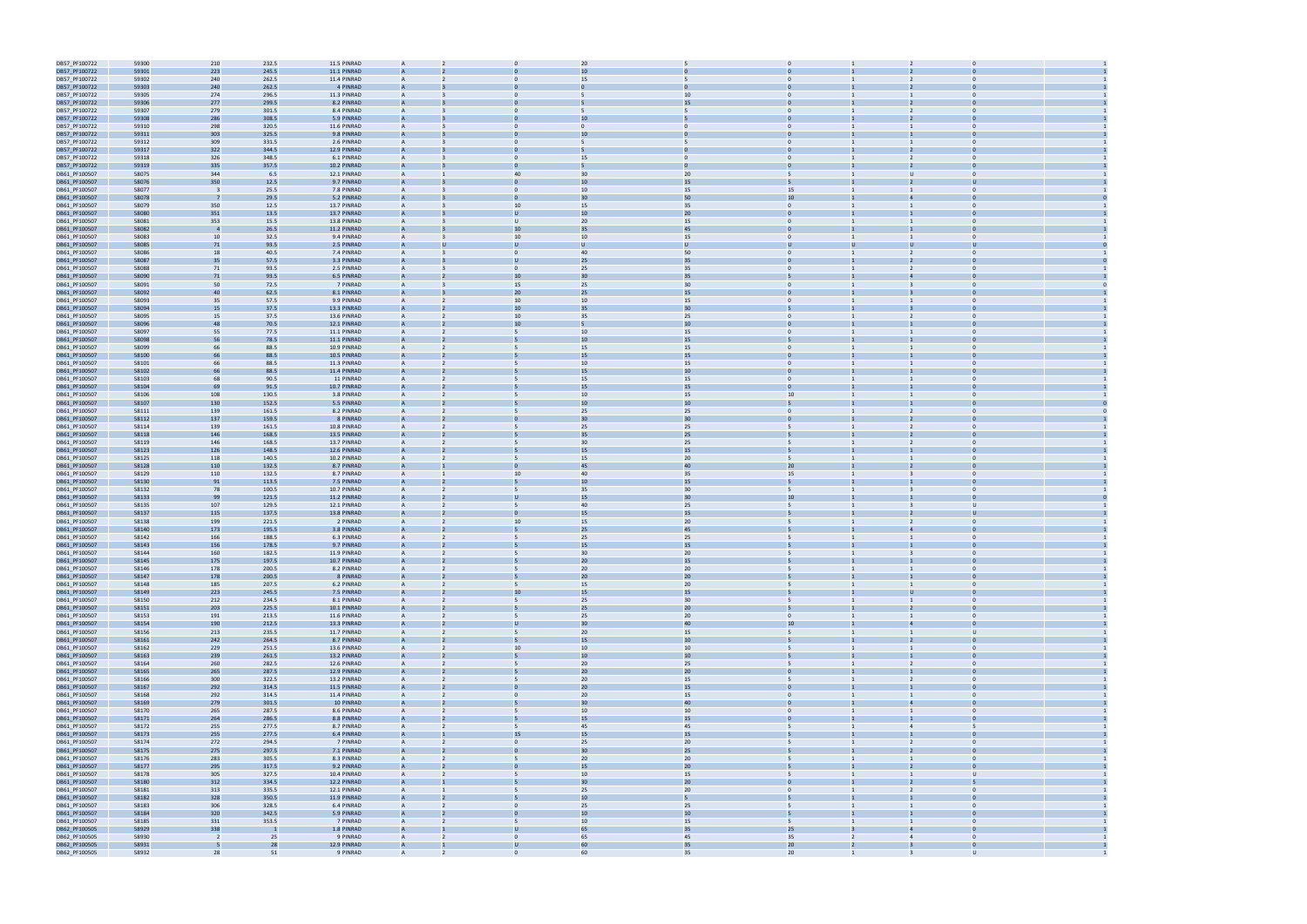

| DB62_PF100505 | 58933 | 53  | 76             | 11.4 PINRAD |                |                |                 | 55           | 15                   |                                |  |
|---------------|-------|-----|----------------|-------------|----------------|----------------|-----------------|--------------|----------------------|--------------------------------|--|
|               |       |     |                |             |                |                |                 |              |                      |                                |  |
| DB62_PF100505 | 58935 | 81  | 104            | 4.6 PINRAD  | A              | U              | 65              | 40           | 15                   |                                |  |
| DB62_PF100505 | 58936 | 94  | 117            | 11.7 PINRAD |                |                |                 |              |                      |                                |  |
| DB62_PF100505 | 58937 | 108 | 131            | 8 PINRAD    | A              | $\mathbf{U}$   | U               | $\mathbf{U}$ | $\cup$               | $\overline{1}$                 |  |
| DB62_PF100505 | 58938 | 121 | 144            | 9.7 PINRAD  |                |                |                 |              | U                    |                                |  |
|               |       |     |                |             |                |                |                 |              |                      |                                |  |
| DB62_PF100505 | 58939 | 143 | 166            | 13.1 PINRAD |                |                |                 |              | $\cup$               |                                |  |
| DB62_PF100505 | 58940 | 162 | 185            | 3.8 PINRAD  |                |                |                 |              | U                    |                                |  |
| DB62_PF100505 | 58941 | 161 | 184            | 11.7 PINRAD | A              | U              | $\mathbf{U}$    | $\mathbf{U}$ | $\cup$               | $\cup$                         |  |
| DB62_PF100505 | 58942 | 194 | 217            | 12.5 PINRAD |                |                |                 |              |                      |                                |  |
|               |       |     |                |             |                |                |                 |              |                      |                                |  |
| DB62_PF100505 | 58943 | 211 | 234            | 12.3 PINRAD | A              | $\mathbf{U}$   | $\mathbf{U}$    | U            | $\cup$               | $\cup$                         |  |
| DB62_PF100505 | 58944 | 249 | 272            | 9.6 PINRAD  |                |                |                 |              | Ü                    |                                |  |
| DB62_PF100505 | 58945 | 262 | 285            | 9.7 PINRAD  |                | U              | U               | U            | $\cup$               | U                              |  |
|               | 58946 |     | 334            | 5.9 PINRAD  |                |                |                 |              |                      |                                |  |
| DB62_PF100505 |       | 311 |                |             |                |                |                 |              |                      |                                |  |
| DB62_PF100505 | 58947 | 321 | 344            | 8.2 PINRAD  | A              | $\mathbf{U}$   | U               | $\cup$       | $\cup$               |                                |  |
| DB63_PF100510 | 48424 | 345 |                | 12.1 PINRAD |                |                | 35              | 20           | 10                   |                                |  |
| DB63_PF100510 | 48425 | 341 |                | 5.3 PINRAD  |                |                | 45              | 35           | 10                   | $\overline{4}$                 |  |
|               |       |     |                |             |                |                | 60              |              |                      |                                |  |
| DB63_PF100510 | 48426 | 20  | 43             | 8.5 PINRAD  |                |                |                 | 35           |                      |                                |  |
| DB63_PF100510 | 48427 | 28  | 51             | 4.1 PINRAD  | A              | U              | 75              | 45           | $\overline{0}$       | $\Omega$<br>$\overline{4}$     |  |
| DB63_PF100510 | 48428 | 43  | 66             | 8.9 PINRAD  |                |                | 40              | $20\,$       |                      |                                |  |
| DB63_PF100510 | 48429 | 68  | 91             | 6.2 PINRAD  | A              | $\Omega$       | 35              | 25           | 10                   | $\overline{4}$                 |  |
|               |       |     |                |             |                |                |                 |              |                      |                                |  |
| DB63_PF100510 | 48430 | 71  | 94             | 13.4 PINRAD |                |                | 35              | 30           |                      |                                |  |
| DB63_PF100510 | 48431 | 115 | 138            | 8.1 PINRAD  | A              |                | 50              | 25           | $\mathbf{0}$         | $\Omega$                       |  |
| DB63_PF100510 | 48432 | 117 | 140            | 4.3 PINRAD  |                |                |                 | 45           |                      |                                |  |
| DB63_PF100510 | 48433 | 139 | 162            | 13.1 PINRAD | A              |                | 55              | 45           | 10 <sup>1</sup>      | $\overline{4}$                 |  |
|               |       |     |                |             |                |                |                 |              |                      |                                |  |
| DB63_PF100510 | 48434 | 156 | 179            | 7.6 PINRAD  |                |                | 55              | 25           | $\Omega$             | $\Delta$                       |  |
| DB63_PF100510 | 48435 | 160 | 183            | 13.2 PINRAD |                |                | 75              | 45           | $\Omega$             | $\overline{4}$                 |  |
| DB63_PF100510 | 48436 | 203 | 226            | 9.5 PINRAD  |                |                | 40              | 30           | 15                   |                                |  |
| DB63_PF100510 | 48437 | 208 | 231            | 4.7 PINRAD  | A              | $\mathbf{0}$   | 20              | 10           | $\overline{0}$       | $\overline{3}$<br>$\Omega$     |  |
|               |       |     |                |             |                |                | 45              |              |                      |                                |  |
| DB63_PF100510 | 48438 | 223 | 246            | 10.3 PINRAD |                |                |                 | 15           |                      |                                |  |
| DB63_PF100510 | 48439 | 243 | 266            | 12.7 PINRAD | A              | $\Omega$       | 30              | 10           | $\Omega$             | $\Omega$                       |  |
| DB63_PF100510 | 48440 | 244 | 267            | 6.8 PINRAD  |                |                | 4 <sub>0</sub>  | 25           |                      |                                |  |
| DB63_PF100510 | 48441 | 284 | 307            | 5.2 PINRAD  | A              |                | 35              | 20           | $\mathbf{0}$         | $\Omega$                       |  |
|               |       |     |                |             |                |                |                 |              |                      |                                |  |
| DB63_PF100510 | 48442 | 316 | 339            | 13.2 PINRAD |                |                | 45              | 15           |                      |                                |  |
| DB65_PF100513 | 48444 | 250 | 273            | 11.8 PINRAD | A              |                | 30              | 20           | $\Omega$             | $\overline{4}$                 |  |
| DB65_PF100513 | 48445 | 265 | 288            | 2 PINRAD    |                |                | 45              | 35           |                      |                                |  |
| DB65_PF100513 | 48446 | 280 | 303            | 9.6 PINRAD  |                |                | 35              | 45           |                      |                                |  |
|               |       |     |                |             |                |                |                 |              |                      |                                |  |
| DB65_PF100513 | 48447 | 300 | 323            | 8.1 PINRAD  |                |                | 50              | 30           |                      |                                |  |
| DB65_PF100513 | 48448 | 318 | 341            | 12.1 PINRAD | A              | $\Omega$       | 65              | 35           | $\overline{0}$       | $\Omega$<br>$\overline{4}$     |  |
| DB65_PF100513 | 48449 | 343 |                | 12.7 PINRAD |                |                | 70              | 25           |                      |                                |  |
| DB65_PF100513 | 48450 | 344 | $\overline{7}$ | 12.5 PINRAD | A              | $\mathbf{0}$   | 95              | 95           | $\Omega$             | 15<br>$\overline{4}$           |  |
|               |       |     |                |             |                |                | 4 <sub>0</sub>  |              |                      |                                |  |
| DB65_PF100513 | 48451 | 352 | 15             | 6.2 PINRAD  |                |                |                 | 30           |                      |                                |  |
| DB65_PF100513 | 48452 | 355 | 18             | 11.3 PINRAD | A              | $\mathbf{U}$   | 25              | 15           | $\Omega$             | $\overline{4}$<br>$\Omega$     |  |
| DB65_PF100513 | 48453 | 24  | 47             | 11.4 PINRAD |                |                | 20              | 20           |                      |                                |  |
| DB65_PF100513 | 48454 | 40  | 63             | 6.7 PINRAD  | A              | $\Omega$       | 65              | 55           | $\Omega$             | $\overline{4}$                 |  |
|               |       |     |                |             |                |                |                 |              |                      |                                |  |
| DB65_PF100513 | 48455 | 54  | 77             | 3.7 PINRAD  |                |                | 65              | 35           |                      |                                |  |
| DB65_PF100513 | 48456 | 54  | 77             | 8.4 PINRAD  |                |                | 70              | 40           |                      |                                |  |
| DB65_PF100513 | 48457 | 68  | 91             | 12.7 PINRAD |                |                |                 | 20           |                      |                                |  |
| DB65_PF100513 | 48458 | 87  | 110            | 13.5 PINRAD | A              | $\mathbf{0}$   | 25              | 15           | $\mathbf{0}$         | $\Omega$<br>$\overline{4}$     |  |
|               |       |     |                |             |                |                |                 |              |                      |                                |  |
| DB65_PF100513 | 48459 | 106 | 129            | 5.2 PINRAD  |                |                | <b>60</b>       | 25           |                      |                                |  |
| DB65_PF100513 | 48460 | 106 | 129            | 10.5 PINRAD | A              | $\mathbf{0}$   | 35              | 20           | $\mathbf{0}$         | $\Omega$<br>$\overline{4}$     |  |
| DB65_PF100513 | 48461 | 115 | 138            | 3.1 PINRAD  |                |                | 20              | 15           |                      |                                |  |
| DB65_PF100513 | 48462 | 128 | 151            | 13.2 PINRAD | A              | $\Omega$       | 30              | 15           | $\Omega$             |                                |  |
|               |       |     |                |             |                |                |                 |              |                      |                                |  |
| DB65_PF100513 | 48463 | 132 | 155            | 11.6 PINRAD |                |                |                 | 15           |                      |                                |  |
| DB65_PF100513 | 48464 | 158 | 181            | 7.5 PINRAD  | A              |                | 15              | 10           | $\Omega$             | $\overline{3}$                 |  |
| DB65_PF100513 | 48465 | 172 | 195            | 13.6 PINRAD |                |                | 30              | 15           |                      |                                |  |
| DB65_PF100513 | 48466 | 177 | 200            | 9.4 PINRAD  |                |                | 35              | $20\,$       |                      |                                |  |
|               |       |     |                |             |                |                |                 |              |                      |                                |  |
| DB65_PF100513 | 48467 | 195 | 218            | 13.2 PINRAD |                |                | 50              | 25           |                      |                                |  |
| DB65_PF100513 | 48468 | 218 | 241            | 6.1 PINRAD  | A              | $\mathbf{0}$   | 45              | 25           | $\mathbf{0}$         | 3                              |  |
| DB65_PF100513 | 48469 | 222 | 245            | 10.7 PINRAD |                |                | 3 <sub>0</sub>  | 25           |                      | $\overline{4}$                 |  |
| DB65_PF100513 | 48470 | 246 | 269            | 9.8 PINRAD  | A              | $\mathbf{U}$   |                 | 30           | $\overline{0}$       | $\overline{3}$<br>$\Omega$     |  |
|               |       |     |                |             |                |                | 35              |              |                      |                                |  |
| DB66_PF100527 | 48471 |     | 28             | 9.6 PINRAD  |                |                |                 | 20           |                      |                                |  |
| DB66_PF100527 | 48472 | 16  | 39             | 9.3 PINRAD  | A              | $\Omega$       | 55              | 20           | 5                    | $\Omega$<br>$\overline{4}$     |  |
| DB66_PF100527 | 48473 | 19  | 42             | 4.3 PINRAD  |                |                | 35              | 20           |                      |                                |  |
|               |       |     |                |             |                |                |                 |              |                      |                                |  |
| DB66_PF100527 | 48474 | 49  | 72             | 5.5 PINRAD  |                |                | 35              | $20\,$       |                      | $\overline{4}$                 |  |
| DB66_PF100527 | 48475 | 55  | 78             | 12.4 PINRAD |                |                | 25              | 10           |                      |                                |  |
| DB66_PF100527 | 48476 | 63  | 86             | 13.8 PINRAD | A              | $\mathbf{0}$   | 20              | 15           | $\mathbf{0}$         | $\overline{4}$<br>$\Omega$     |  |
| DB66_PF100527 | 48477 | 96  | 119            | 6.3 PINRAD  |                |                | 35              | 20           |                      | $\overline{3}$                 |  |
| DB66_PF100527 | 48478 | 98  | 121            | 11.3 PINRAD | A              | $\mathbf{0}$   | 30 <sup>°</sup> | 15           | $\overline{0}$       | $\mathbf{0}$<br>$\overline{4}$ |  |
|               |       |     |                |             |                |                |                 |              |                      |                                |  |
| DB66_PF100527 | 48479 | 112 | 135            | 13.7 PINRAD | А              |                | 40              | 25           |                      | $\overline{4}$                 |  |
| DB66_PF100527 | 48480 | 114 | 137            | 8.9 PINRAD  | $\overline{A}$ | $\mathbf{0}$   | 40              | 15           | $\overline{0}$       | $\overline{4}$<br>$\mathbf{0}$ |  |
| DB66_PF100527 | 48481 | 138 | 161            | 3.3 PINRAD  | A              |                | 45              | 20           |                      | $\overline{a}$                 |  |
| DB66_PF100527 | 48486 | 145 | 168            | 9.9 PINRAD  | $\overline{A}$ | $\mathbf{0}$   | 75              | 65           | 10                   | $\overline{4}$<br>5            |  |
| DB66_PF100527 | 48487 | 159 | 182            | 12.2 PINRAD |                |                | 40              | 20           |                      |                                |  |
|               |       |     |                |             |                |                |                 |              |                      |                                |  |
| DB66_PF100527 | 48488 | 171 | 194            | 7.1 PINRAD  | $\overline{A}$ | $\mathbf{0}$   | 15              | 10           | $\overline{0}$       | $\overline{4}$<br>5            |  |
| DB66_PF100527 | 48494 | 197 | 220            | 12.7 PINRAD | A              |                | 45              | 20           | 10                   | $\overline{4}$                 |  |
| DB66_PF100527 | 48496 | 199 | 222            | 9.3 PINRAD  | $\overline{A}$ | $\Omega$       | 35              | 10           | $\overline{0}$       | $\overline{4}$<br>$\Omega$     |  |
|               | 48497 | 216 | 239            | 7.2 PINRAD  | A              |                | 35              | 20           | $\overline{0}$       | $\overline{4}$                 |  |
| DB66_PF100527 |       |     |                |             |                |                |                 |              |                      |                                |  |
| DB66_PF100527 | 48498 | 236 | 259            | 8.4 PINRAD  | $\mathsf{A}$   | $\mathbf{0}$   | 25              | 15           | 5                    | $\mathbf{0}$<br>$\overline{4}$ |  |
| DB66_PF100527 | 48500 | 237 | 260            | 12.2 PINRAD | А              |                | 35              | $20\,$       | 10                   | 10<br>$\overline{4}$           |  |
| DB66_PF100527 | 48501 | 276 | 299            | 9.9 PINRAD  | $\overline{A}$ | $\overline{0}$ | 45              | 25           | $\overline{0}$       | $\overline{4}$<br>$\mathbf{0}$ |  |
|               |       |     |                |             |                |                | 80              |              |                      | $\overline{4}$                 |  |
| DB66_PF100527 | 48502 | 280 | 303            | 12.7 PINRAD |                |                |                 | 55           |                      |                                |  |
| DB66_PF100527 | 48503 | 296 | 319            | 9.1 PINRAD  | A              | $\mathbf{0}$   | 55              | $20\,$       | 5                    | $\overline{4}$<br>5            |  |
| DB66_PF100527 | 48504 | 307 | 330            | 4.4 PINRAD  |                |                | 55              | 15           |                      |                                |  |
| DB66_PF100527 | 48505 | 314 | 337            | 10.3 PINRAD | A              | $\mathbf{0}$   | 35              | 15           | 10                   | 5<br>$\overline{4}$            |  |
|               |       |     |                |             | A              |                |                 |              | 5                    | $\overline{4}$<br>10           |  |
| DB67_PF100526 | 48506 | 356 | 1 <sup>c</sup> | 8.8 PINRAD  |                |                | 55              | 35           |                      |                                |  |
| DB67_PF100526 | 48514 | 15  | 38             | 8.3 PINRAD  | A              | $\Omega$       | 60              | 40           | 10                   | $\overline{4}$<br>$\mathbf{0}$ |  |
| DB67_PF100526 | 48515 | 28  | 51             | 7.1 PINRAD  | A              |                | 75              | 60           | 25                   | 15<br>$\overline{4}$           |  |
| DB67_PF100526 | 48516 | 31  | 54             | 7.3 PINRAD  | $\mathsf{A}$   | $\mathbf{0}$   | 95              | 90           | 75<br>$\overline{2}$ | 25<br>$\overline{4}$           |  |
| DB67_PF100526 |       |     |                |             |                |                | 95              |              | 4                    | 90<br>$\overline{4}$           |  |
|               | 48517 | 50  | 73             | 13.6 PINRAD | А              |                |                 | 95           | 95                   |                                |  |
| DB67_PF100526 | 48518 | 58  | 81             | 5.3 PINRAD  | $\overline{A}$ | $\mathbf{0}$   | 65              | 35           | 15                   | 10<br>$\overline{4}$           |  |
| DB67_PF100526 | 48519 | 70  | 93             | 13.4 PINRAD | $\overline{A}$ |                | 85              | 75           | 45                   | 20<br>$\overline{4}$           |  |
| DB67_PF100526 | 48521 | 92  | 115            | 6.3 PINRAD  | A              | $\mathbf{0}$   | 75              | 65           | 35                   | 20<br>$\overline{4}$           |  |
| DB67_PF100526 | 48522 | 103 | 126            | 9.7 PINRAD  |                |                | 50              | 25           | 25                   | 15                             |  |
|               |       |     |                |             |                |                |                 |              |                      |                                |  |
| DB67_PF100526 | 48523 | 117 | 140            | 12.2 PINRAD | $\overline{A}$ | $\mathbf{0}$   | 95              | 90           | 80                   | 15<br>$\overline{4}$           |  |
| DB67_PF100526 | 48526 | 152 | 175            | 8.3 PINRAD  | A              |                | 65              | 50           | 20                   | 15<br>$\overline{4}$           |  |
| DB67_PF100526 | 48527 | 153 | 176            | 8.6 PINRAD  | A              | $\Omega$       | 85              | 80           | 55                   | 20<br>$\overline{4}$           |  |
| DB67_PF100526 | 48592 |     |                | 9.7 PINRAD  | A              | $\Omega$       | 80              | 70           | 80                   | 15<br>$\overline{4}$           |  |
|               |       | 173 | 196            |             |                |                |                 |              |                      |                                |  |
| DB67_PF100526 | 48593 | 177 | 200            | 13.8 PINRAD | A              | $\mathbf{0}$   | 65              | 50           | 50                   | 15<br>$\overline{4}$           |  |
| DB67_PF100526 | 48604 | 208 | 231            | 8.5 PINRAD  |                |                | 70              | 25           | 10 <sup>10</sup>     | 15<br>$\overline{4}$           |  |
| DB67_PF100526 | 48605 | 209 | 232            | 12.1 PINRAD | A              | $\overline{0}$ | 75              | 55           | 20<br>$\overline{2}$ | 15<br>$\overline{4}$           |  |
| DB67 PF100526 | 48606 | 217 | 240            | 9.1 PINRAD  | $\Delta$       |                | 95              | 90           | 90                   | 90<br>$\overline{A}$           |  |
|               |       |     |                |             |                |                |                 |              |                      |                                |  |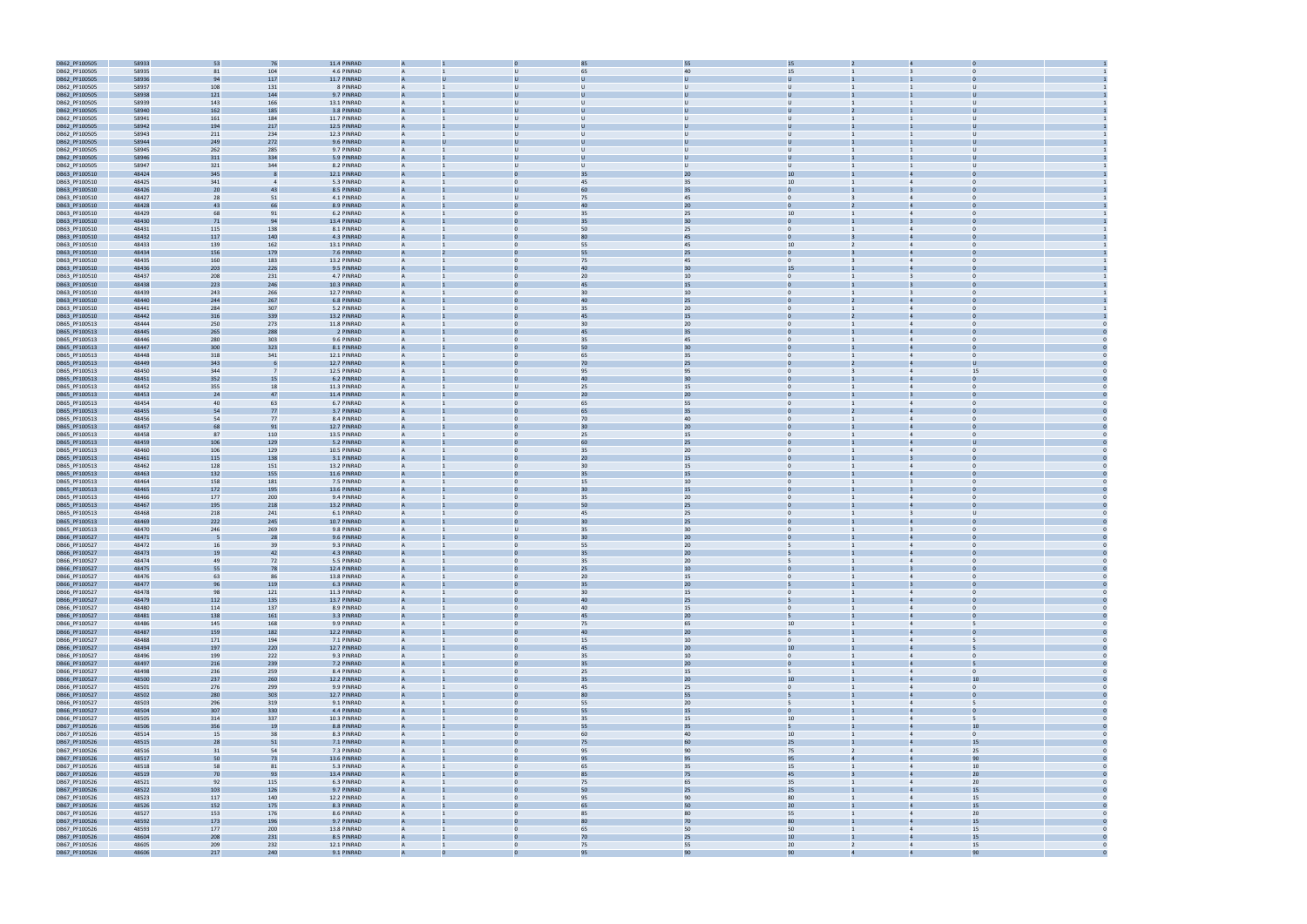| DB67_PF100526 | 48607 | 240                      | 263   | 7 PINRAD    | A              |                | 45              | 25     |                                |                | 15             |  |
|---------------|-------|--------------------------|-------|-------------|----------------|----------------|-----------------|--------|--------------------------------|----------------|----------------|--|
| DB67_PF100526 | 48608 | 248                      | 271   | 11.5 PINRAD |                |                | 55              | 30     | 15                             |                | 20             |  |
| DB72_PF100818 | 64098 | 99                       | 122   | 11.4 PINRAD |                |                | 35              | 25     | $\mathbf{0}$                   |                | $\Omega$       |  |
| DB72_PF100818 | 64103 | 232                      |       | 11.1 PINRAD |                |                | 30              | 20     |                                |                |                |  |
|               |       |                          | 255   |             |                |                | 40              |        | $\Omega$                       |                |                |  |
| DB72_PF100818 | 64104 | 239                      | 262   | 13.8 PINRAD | A              |                |                 | 30     |                                |                |                |  |
| DB72_PF100818 | 64105 | 302                      | 325   | 12 PINRAD   | A              |                | 20              | 15     | $\mathbf{0}$                   |                |                |  |
| DB72_PF100818 | 64106 | 310                      | 333   | 12 PINRAD   | A              |                | 35              | 20     | $\mathbf{0}$                   | 3              | $\mathbf 0$    |  |
| DB72_PF100818 | 64107 | 324                      | 347   | 13 PINRAD   |                |                | 40              | 35     |                                |                |                |  |
| DB72_PF100818 | 64109 | 335                      | 358   | 11.7 PINRAD | A              | $\Omega$       | 40              | 30     | $\mathbf{0}$                   |                | $\Omega$       |  |
| DB72_PF100818 | 64110 | 325                      | 348   | 8 PINRAD    |                |                | 25              | 15     |                                |                |                |  |
| DB72_PF100818 | 64111 | 340                      |       | 9 PINRAD    | A              | $\Omega$       | 35              | 30     | $\mathbf{0}$                   | $\overline{3}$ | $\Omega$       |  |
| DB72_PF100818 | 64112 | 325                      | 348   | 2.1 PINRAD  |                |                | 3 <sub>C</sub>  | 20     |                                |                |                |  |
|               |       |                          |       |             |                |                |                 |        |                                |                |                |  |
| DB72_PF100818 | 64113 | 346                      |       | 4.4 PINRAD  |                |                | 20              | 10     | $\mathbf{0}$                   |                | $\Omega$       |  |
| DB72_PF100818 | 64114 | 346                      |       | 4.6 PINRAD  |                |                | 2C              | 10     |                                |                |                |  |
| DB72_PF100818 | 64115 | 24                       | 47    | 2.2 PINRAD  |                |                | 20              | 15     | $\Omega$                       | $\overline{2}$ |                |  |
| DB72_PF100818 | 64116 | 354                      | 17    | 7.3 PINRAD  | A              |                | 30              | 20     | $\mathbf{0}$                   |                |                |  |
| DB72_PF100818 | 64117 | $\overline{\phantom{0}}$ | 24    | 9.6 PINRAD  | A              |                | 30              | 20     | $\mathbf{0}$                   | $\overline{3}$ | $\bf{0}$       |  |
| DB72_PF100818 | 64118 | 355                      | 18    | 11.9 PINRAD |                |                | 30              | 15     |                                |                |                |  |
| DB72_PF100818 | 64119 | 357                      | 20    | 13.7 PINRAD | A              | $\mathbf{0}$   | 35              | 20     | $\mathbf{0}$                   | 3              | $\overline{0}$ |  |
|               |       |                          | 41    |             |                |                | 3!              |        |                                |                |                |  |
| DB72_PF100818 | 64120 | 18                       |       | 13.7 PINRAD |                |                |                 | 25     |                                |                |                |  |
| DB72_PF100818 | 64121 | 26                       | 49    | 12.5 PINRAD | A              | $\mathbf{0}$   | 30              | 15     | $\mathbf{0}$                   | 2              | $\Omega$       |  |
| DB72_PF100818 | 64130 | 35                       | 58    | 11 PINRAD   |                |                | 35              | 15     |                                |                |                |  |
| DB72_PF100818 | 64132 | 46                       | 69    | 9.7 PINRAD  |                |                | 30              | 20     | $\mathbf{0}$                   |                | $\Omega$       |  |
| DB72_PF100818 | 64133 | 45                       | 68    | 10.4 PINRAD |                |                | 3 <sub>C</sub>  | 20     |                                |                |                |  |
| DB72_PF100818 | 64134 | 46                       | 69    | 9.8 PINRAD  |                |                | 30              | 20     | $\Omega$                       | $\overline{2}$ |                |  |
| DB72_PF100818 | 64135 | 46                       | 69    | 9.9 PINRAD  | $\overline{A}$ |                |                 | 20     |                                |                |                |  |
|               | 64136 | 65                       | 88    | 9.2 PINRAD  | A              |                | 30              |        | $\mathbf{0}$                   |                |                |  |
| DB72_PF100818 |       |                          |       |             |                |                |                 | 20     |                                |                | $\bf{0}$       |  |
| DB72_PF100818 | 64138 | 74                       | 97    | 9.2 PINRAD  |                |                | 25              | 15     |                                |                |                |  |
| DB72_PF100818 | 64139 | 88                       | 111   | 9.6 PINRAD  | A              | $\mathbf{0}$   | 20              | 15     | $\overline{0}$                 | $\overline{2}$ | $\Omega$       |  |
| DC57_PF100827 | 65225 | 346                      |       | 5.1 PINRAD  |                |                | 75              | 55     |                                |                |                |  |
| DC57_PF100827 | 65232 | 15                       | 38    | 5 PINRAD    | A              | $\Omega$       | 75              | 60     | $\mathbf{0}$                   | $\overline{4}$ | $\Omega$       |  |
| DC57_PF100827 | 65233 | 31                       | 54    | 6.5 PINRAD  |                |                | 80              | 65     |                                |                |                |  |
| DC57_PF100827 | 65234 | 49                       | 72    | 6.9 PINRAD  | A              |                | 70              | 55     | $\mathbf{0}$                   |                | $\Omega$       |  |
| DC57_PF100827 | 65235 | 75                       | 98    | 9.8 PINRAD  |                |                | 70              | 55     |                                |                |                |  |
|               |       |                          |       |             |                |                |                 |        | $\Omega$                       |                |                |  |
| DC57_PF100827 | 65238 | 85                       | 108   | 13.5 PINRAD | A              |                | 55              | 40     |                                | $\overline{4}$ |                |  |
| DC57_PF100827 | 65239 | 124                      | 147   | 5.5 PINRAD  | A              |                |                 | 35     | $\mathbf{0}$                   |                |                |  |
| DC57_PF100827 | 65246 | 175                      | 198   | 6.5 PINRAD  | A              |                | 55              | 30     | $\mathbf{0}$                   | $\overline{4}$ | $\mathbf 0$    |  |
| DC57_PF100827 | 65247 | 184                      | 207   | 11.5 PINRAD |                |                | 90              | 80     | 10                             |                | 10             |  |
| DC57_PF100827 | 65248 | 197                      | 220   | 10.4 PINRAD | A              | $\Omega$       | 65              | 45     | $\mathbf{0}$                   | $\overline{4}$ | $\Omega$       |  |
| DC57_PF100827 | 65250 | 215                      | 238   | 10.7 PINRAD |                |                |                 |        |                                |                |                |  |
| DC57_PF100827 | 65251 | 232                      | 255   | 7.8 PINRAD  | A              | $\Omega$       | 65              | 40     | $\mathbf{0}$                   | $\overline{4}$ | $\Omega$       |  |
|               |       |                          |       |             |                |                |                 | 55     |                                |                |                |  |
| DC57_PF100827 | 65252 | 237                      | 260   | 13.2 PINRAD |                |                | 70              |        |                                |                |                |  |
| DC57_PF100827 | 65253 | 253                      | 276   | 11.4 PINRAD | A              |                | 70              | 55     | $\mathbf{0}$                   |                |                |  |
| DC57_PF100827 | 65254 | 258                      | 281   | 2.4 PINRAD  |                |                | 60              | 35     |                                |                |                |  |
| DC57_PF100827 | 65255 | 276                      | 299   | 6.8 PINRAD  | A              |                | 55              | 30     | $\Omega$                       | $\overline{4}$ |                |  |
| DC57_PF100827 | 65256 | 279                      | 302   | 9.6 PINRAD  | A              |                | 75              | 40     | 10                             |                |                |  |
| DC58_PF100709 | 58366 | 356                      | 18    | 7.6 PINRAD  | A              |                | 30              | 15     | $\overline{0}$                 | $\overline{4}$ | $\Omega$       |  |
| DC58_PF100709 | 58367 |                          | 31    | 9.8 PINRAD  | A              |                | 35              | 20     |                                |                |                |  |
| DC58_PF100709 | 58369 | 16                       | 38    | 12.1 PINRAD | $\overline{A}$ | $\mathbf{0}$   | 35              | 30     | $\mathbf{0}$                   | $\overline{4}$ | $\Omega$       |  |
| DC58_PF100709 | 58370 | 22                       | 44    | 14.4 PINRAD |                |                | 35              | 20     |                                |                |                |  |
| DC58_PF100709 | 58389 | 44                       | 66    | 14.4 PINRAD | A              | $\Omega$       | 35              | 25     | $\mathbf{0}$                   | $\overline{4}$ | $\Omega$       |  |
|               |       |                          |       |             |                |                |                 |        |                                |                |                |  |
| DC58_PF100709 | 58390 | 42                       | 64    | 11.3 PINRAD |                |                |                 | 25     |                                |                |                |  |
| DC58_PF100709 | 58391 | 39                       | 61    | 9 PINRAD    | A              |                | 30              | 20     | $\mathbf{0}$                   |                | $\Omega$       |  |
| DC58_PF100709 | 58392 | 36                       | 58    | 6.3 PINRAD  |                |                | 40              | 25     |                                |                |                |  |
| DC58_PF100709 | 58393 | 27                       | 49    | 3.9 PINRAD  | A              |                | 35              | 20     | $\Omega$                       | $\overline{4}$ |                |  |
| DC58_PF100709 | 58394 | 10                       | 32    | 2 PINRAD    | A              |                | 30              | 15     | $\mathbf{0}$                   |                |                |  |
| DC58_PF100709 | 58395 | 116                      | 138   | 1.2 PINRAD  | A              |                | 35              | 20     | $\overline{0}$                 | $\overline{4}$ | $\Omega$       |  |
| DC58_PF100709 | 58397 | 107                      | 129   | 4.5 PINRAD  |                |                | 40              | 25     |                                |                |                |  |
|               |       |                          |       |             |                |                |                 |        |                                |                |                |  |
| DC58_PF100709 | 58398 | 78                       | 100   | 6.1 PINRAD  | A              | $\mathbf{0}$   | 35              | 15     | $\overline{0}$                 | $\overline{4}$ | $\Omega$       |  |
| DC58_PF100709 | 58399 | 67                       | 89    | 8.8 PINRAD  |                |                | 35              | 20     |                                |                |                |  |
| DC58_PF100709 | 58400 | 60                       | 82    | 11.1 PINRAD | A              | $\mathbf{0}$   | 30              | 15     | $\overline{0}$                 | $\overline{4}$ | $\mathbf{0}$   |  |
| DC58_PF100709 | 58401 | 55                       | 77    | 14 PINRAD   |                |                |                 | 15     |                                |                |                |  |
| DC58_PF100709 | 58404 | 77                       | - 99  | 14.5 PINRAD |                |                | 35              | 20     |                                |                |                |  |
| DC58_PF100709 | 58405 | 83                       | 105   | 12.5 PINRAD |                |                | 30              | 15     |                                |                |                |  |
| DC58_PF100709 | 58406 | 92                       | 114   | 11.2 PINRAD |                |                | $\cup$          | $\cup$ | $\cup$<br>U                    | U              | $\mathbf{U}$   |  |
|               |       |                          |       |             |                |                |                 |        |                                |                |                |  |
| DC58_PF100709 | 58407 | 106                      | 128   | 10.4 PINRAD | $\mathsf{A}$   |                | 35              | 15     | $\mathbf{0}$                   | $\overline{4}$ | $\Omega$       |  |
| DC58_PF100709 | 58408 | 124                      | 146   | 8.1 PINRAD  | $\overline{A}$ | $\Omega$       | 30              | 15     | $\overline{0}$                 | $\overline{4}$ | $\overline{0}$ |  |
| DC58_PF100709 | 58411 | 145                      | 167   | 7.7 PINRAD  |                |                | 35              | 15     | $\overline{0}$                 | $\overline{4}$ | $\overline{0}$ |  |
| DC58_PF100709 | 58412 | 153                      | 175   | 12.3 PINRAD | $\overline{A}$ | $\overline{0}$ | 25              | 10     | $\overline{0}$                 | $\overline{4}$ | $\overline{0}$ |  |
| DC58_PF100709 | 58413 | 140                      | 162   | 14 PINRAD   |                |                | 30              | 15     |                                |                |                |  |
| DC58_PF100709 | 58414 | 133                      | 155   | 13.4 PINRAD | $\overline{A}$ | $\mathbf{0}$   | 30 <sup>°</sup> | $20\,$ | $\overline{0}$<br>$\mathbf{1}$ | $\overline{4}$ | $\overline{0}$ |  |
| DC58_PF100709 | 58415 | 121                      | 143   | 14.1 PINRAD | $\overline{A}$ |                | 25              | 10     | $\overline{0}$                 | $\overline{4}$ | $\Omega$       |  |
| DC58_PF100709 | 58417 | 164                      | 186   | 12.6 PINRAD | A              | $\mathbf{0}$   | 35              | 15     | $\overline{0}$                 | $\overline{4}$ | $\overline{0}$ |  |
| DC58_PF100709 | 58418 | 176                      | 198   | 13.4 PINRAD | $\overline{A}$ |                | 35              | 15     | $\Omega$                       | $\overline{4}$ | $\Omega$       |  |
|               |       |                          |       |             |                | $\Omega$       |                 |        |                                |                | $\Omega$       |  |
| DC58_PF100709 | 58419 | 195                      | 217   | 14 PINRAD   | $\overline{A}$ |                | 35              | 20     | $\overline{0}$                 | $\overline{4}$ |                |  |
| DC58_PF100709 | 58421 | 194                      | 216   | 11.6 PINRAD | $\overline{A}$ |                | 30 <sup>°</sup> | 20     | $\overline{0}$                 | $\overline{4}$ | $\Omega$       |  |
| DC58_PF100709 | 58422 | 186                      | 208   | 9.8 PINRAD  | A              | $\mathbf{0}$   | 30 <sup>°</sup> | 15     | $\overline{0}$                 | $\overline{4}$ | $\mathbf{0}$   |  |
| DC58_PF100709 | 58423 | 169                      | 191   | 8.2 PINRAD  | A              |                | 30              | 20     | $\overline{0}$                 | $\overline{4}$ | $\Omega$       |  |
| DC58_PF100709 | 58424 | 183                      | 205   | 4.4 PINRAD  | $\mathsf{A}$   | $\mathbf{0}$   | 30 <sup>°</sup> | 15     | $\overline{0}$                 | $\overline{4}$ | $\overline{0}$ |  |
| DC58_PF100709 | 58425 | 200                      | 222   | 6.7 PINRAD  | A              |                | 35              | 15     |                                |                |                |  |
| DC58_PF100709 | 58427 | 212                      | 234   | 8.7 PINRAD  | $\overline{A}$ | $\mathbf{0}$   | 30 <sub>o</sub> | 10     | $\overline{0}$<br>$\mathbf{1}$ | $\overline{4}$ | $\overline{0}$ |  |
| DC58_PF100709 | 58428 | 216                      | 238   | 12 PINRAD   | A              |                | 30              | 15     | $\overline{0}$                 | $\overline{4}$ | $\Omega$       |  |
|               |       | 215                      | 237   | 14.3 PINRAD | $\overline{A}$ | $\mathbf{0}$   | 35              | 20     |                                | $\overline{4}$ | $\overline{0}$ |  |
| DC58_PF100709 | 58431 |                          |       |             |                |                |                 |        | $\overline{0}$                 | $\overline{a}$ |                |  |
| DC58_PF100709 | 58435 | 239                      | 261   | 13.6 PINRAD | $\overline{A}$ |                | 35              | 15     | $\Omega$                       |                | $\Omega$       |  |
| DC58_PF100709 | 58438 | 246                      | 268   | 10.1 PINRAD | $\overline{A}$ | $\mathbf{0}$   | 30 <sup>°</sup> | 15     | $\overline{0}$<br>$\mathbf{1}$ | $\overline{4}$ | $\Omega$       |  |
| DC58_PF100709 | 58439 | 248                      | 270   | 7.2 PINRAD  | $\overline{A}$ |                | 30 <sub>2</sub> | 15     | $\overline{0}$                 | $\overline{4}$ | $\Omega$       |  |
| DC58_PF100709 | 58440 | 258                      | 280   | 4.5 PINRAD  | A              | $\mathbf{0}$   | 35              | 15     | $\overline{0}$                 | $\overline{4}$ | $\mathbf{0}$   |  |
| DC58_PF100709 | 58446 | 298                      | 320   | 2.2 PINRAD  | A              |                | 40              | 30     | $\mathbf{0}$                   | $\overline{4}$ | $\overline{0}$ |  |
| DC58_PF100709 | 58447 | 336                      | 358   | 6.6 PINRAD  | $\mathsf{A}$   | $\mathbf{0}$   | 30 <sup>°</sup> | 15     | $\overline{0}$                 | $\overline{4}$ | $\overline{0}$ |  |
| DC58_PF100709 | 58448 | 314                      | 336   | 7 PINRAD    | A              |                | 30              | 15     |                                | $\overline{4}$ |                |  |
| DC58_PF100709 | 58449 | 294                      | 316   | 8.9 PINRAD  | $\overline{A}$ | $\mathbf{0}$   | 30 <sup>°</sup> | 10     | $\overline{0}$<br>$\mathbf{1}$ | $\overline{4}$ | $\overline{0}$ |  |
| DC58_PF100709 | 58452 | 283                      | 305   | 11 PINRAD   | A              |                | 25              | 10     | $\overline{0}$                 | $\overline{4}$ | $\Omega$       |  |
| DC58_PF100709 | 58454 | 275                      | 297   | 13 PINRAD   | $\overline{A}$ | $\mathbf{0}$   | 30 <sup>°</sup> | 15     | $\overline{0}$<br>$\mathbf{1}$ | $\overline{4}$ | $\overline{0}$ |  |
|               |       |                          |       |             |                |                |                 |        |                                |                |                |  |
| DC58_PF100709 | 58455 | 266                      | 288   | 14.7 PINRAD | A              |                | 35              | 20     | $\overline{0}$                 | $\overline{4}$ | $\Omega$       |  |
| DC58_PF100709 | 58463 | 328                      | 350   | 14.9 PINRAD | A              | $\mathbf{0}$   | 30 <sup>°</sup> | 20     | $\overline{0}$<br>$\mathbf{1}$ | $\overline{4}$ | $\Omega$       |  |
| DC58_PF100709 | 58464 | 337                      | 359   | 15 PINRAD   | $\overline{A}$ |                | 30 <sub>2</sub> | 15     | $\overline{0}$                 | $\overline{4}$ | $\Omega$       |  |
| DC59_PF100706 | 57817 | 357                      | 19.5  | 10.7 PINRAD | A              | $\mathbf{0}$   | 65              | 45     | 10<br>$\overline{3}$           | $\overline{4}$ | $\mathbf{0}$   |  |
| DC59_PF100706 | 57858 | 98                       | 120.5 | 9.4 PINRAD  | A              | $\Omega$       | 75              | 50     | 10<br>$\overline{2}$           | $\overline{4}$ | $\overline{0}$ |  |
| DC59_PF100706 | 57862 | 112                      | 134.5 | 12.8 PINRAD | $\mathsf{A}$   | $\mathbf{0}$   | 75              | 55     | $10\,$<br>$\overline{2}$       | $\overline{4}$ | $\overline{0}$ |  |
| DC59_PF100706 | 57863 | 136                      | 158.5 | 11.6 PINRAD |                |                | 75              | 45     | $\mathbf{0}$                   | $\overline{4}$ | $\Omega$       |  |
| DC59 PF100706 | 57874 | 185                      | 207.5 | 4.6 PINRAD  | $\overline{A}$ | $\Omega$       | 70              | 55     | $\overline{0}$                 | $\overline{4}$ | $\Omega$       |  |

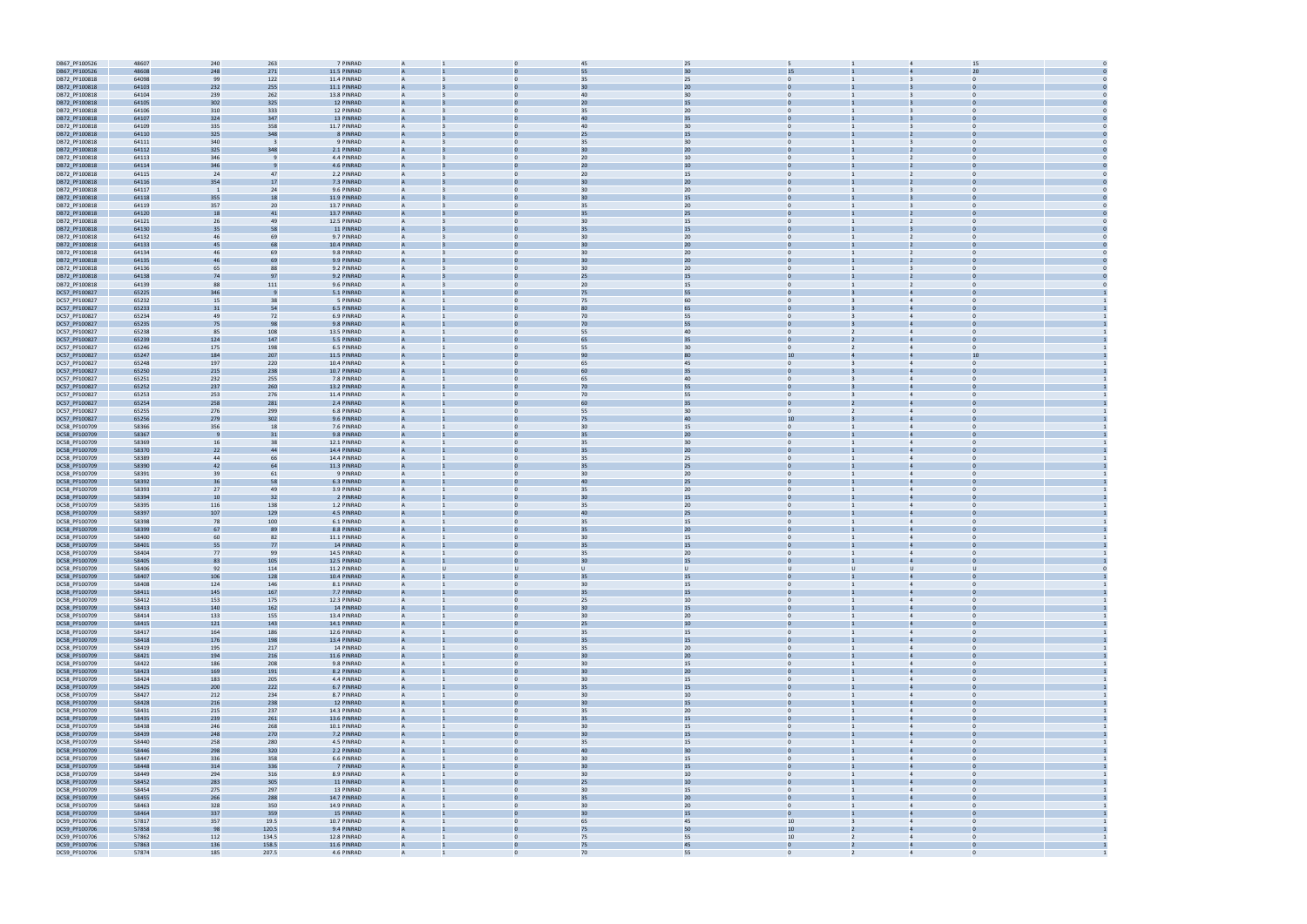

| DC59_PF100706 | 57881 | 215                     | 237.5      | 9.2 PINRAD  |                |                                | 75              | 55     |                                  |                         |                |
|---------------|-------|-------------------------|------------|-------------|----------------|--------------------------------|-----------------|--------|----------------------------------|-------------------------|----------------|
| DC59_PF100706 | 57883 | 215                     | 237.5      | 1.4 PINRAD  |                |                                | 75              | 50     | 10                               |                         |                |
| DC59_PF100706 | 57884 | 226                     | 248.5      | 6.2 PINRAD  |                |                                | 70              | 40     |                                  |                         |                |
|               |       |                         |            |             |                |                                |                 |        |                                  |                         |                |
| DC59_PF100706 | 57891 | 254                     | 276.5      | 13.5 PINRAD | A              |                                | 90              | 85     | 20 <sub>2</sub>                  | $\overline{4}$          |                |
| DC59_PF100706 | 57892 | 270                     | 292.5      | 11.1 PINRAD | A              |                                | 70              | 45     | 10                               |                         |                |
| DC59_PF100706 | 57907 | 271                     | 293.5      | 6.5 PINRAD  | A              |                                | 60              | 45     | $\mathbf{0}$                     | $\overline{4}$          |                |
| DC59_PF100706 | 57912 | 324                     | 346.5      | 12.8 PINRAD |                |                                | 70              | 35     |                                  |                         |                |
| DC60_PF100705 | 57742 | 23                      | 45.5       | 13 PINRAD   | $\overline{A}$ | $\Omega$                       | 75              | 35     | 10                               | $\overline{4}$          | $\Omega$       |
| DC60_PF100705 | 57743 | 27                      | 49.5       | 8.5 PINRAD  |                |                                | 75              | 35     | 10                               |                         |                |
| DC60_PF100705 | 57747 | 60                      | 82.5       | 10.6 PINRAD | $\mathsf{A}$   |                                | 70              | 40     | $\mathbf{0}$<br>$\overline{2}$   | $\overline{4}$          | $\Omega$       |
| DC60_PF100705 | 57758 |                         | 118.5      | 10.2 PINRAD |                |                                | 60              | 35     |                                  |                         |                |
|               |       | 96                      |            |             |                |                                |                 |        |                                  |                         |                |
| DC60_PF100705 | 57773 | 146                     | 168.5      | 12.5 PINRAD |                |                                | 75              | 45     |                                  |                         |                |
| DC60_PF100705 | 57776 | 195                     | 217.5      | 13.8 PINRAD |                |                                | 75              | 55     |                                  |                         |                |
| DC60_PF100705 | 57777 | 205                     | 227.5      | 6.5 PINRAD  | A              |                                | 55              | 35     |                                  |                         |                |
| DC60_PF100705 | 57779 | 236                     | 258.5      | 8.1 PINRAD  |                |                                | 60              | 40     |                                  |                         |                |
| DC60_PF100705 | 57794 | 265                     | 287.5      | 8.8 PINRAD  | A              | $\Omega$                       | 55              | 25     | $\mathbf{0}$                     | $\overline{4}$          | $\Omega$       |
| DC60_PF100705 | 57801 | 282                     | 304.5      | 12.1 PINRAD |                |                                | 75              | 60     | 15                               |                         |                |
| DC61_PF100511 | 52313 | 15                      | 37         | 4.4 PINRAD  | $\mathsf{A}$   | 5                              | 25              | 25     | 5                                |                         | $\Omega$       |
|               |       |                         |            |             |                |                                |                 |        |                                  |                         |                |
| DC61_PF100511 | 52314 | 359                     | 21         | 7 PINRAD    |                |                                | 45              | 25     |                                  |                         |                |
| DC61_PF100511 | 52315 | 347                     |            | 9.5 PINRAD  | A              | 5                              | 35              | 30     | 10                               | $\overline{4}$          | $\Omega$       |
| DC61_PF100511 | 52316 | 243                     | 265        | 12.9 PINRAD |                |                                | 60              | 55     |                                  |                         |                |
| DC61_PF100511 | 52317 | 12                      | 34         | 12.7 PINRAD |                | 10                             | 25              | 30     |                                  |                         |                |
| DC61_PF100511 | 52318 | 20                      | 42         | 10.2 PINRAD |                |                                | 50              | 40     | 15                               |                         |                |
| DC61_PF100511 | 52319 | 33                      | 55         | 9.1 PINRAD  | A              |                                | 30              | 20     | 10 <sup>1</sup>                  |                         |                |
| DC61_PF100511 | 52320 | 51                      | 73         | 8.1 PINRAD  | А              |                                | 35              | 40     |                                  |                         |                |
| DC61_PF100511 | 52321 | 50                      | 72         | 8.1 PINRAD  | А              | 5                              | 20              | 25     |                                  |                         | $\mathbf 0$    |
|               | 52322 |                         |            | 8.5 PINRAD  |                |                                | 10              |        |                                  |                         |                |
| DC61_PF100511 |       | 50                      | 72         |             |                |                                |                 | 15     |                                  |                         |                |
| DC61_PF100511 | 52323 | 49                      | 71         | 13.8 PINRAD | A              | 10                             | 20              | 15     |                                  |                         | $\Omega$       |
| DC61_PF100511 | 52324 | 70                      | 92         | 8.2 PINRAD  |                |                                | 25              | 15     |                                  |                         |                |
| DC61_PF100511 | 52325 | 82                      | 104        | 9.8 PINRAD  | A              | 10                             | 30              | 10     | $\overline{0}$                   |                         | $\Omega$       |
| DC61_PF100511 | 52326 | 80                      | 102        | 9.5 PINRAD  |                | 5                              | 10              | 15     |                                  |                         |                |
| DC61_PF100511 | 52327 | 95                      | 117        | 10.9 PINRAD |                |                                | 15              | 20     |                                  |                         |                |
| DC61_PF100511 | 52328 | 103                     | 125        | 12.9 PINRAD |                |                                | 15              | 15     |                                  |                         |                |
| DC61_PF100511 | 52329 | 133                     | 155        | 13.7 PINRAD |                | 20 <sub>2</sub>                | 40              | 30     |                                  | $\overline{3}$          |                |
|               |       |                         |            |             |                |                                |                 |        |                                  |                         |                |
| DC61_PF100511 | 52330 | 129                     | 151        | 11.2 PINRAD | A              | 20 <sub>2</sub>                | 40              | 30     | 10                               |                         |                |
| DC61_PF100511 | 52331 | 123                     | 145        | 8.9 PINRAD  | А              | 15                             | 35              | 30     |                                  | $\overline{4}$          | $\Omega$       |
| DC61_PF100511 | 52332 | 114                     | 136        | 6.6 PINRAD  |                | 25                             | 40              | 25     |                                  |                         |                |
| DC61_PF100511 | 52333 | 97                      | 119        | 4.6 PINRAD  | A              | 5                              | 15              | 15     |                                  | $\overline{2}$          | $\Omega$       |
| DC61_PF100511 | 52334 | 58                      | 80         | 3.5 PINRAD  |                |                                | 25              | 25     |                                  |                         |                |
| DC61_PF100511 | 52335 | 187                     | 209        | 2.5 PINRAD  | A              | 20                             | 25              | 20     | 5                                | 2                       | $\Omega$       |
| DC61_PF100511 | 52336 | 167                     | 189        | 4.6 PINRAD  |                |                                | 25              | 25     |                                  |                         |                |
| DC61_PF100511 | 52337 | 160                     | 182        | 6.6 PINRAD  | A              | 20                             | 20              | 10     |                                  |                         |                |
| DC61_PF100511 | 52338 | 156                     | 178        | 9 PINRAD    |                |                                | 35              | 20     |                                  |                         |                |
|               |       |                         |            |             |                | 5                              |                 |        |                                  |                         |                |
| DC61_PF100511 | 52339 | 153                     | 175        | 11 PINRAD   |                |                                | 15              | 10     |                                  |                         |                |
| DC61_PF100511 | 52340 | 53                      | 75         | 13.1 PINRAD |                |                                | 70              | 80     | 15                               |                         |                |
| DC61_PF100511 | 52341 | 177                     | 199        | 11.9 PINRAD | A              |                                | 30              | 35     |                                  | $\overline{4}$          | $\bf{0}$       |
| DC61_PF100511 | 52342 | 191                     | 213        | 9.6 PINRAD  |                |                                | 55              | 45     | 10                               |                         |                |
| DC61_PF100511 | 52343 | 205                     | 227        | 8.2 PINRAD  | $\mathsf{A}$   | $\mathbf{0}$                   | 25              | 15     | 5                                | 2                       | $\Omega$       |
| DC61_PF100511 | 52344 | 209                     | 231        | 13 PINRAD   |                | 10                             |                 | 30     |                                  |                         |                |
| DC61_PF100511 | 52345 | 222                     | 244        | 11.6 PINRAD | $\mathsf{A}$   | $\mathbf{0}$                   | 35              | 25     | $\mathbf{0}$                     | $\overline{4}$          | $\Omega$       |
| DC61_PF100511 | 52346 | 247                     | 269        | 11.7 PINRAD |                |                                | 10              | 10     |                                  |                         |                |
| DC61_PF100511 | 52347 | 266                     | 288        | 12.6 PINRAD | A              | 5                              | 30              | 30     | $\mathbf{0}$                     |                         |                |
| DC61_PF100511 | 52348 | 297                     | 319        | 13 PINRAD   |                |                                | 25              | 20     |                                  |                         |                |
|               |       |                         |            |             |                |                                | 30              |        |                                  |                         |                |
| DC61_PF100511 | 52349 | 284                     | 306        | 11.4 PINRAD | A              |                                |                 | 20     |                                  | $\overline{2}$          |                |
| DC61_PF100511 | 52350 | 263                     | 285        | 7.8 PINRAD  |                |                                | 20              | 15     | 10                               |                         |                |
| DC61_PF100511 | 52351 | 245                     | 267        | 7 PINRAD    | A              | $\mathbf{0}$                   | 30              | 15     |                                  | $\overline{4}$          | $\bf{0}$       |
| DC61_PF100511 | 52352 | 245                     | 267        | 1.8 PINRAD  |                |                                | 60              | 55     |                                  |                         |                |
| DC61_PF100511 | 52353 | 300                     | 322        | 4.4 PINRAD  | A              | $\mathbf{0}$                   | 30              | 20     |                                  | $\overline{4}$          | $\Omega$       |
| DC61_PF100511 | 52354 | 313                     | 335        | 6.7 PINRAD  |                | 20                             | 25              | 10     |                                  |                         |                |
| DC61_PF100511 | 52355 | 319                     | 341        | 9 PINRAD    | A              | 30                             | 65              | 50     | 5                                | $\overline{4}$          | $\mathbf{0}$   |
| DC61_PF100511 | 52356 | 323                     | 345        | 11.4 PINRAD |                | 25                             | 25              | 15     |                                  |                         |                |
| DC61_PF100511 | 52357 | 325                     | 347        | 13.8 PINRAD | A              | 25                             | 40              | 65     |                                  | $\overline{4}$          | $\mathbf{U}$   |
|               |       |                         |            |             |                |                                |                 |        |                                  |                         |                |
| DC63_PF100819 | 64274 | 348                     | 11         | 4 PINRAD    |                |                                | 35              | 20     |                                  |                         |                |
| DC63_PF100819 | 64275 | 359                     | 22         | 9.3 PINRAD  |                |                                | 35              | 15     | $\Omega$                         |                         |                |
| DC63_PF100819 | 64276 | -8                      | 31         | 8.3 PINRAD  |                |                                | 25              | $10\,$ | $\overline{0}$                   |                         |                |
| DC63_PF100819 | 64277 | 26                      | 49         | 7.6 PINRAD  | $\mathsf{A}$   | $\mathbf{0}$                   | 30              | 20     | $\overline{0}$                   | $\overline{4}$          | U              |
| DC63_PF100819 | 64278 | 30                      | 53         | 3 PINRAD    | A              |                                | 25              | 10     | $\mathbf{0}$                     | $\overline{4}$          | $\Omega$       |
| DC63_PF100819 | 64279 | 33                      | 56         | 13 PINRAD   | A              | $\mathbf{0}$                   | 25              | 10     | $\cup$                           | $\overline{4}$          | $\overline{0}$ |
| DC63_PF100819 | 64280 | 42                      | 65         | 13.3 PINRAD | A              |                                | 20              | $10\,$ |                                  |                         |                |
| DC63_PF100819 | 64281 | 57                      | 80         | 9.4 PINRAD  | $\mathsf{A}$   | $\mathbf{0}$<br>$\overline{2}$ | 15              | $10\,$ | $\overline{0}$<br>$\mathbf{1}$   | $\overline{4}$          | $\overline{0}$ |
| DC63_PF100819 | 64282 | 78                      | 101        | 12.7 PINRAD | A              | $\mathbf{0}$                   | 20              | 10     | $\mathbf{0}$                     | $\overline{4}$          | $\overline{0}$ |
|               |       |                         |            |             |                |                                | 30              |        |                                  |                         |                |
| DC63_PF100819 | 64283 | 85                      | 108        | 6.8 PINRAD  | $\mathsf{A}$   | $\mathbf{0}$                   |                 | 15     | $\overline{0}$                   | $\overline{4}$          | $\mathbf{0}$   |
| DC63_PF100819 | 64284 | 93                      | 116        | 8.5 PINRAD  | A              |                                | 25              | 10     | $\Omega$                         | $\overline{a}$          | $\Omega$       |
| DC63_PF100819 | 64285 | 100                     | 123        | 10.8 PINRAD | $\overline{A}$ | $\Omega$                       | 20              | 10     | $\overline{0}$                   | $\overline{4}$          | $\Omega$       |
| DC63_PF100819 | 64286 | 103                     | 126        | 13.6 PINRAD | A              |                                | 25              | 10     | $\overline{0}$                   | $\overline{4}$          | $\mathbf 0$    |
| DC63_PF100819 | 64287 | 126                     | 149        | 9.8 PINRAD  | $\overline{A}$ | $\mathbf{0}$                   | 25              | 10     | $\overline{0}$                   | $\overline{4}$          | $\overline{0}$ |
| DC63_PF100819 | 64288 | 136                     | 159        | 6.5 PINRAD  | A              | $\Omega$                       | 15              | $10\,$ | $\mathbf{0}$                     | $\overline{4}$          | $\overline{0}$ |
| DC63_PF100819 | 64289 | 143                     | 166        | 4.6 PINRAD  | A              | $\overline{0}$                 | 30              | 15     | $\overline{0}$                   | $\overline{4}$          | $\overline{0}$ |
| DC63_PF100819 | 64290 | 153                     | 176        | 11 PINRAD   | A              |                                | 25              | $10\,$ |                                  |                         |                |
|               | 64291 | 159                     | 182        |             | $\mathsf{A}$   | $\mathbf{0}$                   | 20 <sub>2</sub> | $10\,$ | $\overline{0}$                   | $\overline{4}$          | $\overline{0}$ |
| DC63_PF100819 |       |                         |            | 9 PINRAD    |                |                                |                 |        |                                  |                         |                |
| DC63_PF100819 | 64292 | 172                     | 195        | 12.4 PINRAD | A              |                                | 30              | 15     | $\Omega$                         | $\overline{4}$          |                |
| DC63_PF100819 | 64293 | 195                     | 218        | 10.7 PINRAD | $\mathsf{A}$   | $\mathbf{0}$                   | 25              | $10\,$ | $\overline{0}$                   | $\overline{4}$          | $\overline{0}$ |
| DC63_PF100819 | 64294 | 198                     | 221        | 6.5 PINRAD  | A              |                                | 25              | 10     |                                  | $\overline{4}$          |                |
| DC63_PF100819 | 64295 | 200                     | 223        | 1.8 PINRAD  | A              | $\Omega$                       | 35              | $20\,$ | $\Omega$                         | $\overline{4}$          | $\Omega$       |
| DC63_PF100819 | 64296 | 221                     | 244        | 11.7 PINRAD | A              |                                | 25              | 10     | $\mathbf{0}$                     | $\overline{4}$          |                |
| DC63_PF100819 | 64297 | 252                     | 275        | 9.6 PINRAD  | $\overline{A}$ | $\mathbf{0}$                   | 30              | 15     | $\overline{0}$                   | $\overline{4}$          | $\overline{0}$ |
| DC63_PF100819 | 64298 | 259                     | 282        | 11.9 PINRAD | A              |                                | 25              | $10\,$ | $\mathbf{0}$                     | $\overline{4}$          | $\overline{0}$ |
| DC63_PF100819 | 64299 | 275                     | 298        | 4.4 PINRAD  | A              | $\mathbf{0}$                   | 30              | 10     | $\overline{0}$                   | $\overline{4}$          | $\overline{0}$ |
| DC63_PF100819 | 64300 | 283                     | 306        | 8.7 PINRAD  |                |                                | 20              | 10     |                                  |                         |                |
| DC63_PF100819 | 64301 | 286                     | 309        | 12.8 PINRAD | $\mathsf{A}$   | $\mathbf{0}$                   | 25              | 15     | $\overline{0}$                   | $\overline{4}$          | $\overline{0}$ |
| DC63_PF100819 | 64302 | 323                     | 346        | 8.2 PINRAD  |                |                                | 20              | 10     | $\Omega$                         | $\overline{4}$          |                |
| DC63_PF100819 | 64303 | 329                     | 352        | 6 PINRAD    | $\mathsf{A}$   | $\mathbf{0}$                   | 15              | 10     | $\overline{0}$                   | $\overline{4}$          | $\mathbf{0}$   |
| DC64_PF100518 | 48695 | 355                     | 18         | 1.7 PINRAD  | A              |                                | 55              | 15     |                                  | $\Delta$                |                |
|               |       |                         |            |             |                | $\Omega$                       |                 |        | $\Omega$                         |                         |                |
| DC64_PF100518 | 48696 | 359                     | 22         | 4.4 PINRAD  | $\overline{A}$ |                                | 75              | 40     |                                  | $\overline{4}$          |                |
| DC64_PF100518 | 48697 | $\overline{1}$          | 24         | 9.6 PINRAD  | A              |                                | 65              | 10     | $\mathbf{0}$                     | $\overline{4}$          | $\Omega$       |
| DC64_PF100518 | 48698 | $\overline{\mathbf{2}}$ | 25         | 12.5 PINRAD | $\overline{A}$ | $\mathbf{0}$                   | 60              | 20     | $\overline{0}$<br>$\overline{2}$ | $\overline{4}$          | 5              |
|               |       |                         |            |             | A              |                                | 65              | $20\,$ |                                  | $\overline{4}$          | $\overline{0}$ |
| DC64_PF100518 | 48699 | 62                      | 85         | 10 PINRAD   |                |                                |                 |        |                                  |                         |                |
| DC64_PF100518 | 48700 | 75                      | 98         | 9 PINRAD    | $\mathsf{A}$   | $\mathbf{0}$                   | 45              | 15     | $\overline{0}$<br>$\overline{2}$ | $\overline{\mathbf{3}}$ | 10             |
| DC64_PF100518 | 48701 | 89                      |            | 13.2 PINRAD | A              |                                | 50              | 15     |                                  |                         |                |
| DC64_PF100518 | 48702 | 121                     | 112<br>144 | 10.1 PINRAD | $\mathsf{A}$   | $\mathbf{0}$<br>$\mathbf{1}$   | 45              | 15     | $\overline{0}$<br>$2^{\circ}$    | $\overline{\mathbf{3}}$ | 5              |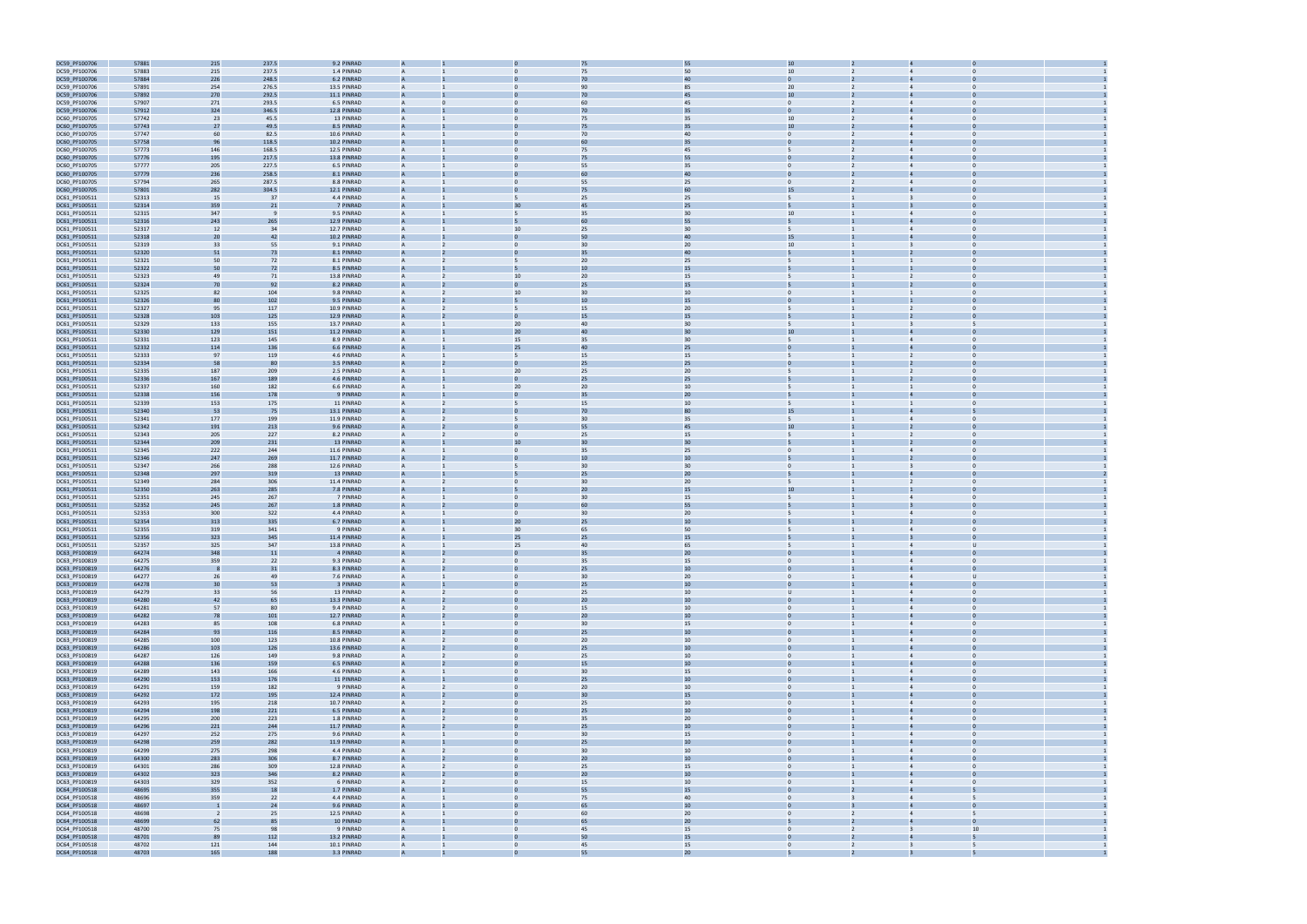| DC64_PF100518                  | 48704          | 178        | 201            | 5.7 PINRAD                | $\overline{A}$ |                | 70       |              | 35                   | $\Omega$         |                |                                              |                |  |
|--------------------------------|----------------|------------|----------------|---------------------------|----------------|----------------|----------|--------------|----------------------|------------------|----------------|----------------------------------------------|----------------|--|
| DC64_PF100518                  | 48705          | 181        | 204            | 12.1 PINRAD               |                |                | 70       |              | 30                   |                  |                |                                              |                |  |
| DC64_PF100518                  | 48706          | 206        | 229            | 9.3 PINRAD                | $\overline{A}$ | $\Omega$       | 85       |              | 60                   | 10 <sup>10</sup> |                |                                              |                |  |
|                                | 48707          | 220        |                | 6 PINRAD                  |                |                | 55       |              | 25                   |                  |                |                                              |                |  |
| DC64_PF100518                  |                |            | 243            |                           |                |                |          |              |                      |                  |                |                                              |                |  |
| DC64_PF100518                  | 48708          | 233        | 256            | 10.5 PINRAD               | $\overline{A}$ | $\Omega$       | 55       |              | 25                   | $\Omega$         |                | $\overline{3}$                               |                |  |
| DC64_PF100518                  | 48709          | 252        | 275            | 13.5 PINRAD               | $\overline{A}$ |                | 55       |              | 25                   | 10               |                |                                              |                |  |
| DC64_PF100518                  | 48710          | 263        | 286            | 8.5 PINRAD                | $\overline{A}$ |                | 60       |              | 40                   | $\mathbf{0}$     |                |                                              |                |  |
| DC64_PF100518                  | 48711          | 264        | 287            | 13.5 PINRAD               |                |                | 40       |              | 15                   | $\mathbf{0}$     |                |                                              |                |  |
| DC64_PF100518                  | 48712          | 268        | 291            | 3.8 PINRAD                | $\overline{A}$ | $\mathbf{0}$   | 55       |              | 25                   | $\mathbf{0}$     |                |                                              | $\Omega$       |  |
| DC64_PF100518                  | 48713          | 269        | 292            | 4.2 PINRAD                |                |                |          |              | 75                   | 10               |                |                                              | 10             |  |
| DC64_PF100518                  | 48714          | 279        | 302            | 9.1 PINRAD                | $\overline{A}$ | $\Omega$       | 40       |              | 25                   | $\mathbf{0}$     | $\overline{2}$ | $\overline{4}$                               | 5              |  |
|                                | 48715          | 308        | 331            | 10.8 PINRAD               |                |                |          |              | 35                   | 10               |                |                                              |                |  |
| DC64_PF100518                  |                |            |                |                           |                |                |          |              |                      |                  |                |                                              |                |  |
| DC64_PF100518                  | 48716          | 317        | 340            | 12.6 PINRAD               | $\overline{A}$ | $\Omega$       | 70       |              | 35                   | 5                |                | $\overline{4}$                               | 20             |  |
| DC64_PF100518                  | 48717          | 333        | 356            | 8.2 PINRAD                |                |                |          |              | 20                   |                  |                |                                              | 10             |  |
| DC65_PF100519                  | 52362          | 37         | 60             | 1.9 PINRAD                | $\overline{A}$ | $\Omega$       | 15       | 5            |                      | $\Omega$         |                | $\overline{2}$                               | $\Omega$       |  |
| DC65_PF100519                  | 52363          | 60         | 83             | 7.9 PINRAD                | $\overline{A}$ |                | 10       |              |                      | $\Omega$         |                |                                              |                |  |
| DC65_PF100519                  | 52364          | 42         | 65             | 7.2 PINRAD                | $\overline{A}$ |                | 25       |              | 30                   | $\mathbf{0}$     |                |                                              |                |  |
| DC65_PF100519                  | 52365          | 22         | 45             | 6.7 PINRAD                | $\overline{A}$ |                | 20       |              | 15                   |                  |                |                                              |                |  |
| DC65_PF100519                  | 52367          | 355        | 18             | 11.4 PINRAD               | $\mathsf{A}$   | $\mathbf{0}$   | 10       |              |                      | $\mathbf{0}$     |                |                                              | $\Omega$       |  |
|                                |                |            | 14             |                           |                | 10             | 10       |              |                      |                  |                |                                              |                |  |
| DC65_PF100519                  | 52368          | 351        |                | 13.1 PINRAD               |                |                |          |              |                      |                  |                |                                              |                |  |
| DC65_PF100519                  | 52369          | 12         | 35             | 13.9 PINRAD               | $\overline{A}$ | $\mathbf{0}$   | 25       |              | 10                   | $\Omega$         |                |                                              | $\Omega$       |  |
| DC65_PF100519                  | 52370          | 35         | 58             | 11.1 PINRAD               |                |                | 15       |              | 10                   |                  |                |                                              |                |  |
| DC65_PF100519                  | 52374          | 47         | 70             | 11.8 PINRAD               | $\overline{A}$ | $\Omega$       | 15       |              | 10                   | $\mathbf{0}$     |                |                                              | $\Omega$       |  |
| DC65_PF100519                  | 52375          | 62         | 85             | 12.6 PINRAD               |                | 10             |          |              |                      |                  |                |                                              |                |  |
| DC65_PF100519                  | 52376          | 70         | 93             | 13.6 PINRAD               | $\overline{A}$ | $\Omega$       |          | 5            |                      | $\Omega$         |                |                                              | $\Omega$       |  |
| DC65_PF100519                  | 52377          | 73         | 96             | 8.5 PINRAD                | $\overline{A}$ |                |          |              |                      | $\Omega$         |                |                                              |                |  |
| DC65_PF100519                  | 52378          | 88         | 111            | 10.3 PINRAD               |                |                | 10       | 5            |                      | $\Omega$         |                | 2                                            |                |  |
|                                |                |            |                |                           |                |                |          |              |                      |                  |                |                                              |                |  |
| DC65_PF100519                  | 52379          | 93         | 116            | 12.4 PINRAD               |                |                |          |              |                      |                  |                |                                              |                |  |
| DC65_PF100519                  | 52380          | 117        | 140            | 12.5 PINRAD               | $\overline{A}$ | $\mathbf{0}$   | 10       |              | 10                   | $\mathbf{0}$     |                | 2                                            | $\mathbf 0$    |  |
| DC65_PF100519                  | 52381          | 111        | 134            | 9.3 PINRAD                |                |                | 10       |              |                      |                  |                |                                              |                |  |
| DC65_PF100519                  | 52382          | 112        | 135            | 9 PINRAD                  | $\overline{A}$ | $\mathbf{0}$   | 10       | 5            |                      | $\Omega$         |                | $\overline{2}$                               | $\Omega$       |  |
| DC65_PF100519                  | 52383          | 97         | 120            | 5.8 PINRAD                |                |                |          |              |                      |                  |                |                                              |                |  |
| DC65_PF100519                  | 52384          | 87         | 110            | 3.8 PINRAD                | $\overline{A}$ | $\Omega$       | 10       | $\mathbf{U}$ |                      |                  |                |                                              | $\Omega$       |  |
| DC65_PF100519                  | 52385          | 146        | 169            | 8.4 PINRAD                |                | 10             |          |              |                      |                  |                |                                              |                |  |
| DC65_PF100519                  | 52386          | 135        | 158            | 10.9 PINRAD               | $\overline{A}$ | $\Omega$       | 10       | 5            |                      | $\Omega$         |                | $\overline{3}$                               | $\Omega$       |  |
|                                |                |            |                |                           |                |                |          |              |                      |                  |                |                                              |                |  |
| DC65_PF100519                  | 52387          | 144        | 167            | 13.2 PINRAD               | $\overline{A}$ |                | 15       |              | 15                   | $\Omega$         |                |                                              |                |  |
| DC65_PF100519                  | 52388          | 155        | 178            | 11.7 PINRAD               |                |                | 70       |              | 55                   | $\Omega$         |                |                                              |                |  |
| DC65_PF100519                  | 52390          | 165        | 188            | 4.7 PINRAD                |                |                | 15       |              | 10                   |                  |                |                                              |                |  |
| DC65_PF100519                  | 52393          | 208        | 231            | 3.2 PINRAD                | $\overline{A}$ | $\mathbf{0}$   | 10       | 5            |                      | $\mathbf{0}$     |                | $\overline{3}$                               | $\mathbf 0$    |  |
| DC65_PF100519                  | 52394          | 236        | 259            | 7.8 PINRAD                |                |                |          |              |                      |                  |                |                                              |                |  |
| DC65_PF100519                  | 52395          | 209        | 232            | 6.7 PINRAD                | $\overline{A}$ | $\Omega$       | 15       |              | 10                   | $\Omega$         |                | $\mathbf{B}$                                 | 10             |  |
| DC65_PF100519                  | 52399          | 185        | 208            | 7.8 PINRAD                |                |                |          |              | 15                   |                  |                |                                              |                |  |
| DC65_PF100519                  | 52400          | 169        | 192            | 8.9 PINRAD                | $\overline{A}$ | $\mathbf{0}$   | 20       |              | 15                   | $\mathbf{0}$     |                | $\overline{4}$                               | $\Omega$       |  |
| DC65_PF100519                  | 52401          | 173        | 196            | 13.5 PINRAD               |                |                |          |              |                      |                  |                |                                              |                |  |
|                                |                |            |                |                           |                |                |          |              |                      | $\Omega$         |                |                                              |                |  |
| DC65_PF100519                  | 52402          | 187        | 210            | 12.6 PINRAD               | $\overline{A}$ | 10             |          | 5            |                      |                  |                | $\overline{\mathbf{3}}$                      |                |  |
| DC65_PF100519                  | 52403          | 200        | 223            | 11.8 PINRAD               | $\overline{A}$ |                | 10       |              | 10                   | $\Omega$         |                |                                              |                |  |
| DC65_PF100519                  | 52405          | 214        | 237            | 11.8 PINRAD               |                |                | 20       |              |                      |                  |                |                                              |                |  |
| DC65_PF100519                  | 52406          | 229        | 252            | 12.5 PINRAD               |                |                |          |              |                      |                  |                |                                              |                |  |
| DC65_PF100519                  | 52407          | 260        | 283            | 11.8 PINRAD               | $\overline{A}$ | $\mathbf{0}$   | 15       |              | 10                   | $\mathbf{0}$     |                | $\overline{\mathbf{3}}$                      | $\Omega$       |  |
| DC65_PF100519                  | 52408          | 288        | 311            | 12.7 PINRAD               |                |                | 10       |              |                      |                  |                |                                              |                |  |
| DC65_PF100519                  | 52409          | 285        | 308            | 9.8 PINRAD                | $\overline{A}$ | 10             | 20       |              | 10                   | $\Omega$         |                | $\overline{4}$                               | $\Omega$       |  |
|                                |                |            |                |                           |                |                | 15       |              |                      |                  |                |                                              |                |  |
| DC65_PF100519                  | 52412          | 282        | 305            | 6.1 PINRAD                |                |                |          |              |                      |                  |                |                                              |                |  |
| DC65_PF100519                  | 52413          | 258        | 281            | 3.5 PINRAD                | $\overline{A}$ | $\Omega$       | 5        | -5           |                      | $\mathbf{0}$     |                |                                              | $\Omega$       |  |
| DC65_PF100519                  | 52414          | 340        |                | 3.1 PINRAD                |                |                | 25       |              | 20                   |                  |                |                                              |                |  |
| DC65_PF100519                  | 52415          | 323        | 346            | 5.3 PINRAD                | $\overline{A}$ | 5              | 10       |              | 10                   | $\Omega$         |                |                                              |                |  |
| DC65_PF100519                  | 52416          | 310        | 333            | 7.9 PINRAD                |                | 10             | 15       |              | 10                   | $\Omega$         |                |                                              |                |  |
| DC65_PF100519                  | 52418          | 308        | 331            | 11.1 PINRAD               |                | 15             | 25       |              | 15                   | $\Omega$         |                | $\Delta$                                     |                |  |
| DC65_PF100519                  | 52419          | 307        | 330            | 13.7 PINRAD               |                |                | 55       |              | 40                   |                  |                |                                              |                |  |
| DC65_PF100519                  | 52420          | 330        | 353            | 11.9 PINRAD               | $\overline{A}$ | $\mathbf{0}$   | 15       |              |                      | $\mathbf{0}$     |                |                                              | $\Omega$       |  |
| DC65_PF100519                  | 52421          | 336        | 359            | 9.2 PINRAD                |                |                | 25       |              | 15                   |                  |                |                                              |                |  |
| DD57_PF100722                  | 59430          | - 1        | 23.5           | 11.6 PINRAD               | $\overline{A}$ | $\mathbf{0}$   | 75       |              | 65                   | 10               | $\overline{2}$ | $\overline{3}$                               | $\Omega$       |  |
|                                |                |            |                |                           |                |                |          |              |                      |                  |                |                                              |                |  |
| DD57_PF100722                  | 59431          | 20         | 42.5           | 8.1 PINRAD                |                |                |          |              | 70                   | 10 <sup>10</sup> |                |                                              |                |  |
| DD57_PF100722                  | 59432          | 25         | 47.5           | 10.3 PINRAD               |                |                |          | 70           |                      | 20               |                |                                              |                |  |
| DD57_PF100722                  | 59433          | 52         | 74.5           | 11.6 PINRAD               |                |                |          |              | 65                   | 15               |                |                                              |                |  |
| DD57_PF100722                  | 59434          | 58         | 80.5           | 7.2 PINRAD                | $\overline{A}$ | $\mathbf{0}$   | 85       |              | 75                   | 15               | 3              | $\overline{4}$                               | $\Omega$       |  |
| DD57_PF100722                  | 59435          | 72         | 94.5           | 12.8 PINRAD               | $\overline{A}$ |                | 75       |              | 50                   | 5                |                |                                              | $\Omega$       |  |
| DD57_PF100722                  | 59436          | 119        | 141.5          | 11.8 PINRAD               | $\overline{A}$ | $\Omega$       | 75       |              | 60                   | 15               | $\overline{2}$ | $\overline{4}$                               | $\Omega$       |  |
| DD57_PF100722                  | 59437          | 123        | 145.5          | 2.3 PINRAD                | $\overline{A}$ |                | 85       |              | 75                   | 15               |                | $\overline{4}$                               | $\overline{0}$ |  |
| DD57_PF100722                  | 59438          | 132        | 154.5          | 6.8 PINRAD                | $\mathsf{A}$   | $\mathbf{0}$   | 80       |              | 70                   | 15               | $\overline{3}$ | $\overline{4}$                               | $\overline{0}$ |  |
|                                |                |            |                |                           |                |                |          |              |                      |                  |                |                                              |                |  |
| DD57_PF100722                  | 59440          | 168        | 190.5          | 8.6 PINRAD                | A              |                | 85       |              | 80                   | 10 <sup>°</sup>  |                | $\overline{4}$                               | $\Omega$       |  |
| DD57_PF100722                  | 59441          | 186        | 208.5          | 12.2 PINRAD               | $\overline{A}$ | $\mathbf{0}$   | 85       |              | 75                   | 20               | $\overline{4}$ | $\overline{4}$                               | $\overline{0}$ |  |
| DD57_PF100722                  | 59445          | 209        | 231.5          | 11.4 PINRAD               |                | $\Omega$       | 75       |              | 70                   | 20 <sub>2</sub>  | $\overline{z}$ | $\overline{a}$                               | $\Omega$       |  |
| DD57_PF100722                  | 59446          | 236        | 258.5          | 10.7 PINRAD               | $\mathsf{A}$   | $\overline{0}$ | 75       |              | 60                   | 10               | 3              | $\overline{4}$                               | $\overline{0}$ |  |
| DD57_PF100722                  | 59447          | 256        | 278.5          | 13.2 PINRAD               |                |                | 70       |              | 60                   | 15               |                |                                              | $\Omega$       |  |
| DD57_PF100722                  | 59449          | 285        | 307.5          | 3.3 PINRAD                | $\overline{A}$ | $\overline{0}$ | 70       |              | 60                   | 10               | $\overline{3}$ | $\overline{\mathbf{3}}$                      | $\overline{0}$ |  |
| DD57_PF100722                  | 59450          | 287        | 309.5          | 8 PINRAD                  | $\overline{A}$ | $\Omega$       | 65       |              | 55                   | 10 <sup>°</sup>  |                | $\overline{4}$                               | $\Omega$       |  |
| DD57_PF100722                  | 59451          | 306        | 328.5          | 12.9 PINRAD               | $\overline{A}$ | $\mathbf{0}$   | 85       |              | 80                   | 25               | $\overline{4}$ | $\overline{4}$                               | $\Omega$       |  |
|                                |                |            |                | 13.4 PINRAD               |                |                |          |              |                      |                  |                |                                              |                |  |
| DD57_PF100722                  | 59452          | 328        | 350.5          |                           |                |                | 75       |              | 65                   | 15               |                |                                              | $\mathbf 0$    |  |
| DD58_PF100708                  | 57431          | 348        | 10.5           | 11.6 PINRAD               | $\mathsf{A}$   | $\mathbf{0}$   | 40       |              | 30                   | $\mathbf{0}$     | $\overline{2}$ | $\overline{4}$                               | $\overline{0}$ |  |
| DD58_PF100708                  | 57439          | 355        | 17.5           | 14.7 PINRAD               | $\overline{A}$ |                | 45       |              | 30                   | $\mathbf{0}$     |                | $\overline{4}$                               | $\Omega$       |  |
| DD58_PF100708                  | 57452          | 11         | 33.5           | 4.5 PINRAD                | $\overline{A}$ | $\mathbf{0}$   | 35       |              | 25                   | $\overline{0}$   | $\mathbf{1}$   | $\overline{4}$                               | $\overline{0}$ |  |
| DD58_PF100708                  | 57453          | 14         | 36.5           | 6.7 PINRAD                | A              | $\Omega$       | 50       |              | 25                   | $\mathbf{0}$     |                | $\overline{4}$                               | $\Omega$       |  |
| DD58_PF100708                  | 57455          | 15         | 37.5           | 13.3 PINRAD               | $\mathsf{A}$   | $\overline{0}$ | 55       |              | 35                   | $\overline{0}$   | 1              | $\overline{4}$                               | $\overline{0}$ |  |
| DD58_PF100708                  | 57466          | 49         | 71.5           | 11.2 PINRAD               |                |                | 75       |              | 55                   |                  |                |                                              |                |  |
| DD58_PF100708                  | 57467          | 55         | 77.5           | 8.8 PINRAD                | $\overline{A}$ | $\mathbf{0}$   | 50       |              | 35                   | 10               | $\mathbf{1}$   | $\overline{4}$                               | $\overline{0}$ |  |
| DD58_PF100708                  | 57468          | 86         | 108.5          | 12.1 PINRAD               | $\overline{A}$ |                | 55       |              | 30                   | 5                |                | $\overline{4}$                               | $\Omega$       |  |
| DD58_PF100708                  | 57469          | 87         | 109.5          | 5.1 PINRAD                | $\overline{A}$ | $\mathbf{0}$   | 45       |              | 30                   | $\overline{0}$   |                | $\overline{4}$                               | $\Omega$       |  |
|                                |                |            |                |                           |                |                | 40       |              | 30                   |                  |                | $\overline{4}$                               |                |  |
| DD58_PF100708                  | 57471          | 117        | 139.5          | 10.8 PINRAD               |                |                |          |              |                      | $\mathbf{0}$     |                |                                              | $\mathbf 0$    |  |
| DD58_PF100708                  | 57484          | 143        | 165.5          | 13.5 PINRAD               | $\mathsf{A}$   | $\mathbf{0}$   | 40       |              | 30                   | $\overline{0}$   |                | $\overline{4}$                               | $\overline{0}$ |  |
| DD58_PF100708                  | 57485          | 145        | 167.5          | 6.1 PINRAD                | $\overline{A}$ |                | 35       |              | 15                   |                  |                | $\overline{4}$                               | $\Omega$       |  |
| DD58_PF100708                  | 57491          | 172        | 194.5          | 13.1 PINRAD               | $\overline{A}$ | $\mathbf{0}$   | 35       |              | 15                   | $\overline{0}$   | $\mathbf{1}$   | $\overline{4}$                               | $\overline{0}$ |  |
| DD58_PF100708                  | 57492          | 191        | 213.5          | 10.6 PINRAD               | A              |                | 35       |              | 20                   | $\overline{0}$   |                | $\overline{4}$                               | $\Omega$       |  |
| DD58_PF100708                  | 57493          | 197        | 219.5          | 5.6 PINRAD                | $\mathsf{A}$   | $\overline{0}$ | 30       |              | 15                   | $\overline{0}$   |                | $\overline{4}$                               | $\overline{0}$ |  |
| DD58_PF100708                  | 57506          | 224        | 246.5          | 9.7 PINRAD                |                |                | 35       |              | 25                   |                  |                |                                              |                |  |
| DD58_PF100708                  | 57507          | 239        | 261.5          | 13.9 PINRAD               | $\overline{A}$ | $\mathbf{0}$   | 35       |              | 15                   | $\mathbf{0}$     | $\mathbf{1}$   | $\overline{4}$                               | $\Omega$       |  |
| DD58_PF100708                  | 57508          | 245        | 267.5          | 0.6 PINRAD                | $\overline{A}$ | $\Omega$       | 40       |              | 25                   | $\overline{0}$   |                | $\overline{4}$                               | $\Omega$       |  |
| DD58_PF100708                  | 57509          | 255        | 277.5          | 6.2 PINRAD                |                | $\Omega$       | 35       |              | 15                   | $\overline{0}$   |                | $\overline{4}$                               | $\Omega$       |  |
| DD58_PF100708                  | 57510          | 266        | 288.5          | 11.7 PINRAD               |                |                | 30       |              | 10                   | $\mathbf{0}$     |                |                                              |                |  |
|                                |                |            |                | 11.6 PINRAD               |                |                |          |              |                      |                  |                |                                              |                |  |
|                                |                |            |                |                           | $\mathsf{A}$   | $\mathbf{0}$   | 30       |              | 15                   | $\mathbf{0}$     |                | $\overline{4}$                               | $\overline{0}$ |  |
| DD58_PF100708                  | 57511          | 282        | 304.5          |                           |                |                |          |              |                      |                  |                |                                              |                |  |
| DD58_PF100708<br>DD58 PF100708 | 57512<br>57513 | 297<br>308 | 319.5<br>330.5 | 11.6 PINRAD<br>5.8 PINRAD | $\Lambda$      | $\Omega$       | 35<br>35 |              | 15<br>20<br>$\Omega$ |                  |                | $\overline{4}$<br>$\overline{4}$<br>$\Omega$ | $\overline{0}$ |  |

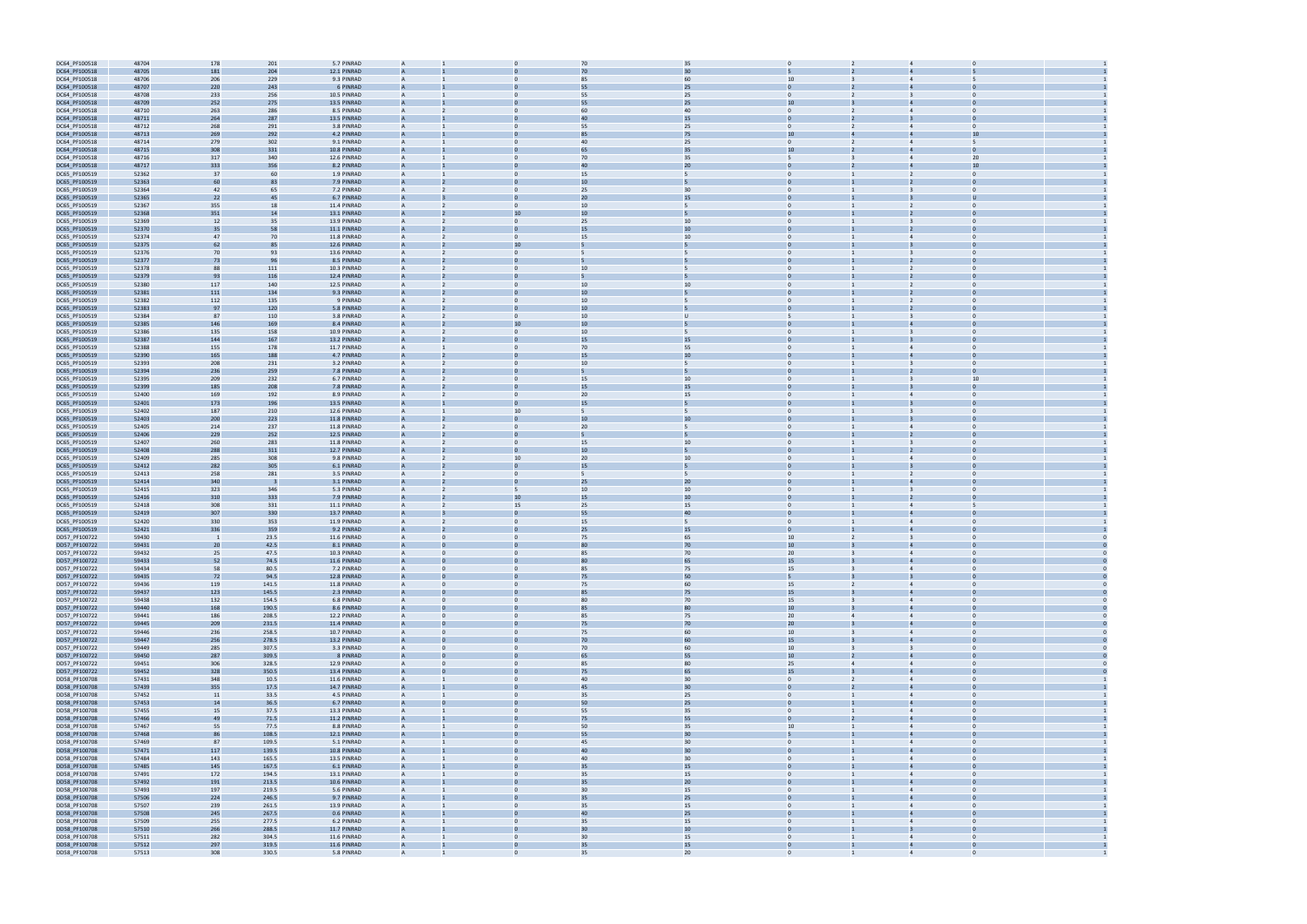

| DD58_PF100708 | 57535 | 322            | 344.5 | 13.4 PINRAD |                |                |                 |                 |                                 |                                           |    |  |
|---------------|-------|----------------|-------|-------------|----------------|----------------|-----------------|-----------------|---------------------------------|-------------------------------------------|----|--|
| DD58_PF100708 | 57538 | 331            | 353.5 | 6.6 PINRAD  |                |                | U               | U               | U                               |                                           |    |  |
| DD60_PF100524 | 49549 | 37             | 60    | 2.4 PINRAD  |                |                | 45              | 40              |                                 |                                           |    |  |
|               |       |                |       |             |                |                |                 |                 |                                 |                                           |    |  |
| DD60_PF100524 | 49550 | 70             | 93    | 3.8 PINRAD  | A              |                | 45              | 40              |                                 | $\overline{4}$                            |    |  |
| DD60_PF100524 | 49552 | 75             | 98    | 11.4 PINRAD | A              |                | 4 <sub>0</sub>  | 30              | 10                              |                                           |    |  |
| DD60_PF100524 | 49553 | 70             | 93    | 9.7 PINRAD  | A              | U              | 45              | 70              | $\mathbf{0}$                    | $\overline{3}$                            |    |  |
| DD60_PF100524 | 49554 | 59             | 82    | 7.5 PINRAD  |                |                |                 | 30              |                                 |                                           |    |  |
| DD60_PF100524 | 49555 | 26             | 49    | 6.3 PINRAD  | $\overline{A}$ | U              | 55              | 60              | $\cup$                          | $\overline{4}$<br>$\Omega$                |    |  |
| DD60_PF100524 | 49556 |                | 25    | 6 PINRAD    |                |                |                 | 40              | 25                              |                                           |    |  |
| DD60_PF100524 | 49584 | 56             | 79    | 12.9 PINRAD | A              | $\mathbf{0}$   | 35              | 30              | $\mathbf{0}$                    | $\overline{4}$<br>$\Omega$                |    |  |
|               | 49585 | 48             | 71    | 11.9 PINRAD |                |                | 20              | 10              |                                 |                                           |    |  |
| DD60_PF100524 |       |                |       |             |                |                |                 |                 |                                 |                                           |    |  |
| DD60_PF100524 | 49586 | 32             | 55    | 11 PINRAD   |                |                | 15              | 10              | $\mathbf{0}$                    |                                           |    |  |
| DD60_PF100524 | 49587 | 17             | 40    | 10.4 PINRAD |                |                | 15              | 10              |                                 |                                           |    |  |
| DD60_PF100524 | 49588 | -2             | 25    | 11.2 PINRAD |                |                | 45              | 30              | 10                              | $\overline{4}$                            |    |  |
| DD60_PF100524 | 49589 |                | 24    | 13.8 PINRAD |                |                | 20              | 15              | 10                              |                                           |    |  |
| DD60_PF100524 | 49601 | 88             | 111   | 7.9 PINRAD  | A              | $\cup$         | 40              | 30              | U                               | $\mathbf{B}$<br>$\bf{0}$                  |    |  |
| DD60_PF100524 | 49615 | 96             | 119   | 10.1 PINRAD |                |                | 25              | 15              |                                 |                                           |    |  |
| DD60_PF100524 | 49616 | 97             | 120   | 12.5 PINRAD | A              | $\mathbf{U}$   | 70              | 80              | $\Omega$                        | $\Omega$<br>$\overline{4}$                |    |  |
|               |       |                | 136   |             |                |                | 25              |                 | 10                              |                                           |    |  |
| DD60_PF100524 | 49617 | 113            |       | 13.7 PINRAD |                |                |                 | 15              |                                 |                                           |    |  |
| DD60_PF100524 | 49618 | 117            | 140   | 12.5 PINRAD | A              | U              | 30              | 15              | $\overline{5}$                  | $\Omega$<br>$\overline{4}$                |    |  |
| DD60_PF100524 | 49619 | 118            | 141   | 9.4 PINRAD  |                |                | 45              | 55              |                                 |                                           |    |  |
| DD60_PF100524 | 49620 | 121            | 144   | 7.1 PINRAD  |                |                | 10              | 10              | $\mathbf{0}$                    |                                           |    |  |
| DD60_PF100524 | 49621 | 134            | 157   | 4.8 PINRAD  |                |                | 2C              | 15              |                                 |                                           |    |  |
| DD60_PF100524 | 49622 | 154            | 177   | 3.1 PINRAD  |                |                | 30              | 20              | 15                              | $\overline{4}$                            |    |  |
| DD60_PF100524 | 49623 | 154            | 177   | 7.1 PINRAD  |                |                | 20              | 30              | 15                              |                                           |    |  |
| DD60_PF100524 | 49624 | 141            | 164   | 8.6 PINRAD  |                | $\cup$         | 30              | 25              | 10 <sup>10</sup>                | $\overline{4}$<br>$\bf{0}$                |    |  |
| DD60_PF100524 | 49625 | 133            | 156   | 10.8 PINRAD |                |                | 45              | 55              | 10                              |                                           |    |  |
|               |       |                |       |             |                |                |                 |                 |                                 |                                           |    |  |
| DD60_PF100524 | 49626 | 127            | 150   | 12.8 PINRAD | A              | $\mathbf{U}$   | 20              | 25              | 15                              | $\Omega$                                  |    |  |
| DD60_PF100524 | 49627 | 148            | 171   | 12.2 PINRAD |                |                | 2 <sub>0</sub>  | 20              | 10                              |                                           |    |  |
| DD60_PF100524 | 49628 | 166            | 189   | 10.9 PINRAD | A              | U              | 40              | 40              | 10                              | $\Omega$<br>$\overline{4}$                |    |  |
| DD60_PF100524 | 49629 | 172            | 195   | 10 PINRAD   |                |                | 25              | 55              | $\mathbf{0}$                    |                                           |    |  |
| DD60_PF100524 | 49630 | 187            | 210   | 9.3 PINRAD  |                |                | 20              | 10              | 15                              |                                           |    |  |
| DD60_PF100524 | 49631 | 186            | 209   | 9.5 PINRAD  |                |                | 2C              | 10              | 15                              |                                           |    |  |
| DD60_PF100524 | 49632 | 201            | 224   | 13 PINRAD   |                |                | 35              | 25              | $\Omega$                        | $\overline{4}$                            |    |  |
|               |       |                | 232   | 13.1 PINRAD | $\overline{A}$ |                |                 |                 |                                 |                                           |    |  |
| DD60_PF100524 | 49633 | 209            |       |             |                |                | 25              | 35              | 15                              |                                           |    |  |
| DD60_PF100524 | 49634 | 205            | 228   | 8.7 PINRAD  |                |                | 15              | 20              | 5                               | $\overline{4}$                            |    |  |
| DD60_PF100524 | 49635 | 219            | 242   | 9.8 PINRAD  |                |                | 50              | 55              | 10                              |                                           |    |  |
| DD60_PF100524 | 49636 | 228            | 251   | 11.5 PINRAD | A              | U              | 35              | 45              | 5                               | $\Omega$<br>$\overline{4}$                |    |  |
| DD60_PF100524 | 49651 | 246            | 269   | 11.7 PINRAD |                |                | 20              | 25              |                                 |                                           |    |  |
| DD60_PF100524 | 49652 | 246            | 269   | 9 PINRAD    | A              | U              | 25              | 10              | 5                               | $\overline{4}$<br>$\Omega$                |    |  |
| DD60_PF100524 | 49653 | 222            | 245   | 5.8 PINRAD  |                |                | 2C              | 35              |                                 |                                           |    |  |
| DD60_PF100524 | 49663 | 194            | 217   | 5.5 PINRAD  |                | $\mathbf{U}$   | 60              | 55              | $\mathbf{0}$                    |                                           |    |  |
|               | 49664 |                |       |             |                |                | 25              | 30              |                                 |                                           |    |  |
| DD60_PF100524 |       | 170            | 193   | 5.7 PINRAD  |                |                |                 |                 |                                 |                                           |    |  |
| DD60_PF100524 | 49665 | 218            | 241   | 1.9 PINRAD  |                |                | 15              | 10              | 15                              | $\overline{4}$                            |    |  |
| DD60_PF100524 | 49666 | 257            | 280   | 3.1 PINRAD  |                |                | 30              | 15              | 15                              |                                           |    |  |
| DD60_PF100524 | 49678 | 264            | 287   | 5.7 PINRAD  | A              |                | 20              | 15              | 20 <sub>2</sub>                 | $\overline{4}$                            |    |  |
| DD60_PF100524 | 49679 | 265            | 288   | 10.4 PINRAD |                |                | 15              | 10              |                                 |                                           |    |  |
| DD60_PF100524 | 49680 | 267            | 290   | 13.2 PINRAD | A              | U              | 20              | 30              | $\overline{0}$                  | $\Omega$<br>3                             |    |  |
| DD60_PF100524 | 49681 | 282            | 305   | 12.4 PINRAD |                |                | 1 <sup>5</sup>  | 10              | 15                              |                                           |    |  |
| DD60_PF100524 | 49688 | 295            | 318   | 7.9 PINRAD  | A              | U              | 25              | 30              | 20                              | $\overline{4}$<br>$\Omega$                |    |  |
|               | 49700 | 310            | 333   | 6.2 PINRAD  |                |                |                 | 25              | 10                              |                                           |    |  |
| DD60_PF100524 |       |                |       |             |                |                |                 |                 |                                 |                                           |    |  |
| DD60_PF100524 | 49701 | 315            | 338   | 4.3 PINRAD  |                | U              | 20              | 15              |                                 | $\Omega$                                  |    |  |
| DD60_PF100524 | 49702 | 345            |       | 6.9 PINRAD  |                |                | 35              | 15              |                                 |                                           |    |  |
| DD60_PF100524 | 49711 | 329            | 352   | 8.1 PINRAD  |                |                | 35              | 40              |                                 | $\overline{4}$                            |    |  |
| DD60_PF100524 | 49712 | 334            | 357   | 12.1 PINRAD |                |                | 15              |                 |                                 |                                           |    |  |
| DD60_PF100524 | 49713 | 348            | 11    | 10.9 PINRAD | A              | $\mathbf{U}$   | 25              | 30              | $\mathbf{0}$                    | $\overline{4}$<br>$\Omega$                |    |  |
| DD60_PF100524 | 49715 | 298            | 321   | 13.2 PINRAD |                |                | 15              | 20              |                                 |                                           |    |  |
| DD60_PF100524 | 49716 | 235            | 258   | 13.7 PINRAD | A              | U              | 45              | 35              | $\Omega$                        | $\overline{4}$<br>$\Omega$                |    |  |
|               |       |                |       | 13.8 PINRAD |                |                |                 | 35              |                                 |                                           |    |  |
| DD60_PF100524 | 49717 | 236            | 259   |             |                |                |                 |                 |                                 |                                           |    |  |
| DD60_PF100524 | 49718 | 255            | 278   | 13.7 PINRAD | A              | $\mathbf{U}$   | 25              | 30              | $\mathbf{0}$                    | $\mathbf{0}$<br>$\overline{4}$            |    |  |
| DD61_PF100525 | 48888 | 351            | 14    | 2.9 PINRAD  |                |                | 55              | 30              |                                 |                                           |    |  |
| DD61_PF100525 | 48889 | 18             | 41    | 11.6 PINRAD | A              |                | 75              | 60              |                                 | $\Omega$<br>$\overline{4}$                |    |  |
| DD61_PF100525 | 48890 | 48             | 71    | 1.8 PINRAD  |                |                | 55              | 40              |                                 |                                           |    |  |
| DD61_PF100525 | 48903 | 51             | 74    | 11.3 PINRAD |                |                | 35              | 25              | $\Omega$                        |                                           |    |  |
| DD61_PF100525 | 48905 | 73             | 96    | 12.2 PINRAD |                |                | 65              | 45              | 15                              |                                           |    |  |
| DD61_PF100525 | 48906 | 124            | 147   | 7.2 PINRAD  | A              | $\mathbf{0}$   | 55              | 30              | $5\overline{5}$                 | $\overline{4}$                            | 10 |  |
| DD61_PF100525 | 48907 | 126            | 149   | 9.5 PINRAD  | A              |                | 75              | 55              | 15                              | $\overline{4}$                            |    |  |
| DD61_PF100525 | 48908 | 147            | 170   | 7 PINRAD    | $\overline{A}$ | $\mathbf{0}$   | 35              | 10              | $\overline{0}$                  | $\overline{0}$<br>$\overline{4}$          |    |  |
|               |       |                |       |             |                |                |                 |                 |                                 |                                           |    |  |
| DD61_PF100525 | 48909 | 165            | 188   | 12.1 PINRAD |                |                | 45              |                 |                                 |                                           | 15 |  |
| DD61_PF100525 | 48910 | 170            | 193   | 2.4 PINRAD  | $\overline{A}$ | $\mathbf{0}$   | 55              | 35              | $5\overline{5}$<br>$\mathbf{1}$ | $\overline{4}$<br>5                       |    |  |
| DD61_PF100525 | 48911 | 176            | 199   | 6.9 PINRAD  | A              | $\Omega$       | 55              | 35              | 5                               | $\mathbf 0$<br>$\overline{4}$             |    |  |
| DD61_PF100525 | 48914 | 197            | 220   | 11.1 PINRAD | A              | $\mathbf{0}$   | 65              | 35              | 25                              | $\overline{4}$                            | 25 |  |
| DD61_PF100525 | 48919 | 246            | 269   | 9 PINRAD    |                |                | 30              | 15              | $\Omega$                        | $\Omega$<br>$\overline{a}$                |    |  |
| DD61_PF100525 | 48953 | 270            | 293   | 10.4 PINRAD | A              | $\Omega$       | 35              | 10              | $\overline{0}$                  | $\overline{4}$<br>$\Omega$                |    |  |
| DD61_PF100525 | 48969 | 286            | 309   | 11.6 PINRAD | A              |                | 35              | 10 <sup>°</sup> | $\mathbf{0}$                    | $\overline{4}$<br>$\mathbf 0$             |    |  |
| DD61 PF100525 | 48986 | 313            | 336   | 13 PINRAD   | A              | $\mathbf{0}$   | 75              | 45              | $\overline{0}$                  | $\overline{4}$<br>$\overline{0}$          |    |  |
| DD61_PF100525 | 48987 | 330            | 353   | 5 PINRAD    | $\overline{A}$ |                | 35              | $15\,$          | $\mathbf{0}$                    | $\overline{0}$<br>$\overline{4}$          |    |  |
| DD62_PF100512 | 57703 | $\overline{4}$ | 26.5  | 10.7 PINRAD | $\mathsf{A}$   | $\overline{0}$ | 35              | 20              | 5 <sup>5</sup>                  | $\overline{\mathbf{3}}$<br>$\overline{0}$ |    |  |
|               |       |                |       |             |                |                |                 |                 |                                 |                                           |    |  |
| DD62_PF100512 | 57704 | -2             | 24.5  | 12.8 PINRAD |                |                | 35              | 35              | 10 <sup>°</sup>                 |                                           |    |  |
| DD62_PF100512 | 57705 | 18             | 40.5  | 13.2 PINRAD | A              | $\mathbf{0}$   | 45              | 25              | 10                              | $\overline{0}$<br>$\overline{\mathbf{3}}$ |    |  |
| DD62_PF100512 | 57706 | 11             | 33.5  | 8.4 PINRAD  |                |                | 20 <sub>2</sub> | 25              | 10 <sup>10</sup>                | $\Omega$                                  |    |  |
| DD62_PF100512 | 57707 | 100            | 122.5 | 10.5 PINRAD | A              | $\mathbf{0}$   | 35              | 20              | 5                               | $\overline{0}$<br>$\overline{3}$          |    |  |
| DD62_PF100512 | 57708 | 100            | 122.5 | 12.5 PINRAD |                |                | 30              | 20              |                                 |                                           |    |  |
| DD62_PF100512 | 57709 | 105            | 127.5 | 8.5 PINRAD  | A              | $\Omega$       | 35              | 25              | $\Omega$                        | $\overline{\mathbf{3}}$<br>$\Omega$       |    |  |
| DD62_PF100512 | 57710 | 118            | 140.5 | 8.6 PINRAD  | A              |                | 30              | 20              | $\mathbf{0}$                    | $\overline{3}$<br>$\mathbf 0$             |    |  |
| DD62_PF100512 | 57711 | 119            | 141.5 | 6.8 PINRAD  | $\overline{A}$ | $\mathbf{0}$   | 25              | 15              | $\overline{0}$                  | $\overline{4}$<br>$\overline{0}$          |    |  |
|               |       |                |       |             |                |                |                 |                 |                                 |                                           |    |  |
| DD62_PF100512 | 57712 | 143            | 165.5 | 14.1 PINRAD |                |                | 55              | 45              | $10\,$                          | $\overline{4}$<br>$\overline{0}$          |    |  |
| DD62_PF100512 | 57713 | 142            | 164.5 | 9.3 PINRAD  | $\mathsf{A}$   | $\mathbf{0}$   | 40              | 25              | $\overline{0}$                  | $\overline{0}$<br>$\overline{4}$          |    |  |
| DD62_PF100512 | 57714 | 152            | 174.5 | 6.1 PINRAD  |                |                | 25              | 10              |                                 |                                           |    |  |
| DD62_PF100512 | 57715 | 153            | 175.5 | 4.7 PINRAD  | $\overline{A}$ | $\mathbf{0}$   | 80              | 65              | 15<br>$\mathbf{1}$              | $\overline{0}$<br>$\overline{4}$          |    |  |
| DD62_PF100512 | 57716 | 154            | 176.5 | 4.3 PINRAD  |                |                | 30              | 25              | 10                              | $\overline{4}$                            |    |  |
| DD62_PF100512 | 57717 | 164            | 186.5 | 2 PINRAD    | A              | $\mathbf{0}$   | 25              | 15              | $\mathbf{0}$                    | $\overline{4}$<br>$\mathbf{0}$            |    |  |
| DD62_PF100512 | 57718 | 164            | 186.5 | 8.2 PINRAD  |                |                | 25              | 15              |                                 | $\Delta$                                  |    |  |
| DD62_PF100512 | 57719 | 163            | 185.5 | 8.6 PINRAD  | A              | $\Omega$       | 20              | 15              | $\Omega$                        | $\overline{4}$<br>$\Omega$                |    |  |
| DD62_PF100512 | 57720 | 162            | 184.5 | 11.9 PINRAD | A              |                | 45              | 40              | $\mathbf{0}$                    | $\overline{4}$                            |    |  |
|               |       |                |       |             |                |                |                 |                 |                                 |                                           |    |  |
| DD62_PF100512 | 57721 | 164            | 186.5 | 13.5 PINRAD | $\overline{A}$ | $\mathbf{0}$   | 35              | 15              | $\overline{0}$                  | $\overline{4}$<br>$\overline{0}$          |    |  |
| DD62_PF100512 | 57722 | 190            | 212.5 | 13.2 PINRAD | A              |                | 35              | $15\,$          |                                 | $\overline{4}$                            |    |  |
| DD62_PF100512 | 57723 | 199            | 221.5 | 8.6 PINRAD  | $\mathsf{A}$   | $\overline{0}$ | 25              | 15              | $\overline{0}$                  | $\overline{4}$<br>$\overline{0}$          |    |  |
| DD62_PF100512 | 57724 | 211            | 233.5 | 7.3 PINRAD  |                |                | 30              | $20\,$          |                                 |                                           |    |  |
|               |       |                |       |             | $\overline{A}$ | $\mathbf{0}$   | 25              | 10              | $\overline{0}$<br>$\mathbf{1}$  | $\overline{4}$<br>$\overline{0}$          |    |  |
| DD62_PF100512 | 57725 | 217            | 239.5 | 9.3 PINRAD  |                |                |                 |                 |                                 |                                           |    |  |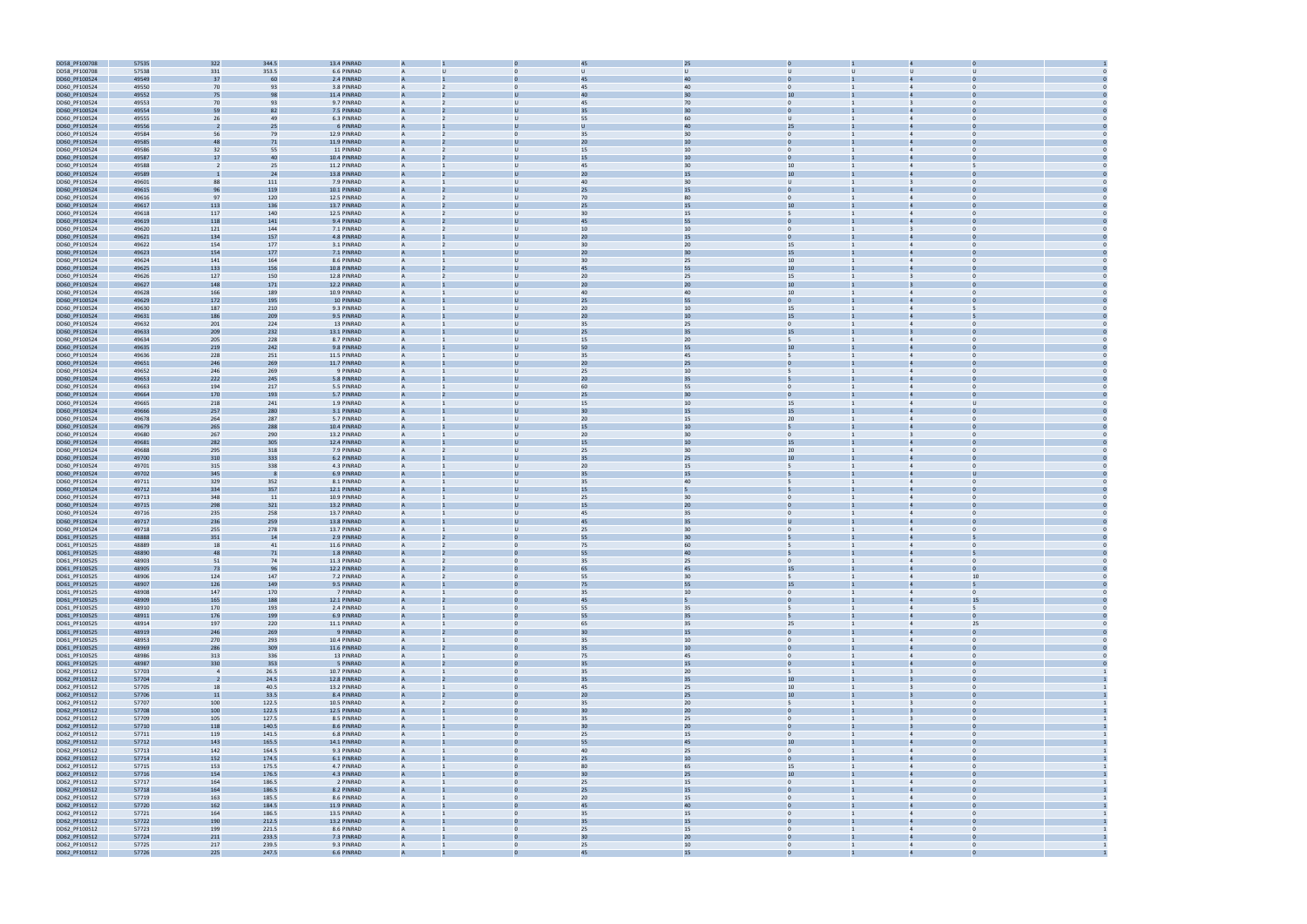

| DD62_PF100512                  | 57727          | 229            | 251.5      | 13.2 PINRAD                |                |                          | 25              | 10       |                                  |                         |                                  |  |
|--------------------------------|----------------|----------------|------------|----------------------------|----------------|--------------------------|-----------------|----------|----------------------------------|-------------------------|----------------------------------|--|
| DD62_PF100512                  | 57728          | 240            | 262.5      | 6.4 PINRAD                 |                |                          |                 | 10       |                                  |                         |                                  |  |
| DD62_PF100512                  | 57729          | 248            | 270.5      | 11.8 PINRAD                | $\overline{A}$ | $\Omega$                 | 35              | 15       | $\Omega$                         |                         | $\overline{4}$<br>$\Omega$       |  |
|                                |                |                |            | 6.8 PINRAD                 |                |                          | 25              | 10       |                                  |                         |                                  |  |
| DD62_PF100512                  | 57730          | 272            | 294.5      |                            |                |                          |                 |          |                                  |                         |                                  |  |
| DD62_PF100512                  | 57731          | 280            | 302.5      | 12.4 PINRAD                | A              | $\Omega$                 | 20              | 10       | $\mathbf{0}$                     |                         | $\overline{4}$                   |  |
| DD62_PF100512                  | 57732          | 285            | 307.5      | 0.8 PINRAD                 |                |                          | 20              | 10       |                                  |                         |                                  |  |
| DD62_PF100512                  | 57733          | 285            | 307.5      | 8 PINRAD                   |                |                          | 25              | 10       | $\Omega$                         |                         |                                  |  |
| DD62_PF100512                  | 57734          | 312            | 334.5      | 2.8 PINRAD                 |                |                          | 45              | 40       |                                  |                         |                                  |  |
| DD62_PF100512                  | 57735          | 319            | 341.5      | 2.8 PINRAD                 |                |                          | 40              | 25       |                                  |                         | $\overline{4}$                   |  |
| DD62_PF100512                  | 57736          | 314            | 336.5      | 12.8 PINRAD                |                |                          |                 | 20       |                                  |                         |                                  |  |
| DD62_PF100512                  | 57737          | 322            | 344.5      | 4.5 PINRAD                 | A              |                          | 30              | 15       | $\mathbf{0}$                     |                         | $\overline{4}$<br>$\bf{0}$       |  |
| DD62_PF100512                  | 57738          | 330            | 352.5      | 6.3 PINRAD                 |                |                          | 2C              | 10       |                                  |                         |                                  |  |
| DD62_PF100512                  | 57739          | 333            | 355.5      | 8.2 PINRAD                 | A              |                          | U               | $\cup$   | $\cup$                           | U                       | $\cup$<br>$\mathbf{u}$           |  |
| DD62_PF100512                  | 57740          | 336            | 358.5      | 11.1 PINRAD                |                |                          | 25              | 10       |                                  |                         |                                  |  |
| DD62_PF100512                  | 57741          | 337            | 359.5      | 13.4 PINRAD                | A              |                          | 35              | 20       | $\cup$                           |                         | $\overline{4}$<br>$\Omega$       |  |
| DD71_PF100806                  | 62256          | 336            | 360        | 9 PINRAD                   |                |                          | 55              | 55       |                                  |                         |                                  |  |
| DD71_PF100806                  | 62257          | 341            | - 5        | 7.7 PINRAD                 |                |                          | 35              | 30       | $\Omega$                         |                         |                                  |  |
| DD71_PF100806                  | 62258          | 360            | 24         | 5.7 PINRAD                 |                |                          | 45              | 35       |                                  |                         |                                  |  |
| DD71_PF100806                  | 62259          | 26             | 50         | 4 PINRAD                   |                |                          | 25              | 30       |                                  |                         |                                  |  |
| DD71_PF100806                  | 62260          | 35             | 59         | 7.9 PINRAD                 |                |                          | 30              | 25       |                                  |                         |                                  |  |
| DD71_PF100806                  | 62261          | 20             | 44         | 8.1 PINRAD                 |                |                          | 25              | 20       | $\mathbf{0}$                     |                         | $\overline{4}$<br>$\bf{0}$       |  |
| DD71_PF100806                  | 62262          | 15             | 39         | 8.6 PINRAD                 |                |                          | 45              | 40       |                                  |                         |                                  |  |
| DD71_PF100806                  | 62263          | $\overline{2}$ | 26         | 8.7 PINRAD                 | A              |                          | 35              | 30       | $\Omega$                         |                         | $\Omega$<br>$\Delta$             |  |
| DD71_PF100806                  | 62264          |                | 25         | 10.8 PINRAD                |                |                          | 25              | 20       |                                  |                         |                                  |  |
| DD71_PF100806                  | 62265          | 354            | 18         | 11.9 PINRAD                | A              |                          | 25              | 30       | $\mathbf{0}$                     |                         | $\overline{4}$<br>$\Omega$       |  |
| DD71_PF100806                  | 62266          | 20             | 44         | 14.2 PINRAD                |                |                          | 25              | 20       |                                  |                         |                                  |  |
| DD71_PF100806                  | 62267          | 28             | 52         | 12.7 PINRAD                |                |                          | 65              | 75       | $\Omega$                         |                         |                                  |  |
| DD71_PF100806                  | 62268          | 41             | 65         | 12 PINRAD                  |                |                          | 30              | 25       |                                  |                         |                                  |  |
| DD71_PF100806                  | 62291          | 49             | 73         | 12.3 PINRAD                |                |                          | 35              | 35       | $\Omega$                         |                         | $\Delta$                         |  |
| DD71_PF100806                  | 62293          | 65             | 89         | 12.6 PINRAD                |                |                          | 45              | 30       | $\mathbf{0}$                     |                         |                                  |  |
| DD71_PF100806                  | 62294          | 72             | 96         | 13.7 PINRAD                |                |                          | 35              | 25       | $\mathbf{0}$                     |                         | $\overline{4}$<br>$\bf{0}$       |  |
| DD71_PF100806                  | 62295          | 76             | 100        | 14.2 PINRAD                |                |                          | 25              | 30       |                                  |                         |                                  |  |
| DD71_PF100806                  |                |                | 134        | 14 PINRAD                  | A              |                          | 30              | 20       | $\Omega$                         |                         | $\Omega$                         |  |
|                                | 62296          | 110            |            |                            |                |                          |                 |          |                                  |                         |                                  |  |
| DD71_PF100806                  | 62297          | 104            | 128        | 12.6 PINRAD                |                |                          | 25              | 35       |                                  |                         |                                  |  |
| DD71_PF100806                  | 62298          | 103            | 127        | 11.6 PINRAD                | A              | $\Omega$                 | 25              | 30       | $\mathbf{0}$                     |                         | $\overline{4}$<br>$\Omega$       |  |
| DD71_PF100806                  | 62299          | 93             | 117        | 9.9 PINRAD                 |                |                          | 3 <sub>C</sub>  | 25       |                                  |                         |                                  |  |
| DD71_PF100806                  | 62300          | 80             | 104        | 8.9 PINRAD                 |                |                          | 45              | 60       |                                  |                         |                                  |  |
| DD71_PF100806                  | 62301          | 68             | 92         | 8.1 PINRAD                 |                |                          | 35              | 30       |                                  |                         |                                  |  |
| DD71_PF100806                  | 62302          | 50             | 74         | 7.6 PINRAD                 |                |                          | 40              | 20       | $\Omega$                         |                         | $\overline{4}$                   |  |
| DD71_PF100806                  | 62303          | 52             | 76         | 3.6 PINRAD                 |                |                          | 25              | 20       |                                  |                         |                                  |  |
| DD71_PF100806                  | 62304          | 83             | 107        | 4.8 PINRAD                 |                |                          | 40              | 40       | $\mathbf{0}$                     |                         | $\overline{4}$<br>$\Omega$       |  |
| DD71_PF100806                  | 62305          | 96             | 120        | 5.9 PINRAD                 |                |                          | 20              | 25       |                                  |                         |                                  |  |
| DD71_PF100806                  | 62306          | 98             | 122        | 5.9 PINRAD                 | A              | $\mathbf{0}$             | 20              | 25       | $\mathbf{0}$                     |                         | $\mathbf 0$<br>3                 |  |
| DD71_PF100806                  | 62307          | 117            | 141        | 7.2 PINRAD                 |                |                          |                 | 25       |                                  |                         |                                  |  |
| DD71_PF100806                  | 62308          | 123            | 147        | 9.8 PINRAD                 | A              | $\mathbf{0}$             | 25              | 30       | $\mathbf{0}$                     |                         | $\overline{4}$<br>$\Omega$       |  |
| DD71_PF100806                  | 62309          | 128            | 152        | 14.6 PINRAD                |                |                          |                 | 25       |                                  |                         |                                  |  |
| DD71_PF100806                  | 62310          | 133            | 157        | 12.1 PINRAD                |                |                          | 35              | 25       | $\mathbf{0}$                     |                         |                                  |  |
| DD71_PF100806                  | 62311          | 134            | 158        | 13.6 PINRAD                |                |                          | 35              | 25       |                                  |                         |                                  |  |
| DD71_PF100806                  | 62312          | 133            | 157        | 2.8 PINRAD                 |                |                          | 20              | 20       | $\Omega$                         |                         | $\overline{3}$                   |  |
| DD71_PF100806                  | 62328          | 168            | 192        | 2.1 PINRAD                 |                |                          | 25              | 30       |                                  |                         |                                  |  |
| DD71_PF100806                  | 62329          | 148            | 172        | 4.4 PINRAD                 |                |                          | 30              | 30       | $\mathbf{0}$                     |                         | $\overline{4}$<br>$\bf{0}$       |  |
| DD71_PF100806                  | 62330          | 148            | 172        | 6.4 PINRAD                 |                |                          | 25              | 30       |                                  |                         |                                  |  |
| DD71_PF100806                  | 62331          | 152            | 176        | 9.1 PINRAD                 | A              | $\Omega$                 | 25              | 30       | $\mathbf{0}$                     |                         | $\Omega$                         |  |
| DD71_PF100806                  | 62332          | 151            | 175        | 9.3 PINRAD                 |                |                          | 25              | 30       |                                  |                         |                                  |  |
| DD71_PF100806                  | 62333          | 153            | 177        | 11.9 PINRAD                | A              | $\Omega$                 | 20              | 25       | $\mathbf{0}$                     |                         | $\overline{4}$<br>$\Omega$       |  |
| DD71_PF100806                  | 62334          | 154            | 178        | 14.4 PINRAD                |                |                          | 2C              | 15       |                                  |                         |                                  |  |
| DD71_PF100806                  | 62335          | 182            | 206        | 14.1 PINRAD                |                |                          | 20              | 25       | $\mathbf{0}$                     |                         | $\Omega$                         |  |
| DD71_PF100806                  | 62336          | 185            | 209        | 11.8 PINRAD                |                |                          | 2C              | 25       |                                  |                         |                                  |  |
| DD71_PF100806                  | 62337          | 192            | 216        | 10.4 PINRAD                |                |                          | 25              | 35       | $\Omega$                         |                         | $\overline{4}$                   |  |
| DD71_PF100806                  | 62338          | 200            | 224        | 9.1 PINRAD                 |                |                          | 25              | 30       | $\mathbf{0}$                     |                         |                                  |  |
| DD71_PF100806                  | 62339          | 208            | 232        | 7.1 PINRAD                 |                |                          | 20              | 25       | $\mathbf{0}$                     |                         | $\mathbf 0$<br>$\overline{4}$    |  |
| DD71_PF100806                  | 62340          | 215            | 239        | 11.5 PINRAD                |                |                          | 20              | 25       |                                  |                         |                                  |  |
| DD71_PF100806                  | 62341          | 209            | 233        | 12.6 PINRAD                |                |                          | 30              | 25       |                                  |                         |                                  |  |
|                                |                | 208            | 232        |                            |                |                          | 30              |          |                                  |                         |                                  |  |
| DD71_PF100806<br>DD71_PF100806 | 62342<br>62343 | 204            | 228        | 12.6 PINRAD<br>13.7 PINRAD | $\overline{A}$ | $\mathbf{0}$             | 25              | 25<br>20 | $\overline{0}$                   | $\mathbf{1}$            | $\overline{4}$<br>$\overline{0}$ |  |
| DD71_PF100806                  | 62351          | 244            | 268        | 14.7 PINRAD                | $\overline{A}$ |                          | 25              | 30       | $\mathbf{0}$                     |                         | $\overline{4}$<br>5              |  |
|                                | 62352          | 229            | 253        | 10.1 PINRAD                | $\overline{A}$ | $\mathbf{0}$             | 15              | $10\,$   | $\overline{0}$                   |                         | $\overline{0}$<br>$\overline{2}$ |  |
| DD71_PF100806                  | 62353          |                |            |                            | $\overline{A}$ |                          | 15              | 10       | $\Omega$                         |                         | $\Omega$                         |  |
| DD71_PF100806                  |                | 230<br>246     | 254        | 10.1 PINRAD<br>10.6 PINRAD | $\overline{A}$ | $\Omega$                 | 15              | 10       | $\overline{0}$                   |                         | $\overline{2}$<br>$\Omega$       |  |
| DD71_PF100806                  | 62354<br>62355 | 263            | 270<br>287 | 9.4 PINRAD                 | A              |                          | 15              | $10\,$   |                                  |                         | $\overline{2}$<br>5              |  |
| DD71_PF100806<br>DD71_PF100806 | 62356          | 263            | 287        | 11.8 PINRAD                | $\overline{A}$ | $\mathbf{0}$             | 35              | 30       | $\overline{0}$<br>$\overline{0}$ |                         | 5<br>$\overline{4}$              |  |
|                                |                |                |            | 13.2 PINRAD                | $\overline{A}$ |                          | 20 <sub>2</sub> | 20       | $\mathbf{0}$                     |                         | 10<br>$\overline{4}$             |  |
| DD71_PF100806                  | 62357          | 275            | 299        |                            |                |                          |                 |          |                                  |                         |                                  |  |
| DD71_PF100806                  | 62358          | 297            | 321        | 13.5 PINRAD                | A              | $\overline{0}$           | 25              | 30       | $\overline{0}$<br>$\overline{0}$ | $\mathbf{1}$            | 10<br>$\overline{4}$<br>$\Omega$ |  |
| DD71_PF100806                  | 62359          | 306            | 330        | 14.2 PINRAD                | A              |                          | 35              | 30       |                                  |                         | $\overline{0}$                   |  |
| DD71_PF100806                  | 62360          | 308            | 332        | 13.8 PINRAD                | $\overline{A}$ | $\mathbf{0}$             | 25              | 20       | $\overline{0}$                   | $\mathbf{1}$            | $\overline{\mathbf{3}}$          |  |
| DD71_PF100806                  | 62375          | 307            | 331        | 8.7 PINRAD                 | $\overline{A}$ |                          | 15              | 15       | $\mathbf{0}$                     |                         | $\overline{2}$                   |  |
| DD71_PF100806                  | 62376          | 295            | 319        | 7.3 PINRAD                 | A              | $\mathbf{0}$             | 40              | 40       | $\overline{0}$                   |                         | $\overline{0}$<br>$\overline{4}$ |  |
| DD71_PF100806                  | 62377          | 276            | 300        | 5.6 PINRAD                 | $\overline{A}$ |                          | 35              | 35       | $\Omega$                         |                         | $\overline{4}$                   |  |
| DD71_PF100806                  | 62378          | 247            | 271        | 5.4 PINRAD                 | A              | $\Omega$                 | 30 <sup>°</sup> | 30       | $\overline{0}$                   |                         | $\overline{4}$<br>$\Omega$       |  |
| DD71_PF100806                  | 62379          | 226            | 250        | 5.8 PINRAD                 | A              |                          | 30              | 25       | $\overline{0}$                   |                         | $\overline{4}$<br>5              |  |
| DD71_PF100806                  | 62380          | 317            | 341        | 7.1 PINRAD                 | A              | $\mathbf{0}$             | 30              | 25       | $\overline{0}$                   |                         | $\overline{4}$<br>5              |  |
| DD71_PF100806                  | 62381          | 332            | 356        | 4.2 PINRAD                 | $\overline{A}$ |                          | 30              | 25       | $\mathbf{0}$                     |                         | $\bf{0}$<br>$\overline{4}$       |  |
| DD71_PF100806                  | 62382          | 323            | 347        | 2 PINRAD                   | $\overline{A}$ | $\overline{0}$           | 35              | 40       | $\overline{0}$                   | 1                       | $\overline{0}$<br>$\overline{4}$ |  |
| DD73_PF100807                  | 64025          | 41             | 65         | 12.9 PINRAD                | A              |                          | 70              | 30       | 15                               |                         | 5                                |  |
| DD73_PF100807                  | 64027          | 27             | 51         | 5.3 PINRAD                 | $\overline{A}$ | $\mathbf{0}$             | 85              | 75       | 65                               | $\overline{2}$          | 60<br>$\overline{4}$             |  |
| DD73_PF100807                  | 64028          | 43             | 67         | 4.5 PINRAD                 | $\overline{A}$ |                          | 65              | 30       | 15                               |                         | $\overline{3}$<br>$\Omega$       |  |
| DD73_PF100807                  | 64030          | 99             | 123        | 3.9 PINRAD                 | A              | $\mathbf{0}$             | 75              | 50       | 25                               | $\overline{3}$          | $\overline{0}$<br>$\overline{4}$ |  |
| DD73_PF100807                  | 64031          | 102            | 126        | 9.3 PINRAD                 | $\overline{A}$ |                          | 80              | 65       | 20 <sub>2</sub>                  |                         | 5<br>$\overline{4}$              |  |
| DD73_PF100807                  | 64032          | 140            | 164        | 13.5 PINRAD                | A              | $\Omega$                 | 30 <sup>°</sup> | 20       | $\cup$                           | $\overline{2}$          | 15<br>$\overline{4}$             |  |
| DD73_PF100807                  | 64033          | 148            | 172        | 12.2 PINRAD                | A              |                          | 85              | 75       | 65                               | $\overline{2}$          | 45<br>$\overline{4}$             |  |
| DD73_PF100807                  | 64034          | 160            | 184        | 11.5 PINRAD                | $\overline{A}$ | $\mathbf{0}$             | 75              | 60       | 25                               | $\overline{3}$          | $\overline{\mathbf{3}}$<br>5     |  |
| DD73_PF100807                  | 64035          | 162            | 186        | 6.6 PINRAD                 | $\overline{A}$ |                          | 65              | $40\,$   | 20 <sub>2</sub>                  |                         | 10<br>$\overline{3}$             |  |
| DD73_PF100807                  | 64040          | 190            | 214        | 10.9 PINRAD                | $\mathsf{A}$   | $\overline{0}$           | 75              | 55       | 15                               | $\overline{\mathbf{3}}$ | $\overline{0}$<br>$\overline{4}$ |  |
| DD73_PF100807                  | 64041          | 208            | 232        | 12.7 PINRAD                | A              |                          | 70              | 40       | 15                               |                         |                                  |  |
| DD73_PF100807                  | 64042          | 218            | 242        | 8.2 PINRAD                 | $\overline{A}$ | $\mathbf{0}$             | 70              | 40       | 10                               | $\overline{3}$          | $\overline{0}$<br>$\overline{3}$ |  |
| DD73_PF100807                  | 64043          | 238            | 262        | 11 PINRAD                  |                |                          | 70              | 55       | 20 <sub>2</sub>                  |                         | $\Omega$                         |  |
| DD73_PF100807                  | 64044          | 245            | 269        | 7.3 PINRAD                 | A              | $\mathbf{0}$             | 80              | 70       | 20                               |                         | $\overline{0}$<br>$\overline{4}$ |  |
| DD73_PF100807                  | 64045          | 259            | 283        | 11.6 PINRAD                |                |                          | 85              | 75       | 50                               |                         | 20                               |  |
| DD73_PF100807                  | 64047          | 259            | 283        | 1.3 PINRAD                 | $\overline{A}$ | $\Omega$                 | 65              | 35       | 25                               | $\overline{2}$          | 10<br>$\overline{3}$             |  |
| DD73_PF100807                  | 64048          | 300            | 324        | 7.7 PINRAD                 | A              | $\Omega$                 | 90              | 80       | 35 <sub>2</sub>                  | $\overline{4}$          | 5<br>$\overline{4}$              |  |
|                                | 64050          | 310            | 334        | 12.2 PINRAD                |                | $\overline{\phantom{a}}$ | 80              | 65       | 10                               |                         | $\sqrt{ }$                       |  |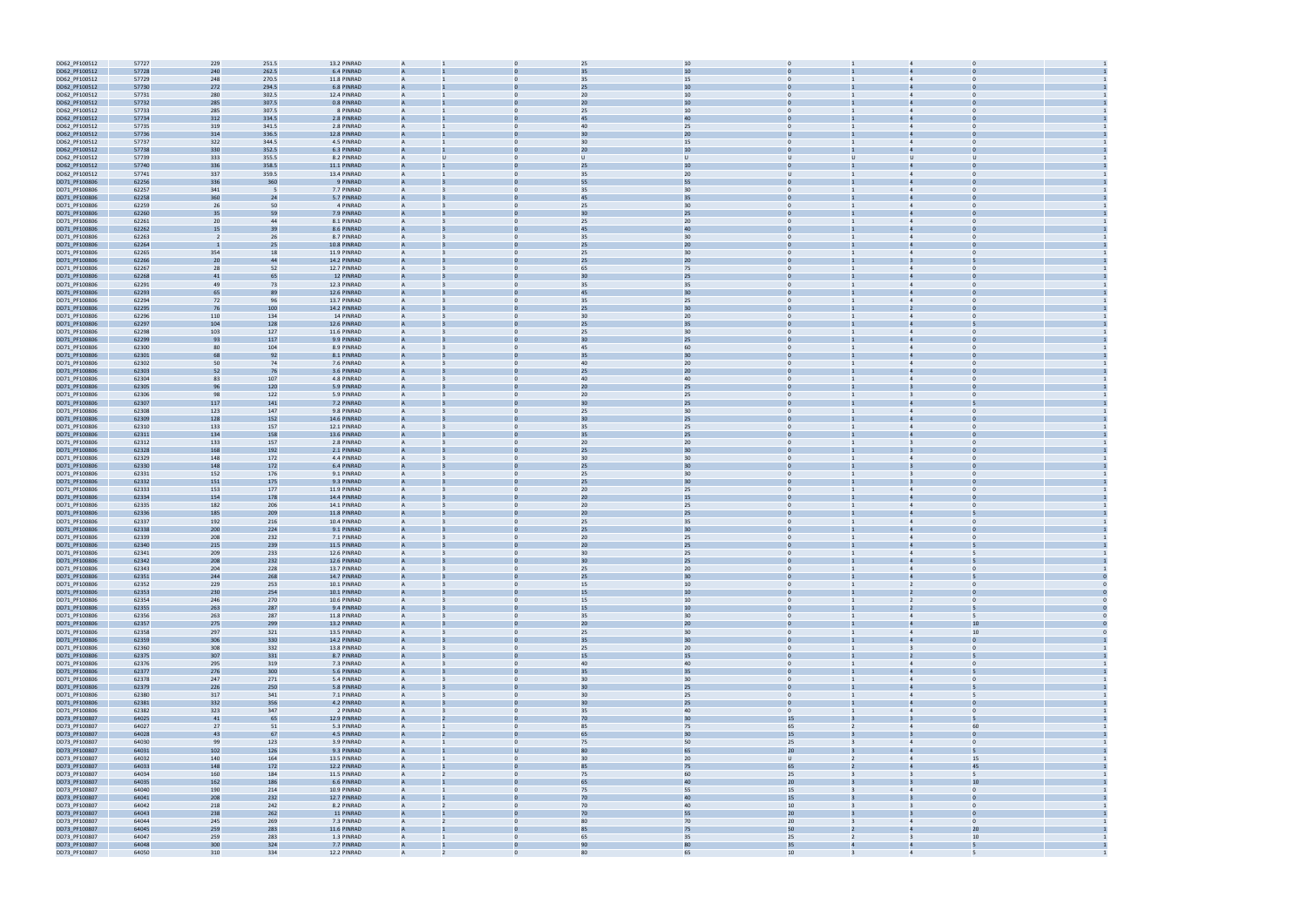

| DD73_PF100807                  | 64051          | 313            | 337            | 13.8 PINRAD                |                |                |                 |          | 15               |                |                                  |  |
|--------------------------------|----------------|----------------|----------------|----------------------------|----------------|----------------|-----------------|----------|------------------|----------------|----------------------------------|--|
| DD73_PF100807                  | 64052          | 331            | 355            | 11.2 PINRAD                |                |                | 85              | 70       | 30               |                |                                  |  |
| DD73_PF100807                  | 64053          | 331            | 355            | 8.8 PINRAD                 |                |                | 70              | 55       | 15               |                | 10                               |  |
|                                |                |                |                |                            |                |                |                 |          |                  |                |                                  |  |
| DD73_PF100807                  | 64054          | 331            | 355            | 7.1 PINRAD                 | A              |                | 45              | 35       | 20               |                | $\Delta$                         |  |
| DD73_PF100807                  | 64055          | 328            | 352            | 3.3 PINRAD                 | A              |                | 85              | 75       | 40               |                |                                  |  |
| DE57_PF100712                  | 58466          | 339            |                | 14.3 PINRAD                | A              |                | 35              | 20       | $\overline{0}$   |                | $\overline{4}$<br>$\bf{0}$       |  |
| DE57_PF100712                  | 58467          | 358            | 20             | 14.3 PINRAD                |                |                | 25              | 15       |                  |                |                                  |  |
| DE57_PF100712                  | 58468          | 35             | 57             | 13.3 PINRAD                | $\overline{A}$ | $\Omega$       | 35              | 25       | $\Omega$         |                | $\overline{4}$<br>$\Omega$       |  |
| DE57_PF100712                  | 58469          | 27             | 4 <sup>c</sup> | 12 PINRAD                  |                |                |                 | 20       |                  |                |                                  |  |
| DE57_PF100712                  | 58470          | 16             | 38             | 11.6 PINRAD                | A              | $\Omega$       | 30              | 15       | $\mathbf{0}$     |                | $\overline{4}$<br>$\Omega$       |  |
| DE57_PF100712                  | 58471          |                | 3 <sup>1</sup> | 10.4 PINRAD                |                |                |                 | 35       |                  |                |                                  |  |
|                                |                |                |                |                            |                |                |                 |          |                  |                |                                  |  |
| DE57_PF100712                  | 58472          | 10             | 32             | 9.6 PINRAD                 |                |                | 65              | 45       | $\Omega$         |                | $\overline{4}$                   |  |
| DE57_PF100712                  | 58473          | 350            | 12             | 9.8 PINRAD                 |                |                |                 | 25       |                  |                |                                  |  |
| DE57_PF100712                  | 58474          | 359            | 21             | 5.7 PINRAD                 |                |                | 30              | 20       |                  |                | $\overline{4}$                   |  |
| DE57_PF100712                  | 58475          | 22             | 44             | 5 PINRAD                   |                |                | 35              | 20       |                  |                |                                  |  |
| DE57_PF100712                  | 58476          | 37             | 59             | 7.1 PINRAD                 | A              |                | 40              | 25       | $\mathbf{0}$     |                | $\overline{4}$<br>$\Omega$       |  |
| DE57_PF100712                  | 58477          | 47             | 69             | 8.8 PINRAD                 |                |                | 30              | 15       |                  |                |                                  |  |
| DE57_PF100712                  | 58478          | 56             | 78             | 10.6 PINRAD                | A              |                | 30              | 15       | $\Omega$         |                | $\Omega$<br>$\overline{4}$       |  |
| DE57_PF100712                  | 58479          | 63             | 85             | 13.4 PINRAD                |                |                | 45              | 25       |                  |                |                                  |  |
|                                |                |                |                |                            |                |                |                 |          |                  |                |                                  |  |
| DE57_PF100712                  | 58480          | 82             | 104            | 13.4 PINRAD                | A              |                | 30              | 15       | $\mathbf{0}$     |                | $\overline{4}$<br>$\Omega$       |  |
| DE57_PF100712                  | 58481          | 85             | 107            | 11.1 PINRAD                |                |                | $\overline{30}$ | 15       |                  |                |                                  |  |
| DE57_PF100712                  | 58482          | 88             | 110            | 9 PINRAD                   |                |                | 35              | 25       | $\Omega$         |                |                                  |  |
| DE57_PF100712                  | 58483          | 92             | 114            | 6.4 PINRAD                 |                |                | 30              | 20       |                  |                |                                  |  |
| DE57_PF100712                  | 58484          | 97             | 119            | 4.1 PINRAD                 | A              |                | 30              | 20       | $\Omega$         |                | $\overline{4}$                   |  |
| DE57_PF100712                  | 58485          | 113            | 135            | 2.1 PINRAD                 | $\overline{A}$ |                |                 | U        | U                |                |                                  |  |
| DE57_PF100712                  | 58486          | 149            | 171            | 6.9 PINRAD                 |                |                | 35              | 30       | $\mathbf{0}$     |                | $\bf{0}$                         |  |
|                                |                |                |                |                            |                |                | 45              | 35       |                  |                |                                  |  |
| DE57_PF100712                  | 58487          | 132            | 154            | 8.9 PINRAD                 |                |                |                 |          |                  |                |                                  |  |
| DE57_PF100712                  | 58488          | 121            | 143            | 10.8 PINRAD                | A              |                | 40              | 25       | $\Omega$         |                | $\Delta$                         |  |
| DE57_PF100712                  | 58489          | 112            | 134            | 13.4 PINRAD                |                |                | 35              | 20       |                  |                |                                  |  |
| DE57_PF100712                  | 58490          | 136            | 158            | 14.4 PINRAD                | A              | $\Omega$       | 30              | 20       | $\mathbf{0}$     |                | $\overline{4}$<br>$\Omega$       |  |
| DE57_PF100712                  | 58491          | 145            | 167            | 12.9 PINRAD                |                |                | 35              | 30       |                  |                |                                  |  |
| DE57_PF100712                  | 58492          | 160            | 182            | 11.9 PINRAD                |                |                | 30              | 15       | $\Omega$         |                |                                  |  |
| DE57_PF100712                  | 58493          | 170            | 192            | 11.2 PINRAD                |                |                | 35              | 25       |                  |                |                                  |  |
|                                |                |                |                |                            |                |                |                 |          |                  |                |                                  |  |
| DE57_PF100712                  | 58494          | 183            | 205            | 11.2 PINRAD                | A              |                | 45              | 35       | $\Omega$         |                | $\overline{4}$                   |  |
| DE57_PF100712                  | 58495          | 197            | 219            | 12.8 PINRAD                | A              |                | 65              | 55       | $\mathbf{0}$     |                |                                  |  |
| DE57_PF100712                  | 58496          | 209            | 231            | 13.6 PINRAD                | A              |                | 55              | 40       | $\mathbf{0}$     |                | $\overline{4}$                   |  |
| DE57_PF100712                  | 58497          | 240            | 262            | 12.8 PINRAD                |                |                | 40              | 25       |                  |                |                                  |  |
| DE57_PF100712                  | 58498          | 231            | 253            | 10.3 PINRAD                | A              | $\Omega$       | 35              | 20       | $\Omega$         |                | $\Omega$<br>$\overline{4}$       |  |
| DE57_PF100712                  | 58499          | 219            | 241            | 8.9 PINRAD                 |                |                | $\overline{30}$ | 25       |                  |                |                                  |  |
|                                |                |                |                |                            |                |                |                 |          |                  |                |                                  |  |
| DE57_PF100712                  | 58500          | 203            | 225            | 8.5 PINRAD                 | A              | $\Omega$       | 75              | 55       | 10               |                | $\overline{4}$<br>$\Omega$       |  |
| DE57_PF100712                  | 58501          | 191            | 213            | 6.9 PINRAD                 |                |                | 45              | 25       |                  |                |                                  |  |
| DE57_PF100712                  | 58502          | 172            | 194            | 6.6 PINRAD                 |                |                | 30              | 20       | $\mathbf{0}$     |                |                                  |  |
| DE57_PF100712                  | 58503          | 200            | 222            | 1.5 PINRAD                 |                |                | 30              | 20       |                  |                |                                  |  |
| DE57_PF100712                  | 58504          | 236            | 258            | 3.5 PINRAD                 |                |                | 35              | 15       | $\Omega$         |                | $\overline{4}$                   |  |
| DE57_PF100712                  | 58505          | 246            | 268            | 5.5 PINRAD                 |                |                | 30              | 20       |                  |                |                                  |  |
|                                |                |                |                |                            |                |                |                 |          |                  |                |                                  |  |
| DE57_PF100712                  | 58506          | 255            | 277            | 8.1 PINRAD                 | A              |                | 30              | 15       | $\mathbf{0}$     |                | $\overline{4}$                   |  |
| DE57_PF100712                  | 58507          | 257            | 279            | 10.8 PINRAD                |                |                | 25              | 10       |                  |                |                                  |  |
| DE57_PF100712                  | 58508          | 259            | 281            | 13 PINRAD                  | A              | $\mathbf{0}$   | 30 <sup>°</sup> | 15       | $\mathbf{0}$     |                | $\overline{4}$<br>$\Omega$       |  |
| DE57_PF100712                  | 58509          | 285            | 307            | 13.7 PINRAD                |                |                |                 | 15       |                  |                |                                  |  |
| DE57_PF100712                  | 58510          | 289            | 311            | 12.1 PINRAD                | A              | $\Omega$       | 25              | 10       | $\mathbf{0}$     |                | $\overline{4}$<br>$\Omega$       |  |
| DE57_PF100712                  | 58511          | 296            | 318            | 10 PINRAD                  |                |                |                 | 15       |                  |                |                                  |  |
| DE57_PF100712                  | 58512          | 305            | 327            | 8.4 PINRAD                 |                |                | 30              | 20       | $\mathbf{0}$     |                |                                  |  |
|                                |                |                |                |                            |                |                |                 |          |                  |                |                                  |  |
| DE57_PF100712                  | 58513          | 318            | 340            | 7.4 PINRAD                 |                |                | 3 <sub>C</sub>  | 15       |                  |                |                                  |  |
| DE57_PF100712                  | 58514          | 337            | 359            | 6 PINRAD                   | A              |                | 35              | 20       | $\Omega$         |                | $\overline{4}$                   |  |
| DE57_PF100712                  | 58515          | 338            |                | 10.5 PINRAD                |                |                |                 | 15       | $\mathbf{0}$     |                |                                  |  |
| DE57_PF100712                  | 58516          | 325            | 347            | 11.1 PINRAD                | A              |                | 35              | 20       | $\mathbf{0}$     |                | $\overline{4}$<br>$\Omega$       |  |
| DE57_PF100712                  | 58517          | 312            | 334            | 12.3 PINRAD                |                |                | 35              | 20       |                  |                |                                  |  |
| DE58_PF100707                  | 57315          | 345            | 7.5            | 11.7 PINRAD                | A              | $\Omega$       | 75              | 60       | 10 <sup>10</sup> |                | $\overline{4}$<br>$\Omega$       |  |
| DE58_PF100707                  | 57316          | 35             | 57.5           | 1.4 PINRAD                 |                |                |                 | 50       |                  |                |                                  |  |
|                                |                |                |                |                            |                |                |                 |          |                  |                | $\overline{4}$                   |  |
| DE58_PF100707                  | 57340          | 29             | 51.5           | 8 PINRAD                   | A              |                | 70              | 40       | 10               |                | $\mathbf{0}$                     |  |
| DE58_PF100707                  | 57348          | 42             | 64.5           | 12.9 PINRAD                |                |                | 90              | 85       | 25               |                | 20                               |  |
| DE58_PF100707                  | 57360          | 67             | 89.5           | 13.3 PINRAD                | A              |                | 55              | 40       | $\Omega$         | $\overline{2}$ | $\Omega$<br>$\overline{4}$       |  |
| DE58_PF100707                  | 57377          | 116            | 138.5          | 9.4 PINRAD                 |                |                | 60              | 35       |                  |                |                                  |  |
| DE58_PF100707                  | 57379          | 133            | 155.5          | 6.5 PINRAD                 |                |                | 55              | 30       | $\Omega$         |                |                                  |  |
| DE58_PF100707                  | 57380          | 138            | 160.5          | 10.2 PINRAD                |                |                | 60              | 35       | $\mathbf{0}$     |                |                                  |  |
| DE58_PF100707                  | 57381          | 158            | 180.5          | 12.4 PINRAD                | A              | $\mathbf{0}$   | 80              | 70       | 10               | $\overline{3}$ | $\overline{4}$<br>$\overline{0}$ |  |
| DE58_PF100707                  | 57382          | 160            | 182.5          | 1.9 PINRAD                 | $\overline{A}$ |                | 70              | 45       | $\mathbf{0}$     | $\overline{2}$ | $\Omega$<br>$\overline{4}$       |  |
|                                |                |                |                |                            |                |                |                 |          |                  |                |                                  |  |
| DE58_PF100707                  | 57387          | 167            | 189.5          | 8.9 PINRAD                 | A              | $\mathbf{0}$   | 60              | 35       | 10               | $\overline{2}$ | $\overline{0}$<br>$\overline{4}$ |  |
| DE58_PF100707                  | 57388          | 179            | 201.5          | 13.1 PINRAD                | A              |                | 55              | 45       | $\mathbf{0}$     |                |                                  |  |
| DE58_PF100707                  | 57391          | 193            | 215.5          | 6.1 PINRAD                 | $\overline{A}$ | $\mathbf{0}$   | 55              | 35       | $\overline{0}$   | $\overline{2}$ | $\overline{4}$<br>$\overline{0}$ |  |
| DE58_PF100707                  | 57395          | 198            | 220.5          | 12.1 PINRAD                | A              | $\Omega$       | 55              | 30       | $\mathbf{0}$     | $2^{\circ}$    | $\overline{4}$<br>$\mathbf 0$    |  |
| DE58_PF100707                  | 57403          | 215            | 237.5          | 8.5 PINRAD                 | $\overline{A}$ | $\mathbf{0}$   | 55              | 30       | $\overline{0}$   | $\overline{2}$ | $\overline{4}$<br>$\overline{0}$ |  |
| DE58_PF100707                  | 57404          | 220            | 242.5          | 2.3 PINRAD                 | $\overline{A}$ |                | 50              | 25       | $\overline{0}$   |                | $\overline{a}$<br>$\Omega$       |  |
| DE58_PF100707                  | 57407          | 226            | 248.5          | 13.6 PINRAD                | A              | $\Omega$       | 55              | 35       | $\overline{0}$   | $\overline{2}$ | $\overline{4}$<br>$\Omega$       |  |
|                                |                |                |                |                            |                |                |                 |          |                  |                |                                  |  |
| DE58_PF100707                  | 57409          | 252            | 274.5          | 10.7 PINRAD                | A              |                | 85              | 80       | 10               | $\overline{2}$ | $\overline{4}$<br>$\mathbf 0$    |  |
| DE58_PF100707                  | 57412          | 287            | 309.5          | 13.7 PINRAD                | A              | $\mathbf{0}$   | 75              | 45       | 10               | $\overline{2}$ | $\overline{4}$<br>$\overline{0}$ |  |
| DE58_PF100707                  | 57417          | 313            | 335.5          | 9.8 PINRAD                 | $\overline{A}$ | $\Omega$       | 65              | $40\,$   | $\mathbf{0}$     | $2^{\circ}$    | $\overline{0}$<br>$\overline{4}$ |  |
| DE58_PF100707                  | 57426          | 330            | 352.5          | 6.2 PINRAD                 | A              | $\overline{0}$ | 60              | 30       | $\overline{0}$   | $\overline{2}$ | $\overline{0}$<br>$\overline{4}$ |  |
| DE59_PF100707                  | 57212          | 348            | 10.5           | 1.5 PINRAD                 | A              |                | 45              | 35       | $\overline{0}$   |                |                                  |  |
| DE59_PF100707                  | 57213          | 45             | 67.5           | 7.5 PINRAD                 | $\overline{A}$ | $\mathbf{0}$   | 65              | 50       | $\overline{0}$   | $\mathbf{1}$   | $\overline{4}$<br>$\overline{0}$ |  |
| DE59_PF100707                  | 57218          | 12             | 34.5           | 6.7 PINRAD                 | $\overline{A}$ |                | 50              | 35       | $\overline{0}$   |                | $\overline{a}$<br>$\Omega$       |  |
| DE59_PF100707                  | 57219          | 351            | 13.5           | 7.4 PINRAD                 | A              | $\mathbf{0}$   | 45              | 35       | $\overline{0}$   |                | $\overline{0}$<br>$\overline{4}$ |  |
|                                |                |                |                |                            |                |                |                 |          |                  |                |                                  |  |
| DE59_PF100707                  | 57220          | 339            | 1.5            | 10 PINRAD                  | $\overline{A}$ |                | 30              | 20       | $\Omega$         |                | $\overline{4}$                   |  |
| DE59_PF100707                  | 57227          | $\overline{2}$ | 24.5           | 14 PINRAD                  | A              | $\Omega$       | 45              | 25       | $\overline{0}$   |                | $\overline{4}$<br>$\Omega$       |  |
| DE59_PF100707                  | 57228          | 15             | 37.5           | 13.1 PINRAD                | A              |                | 45              | 25       | $\mathbf{0}$     |                | $\overline{4}$<br>$\Omega$       |  |
| DE59_PF100707                  | 57229          | 26             | 48.5           | 11.8 PINRAD                | $\overline{A}$ | $\mathbf{0}$   | 45              | 40       | $\mathbf{0}$     |                | $\overline{4}$<br>$\overline{0}$ |  |
| DE59_PF100707                  | 57230          | 36             | 58.5           | 11.6 PINRAD                | $\overline{A}$ |                | 35              | 30       | $\mathbf{0}$     |                | $\overline{0}$<br>$\overline{4}$ |  |
| DE59_PF100707                  | 57235          | 47             | 69.5           | 12.2 PINRAD                | $\mathsf{A}$   | $\overline{0}$ | 30 <sup>°</sup> | 20       | $\overline{0}$   |                | $\overline{4}$<br>$\overline{0}$ |  |
|                                |                |                |                |                            |                |                |                 |          |                  |                |                                  |  |
| DE59_PF100707                  | 57238          | 57             | 79.5           | 12.6 PINRAD                |                |                | 35              | 25       |                  |                |                                  |  |
| DE59_PF100707                  | 57239          | 64             | 86.5           | 13.8 PINRAD                | $\overline{A}$ | $\mathbf{0}$   | 45              | 40       | $\overline{0}$   | $\mathbf{1}$   | $\overline{4}$<br>$\overline{0}$ |  |
| DE59_PF100707                  | 57240          | 85             | 107.5          | 12.3 PINRAD                |                |                | 55              | 35       | $\Omega$         |                | $\overline{4}$<br>$\Omega$       |  |
| DE59_PF100707                  | 57243          | 67             | 89.5           | 9.1 PINRAD                 | A              | $\mathbf{0}$   | 30 <sup>°</sup> | 20       | $\overline{0}$   |                | $\overline{0}$<br>$\overline{4}$ |  |
| DE59_PF100707                  | 57244          | 76             | 98.5           | 2.4 PINRAD                 | $\overline{A}$ |                | 45              | 30       |                  |                | $\overline{a}$                   |  |
| DE59_PF100707                  | 57245          | 84             | 106.5          | 2.4 PINRAD                 | A              | $\Omega$       | 45              | 30       | $\overline{0}$   |                | $\overline{4}$<br>$\Omega$       |  |
|                                |                |                |                |                            |                |                |                 |          |                  |                |                                  |  |
| DE59_PF100707                  | 57248          | 109            | 131.5          | 4.2 PINRAD                 | A              |                | 35              | 25       | $\mathbf{0}$     |                | $\overline{4}$                   |  |
|                                |                | 112            | 134.5          | 8.2 PINRAD                 | $\overline{A}$ | $\mathbf{0}$   | 30              | 20       | $\overline{0}$   |                | $\overline{4}$<br>$\overline{0}$ |  |
| DE59_PF100707                  | 57255          |                |                |                            |                |                | 35              | 20       | $\overline{0}$   |                |                                  |  |
| DE59_PF100707                  | 57256          | 112            | 134.5          | 10.3 PINRAD                | $\overline{A}$ |                |                 |          |                  |                | $\overline{4}$                   |  |
| DE59_PF100707                  | 57257          | 112            | 134.5          | 12.1 PINRAD                | $\overline{A}$ | $\overline{0}$ | 35              | 25       | $\overline{0}$   |                | $\overline{4}$<br>$\overline{0}$ |  |
|                                |                |                |                |                            |                |                | 30              |          |                  |                |                                  |  |
| DE59_PF100707<br>DE59_PF100707 | 57264<br>57266 | 113<br>143     | 135.5<br>165.5 | 14.1 PINRAD<br>10.4 PINRAD | $\overline{A}$ | $\mathbf{0}$   | 30 <sup>°</sup> | 20<br>20 | $\overline{0}$   | $\mathbf{1}$   | $\overline{4}$<br>$\overline{0}$ |  |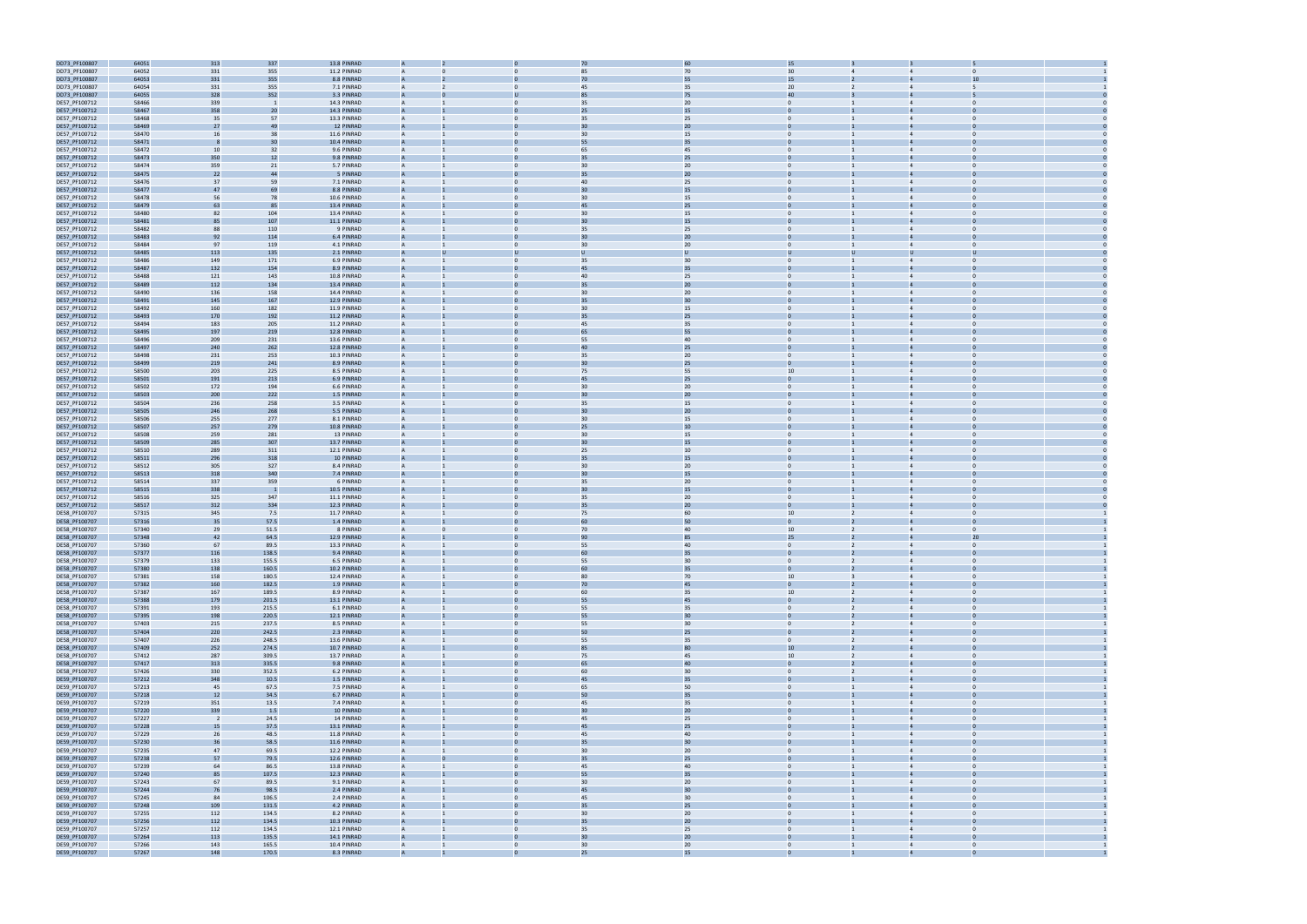| DE59_PF100707                  | 57268 | 159 | 181.5          | 6.3 PINRAD  | $\overline{A}$ |              |                | 35<br>25     |                |                  |                         |                         |                |  |
|--------------------------------|-------|-----|----------------|-------------|----------------|--------------|----------------|--------------|----------------|------------------|-------------------------|-------------------------|----------------|--|
| DE59_PF100707                  | 57269 | 182 | 204.5          | 4.7 PINRAD  |                |              | 25             | 15           |                |                  |                         |                         |                |  |
| DE59_PF100707                  | 57270 | 217 | 239.5          | 3.8 PINRAD  | $\mathsf{A}$   |              | $\mathbf{0}$   | 15<br>20     | $\mathbf{0}$   |                  |                         | $\overline{4}$          | $\Omega$       |  |
|                                |       |     |                |             |                |              |                | 15           |                |                  |                         |                         |                |  |
| DE59_PF100707                  | 57271 | 177 | 199.5          | 9.8 PINRAD  |                |              |                |              |                |                  |                         |                         |                |  |
| DE59_PF100707                  | 57274 | 157 | 179.5          | 13.1 PINRAD | $\mathsf{A}$   |              | $\Omega$       | 25<br>35     | $\Omega$       |                  |                         | $\overline{4}$          |                |  |
| DE59_PF100707                  | 57275 | 177 | 199.5          | 14.1 PINRAD |                |              |                | 15<br>35     | $\Omega$       |                  |                         |                         |                |  |
| DE59_PF100707                  | 57276 | 189 | 211.5          | 13.3 PINRAD | $\overline{A}$ |              |                | 15<br>30     | $\mathbf{0}$   |                  |                         |                         |                |  |
| DE59_PF100707                  | 57277 | 200 | 222.5          | 12.1 PINRAD |                |              |                |              |                |                  |                         |                         |                |  |
| DE59_PF100707                  | 57282 | 204 | 226.5          | 10.8 PINRAD | $\mathsf{A}$   |              | $\mathbf{0}$   | 25<br>30     | $\mathbf{0}$   |                  |                         | $\overline{4}$          | $\Omega$       |  |
| DE59_PF100707                  | 57283 | 205 | 227.5          | 10.7 PINRAD |                |              |                | 25           |                |                  |                         |                         |                |  |
| DE59_PF100707                  | 57284 | 215 | 237.5          | 9.8 PINRAD  | $\mathsf{A}$   |              | $\mathbf{0}$   | 25<br>15     | $\mathbf{0}$   |                  | $\mathbf{1}$            | $\overline{4}$          | $\Omega$       |  |
|                                | 57285 | 217 | 239.5          | 11.1 PINRAD |                |              |                | 15<br>25     |                |                  |                         |                         |                |  |
| DE59_PF100707                  |       |     |                |             |                |              |                |              |                |                  |                         |                         |                |  |
| DE59_PF100707                  | 57286 | 236 | 258.5          | 9.7 PINRAD  | $\mathsf{A}$   |              | $\Omega$       | 15<br>25     | $\mathbf{0}$   |                  |                         | $\overline{4}$          | $\Omega$       |  |
| DE59_PF100707                  | 57288 | 237 | 259.5          | 11.6 PINRAD |                |              |                | 15           |                |                  |                         |                         |                |  |
| DE59_PF100707                  | 57292 | 254 | 276.5          | 13.5 PINRAD | $\overline{A}$ |              | $\Omega$       | 20<br>30     | $\Omega$       |                  |                         | $\overline{4}$          |                |  |
| DE59_PF100707                  | 57294 | 281 | 303.5          | 14.5 PINRAD | $\overline{A}$ |              |                | 10<br>25     | $\Omega$       |                  |                         |                         |                |  |
| DE59_PF100707                  | 57296 | 284 | 306.5          | 12.1 PINRAD | $\overline{A}$ |              | $\mathbf{U}$   | $\mathbf{U}$ | U              |                  |                         |                         |                |  |
| DE59_PF100707                  | 57297 | 263 | 285.5          | 10.5 PINRAD | $\overline{A}$ |              |                | 15<br>25     |                |                  |                         |                         |                |  |
| DE59_PF100707                  | 57298 | 262 | 284.5          | 7.7 PINRAD  | $\mathsf{A}$   |              | $\mathbf{0}$   | 20<br>30     | $\mathbf{0}$   |                  |                         | $\overline{4}$          |                |  |
|                                |       |     |                | 5.6 PINRAD  |                |              |                | 25           |                |                  |                         |                         |                |  |
| DE59_PF100707                  | 57299 | 249 | 271.5          |             |                |              |                | 15           |                |                  |                         |                         |                |  |
| DE59_PF100707                  | 57302 | 317 | 339.5          | 3.2 PINRAD  | $\mathsf{A}$   |              | $\mathbf{0}$   | 25<br>15     | $\mathbf{0}$   |                  | $\mathbf{1}$            | $\overline{4}$          | $\Omega$       |  |
| DE59_PF100707                  | 57304 | 302 | 324.5          | 8.2 PINRAD  |                |              |                | 30<br>20     |                |                  |                         |                         |                |  |
| DE59_PF100707                  | 57305 | 295 | 317.5          | 10.3 PINRAD | $\mathsf{A}$   |              | $\Omega$       | 30<br>15     | $\mathbf{0}$   |                  |                         |                         | $\Omega$       |  |
| DE60_PF100527                  | 50581 | 342 |                | 6.7 PINRAD  |                |              |                |              |                |                  |                         |                         |                |  |
| DE60_PF100527                  | 50584 |     | 31             | 13 PINRAD   | $\mathsf{A}$   |              | $\Omega$       | 30<br>65     |                | 10 <sup>10</sup> | $\overline{2}$          | $\overline{4}$          | 10             |  |
| DE60_PF100527                  | 50585 | 25  | 48             | 5.5 PINRAD  |                |              |                | 70<br>80     |                | 15               |                         |                         | 10             |  |
| DE60_PF100527                  | 50587 | 38  | 61             | 12.9 PINRAD |                |              |                | 40<br>65     |                | 15               | $\overline{2}$          |                         | 10             |  |
|                                |       |     |                |             |                |              |                | 55           |                |                  |                         |                         |                |  |
| DE60_PF100527                  | 50589 | 72  | 95             | 9.1 PINRAD  |                |              |                |              |                | 15               |                         |                         |                |  |
| DE60_PF100527                  | 50590 | 83  | 106            | 13.9 PINRAD | $\mathsf{A}$   |              | $\mathbf{0}$   | 90<br>85     |                | 75               | 3                       |                         | $\Omega$       |  |
| DE60_PF100527                  | 50595 | 105 | 128            | 14.2 PINRAD | A              |              |                | 50           |                | 20               |                         |                         |                |  |
| DE60_PF100527                  | 50597 | 110 | 133            | 8.3 PINRAD  | $\overline{A}$ |              | $\mathbf{0}$   | 80<br>45     |                | 25               | $\overline{2}$          | $\overline{4}$          | 5              |  |
| DE60_PF100527                  | 50598 | 123 | 146            | 1.9 PINRAD  |                |              |                | 55<br>30     |                | 15               |                         |                         |                |  |
| DE60_PF100527                  | 50609 | 130 | 153            | 13.6 PINRAD | $\overline{A}$ |              | $\Omega$       | 75<br>40     |                | 15               |                         |                         | $\Omega$       |  |
| DE60_PF100527                  | 50610 | 153 | 176            | 13.5 PINRAD |                |              |                | 30           |                | 15               |                         |                         |                |  |
| DE60_PF100527                  | 50611 | 155 | 178            | 9.1 PINRAD  | $\mathsf{A}$   |              | $\Omega$       | 25<br>60     |                | 10 <sup>10</sup> | $\overline{2}$          | $\overline{4}$          | $\Omega$       |  |
|                                |       |     |                |             |                |              |                |              |                |                  |                         |                         |                |  |
| DE60_PF100527                  | 50619 | 191 | 214            | 7.1 PINRAD  |                |              |                | 20<br>65     | 5              |                  |                         |                         |                |  |
| DE60_PF100527                  | 50620 | 204 | 227            | 11.2 PINRAD |                |              |                | 25<br>75     |                | 10               |                         |                         | 10             |  |
| DE60_PF100527                  | 50622 | 230 | 253            | 8.2 PINRAD  |                |              |                | 30<br>75     |                | 10               |                         |                         | 10             |  |
| DE60_PF100527                  | 50623 | 246 | 269            | 13.9 PINRAD | $\mathsf{A}$   |              | $\mathbf{0}$   | 25<br>70     |                | 15               | $\overline{2}$          | $\overline{4}$          | 15             |  |
| DE60_PF100527                  | 50624 | 275 | 298            | 10.4 PINRAD |                |              |                | 70<br>85     |                | 40               |                         |                         | 30             |  |
| DE60_PF100527                  | 50629 | 312 | 335            | 14.1 PINRAD | $\overline{A}$ |              | $\mathbf{0}$   | 70<br>35     |                | 15               | $\overline{2}$          | $\overline{4}$          | 10             |  |
| DE60_PF100527                  | 50630 | 335 | 358            | 11.4 PINRAD |                |              |                | 40           |                | 10               |                         |                         |                |  |
| DE71_PF100806                  | 62433 | 66  | 90             | 13.6 PINRAD | $\overline{A}$ |              | $\Omega$       | 20<br>15     |                | 15               |                         | $\overline{3}$          | 5              |  |
|                                | 62497 | 267 |                |             |                |              |                |              |                |                  |                         |                         |                |  |
| DE71_PF100806                  |       |     | 291            | 13.4 PINRAD |                |              |                | 15           |                |                  |                         |                         |                |  |
| DF57_PF100723                  | 59472 | 344 | 6.5            | 11.6 PINRAD | $\mathsf{A}$   |              | $\mathbf{0}$   | 50<br>75     |                | 20 <sub>2</sub>  | $\overline{2}$          | $\overline{4}$          | $\Omega$       |  |
| DF57_PF100723                  | 59509 |     | 31.5           | 9.9 PINRAD  | $\overline{A}$ |              |                | 65           |                | 20 <sub>2</sub>  |                         |                         | 10             |  |
| DF57_PF100723                  | 59510 | 13  | 35.5           | 3.6 PINRAD  |                |              |                | 70<br>80     |                | 20               |                         |                         | 15             |  |
| DF57_PF100723                  | 59511 | 32  | 54.5           | 6.5 PINRAD  |                |              |                | 80<br>85     |                | 10               |                         |                         |                |  |
| DF57_PF100723                  | 59512 | 38  | 60.5           | 11.8 PINRAD | A              |              | $\mathbf{0}$   | 80<br>90     | 5              |                  |                         | $\overline{4}$          | $\Omega$       |  |
| DF57_PF100723                  | 59516 | 73  | 95.5           | 13.6 PINRAD |                |              |                | 70<br>75     |                | 15               |                         |                         |                |  |
|                                |       |     |                |             |                |              |                |              |                |                  |                         |                         |                |  |
|                                |       |     |                |             |                |              |                |              |                |                  |                         |                         |                |  |
| DF57_PF100723                  | 59517 | 87  | 109.5          | 9.3 PINRAD  | $\overline{A}$ |              | $\Omega$       | 75<br>50     | 5              |                  |                         | $\overline{4}$          | $\Omega$       |  |
| DF57_PF100723                  | 59518 | 92  | 114.5          | 13.8 PINRAD |                |              |                | 55           |                |                  |                         |                         |                |  |
| DF57_PF100723                  | 59519 | 102 | 124.5          | 11.7 PINRAD | $\overline{A}$ |              | $\Omega$       | 60<br>85     |                | 10               |                         |                         |                |  |
| DF57_PF100723                  | 59523 | 133 | 155.5          | 13.8 PINRAD |                |              |                | 45           |                | 10               |                         |                         |                |  |
| DF57_PF100723                  | 59524 | 137 | 159.5          | 9.8 PINRAD  | $\overline{A}$ |              | $\Omega$       | 65<br>80     |                | 10 <sup>10</sup> |                         | $\overline{4}$          |                |  |
|                                |       | 146 | 168.5          | 13.6 PINRAD | $\overline{A}$ |              |                | 75<br>85     | $\Omega$       |                  |                         |                         |                |  |
| DF57_PF100723                  | 59525 |     |                |             |                |              | 80             |              | $\Omega$       |                  |                         |                         |                |  |
| DF57_PF100723                  | 59526 | 152 | 174.5          | 6.6 PINRAD  |                |              |                | 65           |                |                  |                         |                         |                |  |
| DF57_PF100723                  | 59527 | 154 | 176.5          | 10.4 PINRAD |                |              |                | 70           |                | 10               |                         |                         |                |  |
| DF57_PF100723                  | 59530 | 171 | 193.5          | 7.8 PINRAD  | A              |              | $\mathbf{0}$   | 90<br>95     |                | 25               | $\overline{a}$          |                         | 15             |  |
| DF57_PF100723                  | 59531 | 172 | 194.5          | 3.2 PINRAD  |                |              |                | 65           |                | 10               |                         |                         |                |  |
| DF57_PF100723                  | 59539 | 188 | 210.5          | 11.3 PINRAD | A              | $\Omega$     | $\mathbf{0}$   | 90<br>85     |                | 10               | 3                       | $\overline{4}$          | $\mathbf{0}$   |  |
| DF57_PF100723                  | 59542 | 205 | 227.5          | 8 PINRAD    |                |              |                |              |                | $20 -$           |                         |                         | 15             |  |
| DF57_PF100723                  | 59543 | 210 | 232.5          | 11 PINRAD   |                |              |                | 65           |                | 20               |                         |                         | 15             |  |
|                                |       |     |                | 13.6 PINRAD |                |              |                | 70           |                | 20 <sub>2</sub>  |                         |                         | 10             |  |
| DF57_PF100723<br>DF57_PF100723 | 59544 | 215 | 237.5<br>247.5 | 6.9 PINRAD  | $\mathsf{A}$   | $\Omega$     | $\mathbf{0}$   | 95           |                | 25               | $\overline{4}$          | $\overline{4}$          | 20             |  |
|                                | 59558 | 225 |                |             | $\overline{A}$ |              | $\Omega$       | 90           |                |                  |                         | $\overline{4}$          | $\mathbf 0$    |  |
| DF57_PF100723                  | 59559 | 242 | 264.5          | 10.8 PINRAD |                |              |                | 50<br>60     |                | 10 <sup>°</sup>  |                         |                         |                |  |
| DF57_PF100723                  | 59560 | 254 | 276.5          | 6.4 PINRAD  | $\overline{A}$ |              | $\Omega$       | 75<br>85     |                | 20 <sub>2</sub>  |                         | $\overline{4}$          | 10             |  |
| DF57_PF100723                  | 59564 | 261 | 283.5          | 3.2 PINRAD  | $\mathsf{A}$   |              | $\mathbf 0$    | 80<br>65     |                | 10 <sup>°</sup>  |                         |                         | $\overline{0}$ |  |
| DF57_PF100723                  | 59565 | 273 | 295.5          | 9 PINRAD    | $\mathsf{A}$   | $\mathbf{0}$ | $\mathbf{0}$   | 85<br>90     |                | 20               | $\overline{\mathbf{3}}$ | $\overline{4}$          | 10             |  |
| DF57_PF100723                  | 59569 | 287 | 309.5          | 6.5 PINRAD  | A              |              | $\mathbf 0$    | 75<br>60     |                | 10 <sup>°</sup>  |                         | $\overline{4}$          | $\overline{0}$ |  |
| DF57_PF100723                  | 59571 | 308 | 330.5          | 13.3 PINRAD | $\overline{A}$ | $\Omega$     | $\mathbf{0}$   | 75<br>60     |                | 20               | $\overline{3}$          | $\overline{4}$          | $\overline{0}$ |  |
| DF57_PF100723                  | 59572 | 314 | 336.5          | 6.4 PINRAD  | $\overline{A}$ |              | $\Omega$       | 90<br>85     |                | 10 <sup>°</sup>  | $\overline{4}$          | $\overline{a}$          | $\Omega$       |  |
| DF57_PF100723                  | 59575 | 334 | 356.5          | 13.9 PINRAD | $\mathsf{A}$   | $\Omega$     | $\overline{0}$ | 50<br>70     |                | 10 <sup>10</sup> | 3                       | $\overline{4}$          | $\overline{0}$ |  |
| DF58_PF100721                  | 59578 | 28  | 50.5           | 11.2 PINRAD |                |              |                | 50<br>70     |                | 15               |                         |                         | $\Omega$       |  |
| DF58_PF100721                  | 59579 | 38  | 60.5           | 4.9 PINRAD  | $\mathsf{A}$   | $\Omega$     | $\mathbf{0}$   | 80<br>75     |                | 15               | $\overline{3}$          | $\overline{\mathbf{3}}$ | $\overline{0}$ |  |
| DF58_PF100721                  |       | 125 | 147.5          | 13.6 PINRAD | $\overline{A}$ |              | $\Omega$       | 75<br>65     |                | 20 <sub>2</sub>  | $\overline{2}$          |                         | $\mathbf 0$    |  |
|                                | 59580 |     |                |             |                |              |                |              |                |                  | $\overline{2}$          |                         | $\Omega$       |  |
| DF58_PF100721                  | 59581 | 135 | 157.5          | 9.7 PINRAD  | $\overline{A}$ |              | $\mathbf{0}$   | 65<br>45     |                | 15               |                         | $\overline{3}$          |                |  |
| DF58_PF100721                  | 59582 | 135 | 157.5          | 1.8 PINRAD  | $\mathsf{A}$   |              | $\mathbf 0$    | 50<br>40     | 5              |                  |                         |                         | $\mathbf 0$    |  |
| DF58_PF100721                  | 59583 | 154 | 176.5          | 4.6 PINRAD  | $\mathsf{A}$   |              | $\mathbf{0}$   | 50<br>30     |                | 15               | $\mathbf{1}$            | $\overline{4}$          | $\overline{0}$ |  |
| DF58_PF100721                  | 59584 | 168 | 190.5          | 11.1 PINRAD | A              |              | $\mathbf 0$    | 75<br>65     |                | 15               |                         | $\overline{4}$          | $\overline{0}$ |  |
| DF58_PF100721                  | 59585 | 185 | 207.5          | 11.1 PINRAD | $\overline{A}$ | $\Omega$     | $\mathbf{0}$   | 90<br>85     |                | 20               | $\overline{3}$          | $\overline{4}$          | $\overline{0}$ |  |
| DF58_PF100721                  | 59586 | 203 | 225.5          | 12 PINRAD   | A              |              | $\Omega$       | 50<br>65     |                | 15               |                         |                         | $\Omega$       |  |
| DF70_PF100804                  | 62183 | 355 | 19             | 6 PINRAD    | $\mathsf{A}$   |              | $\mathbf{0}$   | 35<br>30     | $\mathbf{0}$   |                  | $\mathbf{1}$            | $\overline{4}$          | $\overline{0}$ |  |
|                                | 62184 |     | 19             | 7 PINRAD    |                |              |                | 25<br>35     | $\mathbf{0}$   |                  |                         |                         | $\Omega$       |  |
| DF70_PF100804                  |       | 355 |                |             | $\mathsf{A}$   |              | $\mathbf{0}$   |              |                |                  | $\mathbf{1}$            |                         | $\overline{0}$ |  |
| DF70_PF100804                  | 62185 | 23  | 47             | 11.3 PINRAD |                |              |                | 30<br>35     | $\overline{0}$ |                  |                         | $\overline{4}$          |                |  |
| DF70_PF100804                  | 62186 | 30  | 54             | 12 PINRAD   | $\overline{A}$ |              | $\Omega$       | 30<br>35     | $\overline{0}$ |                  |                         | $\overline{4}$          | $\Omega$       |  |
| DF70_PF100804                  | 62187 | 30  | 54             | 12.4 PINRAD | $\overline{A}$ |              | $\mathbf{0}$   | 30<br>35     | $\mathbf{0}$   |                  |                         | $\overline{4}$          | $\Omega$       |  |
| DF70_PF100804                  | 62192 | 43  | 67             | 4.5 PINRAD  |                |              | $\mathbf 0$    | 25<br>30     | $\mathbf{0}$   |                  |                         | $\overline{4}$          | $\mathbf 0$    |  |
| DF70_PF100804                  | 62195 | 59  | 83             | 2.1 PINRAD  | $\mathsf{A}$   |              | $\mathbf{0}$   | 50<br>40     | $\overline{0}$ |                  |                         | $\overline{4}$          | $\overline{0}$ |  |
| DF70_PF100804                  | 62197 | 82  | 106            | 7.3 PINRAD  | A              |              | $\mathbf 0$    | 20<br>30     | $\mathbf{0}$   |                  |                         | $\overline{4}$          | $\Omega$       |  |
| DF70_PF100804                  | 62198 | 89  | 113            | 12.8 PINRAD | $\overline{A}$ |              | $\mathbf{0}$   | 15<br>25     | $\overline{0}$ |                  | $\mathbf{1}$            | $\overline{4}$          | $\overline{0}$ |  |
| DF70_PF100804                  | 62203 | 100 | 124            | 8.8 PINRAD  | $\overline{A}$ |              | $\Omega$       | 35<br>50     | $\mathbf{0}$   |                  |                         | $\overline{4}$          | $\Omega$       |  |
|                                |       |     |                |             | $\mathsf{A}$   |              | $\mathbf{0}$   | 20<br>30     | $\mathbf{0}$   |                  | $\mathbf{1}$            | $\overline{4}$          | $\overline{0}$ |  |
| DF70_PF100804                  | 62204 | 110 | 134            | 11 PINRAD   |                |              |                |              |                |                  |                         |                         | $\Omega$       |  |
| DF70_PF100804                  | 62206 | 118 | 142            | 11.3 PINRAD |                |              |                | 35<br>55     |                |                  |                         |                         |                |  |
| DF70_PF100804                  | 62207 | 121 | 145            | 3.3 PINRAD  | $\mathsf{A}$   |              | $\mathbf{0}$   | 35<br>30     | $\mathbf{0}$   |                  | $\mathbf{1}$            | $\overline{4}$          | $\overline{0}$ |  |
| DF70_PF100804                  | 62209 | 124 | 148            | 6.4 PINRAD  | $\overline{A}$ |              | $\Omega$       | 40<br>35     | $\overline{0}$ |                  |                         | $\overline{4}$          | $\Omega$       |  |
| DF70_PF100804                  | 62210 | 137 | 161            | 9 PINRAD    | $\overline{A}$ |              | $\Omega$       | 35<br>40     | $\mathbf{0}$   |                  |                         | $\overline{4}$          | $\Omega$       |  |
| DF70_PF100804                  | 62211 | 138 | 162            | 11.8 PINRAD |                |              | $\Omega$       | 25<br>35     | $\mathbf{0}$   |                  |                         | $\overline{4}$          | $\Omega$       |  |
| DF70_PF100804                  | 62212 | 148 | 172            | 7.9 PINRAD  | $\mathsf{A}$   |              | $\mathbf{0}$   | 15<br>10     | $\mathbf{0}$   |                  |                         | $\overline{2}$          | $\overline{0}$ |  |
| DF70_PF100804                  | 62216 | 165 | 189            | 11.3 PINRAD |                |              | $\mathbf 0$    | 20<br>25     | $\mathbf{0}$   |                  |                         |                         | $\overline{0}$ |  |

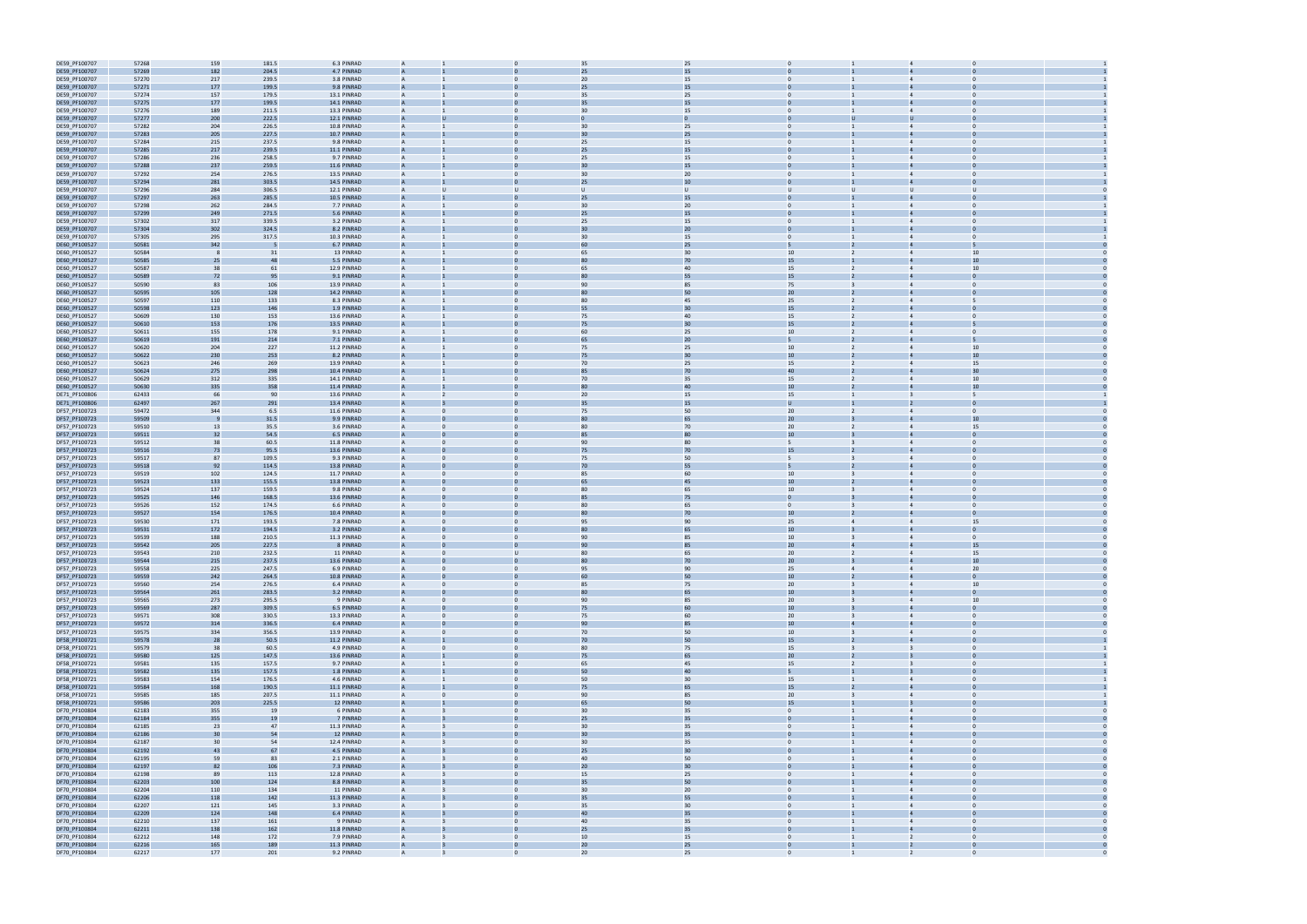

| DF70_PF100804<br>DF70_PF100804<br>DF70_PF100804 |       | 187 | 211 | 6.9 PINRAD  |                |                          |                | 35              | 50     |                  |                |                         |                |  |
|-------------------------------------------------|-------|-----|-----|-------------|----------------|--------------------------|----------------|-----------------|--------|------------------|----------------|-------------------------|----------------|--|
|                                                 | 62218 |     |     |             |                |                          |                |                 |        |                  |                |                         |                |  |
|                                                 | 62219 | 207 | 231 | 4.4 PINRAD  |                |                          |                | 25              | 20     |                  |                |                         |                |  |
|                                                 | 62222 | 230 | 254 | 3.3 PINRAD  |                |                          |                | 20              | 20     |                  |                |                         |                |  |
| DF70_PF100804                                   | 62224 | 242 | 266 | 7 PINRAD    | A              |                          | $\mathbf{0}$   | 15              | 25     | $\overline{0}$   |                | $\overline{3}$          | $\Omega$       |  |
| DF70_PF100804                                   | 62225 | 242 | 266 | 7.1 PINRAD  |                |                          |                | 15              | 25     |                  |                |                         |                |  |
|                                                 |       |     |     |             |                |                          |                |                 |        |                  |                |                         |                |  |
| DF70_PF100804                                   | 62230 | 194 | 218 | 12.3 PINRAD | A              |                          | $\Omega$       | 30              | 40     | $\mathbf{0}$     |                | $\mathbf{B}$            | $\Omega$       |  |
| DF70_PF100804                                   | 62231 | 207 | 231 | 10.8 PINRAD |                |                          |                | 25              | 25     |                  |                |                         |                |  |
| DF70_PF100804                                   | 62233 | 217 | 241 | 10 PINRAD   | A              |                          | $\Omega$       | 20              | 30     | $\overline{0}$   |                | $\overline{3}$          | $\Omega$       |  |
| DF70_PF100804                                   | 62243 | 244 | 268 | 9.7 PINRAD  |                |                          |                | 25              | 25     |                  |                |                         |                |  |
|                                                 |       |     |     |             |                |                          |                |                 |        |                  |                |                         |                |  |
| DF70_PF100804                                   | 62245 | 229 | 253 | 13.8 PINRAD | A              |                          |                | 20              | 25     | $\Omega$         |                | $\overline{\mathbf{3}}$ |                |  |
| DF70_PF100804                                   | 62246 | 258 | 282 | 6.5 PINRAD  | $\overline{A}$ |                          |                | 35              | 40     |                  |                |                         |                |  |
| DF70_PF100804                                   | 62247 | 266 | 290 | 5.6 PINRAD  |                |                          |                | 35              | 40     | $\Omega$         |                |                         |                |  |
|                                                 |       |     |     |             |                |                          |                |                 |        |                  |                |                         |                |  |
| DF70_PF100804                                   | 62249 | 265 | 289 | 3 PINRAD    |                |                          |                | 25              | 20     |                  |                |                         |                |  |
| DF70_PF100804                                   | 62250 | 266 | 290 | 2.6 PINRAD  | A              |                          |                | 25              | 20     | $\mathbf{0}$     |                |                         | $\Omega$       |  |
| DF70_PF100804                                   | 62252 | 285 | 309 | 4.1 PINRAD  |                |                          |                | 25              | $20\,$ |                  |                |                         |                |  |
|                                                 |       |     |     |             |                |                          | $\Omega$       |                 |        | $\mathbf{0}$     |                |                         | $\Omega$       |  |
| DF70_PF100804                                   | 62253 | 301 | 325 | 5.1 PINRAD  | A              |                          |                | 25              | 20     |                  |                | $\overline{2}$          |                |  |
| DF70_PF100804                                   | 62254 | 319 | 343 | 4.8 PINRAD  |                |                          |                | 25              | 20     |                  |                |                         |                |  |
| DF70_PF100804                                   | 62255 | 320 | 344 | 3.1 PINRAD  | A              |                          |                | 25              | 45     | $\overline{0}$   |                |                         | $\Omega$       |  |
| DF71_PF100805                                   | 62498 | 331 | 355 | 7.7 PINRAD  |                |                          |                |                 | 30     | 10               |                |                         |                |  |
|                                                 |       |     |     |             |                |                          |                |                 |        |                  |                |                         |                |  |
| DF71_PF100805                                   | 62499 | 330 | 354 | 13.9 PINRAD | A              |                          |                | 60              | 25     | $\cup$           |                | $\overline{2}$          | $\Omega$       |  |
| DF71_PF100805                                   | 62500 | 339 |     | 12.1 PINRAD | A              |                          |                | 40              | 30     | 20 <sub>2</sub>  |                |                         | 15             |  |
| DF71_PF100805                                   | 62501 | 347 | 11  | 13.4 PINRAD |                |                          |                | 40              | 30     | 15               |                |                         |                |  |
|                                                 |       |     |     |             |                |                          |                |                 |        |                  |                |                         |                |  |
| DF71_PF100805                                   | 62502 | 351 | 15  | 5.7 PINRAD  |                |                          |                | 40              | 40     |                  |                |                         |                |  |
| DF71_PF100805                                   | 62503 | 352 | 16  | 7.9 PINRAD  | A              |                          | $\Omega$       | 55              | 35     | 40               |                | $\overline{4}$          | υ              |  |
| DF71_PF100805                                   | 62504 | 357 | 21  | 13.3 PINRAD |                |                          |                | 55              | 35     | 35               |                |                         |                |  |
| DF71_PF100805                                   | 62505 | 13  | 37  | 10.3 PINRAD | A              |                          | $\Omega$       | 40              | 30     | 25               |                | $\overline{4}$          | 10             |  |
|                                                 |       |     |     |             |                |                          |                |                 |        |                  |                |                         |                |  |
| DF71_PF100805                                   | 62506 | 16  | 40  | 13.4 PINRAD |                |                          |                | 45              | 25     | 25               |                |                         | 10             |  |
| DF71_PF100805                                   | 62507 | 16  | 40  | 5.5 PINRAD  | A              |                          |                | 55              | 35     | 20 <sub>2</sub>  |                |                         |                |  |
| DF71_PF100805                                   | 62508 | 17  | 41  | 10.4 PINRAD |                |                          |                | 2C              | 20     | 15               |                |                         |                |  |
| DF71_PF100805                                   | 62509 | 30  | 54  | 13.3 PINRAD | A              |                          |                | 55              | 35     | 10 <sup>10</sup> |                | $\overline{3}$          |                |  |
|                                                 |       |     |     |             |                |                          |                |                 |        |                  |                |                         |                |  |
| DF71_PF100805                                   | 62510 | 34  | 58  | 11.1 PINRAD | $\overline{A}$ |                          |                | 20              | 20     | 10               |                |                         |                |  |
| DF71_PF100805                                   | 62511 | 41  | 65  | 13.8 PINRAD |                |                          |                | 65              | 45     | 30 <sup>°</sup>  |                |                         |                |  |
| DF71_PF100805                                   | 62512 | 41  | 65  | 5.8 PINRAD  |                |                          |                | 20              | 20     | 15               |                |                         |                |  |
|                                                 |       |     |     | 12.3 PINRAD |                |                          |                |                 |        | 15               |                |                         |                |  |
| DF71_PF100805                                   | 62527 | 46  | 70  |             | A              |                          | $\mathbf{0}$   | 55              | 35     |                  |                | $\overline{4}$          |                |  |
| DF71_PF100805                                   | 62528 | 58  | 82  | 7.2 PINRAD  | A              |                          |                | 35              | 25     | 25               |                |                         |                |  |
| DF71_PF100805                                   | 62529 | 66  | 90  | 9.3 PINRAD  | A              |                          | $\Omega$       | 25              | 20     | 15               |                | $\overline{4}$          | 5              |  |
| DF71_PF100805                                   | 62530 | 76  | 100 | 11.2 PINRAD |                |                          |                | 35              | 20     | 15               |                |                         |                |  |
|                                                 |       |     |     |             |                |                          |                |                 |        |                  |                |                         |                |  |
| DF71_PF100805                                   | 62531 | 77  | 101 | 13.5 PINRAD | A              |                          |                | 20              | 20     | 10 <sup>10</sup> |                |                         | $\Omega$       |  |
| DF71_PF100805                                   | 62532 | 95  | 119 | 14 PINRAD   |                |                          |                | 40              | 35     | 20               |                |                         |                |  |
| DF71_PF100805                                   | 62533 | 95  | 119 | 11.3 PINRAD | A              |                          |                | 45              | 30     | 30 <sup>°</sup>  |                | $\overline{4}$          | 10             |  |
|                                                 |       |     |     | 8.8 PINRAD  | $\mathsf{A}$   |                          |                | 30              |        |                  |                |                         |                |  |
| DF71_PF100805                                   | 62534 | 95  | 119 |             |                |                          |                |                 | 25     | 15               |                |                         |                |  |
| DF71_PF100805                                   | 62535 | 95  | 119 | 5.7 PINRAD  |                |                          |                | 50              | 25     | 20 <sub>2</sub>  |                |                         | 10             |  |
| DF71_PF100805                                   | 62536 | 95  | 119 | 3.8 PINRAD  |                |                          |                | 40              | 30     | 15               |                |                         | 15             |  |
| DF71_PF100805                                   | 62537 | 95  | 119 | 1.3 PINRAD  | A              |                          | $\mathbf{0}$   | 35              | 25     | 20               |                | $\overline{4}$          | $\Omega$       |  |
|                                                 |       |     |     |             |                |                          |                |                 |        |                  |                |                         |                |  |
| DF71_PF100805                                   | 62538 | 116 | 140 | 13 PINRAD   |                |                          |                | 20              | $20\,$ | 15               |                |                         |                |  |
| DF71_PF100805                                   | 62539 | 119 | 143 | 10.6 PINRAD | A              |                          | $\Omega$       | 35              | 40     | 15               |                | $\overline{4}$          |                |  |
| DF71_PF100805                                   | 62540 | 130 | 154 | 9.1 PINRAD  |                |                          |                | 45              | 30     | 20               |                |                         |                |  |
| DF71_PF100805                                   | 62541 | 141 | 165 | 7.1 PINRAD  | A              |                          | $\Omega$       | 60              | 80     | 30 <sub>o</sub>  |                | $\overline{4}$          | 5              |  |
|                                                 |       |     |     |             |                |                          |                |                 |        |                  |                |                         |                |  |
| DF71_PF100805                                   | 62574 | 143 | 167 | 11.7 PINRAD |                |                          |                | 55              | 25     | 15               |                |                         |                |  |
| DF71_PF100805                                   | 62575 | 152 | 176 | 10.8 PINRAD | A              |                          |                | 40              | 25     | 10 <sup>10</sup> |                | $\overline{4}$          |                |  |
| DF71_PF100805                                   | 62576 | 156 | 180 | 5.5 PINRAD  | $\overline{A}$ |                          |                | 30              | 25     | 15               |                |                         |                |  |
|                                                 | 62577 |     |     |             |                |                          |                | 30              | 20     |                  |                | $\overline{4}$          |                |  |
| DF71_PF100805                                   |       |     |     |             |                |                          |                |                 |        |                  |                |                         |                |  |
|                                                 |       | 166 | 190 | 10 PINRAD   |                |                          |                |                 |        | 20 <sub>2</sub>  |                |                         |                |  |
| DF71_PF100805                                   | 62578 | 174 | 198 | 4.7 PINRAD  |                |                          |                | 40              | 20     | 5                |                |                         |                |  |
|                                                 |       |     |     |             | A              |                          | $\Omega$       |                 |        |                  |                |                         | $\Omega$       |  |
| DF71_PF100805                                   | 62579 | 182 | 206 | 9.4 PINRAD  |                |                          |                | 35              | 25     | 10               |                |                         |                |  |
| DF71_PF100805                                   | 62580 | 181 | 205 | 12.8 PINRAD |                |                          |                | 35              | 35     | $10\,$           |                |                         |                |  |
| DF71_PF100805                                   | 62581 | 193 | 217 | 13.2 PINRAD | A              |                          | $\Omega$       | 65              | 65     | 10 <sup>10</sup> |                | $\overline{4}$          | $\Omega$       |  |
|                                                 |       |     |     | 9.5 PINRAD  |                |                          |                | 25              | 30     | 15               |                |                         |                |  |
| DF71_PF100805                                   | 62582 | 198 | 222 |             |                |                          |                |                 |        |                  |                |                         |                |  |
| DF71_PF100805                                   | 62583 | 203 | 227 | 13 PINRAD   | A              |                          |                | 25              | 20     | 10               |                |                         |                |  |
| DF71_PF100805                                   | 62584 | 203 | 227 | 4.7 PINRAD  |                |                          |                |                 | 25     | 10               |                |                         |                |  |
| DF71_PF100805                                   | 62585 | 214 | 238 | 10.1 PINRAD | A              |                          |                | 30              | 35     | 15               |                | $\overline{4}$          |                |  |
|                                                 |       |     |     |             | A              |                          |                | 45              | 30     | 10               |                |                         |                |  |
| DF71_PF100805                                   | 62586 | 217 | 241 | 13.5 PINRAD |                |                          |                |                 |        |                  |                |                         | $\Omega$       |  |
| DF71_PF100805                                   | 62587 | 226 | 250 | 11.2 PINRAD |                |                          |                | 25              | 20     |                  |                |                         |                |  |
| DF71_PF100805                                   | 62600 | 227 | 251 | 5.8 PINRAD  |                |                          |                |                 |        | 25               |                |                         |                |  |
| DF71_PF100805                                   | 62601 | 237 | 261 | 12.7 PINRAD |                |                          |                | 60              | 30     | 10 <sup>10</sup> |                |                         | 15             |  |
| DF71_PF100805                                   | 62602 |     |     | 7.7 PINRAD  |                |                          |                | 20              | 25     |                  |                |                         |                |  |
|                                                 |       | 238 | 262 |             |                |                          |                |                 |        |                  |                |                         |                |  |
| DF71_PF100805                                   | 62603 | 247 | 271 | 9.4 PINRAD  | $\overline{A}$ |                          | $\mathbf{0}$   | 40              | 25     | 5 <sup>5</sup>   | $\overline{2}$ | $\overline{4}$          | 5              |  |
| DF71_PF100805                                   | 62604 | 256 | 280 | 11.3 PINRAD | $\overline{A}$ |                          |                | 55              | 45     | 10 <sup>°</sup>  |                | $\overline{a}$          |                |  |
| DF71_PF100805                                   | 62605 | 262 | 286 | 13.5 PINRAD | A              |                          | $\mathbf{0}$   | 35              | 45     | 10               | $\mathbf{1}$   | $\overline{4}$          | 5              |  |
|                                                 |       |     |     |             |                |                          |                | 35              |        |                  |                |                         |                |  |
| DF71_PF100805                                   | 62606 | 282 | 306 | 1.6 PINRAD  |                |                          |                |                 | 45     | 10 <sup>10</sup> |                |                         |                |  |
| DF71_PF100805                                   | 62607 | 281 | 305 | 4.6 PINRAD  | $\overline{A}$ |                          | $\mathbf{0}$   | 35              | 30     | 25               | $\mathbf{1}$   | $\overline{4}$          | $\overline{0}$ |  |
| DF71_PF100805                                   | 62608 | 282 | 306 | 7.3 PINRAD  | A              |                          |                | 35              | 25     | 20               |                | $\overline{3}$          | $\Omega$       |  |
| DF71_PF100805                                   | 62609 | 282 | 306 | 10.2 PINRAD | $\overline{A}$ |                          | $\Omega$       | 35              | 45     | 15               |                | $\overline{4}$          | $\Omega$       |  |
|                                                 |       |     |     |             | $\overline{A}$ |                          |                | 45              |        |                  |                | $\overline{4}$          | 5              |  |
| DF71_PF100805                                   | 62610 | 280 | 304 | 12.6 PINRAD |                |                          |                |                 | 35     | 10 <sup>10</sup> |                |                         |                |  |
| DF71_PF100805                                   | 62611 | 305 | 329 | 12.9 PINRAD | $\mathsf{A}$   |                          | $\mathbf{0}$   | 40              | 35     | 10               | $\overline{2}$ | $\overline{4}$          | 5              |  |
| DF71_PF100805                                   | 62612 | 312 | 336 | 10.9 PINRAD | A              |                          |                | 55              | 30     | 10               |                | $\overline{4}$          | $\overline{0}$ |  |
| DF71_PF100805                                   | 62613 | 321 | 345 | 9.4 PINRAD  | $\overline{A}$ |                          | $\mathbf{0}$   | 30 <sub>o</sub> | 30     | 10               | $\mathbf{1}$   | $\overline{4}$          | $\overline{0}$ |  |
|                                                 |       |     |     |             | $\overline{A}$ |                          | $\mathbf{U}$   |                 |        | $\mathbf{0}$     |                | $\overline{4}$          | $\Omega$       |  |
| DN55_PF100818                                   | 65049 | 40  | 63  | 4.5 PINRAD  |                |                          |                | 20 <sub>2</sub> | 10     |                  |                |                         |                |  |
| DN55_PF100818                                   | 65051 | 40  | 63  | 16.1 PINRAD | A              |                          | $\mathbf{0}$   | 20              | 10     | $\overline{0}$   | 1              | $\overline{4}$          | $\overline{0}$ |  |
| DN55_PF100818                                   | 65052 | 58  | 81  | 14.4 PINRAD |                |                          |                | 20 <sub>2</sub> | 10     | $\mathbf{0}$     |                |                         | $\Omega$       |  |
| DN55_PF100818                                   | 65054 | 96  | 119 | 13.8 PINRAD | A              |                          | U              | 25              | $10\,$ | $\overline{0}$   | $\mathbf{1}$   | $\overline{4}$          | $\overline{0}$ |  |
|                                                 |       |     |     |             | A              |                          |                |                 |        | $\overline{0}$   |                | $\overline{4}$          | $\Omega$       |  |
| DN55_PF100818                                   | 65055 | 97  | 120 | 11.2 PINRAD |                |                          |                | 25              | 10     |                  |                |                         |                |  |
| DN55_PF100818                                   | 65056 | 103 | 126 | 6.8 PINRAD  | A              |                          | $\Omega$       | 20              | $10\,$ | $\overline{0}$   |                | $\overline{4}$          | $\Omega$       |  |
| DN55_PF100818                                   | 65057 | 108 | 131 | 4.1 PINRAD  | A              |                          |                | 15              | 10     | $\mathbf{0}$     |                | $\overline{4}$          | $\mathbf 0$    |  |
| DN55_PF100818                                   | 65059 | 126 | 149 | 10 PINRAD   | $\mathsf{A}$   |                          | $\mathbf{0}$   | 20              | 10     | $\overline{0}$   |                | $\overline{4}$          | $\overline{0}$ |  |
|                                                 |       |     |     |             |                |                          |                |                 |        |                  |                |                         | $\Omega$       |  |
| DN55_PF100818                                   | 65060 | 120 | 143 | 13.1 PINRAD | А              |                          |                | 20              | $10\,$ |                  |                | $\overline{4}$          |                |  |
| DN55_PF100818                                   | 65061 | 121 | 144 | 13.2 PINRAD | $\overline{A}$ |                          | $\mathbf{0}$   | 20              | 10     | $\overline{0}$   |                | $\overline{4}$          | $\overline{0}$ |  |
| DN55_PF100818                                   | 65062 | 110 | 133 | 16 PINRAD   | $\overline{A}$ |                          |                | 25              | 10     | $\overline{0}$   |                | $\overline{4}$          | $\Omega$       |  |
|                                                 | 65063 | 134 | 157 | 12 PINRAD   | $\overline{A}$ |                          | $\mathbf{0}$   | 25              | 15     | $\overline{0}$   |                | $\overline{4}$          | $\overline{0}$ |  |
| DN55_PF100818                                   |       |     |     |             | $\overline{A}$ |                          |                |                 |        |                  |                |                         | $\Omega$       |  |
| DN55_PF100818                                   | 65064 | 163 | 186 | 13.8 PINRAD |                |                          |                | 15              | 10     |                  |                |                         |                |  |
| DN55_PF100818                                   | 65065 | 182 | 205 | 12.7 PINRAD | $\overline{A}$ |                          | $\mathbf{0}$   | 20              | $10\,$ | $\overline{0}$   |                | $\overline{4}$          | $\overline{0}$ |  |
| DN55_PF100818                                   | 65066 | 183 | 206 | 12.8 PINRAD | A              |                          |                | 20 <sub>2</sub> | 10     | $\overline{0}$   |                | $\overline{4}$          | $\Omega$       |  |
| DN55_PF100818                                   | 65067 | 198 | 221 | 12.7 PINRAD |                |                          | $\Omega$       | 15              | $10\,$ | $\overline{0}$   |                | $\overline{4}$          | $\Omega$       |  |
|                                                 |       |     |     |             |                |                          |                |                 |        |                  |                | $\overline{4}$          | $\Omega$       |  |
| DN55_PF100818                                   | 65068 | 211 | 234 | 13.7 PINRAD |                |                          |                | 15              | 10     | $\mathbf{0}$     |                |                         |                |  |
| DN55_PF100818                                   | 65069 | 221 | 244 | 14.8 PINRAD | $\mathsf{A}$   |                          | $\mathbf{0}$   | 15              | 10     | $\overline{0}$   |                | $\overline{4}$          | $\overline{0}$ |  |
| DN55_PF100818                                   | 65070 | 261 | 284 | 15.1 PINRAD | A              |                          |                | 35              | 25     |                  |                | $\overline{4}$          |                |  |
|                                                 |       |     |     |             | $\overline{A}$ |                          | $\overline{0}$ |                 |        | $\overline{0}$   |                | $\overline{4}$          | $\overline{0}$ |  |
| DN55_PF100818                                   | 65071 | 246 | 269 | 13.6 PINRAD |                |                          |                | 25              | 10     |                  |                |                         |                |  |
| DN55_PF100818                                   | 65072 | 237 | 260 | 11.7 PINRAD |                |                          |                | 35              | 15     | $\Omega$         |                | $\overline{4}$          |                |  |
| DN55_PF100818                                   | 65073 | 215 | 238 | 9.9 PINRAD  | A              |                          | $\mathbf{0}$   | 15              | 10     | $\overline{0}$   |                | $\overline{4}$          | $\Omega$       |  |
| DN55_PF100818                                   | 65074 | 218 | 241 | 2.9 PINRAD  |                |                          |                | 20              | 15     |                  |                |                         |                |  |
| DN55_PF100818                                   | 65075 | 250 | 273 | 4.4 PINRAD  | A              | $\overline{\phantom{a}}$ | $\Omega$       | 20              | 10     | $\overline{0}$   |                | $\overline{4}$          | $\overline{0}$ |  |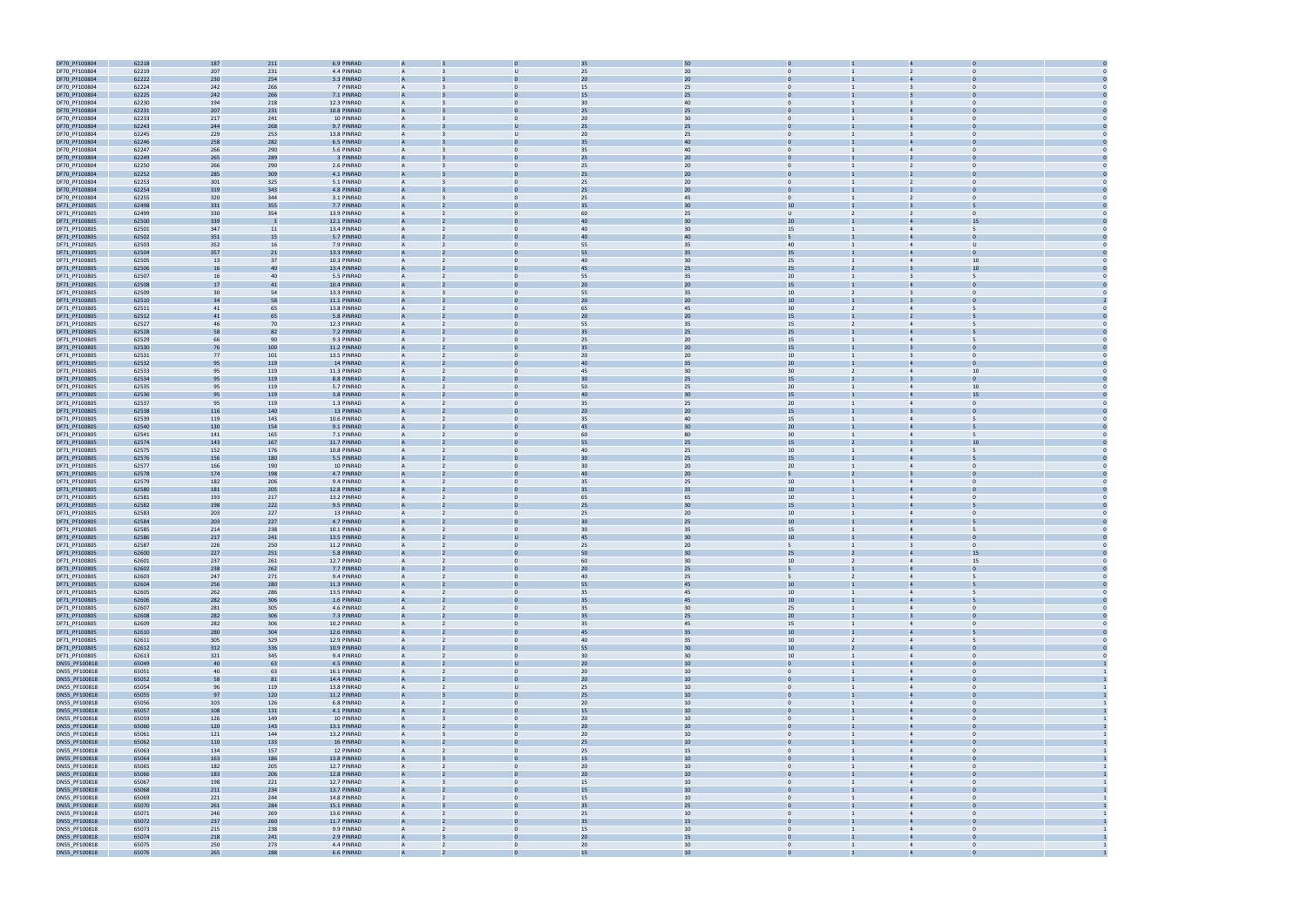| DN55_PF100818 | 65077 | 257                      | 280   | 9.1 PINRAD  | A              |              | 15              | 10     |                   |                                  |                |  |
|---------------|-------|--------------------------|-------|-------------|----------------|--------------|-----------------|--------|-------------------|----------------------------------|----------------|--|
| DN55_PF100818 | 65078 | 264                      | 287   | 11.2 PINRAD |                |              | 15              | 10     |                   |                                  |                |  |
|               |       |                          |       |             |                |              |                 |        |                   |                                  |                |  |
| DN55_PF100818 | 65079 | 274                      | 297   | 12.9 PINRAD | A              |              | 15              | 10     | $\mathbf{0}$      | $\overline{4}$                   | $\Omega$       |  |
| DN55_PF100818 | 65080 | 272                      | 295   | 15 PINRAD   |                |              | 2C              | 15     |                   |                                  |                |  |
| DN55_PF100818 | 65081 | 293                      | 316   | 15.5 PINRAD | A              |              | 20              | 10     | $\Omega$          | $\overline{4}$                   |                |  |
| DN55_PF100818 | 65082 | 293                      | 316   | 12.6 PINRAD | $\mathsf{A}$   |              | 20              | 10     | $\Omega$          | $\overline{4}$                   |                |  |
|               |       |                          |       |             |                |              |                 |        | $\Omega$          | $\overline{4}$                   |                |  |
| DN55_PF100818 | 65083 | 294                      | 317   | 10.3 PINRAD |                |              | 25              | 10     |                   |                                  |                |  |
| DN55_PF100818 | 65084 | 297                      | 320   | 8.4 PINRAD  |                |              | 20              | 10     |                   |                                  |                |  |
| DN55_PF100818 | 65085 | 310                      | 333   | 5.4 PINRAD  | A              | $\Omega$     | 20              | 10     | $\mathbf{0}$      | $\overline{4}$                   | $\Omega$       |  |
| DN55_PF100818 | 65086 | 317                      | 340   | 3.2 PINRAD  |                |              | 15              | $10\,$ |                   |                                  |                |  |
|               |       |                          |       |             |                | $\Omega$     |                 |        | $\overline{0}$    | $\overline{4}$                   | $\Omega$       |  |
| DO55_PF100830 | 65260 | 12                       | 35.5  | 7.4 PINRAD  | A              |              | 65              | 30     |                   |                                  |                |  |
| DO55_PF100830 | 65261 | 10                       | 33.5  | 13.7 PINRAD |                |              | 70              | 35     |                   |                                  |                |  |
| DO55_PF100830 | 65262 | 12                       | 35.5  | 8 PINRAD    | A              | $\Omega$     | 90              | 85     | 10                | $\overline{4}$                   | $\Omega$       |  |
| DO55_PF100830 | 65269 | 2 <sup>0</sup>           | 43.5  | 13.8 PINRAD |                |              | 70              | 30     |                   |                                  |                |  |
| DO55_PF100830 | 65271 | 47                       | 70.5  | 6 PINRAD    | A              |              | 75              | 35     | $\Omega$          | $\overline{4}$                   |                |  |
|               |       |                          |       |             |                |              |                 |        |                   |                                  |                |  |
| DO55_PF100830 | 65272 | 50                       | 73.5  | 9.3 PINRAD  | A              |              | 90              | 85     | 10                |                                  |                |  |
| DO55_PF100830 | 65273 | 50                       | 73.5  | 9.7 PINRAD  |                |              | 70              | 30     | $\mathbf{0}$      |                                  |                |  |
| DO55_PF100830 | 65274 | 51                       | 74.5  | 13.9 PINRAD |                |              | 75              | 40     |                   |                                  |                |  |
| DO55_PF100830 | 65275 | 52                       | 75.5  | 14.9 PINRAD | A              | $\Omega$     | 75              | 40     | $\cup$            | $\overline{4}$                   | $\Omega$       |  |
|               |       |                          |       |             |                |              |                 |        |                   |                                  |                |  |
| DO55_PF100830 | 65276 | 63                       | 86.5  | 5.1 PINRAD  |                |              | 75              | 35     |                   |                                  |                |  |
| DO55_PF100830 | 65285 | 90                       | 113.5 | 10.6 PINRAD | A              | $\Omega$     | 65              | 30     | $\overline{0}$    | $\overline{4}$                   | $\Omega$       |  |
| DO55_PF100830 | 65288 | 113                      | 136.5 | 12.4 PINRAD |                |              | 75              | 40     |                   |                                  |                |  |
| DO55_PF100830 | 65289 | 117                      | 140.5 | 6.6 PINRAD  | A              |              | 60              | 30     | $\mathbf{0}$      |                                  | $\Omega$       |  |
| DO55_PF100830 | 65290 | 118                      | 141.5 | 14.1 PINRAD |                |              |                 |        |                   |                                  |                |  |
|               |       |                          |       |             |                |              |                 |        | $\Omega$          |                                  |                |  |
| DO55_PF100830 | 65291 | 136                      | 159.5 | 8.3 PINRAD  | A              |              | 75              | 40     |                   | $\overline{4}$                   |                |  |
| DO55_PF100830 | 65292 | 143                      | 166.5 | 10.5 PINRAD | A              |              |                 | 60     | $\Omega$          |                                  |                |  |
| DO55_PF100830 | 65294 | 168                      | 191.5 | 8.2 PINRAD  |                |              | 65              | 35     | $\mathbf{0}$      |                                  |                |  |
| DO55_PF100830 | 65295 | 169                      | 192.5 | 11.3 PINRAD | $\overline{A}$ |              |                 | 30     |                   |                                  |                |  |
| DO55_PF100830 | 65296 | 170                      | 193.5 | 10.8 PINRAD | A              | $\mathbf{0}$ | 85              | 70     | $\overline{0}$    |                                  | $\mathbf 0$    |  |
|               |       |                          |       |             |                |              |                 |        |                   |                                  |                |  |
| DO55_PF100830 | 65297 | 170                      | 193.5 | 13.4 PINRAD | A              |              |                 |        | U                 |                                  |                |  |
| DO55_PF100830 | 65299 | 185                      | 208.5 | 12.5 PINRAD | A              | $\Omega$     | 65              | 30     | $\mathbf{0}$<br>3 | $\overline{4}$                   | $\Omega$       |  |
| DO55_PF100830 | 65301 | 198                      | 221.5 | 13.7 PINRAD |                |              | 55              | 30     |                   |                                  |                |  |
| DO55_PF100830 | 65302 | 213                      | 236.5 | 7.2 PINRAD  | A              |              | 70              | 35     | $\overline{0}$    |                                  | $\Omega$       |  |
|               | 65304 |                          |       | 12.1 PINRAD |                |              | 60              | 30     |                   |                                  |                |  |
| DO55_PF100830 |       | 218                      | 241.5 |             |                |              |                 |        |                   |                                  |                |  |
| DO55_PF100830 | 65305 | 225                      | 248.5 | 10 PINRAD   | A              |              | 75              | 60     | $\Omega$          | $\overline{4}$                   |                |  |
| DO55_PF100830 | 65306 | 226                      | 249.5 | 14.3 PINRAD | $\mathsf{A}$   |              | 75              | 45     | $\mathbf{U}$      |                                  |                |  |
| DO55_PF100830 | 65307 | 227                      | 250.5 | 14.5 PINRAD |                |              | 75              | 45     | U                 | $\overline{4}$                   |                |  |
| DO55_PF100830 | 65311 | 247                      | 270.5 | 3.9 PINRAD  |                |              | 75              | 35     |                   |                                  |                |  |
|               |       |                          |       |             |                |              |                 |        |                   |                                  |                |  |
| DO55_PF100830 | 65314 | 270                      | 293.5 | 1.5 PINRAD  | A              | $\mathbf{0}$ | 55              | 30     | $\overline{0}$    | $\overline{4}$                   | $\mathbf 0$    |  |
| DO55_PF100830 | 65315 | 250                      | 273.5 | 10.8 PINRAD | A              |              | 60              | 35     |                   |                                  |                |  |
| DO55_PF100830 | 65316 | 254                      | 277.5 | 7.1 PINRAD  | A              | $\Omega$     | 65              | 35     | $\overline{0}$    | $\overline{4}$                   | $\Omega$       |  |
| DO55_PF100830 | 65324 | 284                      | 307.5 | 11.5 PINRAD |                |              |                 | 35     |                   |                                  |                |  |
|               | 65326 | 292                      | 315.5 | 4.4 PINRAD  | A              | $\Omega$     | 65              | 35     | $\mathbf{0}$      |                                  | $\Omega$       |  |
| DO55_PF100830 |       |                          |       |             |                |              |                 |        |                   |                                  |                |  |
| DO55_PF100830 | 65327 | 313                      | 336.5 | 6.4 PINRAD  |                |              | 75              | 35     |                   |                                  |                |  |
| DO55_PF100830 | 65328 | 326                      | 349.5 | 8.5 PINRAD  | A              |              |                 | $\cup$ | $\cup$            | <b>U</b>                         | υ              |  |
| DO55_PF100830 | 65334 | 334                      | 357.5 | 3.9 PINRAD  | $\mathsf{A}$   |              |                 | 55     | $\Omega$          |                                  |                |  |
| DP69_PF100802 | 62144 | 347                      | 11    | 12.4 PINRAD |                |              |                 | 10     | $\Omega$          | $\overline{2}$                   |                |  |
|               |       |                          |       |             |                |              |                 |        |                   |                                  |                |  |
| DP69_PF100802 | 62145 | 352                      | 16    | 14.1 PINRAD |                |              | 15              | 20     | $\Omega$          |                                  |                |  |
| DP69_PF100802 | 62146 | 354                      | 18    | 14.2 PINRAD | A              |              |                 | 10     | $\mathbf{0}$      | 2                                | $\Omega$       |  |
| DP69_PF100802 | 62147 | 355                      | 19    | 14.2 PINRAD |                |              |                 | $10\,$ |                   |                                  |                |  |
| DP69_PF100802 | 62148 | 356                      | 20    | 13.8 PINRAD | A              | $\Omega$     | 30              | 25     | $\Omega$          | $\overline{4}$                   | $\Omega$       |  |
| DP69_PF100802 | 62149 | 357                      | 21    | 14.4 PINRAD |                |              |                 | 30     |                   |                                  |                |  |
|               |       |                          |       |             |                |              |                 |        |                   |                                  |                |  |
| DP69_PF100802 | 62150 | $\overline{1}$           | 25    | 8.2 PINRAD  | A              | $\Omega$     | 10              | 15     | $\mathbf{0}$      | $\overline{2}$                   | $\Omega$       |  |
| DP69_PF100802 | 62151 | 18                       | 42    | 6.4 PINRAD  |                |              |                 | 10     |                   |                                  |                |  |
| DP69_PF100802 | 62152 | 18                       | 42    | 11.9 PINRAD | A              |              | 35              | 15     | $\Omega$          | $\overline{4}$                   |                |  |
| DP69_PF100802 | 62153 | 17                       | 41    | 13 PINRAD   | $\overline{A}$ |              | 15              | 15     | $\Omega$          |                                  |                |  |
|               |       |                          |       |             |                |              |                 | 20     | $\Omega$          | $\overline{4}$                   |                |  |
| DP69_PF100802 | 62154 | 25                       | 49    | 11.1 PINRAD |                |              | 25              |        |                   |                                  |                |  |
| DP69_PF100802 | 62155 | 28                       | 52    | 8.5 PINRAD  |                |              | 15              | 15     |                   |                                  |                |  |
| DP69_PF100802 | 62156 | 35                       | 59    | 11 PINRAD   | A              | $\Omega$     | 20              | 15     | $\mathbf{0}$      | $\overline{4}$                   | $\Omega$       |  |
| DP69_PF100802 | 62159 | 195                      | 219   | 1.1 PINRAD  |                |              | 15              | 10     |                   |                                  |                |  |
| DP69_PF100802 | 62160 | 196                      | 220   | 3.8 PINRAD  | A              | $\mathbf{0}$ | 10              | 10     | $\Omega$          | 2                                | $\Omega$       |  |
|               |       |                          | 220   |             |                |              |                 |        |                   |                                  |                |  |
| DP69_PF100802 | 62161 | 196                      |       | 6.1 PINRAD  |                |              |                 |        |                   |                                  |                |  |
| DP69_PF100802 | 62162 | 195                      | 219   | 7.2 PINRAD  |                |              | 15              | 10     |                   |                                  |                |  |
| DP69_PF100802 | 62163 | 217                      | 241   | 8.5 PINRAD  |                |              |                 | 15     |                   |                                  |                |  |
| DP69_PF100802 | 62164 | 215                      | 239   | 12.5 PINRAD | $\overline{A}$ | $\mathbf{0}$ | 15              | 10     | $\overline{0}$    | $\overline{2}$                   | $\Omega$       |  |
| DP69_PF100802 | 62165 | 218                      | 242   | 8.6 PINRAD  | $\mathsf{A}$   |              | 10              | 10     | $\overline{0}$    |                                  | $\Omega$       |  |
| DP69 PF100802 |       |                          |       | 7.1 PINRAD  | $\overline{A}$ | $\Omega$     | 10              | 10     | $\overline{0}$    | $\overline{3}$                   | $\Omega$       |  |
|               | 62167 | 233                      | 257   |             |                |              |                 |        |                   |                                  |                |  |
| DP69_PF100802 | 62168 | 234                      | 258   | 7.2 PINRAD  | A              |              | 10              | 10     | $\overline{0}$    |                                  | $\overline{0}$ |  |
| DP69_PF100802 | 62169 | 244                      | 268   | 12.2 PINRAD | $\mathsf{A}$   | $\mathbf{0}$ | 30 <sup>°</sup> | 25     | $\overline{0}$    | $\overline{4}$                   | $\overline{0}$ |  |
| DP69_PF100802 | 62171 | 262                      | 286   | 13.6 PINRAD | A              |              | 20              | 15     |                   | $\overline{4}$                   | $\Omega$       |  |
| DP69_PF100802 | 62173 | 271                      | 295   | 14.6 PINRAD | $\overline{A}$ | $\mathbf{0}$ | 20              | 20     | $\overline{0}$    | $\overline{2}$                   | $\overline{0}$ |  |
| DP69_PF100802 | 62174 | 278                      | 302   | 11.8 PINRAD | $\overline{A}$ |              | 20              | 15     | $\Omega$          | $\overline{2}$                   | $\Omega$       |  |
| DP69_PF100802 | 62175 | 299                      | 323   | 11 PINRAD   | A              | $\mathbf{0}$ | 10              | 10     | $\overline{0}$    | 2                                | $\overline{0}$ |  |
|               |       |                          |       |             |                |              |                 |        |                   |                                  |                |  |
| DP69_PF100802 | 62176 | 300                      | 324   | 14.6 PINRAD |                |              | 15              | 20     |                   |                                  | $\Omega$       |  |
| DP69_PF100802 | 62178 | 310                      | 334   | 11.4 PINRAD | A              | $\mathbf{0}$ | 10              | 15     | $\overline{0}$    | $\overline{\mathbf{3}}$          | $\overline{0}$ |  |
| DP69_PF100802 | 62179 | 315                      | 339   | 10.2 PINRAD | A              |              | 15              | 15     | $\overline{0}$    |                                  | $\Omega$       |  |
| DP69_PF100802 | 62180 | 319                      | 343   | 14.5 PINRAD | A              | $\Omega$     | 20              | 25     | $\overline{0}$    | $\overline{3}$                   | $\mathbf{0}$   |  |
| DP69_PF100802 | 62182 | 325                      | 349   | 13 PINRAD   | A              |              | 10              | 15     | $\mathbf{0}$      |                                  | $\mathbf 0$    |  |
|               |       |                          |       |             |                |              |                 |        |                   |                                  |                |  |
| DQ59_PF100622 | 56434 | 342                      | 5.5   | 3.6 PINRAD  | $\mathsf{A}$   | $\mathbf{0}$ | 40              | 20     | 5                 | $\overline{3}$                   | $\overline{0}$ |  |
| DQ59_PF100622 | 56435 | 346                      | 9.5   | 5.7 PINRAD  | А              |              | 45              | 30     |                   | $\overline{4}$                   | $\Omega$       |  |
| DQ59_PF100622 | 56436 | 340                      | 3.5   | 7.6 PINRAD  | $\overline{A}$ | $\mathbf{0}$ | 45              | 25     | $\overline{0}$    | $\overline{4}$<br>$\overline{0}$ |                |  |
| DQ59_PF100622 | 56437 |                          |       |             | $\overline{A}$ |              | 45              | 20     | $\overline{0}$    |                                  |                |  |
|               |       |                          |       |             |                |              |                 |        |                   | $\overline{4}$                   | $\Omega$       |  |
| DQ59_PF100622 |       | 340                      | 3.5   | 9 PINRAD    |                |              |                 |        |                   |                                  |                |  |
| DQ59_PF100622 | 56438 | 341                      | 4.5   | 10.9 PINRAD | A              | $\mathbf{0}$ | 40              | 20     | $\overline{0}$    | $\overline{3}$                   | $\overline{0}$ |  |
| DQ59_PF100622 | 56439 | 342                      | 5.5   | 13.5 PINRAD |                |              | 40              | 20     |                   |                                  | $\mathbf{U}$   |  |
| DQ59_PF100622 | 56440 | 343                      | 6.5   | 13.5 PINRAD | A              | $\mathbf{0}$ | 40              | 20     | $\overline{0}$    | $\overline{\mathbf{3}}$          | U              |  |
|               |       |                          | 8.5   | 12.9 PINRAD | $\overline{A}$ |              | 40              | 25     | $\Omega$          | $\overline{4}$                   | $\mathbf{U}$   |  |
|               | 56441 | 345                      |       |             |                | $\Omega$     |                 |        |                   | $\overline{4}$                   |                |  |
| DQ59_PF100622 | 56442 | 348                      | 11.5  | 12.5 PINRAD |                |              | 50              | 35     | $\overline{0}$    |                                  | $\cup$         |  |
| DQ59_PF100622 | 56443 | 354                      | 17.5  | 9.4 PINRAD  | $\mathsf{A}$   |              | 30              | 25     | $\mathbf{0}$      |                                  | $\mathbf 0$    |  |
| DQ59_PF100622 | 56444 | $\overline{\phantom{0}}$ | 24.5  | 5.3 PINRAD  | $\mathsf{A}$   | $\mathbf{0}$ | 40              | 30     | $\overline{0}$    | $\overline{\mathbf{3}}$          | $\overline{0}$ |  |
| DQ59_PF100622 | 56445 | 15                       | 38.5  | 5.7 PINRAD  | A              |              | 40              | 30     |                   |                                  | $\Omega$       |  |
|               |       |                          |       | 6.4 PINRAD  | $\overline{A}$ | $\mathbf{0}$ | 40              | 30     | $\overline{0}$    | $\overline{\mathbf{3}}$          | $\overline{0}$ |  |
| DQ59_PF100622 | 56446 | 12<br><sub>q</sub>       | 35.5  |             |                |              |                 |        | $\Omega$          |                                  | $\Omega$       |  |
| DQ59_PF100622 | 56447 |                          | 32.5  | 7.9 PINRAD  | $\overline{A}$ |              | 40              | 25     |                   |                                  |                |  |
| DQ59_PF100622 | 56448 | $\overline{2}$           | 25.5  | 12 PINRAD   | A              | $\mathbf{0}$ | 35              | 30     | $\overline{0}$    | $\overline{3}$                   | $\overline{0}$ |  |
| DQ59_PF100622 | 56449 |                          | 24.5  | 13.6 PINRAD |                |              | 35              | 30     |                   |                                  |                |  |
| DQ59_PF100622 | 56450 | 15                       | 38.5  | 13.1 PINRAD | $\overline{A}$ | $\mathbf{0}$ | 35              | 30     | $\overline{0}$    | $\overline{3}$                   | $\overline{0}$ |  |
|               |       |                          |       |             | $\overline{A}$ |              |                 |        | $\overline{0}$    | $\overline{3}$                   | $\Omega$       |  |
| DQ59_PF100622 | 56451 | 17                       | 40.5  | 12.8 PINRAD |                |              | 35              | 30     |                   |                                  |                |  |
| DQ59_PF100622 | 56452 | 20                       | 43.5  | 13 PINRAD   |                |              | 35              | 30     | $\overline{0}$    | $\overline{4}$                   | $\Omega$       |  |
| DQ59_PF100622 | 56453 | 17                       | 40.5  | 11.8 PINRAD |                |              | 35              | 30     | $\Omega$          | $\overline{4}$                   |                |  |
| DQ59_PF100622 | 56454 | 13                       | 36.5  | 10.5 PINRAD | $\overline{A}$ | $\mathbf{0}$ | 35              | 25     | $\overline{0}$    | $\overline{4}$                   | $\overline{0}$ |  |
| DQ59_PF100622 | 56455 | 16                       | 39.5  | 9.9 PINRAD  |                |              | 40              | 30     |                   |                                  | $\overline{0}$ |  |

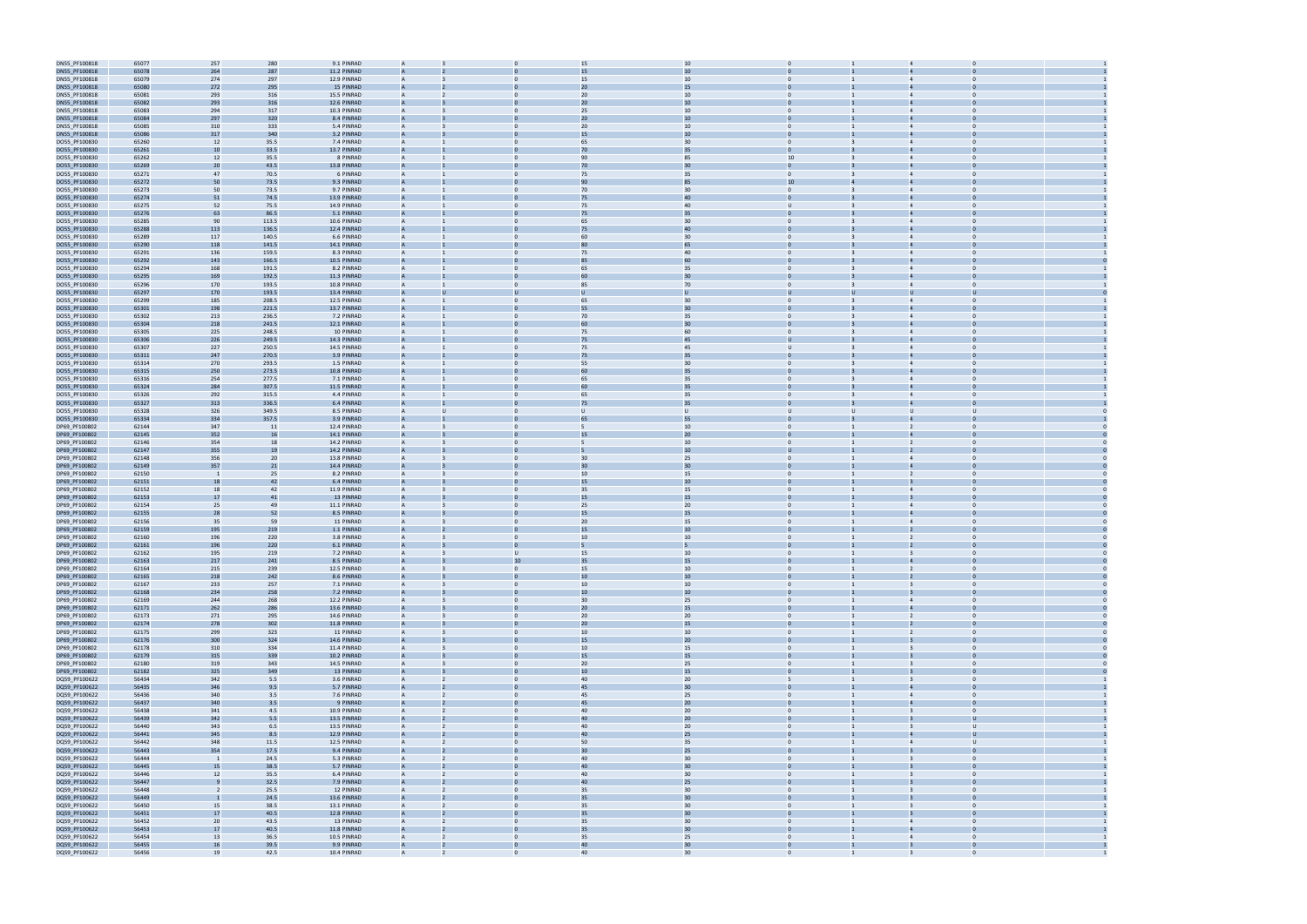

| DQ59_PF100622                  | 56457          | 37         | 60.5           | 6.2 PINRAD                 |                |                   |                | 25                    |                                  |                                           |  |
|--------------------------------|----------------|------------|----------------|----------------------------|----------------|-------------------|----------------|-----------------------|----------------------------------|-------------------------------------------|--|
| DQ59_PF100622                  | 56458          | 42         | 65.5           | 7.5 PINRAD                 |                |                   | 20             | 15                    |                                  |                                           |  |
| DQ59_PF100622                  | 56459          | 35         | 58.5           | 10 PINRAD                  |                |                   |                | 25                    |                                  |                                           |  |
|                                |                | 42         |                | 9.4 PINRAD                 | A              |                   | 30             |                       |                                  | $\Delta$                                  |  |
| DQ59_PF100622                  | 56460          |            | 65.5           |                            |                |                   |                | 25                    |                                  |                                           |  |
| DQ59_PF100622                  | 56461          | 41         | 64.5           | 12.1 PINRAD                | А              |                   |                | 25                    |                                  |                                           |  |
| DQ59_PF100622                  | 56462          | 40         | 63.5           | 12.8 PINRAD                | А              |                   | 35             | 20                    | $\mathbf{0}$                     | $\overline{4}$                            |  |
| DQ59_PF100622                  | 56463          | 41         | 64.5           | 13.1 PINRAD                |                |                   |                | 25                    |                                  |                                           |  |
| DQ59_PF100622                  | 56464          | 49         | 72.5           | 13.2 PINRAD                | $\mathsf{A}$   |                   | 40             | 20                    | $\Omega$                         | $\overline{4}$<br>$\Omega$                |  |
| DQ59_PF100622                  | 56508          | 52         | 75.5           | 4.8 PINRAD                 |                |                   |                | 20                    |                                  |                                           |  |
| DQ59_PF100622                  | 56509          | 52         | 75.5           | 12.8 PINRAD                | $\mathsf{A}$   |                   | 35             | 20                    | $\Omega$                         | $\Omega$                                  |  |
| DQ59_PF100622                  | 56510          | 52         | 75.5           | 13.7 PINRAD                |                |                   | 4(             | 25                    |                                  |                                           |  |
| DQ59_PF100622                  | 56511          | 53         | 76.5           | 13.4 PINRAD                |                |                   | 40             | 25                    |                                  |                                           |  |
|                                |                | 55         |                |                            |                |                   | 4(             | 25                    |                                  |                                           |  |
| DQ59_PF100622                  | 56512          |            | 78.5           | 12.1 PINRAD                |                |                   |                |                       |                                  |                                           |  |
| DQ59_PF100622                  | 56513          | 60         | 83.5           | 10.3 PINRAD                |                |                   | 50             | 40                    |                                  | $\overline{4}$                            |  |
| DQ59_PF100622                  | 56514          | 69         | 92.5           | 8.1 PINRAD                 |                |                   | 4(             | 25                    |                                  |                                           |  |
| DQ59_PF100622                  | 56515          | 68         | 91.5           | 9.7 PINRAD                 | A              |                   | 40             | 30                    | $\mathbf{0}$                     | $\overline{4}$                            |  |
| DQ59_PF100622                  | 56516          | 67         | 90.5           | 10.9 PINRAD                |                |                   | 45             | 30                    |                                  |                                           |  |
| DQ59_PF100622                  | 56517          | 63         | 86.5           | 11.6 PINRAD                | $\mathsf{A}$   |                   | 45             | 30                    | $\Omega$                         | $\overline{4}$                            |  |
| DQ59_PF100622                  | 56518          | 65         | 88.5           | 12.7 PINRAD                |                |                   | 7 <sub>0</sub> | 50                    |                                  |                                           |  |
| DQ59_PF100622                  | 56519          | 77         | 100.5          | 13.6 PINRAD                | A              |                   | 40             | 20                    | $\Omega$                         | $\overline{4}$<br>$\Omega$                |  |
| DQ59_PF100622                  | 56520          | 76         | 99.5           | 11.3 PINRAD                |                |                   | 70             | 60                    |                                  |                                           |  |
| DQ59_PF100622                  | 56521          | 79         | 102.5          | 8.7 PINRAD                 |                |                   | 40             | 30                    |                                  |                                           |  |
|                                |                |            |                |                            |                |                   | 4(             | 25                    |                                  |                                           |  |
| DQ59_PF100622                  | 56522          | 82         | 105.5          | 6.5 PINRAD                 |                |                   |                |                       |                                  |                                           |  |
| DQ59_PF100622                  | 56523          | 90         | 113.5          | 4.3 PINRAD                 |                |                   | 50             | 40                    | $\Omega$                         |                                           |  |
| DQ59_PF100622                  | 56524          | 85         | 108.5          | 3.5 PINRAD                 |                |                   | 40             | 30                    |                                  |                                           |  |
| DQ59_PF100622                  | 56525          | 125        | 148.5          | 2.1 PINRAD                 |                |                   | 30             | 15                    | $\mathbf{0}$                     | $\overline{3}$<br>$\Omega$                |  |
| DQ59_PF100622                  | 56526          | 95         | 118.5          | 6.7 PINRAD                 |                |                   | 25             | 30                    |                                  |                                           |  |
| DQ59_PF100622                  | 56527          | 105        | 128.5          | 6.8 PINRAD                 | A              |                   | 40             | 35                    | $\Omega$                         | $\Delta$                                  |  |
| DQ59_PF100622                  | 56528          | 89         | 112.5          | 10.3 PINRAD                |                |                   |                | 50                    |                                  |                                           |  |
| DQ59_PF100622                  | 56529          | 87         | 110.5          | 12.7 PINRAD                | A              |                   | 65             | 45                    | $\mathbf{0}$<br>$\overline{2}$   | $\overline{4}$<br>$\Omega$                |  |
| DQ59_PF100622                  | 56530          | 94         | 117.5          | 13.1 PINRAD                |                |                   | 40             | 35                    |                                  |                                           |  |
|                                |                |            |                | 11.3 PINRAD                |                |                   | 40             |                       |                                  |                                           |  |
| DQ59_PF100622                  | 56531          | 92         | 115.5          |                            |                |                   |                | 35                    |                                  |                                           |  |
| DQ59_PF100622                  | 56532          | 93         | 116.5          | 10.4 PINRAD                |                |                   | 40             | 30                    |                                  |                                           |  |
| DQ59_PF100622                  | 56533          | 92         | 115.5          | 9.5 PINRAD                 |                |                   | 40             | 30                    | $\Omega$                         | $\overline{4}$                            |  |
| DQ59_PF100622                  | 56534          | 116        | 139.5          | 5.7 PINRAD                 |                |                   | 60             | 45                    |                                  |                                           |  |
| DQ59_PF100622                  | 56535          | 116        | 139.5          | 6.5 PINRAD                 |                |                   | 50             | 40                    | $\mathbf{0}$                     | $\overline{4}$                            |  |
| DQ59_PF100622                  | 56536          | 116        | 139.5          | 8.5 PINRAD                 |                |                   | 50             | 40                    |                                  |                                           |  |
| DQ59_PF100622                  | 56537          | 117        | 140.5          | 9.7 PINRAD                 | A              |                   | 30             | 20                    | $\Omega$                         | $\overline{3}$<br>$\Omega$                |  |
| DQ59_PF100622                  | 56538          | 110        | 133.5          | 11.1 PINRAD                |                |                   | 35             | 25                    |                                  |                                           |  |
|                                |                |            |                |                            |                |                   | 40             |                       |                                  | $\overline{4}$<br>$\Omega$                |  |
| DQ59_PF100622                  | 56539          | 105        | 128.5          | 12.4 PINRAD                | A              |                   |                | 30                    | $\mathbf{0}$                     |                                           |  |
| DQ59_PF100622                  | 56540          | 109        | 132.5          | 12.6 PINRAD                |                |                   | 40             | 30                    |                                  |                                           |  |
| DQ59_PF100622                  | 56541          | 116        | 139.5          | 11.6 PINRAD                |                |                   | 40             | 30                    |                                  |                                           |  |
| DQ59_PF100622                  | 56542          | 121        | 144.5          | 11.2 PINRAD                |                |                   | 40             | 25                    |                                  |                                           |  |
| DQ59_PF100622                  | 56543          | 130        | 153.5          | 7.2 PINRAD                 |                |                   | 40             | 25                    |                                  |                                           |  |
| DQ59_PF100622                  | 56544          | 149        | 172.5          | 2.6 PINRAD                 |                |                   | 50             | 35                    |                                  |                                           |  |
| DQ59_PF100622                  | 56630          | 141        | 164.5          | 5.8 PINRAD                 | А              |                   | 70             | 60                    | $\mathbf{0}$                     | $\overline{4}$                            |  |
| DQ59_PF100622                  | 56631          | 140        | 163.5          | 7.1 PINRAD                 |                |                   | 4(             | 30                    |                                  |                                           |  |
|                                |                |            |                |                            |                |                   |                |                       |                                  |                                           |  |
| DQ59_PF100622                  | 56632          | 139        | 162.5          | 9.8 PINRAD                 | A              | $\Omega$          | 60             | 50                    | $\Omega$                         | $\overline{4}$<br>$\Omega$                |  |
| DQ59_PF100622                  | 56633          | 130        | 153.5          | 12.8 PINRAD                |                |                   |                | 50                    |                                  |                                           |  |
| DQ59_PF100622                  | 56634          | 137        | 160.5          | 13.8 PINRAD                | $\mathsf{A}$   |                   | 50             | 30                    | $\mathbf{0}$                     | $\overline{4}$<br>$\Omega$                |  |
| DQ59_PF100622                  | 56635          | 141        | 164.5          | 13.7 PINRAD                |                |                   | 45             | 30                    |                                  |                                           |  |
| DQ59_PF100622                  | 56636          | 156        | 179.5          | 11.6 PINRAD                |                |                   | 40             | 20                    | $\mathbf{0}$                     | $\overline{3}$                            |  |
| DQ59_PF100622                  | 56637          | 150        | 173.5          | 8.1 PINRAD                 |                |                   |                | 30                    |                                  |                                           |  |
| DQ59_PF100622                  | 56638          | 153        | 176.5          | 7.7 PINRAD                 | A              |                   | 35             | 30                    |                                  | $\overline{4}$                            |  |
| DQ59_PF100622                  | 56639          | 169        | 192.5          | 9.9 PINRAD                 |                |                   | 35             | 30                    |                                  |                                           |  |
| DQ59_PF100622                  | 56640          | 167        | 190.5          | 13.2 PINRAD                | А              |                   | 25             | 30                    | $\Omega$                         | $\overline{4}$                            |  |
| DQ59_PF100622                  | 56641          | 176        | 199.5          | 13.3 PINRAD                |                |                   |                | 25                    |                                  |                                           |  |
| DQ59_PF100622                  | 56642          | 185        | 208.5          | 11.9 PINRAD                | A              |                   | 25             | 20                    | $\Omega$                         |                                           |  |
|                                |                |            |                |                            |                |                   |                |                       |                                  |                                           |  |
| DQ59_PF100622                  | 56643          | 180        | 203.5          | 9.4 PINRAD                 |                |                   |                | 20                    |                                  |                                           |  |
| DQ59_PF100622                  | 56644          | 182        | 205.5          | 6.5 PINRAD                 | A              |                   | 35             | 25                    | $\mathbf{0}$                     | $\mathbf{0}$<br>$\overline{4}$            |  |
| DQ59_PF100622                  | 56645          | 177        | 200.5          | 4 PINRAD                   |                |                   | 50             | 35                    |                                  |                                           |  |
| DQ59_PF100622                  | 56646          | 187        | 210.5          | 2.8 PINRAD                 | A              |                   | 45             | 30                    | $\Omega$                         | $\Omega$<br>$\overline{4}$                |  |
| DQ59_PF100622                  | 56647          | 189        | 212.5          | 2.2 PINRAD                 |                |                   | 45             | 30                    |                                  |                                           |  |
| DQ59_PF100622                  | 56648          | 216        | 239.5          | 3.8 PINRAD                 |                |                   | 50             | 30                    |                                  |                                           |  |
| DQ59_PF100622                  | 56649          | 203        | 226.5          | 6.2 PINRAD                 |                |                   | 40             | 25                    | $\overline{0}$                   |                                           |  |
| DQ59_PF100622                  | 56650          | 192        | 215.5          | 8.1 PINRAD                 | A              | $\mathbf{0}$      | 40             | 30                    | $\overline{0}$                   | $\overline{0}$<br>$\overline{4}$          |  |
| DQ59_PF100622                  | 56651          | 191        | 214.5          | 9.2 PINRAD                 | A              |                   | 30             | 25                    | $\overline{0}$                   |                                           |  |
| DQ59_PF100622                  | 56652          | 192        | 215.5          | 9.2 PINRAD                 | A              | $\mathbf{0}$      | 35             | 20                    | $\overline{0}$                   | $\overline{0}$<br>$\overline{3}$          |  |
| DQ59_PF100622                  | 56653          | 199        | 222.5          | 12.9 PINRAD                |                |                   | 20             | 15                    |                                  |                                           |  |
| DQ59_PF100622                  | 56654          | 202        | 225.5          | 11.1 PINRAD                | $\mathsf{A}$   | $\mathbf{0}$      | 55             | 35                    | $\overline{0}$<br>$\overline{2}$ | $\overline{0}$<br>$\overline{4}$          |  |
|                                | 56655          |            |                |                            |                | $\Omega$          |                |                       | $\overline{0}$                   | $\overline{0}$<br>$\overline{4}$          |  |
| DQ59_PF100622                  |                | 201        | 224.5          | 8.6 PINRAD                 | A              |                   | 55             | 35                    |                                  |                                           |  |
| DQ59_PF100622                  | 56656          | 210        | 233.5          | 8.9 PINRAD                 | $\mathsf{A}$   | $\Omega$          | 55             | 35                    | $\overline{0}$                   | $\mathbf{0}$<br>$\overline{4}$            |  |
| DQ59_PF100622                  | 56657          | 211        | 234.5          | 10.5 PINRAD                | A              |                   | 50             | 35                    |                                  | $\overline{a}$<br>$\Omega$                |  |
| DQ59_PF100622                  | 56658          | 214        | 237.5          | 11.7 PINRAD                | $\overline{A}$ | $\Omega$          | 45             | 30                    | $\overline{0}$<br>$\overline{2}$ | $\overline{4}$<br>$\Omega$                |  |
| DQ59_PF100622                  | 56659          | 215        | 238.5          | 11.7 PINRAD                | A              |                   | 45             | 30                    | $\mathbf{0}$<br>$\overline{2}$   | $\overline{4}$<br>$\mathbf 0$             |  |
| DQ59_PF100622                  | 56660          | 223        | 246.5          | 12.7 PINRAD                | A              | $\mathbf{0}$      | 30             | 15                    | $\overline{0}$<br>$\mathbf{1}$   | $\overline{4}$<br>$\mathbf{0}$            |  |
| DQ59_PF100622                  | 56661          | 227        | 250.5          | 10.2 PINRAD                | A              |                   | 25             | $15\,$                | $\mathbf{0}$                     | $\overline{0}$<br>$\overline{3}$          |  |
| DQ59_PF100622                  | 56662          | 227        | 250.5          | 8.4 PINRAD                 | A              | $\mathbf{0}$      | 35             | 25                    | $\overline{0}$                   | $\overline{\mathbf{3}}$<br>$\overline{0}$ |  |
| DQ59_PF100622                  | 56725          | 258        | 281.5          | 2.4 PINRAD                 |                |                   | 65             | 40                    |                                  |                                           |  |
| DQ59_PF100622                  | 56726          | 252        | 275.5          | 3 PINRAD                   | $\mathsf{A}$   | $\mathbf{0}$      | 60             | 40                    | $\overline{0}$<br>$\overline{2}$ | $\overline{0}$<br>$\overline{\mathbf{3}}$ |  |
| DQ59_PF100622                  | 56727          | 244        | 267.5          | 4.7 PINRAD                 |                |                   | 70             | 50                    |                                  |                                           |  |
|                                | 56728          | 242        | 265.5          |                            |                |                   |                |                       |                                  | $\overline{0}$                            |  |
| DQ59_PF100622                  |                |            |                | 6.5 PINRAD                 | $\mathsf{A}$   | $\mathbf{0}$      | 55             | 35                    | $\overline{0}$<br>$\overline{2}$ | $\overline{4}$                            |  |
| DQ59_PF100622                  | 56729          | 242        | 265.5          | 8.8 PINRAD                 |                |                   | 40             | 25                    |                                  |                                           |  |
| DQ59_PF100622                  | 56730          | 238        | 261.5          | 12 PINRAD                  | A              | $\Omega$          | 40             | 50                    | $\Omega$                         | $\overline{4}$<br>$\Omega$                |  |
| DQ59_PF100622                  | 56731          | 236        | 259.5          | 13 PINRAD                  | A              |                   | 35             | 25                    | $\overline{0}$                   | $\overline{4}$                            |  |
| DQ59_PF100622                  | 56732          | 233        | 256.5          | 13.9 PINRAD                | A              | $\mathbf{0}$      | 35             | 25                    | $\overline{0}$                   | $\overline{4}$<br>$\mathbf{0}$            |  |
| DQ59_PF100622                  | 56733          | 250        | 273.5          | 13.3 PINRAD                | A              |                   | 35             | 25                    |                                  | $\overline{4}$                            |  |
| DQ59_PF100622                  | 56734          | 251        | 274.5          | 10.4 PINRAD                | A              | $\mathbf{0}$      | 35             | 25                    | $\overline{0}$                   | $\overline{4}$<br>$\overline{0}$          |  |
| DQ59_PF100622                  | 56735          | 253        | 276.5          | 9.8 PINRAD                 |                |                   | 35             | 25                    |                                  |                                           |  |
| DQ59_PF100622                  | 56736          | 256        | 279.5          | 9 PINRAD                   | $\mathsf{A}$   | $\mathbf{0}$      | 40             | 30                    | $\overline{0}$                   | $\overline{0}$<br>$\overline{4}$          |  |
|                                |                |            |                |                            |                |                   | 45             | 45                    |                                  | $\overline{4}$                            |  |
| DQ59_PF100622                  | 56737          | 249        | 272.5          | 7.8 PINRAD                 |                |                   |                |                       |                                  |                                           |  |
| DQ59_PF100622                  | 56738          | 263        | 286.5          | 8.8 PINRAD                 | A              | $\mathbf{0}$      | 35             | 35                    | $\overline{0}$                   | $\mathbf{0}$<br>$\overline{4}$            |  |
| DQ59_PF100622                  | 56739          | 260        | 283.5          | 6.1 PINRAD                 |                |                   | 30             | 20                    |                                  | $\Delta$                                  |  |
| DQ59_PF100622                  | 56740          | 275        | 298.5          | 4 PINRAD                   | A              | $\Omega$          | 30             | 20                    | $\Omega$                         | $\overline{4}$<br>$\Omega$                |  |
| DQ59_PF100622                  | 56741          | 282        | 305.5          | 4.9 PINRAD                 | A              |                   | 35             | 25                    | $\overline{0}$                   | $\overline{4}$                            |  |
| DQ59_PF100622                  | 56742          | 284        | 307.5          | 4.8 PINRAD                 | A              | $\mathbf{0}$      | 35             | 25                    | $\overline{0}$                   | $\overline{4}$<br>$\mathbf{0}$            |  |
|                                |                | 278        | 301.5          | 7.2 PINRAD                 | A              |                   | 20             | $15\,$                |                                  | $\overline{4}$                            |  |
|                                |                |            |                |                            |                |                   |                |                       |                                  |                                           |  |
| DQ59_PF100622                  | 56743          |            |                |                            | A              | $\mathbf{0}$      |                |                       | $\overline{0}$                   | $\overline{\mathbf{3}}$<br>$\overline{0}$ |  |
| DQ59_PF100622                  | 56744          | 273        | 296.5          | 11.1 PINRAD                |                |                   | 25             | 20                    |                                  |                                           |  |
| DQ59_PF100622<br>DQ59_PF100622 | 56745<br>56746 | 260<br>236 | 283.5<br>259.5 | 12.4 PINRAD<br>13.6 PINRAD | $\mathsf{A}$   | $\mathbf{0}$<br>2 | 40<br>35       | 25<br>20 <sub>2</sub> | $\overline{0}$<br>$\mathbf{1}$   | $\overline{4}$<br>$\overline{0}$          |  |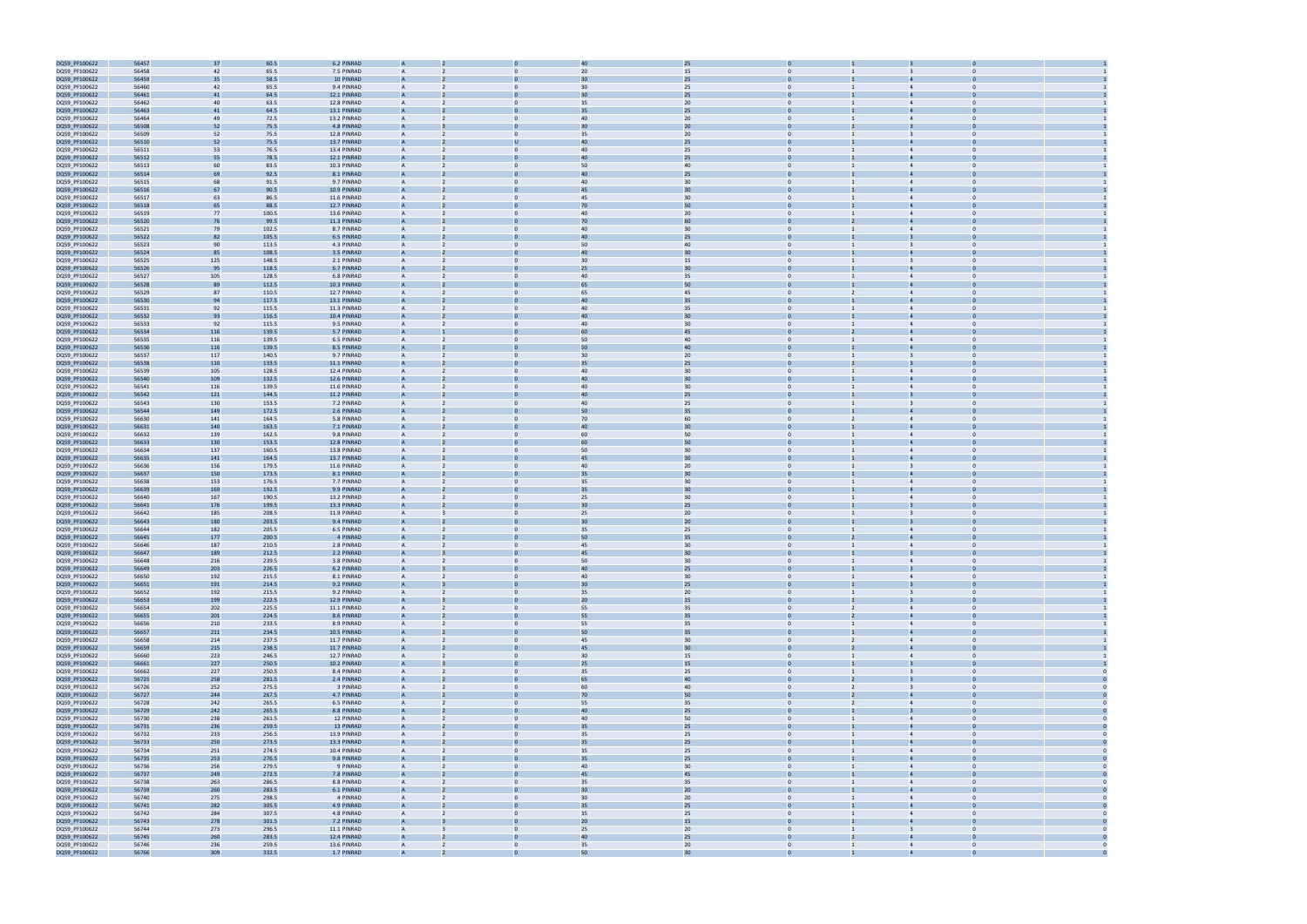| DQ59_PF100622 | 56767 | 315                      | 338.5 | 3.4 PINRAD  |                |              | 45             | 35     |                  |                         |                                  |    |  |
|---------------|-------|--------------------------|-------|-------------|----------------|--------------|----------------|--------|------------------|-------------------------|----------------------------------|----|--|
| DQ59_PF100622 | 56768 | 301                      | 324.5 | 7.5 PINRAD  |                |              | 20             | 15     |                  |                         |                                  |    |  |
| DQ59_PF100622 | 56769 | 301                      | 324.5 | 9.3 PINRAD  | A              |              | 45             | 35     | $\mathbf{0}$     |                         | $\Omega$                         |    |  |
|               |       |                          |       |             |                |              |                |        |                  |                         |                                  |    |  |
| DQ59_PF100622 | 56770 | 287                      | 310.5 | 10.3 PINRAD |                |              | 25             | 15     |                  |                         |                                  |    |  |
| DQ59_PF100622 | 56771 | 288                      | 311.5 | 10.2 PINRAD | A              |              | 25             | 15     | $\Omega$         |                         | $\overline{4}$                   |    |  |
| DQ59_PF100622 | 56772 | 301                      | 324.5 | 11.4 PINRAD | $\overline{A}$ |              | 20             | 10     |                  |                         |                                  |    |  |
| DQ59_PF100622 | 56773 | 302                      | 325.5 | 8.6 PINRAD  |                |              | 20             | 10     |                  |                         |                                  |    |  |
| DQ59_PF100622 | 56774 | 300                      | 323.5 | 13.3 PINRAD |                |              | 35             | 15     |                  |                         |                                  |    |  |
| DQ59_PF100622 | 56775 | 307                      | 330.5 | 10.4 PINRAD | A              |              | 15             | 10     | $\mathbf{0}$     |                         | $\overline{\mathbf{3}}$          |    |  |
| DQ59_PF100622 | 56776 | 330                      | 353.5 | 6.3 PINRAD  |                |              |                | 25     |                  |                         |                                  |    |  |
| DQ59_PF100622 | 56777 | 327                      | 350.5 | 10.9 PINRAD | A              | $\Omega$     | 35             | 25     | $\Omega$         |                         | $\overline{4}$<br>$\Omega$       |    |  |
| DQ59_PF100622 | 56778 | 331                      | 354.5 | 11.7 PINRAD |                |              |                | 20     |                  |                         |                                  |    |  |
|               |       |                          |       |             |                |              |                |        |                  |                         |                                  |    |  |
| DQ59_PF100622 | 56779 | 330                      | 353.5 | 12.1 PINRAD | A              | $\Omega$     | 40             | 20     | $\overline{0}$   |                         | $\overline{4}$<br>$\Omega$       |    |  |
| DQ60_PF100622 | 56224 | 348                      | 11.5  | 9.2 PINRAD  |                |              |                |        | 25               |                         |                                  |    |  |
| DQ60_PF100622 | 56225 | 345                      | 8.5   | 13.6 PINRAD | A              |              | 65             | 45     | 20 <sub>2</sub>  |                         |                                  |    |  |
| DQ60_PF100622 | 56235 | 23                       | 46.5  | 10.5 PINRAD | $\overline{A}$ |              | 45             | 20     | 15               |                         |                                  |    |  |
| DQ60_PF100622 | 56236 | 13                       | 36.5  | 6.8 PINRAD  |                |              | 80             | 70     | 30 <sub>o</sub>  |                         |                                  |    |  |
| DQ60_PF100622 | 56237 | 48                       | 71.5  | 6.9 PINRAD  |                |              | 70             | 45     | 20 <sub>2</sub>  |                         |                                  |    |  |
| DQ60_PF100622 | 56238 | 49                       | 72.5  | 13.4 PINRAD | A              | $\Omega$     | 70             | 45     | 20 <sub>2</sub>  |                         | $\Omega$                         |    |  |
|               |       |                          |       |             |                |              |                |        | 15               |                         |                                  |    |  |
| DQ60_PF100622 | 56239 | 60                       | 83.5  | 12.2 PINRAD |                |              |                | 35     |                  |                         |                                  |    |  |
| DQ60_PF100622 | 56240 | 87                       | 110.5 | 14.2 PINRAD | A              | $\Omega$     | 60             | 35     | 15               |                         | $\Omega$                         |    |  |
| DQ60_PF100622 | 56241 | 100                      | 123.5 | 9.4 PINRAD  |                |              | 70             | 55     | 25               |                         |                                  |    |  |
| DQ60_PF100622 | 56242 | 134                      | 157.5 | 1.9 PINRAD  | A              |              | 75             | 40     | 20 <sub>2</sub>  |                         | $\Omega$                         |    |  |
| DQ60_PF100622 | 56243 | 127                      | 150.5 | 6.4 PINRAD  |                |              |                | 40     | 20               |                         |                                  |    |  |
| DQ60_PF100622 | 56244 | 127                      | 150.5 | 10.9 PINRAD | A              |              | 60             | 30     | 20 <sub>2</sub>  |                         |                                  |    |  |
| DQ60_PF100622 | 56245 | 148                      | 171.5 | 12.8 PINRAD |                |              | 45             | 20     | 10               |                         |                                  |    |  |
| DQ60_PF100622 | 56246 | 163                      | 186.5 | 14 PINRAD   |                |              | 55             | 25     | 15               |                         | $\overline{2}$                   |    |  |
| DQ60_PF100622 | 56247 | 175                      | 198.5 | 9.6 PINRAD  |                |              | 50             | 20     | 10               |                         |                                  |    |  |
|               | 56248 | 185                      | 208.5 |             |                | $\Omega$     |                |        | 15               |                         |                                  |    |  |
| DQ60_PF100622 |       |                          |       | 5.3 PINRAD  | A              |              | 50             | 40     |                  |                         | $\mathbf 0$                      |    |  |
| DQ60_PF100622 | 56251 | 202                      | 225.5 | 11.6 PINRAD |                |              | 45             | $20\,$ | $10\,$           |                         |                                  |    |  |
| DQ60_PF100622 | 56252 | 220                      | 243.5 | 13.5 PINRAD | A              | $\Omega$     | 50             | 40     | 15               |                         | $\Omega$<br>$\mathbf{B}$         |    |  |
| DQ60_PF100622 | 56253 | 222                      | 245.5 | 6.3 PINRAD  |                |              | 70             | 50     | 15               |                         |                                  |    |  |
| DQ60_PF100622 | 56254 | 239                      | 262.5 | 11.2 PINRAD | A              |              | 70             | 45     | 20 <sub>2</sub>  |                         | $\overline{4}$                   |    |  |
| DQ60_PF100622 | 56255 | 255                      | 278.5 | 8.4 PINRAD  |                |              | 4 <sub>0</sub> | 20     | 10               |                         |                                  |    |  |
| DQ60_PF100622 | 56256 | 263                      | 286.5 | 13.4 PINRAD | A              |              | 60             | 30     | 15               |                         | $\overline{\mathbf{3}}$          |    |  |
| DQ60_PF100622 | 56257 | 286                      | 309.5 | 12.4 PINRAD | $\overline{A}$ |              | 70             | 50     | 20 <sub>2</sub>  |                         |                                  |    |  |
|               |       |                          |       |             |                |              |                |        |                  |                         | $\overline{4}$                   |    |  |
| DQ60_PF100622 | 56258 | 302                      | 325.5 | 8.4 PINRAD  |                |              | 70             | 40     | 15               |                         |                                  |    |  |
| DQ60_PF100622 | 56259 | 317                      | 340.5 | 12.8 PINRAD |                |              | 50             | 25     | 15               |                         |                                  |    |  |
| DQ60_PF100622 | 56260 | 37                       | 60.5  | 2.8 PINRAD  | A              | $\mathbf{0}$ | 45             | 20     | 10               |                         | $\overline{3}$<br>$\mathbf 0$    |    |  |
| DS58_PF100625 | 56413 | 350                      | 14    | 2.5 PINRAD  |                |              | 75             | 60     | 25               |                         |                                  | 20 |  |
| DS58_PF100625 | 56414 | 350                      | 14    | 10.3 PINRAD | A              | $\Omega$     | 65             | 45     | 15               | $\overline{2}$          | $\overline{4}$<br>5              |    |  |
| DS58_PF100625 | 56415 | 10                       | 34    | 13.1 PINRAD |                |              | 75             | 60     | 15               |                         |                                  |    |  |
| DS58_PF100625 | 56416 | 16                       | 40    | 6.9 PINRAD  |                |              | 85             | 75     | 25               |                         | $\overline{4}$                   | 10 |  |
| DS58_PF100625 | 56417 | 41                       | 65    | 6.8 PINRAD  |                |              | 75             | 50     | 20               |                         |                                  |    |  |
| DS58_PF100625 | 56418 | 66                       | 90    | 3.4 PINRAD  | A              |              | 45             | 25     | 10 <sup>1</sup>  |                         | 3                                |    |  |
|               |       |                          |       |             |                |              |                |        |                  |                         |                                  |    |  |
| DS58_PF100625 | 56419 | 66                       | 90    | 8.5 PINRAD  | $\overline{A}$ |              | 65             | 30     | 15               |                         |                                  |    |  |
| DS58_PF100625 | 56420 | 62                       | 86    | 13.3 PINRAD |                |              | 70             | 35     | 15               |                         |                                  |    |  |
| DS58_PF100625 | 56421 | 87                       | 111   | 11.8 PINRAD |                |              | 65             | 25     | 10               |                         |                                  |    |  |
| DS58_PF100625 | 56422 | 113                      | 137   | 13.1 PINRAD | A              |              | 45             | 25     | 5                |                         | $\overline{4}$<br>$\Omega$       |    |  |
| DS58_PF100625 | 56423 | 146                      | 170   | 9.7 PINRAD  |                |              | 65             | 40     | 15               |                         |                                  |    |  |
| DS58_PF100625 | 56424 | 175                      | 199   | 12.3 PINRAD | A              | $\Omega$     | 55             | 30     | 10 <sub>1</sub>  |                         | $\Omega$<br>$\overline{4}$       |    |  |
| DS58_PF100625 | 56425 | 193                      | 217   | 8.3 PINRAD  |                |              | 75             |        | 10 <sup>10</sup> |                         |                                  |    |  |
|               | 56426 | 213                      | 237   | 12 PINRAD   | A              |              | 75             | 40     | 5                |                         | $\Omega$                         |    |  |
| DS58_PF100625 |       |                          |       |             |                |              |                | 40     |                  |                         |                                  |    |  |
| DS58_PF100625 | 56427 | 233                      | 257   | 7.6 PINRAD  |                |              |                |        |                  |                         |                                  |    |  |
| DS58_PF100625 | 56431 | 296                      | 320   | 13.9 PINRAD | A              |              | 80             | 70     | 10 <sup>1</sup>  |                         | $\overline{4}$                   |    |  |
| DS61_PF100626 | 56385 | 338                      |       | 11 PINRAD   |                |              | 75             | 50     | 10               |                         |                                  |    |  |
| DS61_PF100626 | 56390 | 54                       | 78    | 12.1 PINRAD |                |              | 45             | 25     | $10\,$           |                         |                                  |    |  |
| DS61_PF100626 | 56391 | 72                       | 9(    | 9.5 PINRAD  |                |              | 70             | 45     | 15               |                         |                                  |    |  |
| DS61_PF100626 | 56396 | 139                      | 163   | 12.4 PINRAD | A              |              | 70             | 45     | 15               |                         | $\Omega$                         |    |  |
| DS61_PF100626 | 56397 | 169                      | 193   | 10.2 PINRAD |                |              | 75             | 60     | 20               |                         |                                  |    |  |
| DS61_PF100626 | 56398 | 175                      | 199   | 5.5 PINRAD  | A              | $\mathbf{0}$ | 75             | 55     | 15               |                         | $\overline{3}$<br>$\Omega$       |    |  |
|               |       |                          |       |             |                |              |                |        | 10 <sup>10</sup> |                         |                                  |    |  |
| DS61_PF100626 | 56399 | 199                      | 223   | 10.6 PINRAD |                |              | 70             | 45     |                  |                         |                                  |    |  |
| DS61_PF100626 | 56400 | 222                      | 246   | 13.3 PINRAD |                |              | 75             | 50     | 15               |                         |                                  |    |  |
| DS61_PF100626 | 56401 | 238                      | 262   | 10.1 PINRAD |                |              | 70             | 40     |                  |                         |                                  |    |  |
| DS61_PF100626 | 56402 | 254                      | 278   | 7.6 PINRAD  | $\overline{A}$ | $\mathbf{0}$ | 75             | 60     | 10               | $\overline{2}$          | $\overline{4}$<br>$\Omega$       |    |  |
| DS61_PF100626 | 56410 | 279                      | 303   | 11.9 PINRAD | A              |              | 50             | 40     | 10               |                         | $\overline{4}$<br>$\Omega$       |    |  |
| DS61_PF100626 | 56411 | 309                      | 333   | 2.3 PINRAD  | $\overline{A}$ | $\mathbf{U}$ | 75             | 55     | 15               |                         | $\overline{4}$<br>$\Omega$       |    |  |
| DS61_PF100626 | 56412 | 309                      | 333   | 9.6 PINRAD  | A              |              | 75             | 50     | 5 <sup>1</sup>   |                         | $\mathbf 0$                      |    |  |
| DT51_PF100701 | 57044 | 339                      | 2.5   | 4.1 PINRAD  | $\mathsf{A}$   | $\mathbf{0}$ | 90             | 85     | 25               | $\overline{4}$          | $\overline{4}$                   | 15 |  |
| DT51_PF100701 | 57045 | 340                      | 3.5   | 10 PINRAD   | A              |              | 80             | 65     | 15               |                         | 5<br>$\overline{4}$              |    |  |
| DT51_PF100701 | 57046 | $\overline{\phantom{0}}$ | 28.5  | 6 PINRAD    | $\overline{A}$ | $\mathbf{0}$ | 85             | 80     | 20               | $\overline{3}$          | $\overline{4}$<br>5              |    |  |
|               |       |                          |       |             |                |              |                |        |                  |                         | $\overline{a}$                   |    |  |
| DT51_PF100701 | 57047 | 19                       | 42.5  | 8.6 PINRAD  | $\overline{A}$ |              | 80             | 75     | 20 <sup>°</sup>  |                         |                                  | 15 |  |
| DT51_PF100701 | 57048 | 42                       | 65.5  | 12.3 PINRAD | A              | $\mathbf{0}$ | 70             | 60     | 5                | $\overline{2}$          | $\overline{0}$<br>$\overline{4}$ |    |  |
| DT51_PF100701 | 57049 | 81                       | 104.5 | 1.8 PINRAD  |                |              | 95             | 90     | 10 <sup>10</sup> | $\overline{4}$          |                                  | 20 |  |
| DT51_PF100701 | 57050 | 81                       | 104.5 | 14.3 PINRAD | A              | $\mathbf{0}$ | 75             | 65     | 15               | $\overline{3}$          | 5<br>$\overline{4}$              |    |  |
| DT51_PF100701 | 57051 | 102                      | 125.5 | 10.1 PINRAD | $\overline{A}$ |              | 70             | 65     | 15               |                         | $\overline{4}$<br>$\Omega$       |    |  |
| DT51_PF100701 | 57052 | 126                      | 149.5 | 10.7 PINRAD | A              | $\Omega$     | 75             | 60     | 15               |                         | $\overline{4}$<br>$\Omega$       |    |  |
| DT51_PF100701 | 57053 | 160                      | 183.5 | 10.5 PINRAD | $\mathsf{A}$   |              | 70             | 45     | 15               | $\overline{2}$          | $\overline{4}$<br>$\mathbf 0$    |    |  |
| DT51_PF100701 | 57054 | 190                      | 213.5 | 10.7 PINRAD | A              | $\mathbf{0}$ | 75             | 60     | 20               | $\overline{2}$          | $\overline{4}$<br>$\overline{0}$ |    |  |
| DT51_PF100701 | 57055 | 225                      | 248.5 | 3.2 PINRAD  | А              |              | 70             | 50     | 20 <sub>2</sub>  |                         | $\overline{4}$                   |    |  |
| DT51_PF100701 | 57056 | 227                      | 250.5 | 10.2 PINRAD | $\overline{A}$ | $\mathbf{0}$ | 85             | 75     | 20               | $\overline{3}$          | $\overline{4}$<br>$\overline{0}$ |    |  |
|               |       |                          |       |             |                |              |                |        |                  |                         |                                  |    |  |
| DT51_PF100701 | 57057 | 231                      | 254.5 | 13.2 PINRAD |                |              | 75             | 65     | 10 <sub>1</sub>  | $2^{\circ}$             | $\Omega$                         |    |  |
| DT51_PF100701 | 57058 | 247                      | 270.5 | 9.3 PINRAD  | A              | $\mathbf{0}$ | 65             | 45     | 10               | $\overline{2}$          | $\overline{0}$<br>$\overline{4}$ |    |  |
| DT51_PF100701 | 57059 | 278                      | 301.5 | 10.6 PINRAD |                |              | 70             | 50     | 15               |                         | $\Omega$                         |    |  |
| DT51_PF100701 | 57060 | 299                      | 322.5 | 13.9 PINRAD | A              | $\mathbf{0}$ | 70             | 60     | 15               | $\overline{2}$          | $\overline{4}$                   | 10 |  |
| DT60_PF100627 | 56351 | 338                      | - 2   | 7.7 PINRAD  | $\overline{A}$ |              | 80             | 55     | 10 <sup>°</sup>  |                         | $\overline{4}$<br>$\Omega$       |    |  |
| DT60_PF100627 | 56352 | 6                        | 30    | 13.2 PINRAD |                | $\Omega$     | 90             | 85     | 30 <sup>°</sup>  | $\overline{3}$          | $\overline{4}$<br>$\Omega$       |    |  |
| DT60_PF100627 | 56353 | 10                       | 34    | 11.1 PINRAD |                |              | 75             | 55     | 10 <sup>10</sup> |                         | $\overline{4}$<br>$\mathbf 0$    |    |  |
| DT60_PF100627 | 56354 | 21                       | 45    | 7.1 PINRAD  | A              | $\mathbf{0}$ | 75             | 55     | 10               | $\overline{2}$          | $\overline{4}$<br>$\overline{0}$ |    |  |
| DT60_PF100627 | 56356 | 48                       | 72    | 9.1 PINRAD  | A              |              | 85             | 75     | 20 <sub>2</sub>  |                         | $\overline{4}$                   |    |  |
|               |       |                          |       |             |                |              |                |        |                  |                         |                                  |    |  |
| DT60_PF100627 | 56357 | 49                       | 73    | 3.7 PINRAD  | $\overline{A}$ | $\mathbf{0}$ | 85             | 75     | 15               | $\overline{\mathbf{3}}$ | $\overline{4}$<br>$\overline{0}$ |    |  |
| DT60_PF100627 | 56358 | 66                       | 90    | 13.8 PINRAD |                |              | 70             | 50     | 10 <sub>1</sub>  |                         | $\overline{4}$<br>$\Omega$       |    |  |
| DT60_PF100627 | 56359 | 70                       | 94    | 7.6 PINRAD  | A              | $\mathbf{0}$ | 70             | 60     | 10               | $\overline{3}$          | $\overline{0}$<br>$\overline{4}$ |    |  |
| DT60_PF100627 | 56360 | 80                       | 104   | 12.7 PINRAD |                |              | 65             | 45     |                  |                         |                                  |    |  |
| DT60_PF100627 | 56361 | 104                      | 128   | 8 PINRAD    | $\overline{A}$ | $\mathbf{0}$ | 60             | 40     | 10               |                         | $\Omega$<br>$\overline{3}$       |    |  |
| DT60_PF100627 | 56362 | 116                      | 140   | 3.3 PINRAD  | $\overline{A}$ |              | 75             | 55     | 10               |                         | $\overline{4}$<br>$\Omega$       |    |  |
| DT60_PF100627 | 56363 | 133                      | 157   | 4.8 PINRAD  |                |              | 70             | 45     | 10 <sub>1</sub>  |                         | $\overline{3}$<br>$\Omega$       |    |  |
| DT60_PF100627 | 56365 | 152                      | 176   | 8.6 PINRAD  |                |              | 80             | 65     | 15               |                         | $\overline{4}$                   |    |  |
| DT60_PF100627 | 56366 | 157                      | 181   | 12.4 PINRAD | $\overline{A}$ | $\mathbf{0}$ | 70             | 45     | 5                | $\overline{2}$          | $\overline{3}$<br>$\overline{0}$ |    |  |
| DT60_PF100627 |       |                          |       |             |                |              |                |        |                  |                         |                                  |    |  |
|               | 56367 | 186                      | 210   | 10.2 PINRAD |                |              | 95             | 85     | 20 <sub>2</sub>  | $\overline{4}$          | $\overline{0}$<br>$\overline{4}$ |    |  |
| DT60 PF100627 | 56368 | 197                      | 221   | 6.5 PINRAD  | $\Lambda$      |              | 85             | 80     | 25               | $\Delta$                | $\Delta$<br>$\Omega$             |    |  |

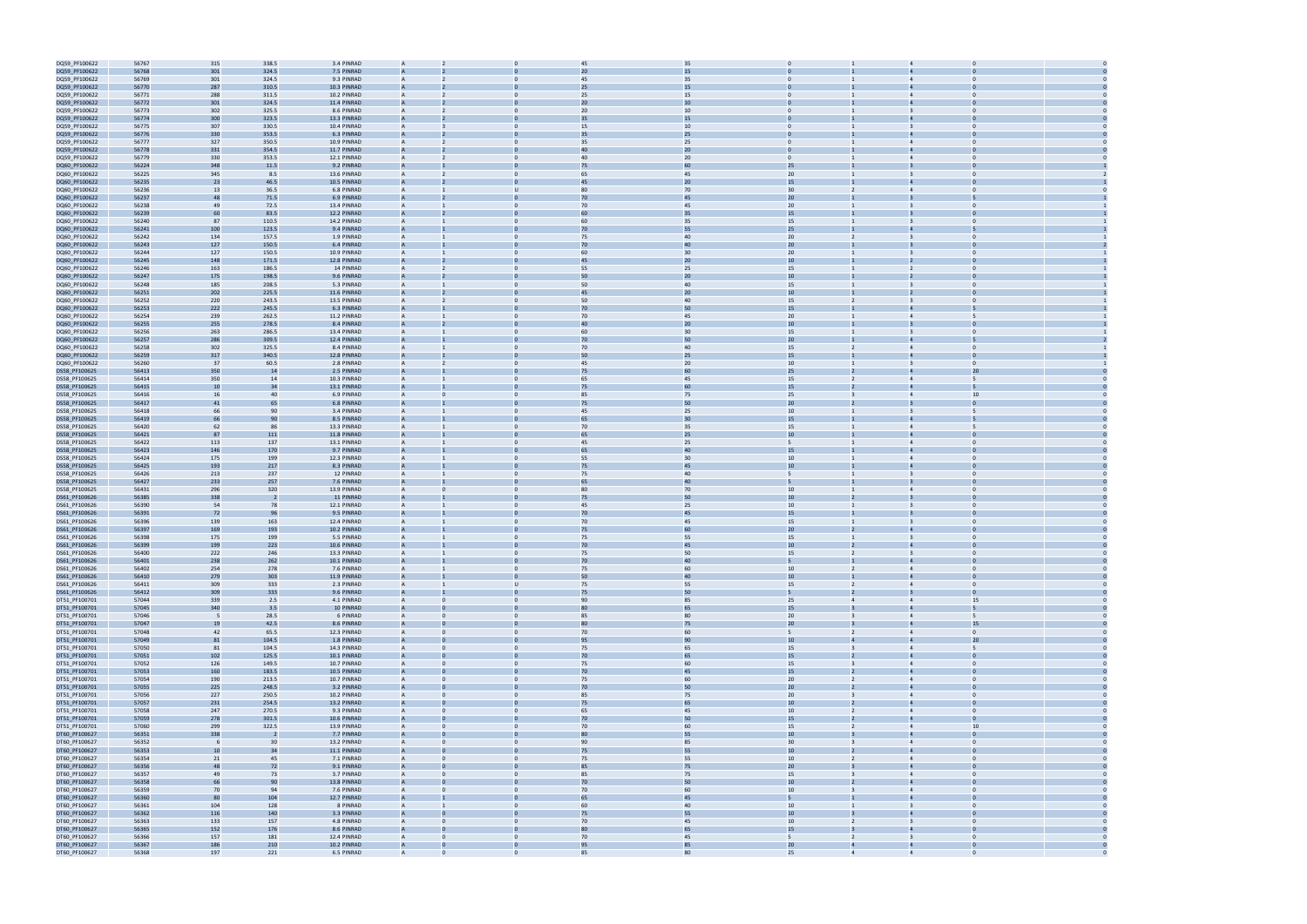

| DT60_PF100627 | 56369 | 205 | 229 | 4.6 PINRAD  |                |                | 75              | 50              |                                |                         |                |  |
|---------------|-------|-----|-----|-------------|----------------|----------------|-----------------|-----------------|--------------------------------|-------------------------|----------------|--|
|               |       |     |     |             |                |                |                 |                 |                                |                         |                |  |
| DT60_PF100627 | 56370 | 214 | 238 | 11 PINRAD   |                |                | 75              | 55              |                                |                         |                |  |
| DT60_PF100627 | 56371 | 224 | 248 | 9.3 PINRAD  |                |                | 70              | 50              | 10                             |                         |                |  |
| DT60_PF100627 | 56372 | 234 | 258 | 12.4 PINRAD |                |                | 85              | 75              | 15                             | $\Delta$                |                |  |
| DT60_PF100627 | 56373 | 250 | 274 | 7.2 PINRAD  | A              |                | 75              | 55              | 10                             |                         |                |  |
| DT60_PF100627 | 56374 | 254 | 278 | 11.5 PINRAD | A              |                | 90              | 80              | 15                             | $\overline{4}$          | $\bf{0}$       |  |
|               |       |     |     |             |                |                |                 |                 |                                |                         |                |  |
| DT60_PF100627 | 56375 | 280 | 304 | 2.4 PINRAD  |                |                |                 | 85              | 20 <sub>2</sub>                |                         |                |  |
| DT60_PF100627 | 56376 | 281 | 305 | 7.4 PINRAD  | A              | $\Omega$       | 90              | 85              | 25<br>$\Delta$                 | $\Delta$                | $\Omega$       |  |
| DT60_PF100627 | 56377 | 286 | 310 | 12.2 PINRAD |                |                |                 | 75              | 20                             |                         |                |  |
| DT60_PF100627 | 56378 | 307 | 331 | 9.2 PINRAD  | A              | $\Omega$       | 75              | 55              | 5                              | $\overline{4}$          | $\Omega$       |  |
|               |       |     |     |             |                |                |                 |                 |                                |                         |                |  |
| DT60_PF100627 | 56380 | 322 | 346 | 12.4 PINRAD |                |                |                 |                 | 20                             |                         |                |  |
| DT60_PF100627 | 56381 | 331 | 355 | 5.5 PINRAD  |                |                | 75              | 65              |                                |                         |                |  |
| DU53_PF100629 | 56997 |     | 32  | 8.2 PINRAD  |                |                | 1 <sup>1</sup>  |                 |                                |                         |                |  |
| DU53_PF100629 | 56998 |     | 31  | 8.6 PINRAD  |                |                | 10              |                 |                                | $\overline{2}$          |                |  |
|               |       |     |     |             |                |                |                 |                 |                                |                         |                |  |
| DU53_PF100629 | 56999 |     | 33  | 8.5 PINRAD  |                |                | 10              |                 |                                |                         |                |  |
| DU53_PF100629 | 57000 | 10  | 34  | 8.2 PINRAD  |                |                | 10              |                 | $\mathbf{0}$                   |                         | $\bf{0}$       |  |
| DU53_PF100629 | 57001 | 24  | 48  | 13.1 PINRAD |                |                | 10              | 15              |                                |                         |                |  |
| DU53_PF100629 | 57002 | 35  | 59  | 13.4 PINRAD | A              |                | 10              |                 | $\Omega$                       |                         | $\Omega$       |  |
|               |       |     | 56  | 6.9 PINRAD  |                |                |                 | 10              |                                |                         |                |  |
| DU53_PF100629 | 57003 | 32  |     |             |                |                |                 |                 |                                |                         |                |  |
| DU53_PF100629 | 57004 | 32  | 56  | 7.2 PINRAD  | A              |                | 10              | 10              | $\mathbf{0}$                   |                         | $\Omega$       |  |
| DU53_PF100629 | 57005 | 44  | 68  | 12.9 PINRAD |                |                | 15              | 20              |                                |                         |                |  |
| DU53_PF100629 | 57006 | 53  | 77  | 9.4 PINRAD  |                |                | 10              | 5               | $\Omega$                       |                         |                |  |
| DU53_PF100629 | 57008 | 58  | 82  | 6 PINRAD    |                |                |                 |                 |                                |                         |                |  |
|               |       |     |     |             |                |                |                 |                 |                                |                         |                |  |
| DU53_PF100629 | 57009 | 60  | 84  | 10.6 PINRAD | A              |                | 25              | 20              | $\Omega$                       |                         |                |  |
| DU53_PF100629 | 57010 | 66  | 90  | 12.4 PINRAD |                |                | 10              |                 | $\Omega$                       |                         |                |  |
| DU53_PF100629 | 57011 | 66  | 90  | 11.5 PINRAD |                |                | 15              | 10              | $\mathbf{0}$                   | 3                       | $\mathbf 0$    |  |
| DU53_PF100629 | 57012 | 66  | 90  | 12.1 PINRAD |                |                | 2C              | 15              |                                |                         |                |  |
| DU53_PF100629 | 57013 | 66  | 90  | 12.3 PINRAD | A              |                | 20              | 10              | $\Omega$                       |                         | $\Omega$       |  |
|               |       |     |     |             |                |                |                 |                 |                                |                         |                |  |
| DU53_PF100629 | 57014 | 65  | 89  | 12.4 PINRAD |                |                | 15              | 10              |                                |                         |                |  |
| DU53_PF100629 | 57015 | 77  | 101 | 7.3 PINRAD  | A              | $\Omega$       | 10              | 5               | $\overline{0}$                 | $\overline{2}$          | $\Omega$       |  |
| DU53_PF100629 | 57016 | 87  | 111 | 10.9 PINRAD |                |                | 10              |                 |                                |                         |                |  |
| DU53_PF100629 | 57017 | 104 | 128 | 12 PINRAD   |                |                |                 |                 |                                |                         |                |  |
|               |       | 109 | 133 | 9.3 PINRAD  |                |                | 15              | 10              |                                |                         |                |  |
| DU53_PF100629 | 57018 |     |     |             |                |                |                 |                 |                                |                         |                |  |
| DU53_PF100629 | 57019 | 114 | 138 | 13.8 PINRAD |                |                | 10              | 5               | $\Omega$                       | $\overline{2}$          | $\Omega$       |  |
| DU53_PF100629 | 57020 | 118 | 142 | 12 PINRAD   | A              |                | 10              | 10              | $\mathbf{0}$                   |                         |                |  |
| DU53_PF100629 | 57021 | 121 | 145 | 11 PINRAD   | A              |                | 15              | 10              | $\mathbf{0}$                   | 3                       | $\bf{0}$       |  |
| DU53_PF100629 | 57022 | 122 | 146 | 11.1 PINRAD |                |                | 10              |                 |                                |                         |                |  |
|               |       |     |     |             |                |                |                 |                 |                                |                         |                |  |
| DU53_PF100629 | 57023 | 169 | 193 | 12.5 PINRAD | A              | $\Omega$       | 10              | 5               | $\Omega$                       |                         | $\Omega$       |  |
| DU53_PF100629 | 57024 | 148 | 172 | 6.1 PINRAD  |                |                |                 |                 |                                |                         |                |  |
| DU53_PF100629 | 57025 | 160 | 184 | 7.3 PINRAD  | A              | $\Omega$       | 15              | 10              | $\mathbf{0}$                   | 2                       | $\Omega$       |  |
| DU53_PF100629 | 57026 | 176 | 200 | 9.2 PINRAD  |                |                | 10              |                 |                                |                         |                |  |
|               |       |     |     |             |                |                |                 |                 |                                |                         |                |  |
| DU53_PF100629 | 57027 | 182 | 206 | 1.9 PINRAD  |                |                |                 |                 | $\mathbf{0}$                   |                         | $\Omega$       |  |
| DU53_PF100629 | 57028 | 220 | 244 | 4.1 PINRAD  |                |                | 2C              | 10              |                                |                         |                |  |
| DU53_PF100629 | 57029 | 223 | 247 | 12.9 PINRAD |                |                | 10              | 5               | $\Omega$                       | $\overline{2}$          |                |  |
| DU53_PF100629 | 57030 | - 3 | 27  | 13.8 PINRAD |                |                | 10              |                 |                                |                         |                |  |
|               |       |     |     |             |                |                |                 |                 |                                |                         |                |  |
| DU53_PF100629 | 57031 | 252 | 276 | 5.1 PINRAD  | A              |                | 20              | 10              | $\mathbf{0}$                   |                         | $\bf{0}$       |  |
| DU53_PF100629 | 57032 | 258 | 282 | 12.9 PINRAD |                |                | 15              |                 |                                |                         |                |  |
| DU53_PF100629 | 57033 | 268 | 292 | 9 PINRAD    | A              | $\mathbf{0}$   | 20              | 10              | $\overline{0}$                 |                         | $\Omega$       |  |
| DU53_PF100629 | 57034 | 276 | 300 | 11.9 PINRAD |                |                | 1 <sup>5</sup>  |                 |                                |                         |                |  |
|               |       |     |     | 13.5 PINRAD | A              | $\Omega$       |                 |                 | $\mathbf{0}$                   |                         | $\Omega$       |  |
| DU53_PF100629 | 57035 | 275 | 299 |             |                |                | 20              | 10              |                                |                         |                |  |
| DU53_PF100629 | 57036 | 27  | 51  | 9.3 PINRAD  |                |                | 15              |                 |                                |                         |                |  |
| DU53_PF100629 | 57037 | 289 | 313 | 13 PINRAD   |                |                | 10              | 5               | $\mathbf{0}$                   |                         | $\Omega$       |  |
| DU53_PF100629 | 57038 | 297 | 321 | 8.1 PINRAD  |                |                | 10              |                 |                                |                         |                |  |
| DU53_PF100629 | 57039 | 301 | 325 | 10.3 PINRAD | A              |                | 15              | 10              |                                |                         |                |  |
|               |       |     |     |             |                |                |                 |                 |                                |                         |                |  |
| DU53_PF100629 | 57040 | 301 | 325 | 13.1 PINRAD |                |                | 15              | 15              | $\Omega$                       |                         |                |  |
| DU53_PF100629 | 57041 | 316 | 340 | 11.4 PINRAD | A              |                | 10              | 15              | $\mathbf{0}$                   |                         | $\bf{0}$       |  |
| DU53_PF100629 | 57042 | 316 | 340 | 10 PINRAD   |                |                |                 |                 |                                |                         |                |  |
| DU53_PF100629 | 57043 | 334 | 358 | 11.5 PINRAD | A              | $\Omega$       | 15              | 15              | $\mathbf{0}$                   |                         | $\Omega$       |  |
|               |       |     |     |             |                |                |                 |                 |                                |                         |                |  |
| DU54_PF100629 | 56930 | 358 | 22  | 5.5 PINRAD  |                |                |                 | 10              |                                |                         |                |  |
| DU54_PF100629 | 56931 | 354 | 18  | 14.1 PINRAD | A              |                | 50              | 45              | $\mathbf{0}$                   | $\overline{4}$          | $\mathbf{0}$   |  |
| DU54_PF100629 | 56932 | 40  | 64  | 13.9 PINRAD |                |                | 20              | 15              |                                |                         |                |  |
| DU54_PF100629 | 56933 | 61  | 85  | 12.5 PINRAD | A              |                | 15              | 20              | $\Omega$                       | $\overline{3}$          | $\Omega$       |  |
|               | 56934 |     | 97  | 13.4 PINRAD |                |                | 10              |                 |                                |                         |                |  |
| DU54_PF100629 |       | 73  |     |             |                |                |                 |                 |                                |                         |                |  |
| DU54_PF100629 | 56936 | 80  | 104 | 10.2 PINRAD |                |                | 25              | 15              | $\Omega$                       |                         |                |  |
| DU54_PF100629 | 56937 | 61  | 85  | 9.5 PINRAD  |                |                | 15              | 25              | $\overline{0}$                 |                         |                |  |
| DU54_PF100629 | 56938 | 42  | 66  | 10 PINRAD   | A              | $\mathbf{0}$   | 15              | 15              | $\overline{0}$                 | $\overline{2}$          | $\overline{0}$ |  |
| DU54_PF100629 | 56940 | 30  | 54  | 10.6 PINRAD | $\overline{A}$ |                | 15              | 10              | $\mathbf{0}$                   |                         | $\Omega$       |  |
| DU54_PF100629 | 56941 | 19  | 43  | 11.7 PINRAD | $\overline{A}$ | $\mathbf{0}$   | 10              | 5               | $\overline{0}$                 | $\overline{2}$          | $\overline{0}$ |  |
|               |       |     |     |             |                |                |                 |                 |                                |                         |                |  |
| DU54_PF100629 | 56942 | 14  | 38  | 9.3 PINRAD  |                |                | 20              | 15              | $\Omega$                       |                         |                |  |
| DU54_PF100629 | 56943 | 23  | 47  | 8.1 PINRAD  | $\overline{A}$ | $\mathbf{0}$   | 25              | 15              | $\mathbf{0}$                   | $\overline{3}$          | $\overline{0}$ |  |
| DU54_PF100629 | 56944 | 41  | 65  | 6.6 PINRAD  | A              |                | 15              | 10              | $\mathbf{0}$                   | $\overline{3}$          | $\mathbf 0$    |  |
| DU54_PF100629 | 56945 | 68  | 92  | 6.2 PINRAD  | A              | $\mathbf{0}$   | 10              | $10\,$          | $\overline{0}$                 | $\overline{3}$          | $\overline{0}$ |  |
| DU54_PF100629 | 56946 | 86  | 110 | 3.7 PINRAD  | $\overline{A}$ |                | 15              | 15              | $\Omega$                       |                         | $\Omega$       |  |
|               |       |     |     | 2.1 PINRAD  | A              | $\Omega$       | 10              |                 | $\overline{0}$                 | $\overline{2}$          | $\Omega$       |  |
| DU54_PF100629 | 56947 | 90  | 114 |             |                |                |                 | 5 <sup>5</sup>  |                                |                         |                |  |
| DU54_PF100629 | 56948 | 25  | 49  | 3 PINRAD    | A              |                | 15              | 5               | $\mathbf{0}$                   | $\overline{3}$          | $\mathbf 0$    |  |
| DU54_PF100629 | 56949 | 105 | 129 | 7.7 PINRAD  | A              | $\mathbf{0}$   | 5               | 10              | $\mathbf{0}$                   | $\overline{2}$          | $\overline{0}$ |  |
| DU54_PF100629 | 56950 | 113 | 137 | 10.4 PINRAD | $\overline{A}$ |                | 10              | $10\,$          | $\mathbf{0}$                   | $\overline{2}$          | $\overline{0}$ |  |
| DU54_PF100629 | 56951 | 125 | 149 | 12.8 PINRAD | $\overline{A}$ | $\overline{0}$ | 5               | 5 <sup>5</sup>  | $\overline{0}$                 | $\overline{2}$          | $\overline{0}$ |  |
|               |       |     |     |             |                |                |                 |                 |                                |                         |                |  |
| DU54_PF100629 | 56953 | 135 | 159 | 11.2 PINRAD |                |                |                 |                 |                                |                         |                |  |
| DU54_PF100629 | 56954 | 132 | 156 | 7.3 PINRAD  | A              | $\mathbf{0}$   | 15              | 10              | $\overline{0}$                 | $\overline{2}$          | $\overline{0}$ |  |
| DU54_PF100629 | 56955 | 122 | 146 | 4.6 PINRAD  |                |                | 10              | 15              | $\Omega$                       | $\overline{2}$          | $\Omega$       |  |
| DU54_PF100629 | 56956 | 170 | 194 | 3.1 PINRAD  | A              | $\mathbf{0}$   | 5               | $10\,$          | $\overline{0}$                 | 2                       | $\overline{0}$ |  |
| DU54_PF100629 | 56957 | 160 | 184 | 6 PINRAD    |                |                | 15              | 10              |                                |                         |                |  |
|               |       |     |     |             |                |                |                 |                 |                                |                         |                |  |
| DU54_PF100629 | 56958 | 160 | 184 | 6.1 PINRAD  | $\overline{A}$ | $\Omega$       | 15              | 10              | $\Omega$                       | $\overline{2}$          | $\Omega$       |  |
| DU54_PF100629 | 56959 | 157 | 181 | 8.6 PINRAD  | A              |                | 15              | 20              | $\mathbf{0}$                   | $\overline{2}$          | $\mathbf 0$    |  |
| DU54_PF100629 | 56960 | 152 | 176 | 11 PINRAD   | $\overline{A}$ | $\mathbf{0}$   | 15              | 10              | $\mathbf{0}$                   | $\overline{2}$          | $\overline{0}$ |  |
| DU54_PF100629 | 56961 | 152 | 176 | 13.6 PINRAD |                |                | 20 <sub>2</sub> | $15\,$          | $\mathbf{0}$                   | $\overline{3}$          | $\overline{0}$ |  |
|               |       |     |     |             |                |                |                 |                 |                                |                         | $\overline{0}$ |  |
| DU54_PF100629 | 56964 | 180 | 204 | 7.3 PINRAD  | $\mathsf{A}$   | $\overline{0}$ | 20              | 10              | $\overline{0}$                 | $\overline{\mathbf{3}}$ |                |  |
| DU54_PF100629 | 56965 | 171 | 195 | 11.4 PINRAD |                |                | 15              | $10\,$          |                                |                         |                |  |
| DU54_PF100629 | 56966 | 167 | 191 | 14 PINRAD   | $\overline{A}$ | $\mathbf{0}$   | 5               | 5 <sup>5</sup>  | $\overline{0}$                 | $\overline{2}$          | $\overline{0}$ |  |
| DU54_PF100629 | 56970 | 187 | 211 | 12.7 PINRAD |                |                | 15              | 15              | $\Omega$                       |                         |                |  |
| DU54_PF100629 | 56971 | 203 | 227 | 14.2 PINRAD | A              | $\mathbf{0}$   | 10              | 15              | $\overline{0}$                 | $\overline{3}$          | $\overline{0}$ |  |
|               |       |     |     |             |                |                |                 |                 |                                |                         |                |  |
| DU54_PF100629 | 56972 | 210 | 234 | 13.4 PINRAD |                |                | 15              | 15              |                                |                         |                |  |
| DU54_PF100629 | 56973 | 211 | 235 | 13.4 PINRAD | A              | $\Omega$       | 15              | 15              | $\Omega$                       | $\overline{3}$          | $\Omega$       |  |
| DU54_PF100629 | 56974 | 234 | 258 | 14 PINRAD   | A              |                | 25              | 25              | $\mathbf{0}$                   |                         | $\Omega$       |  |
|               |       | 260 | 284 | 11.5 PINRAD | $\overline{A}$ | $\mathbf{0}$   | 10              | 10              | $\overline{0}$                 |                         | $\overline{0}$ |  |
| DU54_PF100629 | 56975 |     |     |             |                |                |                 |                 |                                | $\overline{2}$          |                |  |
| DU54_PF100629 | 56976 | 246 | 270 | 11.2 PINRAD | A              |                | 15              | $15\,$          | $\overline{0}$                 |                         |                |  |
| DU54_PF100629 | 56977 | 230 | 254 | 11.3 PINRAD | $\overline{A}$ | $\overline{0}$ | 20              | 15              | $\overline{0}$                 | $\overline{\mathbf{3}}$ | $\overline{0}$ |  |
| DU54_PF100629 | 56978 | 195 | 219 | 10.6 PINRAD |                |                | 15              | 15              |                                |                         |                |  |
| DU54_PF100629 | 56979 | 208 | 232 | 9.4 PINRAD  | $\overline{A}$ | $\mathbf{0}$   | 20              | 20              | $\overline{0}$<br>$\mathbf{1}$ | $\overline{3}$          | $\overline{0}$ |  |
|               | 56981 | 227 | 251 | 7.1 PINRAD  |                |                | 20 <sub>2</sub> | 30 <sup>2</sup> |                                |                         |                |  |
| DU54 PF100629 |       |     |     |             |                |                |                 |                 |                                |                         |                |  |